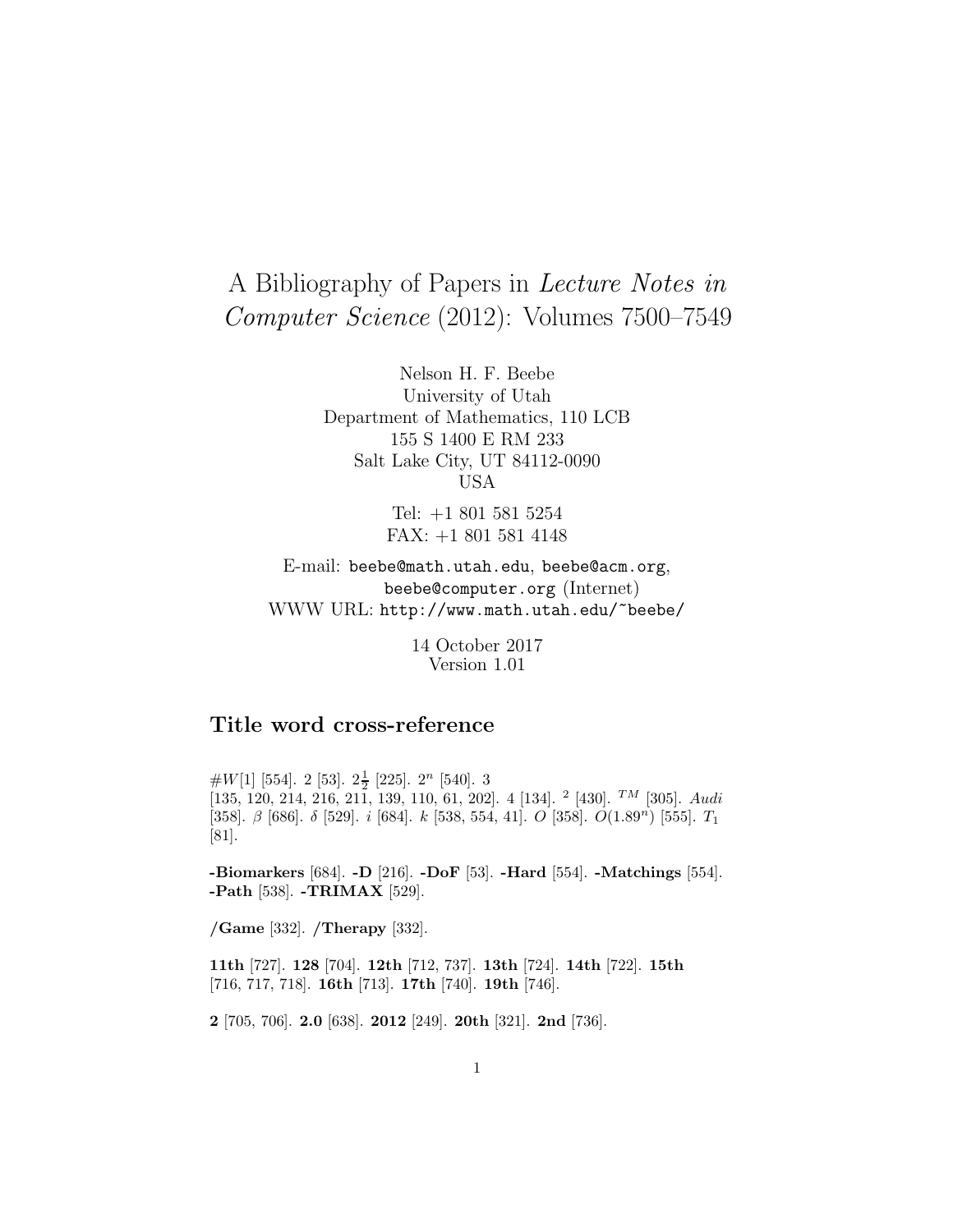**31st** [735]. **35th** [730]. **384-bit** [462]. **3D** [116, 47]. **3rd** [721].

**4th** [731, 720, 733].

**512** [705]. **5th** [714].

**6th** [725, 734].

**7th** [721, 738].

**8th** [745, 742].

**9th** [741, 719, 726].

**=** [496].

**AAL** [233]. **ABA** [618]. **Abdominal** [86]. **Abnormality** [94]. **Absolute** [90]. **Abstract** [280]. **Abuse** [16]. **Accelerated** [127]. **Acceptance** [199]. **Access** [237, 463, 245]. **Accounting** [526]. **Accuracy** [79]. **Accurate** [530]. **Achievements** [170]. **ACIVS** [722]. **ACL** [605]. **ACNS** [734]. **Acquisition** [222, 132]. **Action** [369]. **Activation** [393, 68]. **Active** [365, 213, 460]. **Activities** [202]. **Activity** [98, 68]. **Actually** [481]. **Actuator** [54]. **AD** [101]. **Adaptation** [595]. **Adaptations** [239]. **Adaption** [418]. **Adaptive** [127, 179, 94, 364, 150, 606]. **Adaptivity** [193]. **ADBIS** [713]. **Additive** [707]. **Adjusting** [219]. **ADNTIIC** [744]. **Adolescent** [124]. **Adoption** [419]. **Adults** [335, 66]. **Advanced** [470, 488, 722]. **Advances** [169, 730, 723, 744, 713]. **Adventure** [205]. **Adventures** [207]. **Adversaries** [460]. **Advertising** [574]. **Affect** [13]. **Affective** [9]. **after** [317]. **against** [472, 581, 691]. **Age** [335]. **Age-Related** [335]. **Agent** [262, 7, 742, 4, 6, 655, 608, 609, 612, 741]. **Agents** [13, 11, 602, 10, 607, 618, 623, 712, 614, 12, 620]. **Aggregate** [35]. **Aggregation** [383, 398, 161]. **Agreement** [509, 461]. **Agreements** [234]. **AI** [730, 391]. **AICI** [733]. **Airway** [145]. **Alcazar** [640]. **Alert** [473]. **Algebra** [568]. **Algorithm** [549, 543, 81, 708, 353, 55, 547, 59, 35, 681, 437, 230, 525, 445, 439, 156, 377, 656, 685, 166]. **Algorithms** [551, 345, 180, 36, 40, 181, 539, 149, 182, 528, 737]. **Aliasing** [300]. **ALignment** [30, 528, 115]. **Alignments** [176, 527]. **Almost** [702]. **alpha** [442]. **ALS-Based** [362]. **Alternating** [297]. **Alternative** [465, 70]. **Alzheimer** [65]. **Am** [137]. **AmbiLearn** [433]. **America** [736]. **Analyse** [332]. **Analysing** [529]. **Analysis** [72, 250, 112, 440, 468, 159, 658, 104, 466, 654, 636, 36, 162, 666, 161, 251, 300, 589, 203, 239, 225, 151, 4, 707, 453, 446, 715]. **Analytic** [121]. **Analytical** [37]. **Analytics** [477, 340]. **Analyzing** [479, 341]. **Anaplastic** [104]. **Anatomical** [145, 119, 139]. **Anatomy** [417]. **Ancient** [3]. **Angular**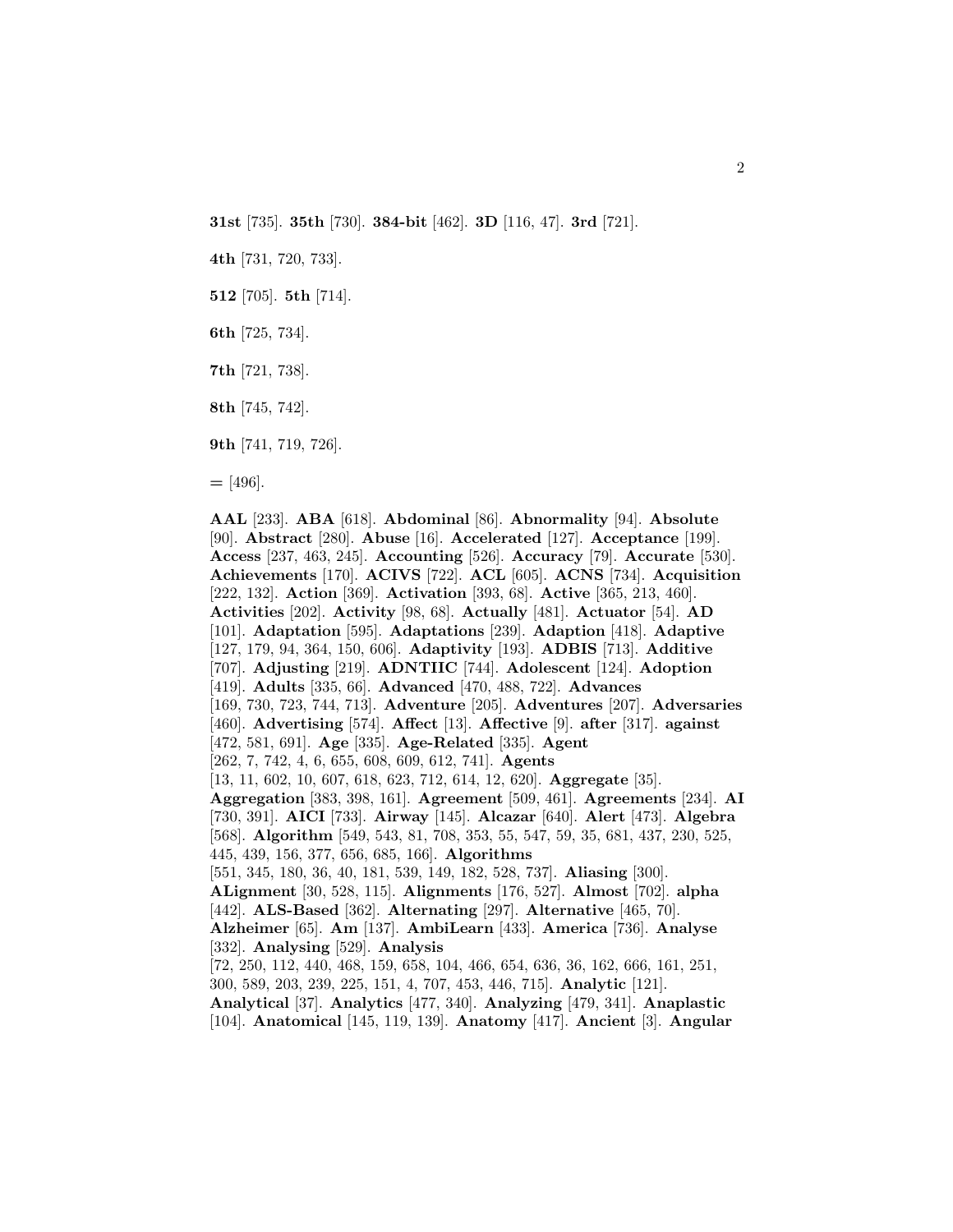[80]. **Animated** [20]. **Annotate** [675]. **Annotating** [224]. **Annotation** [380, 688, 323]. **Annotation-Based** [380]. **Annual** [730]. **Answer** [1]. **Answering** [645, 285, 287, 4, 275]. **Answers** [152]. **Anticipate** [614]. **Aortic** [108]. **Appearance** [13, 120, 134]. **Appearances** [119]. **Application** [173, 107, 430, 133, 163, 706, 226, 69, 629, 195, 707, 308, 148]. **Application-Level** [148]. **Applications** [351, 584, 402, 633, 340, 695, 732, 714, 275, 694]. **Applying** [187, 486, 50]. **Appraisals** [6]. **Apprentice** [2]. **Apprenticeship** [372]. **Approach** [591, 674, 572, 233, 281, 494, 468, 593, 104, 120, 402, 373, 15, 438, 245, 293, 61, 236, 148]. **Approaches** [17, 50]. **Approximability** [542]. **Approximate** [312]. **Approximation** [551, 136]. **APRIL** [365]. **Architecting** [585]. **Architectural** [197]. **Architecture** [582, 188, 664, 665, 100]. **Architectures** [187, 586, 734, 248, 406, 30]. **Argentina** [744, 743]. **Argentinization** [648]. **ArgMAS** [742]. **Arguing** [623]. **Argument** [625]. **Argumentation** [279, 278, 255, 281, 280, 626, 604, 271, 607, 617, 618, 619, 609, 620, 277, 627, 628, 629, 621, 742]. **Argumentation-Based** [627]. **Arguments** [624]. **Arithmetic** [505]. **Arm** [49]. **ARMADILLO2** [699]. **Array** [449]. **Arrays** [447]. **Arterial** [82]. **Article** [361]. **Articulated** [102]. **Articulation** [18]. **Artificial** [730, 724, 733]. **ARX** [707]. **ASM** [236]. **ASM-Based** [236]. **Aspects** [650, 432, 726]. **Assembly** [149, 164, 536]. **Assessment** [85, 431]. **Assimilating** [422]. **Assist** [50]. **Assisted** [716, 717, 718]. **Assistive** [208]. **Association** [573, 343, 453]. **Assume** [406]. **Assume-Guarantee** [406]. **Assumption** [503]. **Assurance** [220]. **Assured** [459]. **Asynchronous** [164]. **Atelic** [238]. **Atlas** [71]. **Atlases** [75, 86, 77]. **Atomic** [500]. **Atrium** [106]. **Atrophy** [67]. **Attack** [697, 706, 698]. **Attacker** [158]. **Attacks** [281, 692, 472, 705, 704, 703, 694]. **Attempt** [283]. **Attitude** [7]. **Attribute** [463, 117]. **Attribute-Based** [463]. **Attribute-Guided** [117]. **Audio** [20, 657, 14, 358]. **Audio-Visual** [657]. **Authenticated** [702, 513]. **Authentication** [449, 710, 709, 461, 160]. **Authoring** [205]. **Autistic** [5]. **Automata** [379, 297]. **Automated** [65, 1, 114]. **Automatic** [26, 645, 104, 135, 662, 227, 119, 75, 106, 480, 30]. **Automatically** [183]. **Automation** [61]. **Automaton** [296]. **Autonomous** [5, 580, 366]. **Availability** [411]. **Averaging** [130, 398]. **Avoiding** [407, 386]. **Aware** [331, 362, 360, 464, 156].

#### **B** [403, 121]. **B-spline** [121]. **Back**

[20, 83, 314, 412, 515, 575, 597, 615, 630, 646, 689]. **Bag** [593]. **Bag-Oriented** [593]. **Balance** [655, 416]. **Balancing** [445, 156]. **Bands** [291]. **Bangalore** [726]. **Bangladesh** [643]. **Barreto** [498]. **Base** [397]. **Based** [504, 365, 279, 278, 591, 449, 174, 674, 250, 380, 193, 93, 574, 492, 233, 459, 680, 130, 430, 159, 363, 688, 535, 187, 215, 594, 46, 411, 720, 178, 469, 348, 116, 119, 588, 710, 362, 59, 134, 179, 66, 78, 463, 618, 437, 292, 230, 106, 163, 41, 490, 438, 443, 354, 111, 423, 333, 611, 118, 627, 390, 612, 501, 196, 652, 505, 371, 184, 471, 114, 195, 151, 447, 442, 4, 236, 448, 150, 49, 47, 394, 446, 460, 309, 186, 71, 444].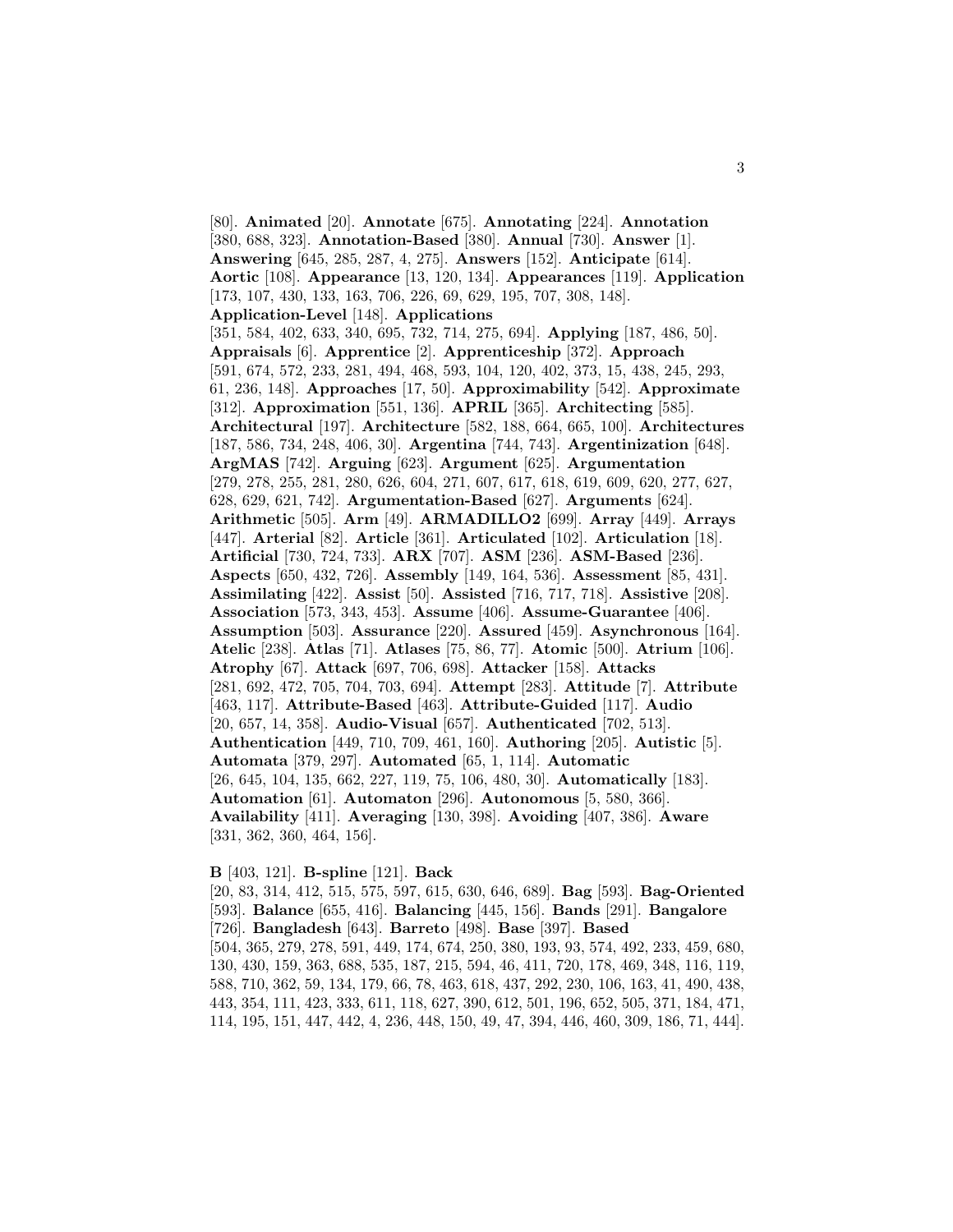**Batch** [686]. **Battery** [370]. **Bayesian**

[671, 374, 345, 373, 348, 133, 367, 346, 377]. **before** [514]. **Behavior** [13, 17, 45, 665, 18]. **Behavioral** [472, 475]. **Behaviour** [379]. **Behavioural** [432]. **behind** [489]. **Being** [425]. **Belief** [256, 288, 381, 289]. **bent** [499]. **Betaville** [427]. **BetterRelations** [573]. **between** [288, 258, 623, 438, 391, 474, 624]. **beyond** [550]. **BI** [723, 249, 251]. **Bicliques** [705]. **Bidirectional** [272, 376]. **Big** [477, 245, 439, 247]. **Bilateral** [217]. **Bimodal** [230]. **Binary** [349, 229]. **Bio** [45]. **Bio-monitoring** [45]. **Bioinformatic** [687]. **Bioinformatics** [745, 670, 673, 737, 675]. **Biomarkers** [684, 101]. **Biomedical** [678]. **Biomolecular** [678]. **Biostatistics** [745, 670]. **Bisimilarity** [258]. **bit** [462]. **Bitvector** [353]. **Blackjack** [391]. **Bladder** [684]. **Blended** [422]. **Blind** [462, 444]. **Block** [514]. **Blocks** [500]. **Blood** [82]. **Bloom** [535]. **Blur** [218]. **Body** [85, 19]. **Boltzmann** [110]. **Bonding** [57]. **Bone** [93, 100]. **Bones** [125]. **Boolean** [388]. **Boosted** [684]. **Booster** [307]. **Boosting** [184]. **Bootstrapping** [368]. **Botnets** [474]. **Bounding** [295, 503]. **Bounds** [349, 531]. **Boxicity** [551]. **Brain** [676, 66, 70, 113, 76, 117, 715, 143]. **Brainstem** [124]. **Breakdown** [67]. **Breaking** [160]. **Breathing** [103]. **Bremen** [727, 732]. **Bridging** [488]. **Bristol** [728, 729]. **Brno** [722]. **Broadening** [739]. **Browser** [241]. **Browsing** [657]. **Bruijn** [534, 535, 149, 536]. **Bug** [176]. **Building** [644, 5]. **Bundling** [148]. **Business** [30, 245, 185]. **Bytecode** [300].

**C** [24]. **C5** [684]. **CA** [712]. **Calculi** [254]. **Calibration** [111, 213]. **Calisthenics** [384]. **Camellia** [696]. **Camera** [214]. **Canada** [714]. **Cancer** [684]. **Canny** [441]. **Canonical** [38]. **Capturing** [221]. **Cardiac** [109, 106, 111, 110]. **Cards** [171, 160]. **Care** [579]. **Carlo** [354, 368]. **Case** [686, 438, 410, 401]. **Case/Control** [686]. **Cases** [287, 403, 301]. **Categorical** [344]. **Categorization** [119, 350]. **Catheter** [108]. **Catheterisation** [109]. **Causality** [440]. **CBTC** [411]. **Cellular** [154]. **Centered** [645, 648, 208]. **Centric** [463, 236]. **Century** [321]. **Cerebral** [82]. **Certain** [285]. **Challenge** [600]. **Challenges** [577, 340, 432]. **Chance** [13]. **Change** [237]. **Changes** [335]. **Channel** [225]. **Channels** [686, 460]. **Characterisation** [76]. **Characteristics** [46]. **Characterization** [282, 100, 131, 225, 475]. **Characterizing** [452]. **Characters** [19, 531, 8]. **Chat** [389]. **Check** [514]. **Check-before-Output** [514]. **Checker** [306]. **Checking** [308, 309]. **Chemical** [532]. **Chengdu** [733]. **Children** [5, 334]. **Chile** [736]. **China** [733]. **Chinese** [166]. **Chip** [151, 685]. **ChIP-Seq** [685]. **Chit** [389]. **Chit-Chat** [389]. **Chordal** [547]. **Choreographies** [409]. **CIBB** [745]. **Ciphers** [514]. **Ciphertext** [501, 701]. **CISD** [430]. **City** [3]. **Civil** [414]. **Class** [385, 363, 98]. **Classes** [349]. **Classical** [40]. **Classification** [23, 352, 363, 373, 89, 350, 99, 79]. **Classifications** [448]. **Classifier** [360]. **Classifiers** [349, 346]. **Classroom** [422, 197]. **Clean** [287]. **Client** [236]. **Client-Centric** [236]. **CLIIQ** [530]. **Clique** [541]. **Close** [212]. **Close-Up** [212]. **Closing** [19]. **Cloud** [459, 653, 234, 236, 450]. **Cloud-Based** [459].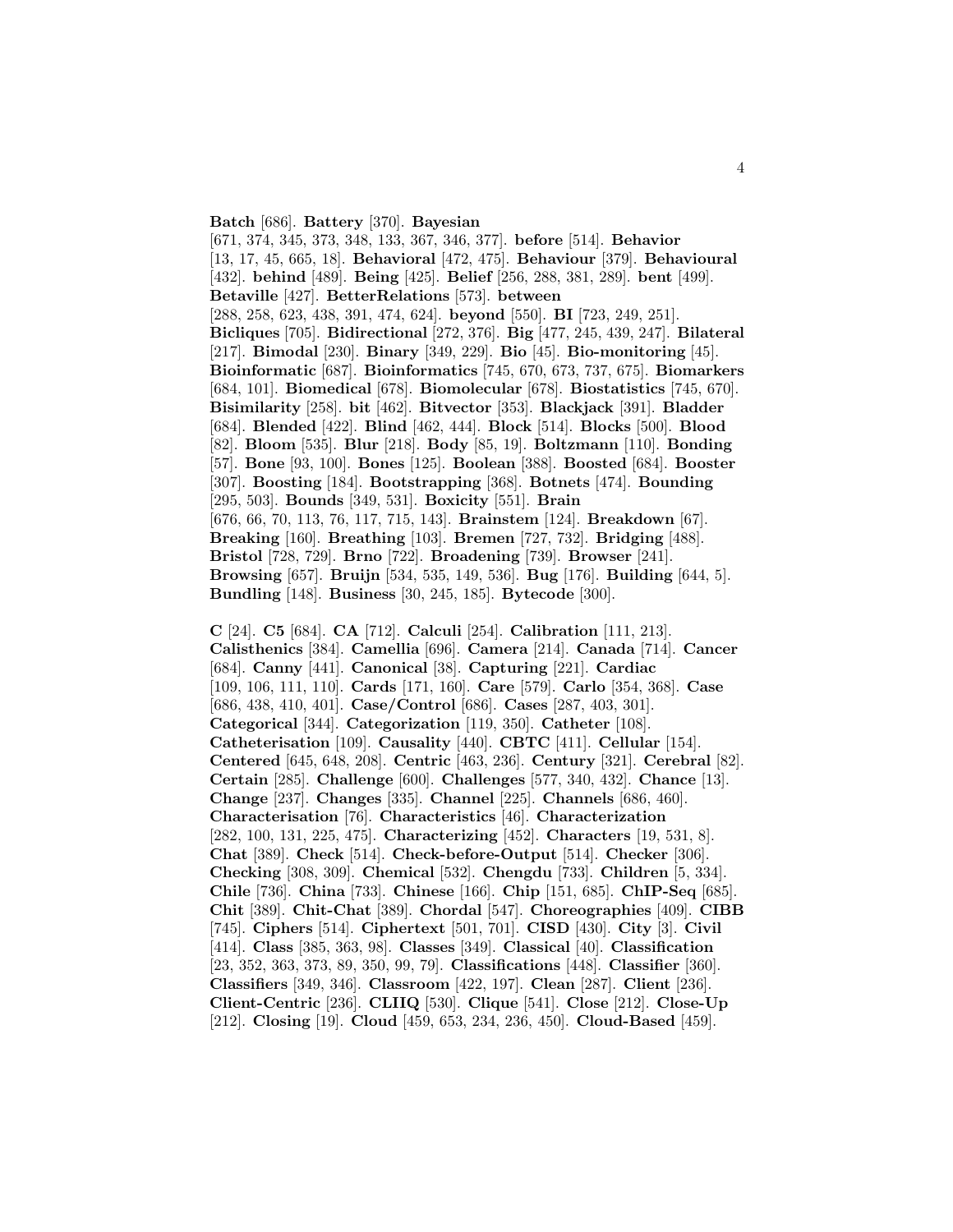**Clustering** [566, 569, 119, 75, 486, 390, 451]. **CMS** [723, 232]. **Co** [157, 225, 18]. **Co-Articulation** [18]. **Co-occurrence** [225]. **Co-simulation** [157]. **Coating** [54]. **Cockpits** [402]. **Code** [212]. **Coded** [599]. **Codes** [369]. **Coding** [219]. **Coefficient** [552]. **Cognition** [482]. **Cognitive** [322, 67, 391, 64]. **Collaborating** [623]. **Collaboration** [59]. **Collaborative** [658, 660, 635, 626, 655, 190, 192, 656]. **Collecting** [573]. **Collections** [492, 533, 220]. **Collision** [706, 704]. **Colloquium** [726]. **Color** [686, 217, 448]. **Color-Texture** [448]. **Column** [484]. **Column-Store** [484]. **Combining** [65, 179, 347]. **Command** [580]. **Commercial** [457]. **Commodity** [171]. **Common** [544]. **Communicability** [744, 635, 663, 634, 636, 633]. **Communication** [594, 654, 611, 687, 202, 151]. **Communication-Based** [594]. **Community** [681]. **Compact** [388, 532]. **Companion** [12]. **Comparative** [253, 530, 76]. **Comparing** [533]. **Comparison** [533, 345, 361, 17, 391]. **Comparisons** [527]. **Compatibility** [524, 531]. **Compatible** [574]. **Compensation** [108]. **Competence** [13, 426, 430, 198, 421]. **Competence-Based** [430]. **Competitive** [186]. **Compile** [400]. **Compile-Time** [400]. **Complementing** [680]. **Complete** [500]. **Complex** [28, 592, 740, 593, 594, 606]. **Complexities** [4]. **Complexity** [259, 693, 262, 557, 546, 289, 589]. **Components** [468, 475]. **Composite** [407, 454]. **Compositional** [592, 296]. **Comprehensive** [246, 450]. **Compressed** [127, 533]. **Compression** [550, 223]. **Computation** [514, 15, 738, 519]. **Computational** [669, 733, 745]. **Computer** [716, 717, 718, 655, 734, 423, 435, 196, 474, 743, 734]. **Computer-Assisted** [716, 717, 718]. **Computer-Based** [196]. **Computing** [716, 717, 718, 739, 243, 408, 727, 555, 653, 719, 234, 9, 651, 726, 236, 148, 450]. **Concept** [453]. **Concepts** [722, 426, 321]. **Conceptual** [723, 479, 635, 489, 481, 495, 244, 232, 482, 480, 735]. **Concurrency** [195]. **Concurrent** [276, 180]. **Conditional** [254, 260, 289]. **Conditionals** [383]. **Conditions** [41]. **Conference** [735, 716, 717, 718, 722, 744, 728, 729, 730, 721, 727, 736, 725, 734, 733, 732, 713, 712, 719, 714, 724]. **Confidence** [291, 398]. **Configurable** [219]. **Confirmation** [602]. **Conflict** [255, 11, 523]. **Conflict-Free** [523]. **Conflict-Tolerant** [255]. **Conformance** [306]. **Conjunction** [715]. **Conjunctive** [285]. **Connectivity** [66, 78, 67]. **Considering** [281]. **Consistency** [286]. **Constrained** [295, 81]. **Constraint** [601, 184, 480, 394]. **Constraint-Based** [394]. **Constraints** [388]. **Constructing** [119, 77]. **Construction** [296, 212, 359]. **Constructionist** [417]. **Constructor** [304]. **Constructors** [654]. **Contagion** [8]. **Containment** [39]. **Contaminant** [293]. **Content** [605]. **Contents** [649, 638]. **Context** [494, 658, 362, 208, 99, 656]. **Context-Aware** [362]. **Context-Sensitive** [208]. **Contexts** [208]. **Contextual** [242]. **Contextualized** [424]. **Continuous** [288, 274, 392]. **Contractibility** [556]. **Contracts** [496]. **Control** [51, 686, 191, 463, 580, 443, 157, 43, 313, 416, 48, 61, 49, 47, 56]. **Controls**

[662]. **Conventional** [237]. **Conversation** [16]. **Conversational** [4].

5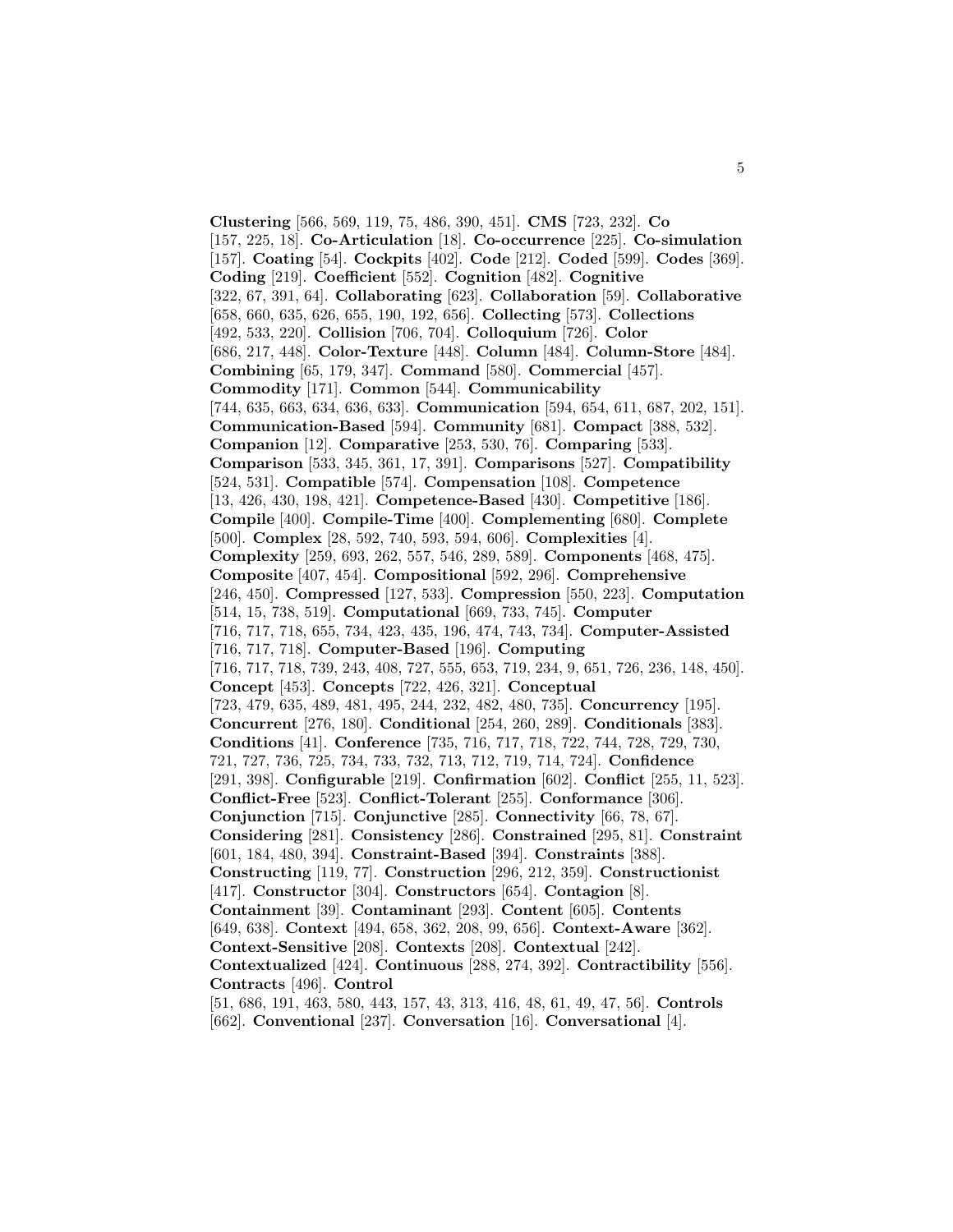**Conversion** [95, 101]. **Converting** [706]. **Convolution** [216]. **Cooperative** [627]. **Coordinate** [614]. **Coordinates** [500]. **Coordination** [601, 18]. **Cope** [183]. **Coprocessing** [26]. **C´ordoba** [743]. **Coregulation** [529]. **Corporate** [419]. **Correcting** [369]. **Correction** [218, 447]. **Correctness** [298]. **Correlation** [693, 473]. **Correlations** [479]. **Cost** [203]. **Counterexample** [591]. **Counterexample-Based** [591]. **Countermeasure** [469]. **Counting** [554]. **Coupled** [377]. **Course** [671]. **Courses** [656]. **Cover** [548]. **Coverage** [307]. **CP** [159]. **criteria** [625]. **Critical** [402]. **Cross** [491, 165, 225]. **Cross-Channel** [225]. **Cross-Language** [491]. **Cross-Platform** [165]. **Crowds** [572]. **Cruz** [712]. **Cryptanalysis** [693, 696, 695, 699, 691]. **Cryptographic** [506]. **Cryptography** [505]. **Cryptology** [736]. **CScale** [584]. **CSPConCheck** [306]. **CT** [135, 116, 100, 86]. **Cube** [221]. **Cubes** [479]. **Cubic** [121]. **Cultural** [743, 649, 634, 632]. **Culture** [649, 633]. **Cup** [92]. **Cure** [310]. **Current** [40]. **Currents** [113]. **Curricular** [194]. **Curriculum** [422]. **Curves** [500, 507, 498, 499]. **Curvilinear** [107]. **Customized** [472]. **Cuts** [228]. **Cyber** [577, 472, 157]. **Cyber-Attacks** [472]. **Cyber-Physical** [577, 157]. **Cycling** [703]. **Czech** [722, 321]. **Czechoslovakia** [321].

**D** [27, 135, 120, 214, 134, 216, 211, 139, 110, 61, 225, 202]. **D-ReServE** [27]. **DAGs** [479]. **Damper** [58]. **Dark** [317]. **Darmstadt** [721]. **Data** [483, 565, 250, 529, 559, 693, 563, 566, 233, 678, 569, 30, 31, 477, 570, 479, 338, 274, 670, 34, 243, 676, 237, 564, 116, 89, 573, 36, 73, 37, 38, 438, 305, 495, 245, 161, 560, 709, 347, 366, 439, 247, 344, 341, 94, 675, 532, 283, 393, 488, 685]. **Data-Analysis** [36]. **Data-Driven** [366]. **Data-Intensive** [243]. **Database** [72, 240, 38]. **Databases** [26, 286, 263, 276, 728, 729, 268, 373, 41, 713, 473, 238]. **Datalog** [258]. **Dataset** [65]. **Datasets** [114]. **DC** [746]. **Dealing** [426]. **Debugging** [167]. **December** [744]. **Decidability** [272]. **Deciding** [258]. **Decision** [366, 364, 6]. **Decision-Making** [366]. **Declarative** [338]. **Decoding** [46]. **Decomposition** [528, 229]. **Deconfounding** [68]. **Decryption** [485]. **Deductive** [286]. **DEEN** [681]. **Deep** [429]. **Default** [440]. **Defeasible** [271, 627]. **Defect** [55]. **Defense** [474]. **Definite** [300]. **Definition** [430, 613]. **Definitorial** [546]. **Deformable** [141, 114, 143]. **Deformation** [122, 121]. **Deformations** [97]. **Degenerate** [540]. **del** [745, 720, 257]. **DEL-Sequents** [257]. **Delay** [155]. **Delegation** [604]. **Delta** [586]. **Delta-Oriented** [586]. **Democracy** [641]. **Demons** [119, 113]. **Dempster** [158]. **Dempster-Shafer** [158]. **Denoising** [80]. **Dense** [141]. **Density** [390]. **Dependability** [408]. **Dependencies** [287]. **Dependency** [364]. **Depth** [230, 213]. **Derived** [657]. **Descent** [395]. **Describing** [637]. **Descriptive** [342]. **Design** [319, 93, 459, 311, 603, 188, 648, 335, 443, 666, 327, 687, 196, 61, 321, 309, 334]. **Designing** [4, 324, 206, 421]. **Desktop** [665]. **Destructors** [654]. **Detecting** [666]. **Detection** [282, 135, 65, 55, 681, 162, 163, 530, 441, 226, 101, 94, 92, 68, 102]. **Detector**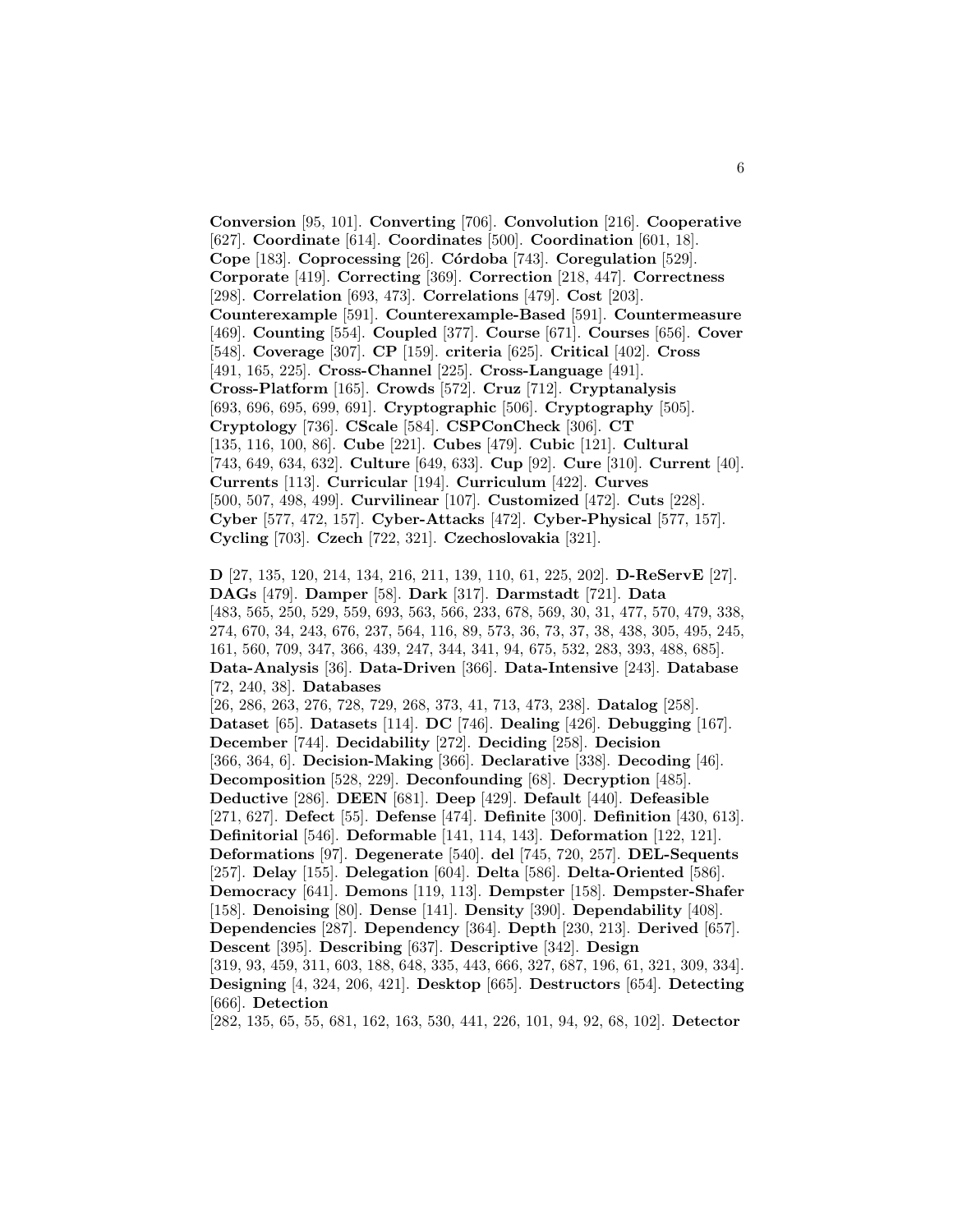[119, 100]. **Deterministic** [36, 167]. **Developer** [175]. **Developing** [191, 384, 88]. **Development** [426, 740, 645, 55, 404, 588, 52, 732, 567, 424, 401, 198, 446]. **Devices** [457]. **DGraph** [149]. **Diagnosis** [602, 282, 78, 44]. **Dialogic** [4]. **Dialogue** [609]. **Dialogues** [627, 625]. **Dictionaries** [127]. **Dictionary** [128]. **Diffeomorphic** [119, 117]. **Difference** [325]. **Differences** [139, 707]. **Different** [209, 416, 436]. **Different-Level** [436]. **Differential** [437, 696, 695, 691, 707]. **Differential-Linear** [695]. **Differentially** [359]. **Differentiated** [46]. **Diffusion** [127, 85, 123, 74, 128, 129]. **Diffusion-Weighted** [129]. **Diffusivity** [85]. **Digital** [582, 194, 638, 335, 220, 462, 323, 641]. **Dimensional** [109, 566, 251]. **Dimensions** [483]. **Direct** [533]. **Directed** [555, 289]. **Direction** [74]. **Discharging** [545]. **disciplinary** [588]. **disclosure** [467]. **Discovering** [489, 673, 247, 342]. **Discovery** [678, 339, 728, 729, 343, 364, 488]. **Discrete** [666, 313, 124]. **Discriminant** [672]. **Discussing** [624]. **Disease** [65]. **Diseases** [670]. **Disjoint** [553]. **Disorders** [50]. **Dispensing** [56]. **Displacement** [141]. **Display** [328]. **Displays** [6]. **Disruptions** [225]. **Distance** [288, 503, 636, 490]. **Distance-Based** [490]. **Distance-Bounding** [503]. **Distinction** [238]. **Distributed** [601, 27, 593, 594, 584, 474]. **Distribution** [37, 460]. **Distributions** [291]. **DL** [605]. **DMC** [521]. **dMPI** [167]. **DNA** [533]. **Do** [70, 12]. **Document** [220, 239]. **Documentation** [613]. **Documents** [350, 664]. **Does** [72, 548]. **DOF** [60, 53]. **Domain** [483, 492, 430, 95, 32, 404, 410, 560, 589, 185, 565, 574]. **Domain-Driven** [185]. **Domain-Specific** [492, 589]. **Domains** [392]. **dominating** [542]. **Don't** [414]. **Drift** [295, 282]. **Drill** [87]. **Driven** [572, 424, 366, 185, 452]. **Driver** [165]. **DSP** [215, 446]. **DTI** [65, 77]. **Dual** [398, 704]. **Dual-Stream** [704]. **DUET** [444]. **Dummy** [514]. **DWI** [80]. **Dynamic** [440, 153, 289, 495, 156, 621, 108, 53, 155]. **Dynamical** [282, 134]. **Dynamics** [669, 521].

**e-Culture** [649, 633]. **e-Learning** [663, 721, 635]. **E-mail** [657, 645]. **EAP** [128]. **Early** [67, 101]. **East** [713]. **ECAs** [16]. **ECDM** [723, 237]. **ECDM-NoCoDA** [723]. **Echo** [109]. **Echocardiography** [134]. **ECML** [728, 729]. **Economic** [574]. **Edge** [441, 542]. **Education** [721, 433, 417, 204]. **Educational** [654]. **Edutainment** [199, 721]. **Effect** [669, 14, 196, 16, 6]. **Effectiveness** [194]. **Effects** [674, 686, 223, 335, 68]. **Efficiency** [510, 159]. **Efficient** [568, 535, 32, 98, 710, 505, 343, 519, 92]. **Efficiently** [297]. **eGovernment** [641]. **EHR** [650]. **Elastography** [90]. **Elderly** [384]. **Electric** [370]. **Electricity** [366]. **Electromagnetic** [58]. **Electrophysiology** [110]. **Elements** [335]. **ElimLin** [708]. **Elliptic** [500]. **Embedded** [468, 215, 404, 179, 443]. **Embedding** [352, 354]. **Embodied** [19]. **Embodiment** [12]. **Emotion** [633, 6]. **Emotional** [8]. **Emotions** [10]. **Empirically** [657]. **Employ** [283]. **Enable** [88]. **Encoding** [291, 388]. **Encounters** [7]. **Encryption** [504, 502, 746, 702, 513]. **End** [585].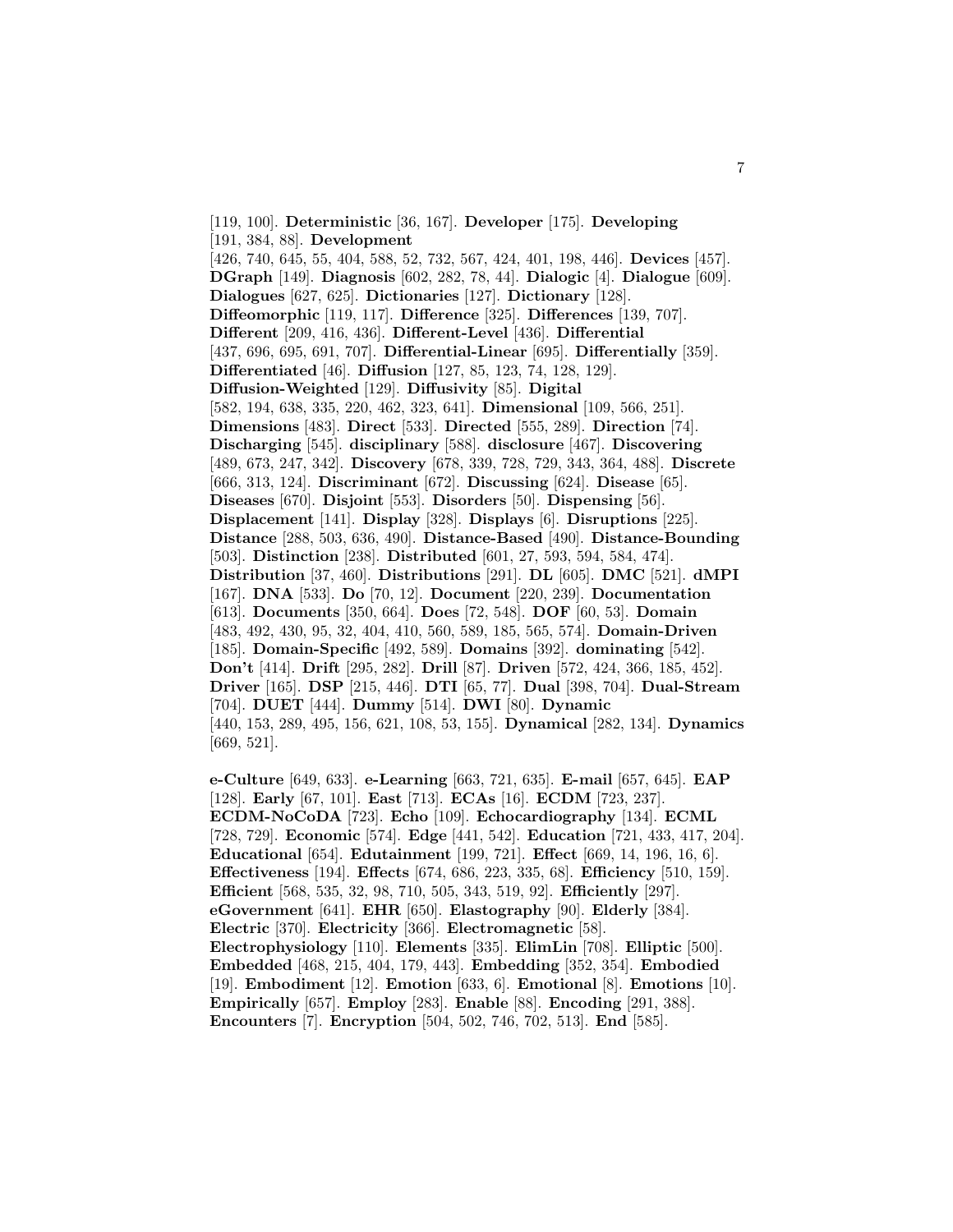**End-User** [585]. **Energy** [32]. **Enforcement** [458]. **Enforcing** [466]. **Engagement** [421]. **Engine** [241]. **Engineering** [731, 174, 494, 658, 33, 659, 720, 181, 567, 661, 656]. **Enhance** [473]. **Enhanced** [307]. **Enhancement** [107, 129]. **Enhancing** [414, 433]. **Enjoyment** [199]. **Enrichment** [405]. **Ensemble** [354, 435]. **Ensembles** [119]. **Ensuring** [311]. **Enterprise** [665, 590]. **Entertainment** [324, 727]. **Entity** [287]. **Entropy** [267]. **Enumeration** [312]. **Environment** [27, 329, 433, 179, 495, 309]. **Environmental** [588]. **Environments** [233, 190, 148]. **EP** [110]. **Epistemic** [260, 264]. **Equivalence** [436]. **Equivalences** [383]. **Era** [634]. **eRobotics** [61]. **Error** [72, 144, 369]. **Error-Correcting** [369]. **ESP** [429]. **Essential** [88]. **Estimating** [522]. **Estimation** [81, 363, 144, 98, 62, 82, 390, 140, 218, 94]. **Estimator** [219]. **EUMAS** [741]. **European** [741, 728, 729, 713, 724, 65, 654]. **Evaluating** [174, 223, 432, 431]. **Evaluation** [319, 568, 221, 265, 411, 638, 493, 109, 157, 198, 302, 450]. **Event** [403, 470, 471]. **Event-B** [403]. **Events** [318]. **Evidential** [289]. **Evolution** [240, 595, 237, 437, 521]. **Evolutionary** [169, 181]. **Evolving** [172, 586, 284, 452, 186, 406]. **Exact** [535, 268, 547, 123, 738]. **Example** [404, 428]. **Examples** [670]. **Exception** [400]. **Exceptional** [375]. **Exchange** [308]. **Execution** [392]. **Exergames** [208, 203]. **Exhaustive** [375]. **Exhibition** [327]. **Exome** [675]. **Exoskeleton** [46, 48, 49]. **Expansion** [634]. **Experience** [209]. **Experiences** [559]. **Experimental** [345]. **Experiments** [671]. **Exploit** [267]. **Exploiting** [265, 40]. **Exploration** [569]. **Explorations** [570]. **Exploratory** [181]. **Exponential** [541]. **Exponentiation** [509]. **Exponents** [682]. **Exporting** [583]. **Expose** [176]. **Exposing** [457]. **Expressed** [530]. **Expressing** [605]. **Expression** [529, 300]. **Expressions** [480]. **Expressive** [435]. **Extended** [298]. **Extending** [568, 572, 349, 271, 495]. **Extension** [350, 637]. **Extensions** [297]. **External** [32]. **Extract** [485]. **Extract-Transform-Load** [485]. **Extracting** [529, 562, 523, 560]. **Extraction** [552, 561, 377]. **Extractors** [460]. **Extreme** [593]. **Extremities** [59]. **Extremity** [46]. **Eye** [212]. **fAARS** [331]. **Face** [20]. **Facilitating** [167]. **Fact** [33]. **Fact-Oriented** [33].

**Factorization** [369, 362]. **Failure** [408]. **Fair** [308]. **Fairness** [360, 308]. **Fairness-Aware** [360]. **Family** [702, 705]. **FAS** [407]. **Fast** [518, 520, 369, 353, 362, 681, 553, 123, 166, 709, 486, 110, 746]. **Faster** [507, 540, 685]. **Fault** [282, 402, 514, 401, 186]. **Fault-Tolerant** [402]. **Faults** [407]. **Feature** [676, 78, 181, 118, 637, 364, 448, 355]. **Feature-Oriented** [637]. **Features** [354]. **Federation** [650]. **Feedback** [547, 362, 313]. **FES** [51, 43]. **FES-Involved** [51]. **Few** [549]. **Fiber** [113, 129, 77]. **Field** [509, 57, 410]. **Fields** [500, 380, 121]. **Filter** [535, 41, 217]. **Filtering** [228, 480, 80]. **Finalist** [697]. **Financial** [578]. **Finding** [456, 540, 452, 685]. **Fingerprint** [532]. **Finite** [379]. **Finite-State** [379]. **First** [13, 7, 634, 268, 243]. **First-Order** [268]. **Fish** [222]. **Fish-Inspired** [222].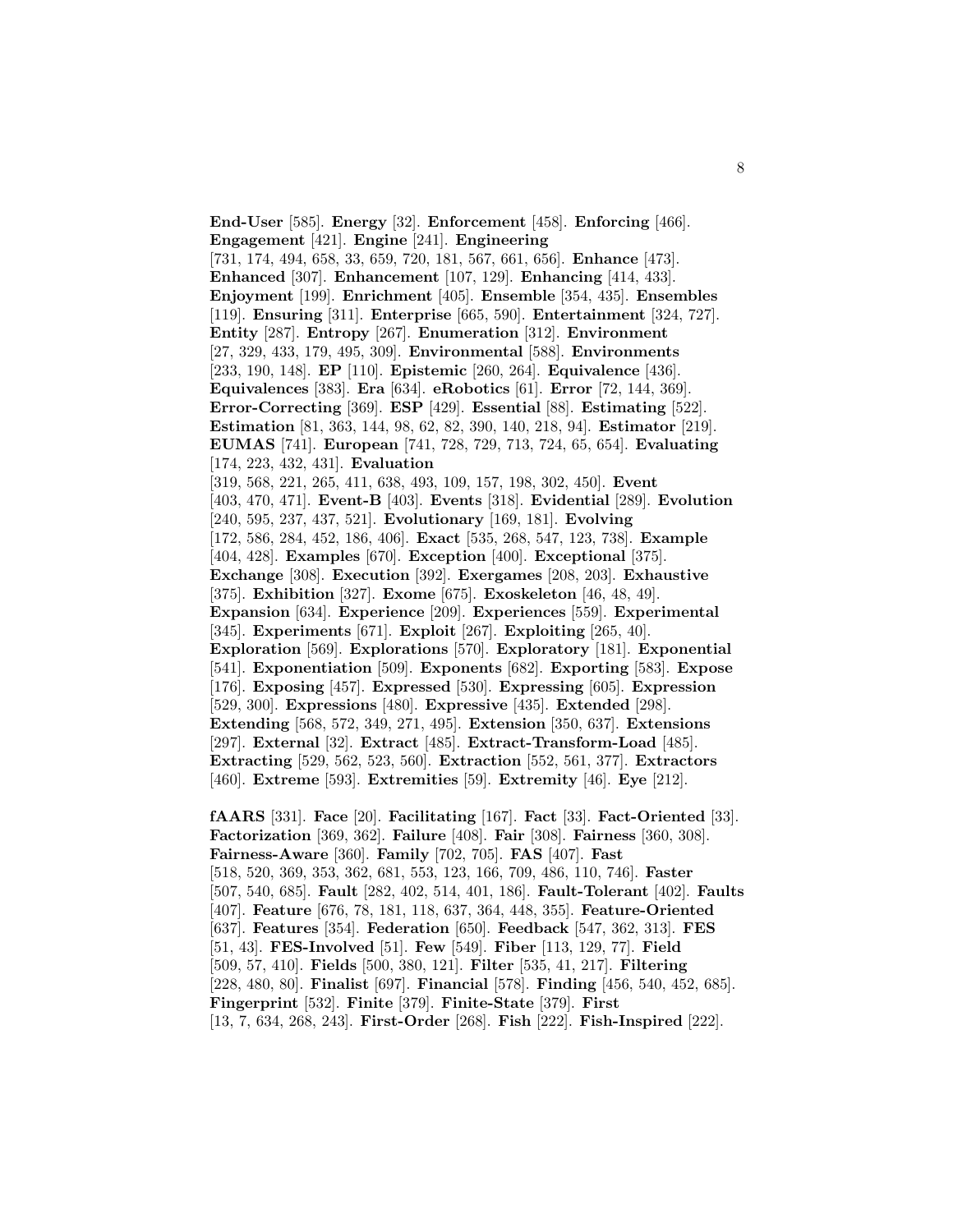**Fissure** [115]. **Fixed** [542]. **Flexible** [275, 60, 88]. **Florence** [735, 723]. **Flow** [468, 466, 82, 69, 56, 124]. **Fluoroscopy** [107]. **fMRI** [68, 77]. **fMRI-Guided** [77]. **FO** [24]. **Focal** [447]. **FOCUS** [24]. **Focusing** [208]. **Folded** [679]. **Follow** [328]. **Foolproof** [702]. **Forbes.com** [361]. **Forbid** [662]. **Forecast** [32]. **Forensic** [159]. **Forests** [135, 136]. **Form** [214]. **Formal** [380, 401]. **Formalization** [259]. **Formation** [656]. **Foundations** [585, 484]. **FPS** [325]. **Fractured** [293]. **Fragment** [613]. **Framework** [382, 227, 271, 588, 165, 358, 118, 560, 452, 30]. **Frameworks** [255, 617, 277, 621]. **France** [716, 717, 718, 715, 724]. **Free** [523, 87, 214, 545]. **Free-Form** [214]. **Frequency** [46]. **Frequent** [343]. **Front** [21, 42, 558, 576, 598, 616, 631, 647, 668, 690, 711, 63, 84, 105, 126, 147, 168, 189, 210, 231, 252, 273, 294, 315, 336, 357, 378, 399, 413, 434, 455, 476, 497, 516, 537]. **FSE** [746]. **Full** [692]. **Fully** [1]. **Function** [72, 503, 103, 704, 44, 698, 444]. **Functional** [101, 77]. **Functions** [288, 289, 499, 709]. **Furhat** [20]. **Fusion** [562, 73, 75, 326, 620, 71]. **Fuzzy** [98, 617, 62, 284, 283, 450].

**GA** [175]. **Gain** [214]. **Gait** [446]. **Game** [600, 319, 193, 322, 429, 430, 335, 199, 573, 200, 427, 332, 422, 423, 333, 416, 197, 196, 321, 428, 192, 206]. **Game-Based** [193, 333]. **GameDays** [721]. **Games** [419, 426, 194, 325, 310, 381, 420, 415, 335, 721, 331, 642, 732, 332, 422, 205, 432, 204, 418, 425, 192, 334, 421]. **Gaming** [201, 209, 317]. **Gaps** [488]. **Garda** [745, 720]. **Gargnano** [745]. **Garner** [166]. **Gathering** [318]. **Gaussian** [444]. **GCM** [703]. **Gender** [16]. **Gene** [529, 525, 526]. **General** [381, 385]. **Generalization** [349]. **Generalized** [257]. **Generalizing** [277]. **Generate** [301]. **Generating** [10]. **Generation** [177, 659, 609, 1, 439, 234]. **Generative** [73]. **Generic** [375]. **Genes** [669]. **Genetic** [670, 180, 101, 283]. **Genetics** [66]. **Genome** [164, 536]. **Genomic** [678, 688, 670]. **genre** [319]. **Geodesic** [130, 145]. **Geographical** [638]. **Geometry** [196, 131, 113, 132, 146]. **German** [730]. **Germany** [730, 721, 727, 725, 732]. **Gesture** [89]. **Get** [34]. **GHASH** [703]. **Gibbs** [120]. **Girly** [199]. **Giving** [320]. **Gland** [99]. **Global** [578, 120, 634]. **Globally** [141]. **GMM** [116]. **Goal** [183]. **Goals** [258, 496]. **Goats** [428]. **Good** [72]. **Google** [562]. **GOSPL** [33]. **GOST** [692]. **Governance** [612]. **GPGPU** [395]. **GPU** [216]. **Gradient** [608, 74, 442, 395]. **Gradual** [212]. **Grande** [744]. **Graph** [535, 522, 228, 149]. **Graphical** [289, 677]. **Graphics** [165, 171]. **Graphs** [556, 295, 534, 547, 524, 376, 545, 251, 536, 218]. **Grass** [328]. **Grey** [437]. **Grid** [637]. **Grids** [390, 665]. **Grøstl** [697, 698]. **Group** [660, 152, 486]. **Groups** [242]. **Groupwise** [142, 79, 146, 125]. **Guarantee** [406]. **Guarantees** [343]. **Guidance** [87, 109]. **Guide** [107]. **Guide-Wire** [107]. **Guided** [451, 117, 77]. **Guidelines** [657]. **Guides** [644]. **Gwangju** [719]. **GWAP** [429].

**H** [545]. **H-Minor** [545]. **Half** [520]. **Half-Sibling** [520]. **Handling** [400]. **Hard** [554]. **HARDI** [66, 75]. **HARDI-Based** [66]. **Hardware** [219, 505].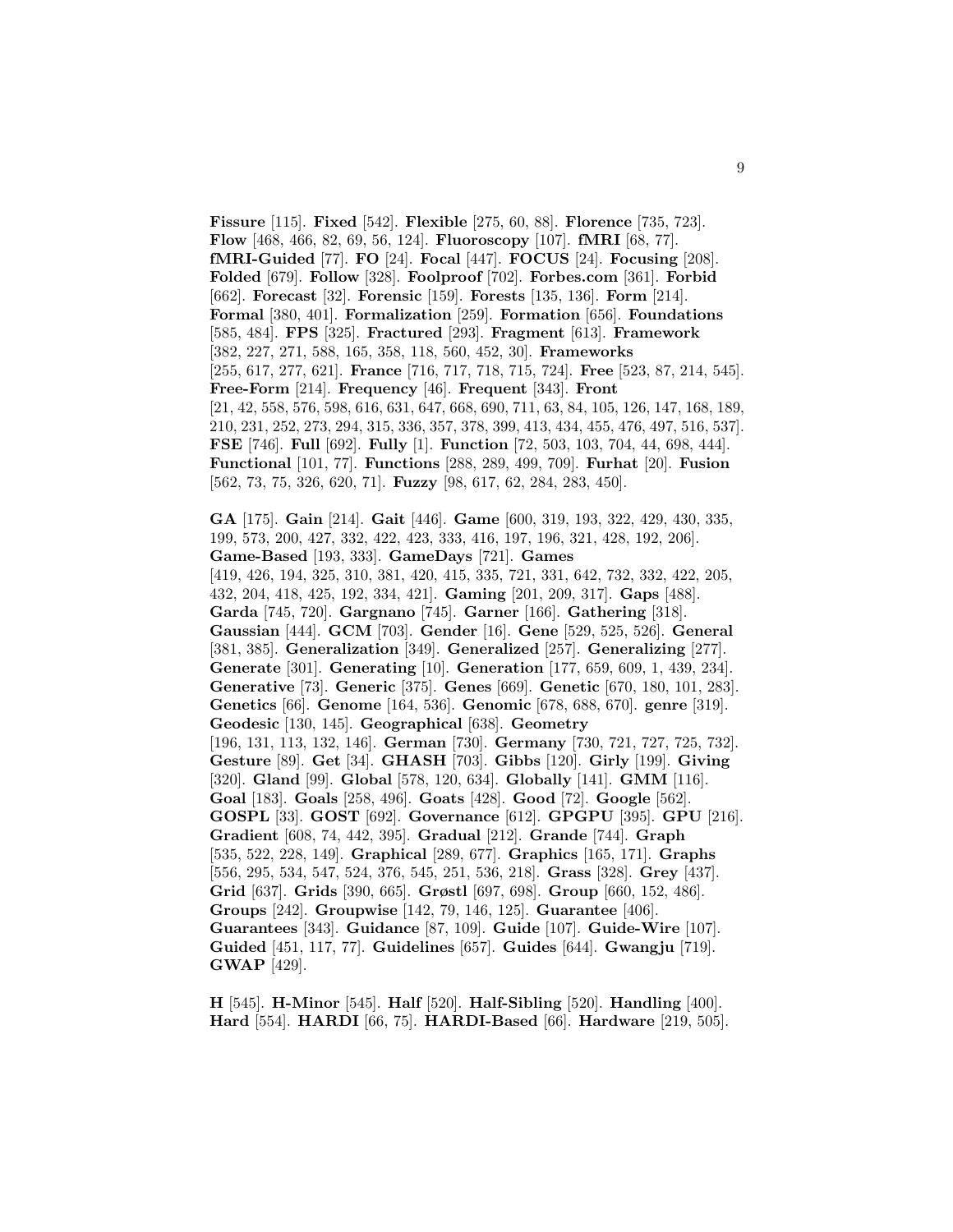**Harmonic** [292]. **Hash** [704, 709, 698]. **Hashes** [703]. **Hashing** [518, 498, 552, 700]. **HCITOCH** [743]. **Head&Neck** [114]. **Health** [415, 721, 425]. **Healthcare** [410]. **Held** [715]. **Help** [548]. **Heritage** [743, 634, 632]. **Heterogeneous** [670, 154, 148]. **Heuristic** [520, 368]. **HEX** [265]. **HEX-Program** [265]. **Hidden** [673]. **Hierarchical** [504, 296, 479, 145, 151, 117, 102]. **Hierarchically** [86]. **Hierarchy** [550]. **High** [193, 194, 513, 54, 118, 171, 218]. **High-Power** [54]. **High-Resolution** [193]. **High-Schools** [194]. **Highdimensional** [670]. **Hippocampal** [133]. **Histograms** [359]. **History** [3, 639, 321]. **HOG** [226]. **Home** [443]. **Homogeneous** [154]. **Homomorphic** [552]. **Homomorphism** [620]. **Honeynet** [473]. **Honeypot** [473]. **Honeypot/Honeynet** [473]. **HTML5** [204]. **Huerta** [744]. **Human** [59, 15, 14, 62, 423, 45, 50, 226, 393, 186, 743]. **Human-Computer** [743]. **Human-Robot** [59]. **Human-Robot-Interaction-Technologies** [50]. **Humanoid** [213]. **Humans** [15, 190]. **Hybrid** [602, 33, 491, 382, 345, 109, 437, 162, 313, 327].

**Hyper** [140]. **Hyper-Parameters** [140]. **Hyperbolic** [69]. **Hyperelliptic** [499]. **Hypergraph** [355]. **Hypermedia** [636]. **Hypotheses** [602, 397]. **Hypothesis** [541, 244].

**I-alpha** [442]. **ICEC** [727]. **ICIRA** [714]. **ICMP** [159]. **ICMP-Based** [159]. **ICOCOON** [329]. **ICTAC** [726]. **ICU** [677]. **IDEA** [700]. **Identification** [672, 322, 292, 211]. **Identify** [158, 675]. **Identifying** [325, 139]. **Identity** [236]. **Idiopathic** [124]. **IFIP** [719]. **II** [717, 729, 714]. **III** [718]. **Illumina** [686]. **Image**

[716, 717, 718, 107, 222, 59, 220, 138, 226, 225, 202, 442, 715, 77, 92]. **Image-** [107]. **Images** [135, 98, 227, 224, 216, 74, 217, 110, 229, 448, 117, 129, 143]. **Imaging** [127, 85, 109, 100, 101, 132]. **Imminent** [577, 67]. **Impact** [506, 209]. **Impairment** [67]. **Imperfect** [368]. **Implantation** [108]. **Implementability** [596]. **Implementation** [507, 459, 219, 513, 48]. **Implementing** [193, 400]. **Implications** [14, 397, 484]. **Implicit** [362]. **Importance** [174]. **Important** [600]. **Importing** [583]. **Impossible** [696]. **Impression** [13]. **Impressions** [7]. **Improve** [40, 665]. **Improved** [692, 509, 55, 697, 115, 531, 447, 442, 396]. **Improvement** [159, 441]. **Improves** [526, 79]. **Improving** [602, 222, 178, 398, 226]. **in-Browser** [241]. **In-Game** [422]. **in-the-Loop** [175]. **Inapproximability** [542]. **Incentive** [574]. **Incidence** [437]. **Including** [528]. **Incomplete** [264, 381]. **Inconsistency** [259]. **Incorporating** [133, 122]. **Incremental** [591, 25, 97, 364, 18]. **Incrementality** [595]. **Indefinite** [263]. **Independent** [596, 560]. **Index** [24, 469, 53]. **Indexes** [25, 533]. **India** [726]. **Indifferentiable** [498]. **Individual** [469]. **Induced** [540]. **Infectious** [670]. **Infective** [514]. **Inference** [298, 289, 70, 526]. **Inferring** [652]. **Information** [562, 459, 468, 688, 264, 32, 523, 466, 670, 381, 638, 654, 662, 214, 465, 736, 713, 138, 590, 442, 377, 248, 318]. **Information-Gain** [214]. **Information-Gathering** [318]. **Infrared** [447]. **Infrastructure** [509].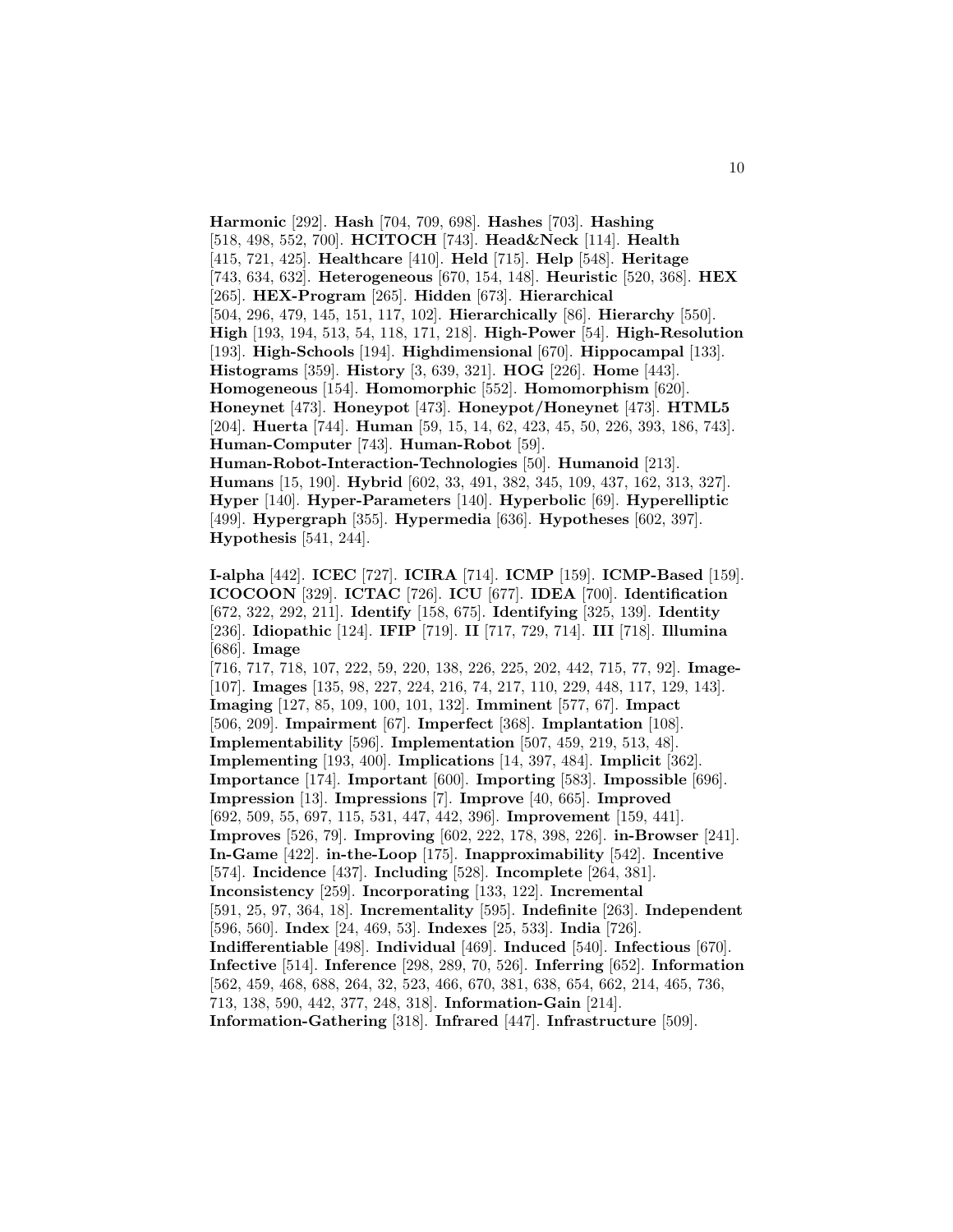**Infrastructures** [653]. **Initialising** [146]. **Inner** [504]. **Input** [177]. **Insider** [158]. **Inspired** [222]. **Instance** [550]. **Instruction** [1]. **Instructional** [194]. **Instructions** [40]. **Integrated** [688, 649, 245]. **Integrating** [670]. **Integration** [582, 678, 32, 635, 38, 115]. **Integrity** [358]. **Intelligence** [745, 730, 733, 245, 724]. **Intelligent** [722, 658, 44, 712, 714]. **Intelligibility** [20]. **Intensive** [420, 243]. **Intention** [62]. **Inter** [599, 139]. **Inter-Point** [139]. **Inter-task** [599]. **Interaction** [678, 743, 200, 190, 323, 50, 679, 474, 521, 316]. **Interactions** [658, 614, 528]. **Interactive** [175, 744, 402, 384, 328, 424, 19, 629, 324, 206, 316]. **Interconnection** [151]. **Interdisciplinary** [418]. **Interests** [664]. **Interface** [635, 663, 62]. **Interfaces** [744, 564, 209]. **Interference** [176, 58]. **Interlocking** [87]. **Internal** [614]. **Internalization** [632]. **International** [735, 731, 716, 717, 718, 745, 722, 746, 744, 743, 720, 243, 721, 727, 736, 725, 734, 733, 732, 742, 712, 719, 737, 418, 726, 232, 714, 738, 715, 237]. **Interpersonal** [7]. **Interpretability** [284]. **Interpretation** [104]. **Intersection** [524]. **Intervals** [291]. **Intervention** [716, 717, 718]. **Interventions** [90]. **Intra** [132, 92]. **Intra-image** [92]. **Intra-operative** [132]. **Intramedullary** [87]. **Introducing** [407]. **Introduction** [208]. **Invasive** [684, 431]. **Inventive** [38]. **Inverse** [367]. **Inversion** [517]. **Investigators** [410]. **Investment** [469]. **Involved** [322, 51]. **IPEC** [738]. **Iris** [212]. **Isoforms** [530]. **Issues** [284]. **Italy** [735, 731, 745, 723, 720, 650]. **Itemsets** [343]. **Iteration** [371]. **ITrace** [159]. **IV** [512]. **IVA** [712].

**Jacobian** [500]. **Java** [300, 195]. **Java-Based** [195]. **Javascript** [162]. **JELIA** [724]. **Join** [25, 31]. **Joins** [22]. **Joint** [113]. **Judgments** [7]. **July** [745]. **June** [745]. **Just** [37]. **Just-In-Time** [37]. **Justifications** [623].

**KALCAS** [30]. **Kansei** [438]. **Kernel** [680, 97]. **Kernel-Based** [680]. **Kernelization** [545]. **Kernels** [387]. **Key** [449, 509, 512, 461, 460]. **Key-IV** [512]. **Keyword** [478, 491, 490]. **KI** [730]. **Kidneys** [135]. **Knowledge** [256, 678, 420, 728, 729, 197, 508, 397, 561, 150, 451]. **Knowledge-Base** [397]. **Knowledge-Based** [150]. **Knowledge-Guided** [451]. **Knowledge-Intensive** [420]. **Koblitz** [507]. **Korea** [719].

**Label** [351, 363, 73, 75, 71]. **Label-Noise** [351]. **labeled** [523]. **Labeling** [566, 145, 617, 82]. **Laboratories** [194]. **Landmark** [119]. **Landmark-Local** [119]. **Lands** [321]. **Language** [28, 491, 564, 405]. **Laparoscopic** [96]. **Lapin** [710]. **Large** [485, 25, 592, 578, 349, 369, 65, 216, 152, 139, 480, 451, 740]. **Large-Margin** [349]. **Large-Scale** [592, 451, 740]. **Laser** [57]. **Latent** [104]. **Lateral** [69]. **Latin** [736]. **LATINCRYPT** [736]. **Lattice** [504, 620, 505, 110, 453]. **Lattice-Based** [504, 505]. **Lattice-Boltzmann** [110]. **Layer** [29, 22]. **Lazy** [302]. **LBM** [110]. **LBM-EP** [110]. **Leaf** [687]. **Leakage** [502]. **Leakage-Resilient** [502]. **Learned** [187, 371, 393]. **Learning**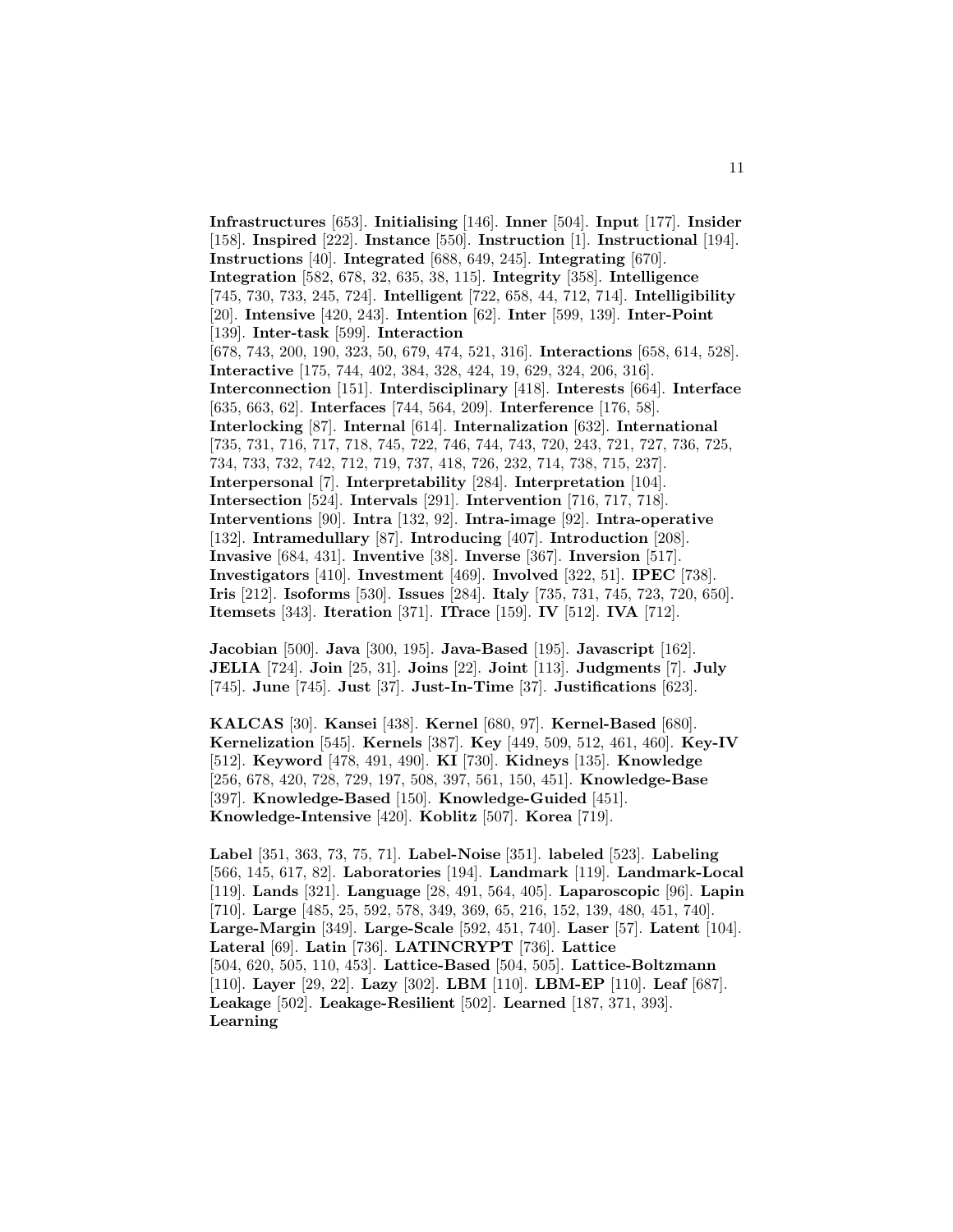[337, 365, 599, 672, 193, 372, 430, 95, 660, 338, 663, 369, 339, 353, 370, 655, 382, 636, 728, 729, 201, 345, 227, 348, 433, 376, 385, 608, 398, 417, 422, 128, 367, 118, 432, 196, 679, 391, 629, 377, 108, 356, 92, 64, 656, 143, 102, 635, 721]. **Learning-Based** [365]. **Learnt** [194, 424]. **LED** [54]. **Left** [134, 106]. **Lengths** [66]. **Lesion** [98, 118]. **Lesions** [76]. **Lessons** [187, 424, 194]. **Level** [230, 234, 148, 436]. **Level-Set** [230]. **Leveraging** [22]. **Library** [506]. **Lifecycle** [404]. **Light** [211]. **Like** [250, 12]. **Limb** [51, 52, 48]. **Limitation** [473]. **Line** [187, 662, 636, 702, 586, 522, 406]. **Linear** [674, 693, 299, 695, 313, 691, 353]. **Link** [521]. **Linkage** [56]. **Linked** [569, 570, 573, 560]. **Linking** [403]. **Lip** [20]. **Lip-Reading** [20]. **Live** [361]. **Liver** [91]. **Ljubljana** [737, 738]. **Load** [485, 156]. **Lobe** [115]. **Local** [601, 634, 632, 119, 129, 102]. **Localisation** [186]. **Locality** [518, 151]. **Locality-Sensitive** [518]. **Locally** [302]. **Locate** [59]. **Location** [331]. **Location-Aware** [331]. **Log** [113]. **Log-Demons** [113]. **Logic** [253, 279, 278, 261, 262, 264, 280, 267, 269, 272, 41, 347]. **Logic-Based** [279, 278, 41]. **Logical** [428]. **Logics** [254, 264, 297, 724]. **Logistic** [351]. **Longitudinal** [9]. **Look** [432]. **Loop** [175, 19]. **Loops** [299]. **Low** [203]. **Low-Cost** [203]. **Lower** [51, 46, 531]. **LPN** [710]. **LSCITS** [581]. **LTE** [461]. **LTL** [296]. **Lung** [120, 115].

**Maastricht** [741]. **Machine** [337, 672, 338, 339, 353, 382, 612, 679, 728, 729]. **Machine-Learning** [382, 679]. **Machine-to-Machine** [612]. **Machines** [683, 165]. **MACs** [703]. **Magnetic** [676]. **Magneto** [58]. **Magneto-Rheological** [58]. **Magnitude** [272]. **mail** [657, 645]. **Maintenance** [170, 635]. **Make** [13]. **Making** [366, 439, 6]. **Malicious** [162]. **Malware** [456, 475]. **Management** [259, 650, 740, 237, 725, 687, 470, 471, 236]. **Managing** [276]. **Mandibular** [93]. **Manifold** [143]. **Manipulator** [53]. **Manipulators** [436]. **Manufacturing** [430]. **Many** [72, 148]. **Many-Task** [148]. **Map** [82, 47]. **Map-Based** [47]. **Mapping** [599, 492, 233]. **Mappings** [511]. **Maps** [66]. **Marburg** [725]. **March** [740, 746]. **Margin** [349]. **Markets** [578, 366]. **Markov** [120, 62, 347, 364]. **MAS** [603]. **MASKETEER** [305]. **Masks** [15]. **Massively** [427]. **Master** [43]. **Master-Slave** [43]. **Mastering** [192]. **Matching** [287, 118, 664]. **Matchings** [554]. **Material** [328]. **Materialization** [563]. **Mathematical** [734]. **Matrices** [225]. **Matter** [83, 314, 412, 515, 575, 597, 615, 630, 646, 689, 21, 42, 558, 576, 598, 616, 631, 647, 668, 690, 711, 63, 84, 105, 126, 147, 168, 189, 210, 231, 252, 273, 294, 315, 336, 357, 378, 399, 413, 434, 455, 476, 497, 516, 537, 75, 142, 131, 76]. **Maude** [301]. **MAX** [543]. **MAX-SAT** [543]. **Maximum** [267, 540]. **May** [742]. **MBIA** [715]. **MCI** [95, 78, 101]. **McOE** [702]. **MDE** [405]. **MDP** [369]. **Me** [12]. **Means** [256]. **Measurement** [57, 211]. **Measures** [571, 493, 519]. **Mechanical** [111]. **Mechanics** [319, 196]. **Mechanism** [574, 58]. **Mechanisms** [465]. **Media** [479, 350, 293]. **Mediated** [639]. **Medical** [442, 716, 717, 718]. **Medicine** [203]. **Medulloblastoma** [104]. **Meet** [706].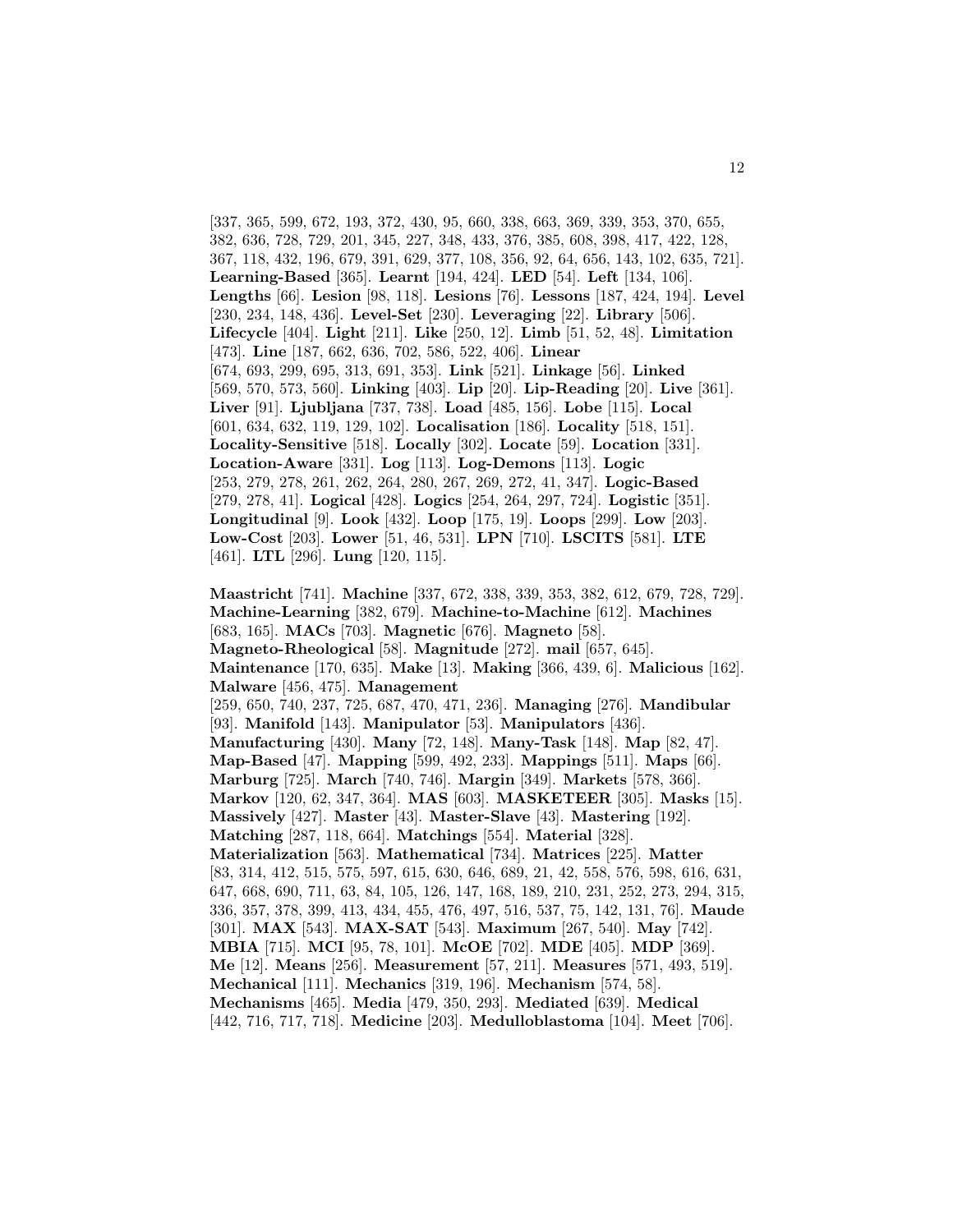**Meet-In-The-Middle** [706]. **Meeting** [745, 329]. **Meets** [170, 670, 545, 324]. **Mega** [477]. **Mega-modeling** [477]. **Memetic** [656]. **Message** [501, 167]. **Message-Based** [501]. **Metabolic** [98]. **Metaheuristic** [188]. **Metaprogramming** [400]. **MetaVals** [418]. **Method** [494, 33, 490, 350, 110, 447]. **Methodology** [430, 609, 695, 424]. **Methods** [745, 339, 35, 361, 734, 70, 354, 679]. **Methylation** [686]. **Metric** [253, 138, 356]. **Metro** [223]. **MIB** [159]. **MIB-ITrace-CP** [159]. **MICCAI** [716, 717, 718, 715]. **Micro** [100, 218]. **Micro-architecture** [100]. **Micro-graphs** [218]. **Microarray** [671, 674, 686]. **Microblog** [241]. **Microcontroller** [513]. **Middle** [706]. **Mild** [67]. **Mind** [19]. **Mind-Body** [19]. **Minimal** [270]. **Minimization** [173]. **Minimum** [141]. **Mining** [374, 338, 373, 375, 438, 358, 453]. **Minor** [548, 545]. **miRNA** [674]. **Mirror** [427]. **Misregistration** [14]. **Mitigation** [163]. **Mixed** [566]. **MJPEG** [223]. **MMM** [734]. **MMM-ACNS** [734]. **Mobile** [565, 201, 438, 45, 457]. **Modal** [303, 262, 350, 114]. **modality** [442]. **Mode** [440, 48]. **Model** [380, 572, 660, 667, 479, 120, 584, 655, 411, 270, 493, 134, 73, 179, 437, 375, 495, 190, 332, 164, 244, 371, 183, 471, 113, 246, 694, 308, 309, 474, 102, 106]. **Model-Based** [411, 179, 471]. **Model-Driven** [572]. **Modeling** [235, 735, 723, 603, 338, 472, 98, 243, 404, 15, 17, 245, 128, 251, 91, 393, 248, 58, 309, 587, 477]. **Modelling** [408, 588, 669, 589, 403, 232, 482]. **Models** [253, 671, 674, 559, 233, 32, 298, 489, 481, 133, 385, 38, 734, 62, 181, 610, 677, 247, 391, 341, 364, 146, 521]. **Modes** [700]. **MoDIC** [723]. **Modified** [217]. **Modular** [591]. **modularization** [175]. **Molecular** [521]. **Molina** [640]. **Monadic** [280]. **Monitoring** [409, 296, 45]. **Monotone** [553]. **Monte** [354, 368]. **Monterey** [740]. **Montreal** [714]. **MORE-BI** [723, 249]. **Morphology** [93]. **Morphometry** [69]. **MOSKitt4ME** [494]. **Most** [256]. **Motif** [685]. **Motion** [223, 219, 46, 203, 393, 108, 436]. **Motivation** [659, 423]. **Movements** [52]. **Moving** [386]. **MPI** [167]. **MR** [117, 143, 102]. **MRF** [118]. **MRI** [81, 65, 106, 70, 128, 140, 76]. **MRI-TRUS** [140]. **MS** [76]. **MSC** [295]. **MSOL** [556]. **MSP430X** [513]. **Multi** [671, 319, 565, 25, 566, 574, 363, 169, 523, 655, 98, 588, 608, 609, 106, 100, 350, 620, 742, 251, 401, 612, 131, 531, 114, 442, 86, 71, 60, 88, 625, 587, 741]. **Multi-Agent** [742, 655, 608, 609, 612, 741]. **Multi-agents** [620]. **Multi-Atlas** [71]. **Multi-class** [363, 98]. **Multi-criteria** [625]. **Multi-Detector** [100]. **Multi-dimensional** [566, 251]. **Multi-disciplinary** [588]. **Multi-DOF** [60]. **Multi-domain** [565]. **Multi-genre** [319]. **Multi-labeled** [523]. **Multi-modal** [350, 114]. **Multi-modality** [442]. **Multi-model-Based** [106]. **Multi-objective** [169]. **Multi-organ** [86]. **Multi-piercing** [88]. **Multi-robotic** [401]. **Multi-sample** [671]. **Multi-scale** [131]. **Multi-state** [531]. **Multi-table** [25]. **Multi-view** [587]. **Multiagent** [600, 660, 611]. **Multiatlas** [72]. **Multibit** [532]. **Multicenter** [65]. **Multicuts** [549]. **Multidimensional** [245]. **Multimodal** [384, 73, 64, 18, 715]. **Multiparty** [622]. **Multiplayer** [207, 192]. **Multiple** [409, 349, 75, 499, 146]. **Multiplication** [507]. **Multipoint** [329].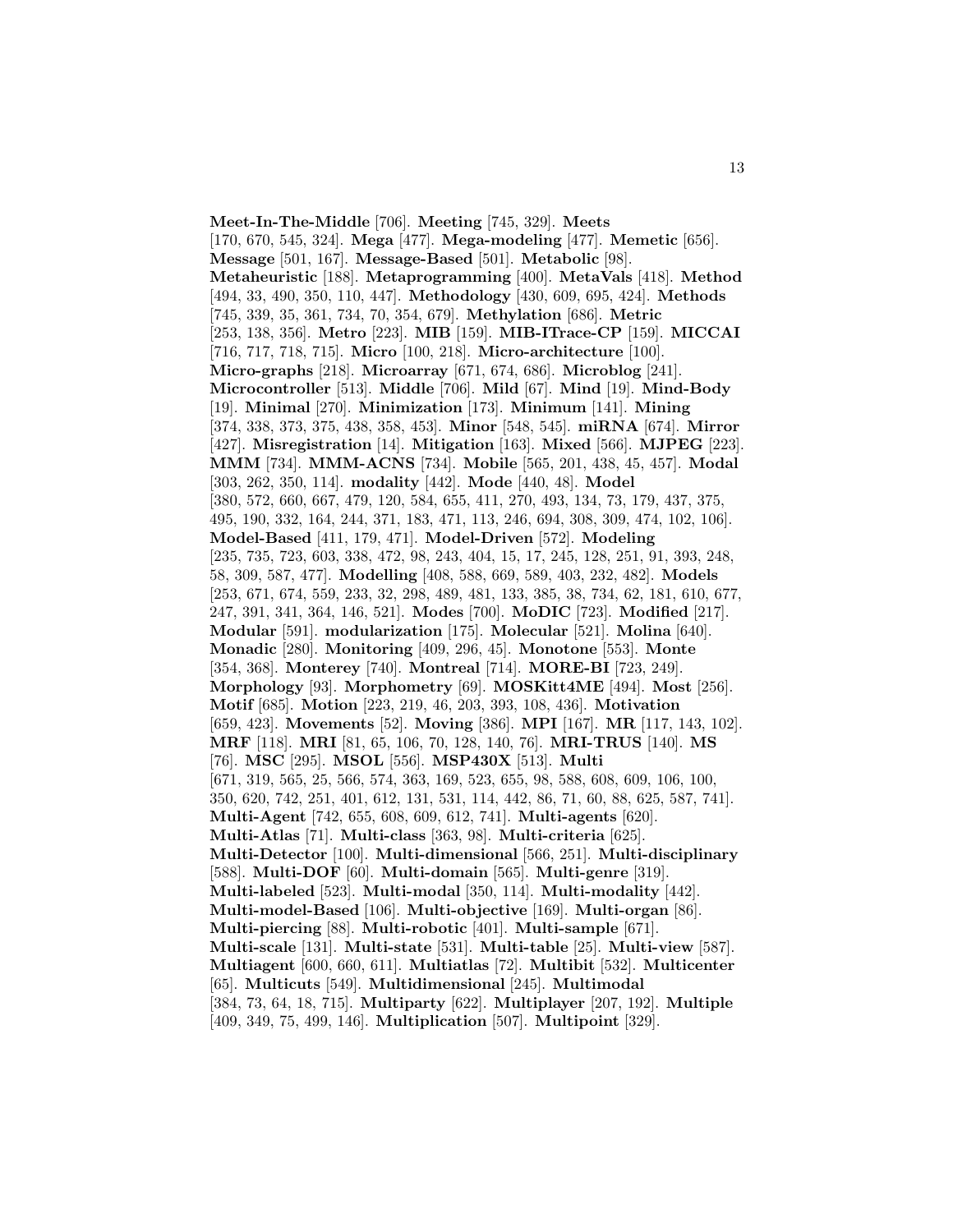**Multiprocessor** [151]. **Multiscale** [134, 122]. **Multivariate** [508]. **Musculoskeletal** [50]. **Music** [339]. **Mutations** [675]. **Mutual** [138]. **Myths** [632].

**Naehrig** [498]. **Nails** [87]. **Naive** [277]. **Nameless** [302]. **Narrative** [642]. **Narrowing** [304]. **Nations** [634]. **Natural** [634, 564, 62, 302]. **Nature** [639]. **Navigating** [284]. **Navigation** [251]. **NCCPIS** [157]. **Nearest** [35, 387]. **Necessities** [277]. **Need** [70]. **Negligibility** [272]. **Negotiation** [6]. **Neighbor** [35]. **Neighborhoods** [356]. **Neighbors** [387]. **Neighbourhood** [136]. **Nested** [254]. **Netherlands** [741]. **Network** [158, 440, 468, 159, 345, 35, 681, 78, 734, 445, 67, 341, 151, 346, 719]. **Network-Based** [78]. **Networked** [157]. **Networks** [172, 379, 583, 571, 66, 669, 289, 347, 154, 447, 452, 155, 521]. **Neural** [669, 447]. **Neurogenetic** [669]. **Neuroimaging** [79, 64]. **News** [452]. **Next** [659, 439]. **Nice** [716, 717, 718, 715]. **NoCoDA** [723, 237]. **Nogoods** [394]. **Noise** [351, 385, 58]. **Noisy** [217, 460]. **Non** [467, 374, 299, 353, 237, 62, 266, 431, 146]. **Non-disclosure** [467]. **Non-invasive** [431]. **Non-linear** [353]. **Non-optimal** [266]. **Non-rigid** [146]. **Non-Spurious** [374]. **Non-termination** [299]. **Non-verbal** [62]. **Nonblocker** [545]. **Nonlinear** [292, 653, 48]. **Nonmonotonic** [270]. **Nonparametric** [367]. **Nonrigid** [138]. **Nonuniformity** [447]. **Nonverbal** [13]. **Norm** [10]. **Norm-Related** [10]. **Normalcy** [472]. **Normalization** [74]. **Note** [349]. **Notes** [321]. **Novel** [479, 120, 88]. **November** [741]. **NPC** [719]. **NXT** [195].

**Obfuscated** [162]. **Object** [214, 298]. **objective** [169]. **Observations** [696]. **Obtained** [218]. **Occupational** [334]. **occurrence** [225]. **October** [735, 716, 717, 718, 723, 736, 734, 733, 714, 715]. **Odds** [581]. **ODF** [128]. **Off** [636, 422]. **Off-Game** [422]. **Off-Line** [636]. **OLAP** [250]. **OLAP-Like** [250]. **Older** [335]. **OLED** [55]. **On-Line** [662, 702]. **One** [262]. **One-Agent** [262]. **Ones** [154]. **Online** [601, 398, 108]. **ontinuo** [24]. **Ontological** [233, 247, 484]. **Ontologies** [483, 268]. **Ontology** [33, 652]. **Open** [170]. **OpenStreetMap** [643]. **Operation** [740]. **Operations** [153]. **operative** [132]. **Operators** [188]. **Opponent** [325]. **Opportunities** [432]. **Optic** [92]. **Optical** [221]. **Optimal** [141, 525, 501, 140, 182, 266]. **Optimality** [619]. **Optimised** [177]. **Optimization** [601, 81, 187, 169, 370, 216, 437, 118, 185, 132, 460, 53]. **Optimized** [116]. **Optimizing** [176]. **Orchestration** [467]. **Order** [280, 268, 272, 118]. **orders** [290]. **Ordinal** [275]. **organ** [86]. **Organizations** [603]. **Oriented** [593, 33, 298, 408, 586, 637]. **Orthopaedic** [116]. **OSEK** [309]. **OSEK/VDX** [309]. **Other** [614, 703]. **Otsu** [55]. **Our** [639]. **Outcome** [677]. **Outcomes** [279, 622, 196]. **Outer** [88]. **Output** [369, 514, 709]. **Overall** [402]. **OWFs** [510]. **OWL** [605]. **Oxford** [740].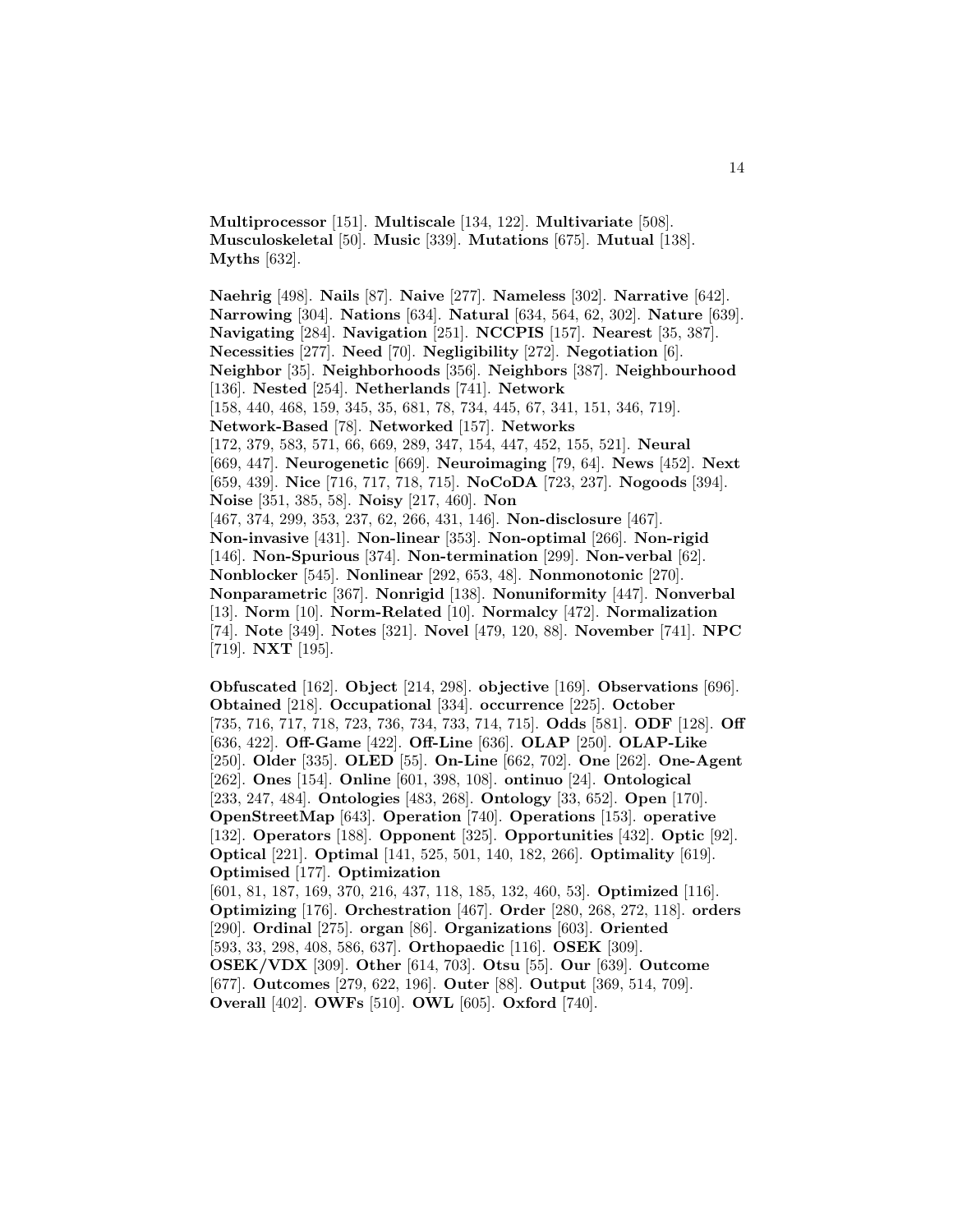**P2P** [286, 156]. **PAC** [385]. **PAC-Learning** [385]. **Packet** [153]. **Paint** [326]. **Pairs** [549, 1]. **Palpation** [90]. **Panel** [684, 55]. **Panic** [414]. **Papers** [745, 740, 746, 744, 743, 741, 742]. **Parallel** [166, 164, 719, 53]. **Parameter** [542, 133, 111]. **Parameterized** [551, 543, 544, 541, 557, 546, 539, 528, 738]. **Parameters** [234, 140, 346]. **Parametric** [267, 128, 653]. **Parametrizable** [319]. **Pareto** [182, 619]. **Pareto-optimal** [182]. **Parity** [310]. **Parochialism** [659]. **Part** [716, 717, 718, 728, 729, 714]. **Partial** [381, 290]. **Participative** [420]. **Participatory** [427]. **Particle** [116]. **Partners** [5]. **Parts** [146]. **Passing** [167]. **Passive** [48]. **Patch** [71]. **Patch-Based** [71]. **Path** [107, 538, 66]. **Pathological** [60]. **Pathway** [579]. **Pathways** [672, 673]. **Pathwidth** [555]. **Patients** [677]. **Pattern** [24, 176, 221, 375]. **Patterns** [400, 666, 567, 452]. **People** [384, 6]. **Perceived** [13, 199]. **Performance** [327, 171, 343, 665, 64, 53]. **Performances** [219, 435]. **Perfusivity** [85]. **Person** [435]. **Person-Computer** [435]. **Personalities** [15]. **Personality** [7, 15]. **Personalization** [418]. **Personalized** [361]. **Persons** [386]. **Perspective** [578]. **Perspectives** [682]. **Persuasion** [622, 625]. **Pervasive** [328]. **PET** [98]. **Petersburg** [734]. **Phase** [56]. **Philosopher** [324]. **Philosophy** [324]. **Phones** [438]. **Phosphor** [54]. **Photography** [638]. **Phylogenetic** [518, 680, 519]. **Phylogeny** [517]. **Physical** [577, 157, 334]. **Physiological** [682]. **Physiology** [423]. **Pictures** [327]. **Piece** [327]. **piercing** [88]. **Piezoelectric** [54]. **Pilot** [209]. **Pipeline** [672]. **Pisa** [731]. **PKDD** [728, 729]. **Plan** [626, 392]. **Planar** [556, 549]. **Plane** [447]. **Planning** [260, 96, 214, 386, 627, 266, 364, 436]. **Plates** [93]. **Platform** [331, 165, 204]. **Platforms** [674, 245]. **Play** [428]. **Player** [325, 332]. **Playgrounds** [323]. **Playing** [639, 330]. **Plots** [318]. **Pneumoperitoneum** [96]. **Point** [250, 139]. **Point-Based** [250]. **Poland** [713]. **Policies** [467, 466, 370]. **Policy** [458, 371]. **Polyaffine** [122]. **Polygonal** [107]. **Polynomial** [551, 549, 550, 542, 703]. **Polynomial-Time** [549]. **Polynomials** [508]. **Polytomies** [525]. **POMDP** [611]. **POMDP-Based** [611]. **Popular** [519]. **Popularity** [156]. **Popularity-Aware** [156]. **Population** [93, 522, 75, 530]. **Population-Based** [93]. **Portable** [446]. **Possibilistic** [271]. **Possibility** [291]. **Postulational** [290]. **Potential** [444]. **Potentials** [203]. **Power** [54]. **Pozna´n** [713]. **Practical** [619, 699, 484]. **Pragmatics** [587]. **Pre** [290]. **Pre-orders** [290]. **Precedence** [14]. **Precision** [346]. **Predict** [679, 283]. **Prediction** [95, 688, 686, 684, 676, 291, 386, 97, 677, 665, 359]. **Predictive** [374]. **Predictors** [64]. **Predicts** [67]. **Preface** [249]. **Preference** [365]. **Preferences** [325, 269, 277, 12, 624]. **Preferential** [253]. **Preferred** [279]. **Preimage** [706, 698]. **Preimages** [705, 511]. **Prejudice** [360]. **Premises** [283]. **Preprocessing** [548]. **Preschoolers** [4]. **Prescription** [44]. **Prescription-Diagnosis** [44]. **Presence** [686, 209]. **PRESENT** [694]. **Preservation** [220]. **Preserving** [23, 517, 38, 161]. **Primary** [433]. **Prime** [500]. **Primitives** [393]. **Printing** [54]. **Priors** [92]. **Privacy** [23, 305, 161]. **Private** [359]. **ProB** [308]. **Probabilistic** [592, 267, 408, 73, 669, 41, 341].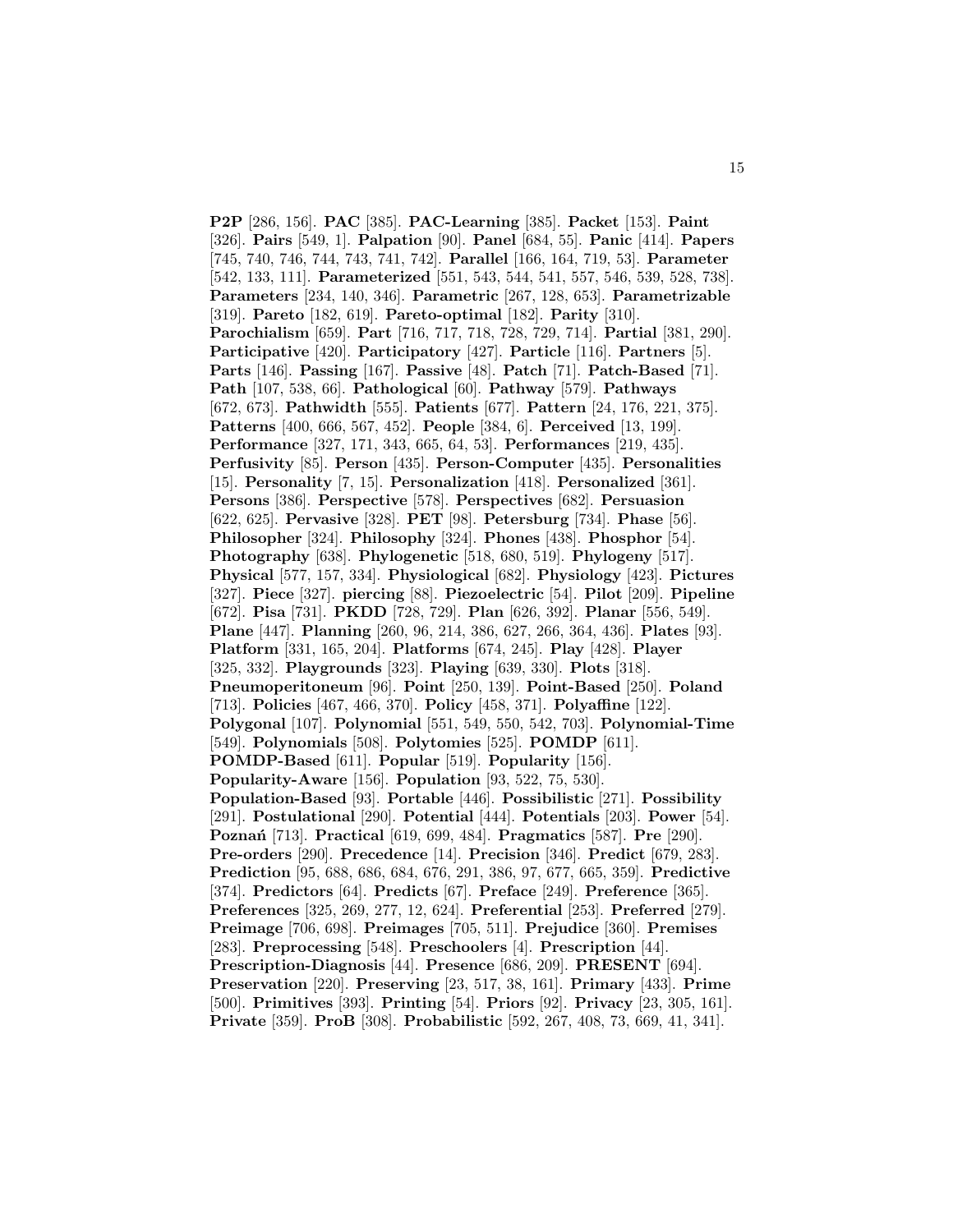**Probabilities** [347]. **Probability** [363]. **Problem** [173, 263, 541, 188, 39, 450]. **Problem-Specific** [188]. **Problems** [601, 170, 353, 557, 548, 524, 340, 653, 312]. **Procedure** [431, 675]. **Procedures** [109]. **Proceedings** [716, 717, 718, 728, 729, 714, 735, 731, 722, 723, 720, 730, 721, 727, 736, 725, 734, 733, 732, 713, 712, 719, 737, 726, 738, 715, 724]. **Process** [235, 303, 494, 603, 57, 493, 404, 613, 321]. **ProCesses** [30, 322, 185, 364]. **Processing** [26, 37]. **Processors** [40]. **Procrustes** [139]. **Product** [504, 187, 586, 406]. **Production** [50]. **Profiles** [660, 472]. **Profiling** [129]. **Prognosis** [282]. **Program** [265, 392]. **Programming** [667, 584]. **Programs** [269, 180, 167]. **Progress** [736]. **Progression** [684]. **Project** [652]. **Projected** [20, 359]. **Projection** [202]. **Promotes** [655]. **Promotion** [634]. **Proof** [546]. **Properties** [592, 36]. **Proposal** [613]. **Propositional** [261]. **Propositions** [425]. **Prostate** [227, 140]. **Prostatic** [99]. **Protection** [414, 472, 514]. **Protein** [680, 679]. **Proteins** [679]. **Proteomic** [678]. **Protocol** [449, 710, 155]. **Protocols** [503, 161, 687, 461, 308, 460]. **Proton** [676]. **Provable** [691]. **Provenance** [240, 246]. **Provide** [48]. **Providing** [494]. **Proximity** [571]. **Pseudo** [388, 706, 698]. **Pseudo-Boolean** [388]. **Pseudoknots** [528]. **Pseudorandom** [503]. **PTL** [261]. **Public** [645]. **Pulmonary** [115]. **Puppetry** [327]. **Putting** [175]. **Puzzle** [207, 204]. **Puzzle-it** [204]. **PVS** [410].

**Quadratic** [509]. **Qualitative** [272, 458, 394]. **Quality** [93, 638, 220]. **Quantification** [530, 293]. **Quantitative** [373, 100, 458, 453]. **Quantized** [313]. **Quartets** [531]. **Queries** [24, 25, 568, 28, 31, 36]. **Query** [28, 285, 268, 287, 37, 275, 396]. **Querying** [478, 274]. **QueryPOMDP** [611]. **Quest** [595]. **Question** [1, 4]. **Question-Answer** [1]. **Question/Answering** [4].

**r** [24]. **RABAC** [463]. **Radiation** [87]. **Radiation-Free** [87]. **Radiometric** [80]. **Rail** [225]. **Railway** [223, 404]. **Random** [674, 135, 179, 511]. **Randomised** [182]. **Randomized** [539]. **Randomness** [174]. **Ranking** [363, 241]. **Ranks** [275]. **Rare** [670]. **Rate** [501]. **Ray** [107, 109]. **RBAC** [464]. **RDF** [247]. **Re** [175]. **Re-modularization** [175]. **Reachability** [311]. **Reading** [20]. **Reads** [149]. **Real** [509, 46, 109, 179, 216, 190, 91, 641]. **Real-Time** [46, 109, 179, 91]. **Realistic** [177, 98]. **Realities** [632]. **Reality** [191, 661, 331]. **Realizer** [18]. **Really** [70, 651]. **Realtime** [435]. **Reason** [628]. **Reasoning** [602, 267, 270, 272, 394, 624]. **Rebound** [697]. **Recognition** [137, 45, 392]. **Recognizing** [614]. **Recommendation** [339, 362, 361]. **Recommendations** [486, 242]. **Reconciliation** [559, 525, 526]. **Reconfigurable** [505]. **Reconstructing** [521]. **Reconstruction** [517, 518, 520, 103, 214, 522, 74, 640]. **Recovered** [185]. **Rectal** [227]. **Rectangle** [536]. **Rectangular** [229]. **Recursion** [39]. **Recursivity** [649]. **Reduced** [693, 228, 696, 704, 346, 698].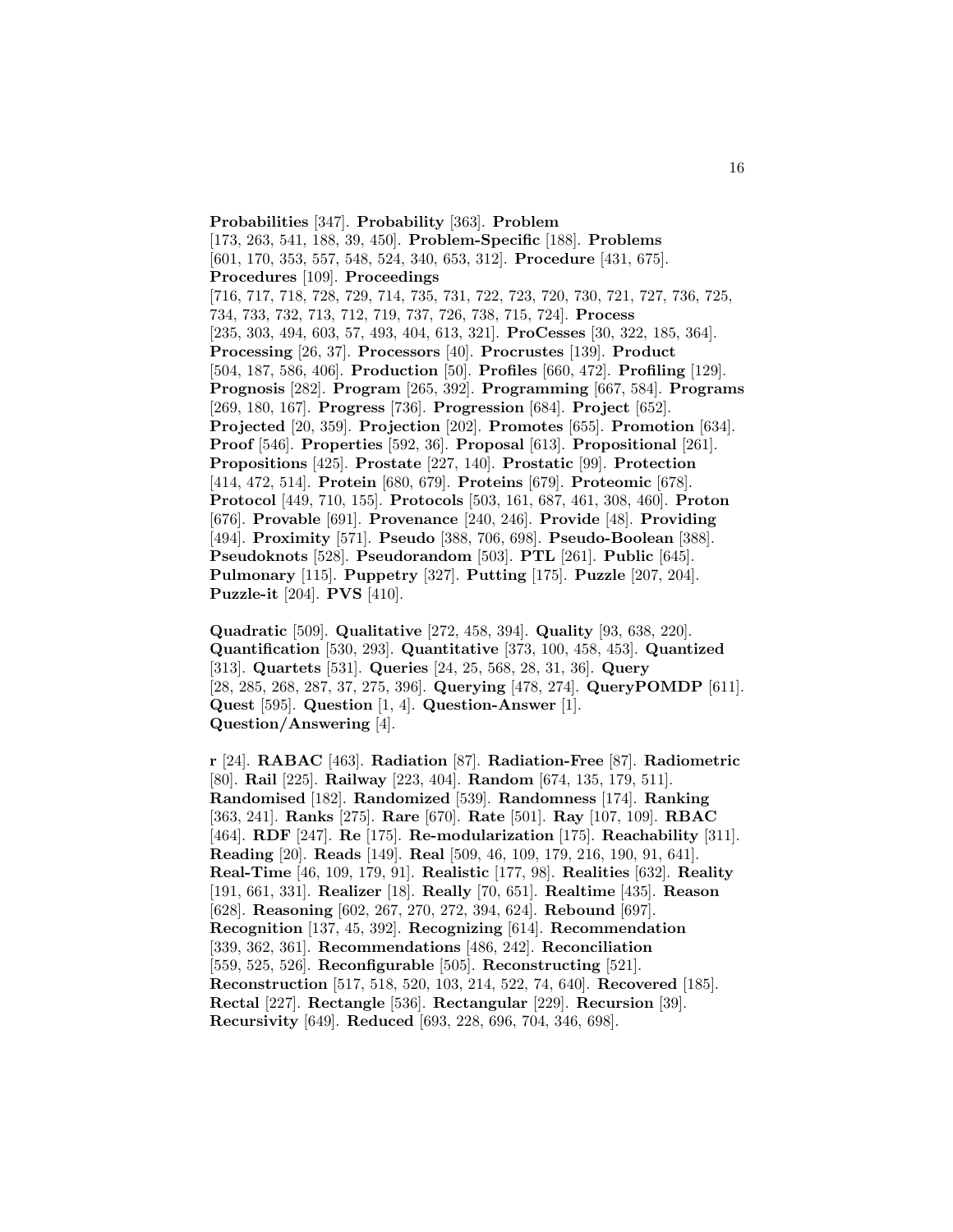**Reduced-Round** [696]. **Reducing** [524]. **Reduction** [144, 116, 185]. **Refactoring** [178]. **Reference** [153]. **Refinement** [262]. **Reformulation** [268]. **Regional** [139, 143]. **Registration** [144, 120, 116, 141, 123, 142, 140, 138, 115, 122, 113, 114, 442, 117, 143, 77, 146, 124, 125]. **Regression** [351, 683, 97]. **Regularity** [510]. **Regularization** [123, 121]. **Regularizer** [360]. **Regulations** [259]. **Rehabilitation** [51, 46, 43, 52, 44, 203, 48]. **Reinforcement** [365, 599, 369, 608, 367]. **Related** [10, 335, 512]. **Relation** [258]. **Relational** [29, 267, 383]. **Relationship** [639, 438]. **Relationships** [619]. **Relaxation** [81]. **Relaxed** [31]. **RELAXing** [183]. **Reliability** [674, 470]. **Reliable** [27, 153, 584, 85]. **Remainder** [166]. **Remote** [90, 160]. **Remover** [360]. **Reorientation** [123]. **Replacement** [23]. **Repositories** [493]. **Representation** [535, 221, 134, 289, 302, 532]. **Representing** [291]. **Republic** [722]. **Requirements** [470, 590, 248]. **Research** [54, 438, 60]. **ReServE** [27]. **Resilient** [502, 731, 405]. **Resolution** [193, 287, 129]. **Resonance** [676]. **Resource** [235, 665]. **Resourcing** [626]. **Response** [469]. **Resting** [68]. **Restoration** [217]. **Restoring** [286]. **Restricted** [556, 544, 524, 511]. **Results** [259, 542, 493, 567]. **Retention** [23]. **Retinal** [92]. **Return** [469]. **Reusable** [570, 400]. **Revealing** [589]. **Revenue** [574]. **Reverification** [592]. **Reverse** [181]. **Reviews** [642]. **Revised** [745, 740, 746, 744, 743, 741, 742]. **Revision** [290, 397]. **Revisited** [708]. **Rewrite** [303]. **RFID** [449, 34]. **Rheological** [58]. **Ricci** [69, 124]. **Ridge** [97]. **Rigid** [88, 125, 146]. **Rigid-Flexible** [88]. **RIGiM** [723]. **Ring** [710]. **Ring-LPN** [710]. **RIPEMD** [704]. **RIPEMD-128** [704]. **Risks** [581, 457]. **Riva** [720]. **RNA** [527, 528]. **Road** [35]. **Road-Network** [35]. **Robot** [51, 46, 59, 62, 52, 45, 44, 48, 50, 49, 436, 60]. **Robotic** [90, 401]. **Robotics** [337, 714]. **Robots** [195, 213]. **Robust** [172, 351, 215, 353, 70, 82, 225, 160, 102]. **Rocchio** [350]. **ROIs** [77]. **Role** [655, 463]. **Role-Centric** [463]. **Roles** [496]. **Room** [329]. **Rough** [454]. **Round** [696, 698]. **Round-Reduced** [698]. **Rounds** [514]. **Routing** [445, 155]. **Rule** [233, 373, 652, 453]. **Rules** [374, 343, 482]. **Russia** [734].

**S** [304]. **S-Narrowing** [304]. **Saarbr¨ucken** [730]. **Safely** [59]. **Safety** [592, 404, 403]. **sample** [671]. **Sampling** [221, 141, 343, 60]. **Santa** [712]. **Santiago** [736]. **SAT** [173, 543, 388]. **Satisfiability** [39, 266]. **SBSE** [170, 171]. **Scalability** [208]. **Scalable** [584, 248, 725]. **Scalar** [507]. **Scale** [592, 682, 578, 100, 456, 451, 131, 740]. **Scaling** [276]. **Scans** [106]. **Scenario** [430]. **Scenarios** [609]. **Schedule** [176]. **Scheduling** [665, 150, 148]. **Schema** [485, 240]. **Schemas** [480]. **Scheme** [145, 462, 323, 160, 436]. **Schemes** [702]. **School** [433]. **Schooling** [194]. **Schools** [194]. **Science** [202]. **Scientific** [244, 651]. **Scoliosis** [124]. **Score** [348]. **Score-Based** [348]. **Scoring** [374, 152]. **Scripted** [1]. **Scripting** [429]. **Scrum** [661]. **SCS** [484]. **Search** [565, 174, 572, 574, 187, 491, 188, 178, 493, 35, 179, 490, 354, 567, 368, 184, 396, 739, 720]. **Search-Based** [174, 178, 179]. **Searches** [532]. **Searching** [381, 182]. **SeCoGIS** [723]. **Second** [13, 744, 743, 280, 715].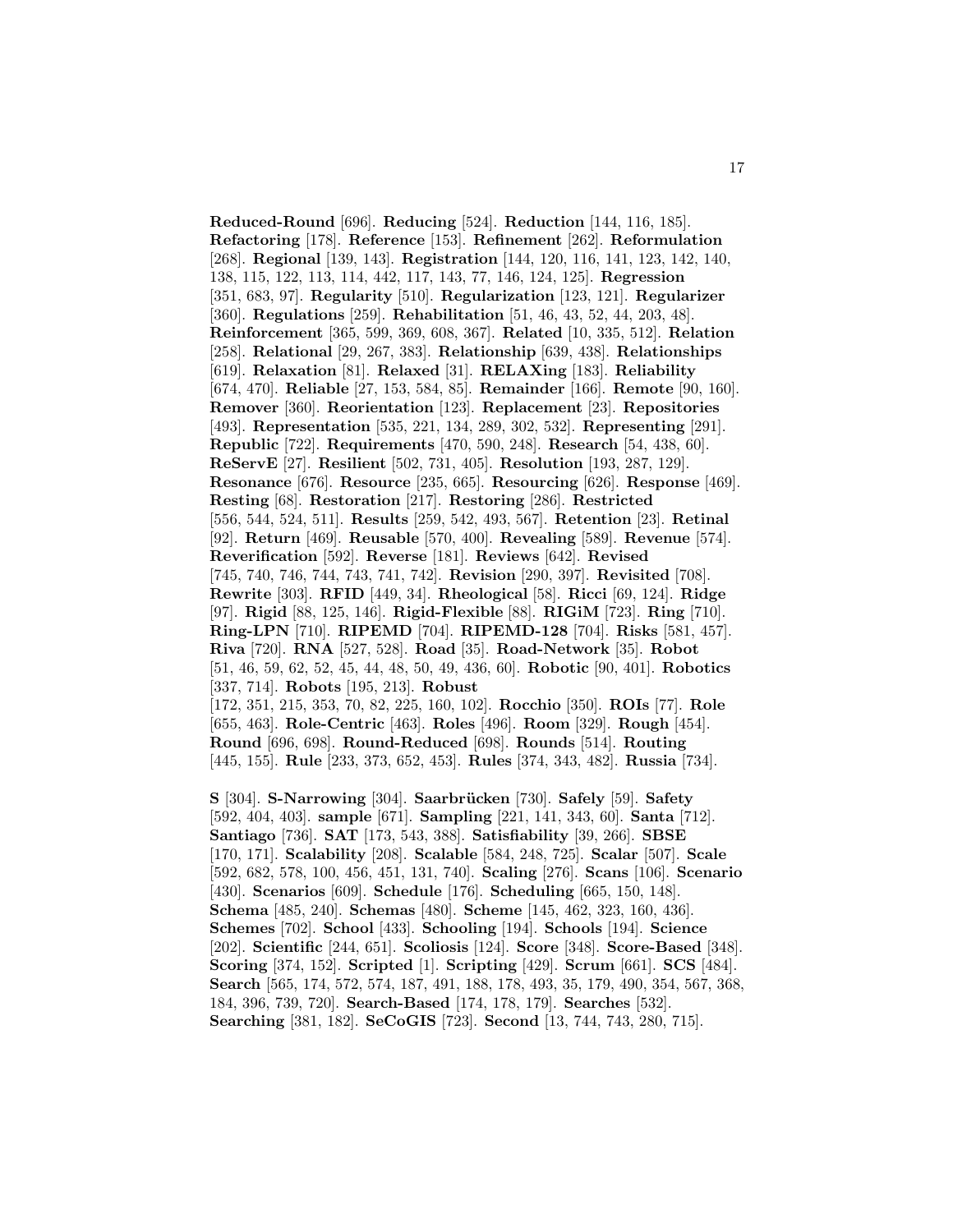**Secondo** [435]. **Sector** [645]. **Secure** [503, 709]. **Secured** [467]. **Security** [600, 506, 650, 583, 662, 178, 465, 736, 734, 163, 458, 691, 470, 701, 471, 457, 700]. **Segmentation**

[72, 107, 135, 227, 134, 133, 230, 106, 228, 99, 226, 115, 79, 86, 71]. **Segura** [640]. **Selected** [745, 740, 746, 744, 743, 741, 742]. **Selection** [25, 26, 31, 676, 469, 36, 78, 140, 355, 625]. **Selective** [269]. **Self** [682, 606, 138, 150, 436]. **Self-adaptive** [606]. **Self-Motion** [436]. **Self-Scheduling** [150]. **Self-similarity** [682, 138]. **Semantic** [483, 492, 570, 667, 104, 491, 560, 47]. **Semantics** [253, 279, 278, 255, 380, 429, 383, 605, 269, 270, 607, 38, 619, 277, 301, 302, 621]. **sEMG** [43, 49]. **sEMG-Based** [49]. **Semi** [30, 376, 499, 377, 488, 355]. **Semi-automatic** [30]. **Semi-bent** [499]. **Semi-structured** [488]. **Semi-supervised** [376, 377, 355]. **Sensing** [127]. **Sensitive** [518, 208]. **Sensor** [158, 233, 215, 445]. **Sentiment** [352]. **Separation** [444]. **September** [731, 722, 743, 728, 729, 720, 730, 721, 727, 725, 732, 713, 712, 719, 737, 726, 738, 724]. **Septic** [677]. **Seq** [685]. **Sequence** [352, 533, 528]. **Sequences** [680, 666, 685]. **Sequencing** [675]. **Sequent** [254]. **Sequential** [250]. **Sequents** [257]. **SERENE** [731]. **Series** [529, 682, 451]. **Serious** [419, 426, 430, 420, 422, 205, 416, 197, 432, 204, 418, 425, 321, 192, 421, 732]. **Serpent** [694]. **Service** [235, 409, 27, 408, 407, 358, 234]. **Service-Oriented** [408]. **Services** [467, 177, 564, 407, 232, 637]. **Set** [547, 230, 707, 542]. **Sets** [299, 369, 265, 553, 512, 377, 454]. **SGDA** [732]. **SHA** [705, 706]. **SHA-2** [705, 706]. **Shafer** [158]. **Shape** [112, 130]. **Shape-Based** [130]. **Shapes** [139]. **Shared** [47]. **Sharing** [574, 459]. **Sheath** [88]. **Short** [639, 152, 709]. **Short-Output** [709]. **Shortgun** [149]. **SibJoin** [520]. **Sibling** [520]. **Signature** [112, 462]. **Significance** [452]. **Significance-Driven** [452]. **SIMD** [40]. **Similarity** [253, 28, 493, 41, 22, 682, 138]. **Simple** [299, 681, 386]. **SimpleDB** [29]. **SimpleSQL** [29]. **Simulation** [96, 51, 191, 116, 588, 653, 91, 110, 61, 157]. **Simulation-Based** [116]. **Simultaneous** [228, 122]. **Sink** [549]. **Sites** [489, 679]. **Situated** [191]. **Size** [72, 522]. **Skein** [705]. **Skein-512** [705]. **Skeleton** [114]. **Skill** [348]. **Skills** [414]. **Skin** [118]. **Slave** [43]. **Sliced** [484]. **Slides** [104]. **Sliding** [48]. **Slovenia** [737, 738]. **Small** [548, 389, 164]. **Smart** [215, 443, 328, 366, 47, 160]. **Smartphones** [651]. **SmartTestGen** [307]. **Smoothing** [344]. **SNI** [442]. **Social** [5, 583, 571, 479, 200, 350, 323, 341, 316]. **Society** [641]. **Soft** [414, 97]. **Software** [174, 175, 746, 187, 658, 170, 188, 632, 659, 720, 178, 586, 666, 664, 661, 656, 406, 731]. **Soil** [416]. **Solids** [653]. **Solution** [222]. **Solvers** [173]. **Solving** [340]. **Somatic** [675]. **Some** [546]. **Sosemanuk** [512]. **Source** [549]. **Source-Sink** [549]. **Sources** [409, 563, 561, 444]. **Space** [582, 535, 557, 428]. **Space-Efficient** [535]. **Spanning** [141]. **SPARQL** [568]. **Sparse** [599, 134, 552, 390, 393, 64, 71]. **Spatial** [502, 478, 14, 74, 209, 80]. **Spatio** [386]. **Spatiotemporal** [103]. **Speaker** [17]. **Special** [707]. **Specific** [492, 188, 589, 86]. **Specifications** [380]. **Specified** [301]. **Spectra**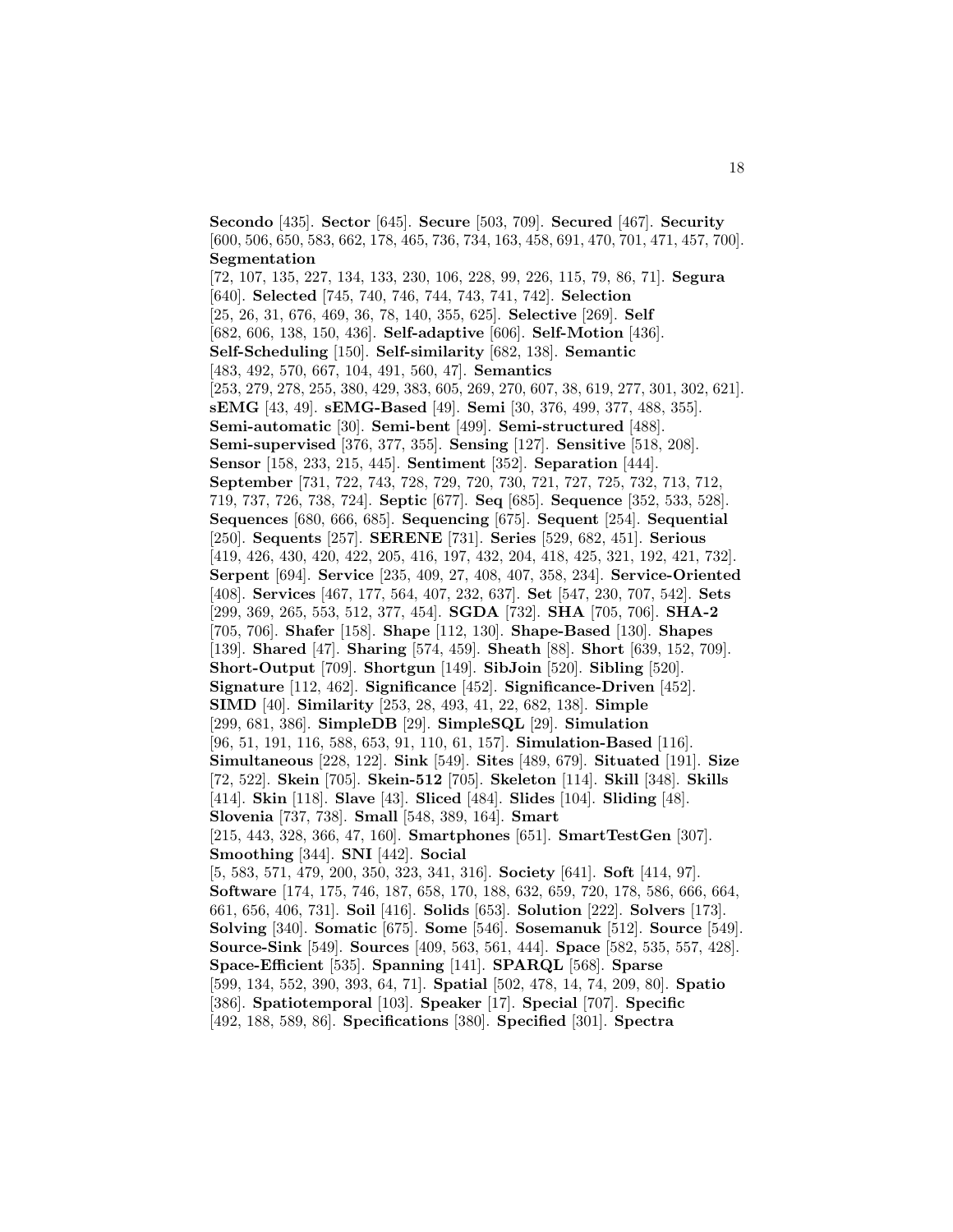[186, 355]. **Spectra-Based** [186]. **Spectral** [112, 119]. **Spectroscopy** [676]. **Spectrum** [127, 682]. **Speed** [513, 218]. **Spelling** [490]. **Spiking** [669]. **Spin** [82]. **Spine** [102]. **spline** [121]. **Sports** [721, 203]. **Spotting** [325]. **Spray** [155]. **Spurious** [374]. **SQL** [285]. **Squaring** [429]. **SSBSE** [720]. **SSMTA\*** [35]. **St** [734]. **Stable** [278, 277]. **Stacked** [581]. **Stakeholder** [664]. **State** [379, 313, 643, 68, 531]. **States** [381, 614]. **Static** [25, 239]. **Statins** [677]. **Statistical** [98]. **Statistics** [122]. **Status** [642]. **Stealing** [701]. **Steering** [594]. **Stitching** [218]. **Stochastic** [398, 293, 395, 474]. **Storage** [22]. **Store** [34, 484]. **Stories** [321]. **Story** [424, 318]. **StoryTec** [205]. **Storytelling** [206, 316]. **Strategies** [626, 604, 179]. **Strategy** [51, 391, 56]. **Stream** [704, 283]. **Streams** [31, 274]. **Strength** [162]. **Strengthen** [449]. **Strengths** [573]. **String** [40]. **Structural** [335, 78, 307, 101]. **Structure** [107, 345, 99, 528, 94, 694, 92]. **Structure-Sequence** [528]. **Structured** [565, 372, 566, 211, 156, 561, 64, 488]. **Structures** [532]. **Student** [199]. **Students** [660, 661]. **Studies** [194, 423, 653]. **Study** [51, 662, 224, 438, 181, 290, 209, 410, 401, 677, 8, 450]. **Studying** [69]. **Stuttering** [310]. **Subfield** [133]. **Subgraph** [548, 540]. **Subject** [86]. **Subject-Specific** [86]. **Subjective** [347]. **Subsequence** [24]. **Subset** [547]. **Succinct** [534, 532]. **Suggestion** [490, 396]. **Suggestions** [546, 224]. **Suite** [173, 307]. **SUM** [725, 620]. **Summation** [553]. **Superior** [154]. **Superstring** [544]. **Supervised** [352, 227, 376, 377, 355]. **Support** [568, 678, 494, 570, 660, 329, 683, 22, 661]. **Supported** [655]. **Supporting** [240, 410, 687]. **Surface** [225]. **Surfaces** [124]. **Surgery** [96, 88]. **Surgical** [89]. **Surveillance** [223, 215]. **Survey** [571]. **Survival** [683]. **Susceptibility** [76]. **Sustainability** [574]. **Sustainable** [430]. **SWAD** [215]. **SWAD-Based** [215]. **Swap** [544]. **Symbolically** [295]. **Symmetric** [117]. **Symmetries** [593]. **Symposium** [720, 738]. **Synchronization** [449]. **Syncretic** [620]. **Synergy** [649]. **Synthesis** [582, 38]. **System** [194, 459, 649, 274, 411, 654, 55, 57, 384, 109, 224, 162, 326, 211, 152, 443, 157, 43, 423, 435, 44, 401, 203, 202, 446, 56]. **Systems** [172, 485, 279, 600, 731, 303, 722, 577, 592, 740, 282, 468, 578, 593, 741, 221, 329, 635, 594, 636, 606, 404, 179, 208, 292, 580, 358, 284, 313, 742, 611, 713, 612, 304, 665, 629, 156, 590, 283, 474]. **Systems-** [404]. **Systems-of-Systems** [172].

**T1** [113]. **table** [25]. **Tables** [560, 487, 562]. **Tagging** [224]. **Taipei** [742]. **Taiwan** [742]. **Take** [72]. **Taken** [538]. **Talk** [389]. **Talking** [481]. **Talks** [320]. **Taming** [582]. **Tangible** [334]. **Target** [144]. **Targeted** [472]. **Task** [604, 148, 68, 599]. **Taxonomy** [200]. **Teaching** [3, 661, 321, 195]. **Team** [655, 656]. **Team-Role** [655]. **Teams** [580, 652]. **Technique** [374]. **Techniques** [602, 539, 186]. **Technologies** [744, 654, 50]. **Technology** [443, 202]. **Teleconference** [329]. **Telerobotic** [191]. **Telic** [238]. **Telic/Atelic** [238]. **Temperature** [57]. **Templates** [72, 207]. **Temporal** [112, 682, 271, 386, 266, 297, 392, 238]. **Tensor** [362, 123, 100, 74].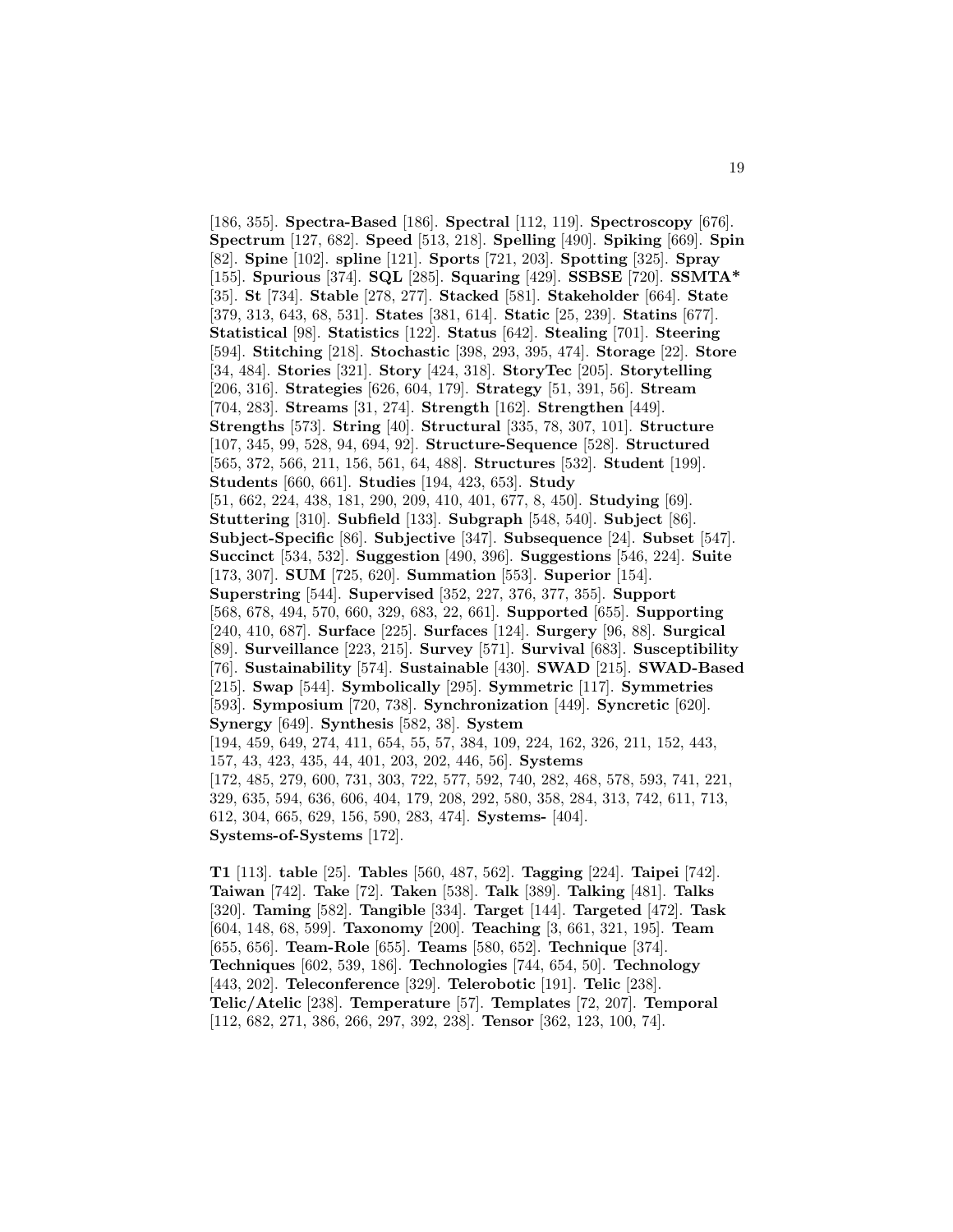**termination** [299]. **Terms** [499]. **Tertiary** [528]. **Test** [173, 177, 152, 307, 301]. **Testing** [180, 179, 163, 184, 406]. **Text** [533, 341]. **Texture** [448]. **Thalamus** [19]. **Their** [680, 709]. **Thematic** [569]. **Theorem** [166]. **Theoretical** [726]. **Theory** [158, 600]. **Therapeutic** [384, 332]. **Therapy** [332, 48, 334]. **Thinking** [428]. **Third** [732, 232]. **Thoracic** [94]. **Threads** [176]. **Three** [264, 466, 109]. **Three-Dimensional** [109]. **Three-Valued** [264, 466]. **Threshold** [426]. **Tight** [343]. **Tile** [342]. **Time** [551, 295, 671, 250, 549, 13, 529, 281, 81, 682, 541, 46, 408, 109, 179, 37, 555, 292, 400, 62, 313, 91, 451]. **Time-Constrained** [295]. **Time-Course** [671]. **Time-Frequency** [46]. **Time-Probabilistic** [408]. **Time-Variant** [292]. **Time-Varying** [62]. **ting** [358]. **Tissue** [97, 91]. **ToF** [214]. **Tolerance** [291]. **Tolerant** [255, 402, 401, 155]. **Tomographic** [132]. **Tool** [221, 33, 329, 320, 326, 157, 687, 306]. **Tools** [585]. **Top** [568, 41]. **Top-** [41]. **Top-K** [568]. **Total** [98]. **Toulouse** [724]. **Tourism** [743, 632]. **Trabecular** [100]. **Trace** [499]. **Traceability** [34]. **Traceback** [159]. **Tracing** [501]. **Tracked** [34]. **Tracker** [215]. **Tracking** [223, 108]. **Tract** [75, 131]. **Tractable** [287]. **Tractography** [142]. **Trading** [510, 439]. **Traffic** [259]. **Training** [419, 191, 721, 384, 320, 190, 416, 44, 347]. **Traitor** [501]. **Trajectories** [393]. **Trajectory** [386]. **Trans** [227, 331]. **Trans-reality** [331]. **Transactions** [276, 283]. **Transcatheter** [108]. **Transfer** [599, 95]. **Transform** [485, 111]. **Transformation** [451]. **Transient** [57]. **Transition** [371, 364]. **Translate** [297]. **Translation** [382, 165]. **Translational** [53]. **Transport** [293]. **Trauma** [116]. **Treated** [677]. **Tree** [518, 680, 524, 141, 354, 527, 526, 368, 528, 532, 519]. **Tree-Based** [354]. **Trees** [523, 145, 684, 525, 375, 526, 532, 342]. **Triangular** [253]. **Triangulations** [524]. **Trichotomic** [636]. **Triclusters** [529]. **TRIMAX** [529]. **Trimming** [429]. **Triple** [34]. **Triples** [573]. **Triplet** [151]. **Triplet-Based** [151]. **Triplets** [531]. **TRUS** [140]. **Trust** [333, 464, 628]. **Trust-Aware** [464]. **Tumor** [676]. **Turning** [194]. **Tutorial** [171]. **Two** [686, 670, 17, 56]. **Two-Color** [686]. **Two-Phase** [56]. **Type** [635, 298, 445]. **Types** [676, 416]. **Typicality** [261].

**UK** [740, 728, 729]. **UKCF** [165]. **Ultra** [578]. **Ultra-Large-Scale** [578]. **Ultrasound** [227, 116, 137, 90]. **Ultrasound-CT** [116]. **UMTS** [461]. **UNAF** [707]. **Unbiased** [142]. **Uncertain** [274, 364]. **Uncertainties** [526]. **Uncertainty** [582, 276, 291, 725, 133, 118, 293, 183, 140]. **Uncertainty-Based** [118]. **Undecidability** [313]. **Underdetermined** [444]. **Undergoing** [334]. **Understandability** [481]. **Understanding** [481, 480, 487]. **Unfounded** [265]. **Unified** [190]. **Uniform** [121]. **Uniformity** [267]. **Units** [26]. **Universal** [709]. **Unordered** [527]. **Unpartitioned** [393]. **Unrooted** [524, 527]. **Unscented** [111]. **Unsupervised** [387]. **UOWHFs** [510]. **Update** [263]. **Upper** [52, 48]. **Upper-Limb** [52]. **Upscaling** [293]. **Uruk** [3]. **USA** [746, 712]. **Usability** [635, 663, 438]. **Usage** [370]. **Use** [235, 709, 439, 677, 359]. **Useful** [651].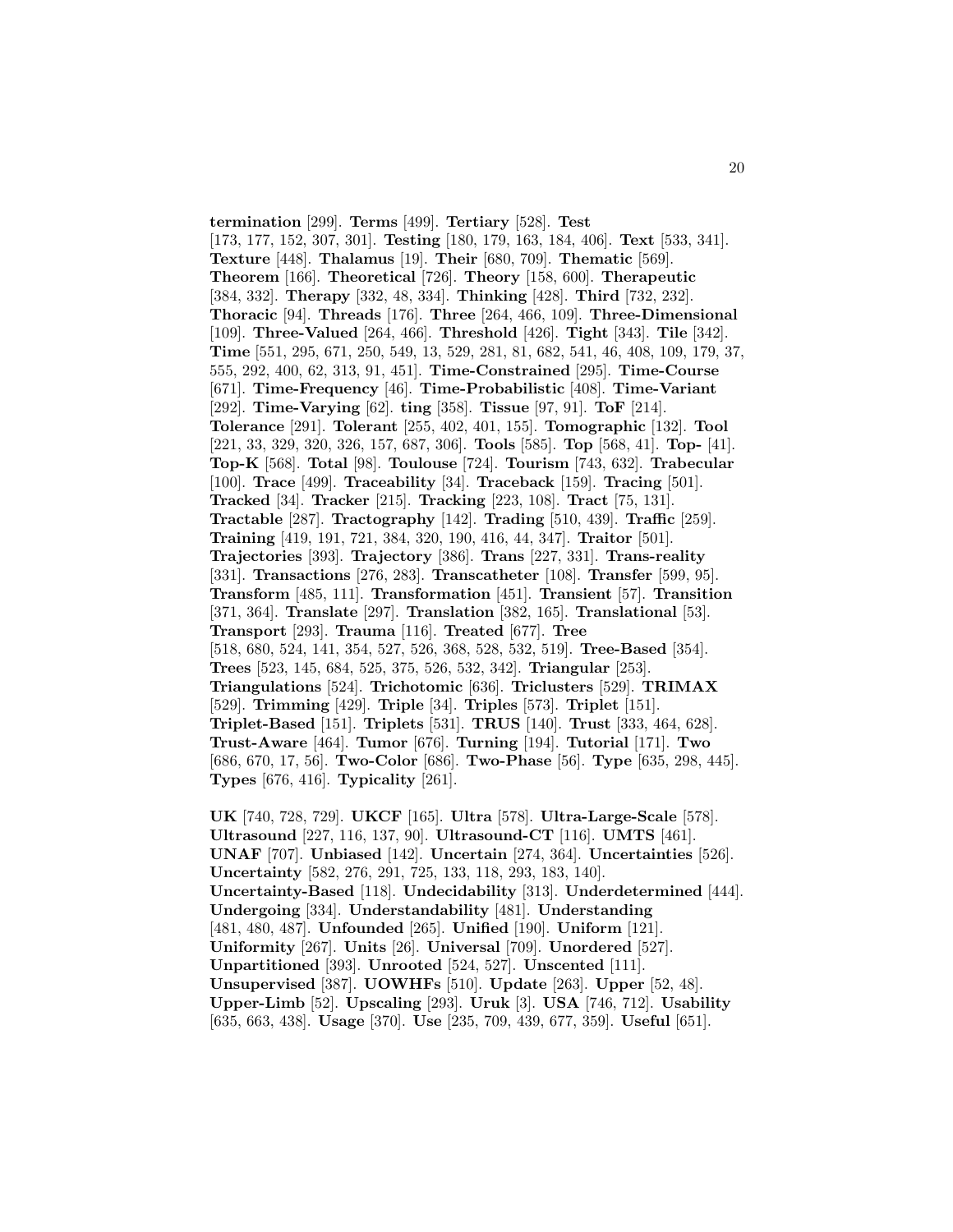**User** [7, 645, 658, 648, 585, 224, 208, 486, 12, 160]. **User-Centered** [208]. **Users** [659]. **Using**

[599, 483, 379, 127, 177, 518, 81, 135, 472, 369, 65, 120, 383, 605, 178, 676, 116, 141, 180, 35, 386, 211, 62, 100, 305, 43, 149, 118, 251, 397, 628, 171, 266, 301, 184, 90, 113, 532, 202, 428, 160, 86, 64, 80, 475, 102, 146, 124, 444]. **utlier** [358]. **utlier-Mining-as-a-Service** [358].

**Validity** [431]. **Value** [38, 425]. **Valued** [264, 466]. **Values** [619]. **Valve** [108]. **Variables** [153]. **Variant** [292]. **Various** [700]. **Varying** [62]. **Vascularized** [91]. **VDX** [309]. **Vector** [683]. **Vehicles** [370]. **Ventricle** [134, 69]. **Verbal** [15, 62]. **Vergence** [213]. **Verification** [591, 379, 312]. **versus** [659]. **Vertex** [548, 547]. **Very** [25]. **via** [112, 280, 287, 522, 398, 228, 527, 364, 108, 77, 167]. **Video** [322, 219, 89, 642, 212]. **Videos** [137]. **View** [544, 263, 214, 588, 36, 587]. **View-Based** [588]. **View-Update** [263]. **Viewpoints** [596]. **Views** [235]. **Virtual** [644, 13, 3, 7, 11, 104, 329, 10, 191, 165, 320, 15, 14, 1, 2, 190, 712, 661, 640, 8, 324, 6]. **Vision** [722]. **Visual** [20, 657, 104, 340, 567, 16].

**Visualization** [680, 676]. **Visualizing** [567]. **Volumetric** [67]. **Volumetry** [133]. **Voxel** [74]. **Voxel-Wise** [74]. **Vulnerabilities** [163]. **Vulnerability** [461].

**WABI** [737]. **Wait** [155]. **Wall** [640]. **Warehouse** [678]. **Warehouses** [483]. **Warmth** [13]. **Washington** [746]. **Wavelet** [451]. **Wavelets** [292]. **Weather** [330]. **Web**

[739, 565, 559, 177, 563, 492, 570, 667, 638, 489, 163, 443, 456, 567, 487]. **Web-Based** [492]. **Websites** [162]. **Weighted** [554, 138, 76, 86, 129]. **Weights** [271]. **Well** [425]. **Well-Being** [425]. **Wheelchair** [47]. **Where** [137]. **White** [54, 75, 142, 131, 76]. **Whole** [675]. **Whole-Exome** [675]. **Widgets** [492]. **Wire** [107]. **Wireless** [158, 445, 43]. **Wise** [74]. **WISM** [723]. **within** [460]. **without** [514]. **Work** [208]. **Workers** [414, 50]. **Workshop** [731, 740, 746, 743, 741, 243, 237, 742, 737, 232, 715]. **Workshops** [723]. **World** [3, 427, 164]. **Worlds** [644, 383, 201]. **WoW** [198]. **Wrist** [125]. **WSDL** [637]. **WSNs** [161].

**X** [107, 109]. **X-Ray** [107, 109]. **XDBMSs** [22]. **XML** [490, 22, 239]. **XPath** [39]. **Xtream** [274].

**Zero** [693, 508]. **Zero-Knowledge** [508]. **ZigBee** [443].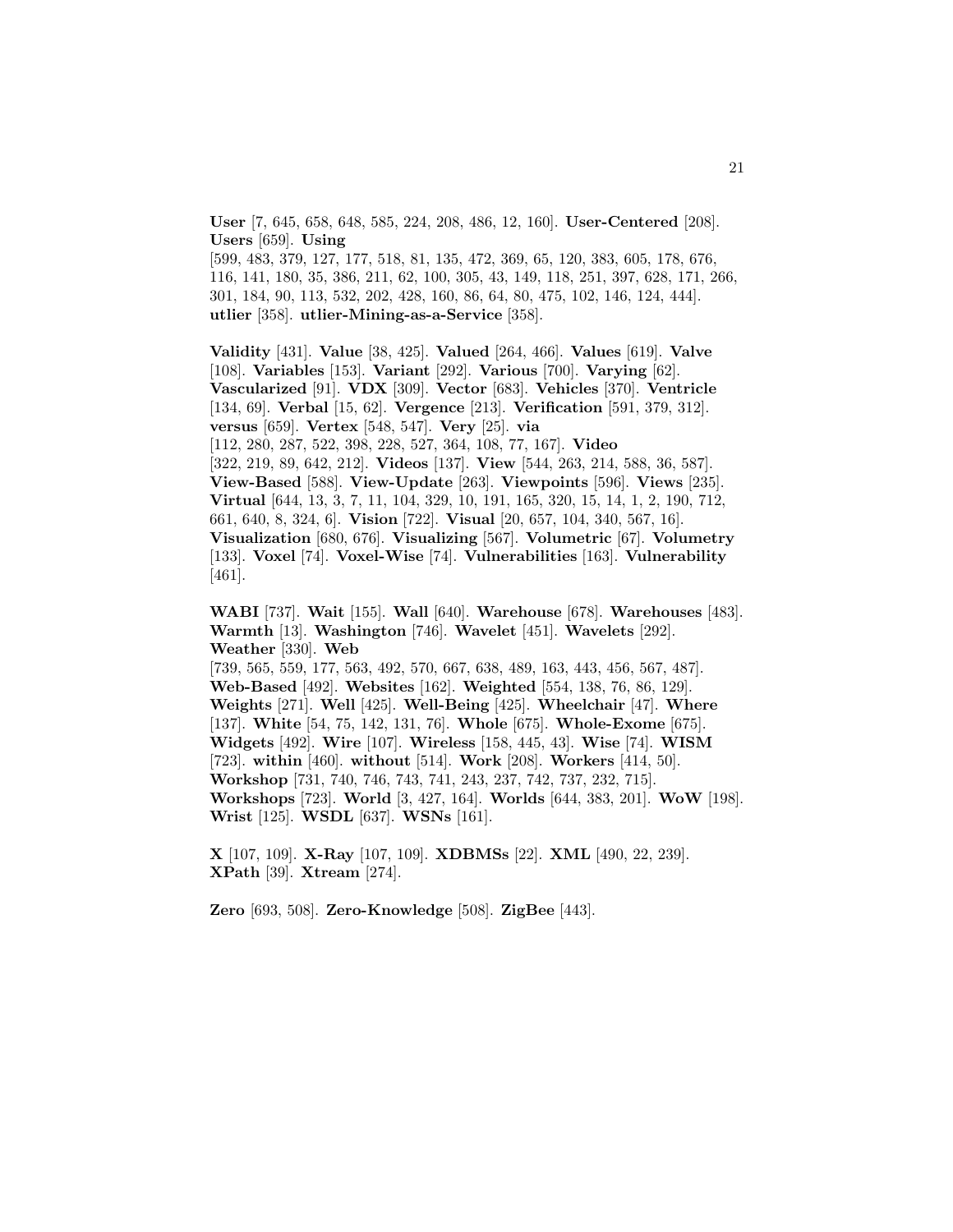### **References**

### **Kuyten:2012:FAG**

[1] Pascal Kuyten, Timothy Bickmore, Svetlana Stoyanchev, Paul Piwek, and Helmut Prendinger. Fully automated generation of question-answer pairs for scripted virtual instruction. Lecture Notes in Computer Science, 7502:1–14, 2012. CODEN LNCSD9. ISSN 0302-9743 (print), 1611-3349 (electronic). URL http://link.springer.com/chapter/10.1007/978- 3-642-33197-8\_1/.

### **Li:2012:VA**

[2] Weizi Li and Jan M. Allbeck. The virtual apprentice. Lecture Notes in Computer Science, 7502:15–27, 2012. CODEN LNCSD9. ISSN 0302- 9743 (print), 1611-3349 (electronic). URL http://link.springer.com/ chapter/10.1007/978-3-642-33197-8\_2/.

### **Bogdanovych:2012:CUT**

[3] Anton Bogdanovych, Kiran Ijaz, and Simeon Simoff. The city of Uruk: Teaching ancient history in a virtual world. Lecture Notes in Computer Science, 7502:28–35, 2012. CODEN LNCSD9. ISSN 0302-9743 (print), 1611-3349 (electronic). URL http://link.springer.com/chapter/10. 1007/978-3-642-33197-8\_3/.

#### **Tewari:2012:ADC**

[4] Anuj Tewari, Ingrid Liu, Carrie Cai, and John Canny. An analysis of the dialogic complexities in designing a question/answering based conversational agent for preschoolers. Lecture Notes in Computer Science, 7502:36–45, 2012. CODEN LNCSD9. ISSN 0302-9743 (print), 1611-3349 (electronic). URL http://link.springer.com/chapter/10.1007/978- 3-642-33197-8\_4/.

#### **Bernardini:2012:BAS**

[5] Sara Bernardini, Kaska Porayska-Pomsta, Tim J. Smith, and Katerina Avramides. Building autonomous social partners for autistic children. Lecture Notes in Computer Science, 7502:46–52, 2012. CODEN LNCSD9. ISSN 0302-9743 (print), 1611-3349 (electronic). URL http://link. springer.com/chapter/10.1007/978-3-642-33197-8\_5/.

### **deMelo:2012:EVA**

[6] Celso M. de Melo, Peter Carnevale, and Jonathan Gratch. The effect of virtual agents' emotion displays and appraisals on people's decision making in negotiation. Lecture Notes in Computer Science, 7502: 53–66, 2012. CODEN LNCSD9. ISSN 0302-9743 (print), 1611-3349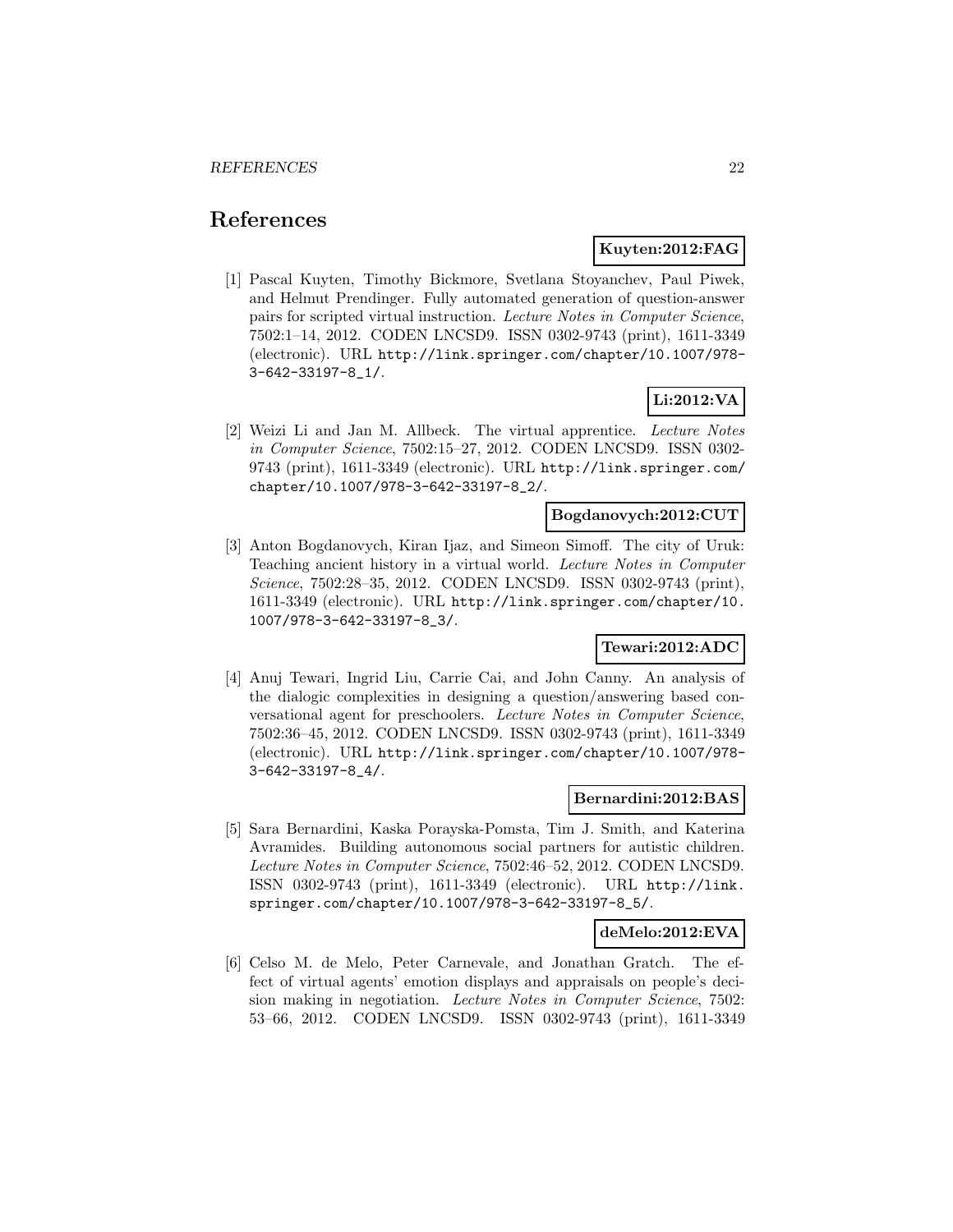(electronic). URL http://link.springer.com/chapter/10.1007/978- 3-642-33197-8\_6/.

### **Cafaro:2012:FIU**

[7] Angelo Cafaro, Hannes Högni Vilhjálmsson, Timothy Bickmore, and Dirk Heylen. First impressions: Users' judgments of virtual agents' personality and interpersonal attitude in first encounters. Lecture Notes in Computer Science, 7502:67–80, 2012. CODEN LNCSD9. ISSN 0302-9743 (print), 1611-3349 (electronic). URL http://link.springer.com/chapter/10. 1007/978-3-642-33197-8\_7/.

### **Tsai:2012:SEC**

[8] Jason Tsai, Emma Bowring, Stacy Marsella, Wendy Wood, and Milind Tambe. A study of emotional contagion with virtual characters. Lecture Notes in Computer Science, 7502:81–88, 2012. CODEN LNCSD9. ISSN 0302-9743 (print), 1611-3349 (electronic). URL http://link.springer. com/chapter/10.1007/978-3-642-33197-8\_8/.

### **Ring:2012:LAC**

[9] Lazlo Ring, Timothy Bickmore, and Daniel Schulman. Longitudinal affective computing. Lecture Notes in Computer Science, 7502:89–96, 2012. CODEN LNCSD9. ISSN 0302-9743 (print), 1611-3349 (electronic). URL http://link.springer.com/chapter/10.1007/978-3- 642-33197-8\_9/.

### **Ferreira:2012:GNR**

[10] Nuno Ferreira, Samuel Mascarenhas, Ana Paiva, Frank Dignum, John Mc Breen, and Nick Degens. Generating norm-related emotions in virtual agents. Lecture Notes in Computer Science, 7502:97–104, 2012. CODEN LNCSD9. ISSN 0302-9743 (print), 1611-3349 (electronic). URL http:// link.springer.com/chapter/10.1007/978-3-642-33197-8\_10/.

### **Campos:2012:VAC**

[11] Henrique Campos, Joana Campos, Carlos Martinho, and Ana Paiva. Virtual agents in conflict. Lecture Notes in Computer Science, 7502: 105–111, 2012. CODEN LNCSD9. ISSN 0302-9743 (print), 1611-3349 (electronic). URL http://link.springer.com/chapter/10.1007/978- 3-642-33197-8\_11/.

### **Segura:2012:HDY**

[12] Elena M´arquez Segura, Michael Kriegel, Ruth Aylett, Amol Deshmukh, and Henriette Cramer. How do you like me in this: User embodiment preferences for companion agents. Lecture Notes in Computer Science,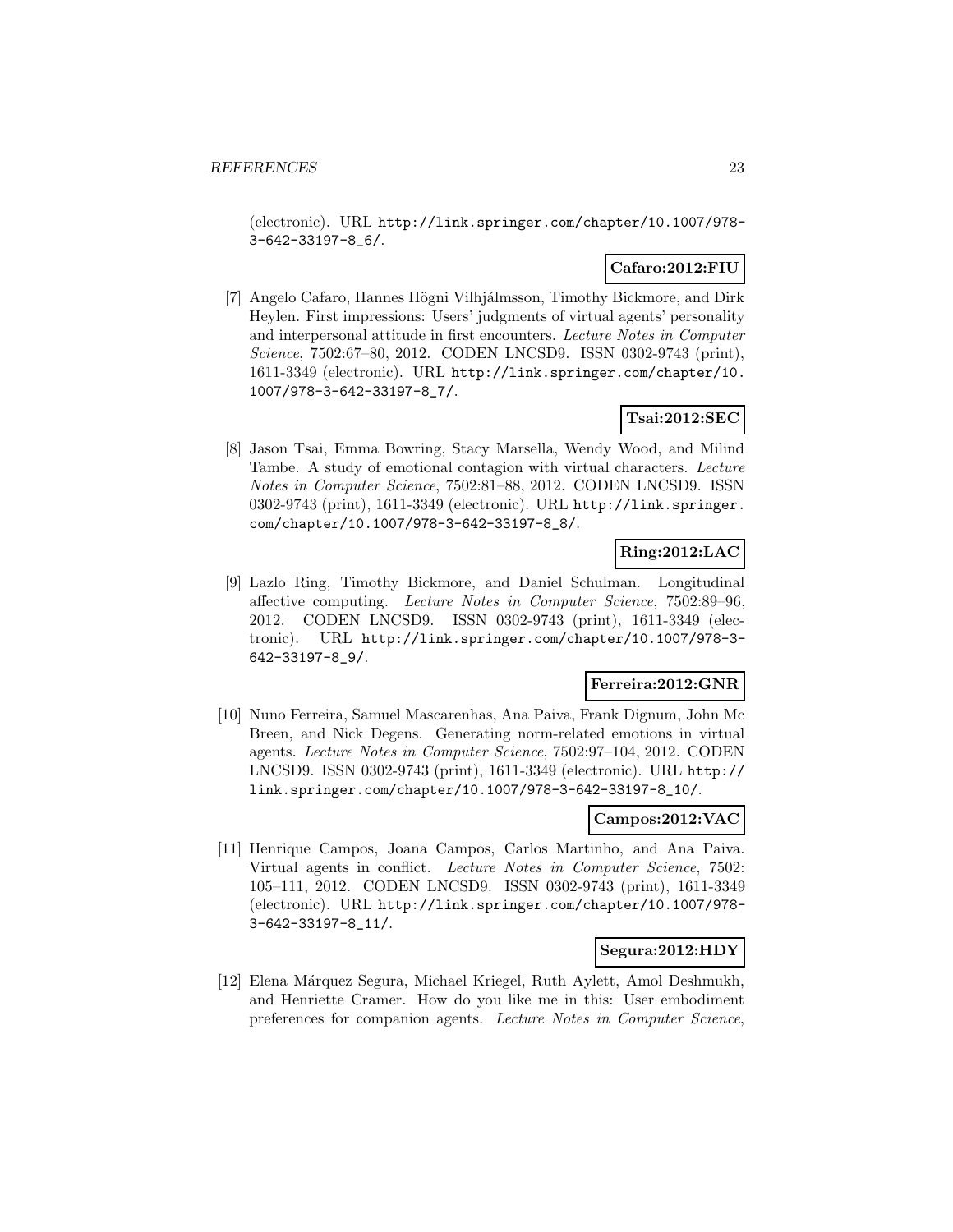7502:112–125, 2012. CODEN LNCSD9. ISSN 0302-9743 (print), 1611- 3349 (electronic). URL http://link.springer.com/chapter/10.1007/ 978-3-642-33197-8\_12/.

#### **Bergmann:2012:SCM**

[13] Kirsten Bergmann, Friederike Eyssel, and Stefan Kopp. A second chance to make a first impression? How appearance and nonverbal behavior affect perceived warmth and competence of virtual agents over time. Lecture Notes in Computer Science, 7502:126–138, 2012. CODEN LNCSD9. ISSN 0302-9743 (print), 1611-3349 (electronic). URL http://link.springer. com/chapter/10.1007/978-3-642-33197-8\_13/.

### **Krum:2012:SMV**

[14] David M. Krum, Evan A. Suma, and Mark Bolas. Spatial misregistration of virtual human audio: Implications of the precedence effect. Lecture Notes in Computer Science, 7502:139–145, 2012. CODEN LNCSD9. ISSN 0302-9743 (print), 1611-3349 (electronic). URL http://link.springer. com/chapter/10.1007/978-3-642-33197-8\_14/.

#### **Krishnan:2012:VHP**

[15] Vaishnavi Krishnan, Adriana Foster, Regis Kopper, and Benjamin Lok. Virtual human personality masks: a human computation approach to modeling verbal personalities in virtual humans. Lecture Notes in Computer Science, 7502:146–152, 2012. CODEN LNCSD9. ISSN 0302- 9743 (print), 1611-3349 (electronic). URL http://link.springer.com/ chapter/10.1007/978-3-642-33197-8\_15/.

#### **Silvervarg:2012:EVG**

[16] Annika Silvervarg, Kristin Raukola, Magnus Haake, and Agneta Gulz. The effect of visual gender on abuse in conversation with ECAs. Lecture Notes in Computer Science, 7502:153–160, 2012. CODEN LNCSD9. ISSN 0302-9743 (print), 1611-3349 (electronic). URL http://link.springer. com/chapter/10.1007/978-3-642-33197-8\_16/.

### **Lee:2012:MSB**

[17] Jina Lee and Stacy Marsella. Modeling speaker behavior: a comparison of two approaches. Lecture Notes in Computer Science, 7502: 161–174, 2012. CODEN LNCSD9. ISSN 0302-9743 (print), 1611-3349 (electronic). URL http://link.springer.com/chapter/10.1007/978- 3-642-33197-8\_17/.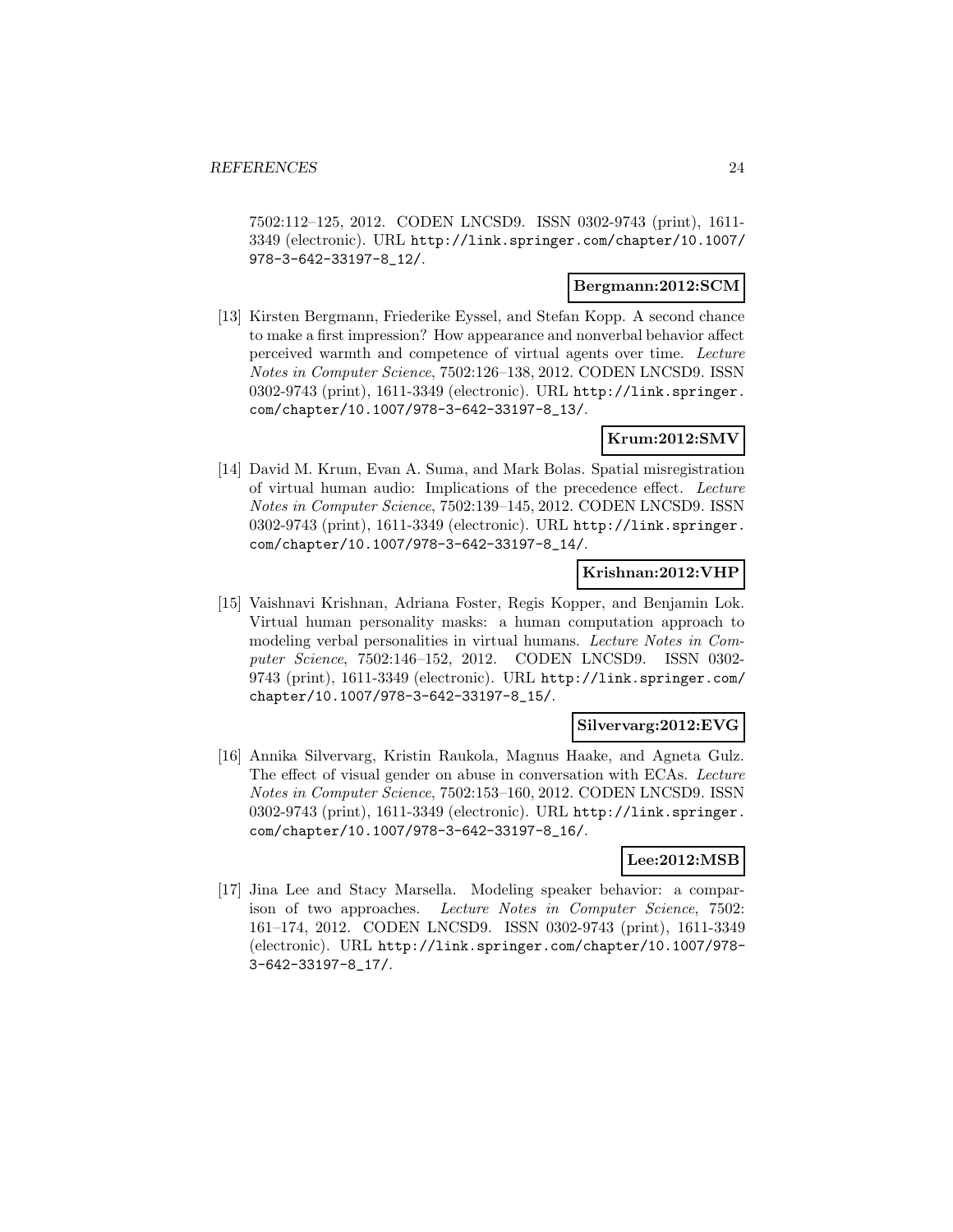#### **vanWelbergen:2012:IMR**

[18] Herwin van Welbergen, Dennis Reidsma, and Stefan Kopp. An incremental multimodal realizer for behavior co-articulation and coordination. Lecture Notes in Computer Science, 7502:175–188, 2012. CODEN LNCSD9. ISSN 0302-9743 (print), 1611-3349 (electronic). URL http:// link.springer.com/chapter/10.1007/978-3-642-33197-8\_18/.

### **Ribeiro:2012:TCM**

[19] Tiago Ribeiro, Marco Vala, and Ana Paiva. Thalamus: Closing the mindbody loop in interactive embodied characters. Lecture Notes in Computer Science, 7502:189–195, 2012. CODEN LNCSD9. ISSN 0302-9743 (print), 1611-3349 (electronic). URL http://link.springer.com/chapter/10. 1007/978-3-642-33197-8\_19/.

### **AlMoubayed:2012:LRF**

[20] Samer Al Moubayed, Gabriel Skantze, and Jonas Beskow. Lip-Reading: Furhat audio visual intelligibility of a back projected animated face. Lecture Notes in Computer Science, 7502:196–203, 2012. CODEN LNCSD9. ISSN 0302-9743 (print), 1611-3349 (electronic). URL http://link. springer.com/chapter/10.1007/978-3-642-33197-8\_20/.

#### **Anonymous:2012:FMa**

[21] Anonymous. Front matter. Lecture Notes in Computer Science, 7502: ??, 2012. CODEN LNCSD9. ISSN 0302-9743 (print), 1611-3349 (electronic). URL http://link.springer.com/content/pdf/bfm:978-3- 642-33197-8/1.

#### **Ribeiro:2012:LSL**

[22] Leonardo Andrade Ribeiro and Theo Härder. Leveraging the storage layer to support XML similarity joins in XDBMSs. Lecture Notes in Computer Science, 7503:1-14, 2012. CODEN LNCSD9. ISSN 0302-9743 (print), 1611-3349 (electronic). URL http://link.springer.com/chapter/10. 1007/978-3-642-33074-2\_1/.

#### **Andruszkiewicz:2012:RRP**

[23] Piotr Andruszkiewicz. Retention replacement in privacy preserving classification. Lecture Notes in Computer Science, 7503:15–28, 2012. CODEN LNCSD9. ISSN 0302-9743 (print), 1611-3349 (electronic). URL http:// link.springer.com/chapter/10.1007/978-3-642-33074-2\_2/.

### **Andrzejewski:2012:FIF**

[24] Witold Andrzejewski and Bartosz Bebel. FOCUS: An index FO r C ontinuo US subsequence pattern queries. Lecture Notes in Computer Science,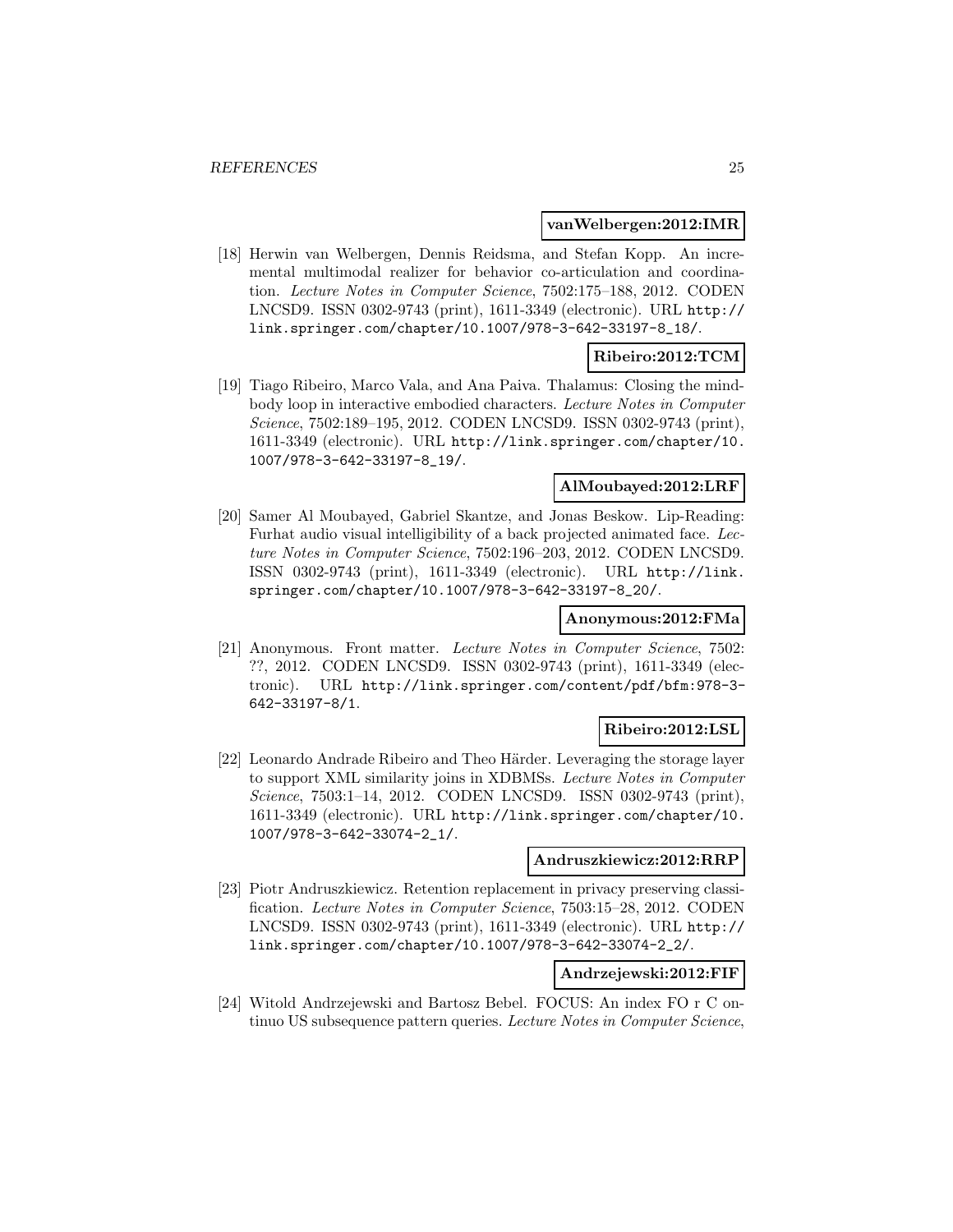7503:29–42, 2012. CODEN LNCSD9. ISSN 0302-9743 (print), 1611-3349 (electronic). URL http://link.springer.com/chapter/10.1007/978- 3-642-33074-2\_3/.

#### **Bouchakri:2012:SIS**

[25] Rima Bouchakri and Ladjel Bellatreche. Static and incremental selection of multi-table indexes for very large join queries. Lecture Notes in Computer Science, 7503:43–56, 2012. CODEN LNCSD9. ISSN 0302- 9743 (print), 1611-3349 (electronic). URL http://link.springer.com/ chapter/10.1007/978-3-642-33074-2\_4/.

### **Bress:2012:ASP**

[26] Sebastian Breß, Felix Beier, and Hannes Rauhe. Automatic selection of processing units for coprocessing in databases. Lecture Notes in Computer Science, 7503:57–70, 2012. CODEN LNCSD9. ISSN 0302-9743 (print), 1611-3349 (electronic). URL http://link.springer.com/chapter/10. 1007/978-3-642-33074-2\_5/.

#### **Brzezinski:2012:DRD**

[27] Jerzy Brzeziński and Arkadiusz Danilecki. D-ReServE: Distributed reliable service environment. Lecture Notes in Computer Science, 7503: 71–84, 2012. CODEN LNCSD9. ISSN 0302-9743 (print), 1611-3349 (electronic). URL http://link.springer.com/chapter/10.1007/978- 3-642-33074-2\_6/.

#### **Budikova:2012:QLC**

[28] Petra Budikova, Michal Batko, and Pavel Zezula. Query language for complex similarity queries. Lecture Notes in Computer Science, 7503: 85–98, 2012. CODEN LNCSD9. ISSN 0302-9743 (print), 1611-3349 (electronic). URL http://link.springer.com/chapter/10.1007/978- 3-642-33074-2\_7/.

### **Calil:2012:SRL**

[29] Andre Calil and Ronaldo dos Santos Mello. SimpleSQL: a relational layer for SimpleDB. Lecture Notes in Computer Science, 7503:99–110, 2012. CODEN LNCSD9. ISSN 0302-9743 (print), 1611-3349 (electronic). URL http://link.springer.com/chapter/10.1007/978-3- 642-33074-2\_8/.

### **Castellanos:2012:KFS**

[30] Camilo Castellanos and Dario Correal. KALCAS: a FrameworK for Semi-automatic ALignment of Data and Business ProCesses ArchitectureS. Lecture Notes in Computer Science, 7503:111–124, 2012. CODEN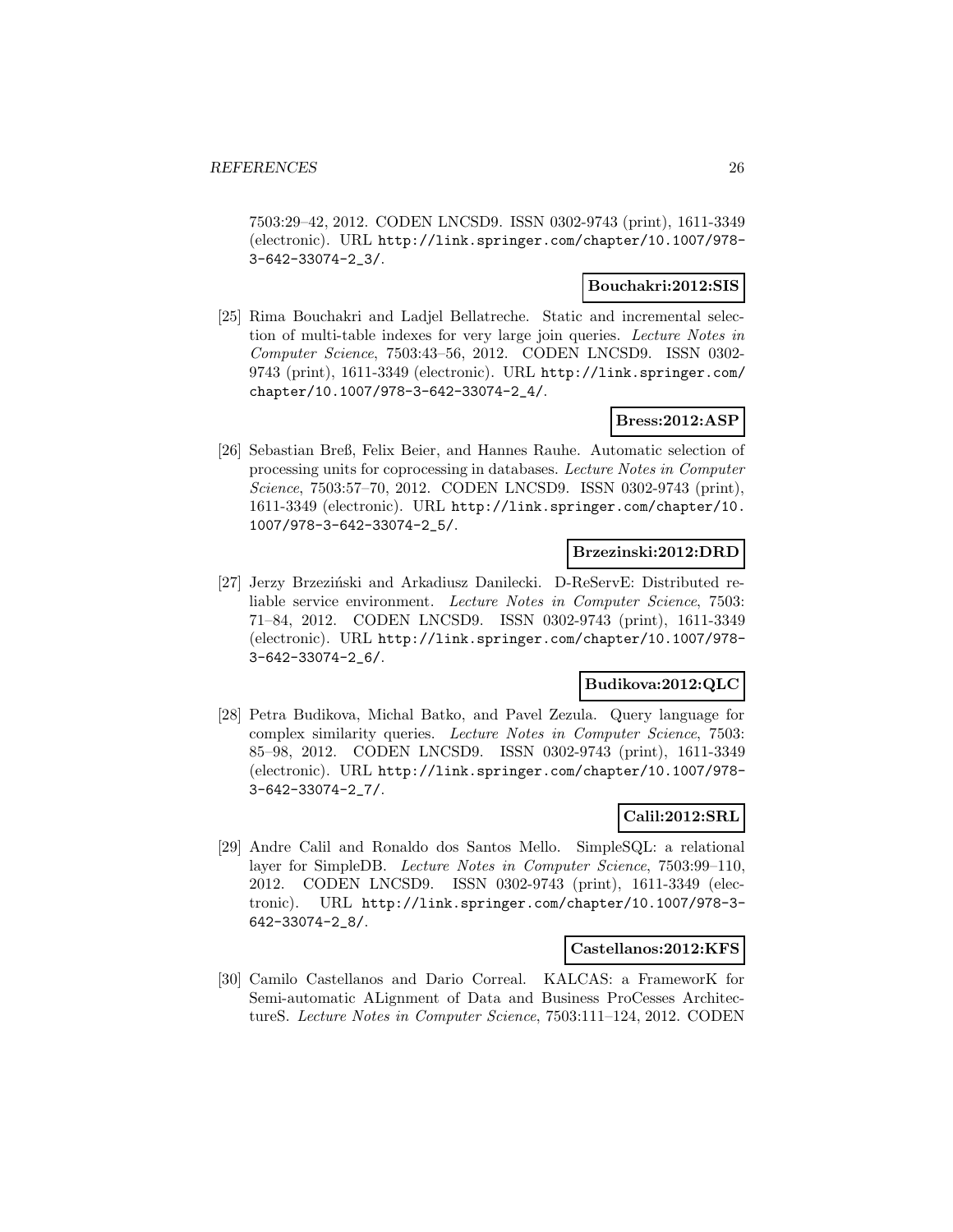LNCSD9. ISSN 0302-9743 (print), 1611-3349 (electronic). URL http:// link.springer.com/chapter/10.1007/978-3-642-33074-2\_9/.

#### **Catania:2012:TRS**

[31] Barbara Catania and Giovanna Guerrini. Towards relaxed selection and join queries over data streams. Lecture Notes in Computer Science, 7503: 125–138, 2012. CODEN LNCSD9. ISSN 0302-9743 (print), 1611-3349 (electronic). URL http://link.springer.com/chapter/10.1007/978- 3-642-33074-2\_10/.

#### **Dannecker:2012:EIE**

[32] Lars Dannecker and Elena Vasilyeva. Efficient integration of external information into forecast models from the energy domain. Lecture Notes in Computer Science, 7503:139–152, 2012. CODEN LNCSD9. ISSN 0302- 9743 (print), 1611-3349 (electronic). URL http://link.springer.com/ chapter/10.1007/978-3-642-33074-2\_11/.

#### **Debruyne:2012:GMT**

[33] Christophe Debruyne and Robert Meersman. GOSPL: a method and tool for fact-oriented hybrid ontology engineering. Lecture Notes in Computer Science, 7503:153–166, 2012. CODEN LNCSD9. ISSN 0302-9743 (print), 1611-3349 (electronic). URL http://link.springer.com/chapter/10. 1007/978-3-642-33074-2\_12/.

### **Dobreva:2012:GTT**

[34] Veneta Dobreva and Martina-Cezara Albutiu. Get tracked: a triple store for RFID traceability data. Lecture Notes in Computer Science, 7503: 167–180, 2012. CODEN LNCSD9. ISSN 0302-9743 (print), 1611-3349 (electronic). URL http://link.springer.com/chapter/10.1007/978- 3-642-33074-2\_13/.

### **Htoo:2012:ANN**

[35] Htoo Htoo, Yutaka Ohsawa, and Noboru Sonehara. Aggregate nearest neighbor search methods using SSMTA\* algorithm on road-network. Lecture Notes in Computer Science, 7503:181–194, 2012. CODEN LNCSD9. ISSN 0302-9743 (print), 1611-3349 (electronic). URL http://link. springer.com/chapter/10.1007/978-3-642-33074-2\_14/.

#### **Huang:2012:DVS**

[36] Rong Huang, Rada Chirkova, and Yahya Fathi. Deterministic view selection for data-analysis queries: Properties and algorithms. Lecture Notes in Computer Science, 7503:195–208, 2012. CODEN LNCSD9. ISSN 0302- 9743 (print), 1611-3349 (electronic). URL http://link.springer.com/ chapter/10.1007/978-3-642-33074-2\_15/.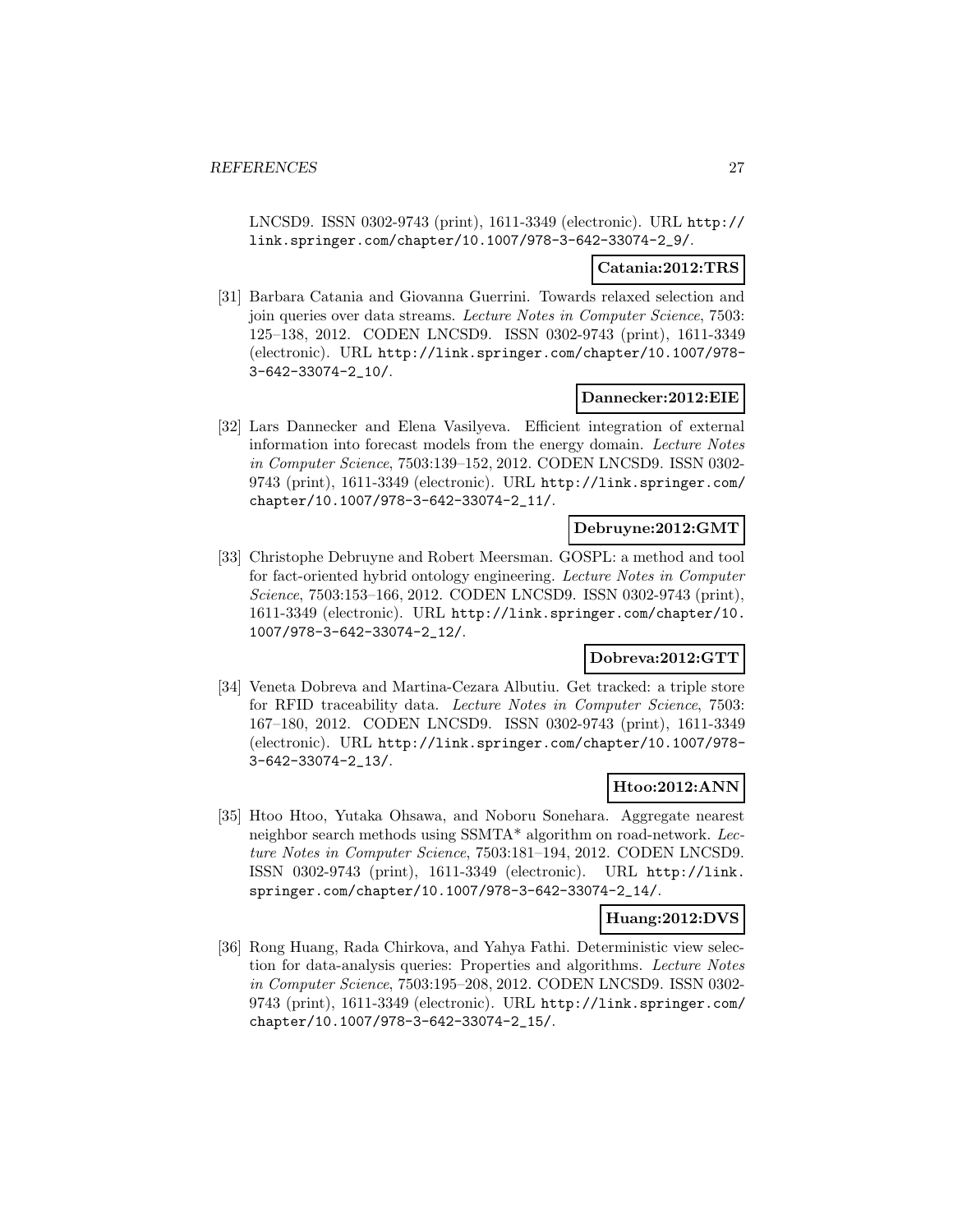#### **Ivanova:2012:JTD**

[37] Milena Ivanova and Martin Kersten. Just-in-time data distribution for analytical query processing. Lecture Notes in Computer Science, 7503: 209–222, 2012. CODEN LNCSD9. ISSN 0302-9743 (print), 1611-3349 (electronic). URL http://link.springer.com/chapter/10.1007/978- 3-642-33074-2\_16/.

### **Kalinichenko:2012:SCM**

[38] Leonid Kalinichenko and Sergey Stupnikov. Synthesis of the canonical models for database integration preserving semantics of the value inventive data models. Lecture Notes in Computer Science, 7503:223– 239, 2012. CODEN LNCSD9. ISSN 0302-9743 (print), 1611-3349 (electronic). URL http://link.springer.com/chapter/10.1007/978- 3-642-33074-2\_17/.

### **Kosa:2012:CSP**

[39] Balázs Kósa. Containment and satisfiability problem for XPath with recursion. Lecture Notes in Computer Science, 7503:240–253, 2012. CODEN LNCSD9. ISSN 0302-9743 (print), 1611-3349 (electronic). URL http:// link.springer.com/chapter/10.1007/978-3-642-33074-2\_18/.

### **Ladra:2012:ESI**

[40] Susana Ladra, Oscar Pedreira, and Jose Duato. Exploiting SIMD instructions in current processors to improve classical string algorithms. Lecture Notes in Computer Science, 7503:254–267, 2012. CODEN LNCSD9. ISSN 0302-9743 (print), 1611-3349 (electronic). URL http://link.springer. com/chapter/10.1007/978-3-642-33074-2\_19/.

#### **Lehrack:2012:TFL**

[41] Sebastian Lehrack and Sascha Saretz. A top-k filter for logic-based similarity conditions on probabilistic databases. Lecture Notes in Computer Science, 7503:268–281, 2012. CODEN LNCSD9. ISSN 0302-9743 (print), 1611-3349 (electronic). URL http://link.springer.com/chapter/10. 1007/978-3-642-33074-2\_20/.

#### **Anonymous:2012:FMb**

[42] Anonymous. Front matter. Lecture Notes in Computer Science, 7503: ??, 2012. CODEN LNCSD9. ISSN 0302-9743 (print), 1611-3349 (electronic). URL http://link.springer.com/content/pdf/bfm:978-3- 642-33074-2/1.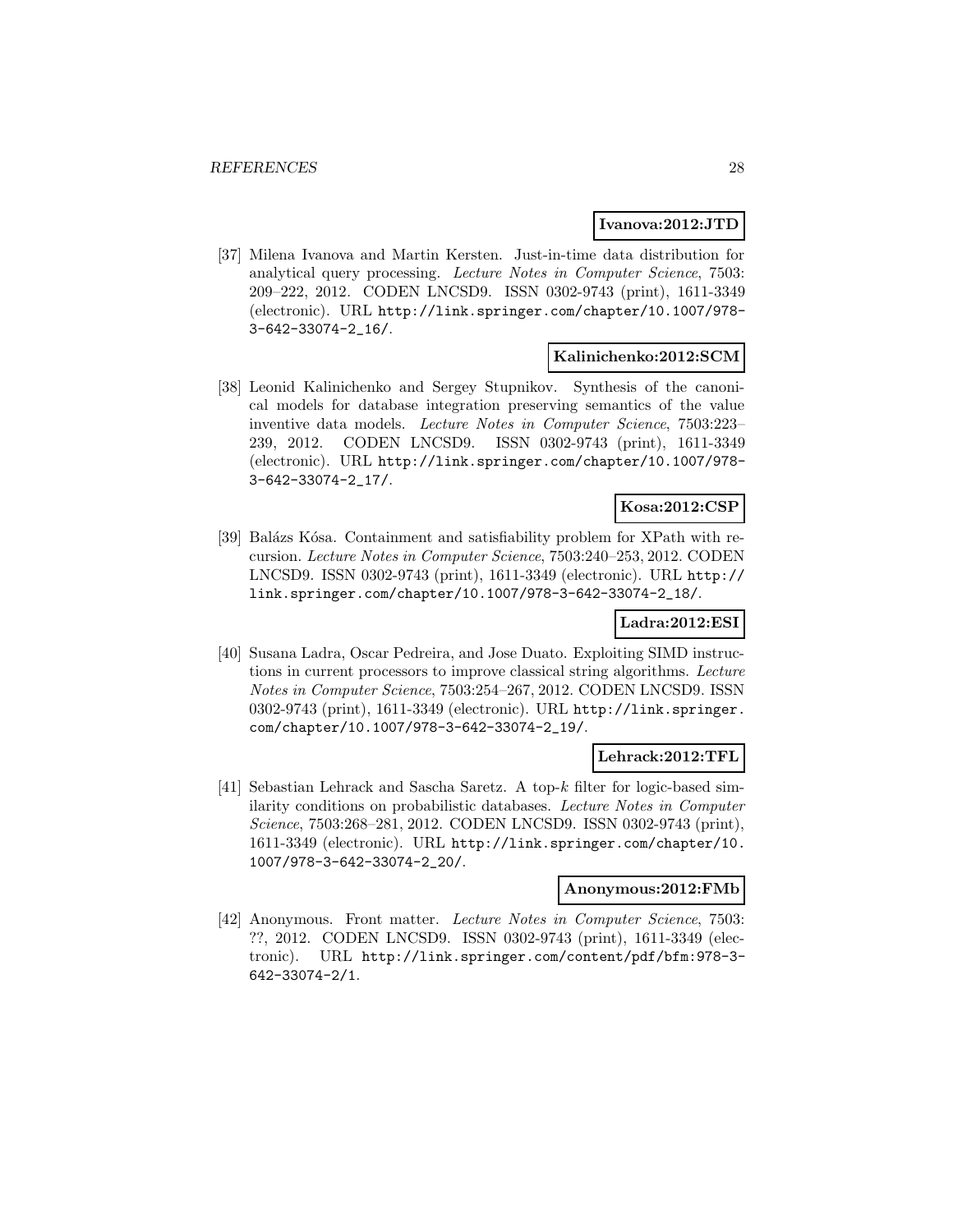### **Lou:2012:WMS**

[43] Zuozheng Lou, Peng Yao, and Dingguo Zhang. Wireless master-slave FES rehabilitation system using sEMG control. Lecture Notes in Computer Science, 7507:1–10, 2012. CODEN LNCSD9. ISSN 0302-9743 (print), 1611-3349 (electronic). URL http://link.springer.com/chapter/10. 1007/978-3-642-33515-0\_1/.

## **Pan:2012:IPD**

[44] Lizheng Pan, Aiguo Song, Guozheng Xu, Huijun Li, and Baoguo Xu. Intelligent prescription-diagnosis function for rehabilitation training robot system. Lecture Notes in Computer Science, 7507:11–20, 2012. CODEN LNCSD9. ISSN 0302-9743 (print), 1611-3349 (electronic). URL http:// link.springer.com/chapter/10.1007/978-3-642-33515-0\_2/.

### **Nergui:2012:HBR**

[45] Myagmarbayar Nergui, Yuki Yoshida, Nevrez Imamoglu, Jose Gonzalez, and Wenwei Yu. Human behavior recognition by a bio-monitoring mobile robot. Lecture Notes in Computer Science, 7507:21–30, 2012. CODEN LNCSD9. ISSN 0302-9743 (print), 1611-3349 (electronic). URL http:// link.springer.com/chapter/10.1007/978-3-642-33515-0\_3/.

### **Fan:2012:DTF**

[46] Yuanjie Fan and Yuehong Yin. Differentiated time-frequency characteristics based real-time motion decoding for lower extremity rehabilitation exoskeleton robot. Lecture Notes in Computer Science, 7507: 31–40, 2012. CODEN LNCSD9. ISSN 0302-9743 (print), 1611-3349 (electronic). URL http://link.springer.com/chapter/10.1007/978- 3-642-33515-0\_4/.

### **Wei:2012:SMB**

[47] Zhixuan Wei, Weidong Chen, and Jingchuan Wang. 3D semantic mapbased shared control for smart wheelchair. Lecture Notes in Computer Science, 7507:41–51, 2012. CODEN LNCSD9. ISSN 0302-9743 (print), 1611-3349 (electronic). URL http://link.springer.com/chapter/10. 1007/978-3-642-33515-0\_5/.

### **Rahman:2012:NSM**

[48] Mohammad Habibur Rahman, Maarouf Saad, Jean Pierre Kenné, and P. S. Archambault. Nonlinear sliding mode control implementation of an upper limb exoskeleton robot to provide passive rehabilitation therapy. Lecture Notes in Computer Science, 7507:52–62, 2012. CODEN LNCSD9. ISSN 0302-9743 (print), 1611-3349 (electronic). URL http:// link.springer.com/chapter/10.1007/978-3-642-33515-0\_6/.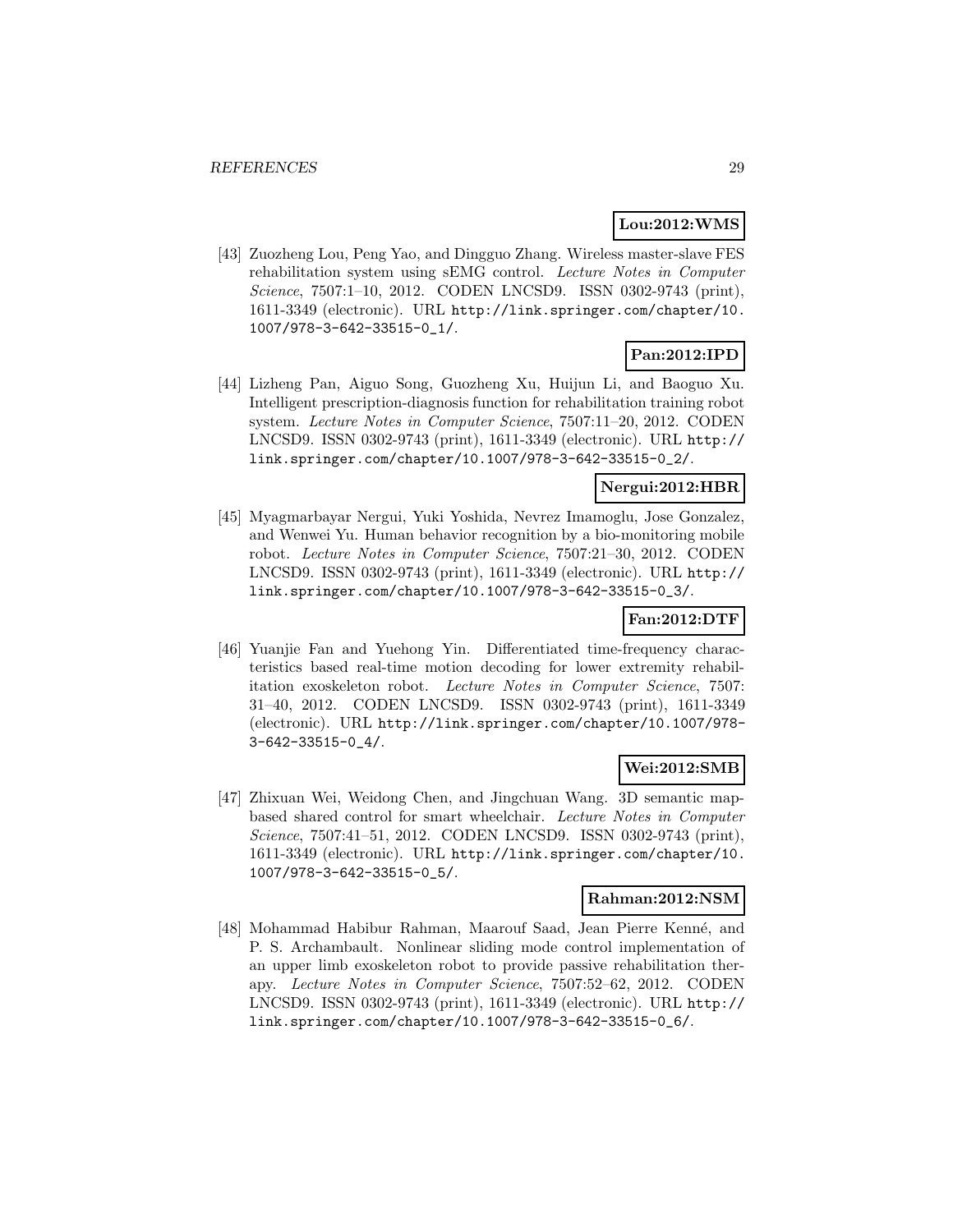### **Wang:2012:SBC**

[49] Baocheng Wang, Chenguang Yang, Zhijun Li, and Alex Smith. sEMGbased control of an exoskeleton robot arm. Lecture Notes in Computer Science, 7507:63–73, 2012. CODEN LNCSD9. ISSN 0302-9743 (print), 1611-3349 (electronic). URL http://link.springer.com/chapter/10. 1007/978-3-642-33515-0\_7/.

### **Reinhart:2012:AAH**

[50] Gunther Reinhart, Ruediger Spillner, and Yi Shen. Approaches of applying human-robot-interaction-technologies to assist workers with musculoskeletal disorders in production. Lecture Notes in Computer Science, 7507:74–84, 2012. CODEN LNCSD9. ISSN 0302-9743 (print), 1611-3349 (electronic). URL http://link.springer.com/chapter/10.1007/978- 3-642-33515-0\_8/.

### **Chen:2012:SSF**

[51] Yixiong Chen, Jin Hu, Feng Zhang, and Zengguang Hou. Simulation study of an FES-involved control strategy for lower limb rehabilitation robot. Lecture Notes in Computer Science, 7507:85–95, 2012. CODEN LNCSD9. ISSN 0302-9743 (print), 1611-3349 (electronic). URL http:// link.springer.com/chapter/10.1007/978-3-642-33515-0\_9/.

### **Lv:2012:DRR**

[52] Chao Lv, Le Xie, Wei Shao, Hai long Yu, Yuan Wang, Jin wu Wang, and Ning Nan. Development of a rehabilitation robot for upper-limb movements. Lecture Notes in Computer Science, 7507:96–102, 2012. CODEN LNCSD9. ISSN 0302-9743 (print), 1611-3349 (electronic). URL http:// link.springer.com/chapter/10.1007/978-3-642-33515-0\_10/.

#### **Zhang:2012:DON**

[53] Gang Zhang, PinKuan Liu, and Han Ding. Dynamic optimization with a new performance index for a 2-DoF translational parallel manipulator. Lecture Notes in Computer Science, 7507:103–115, 2012. CODEN LNCSD9. ISSN 0302-9743 (print), 1611-3349 (electronic). URL http:// link.springer.com/chapter/10.1007/978-3-642-33515-0\_11/.

#### **Guo:2012:RPP**

[54] Qiwei Guo, Yueming Hu, Zhifu Li, and Ge Ma. Research of piezoelectric printing actuator for high-power white LED phosphor coating. Lecture Notes in Computer Science, 7507:116–126, 2012. CODEN LNCSD9. ISSN 0302-9743 (print), 1611-3349 (electronic). URL http://link.springer. com/chapter/10.1007/978-3-642-33515-0\_12/.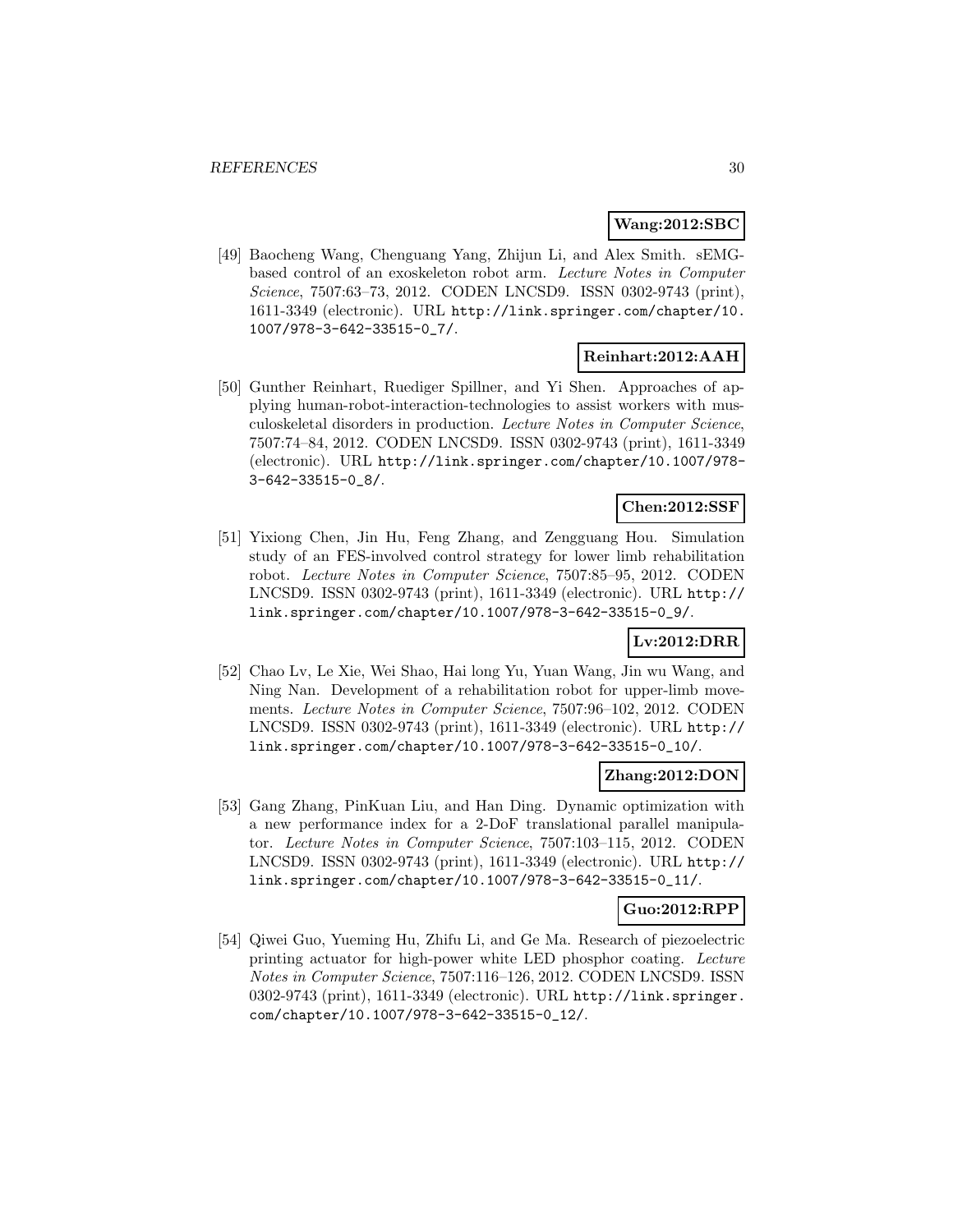### **Gao:2012:DOP**

[55] Jian Gao, Zhiliang Wang, Yanyun Liu, Chuanxia Jian, and Xin Chen. Development of OLED panel defect detection system through improved Otsu algorithm. Lecture Notes in Computer Science, 7507:127–134, 2012. CODEN LNCSD9. ISSN 0302-9743 (print), 1611-3349 (electronic). URL http://link.springer.com/chapter/10.1007/978-3- 642-33515-0\_13/.

### **Zhang:2012:LCS**

[56] Jinsong Zhang and Jianhua Zhang. The linkage control strategy for the two-phase flow dispensing system. Lecture Notes in Computer Science, 7507:135–144, 2012. CODEN LNCSD9. ISSN 0302-9743 (print), 1611- 3349 (electronic). URL http://link.springer.com/chapter/10.1007/ 978-3-642-33515-0\_14/.

### **Ge:2012:TTF**

[57] Junfeng Ge, Yuneng Lai, Yuanhao Huang, and Jianhua Zhang. The transient temperature field measurement system for laser bonding process. Lecture Notes in Computer Science, 7507:145–152, 2012. CODEN LNCSD9. ISSN 0302-9743 (print), 1611-3349 (electronic). URL http:// link.springer.com/chapter/10.1007/978-3-642-33515-0\_15/.

### **Yan:2012:MEI**

[58] Wei Yan, Enrong Wang, Yang Zhao, Rakheja Subhash, and Chunyi Su. Modeling of electromagnetic interference noise mechanism for magnetorheological damper. Lecture Notes in Computer Science, 7507:153–163, 2012. CODEN LNCSD9. ISSN 0302-9743 (print), 1611-3349 (electronic). URL http://link.springer.com/chapter/10.1007/978-3- 642-33515-0\_16/.

### **Hocherl:2012:IBA**

[59] Johannes Höcherl and Thomas Schlegl. An image based algorithm to safely locate human extremities for human-robot collaboration. Lecture Notes in Computer Science, 7507:164–175, 2012. CODEN LNCSD9. ISSN 0302-9743 (print), 1611-3349 (electronic). URL http://link.springer. com/chapter/10.1007/978-3-642-33515-0\_17/.

#### **Zhou:2012:RMD**

[60] Hangfei Zhou, Jian Fei, Gen Pan, Weixin Yan, Zhuang Fu, and Yanzheng Zhao. Research of a multi-DOF pathological sampling flexible robot. Lecture Notes in Computer Science, 7507:176–185, 2012. CODEN LNCSD9. ISSN 0302-9743 (print), 1611-3349 (electronic). URL http://link. springer.com/chapter/10.1007/978-3-642-33515-0\_18/.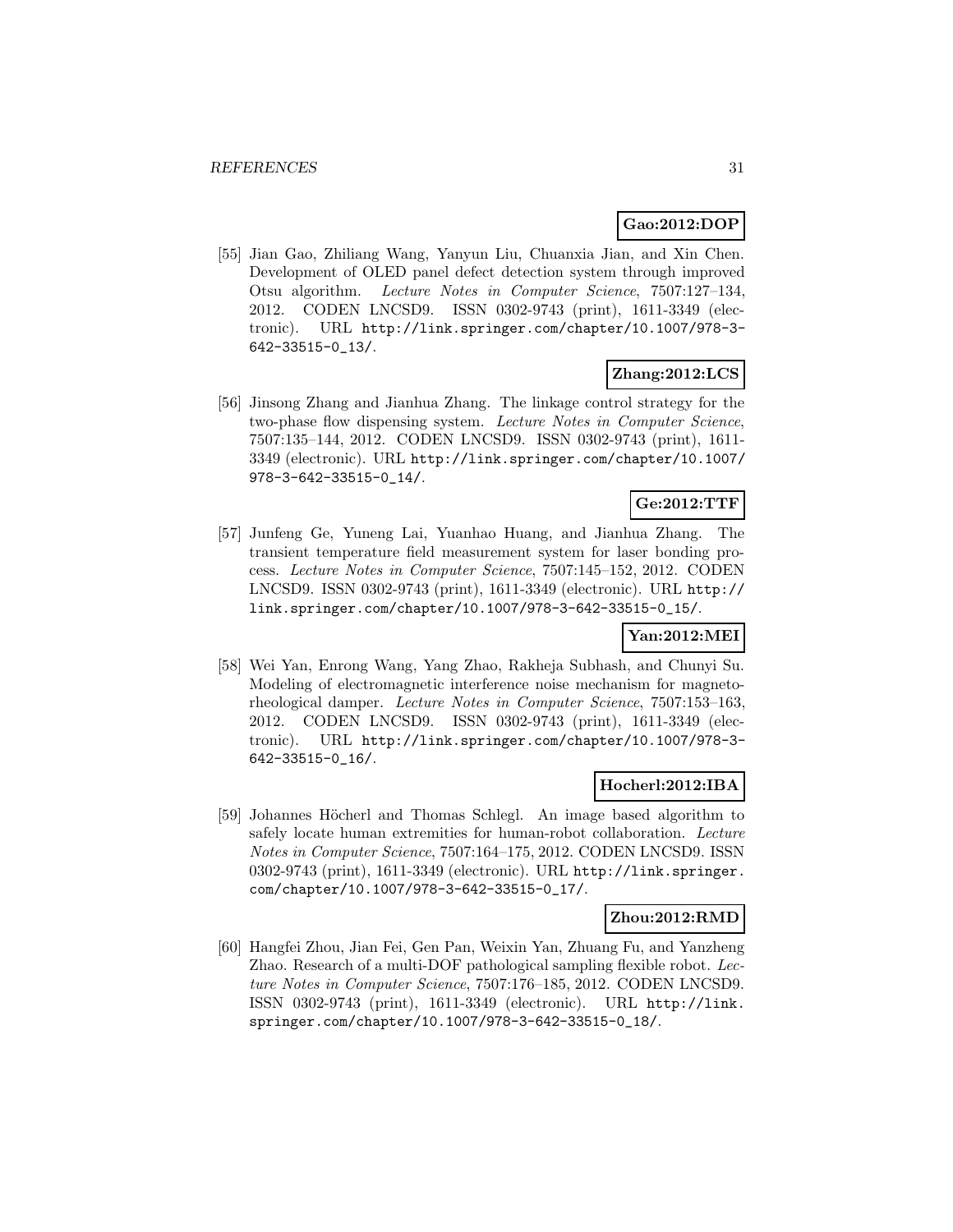#### **Rossmann:2012:CSN**

[61] Juergen Rossmann, Michael Schluse, Christian Schlette, and Ralf Waspe. Control by 3D simulation  $-$  a new eRobotics approach to control design in automation. Lecture Notes in Computer Science, 7507:186–197, 2012. CODEN LNCSD9. ISSN 0302-9743 (print), 1611-3349 (electronic). URL http://link.springer.com/chapter/10.1007/978-3- 642-33515-0\_19/.

### **Liu:2012:HIE**

[62] Peter Liu and Chang-En Yang. Human intention estimation using timevarying fuzzy Markov models for natural non-verbal human robot interface. Lecture Notes in Computer Science, 7507:198–206, 2012. CODEN LNCSD9. ISSN 0302-9743 (print), 1611-3349 (electronic). URL http:// link.springer.com/chapter/10.1007/978-3-642-33515-0\_20/.

### **Anonymous:2012:FMc**

[63] Anonymous. Front matter. Lecture Notes in Computer Science, 7507: ??, 2012. CODEN LNCSD9. ISSN 0302-9743 (print), 1611-3349 (electronic). URL http://link.springer.com/content/pdf/bfm:978-3- 642-33515-0/1.

### **Yan:2012:MNP**

[64] Jingwen Yan, Shannon L. Risacher, and Sungeun Kim. Multimodal neuroimaging predictors for cognitive performance using structured sparse learning. Lecture Notes in Computer Science, 7509:1–17, 2012. CODEN LNCSD9. ISSN 0302-9743 (print), 1611-3349 (electronic). URL http:// link.springer.com/chapter/10.1007/978-3-642-33530-3\_1/.

### **Dyrba:2012:CDM**

[65] Martin Dyrba, Michael Ewers, and Martin Wegrzyn. Combining DTI and MRI for the automated detection of Alzheimer's disease using a large European multicenter dataset. Lecture Notes in Computer Science, 7509: 18–28, 2012. CODEN LNCSD9. ISSN 0302-9743 (print), 1611-3349 (electronic). URL http://link.springer.com/chapter/10.1007/978- 3-642-33530-3\_2/.

### **Jahanshad:2012:GPL**

[66] Neda Jahanshad, Gautam Prasad, and Arthur W. Toga. Genetics of path lengths in brain connectivity networks: HARDI-based maps in 457 adults. Lecture Notes in Computer Science, 7509:29–40, 2012. CODEN LNCSD9. ISSN 0302-9743 (print), 1611-3349 (electronic). URL http:// link.springer.com/chapter/10.1007/978-3-642-33530-3\_3/.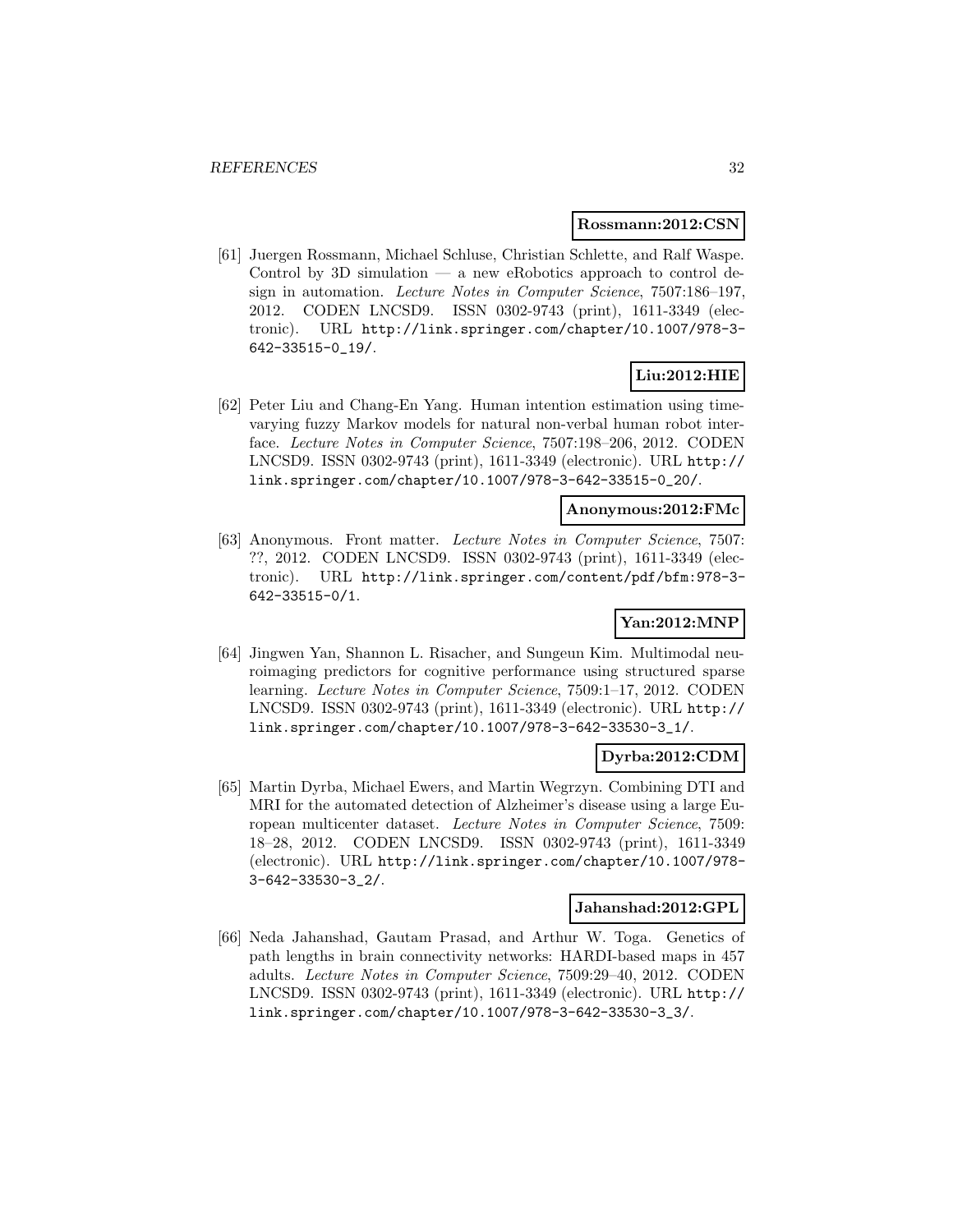### **Nir:2012:CNB**

[67] Talia M. Nir, Neda Jahanshad, and Arthur W. Toga. Connectivity network breakdown predicts imminent volumetric atrophy in early mild cognitive impairment. Lecture Notes in Computer Science, 7509: 41–50, 2012. CODEN LNCSD9. ISSN 0302-9743 (print), 1611-3349 (electronic). URL http://link.springer.com/chapter/10.1007/978- 3-642-33530-3\_4/.

### **Yoldemir:2012:DER**

[68] Burak Yoldemir, Bernard Ng, and Rafeef Abugharbieh. Deconfounding the effects of resting state activity on task activation detection in fMRI. Lecture Notes in Computer Science, 7509:51–60, 2012. CODEN LNCSD9. ISSN 0302-9743 (print), 1611-3349 (electronic). URL http:// link.springer.com/chapter/10.1007/978-3-642-33530-3\_5/.

### **Shi:2012:HRF**

[69] Jie Shi, Paul M. Thompson, and Yalin Wang. Hyperbolic Ricci flow and its application in studying lateral ventricle morphometry. Lecture Notes in Computer Science, 7509:61–76, 2012. CODEN LNCSD9. ISSN 0302- 9743 (print), 1611-3349 (electronic). URL http://link.springer.com/ chapter/10.1007/978-3-642-33530-3\_6/.

#### **Landman:2012:DWR**

[70] Bennett A. Landman, Xue Yang, and Hakmook Kang. Do we really need robust and alternative inference methods for brain MRI? Lecture Notes in Computer Science, 7509:77–93, 2012. CODEN LNCSD9. ISSN 0302- 9743 (print), 1611-3349 (electronic). URL http://link.springer.com/ chapter/10.1007/978-3-642-33530-3\_7/.

### **Zhang:2012:SPB**

[71] Daoqiang Zhang, Qimiao Guo, Guorong Wu, and Dinggang Shen. Sparse patch-based label fusion for multi-atlas segmentation. Lecture Notes in Computer Science, 7509:94–102, 2012. CODEN LNCSD9. ISSN 0302- 9743 (print), 1611-3349 (electronic). URL http://link.springer.com/ chapter/10.1007/978-3-642-33530-3\_8/.

### **Awate:2012:HMT**

[72] Suyash P. Awate, Peihong Zhu, and Ross T. Whitaker. How many templates does it take for a good segmentation?: Error analysis in multiatlas segmentation as a function of database size. Lecture Notes in Computer Science, 7509:103–114, 2012. CODEN LNCSD9. ISSN 0302-9743 (print), 1611-3349 (electronic). URL http://link.springer.com/chapter/10. 1007/978-3-642-33530-3\_9/.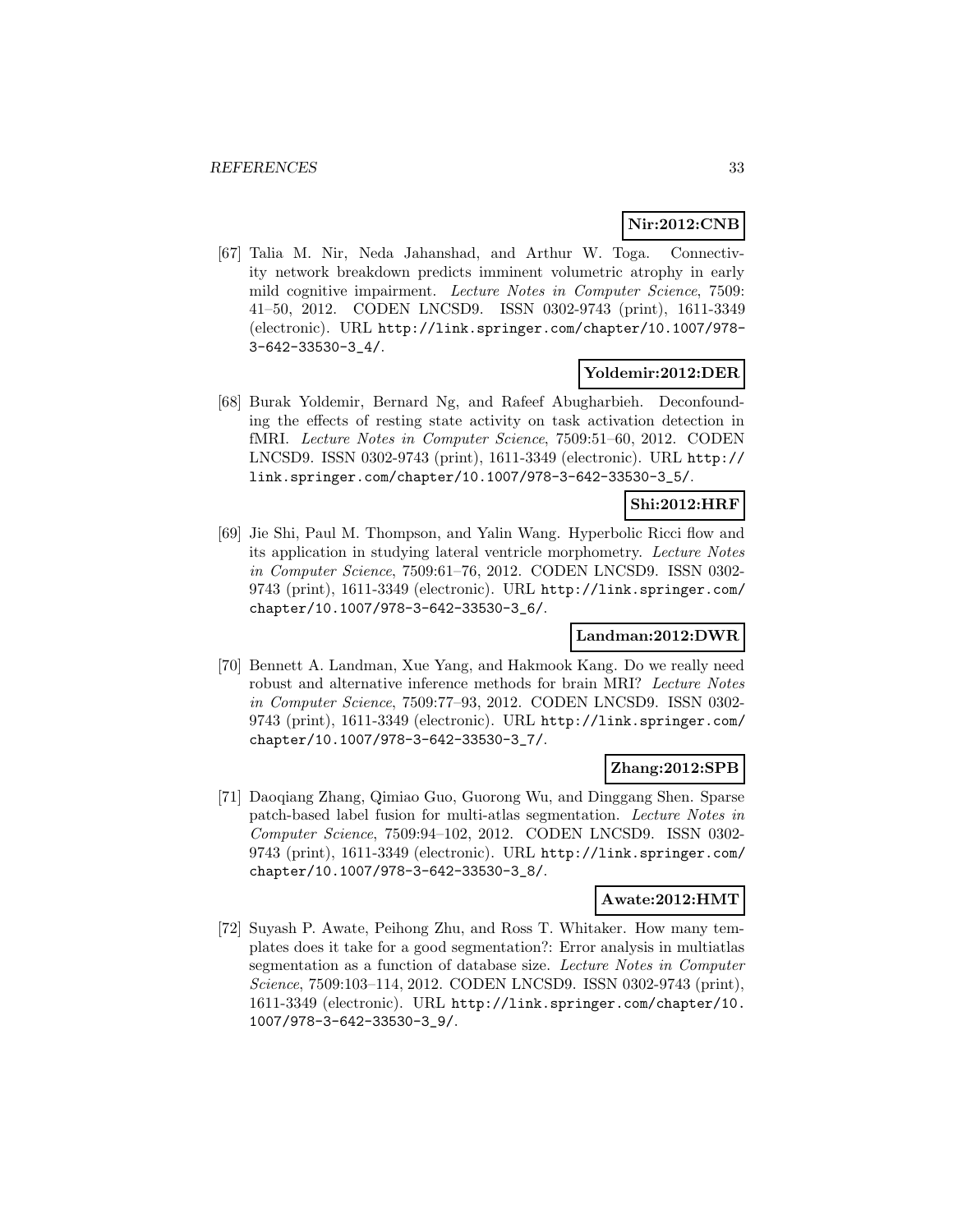#### **Iglesias:2012:GMP**

[73] Juan Eugenio Iglesias and Mert Rory Sabuncu. A generative model for probabilistic label fusion of multimodal data. Lecture Notes in Computer Science, 7509:115–133, 2012. CODEN LNCSD9. ISSN 0302-9743 (print), 1611-3349 (electronic). URL http://link.springer.com/chapter/10. 1007/978-3-642-33530-3\_10/.

### **Liu:2012:SND**

[74] Wei Liu, Xiaozheng Liu, Xiaofu He, Zhenyu Zhou, and Ying Wen. Spatial normalization of diffusion tensor images with voxel-wise reconstruction of the diffusion gradient direction. Lecture Notes in Computer Science, 7509: 134–146, 2012. CODEN LNCSD9. ISSN 0302-9743 (print), 1611-3349 (electronic). URL http://link.springer.com/chapter/10.1007/978- 3-642-33530-3\_11/.

### **Jin:2012:APH**

[75] Yan Jin, Yonggang Shi, Liang Zhan, and Junning Li. Automatic population HARDI white matter tract clustering by label fusion of multiple tract atlases. Lecture Notes in Computer Science, 7509:147–156, 2012. CODEN LNCSD9. ISSN 0302-9743 (print), 1611-3349 (electronic). URL http:// link.springer.com/chapter/10.1007/978-3-642-33530-3\_12/.

### **Strumia:2012:CCS**

[76] Maddalena Strumia and Constantin Anastasopoulos. Comparative characterisation of susceptibility weighted MRI for brain white matter lesions in MS. Lecture Notes in Computer Science, 7509:157–166, 2012. CODEN LNCSD9. ISSN 0302-9743 (print), 1611-3349 (electronic). URL http:// link.springer.com/chapter/10.1007/978-3-642-33530-3\_13/.

### **Zhang:2012:CFA**

[77] Tuo Zhang, Lei Guo, Hanbo Chen, Xintao Hu, and Kaiming Li. Constructing fiber atlases for functional ROIs via fMRI-guided DTI image registration. Lecture Notes in Computer Science, 7509:167–174, 2012. CODEN LNCSD9. ISSN 0302-9743 (print), 1611-3349 (electronic). URL http:// link.springer.com/chapter/10.1007/978-3-642-33530-3\_14/.

### **Jie:2012:SFS**

[78] Biao Jie, Daoqiang Zhang, Chong-Yaw Wee, and Dinggang Shen. Structural feature selection for connectivity network-based MCI diagnosis. Lecture Notes in Computer Science, 7509:175–184, 2012. CODEN LNCSD9. ISSN 0302-9743 (print), 1611-3349 (electronic). URL http://link. springer.com/chapter/10.1007/978-3-642-33530-3\_15/.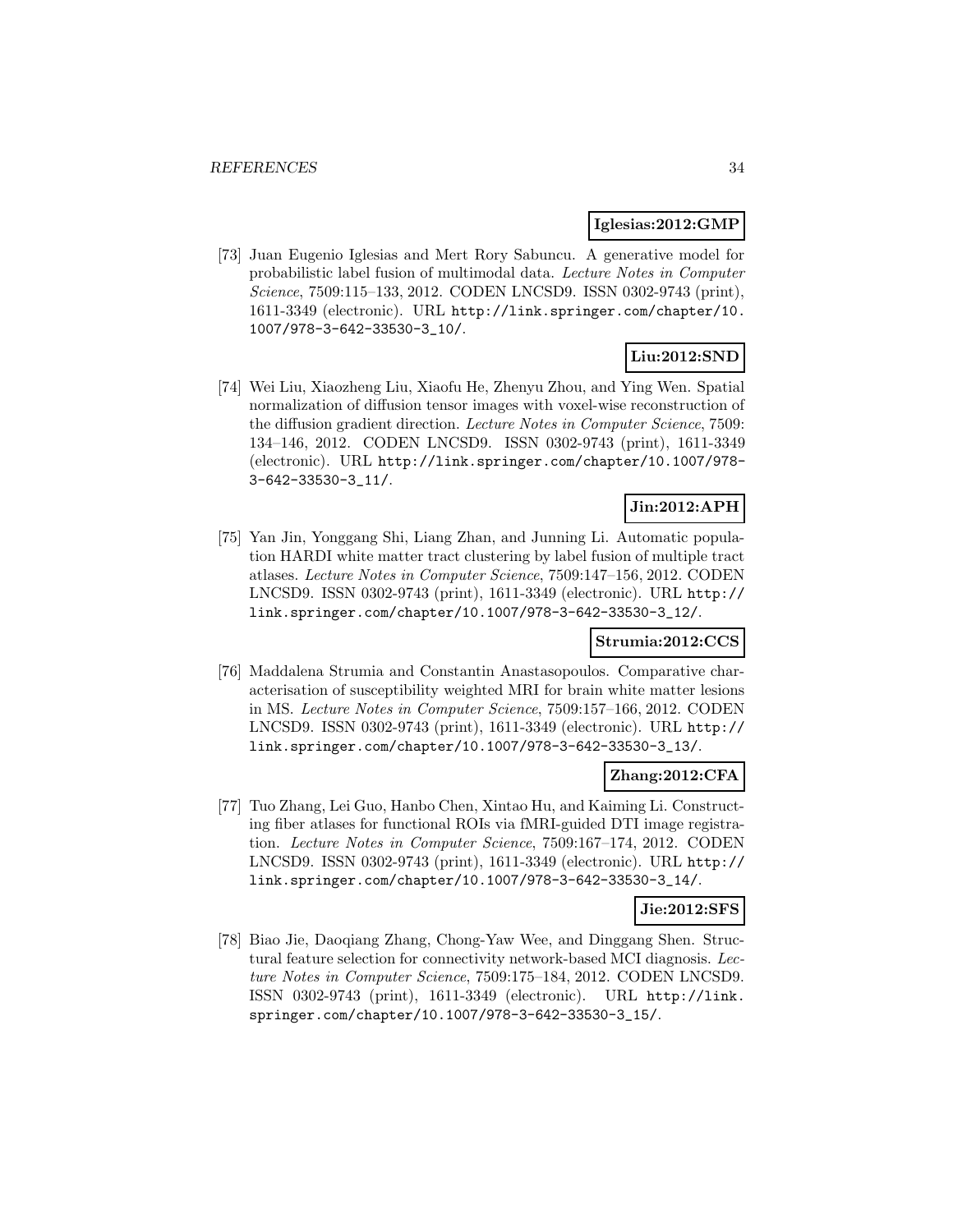### **Wang:2012:GSI**

[79] Yaping Wang, Hongjun Jia, Pew-Thian Yap, and Bo Cheng. Groupwise segmentation improves neuroimaging classification accuracy. Lecture Notes in Computer Science, 7509:185–193, 2012. CODEN LNCSD9. ISSN 0302-9743 (print), 1611-3349 (electronic). URL http://link.springer. com/chapter/10.1007/978-3-642-33530-3\_16/.

# **Yap:2012:DDU**

[80] Pew-Thian Yap and Dinggang Shen. DWI denoising using spatial, angular, and radiometric filtering. Lecture Notes in Computer Science, 7509: 194–202, 2012. CODEN LNCSD9. ISSN 0302-9743 (print), 1611-3349 (electronic). URL http://link.springer.com/chapter/10.1007/978- 3-642-33530-3\_17/.

### **Cao:2012:MER**

[81] Fang Cao, Olivier Commowick, and Elise Bannier. MRI estimation of  $T_1$ relaxation time using a constrained optimization algorithm. Lecture Notes in Computer Science, 7509:203–214, 2012. CODEN LNCSD9. ISSN 0302- 9743 (print), 1611-3349 (electronic). URL http://link.springer.com/ chapter/10.1007/978-3-642-33530-3\_18/.

### **Maumet:2012:RCB**

[82] Camille Maumet, Pierre Maurel, and Jean-Christophe Ferré. Robust cerebral blood flow map estimation in arterial spin labeling. Lecture Notes in Computer Science, 7509:215–224, 2012. CODEN LNCSD9. ISSN 0302- 9743 (print), 1611-3349 (electronic). URL http://link.springer.com/ chapter/10.1007/978-3-642-33530-3\_19/.

#### **Anonymous:2012:BMa**

[83] Anonymous. Back matter. Lecture Notes in Computer Science, 7509: ??, 2012. CODEN LNCSD9. ISSN 0302-9743 (print), 1611-3349 (electronic). URL http://link.springer.com/content/pdf/bbm:978-3- 642-33530-3/1.

#### **Anonymous:2012:FMd**

[84] Anonymous. Front matter. Lecture Notes in Computer Science, 7509: ??, 2012. CODEN LNCSD9. ISSN 0302-9743 (print), 1611-3349 (electronic). URL http://link.springer.com/content/pdf/bfm:978-3- 642-33530-3/1.

### **Freiman:2012:RAP**

[85] M. Freiman, S. D. Voss, R. V. Mulkern, J. M. Perez-Rossello, and M. J. Callahan. Reliable assessment of perfusivity and diffusivity from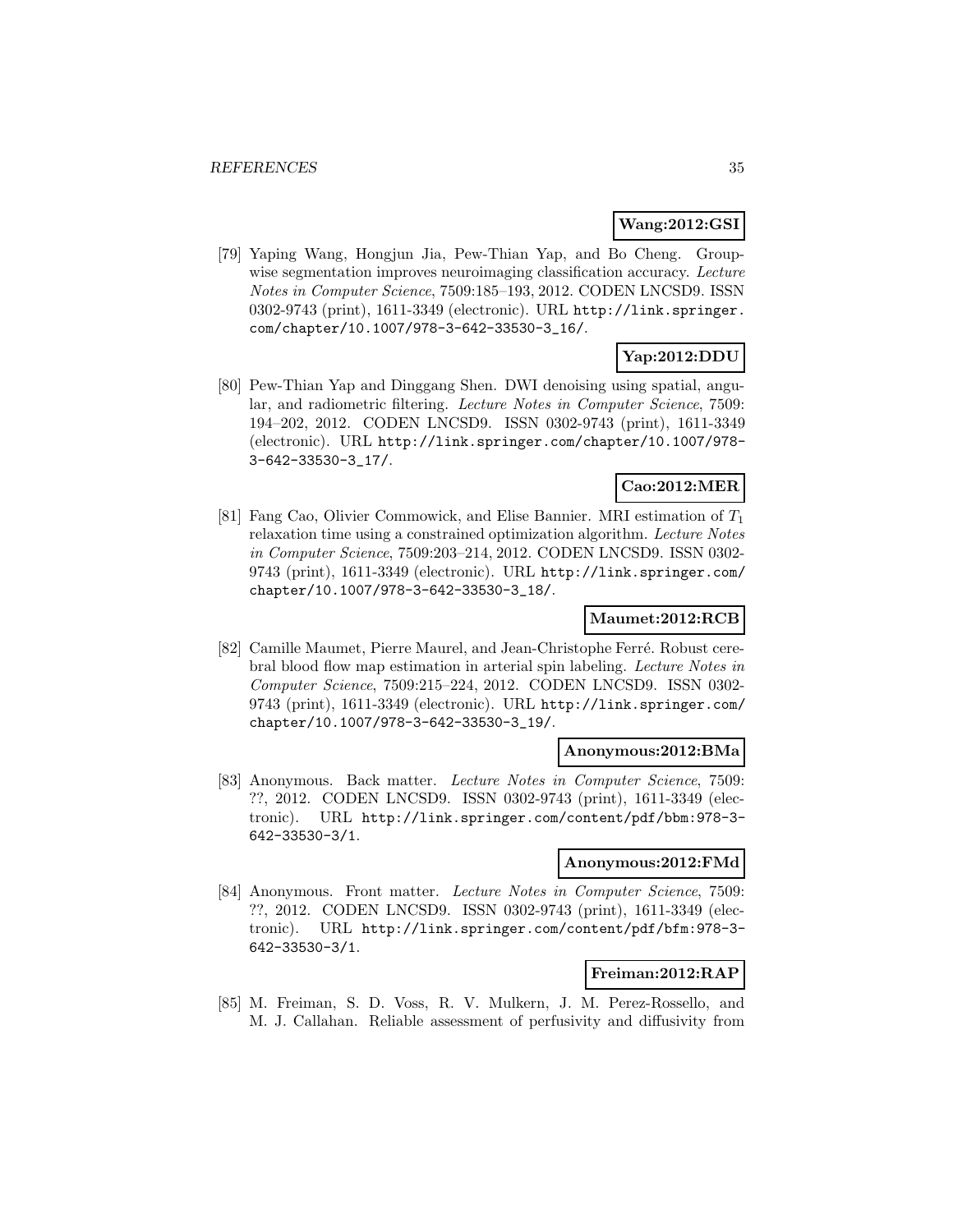diffusion imaging of the body. Lecture Notes in Computer Science, 7510:1–9, 2012. CODEN LNCSD9. ISSN 0302-9743 (print), 1611-3349 (electronic). URL http://link.springer.com/chapter/10.1007/978- 3-642-33415-3\_1/.

### **Wolz:2012:MOA**

[86] Robin Wolz, Chengwen Chu, Kazunari Misawa, Kensaku Mori, and Daniel Rueckert. Multi-organ abdominal CT segmentation using hierarchically weighted subject-specific atlases. Lecture Notes in Computer Science, 7510:10–17, 2012. CODEN LNCSD9. ISSN 0302-9743 (print), 1611-3349 (electronic). URL http://link.springer.com/chapter/10.1007/978- 3-642-33415-3\_2/.

### **Diotte:2012:RFD**

[87] Benoit Diotte, Pascal Fallavollita, Lejing Wang, Simon Weidert, and Peter-Helmut Thaller. Radiation-free drill guidance in interlocking of intramedullary nails. Lecture Notes in Computer Science, 7510:18–25, 2012. CODEN LNCSD9. ISSN 0302-9743 (print), 1611-3349 (electronic). URL http://link.springer.com/chapter/10.1007/978-3- 642-33415-3\_3/.

### **Zuo:2012:DER**

[88] Siyang Zuo, Takeshi Ohdaira, Kenta Kuwana, Yoshihiro Nagao, and Satoshi Ieiri. Developing essential rigid-flexible outer sheath to enable novel multi-piercing surgery. Lecture Notes in Computer Science, 7510: 26–33, 2012. CODEN LNCSD9. ISSN 0302-9743 (print), 1611-3349 (electronic). URL http://link.springer.com/chapter/10.1007/978- 3-642-33415-3\_4/.

#### **Haro:2012:SGC**

[89] Benjamín Béjar Haro, Luca Zappella, and René Vidal. Surgical gesture classification from video data. Lecture Notes in Computer Science, 7510:34–41, 2012. CODEN LNCSD9. ISSN 0302-9743 (print), 1611-3349 (electronic). URL http://link.springer.com/chapter/10.1007/978- 3-642-33415-3\_5/.

#### **Schneider:2012:RUP**

[90] Caitlin Schneider, Ali Baghani, Robert Rohling, and Septimiu Salcudean. Remote ultrasound palpation for robotic interventions using absolute elastography. Lecture Notes in Computer Science, 7510:42–49, 2012. CODEN LNCSD9. ISSN 0302-9743 (print), 1611-3349 (electronic). URL http:// link.springer.com/chapter/10.1007/978-3-642-33415-3\_6/.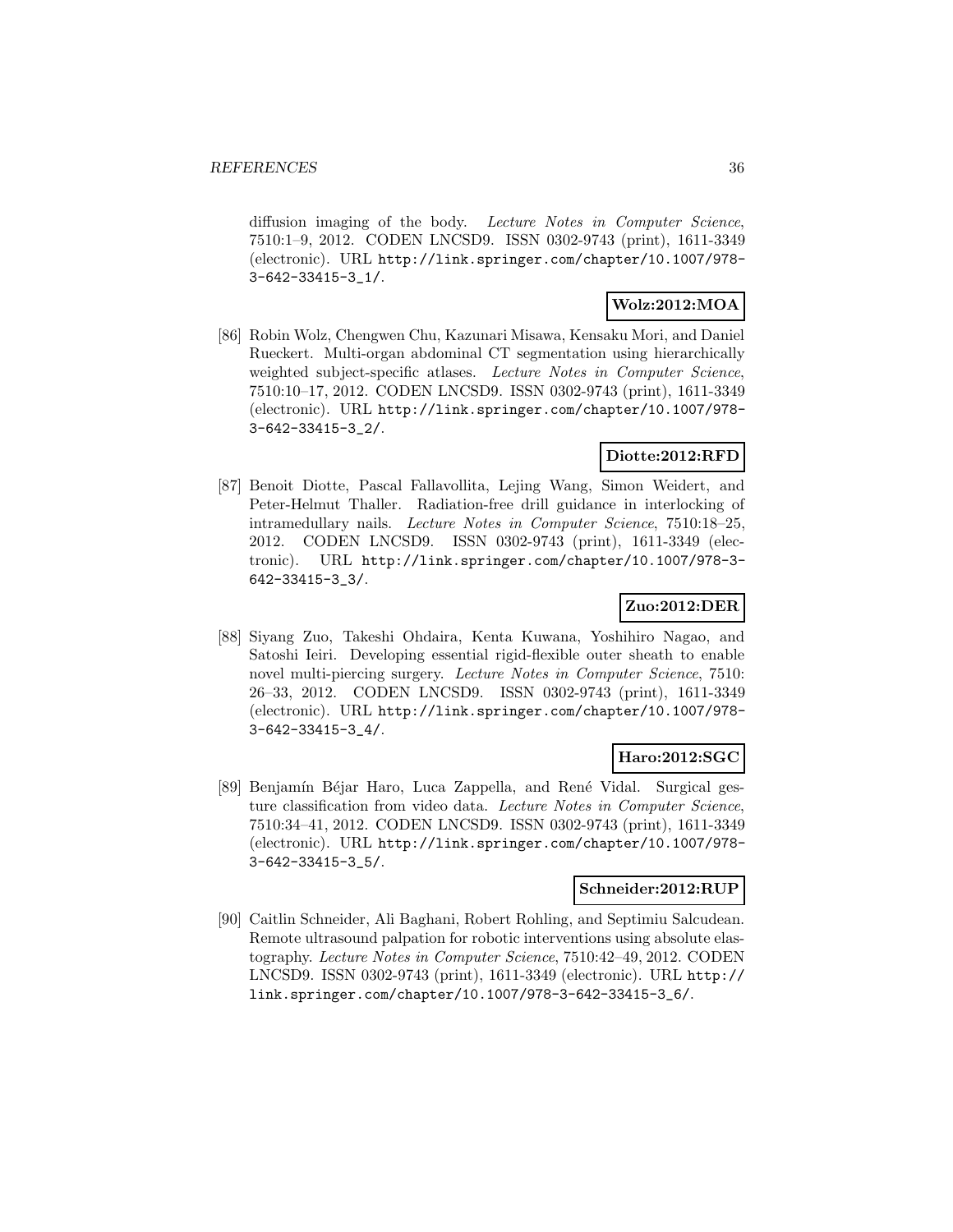### **Peterlik:2012:MRT**

[91] Igor Peterlík, Christian Duriez, and Stéphane Cotin. Modeling and realtime simulation of a vascularized liver tissue. Lecture Notes in Computer Science, 7510:50–57, 2012. CODEN LNCSD9. ISSN 0302-9743 (print), 1611-3349 (electronic). URL http://link.springer.com/chapter/10. 1007/978-3-642-33415-3\_7/.

# **Xu:2012:EOC**

[92] Yanwu Xu, Jiang Liu, Stephen Lin, Dong Xu, Carol Y. Cheung, Tin Aung, and Tien Yin Wong. Efficient optic cup detection from intra-image learning with retinal structure priors. Lecture Notes in Computer Science, 7510:58–65, 2012. CODEN LNCSD9. ISSN 0302-9743 (print), 1611-3349 (electronic). URL http://link.springer.com/chapter/10.1007/978- 3-642-33415-3\_8/.

#### **Bousleiman:2012:PBD**

[93] Habib Bousleiman, Christof Seiler, Tateyuki Iizuka, Lutz-Peter Nolte, and Mauricio Reyes. Population-based design of mandibular plates based on bone quality and morphology. Lecture Notes in Computer Science, 7510:66–73, 2012. CODEN LNCSD9. ISSN 0302-9743 (print), 1611-3349 (electronic). URL http://link.springer.com/chapter/10.1007/978- 3-642-33415-3\_9/.

#### **Song:2012:TAD**

[94] Yang Song, Weidong Cai, Yun Zhou, and Dagan Feng. Thoracic abnormality detection with data adaptive structure estimation. Lecture Notes in Computer Science, 7510:74–81, 2012. CODEN LNCSD9. ISSN 0302- 9743 (print), 1611-3349 (electronic). URL http://link.springer.com/ chapter/10.1007/978-3-642-33415-3\_10/.

#### **Cheng:2012:DTL**

[95] Bo Cheng, Daoqiang Zhang, and Dinggang Shen. Domain transfer learning for MCI conversion prediction. Lecture Notes in Computer Science, 7510:82–90, 2012. CODEN LNCSD9. ISSN 0302-9743 (print), 1611-3349 (electronic). URL http://link.springer.com/chapter/10.1007/978- 3-642-33415-3\_11/.

#### **Bano:2012:SPL**

[96] J. Bano, A. Hostettler, S. A. Nicolau, S. Cotin, C. Doignon, H. S. Wu, and M. H. Huang. Simulation of pneumoperitoneum for laparoscopic surgery planning. Lecture Notes in Computer Science, 7510:91–98, 2012. CODEN LNCSD9. ISSN 0302-9743 (print), 1611-3349 (electronic). URL http:// link.springer.com/chapter/10.1007/978-3-642-33415-3\_12/.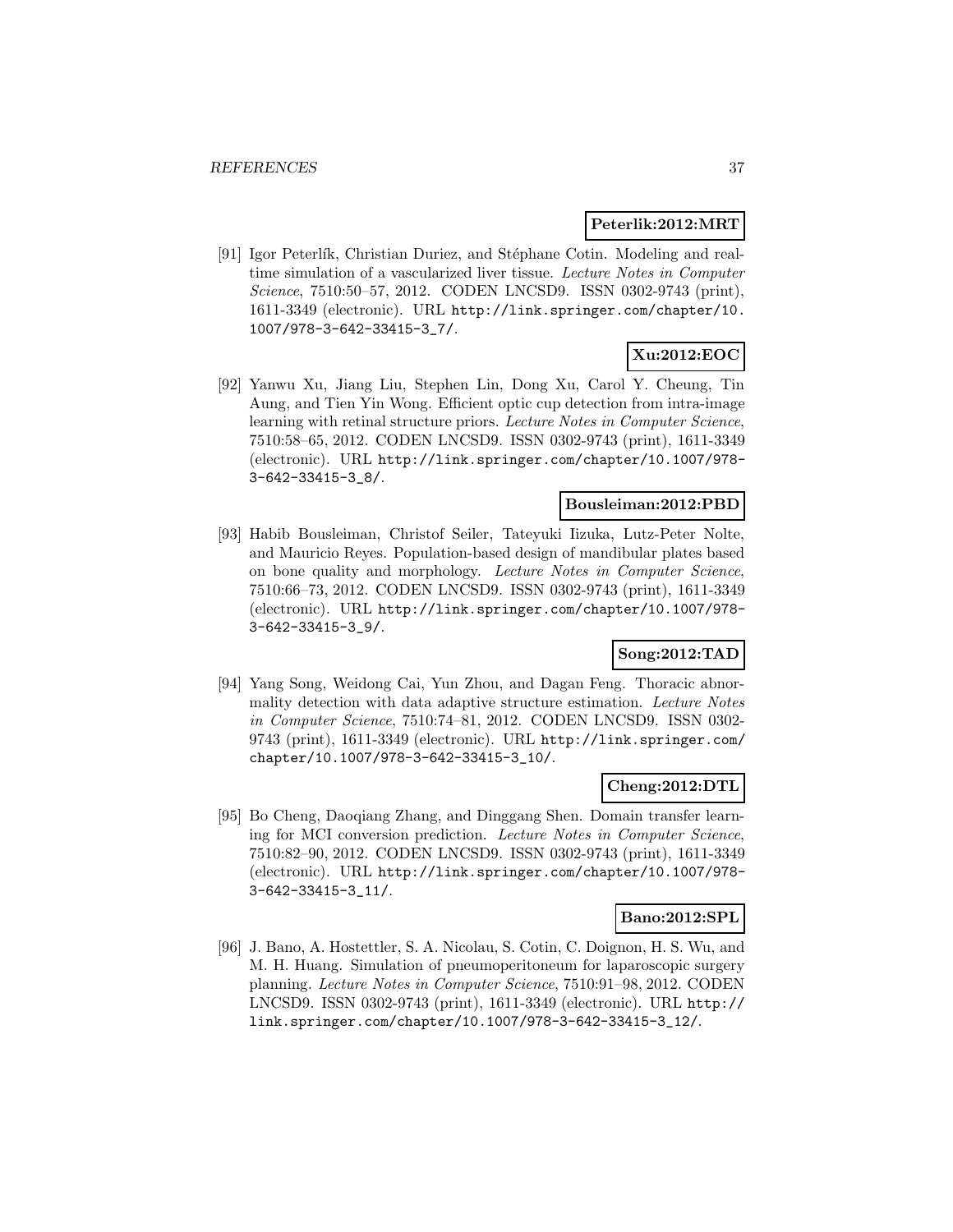# **Pan:2012:IKR**

[97] Binbin Pan, James J. Xia, Peng Yuan, Jaime Gateno, Horace H. S. Ip, and Qizhen He. Incremental kernel ridge regression for the prediction of soft tissue deformations. Lecture Notes in Computer Science, 7510: 99–106, 2012. CODEN LNCSD9. ISSN 0302-9743 (print), 1611-3349 (electronic). URL http://link.springer.com/chapter/10.1007/978- 3-642-33415-3\_13/.

#### **George:2012:FMC**

[98] Jose George, Kathleen Vunckx, Elke Van de Casteele, and Sabine Tejpar. Fuzzy multi-class statistical modeling for efficient total lesion metabolic activity estimation from realistic PET images. Lecture Notes in Computer Science, 7510:107–114, 2012. CODEN LNCSD9. ISSN 0302-9743 (print), 1611-3349 (electronic). URL http://link.springer.com/chapter/10. 1007/978-3-642-33415-3\_14/.

# **Nguyen:2012:SCP**

[99] Kien Nguyen, Anindya Sarkar, and Anil K. Jain. Structure and context in prostatic gland segmentation and classification. Lecture Notes in Computer Science, 7510:115–123, 2012. CODEN LNCSD9. ISSN 0302- 9743 (print), 1611-3349 (electronic). URL http://link.springer.com/ chapter/10.1007/978-3-642-33415-3\_15/.

### **Liu:2012:QCT**

[100] Yinxiao Liu, Punam K. Saha, and Ziyue Xu. Quantitative characterization of trabecular bone micro-architecture using tensor scale and multi-detector CT imaging. Lecture Notes in Computer Science, 7510: 124–131, 2012. CODEN LNCSD9. ISSN 0302-9743 (print), 1611-3349 (electronic). URL http://link.springer.com/chapter/10.1007/978- 3-642-33415-3\_16/.

#### **Singh:2012:GSF**

[101] Nikhil Singh, Angela Y. Wang, Preethi Sankaranarayanan, and P. Thomas Fletcher. Genetic, structural and functional imaging biomarkers for early detection of conversion from MCI to AD. Lecture Notes in Computer Science, 7510:132–140, 2012. CODEN LNCSD9. ISSN 0302-9743 (print), 1611-3349 (electronic). URL http://link.springer.com/chapter/10. 1007/978-3-642-33415-3\_17/.

### **Zhan:2012:RMS**

[102] Yiqiang Zhan, Dewan Maneesh, Martin Harder, and Xiang Sean Zhou. Robust MR spine detection using hierarchical learning and local articulated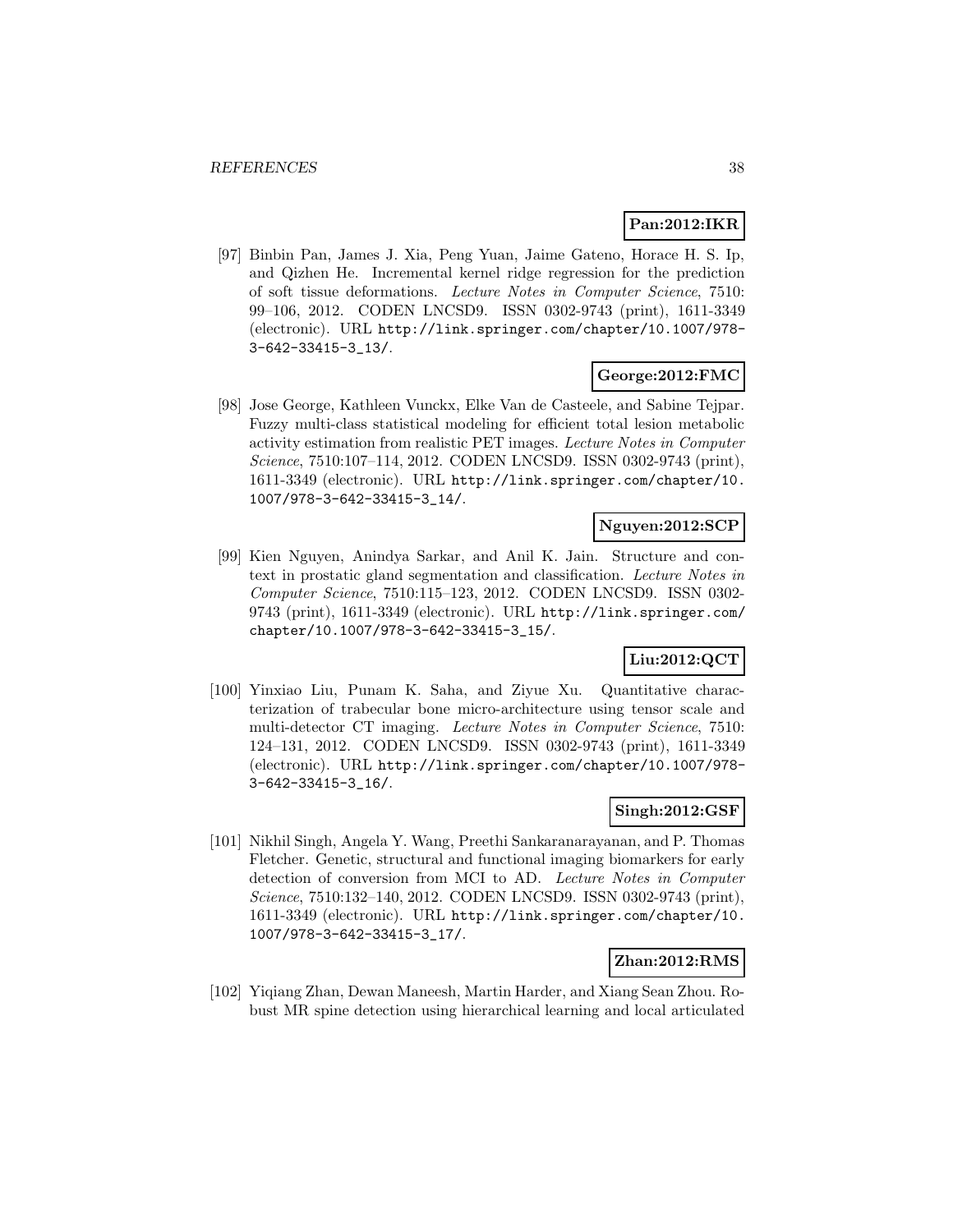model. Lecture Notes in Computer Science, 7510:141–148, 2012. CODEN LNCSD9. ISSN 0302-9743 (print), 1611-3349 (electronic). URL http:// link.springer.com/chapter/10.1007/978-3-642-33415-3\_18/.

#### **Duong:2012:SRB**

[103] D. Duong, D. Shastri, P. Tsiamyrtzis, and I. Pavlidis. Spatiotemporal reconstruction of the breathing function. Lecture Notes in Computer Science, 7510:149–156, 2012. CODEN LNCSD9. ISSN 0302-9743 (print), 1611-3349 (electronic). URL http://link.springer.com/chapter/10. 1007/978-3-642-33415-3\_19/.

# **Cruz-Roa:2012:VLS**

[104] Angel Cruz-Roa, Fabio González, Joseph Galaro, Alexander R. Judkins, and David Ellison. A visual latent semantic approach for automatic analysis and interpretation of anaplastic medulloblastoma virtual slides. Lecture Notes in Computer Science, 7510:157–164, 2012. CODEN LNCSD9. ISSN 0302-9743 (print), 1611-3349 (electronic). URL http://link.springer. com/chapter/10.1007/978-3-642-33415-3\_20/.

### **Anonymous:2012:FMe**

[105] Anonymous. Front matter. Lecture Notes in Computer Science, 7510: ??, 2012. CODEN LNCSD9. ISSN 0302-9743 (print), 1611-3349 (electronic). URL http://link.springer.com/content/pdf/bfm:978-3- 642-33415-3/1.

# **Kutra:2012:AMM**

[106] Dominik Kutra, Axel Saalbach, Helko Lehmann, Alexandra Groth, and Sebastian P. M. Dries. Automatic multi-model-based segmentation of the left atrium in cardiac MRI scans. Lecture Notes in Computer Science, 7511:1–8, 2012. CODEN LNCSD9. ISSN 0302-9743 (print), 1611-3349 (electronic). URL http://link.springer.com/chapter/10.1007/978- 3-642-33418-4\_1/.

### **Bismuth:2012:CSE**

[107] Vincent Bismuth, Régis Vaillant, Hugues Talbot, and Laurent Najman. Curvilinear structure enhancement with the polygonal path image- application to guide-wire segmentation in X-ray fluoroscopy. Lecture Notes in Computer Science, 7511:9–16, 2012. CODEN LNCSD9. ISSN 0302- 9743 (print), 1611-3349 (electronic). URL http://link.springer.com/ chapter/10.1007/978-3-642-33418-4\_2/.

# **Wang:2012:CTO**

[108] Peng Wang, Yefeng Zheng, Matthias John, and Dorin Comaniciu. Catheter tracking via online learning for dynamic motion compensation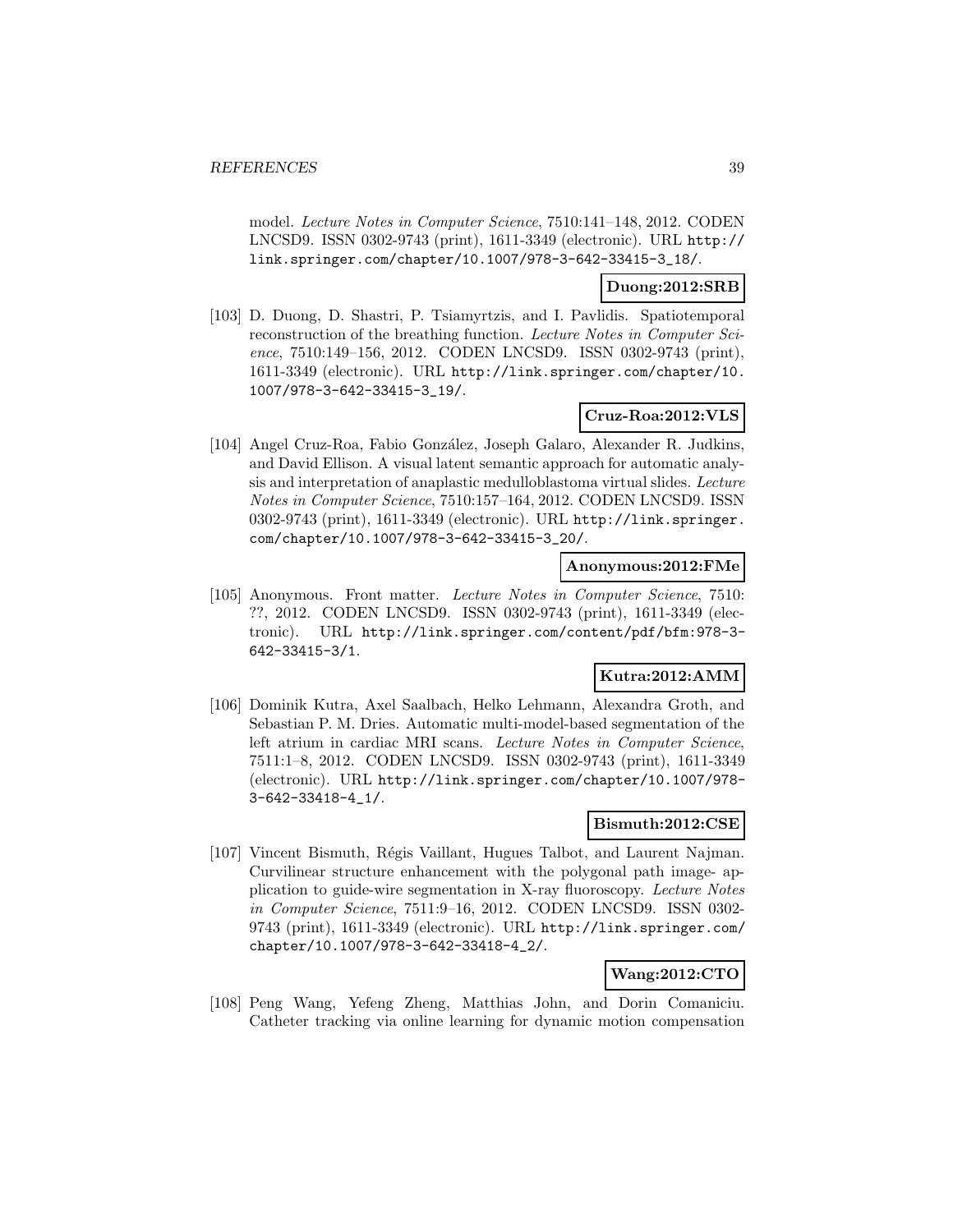in transcatheter aortic valve implantation. Lecture Notes in Computer Science, 7511:17–24, 2012. CODEN LNCSD9. ISSN 0302-9743 (print), 1611-3349 (electronic). URL http://link.springer.com/chapter/10. 1007/978-3-642-33418-4\_3/.

#### **Housden:2012:ERT**

[109] R. J. Housden, A. Arujuna, Y. Ma, N. Nijhof, G. Gijsbers, R. Bullens, and M. O'Neill. Evaluation of a real-time hybrid three-dimensional echo and X-ray imaging system for guidance of cardiac catheterisation procedures. Lecture Notes in Computer Science, 7511:25–32, 2012. CODEN LNCSD9. ISSN 0302-9743 (print), 1611-3349 (electronic). URL http:// link.springer.com/chapter/10.1007/978-3-642-33418-4\_4/.

#### **Rapaka:2012:LEL**

[110] S. Rapaka, T. Mansi, B. Georgescu, M. Pop, G. A. Wright, A. Kamen, and Dorin Comaniciu. LBM-EP: Lattice-boltzmann method for fast cardiac electrophysiology simulation from 3D images. Lecture Notes in Computer Science, 7511:33–40, 2012. CODEN LNCSD9. ISSN 0302-9743 (print), 1611-3349 (electronic). URL http://link.springer.com/chapter/10. 1007/978-3-642-33418-4\_5/.

#### **Marchesseau:2012:CMP**

[111] Stéphanie Marchesseau, Hervé Delingette, Maxime Sermesant, and Kawal Rhode. Cardiac mechanical parameter calibration based on the unscented transform. Lecture Notes in Computer Science, 7511:41–48, 2012. CODEN LNCSD9. ISSN 0302-9743 (print), 1611-3349 (electronic). URL http:// link.springer.com/chapter/10.1007/978-3-642-33418-4\_6/.

#### **Bernardis:2012:TSA**

[112] Elena Bernardis, Ender Konukoglu, Yangming Ou, Dimitris N. Metaxas, and Benoit Desjardins. Temporal shape analysis via the spectral signature. Lecture Notes in Computer Science, 7511:49–56, 2012. CODEN LNCSD9. ISSN 0302-9743 (print), 1611-3349 (electronic). URL http:// link.springer.com/chapter/10.1007/978-3-642-33418-4\_7/.

#### **Siless:2012:JTB**

[113] Viviana Siless, Joan Glaunès, Pamela Guevara, Jean-François Mangin, and Cyril Poupon. Joint T1 and brain fiber log-demons registration using currents to model geometry. Lecture Notes in Computer Science, 7511:57–65, 2012. CODEN LNCSD9. ISSN 0302-9743 (print), 1611-3349 (electronic). URL http://link.springer.com/chapter/10.1007/978- 3-642-33418-4\_8/.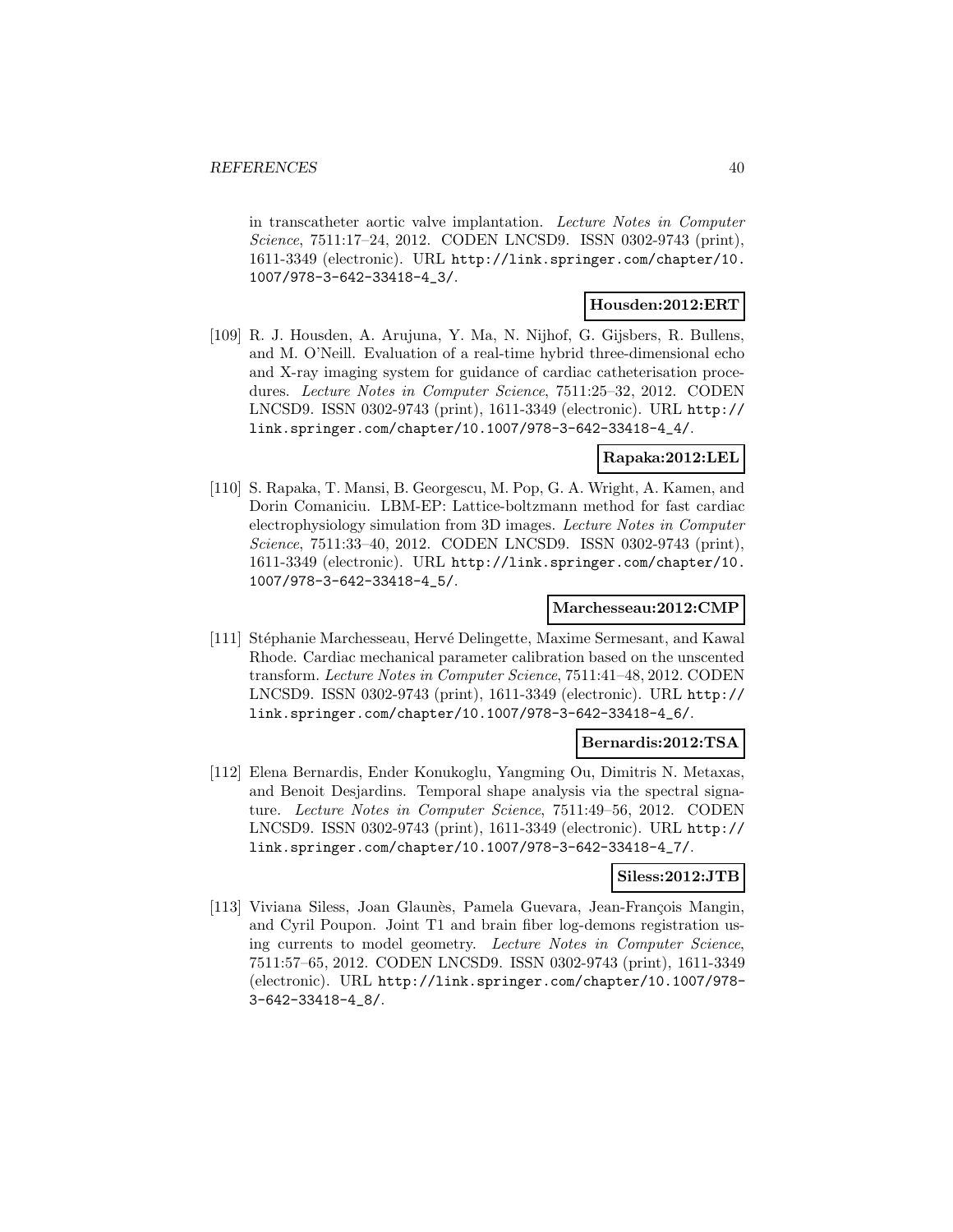#### **Steger:2012:ASB**

[114] Sebastian Steger and Stefan Wesarg. Automated skeleton based multimodal deformable registration of head&neck datasets. Lecture Notes in Computer Science, 7511:66–73, 2012. CODEN LNCSD9. ISSN 0302- 9743 (print), 1611-3349 (electronic). URL http://link.springer.com/ chapter/10.1007/978-3-642-33418-4\_9/.

### **Schmidt-Richberg:2012:LRI**

[115] Alexander Schmidt-Richberg, Jan Ehrhardt, Ren´e Werner, and Heinz Handels. Lung registration with improved fissure alignment by integration of pulmonary lobe segmentation. Lecture Notes in Computer Science, 7511:74–81, 2012. CODEN LNCSD9. ISSN 0302-9743 (print), 1611-3349 (electronic). URL http://link.springer.com/chapter/10.1007/978- 3-642-33418-4\_10/.

### **Hacihaliloglu:2012:UCR**

[116] Ilker Hacihaliloglu, Anna Brounstein, Pierre Guy, Antony Hodgson, and Rafeef Abugharbieh. 3D ultrasound-CT registration in orthopaedic trauma using GMM registration with optimized particle simulationbased data reduction. Lecture Notes in Computer Science, 7511:82– 89, 2012. CODEN LNCSD9. ISSN 0302-9743 (print), 1611-3349 (electronic). URL http://link.springer.com/chapter/10.1007/978-3- 642-33418-4\_11/.

# **Wu:2012:HAG**

[117] Guorong Wu, Minjeong Kim, Qian Wang, and Dinggang Shen. Hierarchical attribute-guided symmetric diffeomorphic registration for MR brain images. Lecture Notes in Computer Science, 7511:90–97, 2012. CODEN LNCSD9. ISSN 0302-9743 (print), 1611-3349 (electronic). URL http:// link.springer.com/chapter/10.1007/978-3-642-33418-4\_12/.

#### **Mirzaalian:2012:UBF**

[118] Hengameh Mirzaalian, Tim K. Lee, and Ghassan Hamarneh. Uncertaintybased feature learning for skin lesion matching using a high order MRF optimization framework. Lecture Notes in Computer Science, 7511: 98–105, 2012. CODEN LNCSD9. ISSN 0302-9743 (print), 1611-3349 (electronic). URL http://link.springer.com/chapter/10.1007/978- 3-642-33418-4\_13/.

### **Hanaoka:2012:ACA**

[119] Shouhei Hanaoka, Yoshitaka Masutani, Mitsutaka Nemoto, and Yukihiro Nomura. Automatic categorization of anatomical landmark-local appear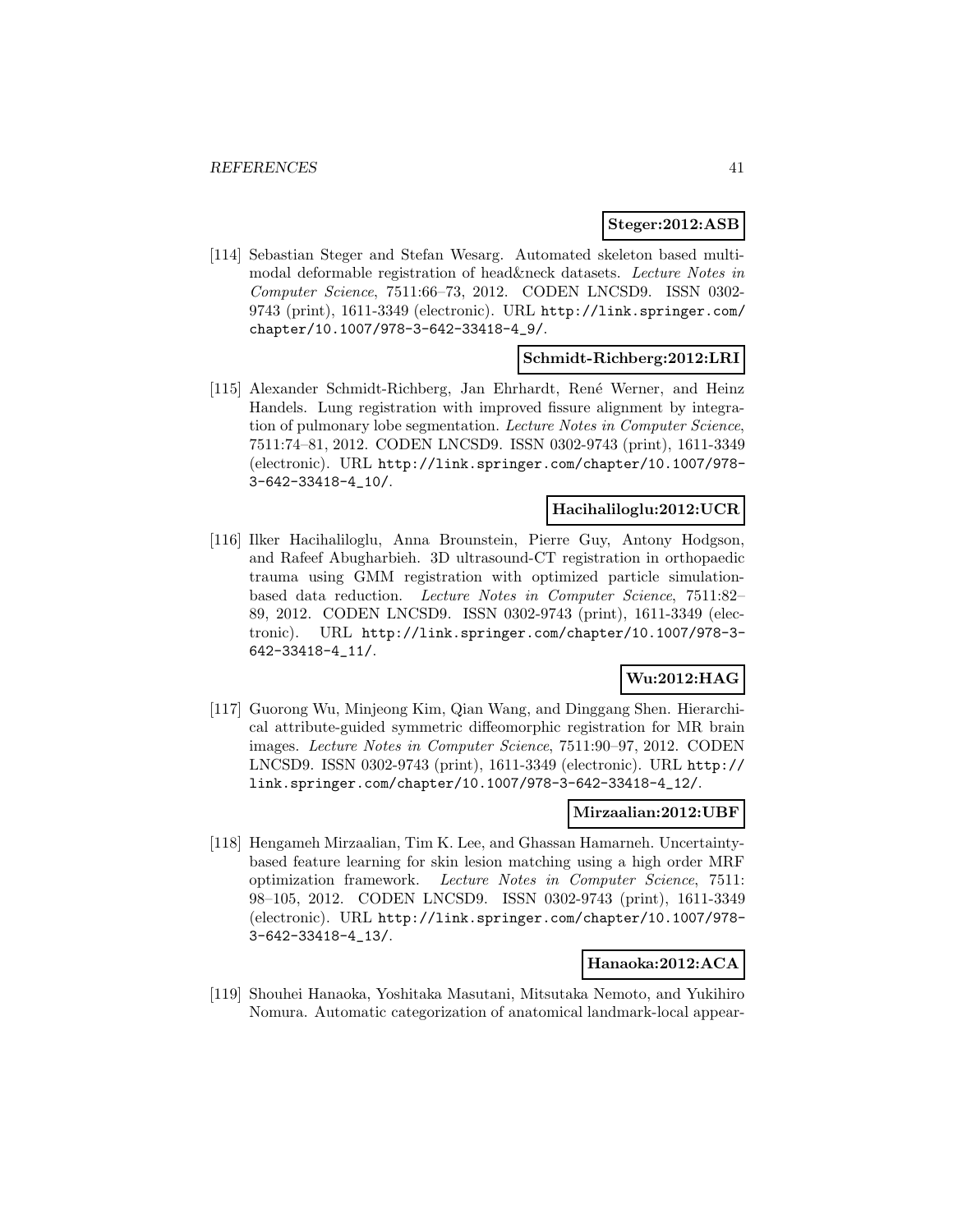ances based on diffeomorphic demons and spectral clustering for constructing detector ensembles. Lecture Notes in Computer Science, 7511: 106–113, 2012. CODEN LNCSD9. ISSN 0302-9743 (print), 1611-3349 (electronic). URL http://link.springer.com/chapter/10.1007/978- 3-642-33418-4\_14/.

# **El-Baz:2012:NAG**

[120] Ayman El-Baz, Fahmi Khalifa, Ahmed Elnakib, Matthew Nitzken, and Ahmed Soliman. A novel approach for global lung registration using 3D Markov–Gibbs appearance model. Lecture Notes in Computer Science, 7511:114–121, 2012. CODEN LNCSD9. ISSN 0302-9743 (print), 1611- 3349 (electronic). URL http://link.springer.com/chapter/10.1007/ 978-3-642-33418-4\_15/.

### **Shackleford:2012:ARU**

[121] James A. Shackleford, Qi Yang, Ana M. Lourenço, Nadya Shusharina, and Nagarajan Kandasamy. Analytic regularization of uniform cubic B-spline deformation fields. Lecture Notes in Computer Science, 7511: 122–129, 2012. CODEN LNCSD9. ISSN 0302-9743 (print), 1611-3349 (electronic). URL http://link.springer.com/chapter/10.1007/978- 3-642-33418-4\_16/.

## **Seiler:2012:SMP**

[122] Christof Seiler, Xavier Pennec, and Mauricio Reyes. Simultaneous multiscale polyaffine registration by incorporating deformation statistics. Lecture Notes in Computer Science, 7511:130–137, 2012. CODEN LNCSD9. ISSN 0302-9743 (print), 1611-3349 (electronic). URL http://link. springer.com/chapter/10.1007/978-3-642-33418-4\_17/.

# **Li:2012:FDT**

[123] Junning Li, Yonggang Shi, Giang Tran, Ivo Dinov, Danny J. J. Wang, and Arthur W. Toga. Fast diffusion tensor registration with exact reorientation and regularization. Lecture Notes in Computer Science, 7511: 138–145, 2012. CODEN LNCSD9. ISSN 0302-9743 (print), 1611-3349 (electronic). URL http://link.springer.com/chapter/10.1007/978- 3-642-33418-4\_18/.

# **Zhang:2012:RBS**

[124] Minqi Zhang, Fang Li, Ying He, Shi Lin, Defeng Wang, and Lok Ming Lui. Registration of brainstem surfaces in adolescent idiopathic scoliosis using discrete Ricci flow. Lecture Notes in Computer Science, 7511: 146–154, 2012. CODEN LNCSD9. ISSN 0302-9743 (print), 1611-3349 (electronic). URL http://link.springer.com/chapter/10.1007/978- 3-642-33418-4\_19/.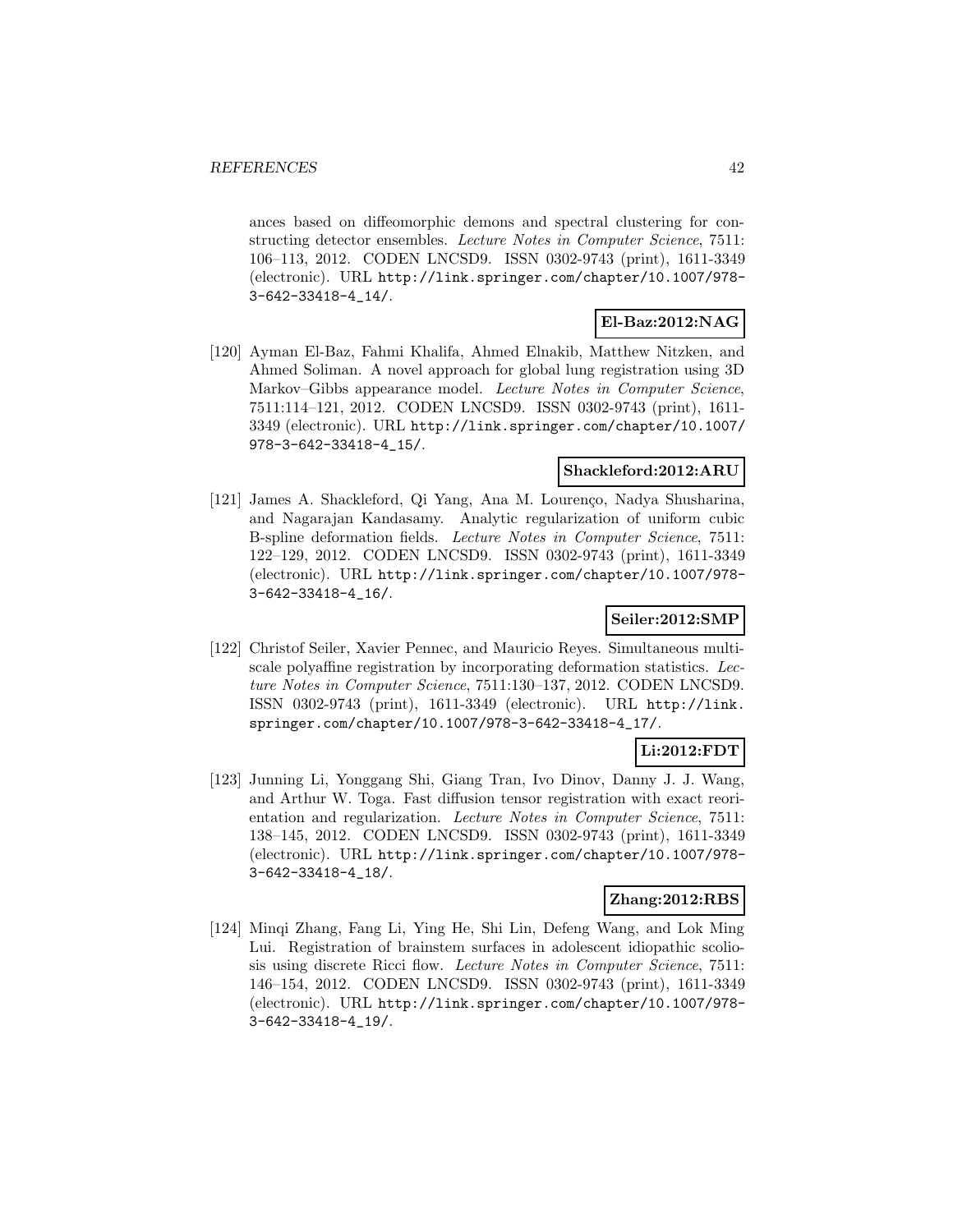#### **vandeGiessen:2012:GRR**

[125] Martijn van de Giessen, Frans M. Vos, Cornelis A. Grimbergen, and Lucas J. van Vliet. Groupwise rigid registration of wrist bones. Lecture Notes in Computer Science, 7511:155–162, 2012. CODEN LNCSD9. ISSN 0302-9743 (print), 1611-3349 (electronic). URL http://link.springer. com/chapter/10.1007/978-3-642-33418-4\_20/.

#### **Anonymous:2012:FMf**

[126] Anonymous. Front matter. Lecture Notes in Computer Science, 7511: ??, 2012. CODEN LNCSD9. ISSN 0302-9743 (print), 1611-3349 (electronic). URL http://link.springer.com/content/pdf/bfm:978-3- 642-33418-4/1.

### **Bilgic:2012:ADS**

[127] Berkin Bilgic, Kawin Setsompop, Julien Cohen-Adad, Van Wedeen, and Lawrence L. Wald. Accelerated diffusion spectrum imaging with compressed sensing using adaptive dictionaries. Lecture Notes in Computer Science, 7512:1–9, 2012. CODEN LNCSD9. ISSN 0302-9743 (print), 1611- 3349 (electronic). URL http://link.springer.com/chapter/10.1007/ 978-3-642-33454-2\_1/.

### **Merlet:2012:PDL**

[128] Sylvain Merlet, Emmanuel Caruyer, and Rachid Deriche. Parametric dictionary learning for modeling EAP and ODF in diffusion MRI. Lecture Notes in Computer Science, 7512:10–17, 2012. CODEN LNCSD9. ISSN 0302-9743 (print), 1611-3349 (electronic). URL http://link.springer. com/chapter/10.1007/978-3-642-33454-2\_2/.

# **Yap:2012:RED**

[129] Pew-Thian Yap and Dinggang Shen. Resolution enhancement of diffusionweighted images by local fiber profiling. Lecture Notes in Computer Science, 7512:18–25, 2012. CODEN LNCSD9. ISSN 0302-9743 (print), 1611- 3349 (electronic). URL http://link.springer.com/chapter/10.1007/ 978-3-642-33454-2\_3/.

#### **Cardoso:2012:GSB**

[130] M. Jorge Cardoso, Gavin Winston, Marc Modat, Shiva Keihaninejad, and John Duncan. Geodesic shape-based averaging. Lecture Notes in Computer Science, 7512:26–33, 2012. CODEN LNCSD9. ISSN 0302- 9743 (print), 1611-3349 (electronic). URL http://link.springer.com/ chapter/10.1007/978-3-642-33454-2\_4/.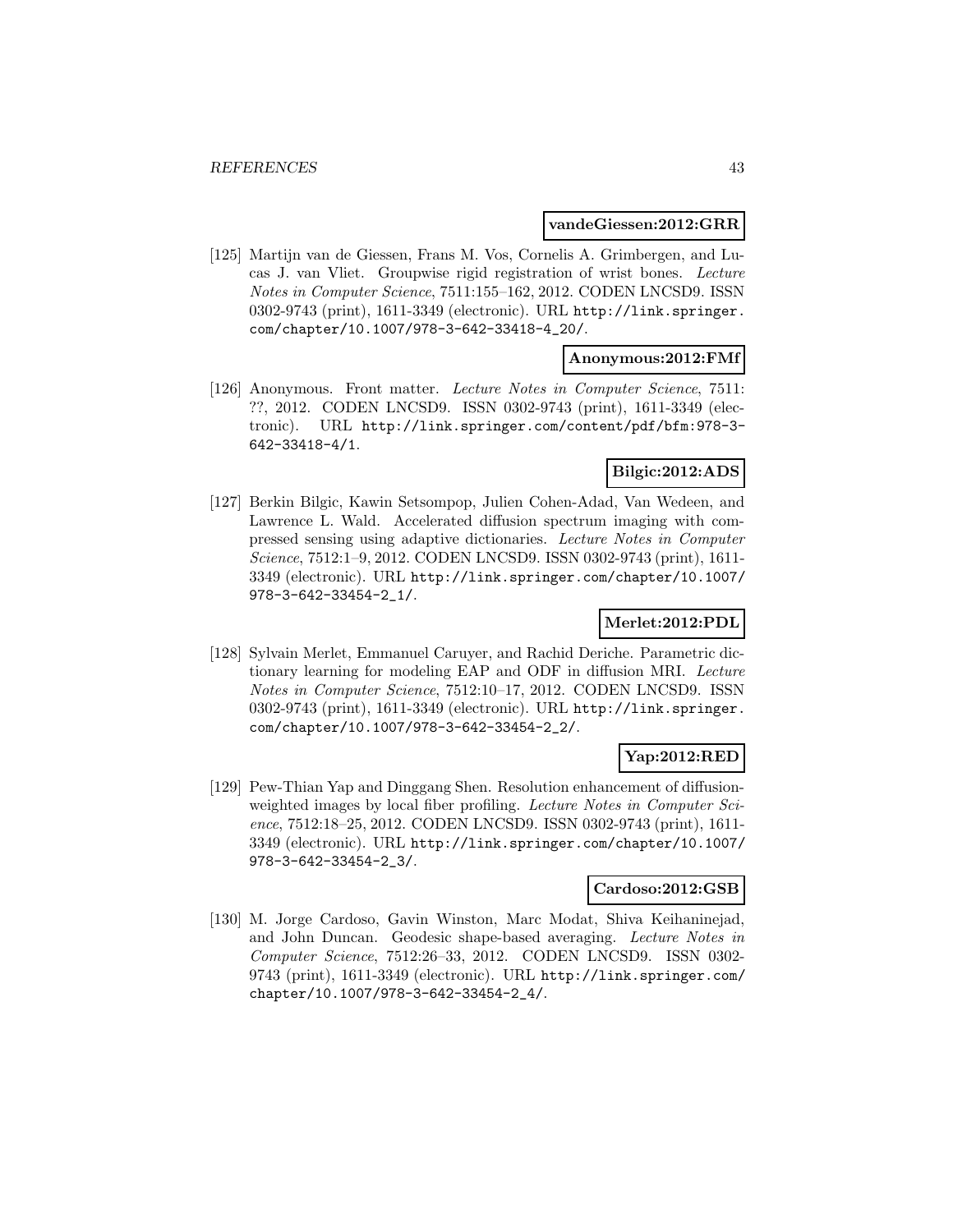#### **Savadjiev:2012:MSC**

[131] Peter Savadjiev, Yogesh Rathi, Sylvain Bouix, Ragini Verma, and Carl-Fredrik Westin. Multi-scale characterization of white matter tract geometry. Lecture Notes in Computer Science, 7512:34–41, 2012. CODEN LNCSD9. ISSN 0302-9743 (print), 1611-3349 (electronic). URL http:// link.springer.com/chapter/10.1007/978-3-642-33454-2\_5/.

# **Vogel:2012:OAG**

[132] Jakob Vogel, Tobias Reichl, José Gardiazabal, Nassir Navab, and Tobias Lasser. Optimization of acquisition geometry for intra-operative tomographic imaging. Lecture Notes in Computer Science, 7512:42– 49, 2012. CODEN LNCSD9. ISSN 0302-9743 (print), 1611-3349 (electronic). URL http://link.springer.com/chapter/10.1007/978-3- 642-33454-2\_6/.

## **Iglesias:2012:IPU**

[133] Juan Eugenio Iglesias, Mert Rory Sabuncu, and Koen Van Leemput. Incorporating parameter uncertainty in Bayesian segmentation models: Application to hippocampal subfield volumetry. Lecture Notes in Computer Science, 7512:50–57, 2012. CODEN LNCSD9. ISSN 0302-9743 (print), 1611-3349 (electronic). URL http://link.springer.com/chapter/10. 1007/978-3-642-33454-2\_7/.

### **Huang:2012:DAM**

[134] Xiaojie Huang, Donald P. Dione, Colin B. Compas, Xenophon Papademetris, and Ben A. Lin. A dynamical appearance model based on multiscale sparse representation: Segmentation of the left ventricle from 4D echocardiography. Lecture Notes in Computer Science, 7512: 58–65, 2012. CODEN LNCSD9. ISSN 0302-9743 (print), 1611-3349 (electronic). URL http://link.springer.com/chapter/10.1007/978- 3-642-33454-2\_8/.

### **Cuingnet:2012:ADS**

[135] Rémi Cuingnet, Raphael Prevost, David Lesage, Laurent D. Cohen, and Benoît Mory. Automatic detection and segmentation of kidneys in 3D CT images using random forests. Lecture Notes in Computer Science, 7512:66–74, 2012. CODEN LNCSD9. ISSN 0302-9743 (print), 1611-3349 (electronic). URL http://link.springer.com/chapter/10.1007/978- 3-642-33454-2\_9/.

#### **Konukoglu:2012:NAF**

[136] Ender Konukoglu, Ben Glocker, Darko Zikic, and Antonio Criminisi. Neighbourhood approximation forests. Lecture Notes in Computer Sci-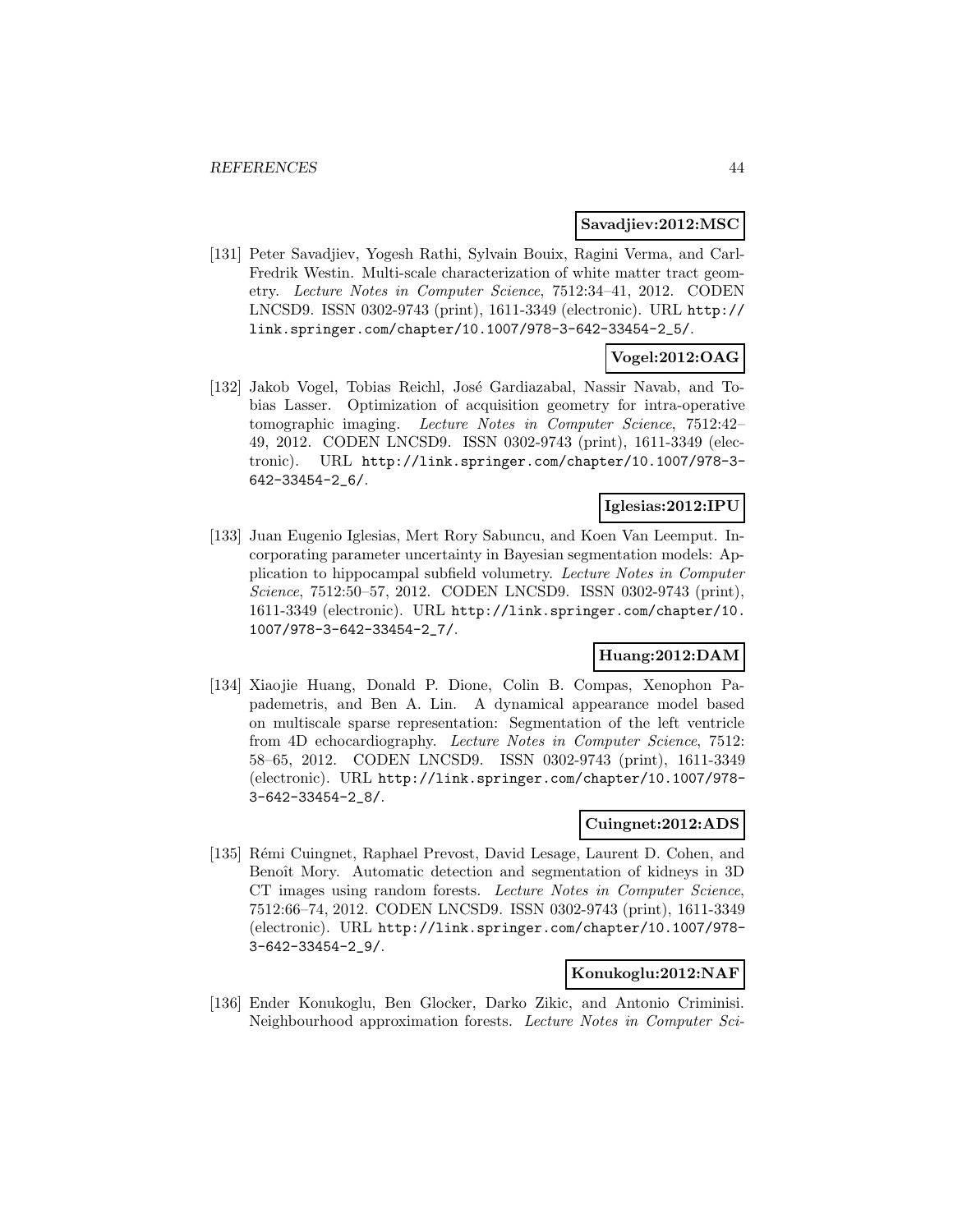ence, 7512:75–82, 2012. CODEN LNCSD9. ISSN 0302-9743 (print), 1611- 3349 (electronic). URL http://link.springer.com/chapter/10.1007/ 978-3-642-33454-2\_10/.

### **Kwitt:2012:RUV**

[137] Roland Kwitt, Nuno Vasconcelos, Sharif Razzaque, and Stephen Aylward. Recognition in ultrasound videos: Where am I? Lecture Notes in Computer Science, 7512:83–90, 2012. CODEN LNCSD9. ISSN 0302- 9743 (print), 1611-3349 (electronic). URL http://link.springer.com/ chapter/10.1007/978-3-642-33454-2\_11/.

### **Rivaz:2012:SSW**

[138] Hassan Rivaz and D. Louis Collins. Self-similarity weighted mutual information: a new nonrigid image registration metric. Lecture Notes in Computer Science, 7512:91–98, 2012. CODEN LNCSD9. ISSN 0302- 9743 (print), 1611-3349 (electronic). URL http://link.springer.com/ chapter/10.1007/978-3-642-33454-2\_12/.

### **Lekadir:2012:IPP**

[139] Karim Lekadir, Alejandro F. Frangi, and Guang-Zhong Yang. Inter-point Procrustes: Identifying regional and large differences in 3D anatomical shapes. Lecture Notes in Computer Science, 7512:99–106, 2012. CODEN LNCSD9. ISSN 0302-9743 (print), 1611-3349 (electronic). URL http:// link.springer.com/chapter/10.1007/978-3-642-33454-2\_13/.

### **Risholm:2012:SOH**

[140] Petter Risholm, Firdaus Janoos, Jennifer Pursley, Andriy Fedorov, and Clare Tempany. Selection of optimal hyper-parameters for estimation of uncertainty in MRI-TRUS registration of the prostate. Lecture Notes in Computer Science, 7512:107–114, 2012. CODEN LNCSD9. ISSN 0302- 9743 (print), 1611-3349 (electronic). URL http://link.springer.com/ chapter/10.1007/978-3-642-33454-2\_14/.

### **Heinrich:2012:GOD**

[141] Mattias P. Heinrich, Mark Jenkinson, Sir Michael Brady, and Julia A. Schnabel. Globally optimal deformable registration on a minimum spanning tree using dense displacement sampling. Lecture Notes in Computer Science, 7512:115–122, 2012. CODEN LNCSD9. ISSN 0302-9743 (print), 1611-3349 (electronic). URL http://link.springer.com/chapter/10. 1007/978-3-642-33454-2\_15/.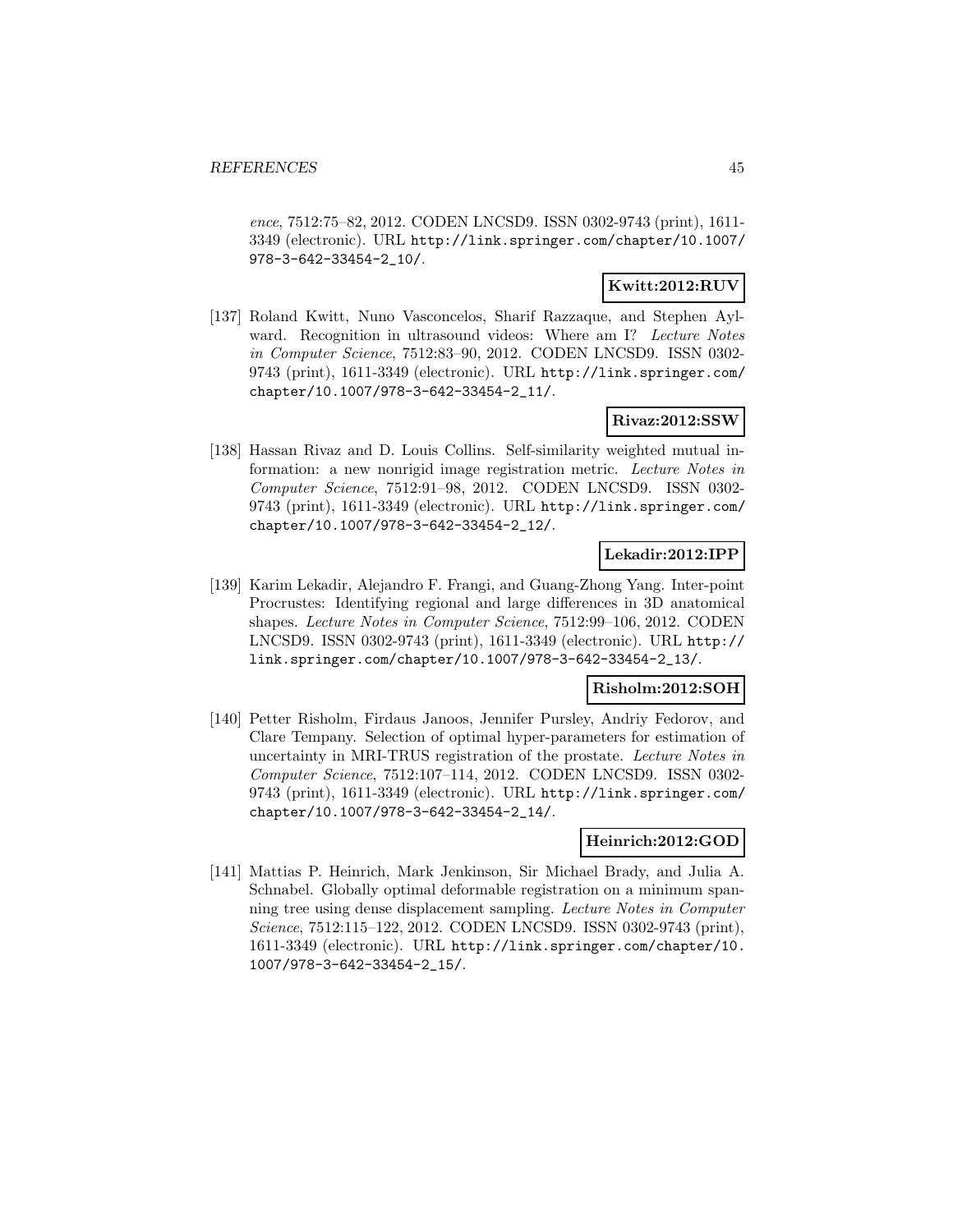#### **ODonnell:2012:UGR**

[142] Lauren J. O'Donnell, William M. Wells III, Alexandra J. Golby, and Carl-Fredrik Westin. Unbiased groupwise registration of white matter tractography. Lecture Notes in Computer Science, 7512:123–130, 2012. CODEN LNCSD9. ISSN 0302-9743 (print), 1611-3349 (electronic). URL http:// link.springer.com/chapter/10.1007/978-3-642-33454-2\_16/.

# **Ye:2012:RML**

[143] Dong Hye Ye, Jihun Hamm, Dongjin Kwon, Christos Davatzikos, and Kilian M. Pohl. Regional manifold learning for deformable registration of brain MR images. Lecture Notes in Computer Science, 7512: 131–138, 2012. CODEN LNCSD9. ISSN 0302-9743 (print), 1611-3349 (electronic). URL http://link.springer.com/chapter/10.1007/978- 3-642-33454-2\_17/.

### **Datteri:2012:ERT**

[144] Ryan D. Datteri and Benoît M. Dawant. Estimation and reduction of target registration error. Lecture Notes in Computer Science, 7512: 139–146, 2012. CODEN LNCSD9. ISSN 0302-9743 (print), 1611-3349 (electronic). URL http://link.springer.com/chapter/10.1007/978- 3-642-33454-2\_18/.

# **Feragen:2012:HSG**

[145] Aasa Feragen, Jens Petersen, Megan Owen, Pechin Lo, and Laura H. Thomsen. A hierarchical scheme for geodesic anatomical labeling of airway trees. Lecture Notes in Computer Science, 7512:147–155, 2012. CODEN LNCSD9. ISSN 0302-9743 (print), 1611-3349 (electronic). URL http:// link.springer.com/chapter/10.1007/978-3-642-33454-2\_19/.

### **Zhang:2012:IGN**

[146] Pei Zhang, Pew-Thian Yap, Dinggang Shen, and Timothy F. Cootes. Initialising groupwise non-rigid registration using multiple parts+geometry models. Lecture Notes in Computer Science, 7512:156–163, 2012. CODEN LNCSD9. ISSN 0302-9743 (print), 1611-3349 (electronic). URL http:// link.springer.com/chapter/10.1007/978-3-642-33454-2\_20/.

### **Anonymous:2012:FMg**

[147] Anonymous. Front matter. Lecture Notes in Computer Science, 7512: ??, 2012. CODEN LNCSD9. ISSN 0302-9743 (print), 1611-3349 (electronic). URL http://link.springer.com/content/pdf/bfm:978-3- 642-33454-2/1.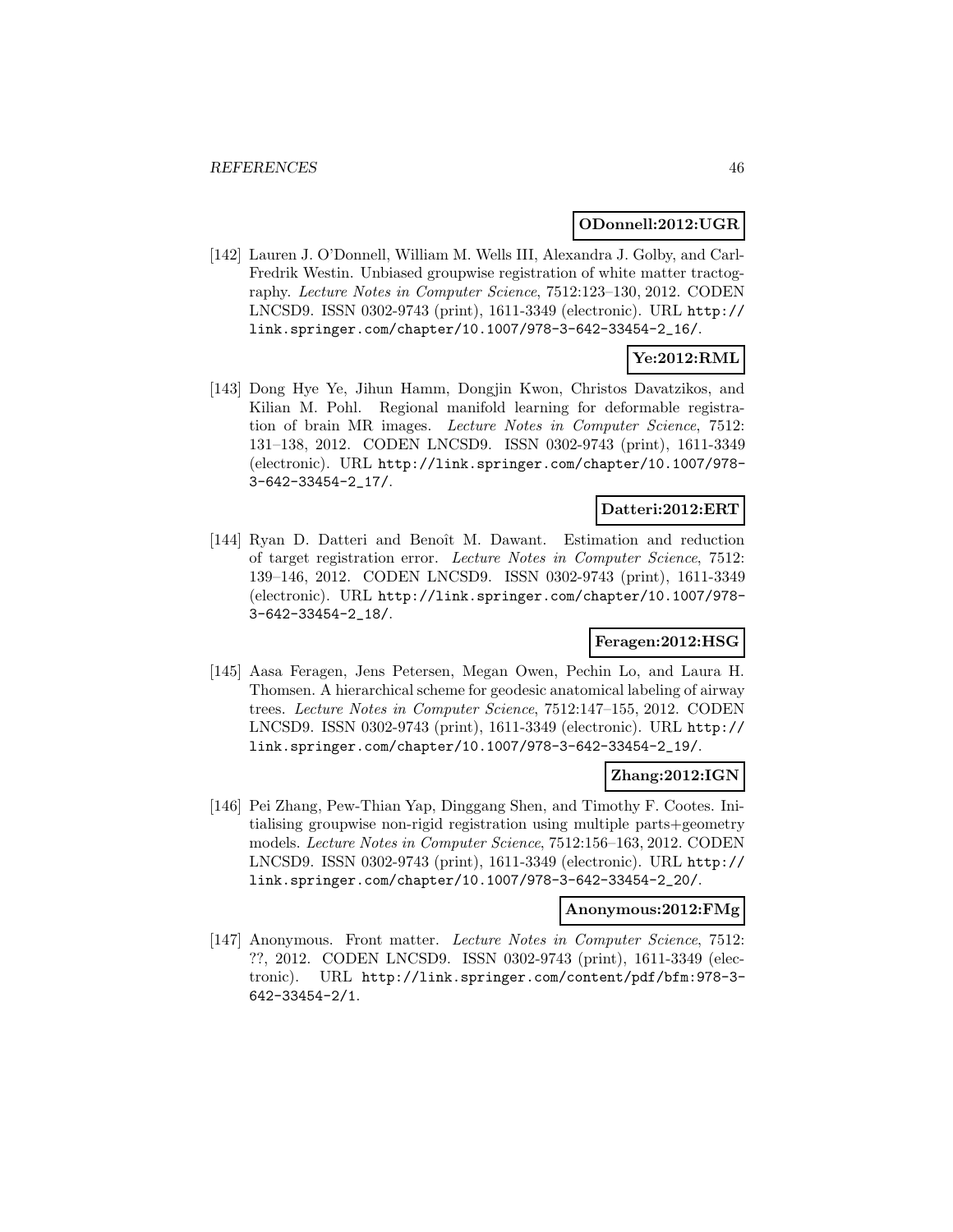### **Xiao:2012:ALS**

[148] Jian Xiao, Yu Zhang, Shuwei Chen, and Huashan Yu. An applicationlevel scheduling with task bundling approach for many-task computing in heterogeneous environments. Lecture Notes in Computer Science, 7513:1–13, 2012. CODEN LNCSD9. ISSN 0302-9743 (print), 1611-3349 (electronic). URL http://link.springer.com/chapter/10.1007/978- 3-642-35606-3\_1/.

# **Meng:2012:DAS**

[149] Jintao Meng, Jianrui Yuan, Jiefeng Cheng, Yanjie Wei, and Shengzhong Feng. DGraph: Algorithms for shortgun reads assembly using De Bruijn graph. Lecture Notes in Computer Science, 7513:14–21, 2012. CODEN LNCSD9. ISSN 0302-9743 (print), 1611-3349 (electronic). URL http:// link.springer.com/chapter/10.1007/978-3-642-35606-3\_2/.

### **Wang:2012:KBA**

[150] Yizhuo Wang, Weixing Ji, Feng Shi, Qi Zuo, and Ning Deng. Knowledgebased adaptive self-scheduling. Lecture Notes in Computer Science, 7513: 22–32, 2012. CODEN LNCSD9. ISSN 0302-9743 (print), 1611-3349 (electronic). URL http://link.springer.com/chapter/10.1007/978- 3-642-35606-3\_3/.

# **Talpur:2012:CLA**

[151] Shahnawaz Talpur, Feng Shi, and Yizhuo Wang. Communication locality analysis of triplet-based hierarchical interconnection network in chip multiprocessor. Lecture Notes in Computer Science, 7513:33–41, 2012. CODEN LNCSD9. ISSN 0302-9743 (print), 1611-3349 (electronic). URL http://link.springer.com/chapter/10.1007/978-3- 642-35606-3\_4/.

### **Lee:2012:SSS**

[152] Jae-Young Lee. A scoring system for short answers on the test in a large group. Lecture Notes in Computer Science, 7513:42–47, 2012. CODEN LNCSD9. ISSN 0302-9743 (print), 1611-3349 (electronic). URL http:// link.springer.com/chapter/10.1007/978-3-642-35606-3\_5/.

#### **Duncan:2012:RVD**

[153] Ralph Duncan, Peder Jungck, Kenneth Ross, and Dwight Mulcahy. Reference variables for dynamic, reliable packet operations. Lecture Notes in Computer Science, 7513:48–60, 2012. CODEN LNCSD9. ISSN 0302- 9743 (print), 1611-3349 (electronic). URL http://link.springer.com/ chapter/10.1007/978-3-642-35606-3\_6/.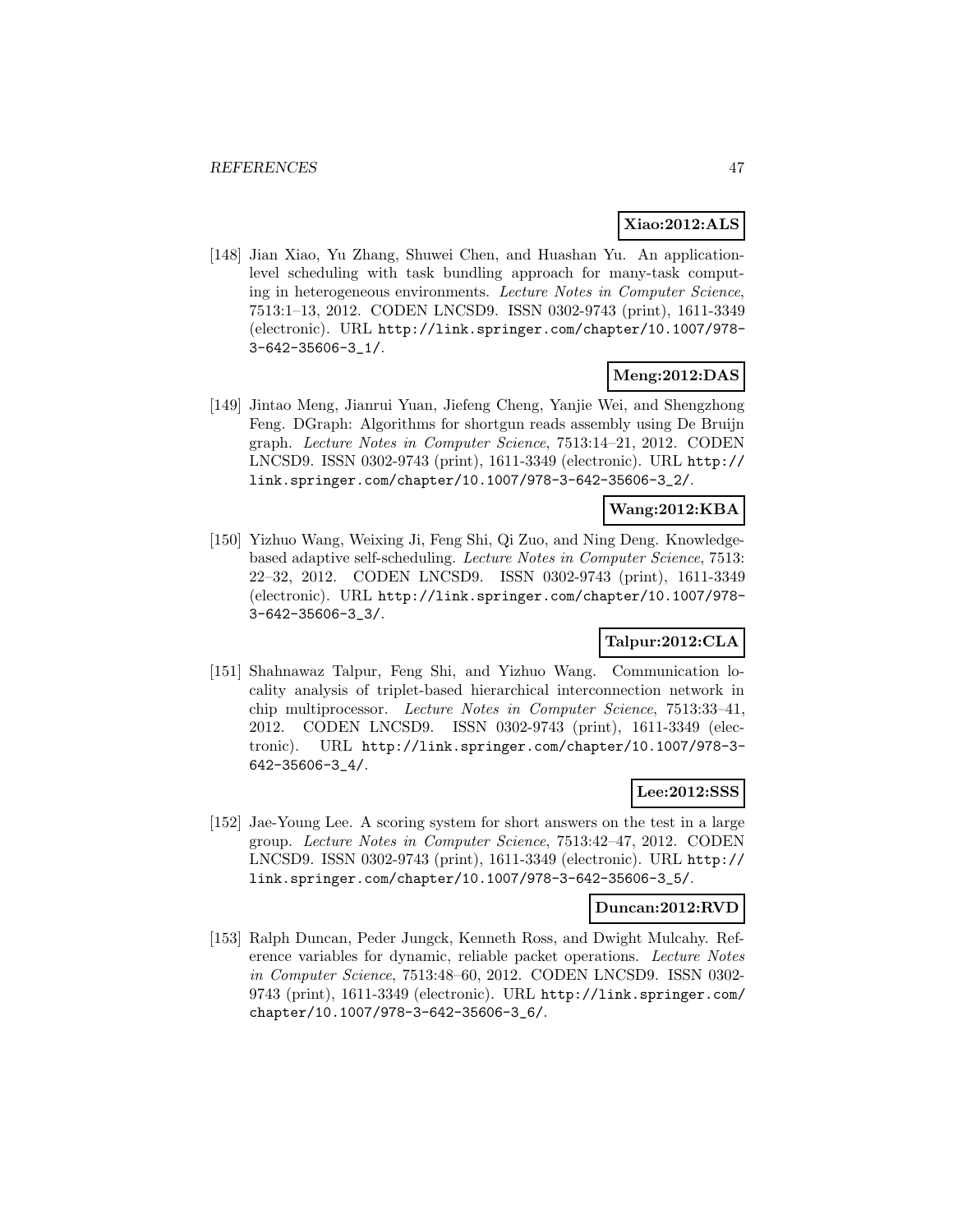### **Salim:2012:HCN**

[154] Shelly Salim, Christian H. W. Oey, and Sangman Moh. Are heterogeneous cellular networks superior to homogeneous ones? Lecture Notes in Computer Science, 7513:61–68, 2012. CODEN LNCSD9. ISSN 0302- 9743 (print), 1611-3349 (electronic). URL http://link.springer.com/ chapter/10.1007/978-3-642-35606-3\_7/.

# **Zhang:2012:DSW**

[155] Longbo Zhang, Chen Yu, and Hai Jin. Dynamic spray and wait routing protocol for delay tolerant networks. Lecture Notes in Computer Science, 7513:69–76, 2012. CODEN LNCSD9. ISSN 0302-9743 (print), 1611-3349 (electronic). URL http://link.springer.com/chapter/10.1007/978- 3-642-35606-3\_8/.

# **Soltani:2012:DPA**

[156] Narjes Soltani, Ehsan Mousavi Khaneghah, Mohsen Sharifi, and Seyedeh Leili Mirtaheri. A dynamic popularity-aware load balancing algorithm for structured P2P systems. Lecture Notes in Computer Science, 7513:77–84, 2012. CODEN LNCSD9. ISSN 0302-9743 (print), 1611-3349 (electronic). URL http://link.springer.com/chapter/10.1007/978- 3-642-35606-3\_9/.

# **Lin:2012:NCS**

[157] Jinzhi Lin, Ying Wu, Gongyi Wu, and Jingdong Xu. NCCPIS: a cosimulation tool for networked control and cyber-physical system evaluation. Lecture Notes in Computer Science, 7513:85–93, 2012. CODEN LNCSD9. ISSN 0302-9743 (print), 1611-3349 (electronic). URL http:// link.springer.com/chapter/10.1007/978-3-642-35606-3\_10/.

# **Ahmed:2012:DST**

[158] Muhammad Ahmed, Xu Huang, and Dharmendra Sharma. Dempstershafer theory to identify insider attacker in wireless sensor network. Lecture Notes in Computer Science, 7513:94–100, 2012. CODEN LNCSD9. ISSN 0302-9743 (print), 1611-3349 (electronic). URL http://link. springer.com/chapter/10.1007/978-3-642-35606-3\_11/.

### **Cheng:2012:MIC**

[159] Bo-Chao Cheng, Guo-Tan Liao, Ching-Kai Lin, Shih-Chun Hsu, Ping-Hai Hsu, and Jong Hyuk Park. MIB-ITrace-CP: An improvement of ICMPbased traceback efficiency in network forensic analysis. Lecture Notes in Computer Science, 7513:101–109, 2012. CODEN LNCSD9. ISSN 0302- 9743 (print), 1611-3349 (electronic). URL http://link.springer.com/ chapter/10.1007/978-3-642-35606-3\_12/.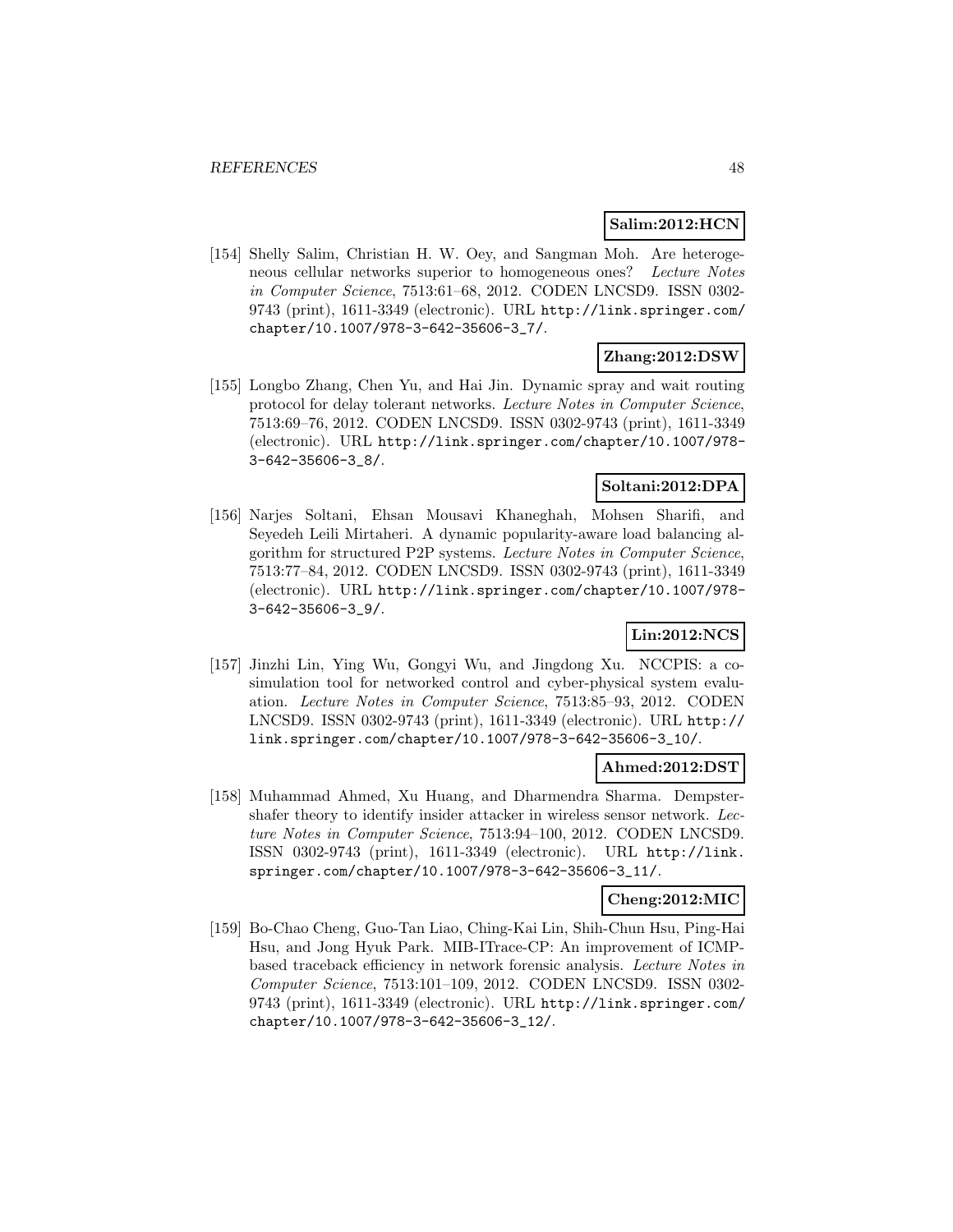### **Wang:2012:BRR**

[160] Ding Wang, Chun guang Ma, Sen dong Zhao, and Chang li Zhou. Breaking a robust remote user authentication scheme using Smart Cards. Lecture Notes in Computer Science, 7513:110–118, 2012. CODEN LNCSD9. ISSN 0302-9743 (print), 1611-3349 (electronic). URL http://link.springer. com/chapter/10.1007/978-3-642-35606-3\_13/.

### **Memon:2012:APP**

[161] Irfana Memon. An analysis of privacy preserving data aggregation protocols for WSNs. Lecture Notes in Computer Science, 7513:119–128, 2012. CODEN LNCSD9. ISSN 0302-9743 (print), 1611-3349 (electronic). URL http://link.springer.com/chapter/10.1007/978-3- 642-35606-3\_14/.

#### **Krishnaveni:2012:HOJ**

[162] R. Krishnaveni, C. Chellappan, and R. Dhanalakshmi. Hybrid obfuscated Javascript strength analysis system for detection of malicious websites. Lecture Notes in Computer Science, 7513:129–137, 2012. CODEN LNCSD9. ISSN 0302-9743 (print), 1611-3349 (electronic). URL http:// link.springer.com/chapter/10.1007/978-3-642-35606-3\_15/.

#### **Lee:2012:DMW**

[163] Taeseung Lee, Giyoun Won, Seongje Cho, Namje Park, and Dongho Won. Detection and mitigation of Web application vulnerabilities based on security testing. Lecture Notes in Computer Science, 7513:138–144, 2012. CODEN LNCSD9. ISSN 0302-9743 (print), 1611-3349 (electronic). URL http://link.springer.com/chapter/10.1007/978-3- 642-35606-3\_16/.

### **Meng:2012:SWA**

[164] Jintao Meng, Jianrui Yuan, Jiefeng Cheng, Yanjie Wei, and Shengzhong Feng. Small world asynchronous parallel model for genome assembly. Lecture Notes in Computer Science, 7513:145–155, 2012. CODEN LNCSD9. ISSN 0302-9743 (print), 1611-3349 (electronic). URL http://link. springer.com/chapter/10.1007/978-3-642-35606-3\_17/.

#### **Jiang:2012:UNG**

[165] Haitao Jiang, Yun Xu, Yin Liao, Guojie Jin, and Guoliang Chen. UKCF: a new graphics driver cross-platform translation framework for virtual machines. Lecture Notes in Computer Science, 7513:156–163, 2012. CODEN LNCSD9. ISSN 0302-9743 (print), 1611-3349 (electronic). URL http:// link.springer.com/chapter/10.1007/978-3-642-35606-3\_18/.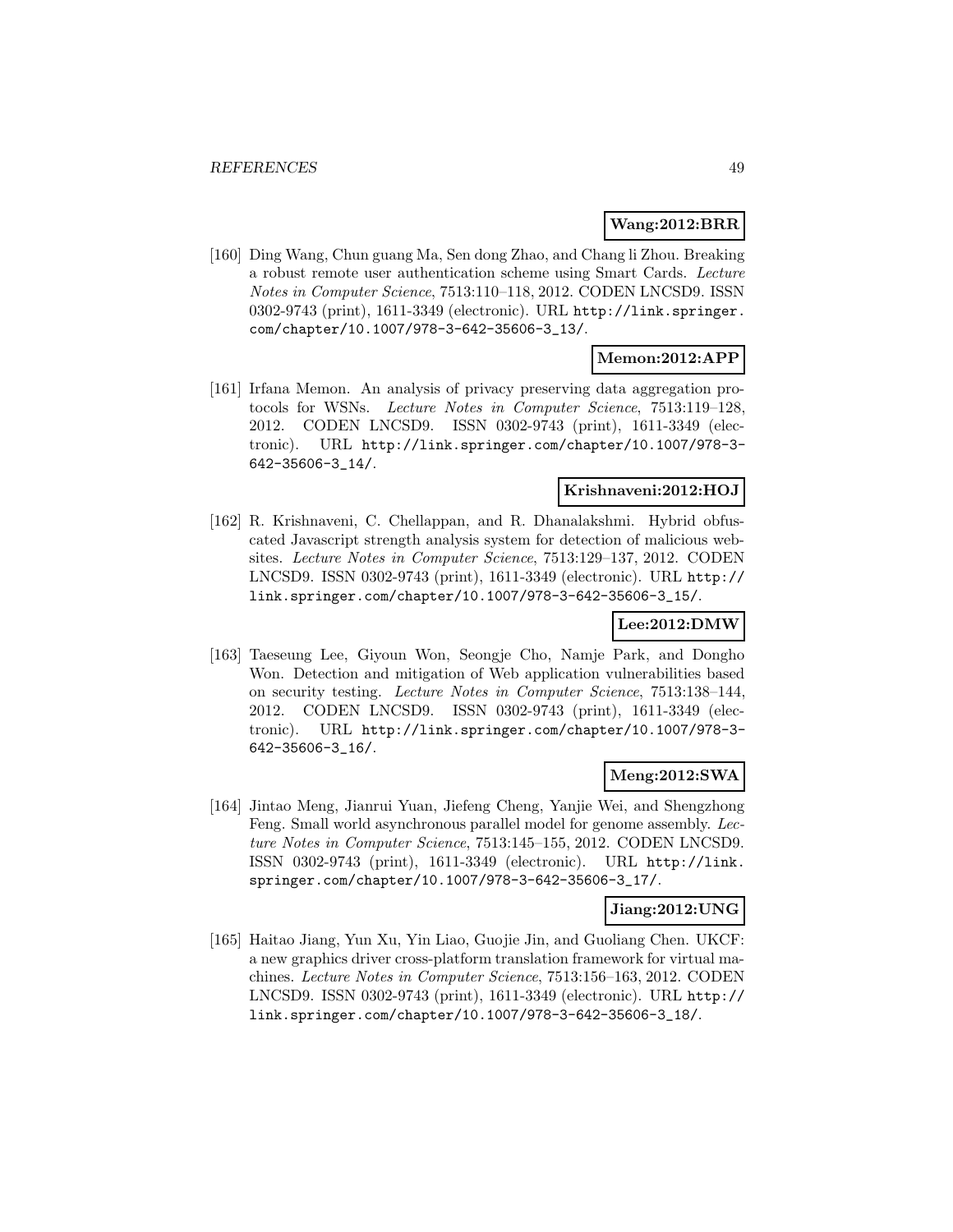# **Li:2012:FPG**

[166] Yongnan Li, Limin Xiao, Aihua Liang, Yao Zheng, and Li Ruan. Fast parallel Garner Algorithm for Chinese Remainder Theorem. Lecture Notes in Computer Science, 7513:164–171, 2012. CODEN LNCSD9. ISSN 0302- 9743 (print), 1611-3349 (electronic). URL http://link.springer.com/ chapter/10.1007/978-3-642-35606-3\_19/.

# **Zhou:2012:DFD**

[167] Xu Zhou, Kai Lu, Xicheng Lu, Xiaoping Wang, and Baohua Fan. dMPI: Facilitating debugging of MPI programs via deterministic message passing. Lecture Notes in Computer Science, 7513:172–179, 2012. CODEN LNCSD9. ISSN 0302-9743 (print), 1611-3349 (electronic). URL http:// link.springer.com/chapter/10.1007/978-3-642-35606-3\_20/.

## **Anonymous:2012:FMh**

[168] Anonymous. Front matter. Lecture Notes in Computer Science, 7513: ??, 2012. CODEN LNCSD9. ISSN 0302-9743 (print), 1611-3349 (electronic). URL http://link.springer.com/content/pdf/bfm:978-3- 642-35606-3/1.

# **Deb:2012:AEM**

[169] Kalyanmoy Deb. Advances in evolutionary multi-objective optimization. Lecture Notes in Computer Science, 7515:1–26, 2012. CODEN LNCSD9. ISSN 0302-9743 (print), 1611-3349 (electronic). URL http: //link.springer.com/chapter/10.1007/978-3-642-33119-0\_1/.

#### **DiPenta:2012:SMS**

[170] Massimiliano Di Penta. SBSE meets software maintenance: Achievements and open problems. Lecture Notes in Computer Science, 7515:27–28, 2012. CODEN LNCSD9. ISSN 0302-9743 (print), 1611-3349 (electronic). URL http://link.springer.com/accesspage/chapter/10.1007/978- 3-642-33119-0\_2.

#### **Poulding:2012:THP**

[171] Simon Poulding. Tutorial: High performance SBSE using commodity graphics cards. Lecture Notes in Computer Science, 7515:29, 2012. CODEN LNCSD9. ISSN 0302-9743 (print), 1611-3349 (electronic). URL http://link.springer.com/accesspage/chapter/10.1007/978- 3-642-33119-0\_3.

# **Aitken:2012:ERN**

[172] Jonathan M. Aitken, Rob Alexander, Tim Kelly, and Simon Poulding. Evolving robust networks for systems-of-systems. Lecture Notes in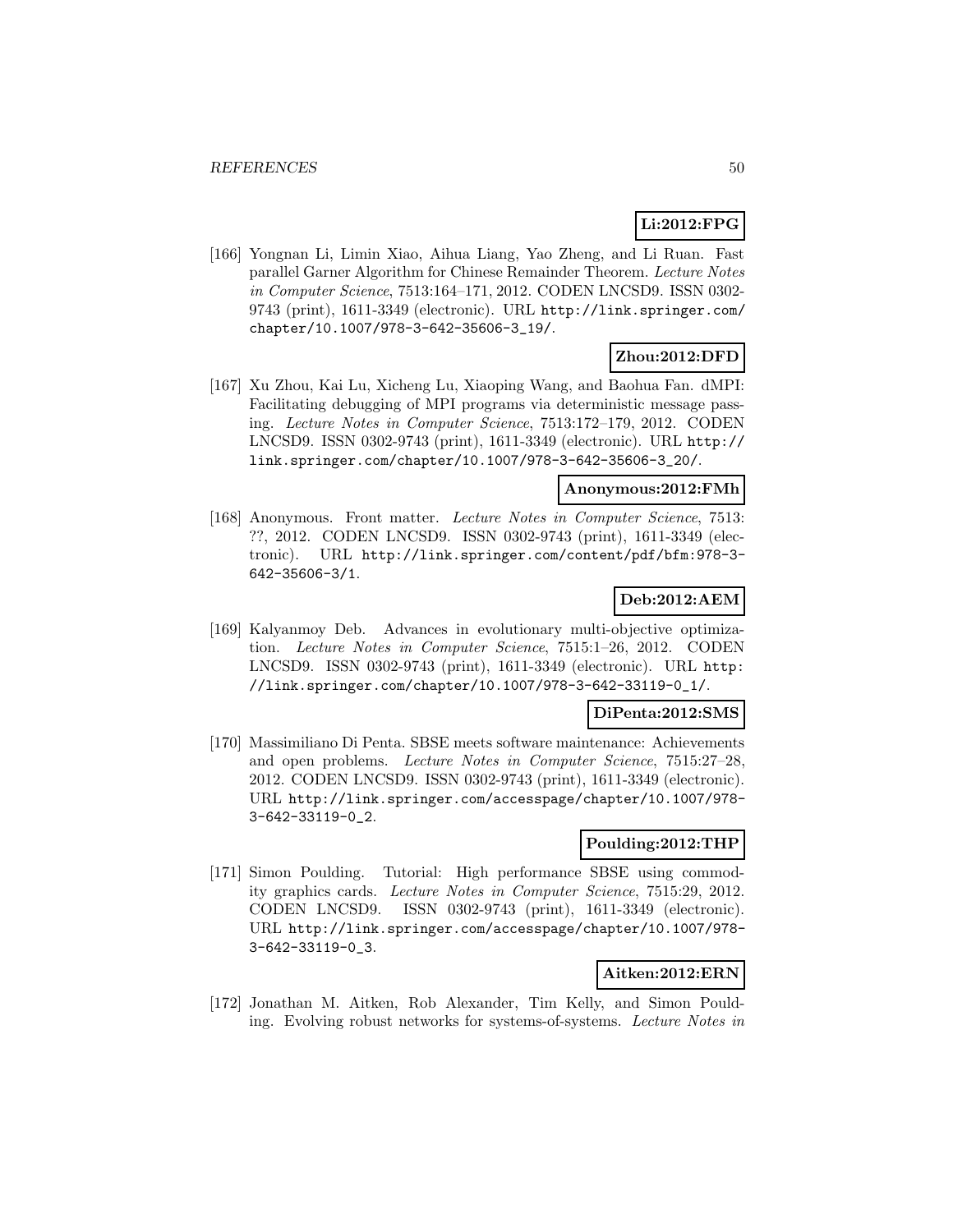Computer Science, 7515:30–44, 2012. CODEN LNCSD9. ISSN 0302- 9743 (print), 1611-3349 (electronic). URL http://link.springer.com/ chapter/10.1007/978-3-642-33119-0\_4/.

### **Arito:2012:ASS**

[173] Franco Arito, Francisco Chicano, and Enrique Alba. On the application of SAT solvers to the test suite minimization problem. Lecture Notes in Computer Science, 7515:45–59, 2012. CODEN LNCSD9. ISSN 0302- 9743 (print), 1611-3349 (electronic). URL http://link.springer.com/ chapter/10.1007/978-3-642-33119-0\_5/.

### **Barros:2012:EIR**

[174] Márcio de Oliveira Barros. Evaluating the importance of randomness in search-based software engineering. Lecture Notes in Computer Science, 7515:60–74, 2012. CODEN LNCSD9. ISSN 0302-9743 (print), 1611-3349 (electronic). URL http://link.springer.com/chapter/10.1007/978- 3-642-33119-0\_6/.

### **Bavota:2012:PDL**

[175] Gabriele Bavota, Filomena Carnevale, Andrea De Lucia, and Massimiliano Di Penta. Putting the developer in-the-loop: An interactive GA for software re-modularization. Lecture Notes in Computer Science, 7515: 75–89, 2012. CODEN LNCSD9. ISSN 0302-9743 (print), 1611-3349 (electronic). URL http://link.springer.com/chapter/10.1007/978- 3-642-33119-0\_7/.

#### **Bhattacharya:2012:OTS**

[176] Neelesh Bhattacharya, Olfat El-Mahi, Etienne Duclos, and Giovanni Beltrame. Optimizing threads schedule alignments to expose the interference bug pattern. Lecture Notes in Computer Science, 7515:90–104, 2012. CODEN LNCSD9. ISSN 0302-9743 (print), 1611-3349 (electronic). URL http://link.springer.com/chapter/10.1007/978-3- 642-33119-0\_8/.

#### **Bozkurt:2012:ORT**

[177] Mustafa Bozkurt and Mark Harman. Optimised realistic test input generation using Web services. Lecture Notes in Computer Science, 7515: 105–120, 2012. CODEN LNCSD9. ISSN 0302-9743 (print), 1611-3349 (electronic). URL http://link.springer.com/chapter/10.1007/978- 3-642-33119-0\_9/.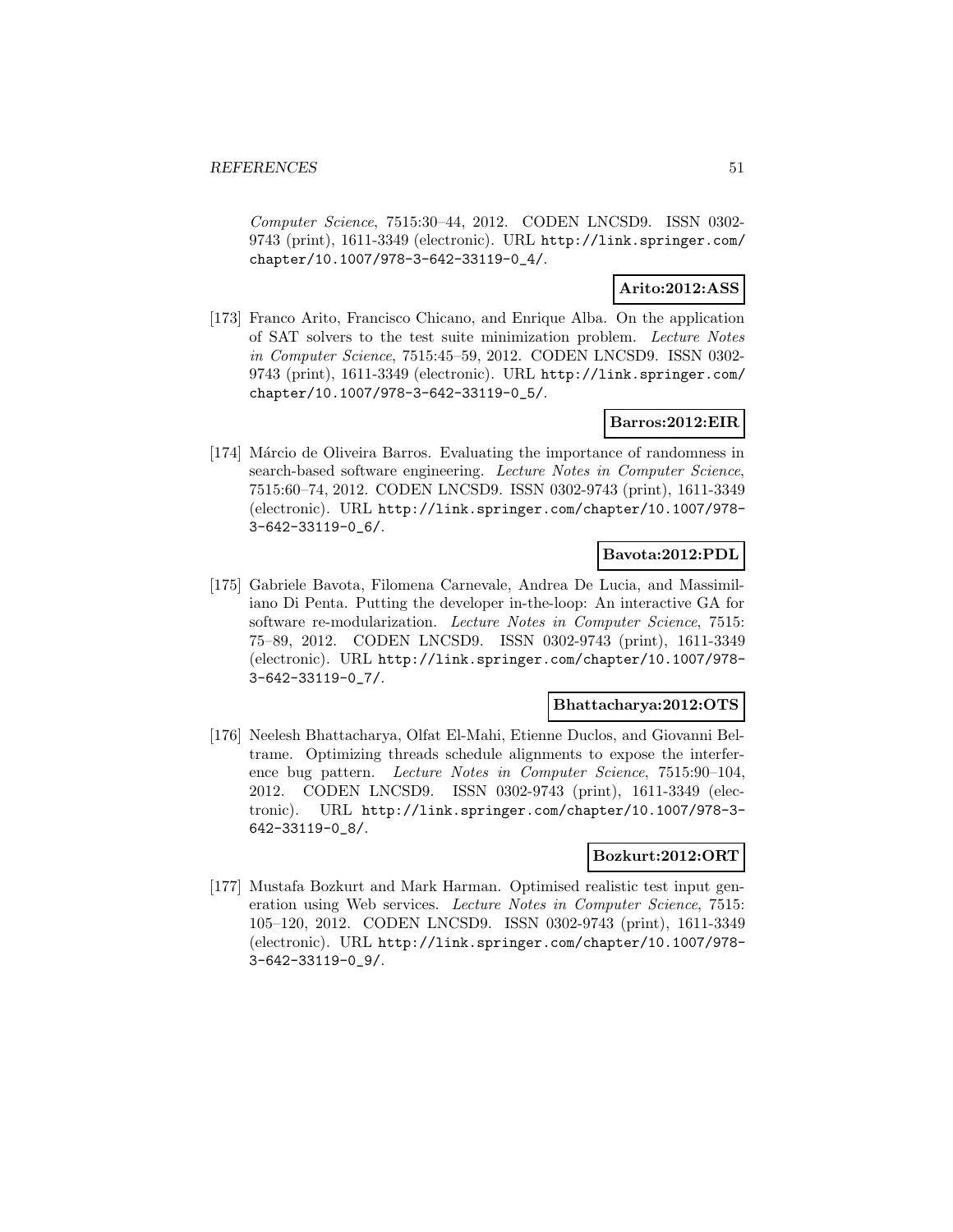### **Ghaith:2012:ISS**

[178] Shadi Ghaith and Mel  $\acute{o}$  Cinnéide. Improving software security using search-based refactoring. Lecture Notes in Computer Science, 7515: 121–135, 2012. CODEN LNCSD9. ISSN 0302-9743 (print), 1611-3349 (electronic). URL http://link.springer.com/chapter/10.1007/978- 3-642-33119-0\_10/.

# **Iqbal:2012:CSB**

[179] Muhammad Zohaib Iqbal, Andrea Arcuri, and Lionel Briand. Combining search-based and adaptive random testing strategies for environment model-based testing of real-time embedded systems. Lecture Notes in Computer Science, 7515:136–151, 2012. CODEN LNCSD9. ISSN 0302- 9743 (print), 1611-3349 (electronic). URL http://link.springer.com/ chapter/10.1007/978-3-642-33119-0\_11/.

### **Hruba:2012:TCP**

[180] Vendula Hrubá, Bohuslav Křena, Zdeněk Letko, Shmuel Ur, and Tomáš Vojnar. Testing of concurrent programs using genetic algorithms. Lecture Notes in Computer Science, 7515:152–167, 2012. CODEN LNCSD9. ISSN 0302-9743 (print), 1611-3349 (electronic). URL http://link.springer. com/chapter/10.1007/978-3-642-33119-0\_12/.

### **Lopez-Herrejon:2012:REF**

[181] Roberto Erick Lopez-Herrejon, José A. Galindo, David Benavides, and Sergio Segura. Reverse engineering feature models with evolutionary algorithms: An exploratory study. Lecture Notes in Computer Science, 7515: 168–182, 2012. CODEN LNCSD9. ISSN 0302-9743 (print), 1611-3349 (electronic). URL http://link.springer.com/chapter/10.1007/978- 3-642-33119-0\_13/.

#### **Millard:2012:SPO**

[182] Alan G. Millard, David R. White, and John A. Clark. Searching for paretooptimal randomised algorithms. Lecture Notes in Computer Science, 7515: 183–197, 2012. CODEN LNCSD9. ISSN 0302-9743 (print), 1611-3349 (electronic). URL http://link.springer.com/chapter/10.1007/978- 3-642-33119-0\_14/.

#### **Ramirez:2012:ARG**

[183] Andres J. Ramirez, Erik M. Fredericks, Adam C. Jensen, and Betty H. C. Cheng. Automatically RELAXing a goal model to cope with uncertainty. Lecture Notes in Computer Science, 7515:198–212, 2012. CODEN LNCSD9. ISSN 0302-9743 (print), 1611-3349 (electronic). URL http:// link.springer.com/chapter/10.1007/978-3-642-33119-0\_15/.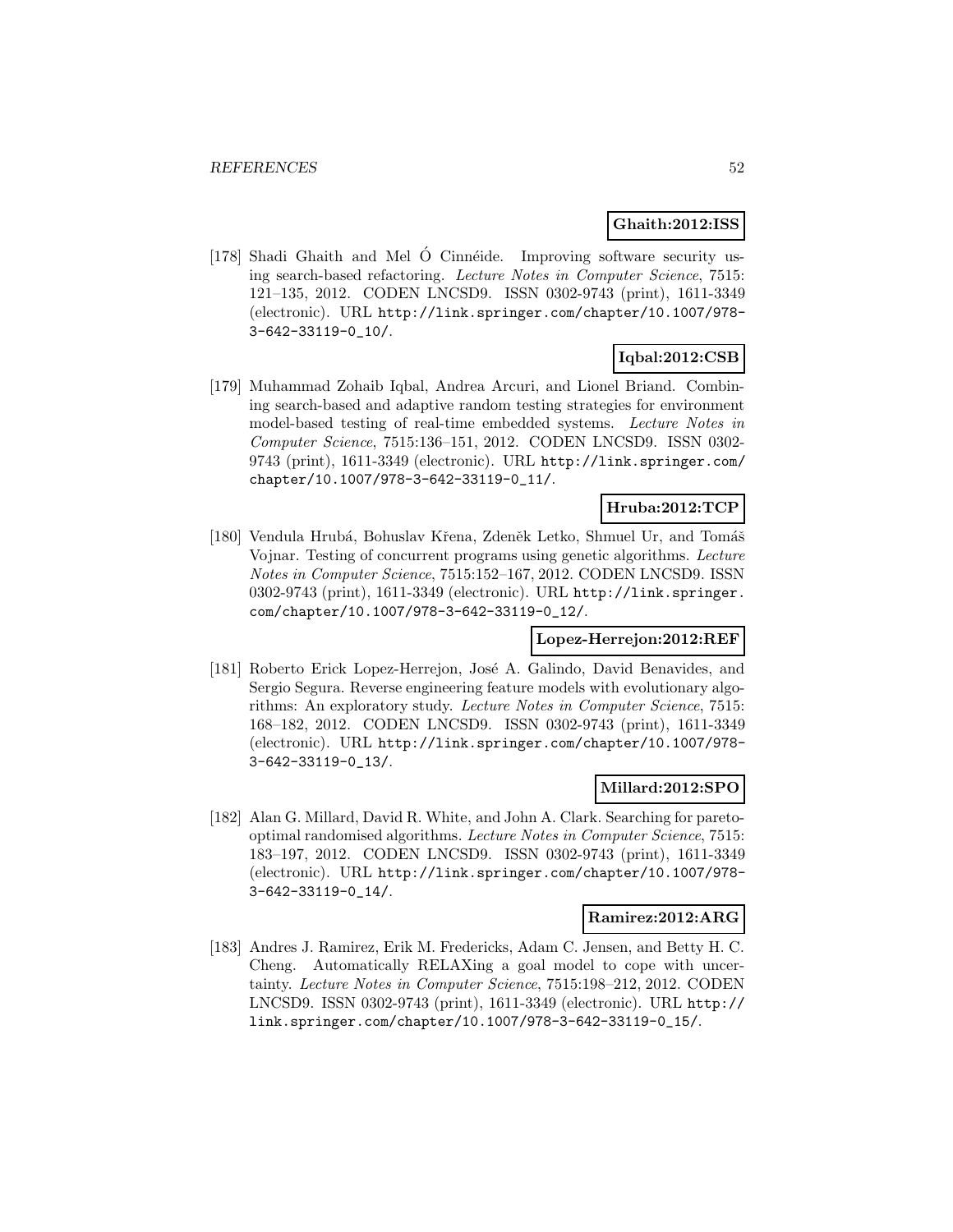#### **Sakti:2012:BSB**

[184] Abdelilah Sakti, Yann-Gaël Guéhéneuc, and Gilles Pesant. Boosting search based testing by using constraint based testing. Lecture Notes in Computer Science, 7515:213–227, 2012. CODEN LNCSD9. ISSN 0302- 9743 (print), 1611-3349 (electronic). URL http://link.springer.com/ chapter/10.1007/978-3-642-33119-0\_16/.

### **Tomasi:2012:DDR**

[185] Alex Tomasi, Alessandro Marchetto, and Chiara Di Francescomarino. Domain-driven reduction optimization of recovered business processes. Lecture Notes in Computer Science, 7515:228–243, 2012. CODEN LNCSD9. ISSN 0302-9743 (print), 1611-3349 (electronic). URL http: //link.springer.com/chapter/10.1007/978-3-642-33119-0\_17/.

#### **Yoo:2012:EHC**

[186] Shin Yoo. Evolving human competitive spectra-based fault localisation techniques. Lecture Notes in Computer Science, 7515:244–258, 2012. CODEN LNCSD9. ISSN 0302-9743 (print), 1611-3349 (electronic). URL http://link.springer.com/chapter/10.1007/978-3- 642-33119-0\_18/.

#### **Colanzi:2012:ASB**

[187] Thelma Elita Colanzi and Silvia Regina Vergilio. Applying search based optimization to software product line architectures: Lessons learned. Lecture Notes in Computer Science, 7515:259–266, 2012. CODEN LNCSD9. ISSN 0302-9743 (print), 1611-3349 (electronic). URL http://link. springer.com/chapter/10.1007/978-3-642-33119-0\_19/.

#### **Etemaadi:2012:PSS**

[188] Ramin Etemaadi, Michael T. M. Emmerich, and Michel R. V. Chaudron. Problem-specific search operators for metaheuristic software architecture design. Lecture Notes in Computer Science, 7515:267–272, 2012. CODEN LNCSD9. ISSN 0302-9743 (print), 1611-3349 (electronic). URL http:// link.springer.com/chapter/10.1007/978-3-642-33119-0\_20/.

#### **Anonymous:2012:FMi**

[189] Anonymous. Front matter. Lecture Notes in Computer Science, 7515: ??, 2012. CODEN LNCSD9. ISSN 0302-9743 (print), 1611-3349 (electronic). URL http://link.springer.com/content/pdf/bfm:978-3- 642-33119-0/1.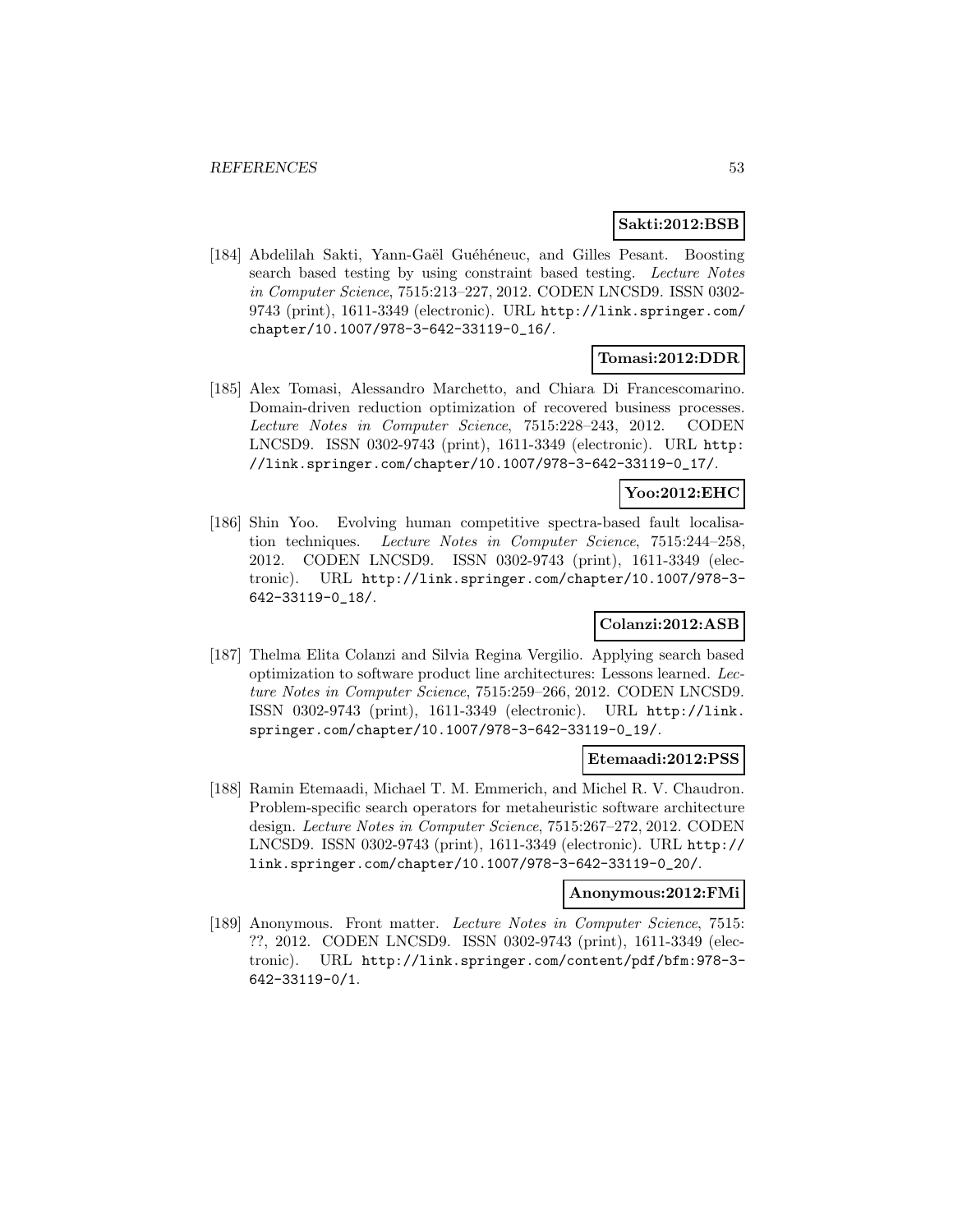### **Luna:2012:CVE**

[190] Andrés Saraos Luna, Valérie Gouranton, and Bruno Arnaldi. Collaborative virtual environments for training: a unified interaction model for real humans and virtual humans. Lecture Notes in Computer Science, 7516:1–12, 2012. CODEN LNCSD9. ISSN 0302-9743 (print), 1611-3349 (electronic). URL http://link.springer.com/chapter/10.1007/978- 3-642-33466-5\_1/.

# **Gedeon:2012:DSV**

[191] Tom Gedeon, Dingyun Zhu, and Stephane Bersot. Developing a situated virtual reality simulation for telerobotic control and training. Lecture Notes in Computer Science, 7516:13–22, 2012. CODEN LNCSD9. ISSN 0302-9743 (print), 1611-3349 (electronic). URL http://link.springer. com/chapter/10.1007/978-3-642-33466-5\_2/.

### **Wendel:2012:GMC**

[192] Viktor Wendel, Stefan Göbel, and Ralf Steinmetz. Game mastering in collaborative multiplayer serious games. Lecture Notes in Computer Science, 7516:23–34, 2012. CODEN LNCSD9. ISSN 0302-9743 (print), 1611-3349 (electronic). URL http://link.springer.com/chapter/10.1007/978- 3-642-33466-5\_3/.

### **Berger:2012:IHR**

[193] Florian Berger and Wolfgang Müller. Implementing high-resolution adaptivity in game-based learning. Lecture Notes in Computer Science, 7516: 35–40, 2012. CODEN LNCSD9. ISSN 0302-9743 (print), 1611-3349 (electronic). URL http://link.springer.com/chapter/10.1007/978- 3-642-33466-5\_4/.

#### **Brom:2012:THS**

[194] Cyril Brom, Vít Šisler, Michaela Buchtová, Daniel Klement, and David Levčík. Turning high-schools into laboratories? Lessons learnt from studies of instructional effectiveness of digital games in the curricular schooling system. Lecture Notes in Computer Science, 7516:41–53, 2012. CODEN LNCSD9. ISSN 0302-9743 (print), 1611-3349 (electronic). URL http:// link.springer.com/chapter/10.1007/978-3-642-33466-5\_5/.

### **Szweda:2012:ANB**

[195] Lukasz Szweda, Daniel Wilusz, and Jakub Flotyński. Application of NXT based robots for teaching Java-based concurrency. Lecture Notes in Computer Science, 7516:54–64, 2012. CODEN LNCSD9. ISSN 0302- 9743 (print), 1611-3349 (electronic). URL http://link.springer.com/ chapter/10.1007/978-3-642-33466-5\_6/.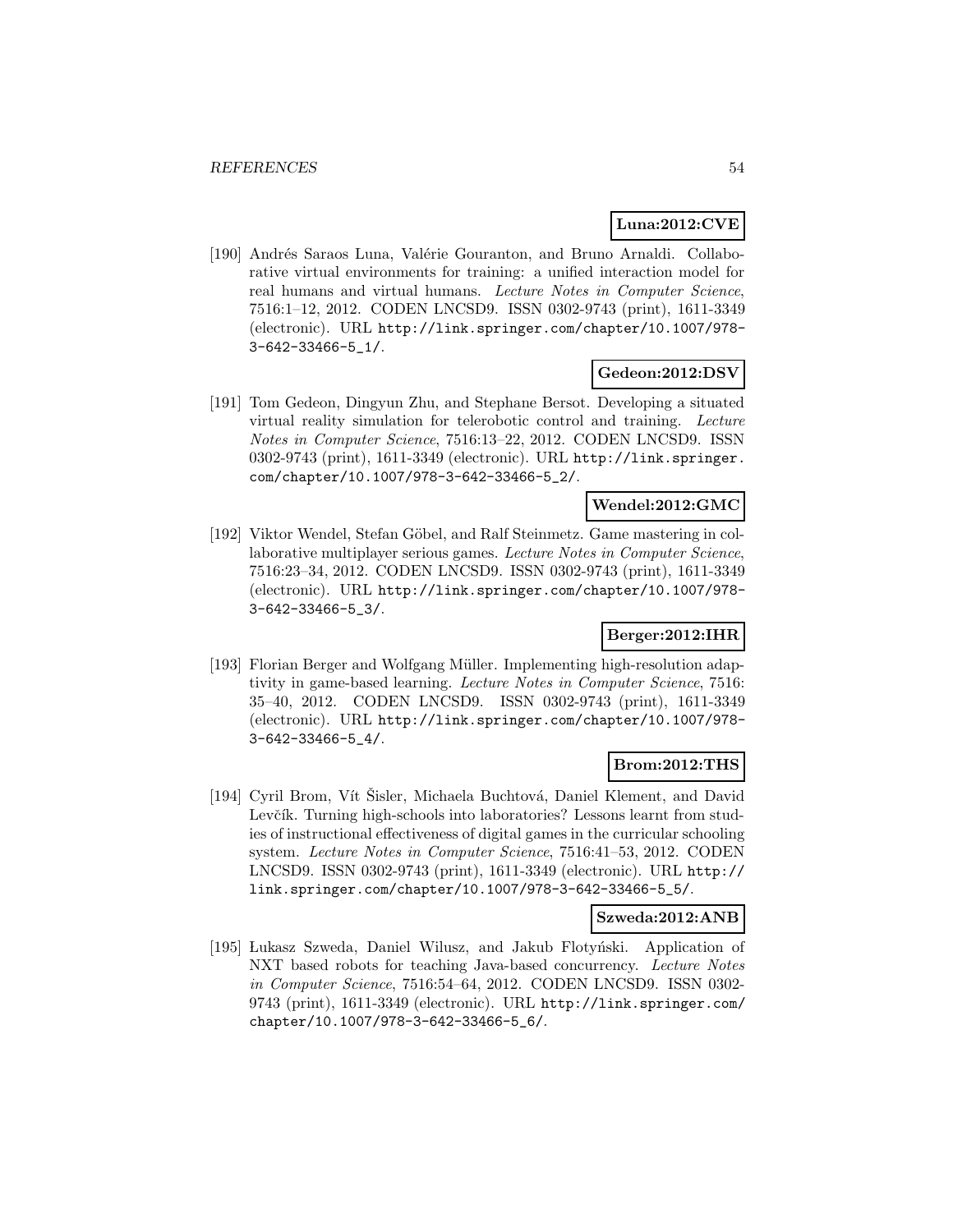#### **Plass:2012:ELM**

[196] Jan L. Plass, Bruce D. Homer, Elizabeth O. Hayward, Jonathan Frye, and Tsu-Ting Huang. The effect of learning mechanics design on learning outcomes in a computer-based geometry game. Lecture Notes in Computer Science, 7516:65–71, 2012. CODEN LNCSD9. ISSN 0302-9743 (print), 1611-3349 (electronic). URL http://link.springer.com/chapter/10. 1007/978-3-642-33466-5\_7/.

### **Mildner:2012:SGA**

[197] Philip Mildner, Christopher Campbell, Mark Himmelsbach, Christoph Malassa, and Marco Miczka. A serious game for architectural knowledge in the classroom. Lecture Notes in Computer Science, 7516:72– 77, 2012. CODEN LNCSD9. ISSN 0302-9743 (print), 1611-3349 (electronic). URL http://link.springer.com/chapter/10.1007/978-3- 642-33466-5\_8/.

### **Rausch:2012:ECD**

[198] Steven Rausch, Uwe Fasshauer, and Alke Martens. Evaluation of competence development in WoW. Lecture Notes in Computer Science, 7516: 78–88, 2012. CODEN LNCSD9. ISSN 0302-9743 (print), 1611-3349 (electronic). URL http://link.springer.com/chapter/10.1007/978- 3-642-33466-5\_9/.

#### **Giannakos:2012:GGP**

[199] Michail N. Giannakos, Konstantinos Chorianopoulos, and Letizia Jaccheri. "this game is girly!" perceived enjoyment and student acceptance of edutainment. Lecture Notes in Computer Science, 7516:89–98, 2012. CODEN LNCSD9. ISSN 0302-9743 (print), 1611-3349 (electronic). URL http:// link.springer.com/chapter/10.1007/978-3-642-33466-5\_10/.

#### **Konert:2012:TSG**

[200] Johannes Konert, Stefan Göbel, and Ralf Steinmetz. Towards a social game interaction taxonomy. Lecture Notes in Computer Science, 7516: 99–110, 2012. CODEN LNCSD9. ISSN 0302-9743 (print), 1611-3349 (electronic). URL http://link.springer.com/chapter/10.1007/978- 3-642-33466-5\_11/.

#### **Ganguin:2012:MWM**

[201] Sonja Ganguin and Anna Hoblitz. Mobile worlds: Mobile gaming and learning? Lecture Notes in Computer Science, 7516:111–120, 2012. CODEN LNCSD9. ISSN 0302-9743 (print), 1611-3349 (electronic). URL http://link.springer.com/chapter/10.1007/978-3- 642-33466-5\_12/.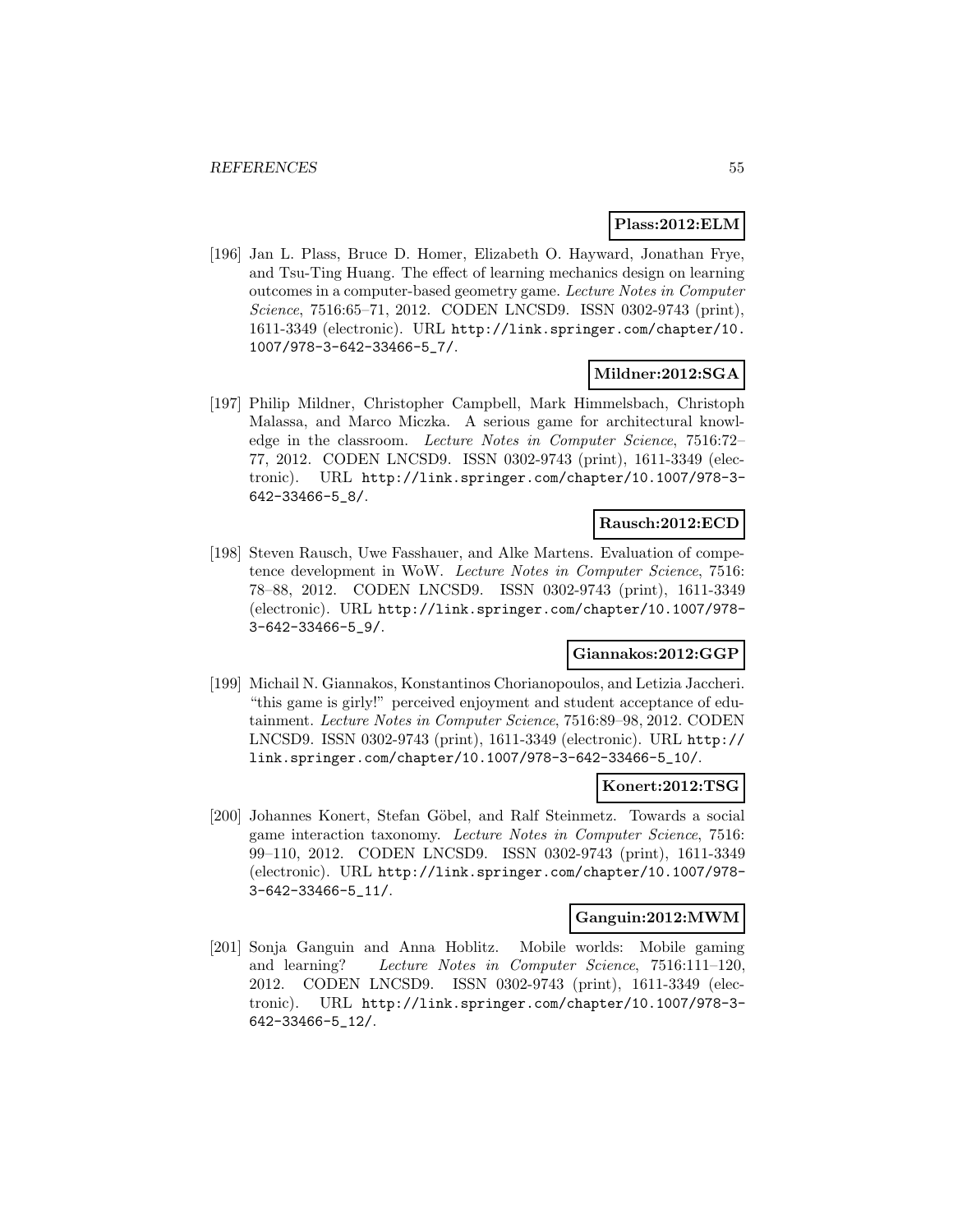#### **Takemata:2012:STC**

[202] Kazuya Takemata, Akiyuki Minamide, and Sumio Nakamura. Science and technology communication activities by using 3D image projection system. Lecture Notes in Computer Science, 7516:121–124, 2012. CODEN LNCSD9. ISSN 0302-9743 (print), 1611-3349 (electronic). URL http:// link.springer.com/chapter/10.1007/978-3-642-33466-5\_13/.

### **Pogrzeba:2012:PLC**

[203] Loreen Pogrzeba, Markus Wacker, and Bernhard Jung. Potentials of a low-cost motion analysis system for exergames in rehabilitation and sports medicine. Lecture Notes in Computer Science, 7516:125–133, 2012. CODEN LNCSD9. ISSN 0302-9743 (print), 1611-3349 (electronic). URL http://link.springer.com/chapter/10.1007/978-3- 642-33466-5\_14/.

### **Pranantha:2012:PIH**

[204] Danu Pranantha, Francesco Bellotti, Ricardo Berta, and Alessandro De Gloria. Puzzle-it: An HTML5 serious games platform for education. Lecture Notes in Computer Science, 7516:134–143, 2012. CODEN LNCSD9. ISSN 0302-9743 (print), 1611-3349 (electronic). URL http://link. springer.com/chapter/10.1007/978-3-642-33466-5\_15/.

#### **Mehm:2012:ASA**

[205] Florian Mehm, Stefan Göbel, and Ralf Steinmetz. Authoring of serious adventure games in StoryTec. Lecture Notes in Computer Science, 7516: 144–154, 2012. CODEN LNCSD9. ISSN 0302-9743 (print), 1611-3349 (electronic). URL http://link.springer.com/chapter/10.1007/978- 3-642-33466-5\_16/.

#### **Wu:2012:DIS**

[206] Chun-Tsai Wu, Szu-Ming Chung, and Shao-Shiun Chang. Designing an interactive storytelling game. Lecture Notes in Computer Science, 7516: 155–160, 2012. CODEN LNCSD9. ISSN 0302-9743 (print), 1611-3349 (electronic). URL http://link.springer.com/chapter/10.1007/978- 3-642-33466-5\_17/.

### **Reuter:2012:TPT**

[207] Christian Reuter, Viktor Wendel, Stefan Göbel, and Ralf Steinmetz. Towards puzzle templates for multiplayer adventures. Lecture Notes in Computer Science, 7516:161–163, 2012. CODEN LNCSD9. ISSN 0302- 9743 (print), 1611-3349 (electronic). URL http://link.springer.com/ chapter/10.1007/978-3-642-33466-5\_18/.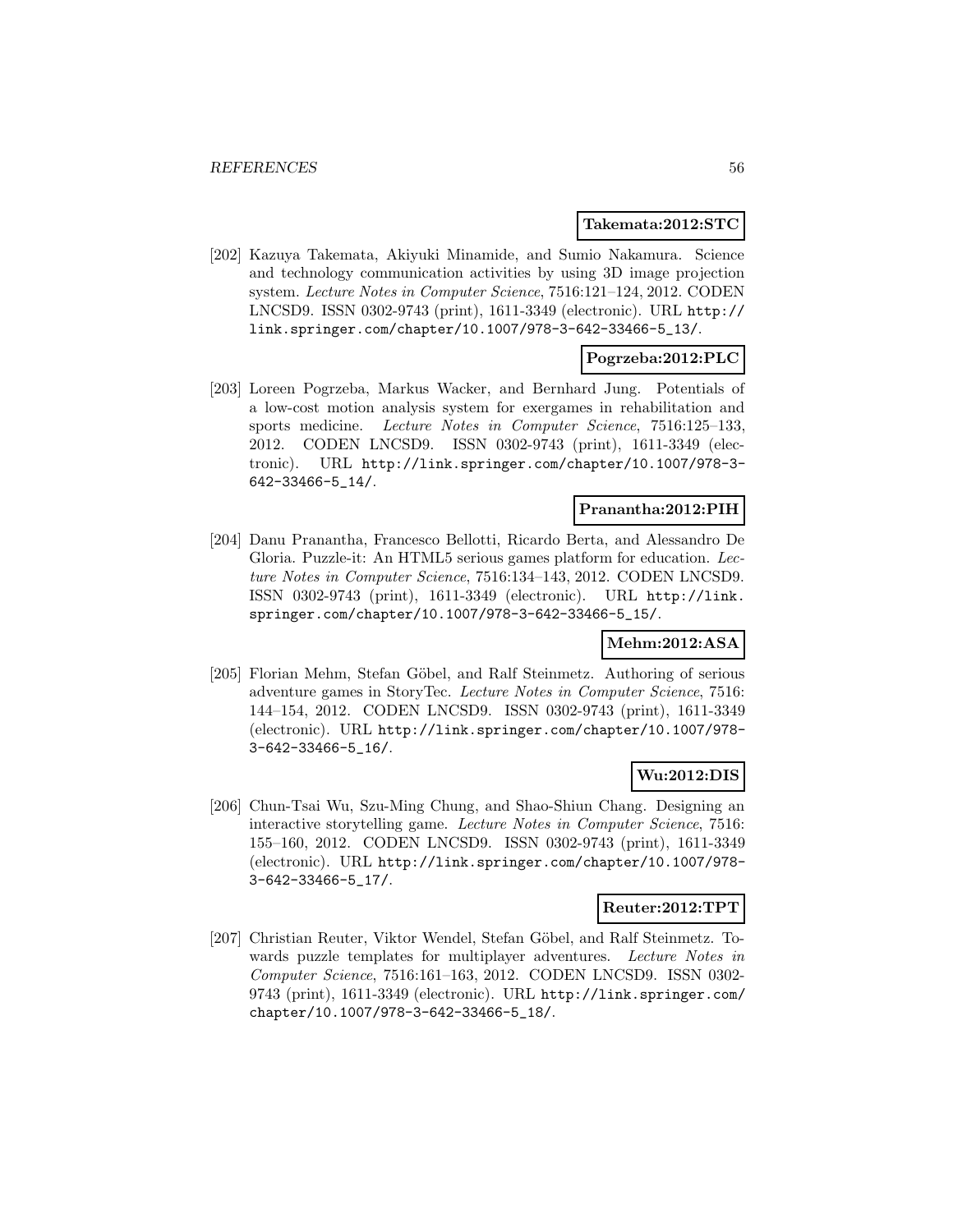#### **Korn:2012:CSU**

[208] Oliver Korn, Michael Brach, Albrecht Schmidt, Thomas Hörz, and Robert Konrad. Context-sensitive user-centered scalability: An introduction focusing on exergames and assistive systems in work contexts. Lecture Notes in Computer Science, 7516:164–176, 2012. CODEN LNCSD9. ISSN 0302- 9743 (print), 1611-3349 (electronic). URL http://link.springer.com/ chapter/10.1007/978-3-642-33466-5\_19/.

### **Martin:2012:IDG**

[209] Anna Lisa Martin and Josef Wiemeyer. The impact of different gaming interfaces on spatial experience and spatial presence — a pilot study. Lecture Notes in Computer Science, 7516:177–182, 2012. CODEN LNCSD9. ISSN 0302-9743 (print), 1611-3349 (electronic). URL http://link.springer. com/chapter/10.1007/978-3-642-33466-5\_20/.

### **Anonymous:2012:FMj**

[210] Anonymous. Front matter. Lecture Notes in Computer Science, 7516: ??, 2012. CODEN LNCSD9. ISSN 0302-9743 (print), 1611-3349 (electronic). URL http://link.springer.com/content/pdf/bfm:978-3- 642-33466-5/1.

# **Lee:2012:SIM**

[211] Deokwoo Lee and Hamid Krim. System identification: 3D measurement using structured light system. Lecture Notes in Computer Science, 7517:1–11, 2012. CODEN LNCSD9. ISSN 0302-9743 (print), 1611-3349 (electronic). URL http://link.springer.com/chapter/10.1007/978- 3-642-33140-4\_1/.

#### **Nemesin:2012:GIC**

[212] Valérian Némesin, Stéphane Derrode, and Amel Benazza-Benyahia. Gradual Iris code construction from close-up eye video. Lecture Notes in Computer Science, 7517:12–23, 2012. CODEN LNCSD9. ISSN 0302- 9743 (print), 1611-3349 (electronic). URL http://link.springer.com/ chapter/10.1007/978-3-642-33140-4\_2/.

### **Wang:2012:DVA**

[213] Xin Wang, Boris Lenseigne, and Pieter Jonker. Depth from vergence and active calibration for humanoid robots. Lecture Notes in Computer Science, 7517:24–35, 2012. CODEN LNCSD9. ISSN 0302-9743 (print), 1611-3349 (electronic). URL http://link.springer.com/chapter/10. 1007/978-3-642-33140-4\_3/.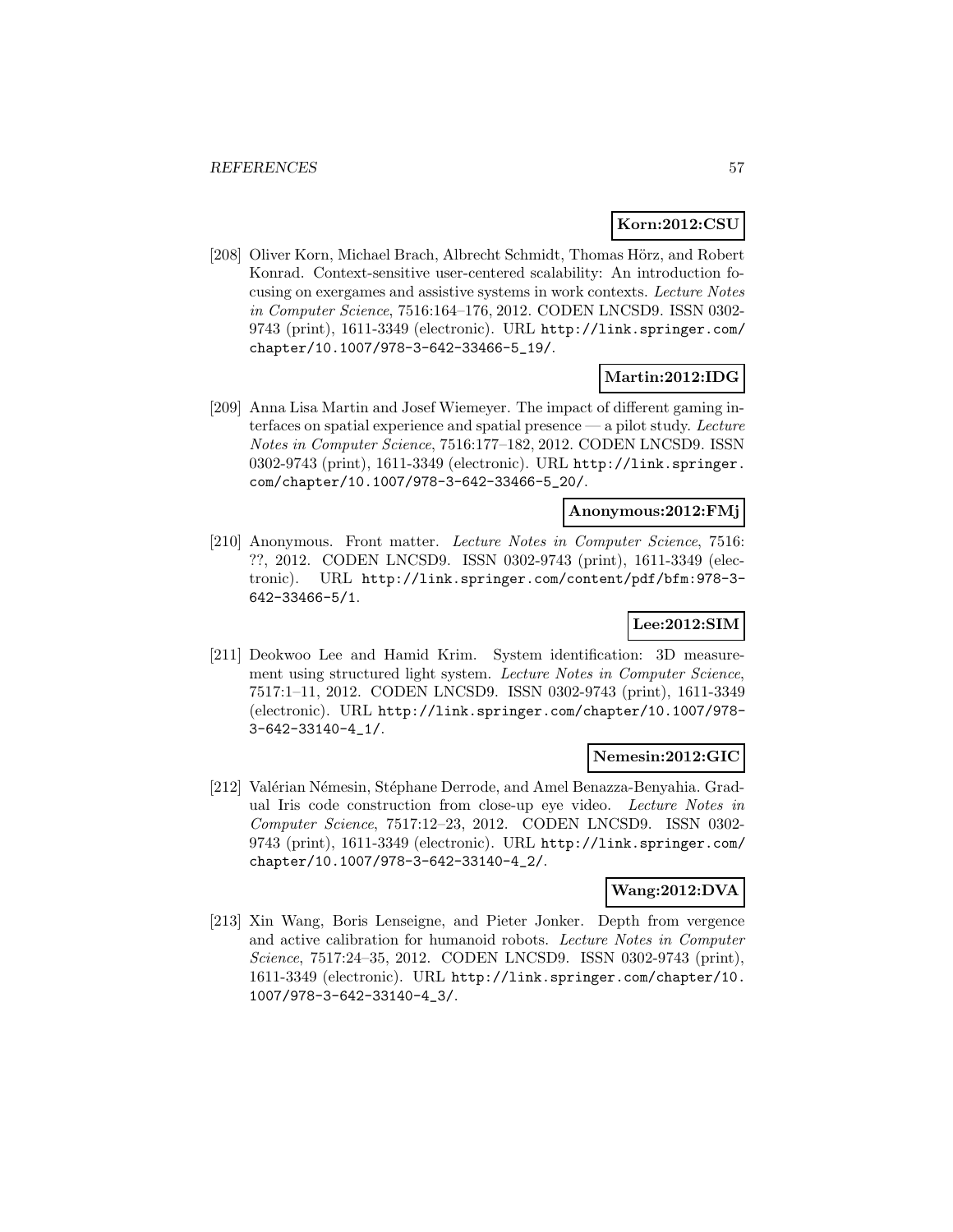### **Foix:2012:IGV**

[214] Sergi Foix, Simon Kriegel, Stefan Fuchs, Guillem Alenyà, and Carme Torras. Information-gain view planning for free-form object reconstruction with a 3D ToF camera. Lecture Notes in Computer Science, 7517: 36–47, 2012. CODEN LNCSD9. ISSN 0302-9743 (print), 1611-3349 (electronic). URL http://link.springer.com/chapter/10.1007/978- 3-642-33140-4\_4/.

### **DiCaterina:2012:DES**

[215] Gaetano Di Caterina, Iain Hunter, and John J. Soraghan. DSP embedded smart surveillance sensor with robust SWAD-based tracker. Lecture Notes in Computer Science, 7517:48–58, 2012. CODEN LNCSD9. ISSN 0302- 9743 (print), 1611-3349 (electronic). URL http://link.springer.com/ chapter/10.1007/978-3-642-33140-4\_5/.

## **Karas:2012:GOC**

[216] Pavel Karas, David Svoboda, and Pavel Zemčík. GPU optimization of convolution for large 3-D real images. Lecture Notes in Computer Science, 7517:59–71, 2012. CODEN LNCSD9. ISSN 0302-9743 (print), 1611-3349 (electronic). URL http://link.springer.com/chapter/10.1007/978- 3-642-33140-4\_6/.

# **Malik:2012:MBF**

[217] Krystyna Malik and Bogdan Smolka. Modified bilateral filter for the restoration of noisy color images. Lecture Notes in Computer Science, 7517:72–83, 2012. CODEN LNCSD9. ISSN 0302-9743 (print), 1611-3349 (electronic). URL http://link.springer.com/chapter/10.1007/978- 3-642-33140-4\_7/.

### **Soleimani:2012:CSB**

[218] Seyfollah Soleimani, Jacob Premkumar Sukumaran, Koen Douterloigne, and Filip Rooms. Correction, stitching and blur estimation of micrographs obtained at high speed. Lecture Notes in Computer Science, 7517: 84–95, 2012. CODEN LNCSD9. ISSN 0302-9743 (print), 1611-3349 (electronic). URL http://link.springer.com/chapter/10.1007/978- 3-642-33140-4\_8/.

### **Elhamzi:2012:HIC**

[219] Wajdi Elhamzi, Julien Dubois, Johel Miteran, Mohamed Atri, and Rached Tourki. Hardware implementation of a configurable motion estimator for adjusting the video coding performances. Lecture Notes in Computer Science, 7517:96-107, 2012. CODEN LNCSD9. ISSN 0302-9743 (print),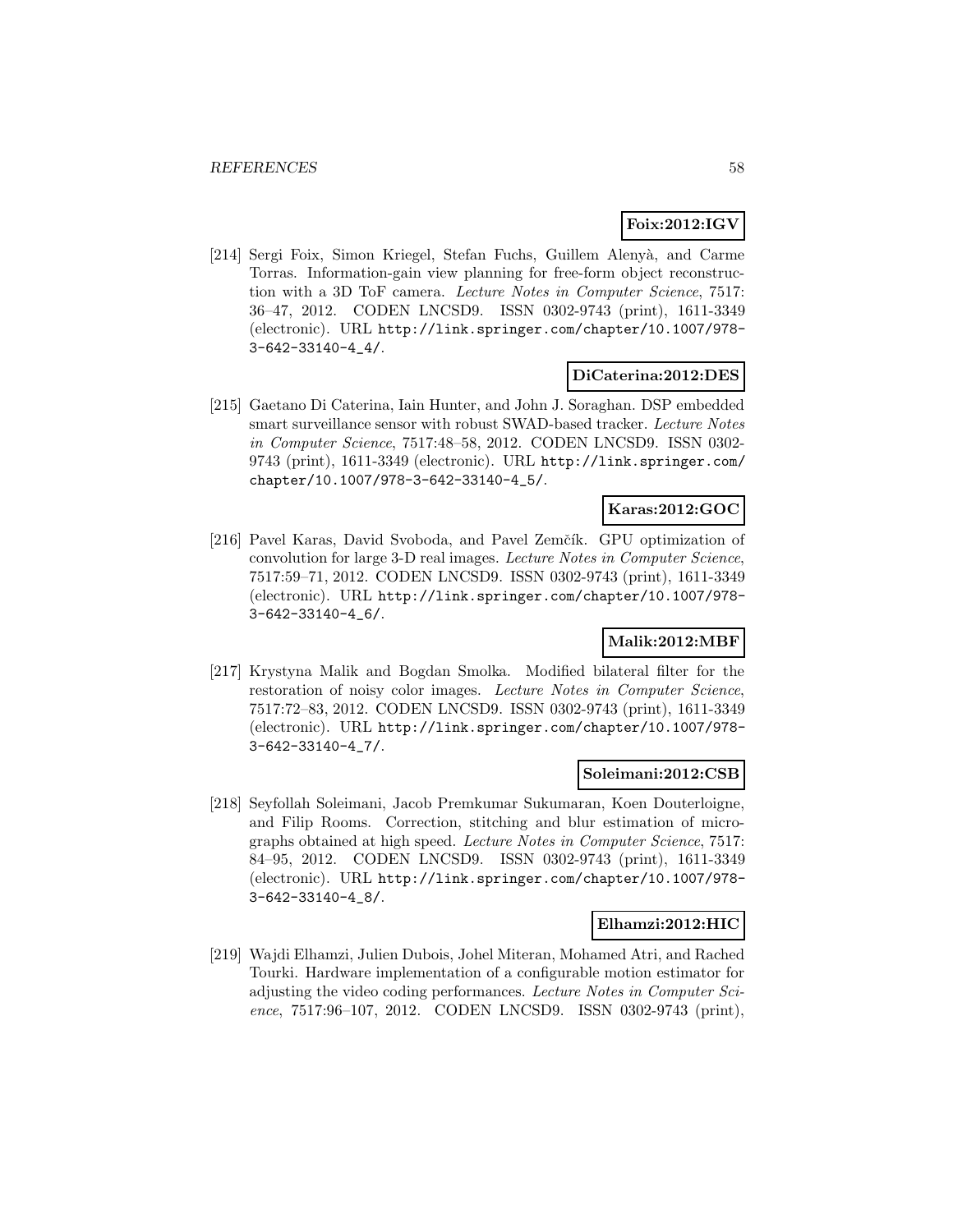1611-3349 (electronic). URL http://link.springer.com/chapter/10. 1007/978-3-642-33140-4\_9/.

#### **Huber-Mork:2012:QAD**

[220] Reinhold Huber-Mörk and Alexander Schindler. Quality assurance for document image collections in digital preservation. Lecture Notes in Computer Science, 7517:108–119, 2012. CODEN LNCSD9. ISSN 0302- 9743 (print), 1611-3349 (electronic). URL http://link.springer.com/ chapter/10.1007/978-3-642-33140-4\_10/.

#### **Damghanian:2012:SPC**

[221] Mitra Damghanian, Roger Olsson, and Mårten Sjöström. The sam- $\nu$  pling pattern cube  $-$  a representation and evaluation tool for optical capturing systems. Lecture Notes in Computer Science, 7517:120–131, 2012. CODEN LNCSD9. ISSN 0302-9743 (print), 1611-3349 (electronic). URL http://link.springer.com/chapter/10.1007/978-3- 642-33140-4\_11/.

### **Couillaud:2012:IIA**

[222] Julien Couillaud, Alain Horé, and Djemel Ziou. Improving image acquisition: a fish-inspired solution. Lecture Notes in Computer Science, 7517: 132–141, 2012. CODEN LNCSD9. ISSN 0302-9743 (print), 1611-3349 (electronic). URL http://link.springer.com/chapter/10.1007/978- 3-642-33140-4\_12/.

#### **Cozzolino:2012:EEM**

[223] Angelo Cozzolino, Francesco Flammini, Valentina Galli, and Mariangela Lamberti. Evaluating the effects of MJPEG compression on motion tracking in metro railway surveillance. Lecture Notes in Computer Science, 7517:142–154, 2012. CODEN LNCSD9. ISSN 0302-9743 (print), 1611- 3349 (electronic). URL http://link.springer.com/chapter/10.1007/ 978-3-642-33140-4\_13/.

#### **Hradis:2012:AIS**

[224] Michal Hradiš, Martin Kolář, Aleš Láník, Jiří Král, Pavel Zemčík, and Pavel Smrž. Annotating images with suggestions— user study of a tagging system. Lecture Notes in Computer Science, 7517:155–166, 2012. CODEN LNCSD9. ISSN 0302-9743 (print), 1611-3349 (electronic). URL http:// link.springer.com/chapter/10.1007/978-3-642-33140-4\_14/.

#### **Soukup:2012:CCC**

[225] Daniel Soukup and Reinhold Huber-Mörk. Cross-channel co-occurrence matrices for robust characterization of surface disruptions in  $2\frac{1}{2}D$  rail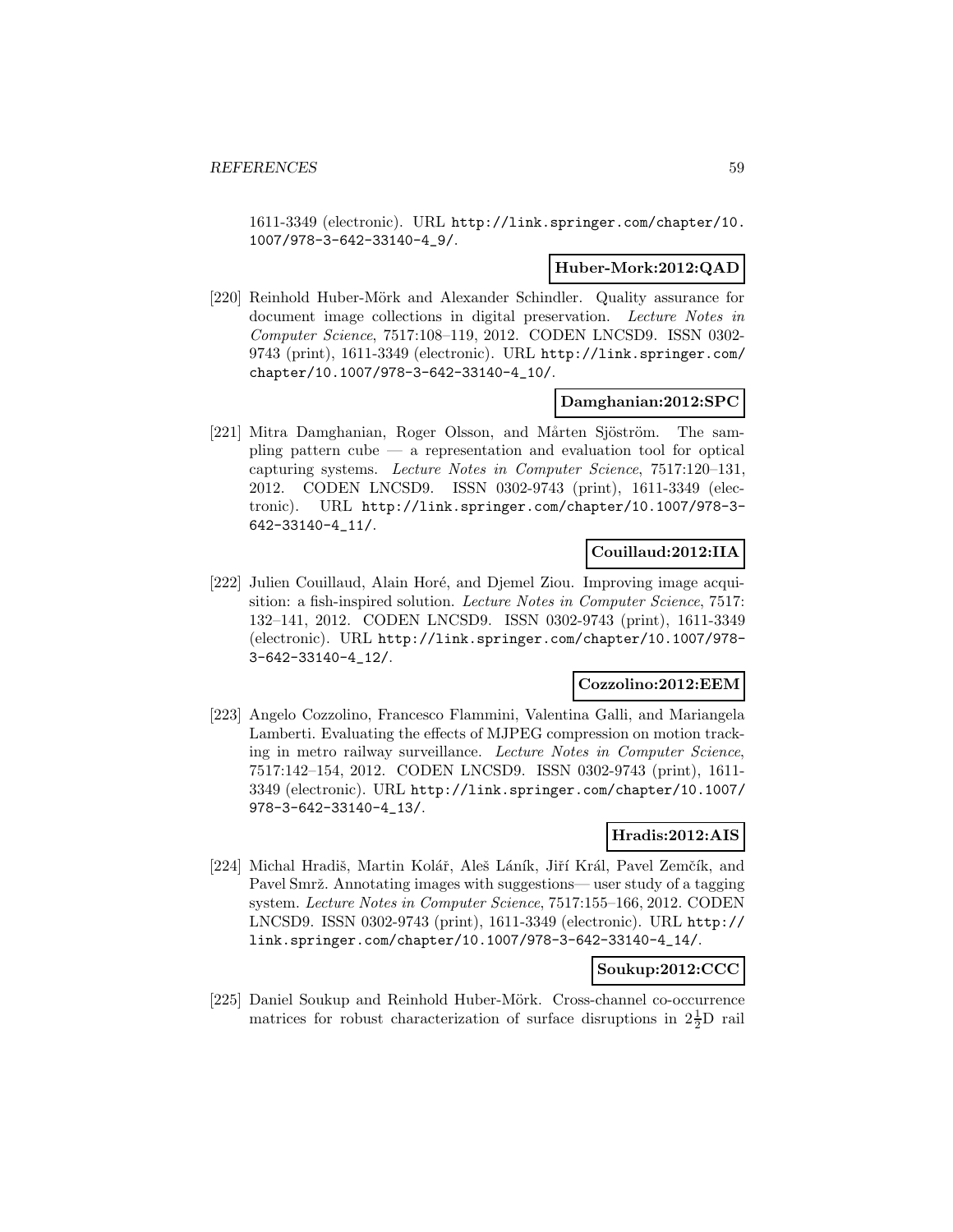image analysis. Lecture Notes in Computer Science, 7517:167–177, 2012. CODEN LNCSD9. ISSN 0302-9743 (print), 1611-3349 (electronic). URL http://link.springer.com/chapter/10.1007/978-3- 642-33140-4\_15/.

# **Salas:2012:IHI**

[226] Yainuvis Socarrás Salas, David Vázquez Bermudez, and Antonio M. López Peña. Improving HOG with image segmentation: Application to human detection. Lecture Notes in Computer Science, 7517:178–189, 2012. CODEN LNCSD9. ISSN 0302-9743 (print), 1611-3349 (electronic). URL http://link.springer.com/chapter/10.1007/978-3- 642-33140-4\_16/.

### **Ghose:2012:SLF**

[227] Soumya Ghose, Jhimli Mitra, Arnau Oliver, Robert Martí, Xavier Lladó, and Jordi Freixenet. A supervised learning framework for automatic prostate segmentation in trans rectal ultrasound images. Lecture Notes in Computer Science, 7517:190–200, 2012. CODEN LNCSD9. ISSN 0302- 9743 (print), 1611-3349 (electronic). URL http://link.springer.com/ chapter/10.1007/978-3-642-33140-4\_17/.

#### **Lerme:2012:SSF**

[228] Nicolas Lermé and François Malgouyres. Simultaneous segmentation and filtering via reduced graph cuts. Lecture Notes in Computer Science, 7517: 201–212, 2012. CODEN LNCSD9. ISSN 0302-9743 (print), 1611-3349 (electronic). URL http://link.springer.com/chapter/10.1007/978- 3-642-33140-4\_18/.

### **Suk:2012:RDB**

[229] Tomáš Suk, Cyril Höschl IV, and Jan Flusser. Rectangular decomposition of binary images. Lecture Notes in Computer Science, 7517: 213–224, 2012. CODEN LNCSD9. ISSN 0302-9743 (print), 1611-3349 (electronic). URL http://link.springer.com/chapter/10.1007/978- 3-642-33140-4\_19/.

### **Krumnikl:2012:NLS**

[230] Michal Krumnikl, Eduard Sojka, and Jan Gaura. A new level-set based algorithm for bimodal depth segmentation. Lecture Notes in Computer Science, 7517:225–236, 2012. CODEN LNCSD9. ISSN 0302-9743 (print), 1611-3349 (electronic). URL http://link.springer.com/chapter/10. 1007/978-3-642-33140-4\_20/.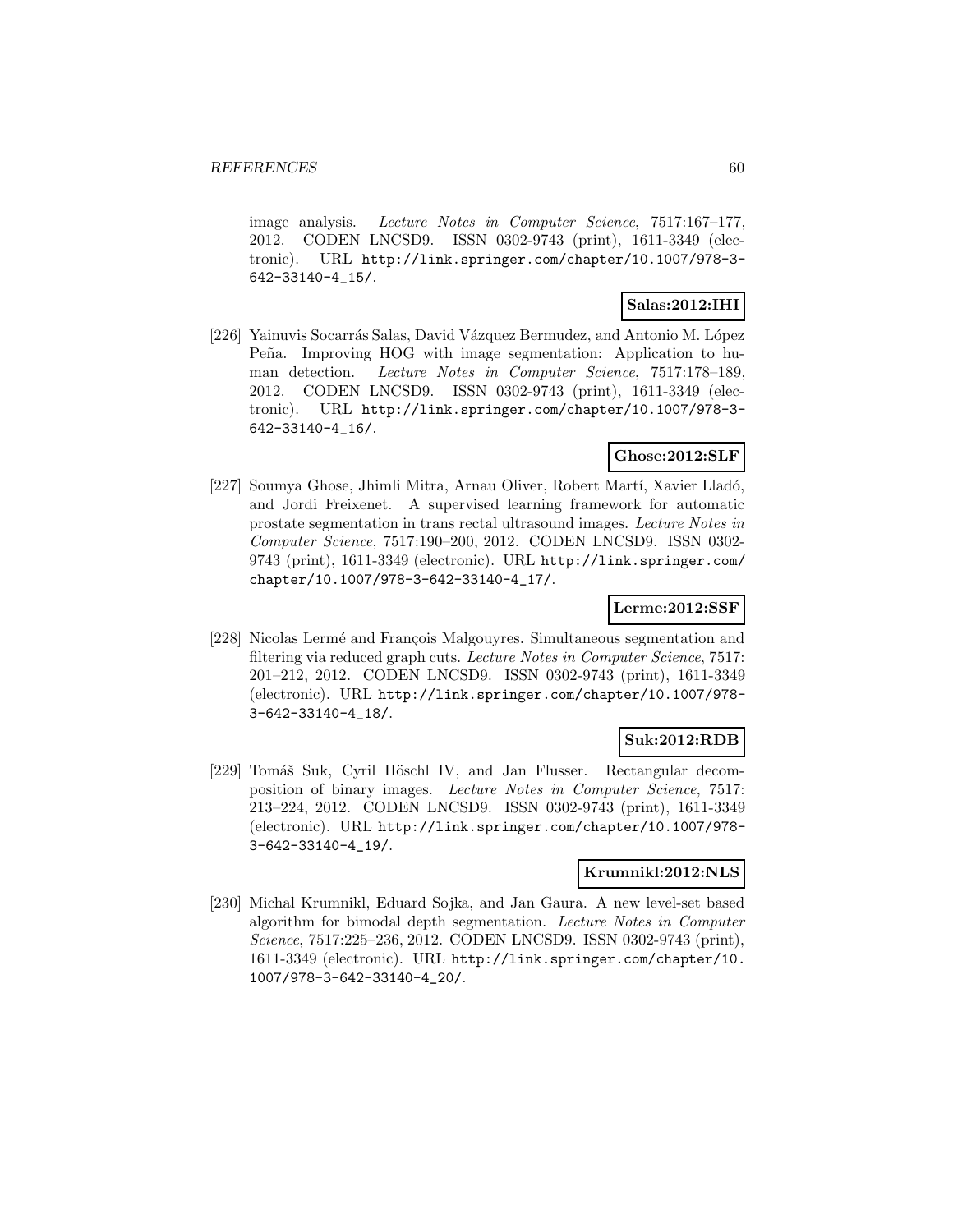#### **Anonymous:2012:FMk**

[231] Anonymous. Front matter. Lecture Notes in Computer Science, 7517: ??, 2012. CODEN LNCSD9. ISSN 0302-9743 (print), 1611-3349 (electronic). URL http://link.springer.com/content/pdf/bfm:978-3- 642-33140-4/1.

# **Schewe:2012:TIW**

[232] Klaus-Dieter Schewe and Qing Wang. Third International Workshop on Conceptual Modelling of Services (CMS 2012). Lecture Notes in Computer Science, 7518:1–2, 2012. CODEN LNCSD9. ISSN 0302-9743 (print), 1611-3349 (electronic). URL http://link.springer.com/accesspage/ chapter/10.1007/978-3-642-33999-8\_1.

### **Buchmayr:2012:RBA**

[233] Mario Buchmayr, Werner Kurschl, and Josef Küng. A rule based approach for mapping sensor data to ontological models in AAL environments. Lecture Notes in Computer Science, 7518:3–12, 2012. CODEN LNCSD9. ISSN 0302-9743 (print), 1611-3349 (electronic). URL http:// link.springer.com/chapter/10.1007/978-3-642-33999-8\_2/.

### **Rady:2012:PSL**

[234] Mariam Rady. Parameters for service level agreements generation in cloud computing. Lecture Notes in Computer Science, 7518:13–22, 2012. CODEN LNCSD9. ISSN 0302-9743 (print), 1611-3349 (electronic). URL http://link.springer.com/chapter/10.1007/978-3- 642-33999-8\_3/.

#### **Andersson:2012:RPU**

[235] Birger Andersson, Maria Bergholtz, and Paul Johannesson. Resource, process, and use — views on service modeling. Lecture Notes in Computer Science, 7518:23–33, 2012. CODEN LNCSD9. ISSN 0302-9743 (print), 1611-3349 (electronic). URL http://link.springer.com/chapter/10. 1007/978-3-642-33999-8\_4/.

### **Vleju:2012:CCA**

[236] Mircea Boris Vleju. A client-centric ASM-based approach to identity management in cloud computing. Lecture Notes in Computer Science, 7518:34–43, 2012. CODEN LNCSD9. ISSN 0302-9743 (print), 1611-3349 (electronic). URL http://link.springer.com/chapter/10.1007/978- 3-642-33999-8\_5/.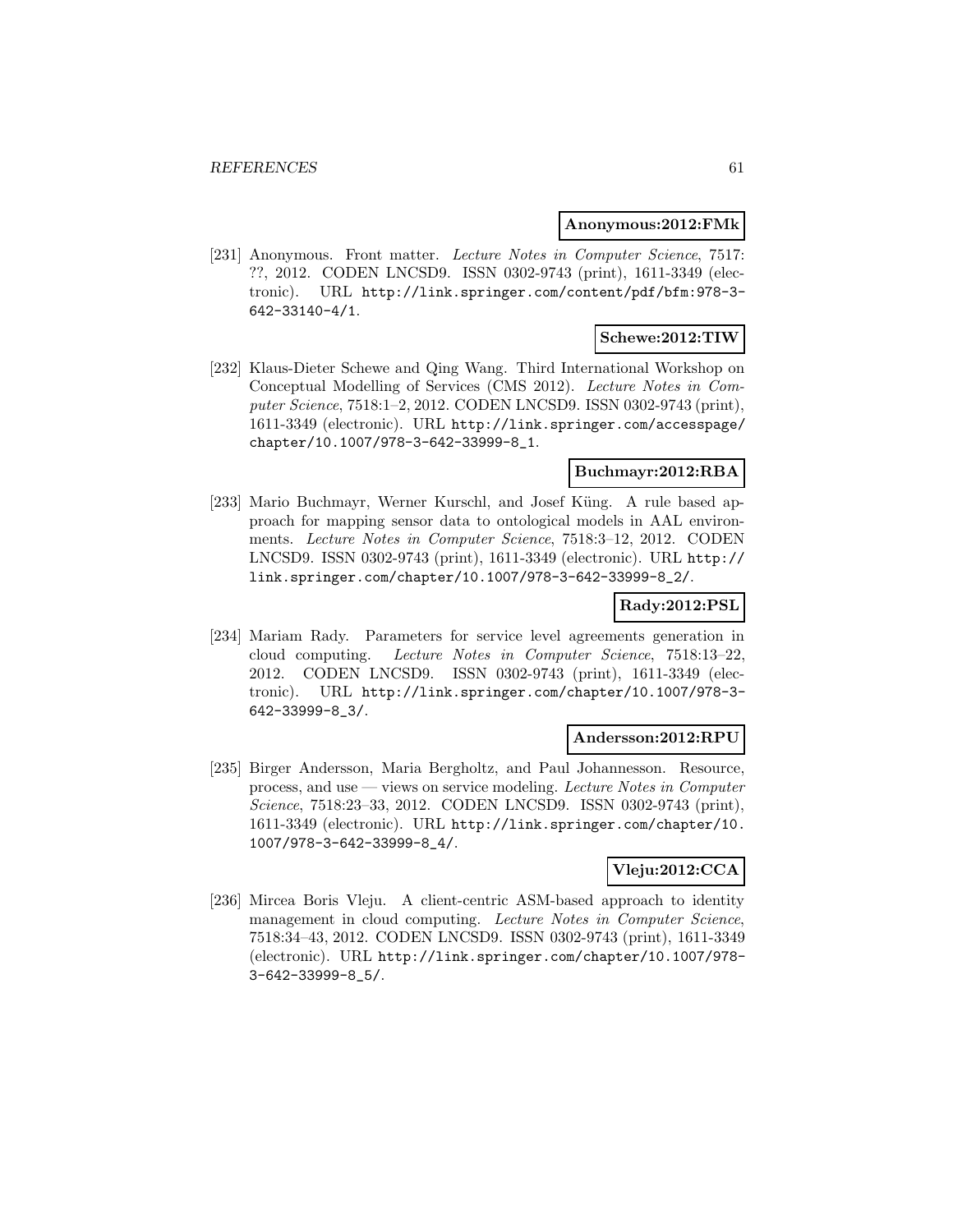### **Grandi:2012:IWE**

[237] Fabio Grandi, Giorgio Orsi, Letizia Tanca, and Riccardo Torlone. International Workshop on Evolution and Change in Data Management and on Non Conventional Data Access (ECDM — NoCoDa 2012). Lecture Notes in Computer Science, 7518:45–46, 2012. CODEN LNCSD9. ISSN 0302-9743 (print), 1611-3349 (electronic). URL http://link.springer. com/accesspage/chapter/10.1007/978-3-642-33999-8\_6.

### **Terenziani:2012:TAD**

[238] Paolo Terenziani. The Telic/Atelic distinction in temporal databases. Lecture Notes in Computer Science, 7518:47–56, 2012. CODEN LNCSD9. ISSN 0302-9743 (print), 1611-3349 (electronic). URL http://link. springer.com/chapter/10.1007/978-3-642-33999-8\_7/.

### **Solimando:2012:SAX**

[239] Alessandro Solimando, Giorgio Delzanno, and Giovanna Guerrini. Static analysis of XML document adaptations. Lecture Notes in Computer Science, 7518:57–66, 2012. CODEN LNCSD9. ISSN 0302-9743 (print), 1611- 3349 (electronic). URL http://link.springer.com/chapter/10.1007/ 978-3-642-33999-8\_8/.

# **Gao:2012:SDP**

[240] Shi Gao and Carlo Zaniolo. Supporting database provenance under schema evolution. Lecture Notes in Computer Science, 7518:67–77, 2012. CODEN LNCSD9. ISSN 0302-9743 (print), 1611-3349 (electronic). URL http:// link.springer.com/chapter/10.1007/978-3-642-33999-8\_9/.

#### **Frenot:2012:BMR**

[241] Stéphane Frénot and Stéphane Grumbach. An in-browser microblog ranking engine. Lecture Notes in Computer Science, 7518:78–88, 2012. CODEN LNCSD9. ISSN 0302-9743 (print), 1611-3349 (electronic). URL http://link.springer.com/chapter/10.1007/978-3- 642-33999-8\_10/.

### **Stefanidis:2012:CRG**

[242] Kostas Stefanidis, Nafiseh Shabib, Kjetil Nørvåg, and John Krogstie. Contextual recommendations for groups. Lecture Notes in Computer Science, 7518:89–97, 2012. CODEN LNCSD9. ISSN 0302-9743 (print), 1611-3349 (electronic). URL http://link.springer.com/chapter/10.1007/978- 3-642-33999-8\_11/.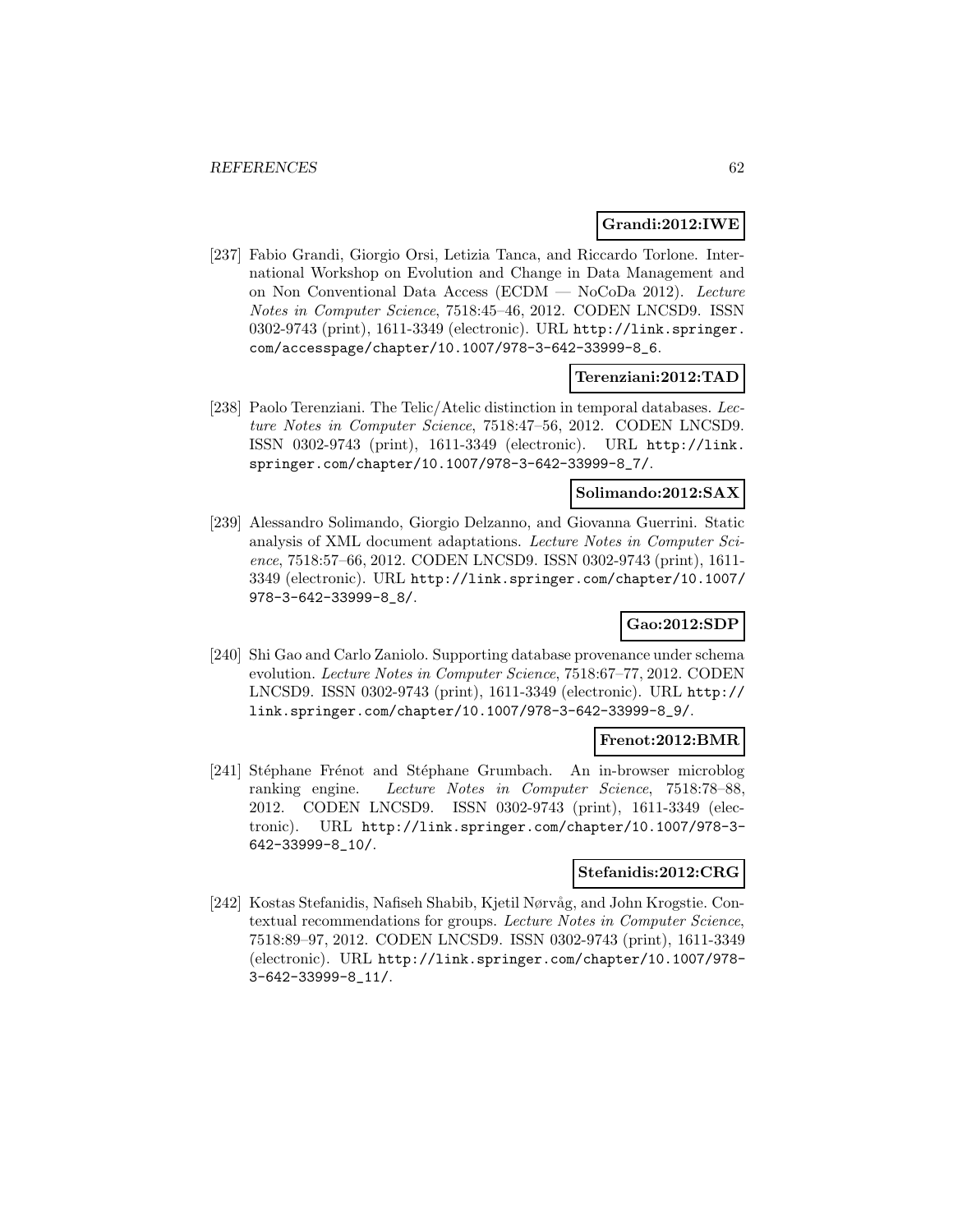## **Gil:2012:FIW**

[243] David Gil, Juan Trujillo, and Il-Yeol Song. First international workshop on modeling for data-intensive computing. Lecture Notes in Computer Science, 7518:99, 2012. CODEN LNCSD9. ISSN 0302-9743 (print), 1611-3349 (electronic). URL http://link.springer.com/accesspage/ chapter/10.1007/978-3-642-33999-8\_12.

# **Porto:2012:SHC**

[244] Fabio Porto, Ana Maria de C. Moura, Bernardo Gonçalves, and Ramon Costa. A scientific hypothesis conceptual model. Lecture Notes in Computer Science, 7518:101–110, 2012. CODEN LNCSD9. ISSN 0302- 9743 (print), 1611-3349 (electronic). URL http://link.springer.com/ chapter/10.1007/978-3-642-33999-8\_13/.

### **Mate:2012:IMM**

[245] Alejandro Maté, Hector Llorens, and Elisa de Gregorio. An integrated multidimensional modeling approach to access big data in business intelligence platforms. Lecture Notes in Computer Science, 7518:111–120, 2012. CODEN LNCSD9. ISSN 0302-9743 (print), 1611-3349 (electronic). URL http://link.springer.com/chapter/10.1007/978-3- 642-33999-8\_14/.

### **Sultana:2012:CMP**

[246] Salmin Sultana and Elisa Bertino. A comprehensive model for provenance. Lecture Notes in Computer Science, 7518:121–130, 2012. CODEN LNCSD9. ISSN 0302-9743 (print), 1611-3349 (electronic). URL http:// link.springer.com/chapter/10.1007/978-3-642-33999-8\_15/.

#### **Rivero:2012:TDO**

[247] Carlos R. Rivero, Inma Hernández, David Ruiz, and Rafael Corchuelo. Towards discovering ontological models from big RDF data. Lecture Notes in Computer Science, 7518:131–140, 2012. CODEN LNCSD9. ISSN 0302- 9743 (print), 1611-3349 (electronic). URL http://link.springer.com/ chapter/10.1007/978-3-642-33999-8\_16/.

#### **Wnuk:2012:TSI**

[248] Krzysztof Wnuk, Markus Borg, and Saïd Assar. Towards scalable information modeling of requirements architectures. Lecture Notes in Computer Science, 7518:141–150, 2012. CODEN LNCSD9. ISSN 0302-9743 (print), 1611-3349 (electronic). URL http://link.springer.com/chapter/10. 1007/978-3-642-33999-8\_17/.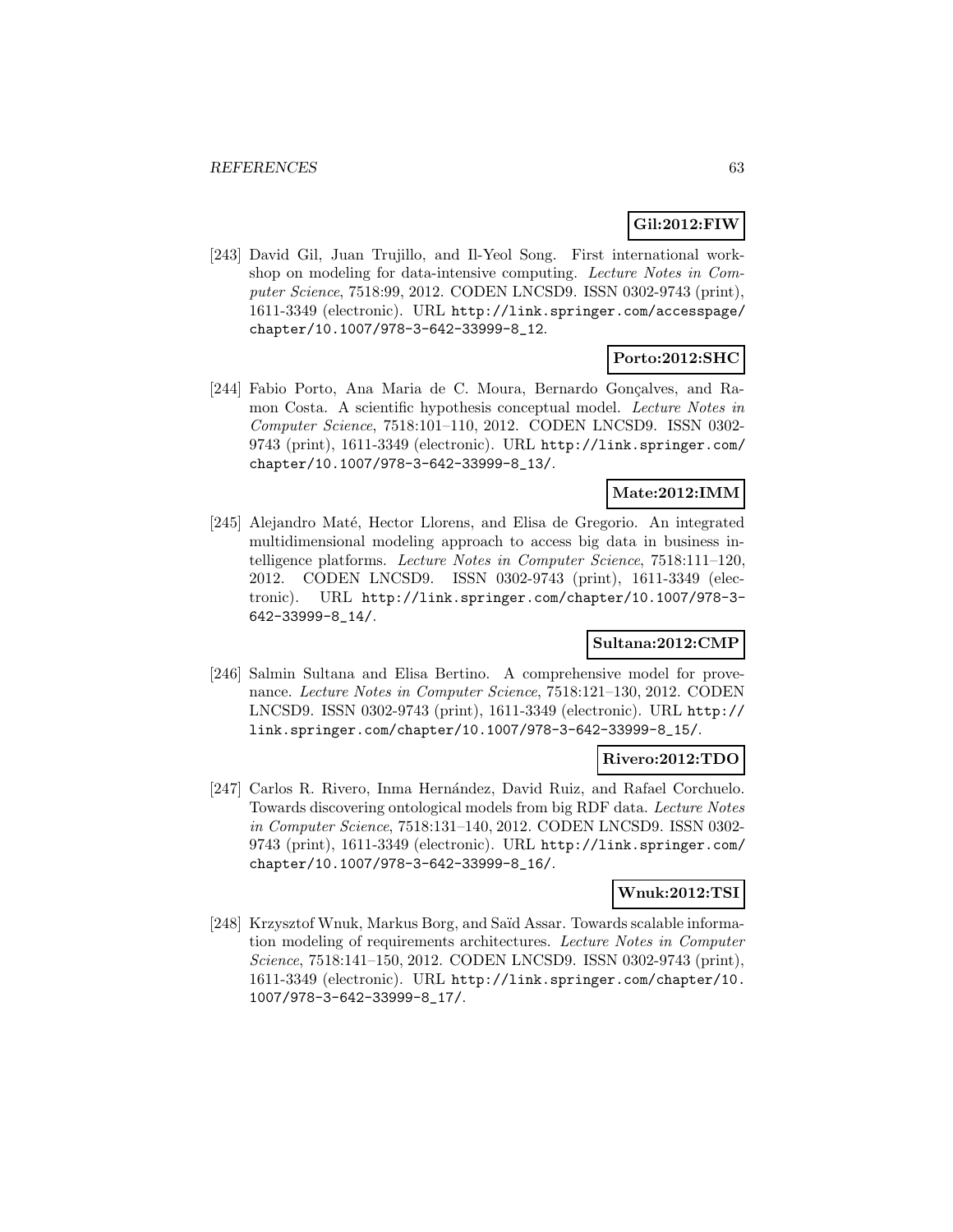#### **Jureta:2012:PMB**

[249] Ivan J. Jureta, Stéphane Faulkner, and Esteban Zimányi. Preface to MORE-BI 2012. Lecture Notes in Computer Science, 7518:151, 2012. CODEN LNCSD9. ISSN 0302-9743 (print), 1611-3349 (electronic). URL http://link.springer.com/accesspage/chapter/10.1007/978- 3-642-33999-8\_18.

# **Bebel:2012:OLA**

[250] Bartosz Bebel, Mikołaj Morzy, Tadeusz Morzy, Zbyszko Królikowski, and Robert Wrembel. OLAP-like analysis of time point-based sequential data. Lecture Notes in Computer Science, 7518:153–161, 2012. CODEN LNCSD9. ISSN 0302-9743 (print), 1611-3349 (electronic). URL http:// link.springer.com/chapter/10.1007/978-3-642-33999-8\_19/.

### **Neubock:2012:MDN**

[251] Thomas Neuböck, Bernd Neumayr, Thomas Rossgatterer, Stefan Anderlik, and Michael Schrefl. Multi-dimensional navigation modeling using BI analysis graphs. Lecture Notes in Computer Science, 7518: 162–171, 2012. CODEN LNCSD9. ISSN 0302-9743 (print), 1611-3349 (electronic). URL http://link.springer.com/chapter/10.1007/978- 3-642-33999-8\_20/.

### **Anonymous:2012:FMl**

[252] Anonymous. Front matter. Lecture Notes in Computer Science, 7518: ??, 2012. CODEN LNCSD9. ISSN 0302-9743 (print), 1611-3349 (electronic). URL http://link.springer.com/content/pdf/bfm:978-3- 642-33999-8/1.

### **Alenda:2012:PSL**

[253] Régis Alenda and Nicola Olivetti. Preferential semantics for the logic of comparative similarity over triangular and metric models. Lecture Notes in Computer Science, 7519:1–13, 2012. CODEN LNCSD9. ISSN 0302- 9743 (print), 1611-3349 (electronic). URL http://link.springer.com/ chapter/10.1007/978-3-642-33353-8\_1/.

### **Alenda:2012:NSC**

[254] Régis Alenda, Nicola Olivetti, and Gian Luca Pozzato. Nested sequent calculi for conditional logics. Lecture Notes in Computer Science, 7519: 14–27, 2012. CODEN LNCSD9. ISSN 0302-9743 (print), 1611-3349 (electronic). URL http://link.springer.com/chapter/10.1007/978- 3-642-33353-8\_2/.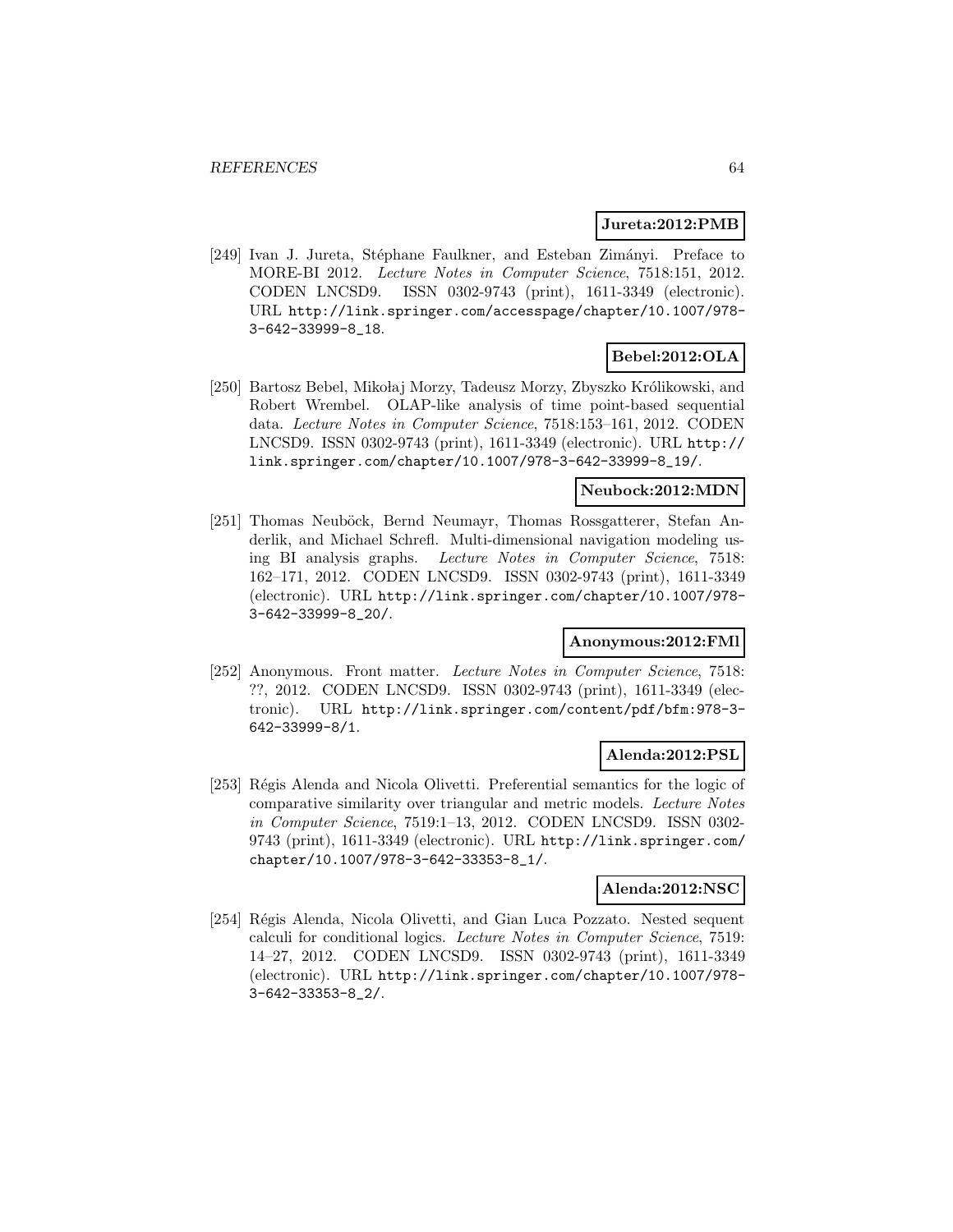#### **Arieli:2012:CTS**

[255] Ofer Arieli. Conflict-tolerant semantics for argumentation frameworks. Lecture Notes in Computer Science, 7519:28–40, 2012. CODEN LNCSD9. ISSN 0302-9743 (print), 1611-3349 (electronic). URL http://link. springer.com/chapter/10.1007/978-3-642-33353-8\_3/.

### **Askounis:2012:KMA**

[256] Dimitris Askounis, Costas D. Koutras, and Yorgos Zikos. Knowledge means ' all ', belief means ' most '. Lecture Notes in Computer Science, 7519:41–53, 2012. CODEN LNCSD9. ISSN 0302-9743 (print), 1611-3349 (electronic). URL http://link.springer.com/chapter/10.1007/978- 3-642-33353-8\_4/.

### **Aucher:2012:GDS**

[257] Guillaume Aucher, Bastien Maubert, and François Schwarzentruber. Generalized DEL-sequents. Lecture Notes in Computer Science, 7519:54– 66, 2012. CODEN LNCSD9. ISSN 0302-9743 (print), 1611-3349 (electronic). URL http://link.springer.com/chapter/10.1007/978-3- 642-33353-8\_5/.

#### **Balbiani:2012:DBR**

[258] Philippe Balbiani and Antoun Yaacoub. Deciding the bisimilarity relation between datalog goals. Lecture Notes in Computer Science, 7519: 67–79, 2012. CODEN LNCSD9. ISSN 0302-9743 (print), 1611-3349 (electronic). URL http://link.springer.com/chapter/10.1007/978- 3-642-33353-8\_6/.

### **Beck:2012:IMT**

[259] Harald Beck, Thomas Eiter, and Thomas Krennwallner. Inconsistency management for traffic regulations: Formalization and complexity results. Lecture Notes in Computer Science, 7519:80–93, 2012. CODEN LNCSD9. ISSN 0302-9743 (print), 1611-3349 (electronic). URL http:// link.springer.com/chapter/10.1007/978-3-642-33353-8\_7/.

### **Andersen:2012:CEP**

[260] Mikkel Birkegaard Andersen, Thomas Bolander, and Martin Holm Jensen. Conditional epistemic planning. Lecture Notes in Computer Science, 7519: 94–106, 2012. CODEN LNCSD9. ISSN 0302-9743 (print), 1611-3349 (electronic). URL http://link.springer.com/chapter/10.1007/978- 3-642-33353-8\_8/.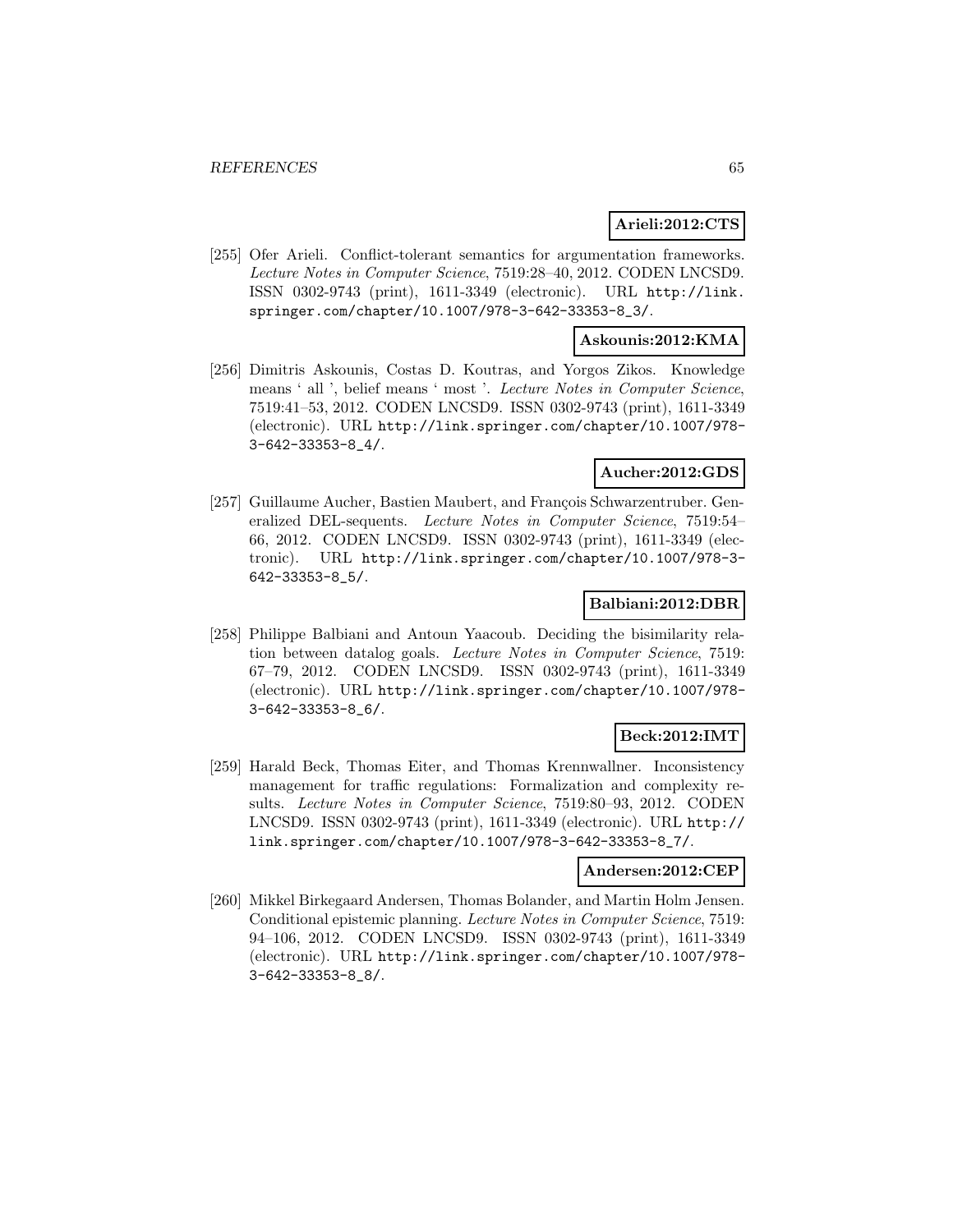### **Booth:2012:PPT**

[261] Richard Booth, Thomas Meyer, and Ivan Varzinczak. PTL: a propositional typicality logic. Lecture Notes in Computer Science, 7519:107– 119, 2012. CODEN LNCSD9. ISSN 0302-9743 (print), 1611-3349 (electronic). URL http://link.springer.com/chapter/10.1007/978- 3-642-33353-8\_9/.

### **Bozzelli:2012:COA**

[262] Laura Bozzelli, Hans van Ditmarsch, and Sophie Pinchinat. The complexity of one-agent refinement modal logic. Lecture Notes in Computer Science, 7519:120–133, 2012. CODEN LNCSD9. ISSN 0302-9743 (print), 1611-3349 (electronic). URL http://link.springer.com/chapter/10. 1007/978-3-642-33353-8\_10/.

### **Caroprese:2012:VUP**

[263] Luciano Caroprese, Irina Trubitsyna, Mirosław Truszczyński, and Ester Zumpano. The view-update problem for indefinite databases. Lecture Notes in Computer Science, 7519:134–146, 2012. CODEN LNCSD9. ISSN 0302-9743 (print), 1611-3349 (electronic). URL http://link.springer. com/chapter/10.1007/978-3-642-33353-8\_11/.

### **Ciucci:2012:TVL**

[264] Davide Ciucci and Didier Dubois. Three-valued logics for incomplete information and epistemic logic. Lecture Notes in Computer Science, 7519: 147–159, 2012. CODEN LNCSD9. ISSN 0302-9743 (print), 1611-3349 (electronic). URL http://link.springer.com/chapter/10.1007/978- 3-642-33353-8\_12/.

#### **Eiter:2012:EUS**

[265] Thomas Eiter, Michael Fink, Thomas Krennwallner, Christoph Redl, and Peter Schüller. Exploiting unfounded sets for HEX-program evaluation. Lecture Notes in Computer Science, 7519:160–175, 2012. CODEN LNCSD9. ISSN 0302-9743 (print), 1611-3349 (electronic). URL http:// link.springer.com/chapter/10.1007/978-3-642-33353-8\_13/.

#### **Rankooh:2012:USN**

[266] Masood Feyzbakhsh Rankooh, Ali Mahjoob, and Gholamreza Ghassem-Sani. Using satisfiability for non-optimal temporal planning. Lecture Notes in Computer Science, 7519:176–188, 2012. CODEN LNCSD9. ISSN 0302- 9743 (print), 1611-3349 (electronic). URL http://link.springer.com/ chapter/10.1007/978-3-642-33353-8\_14/.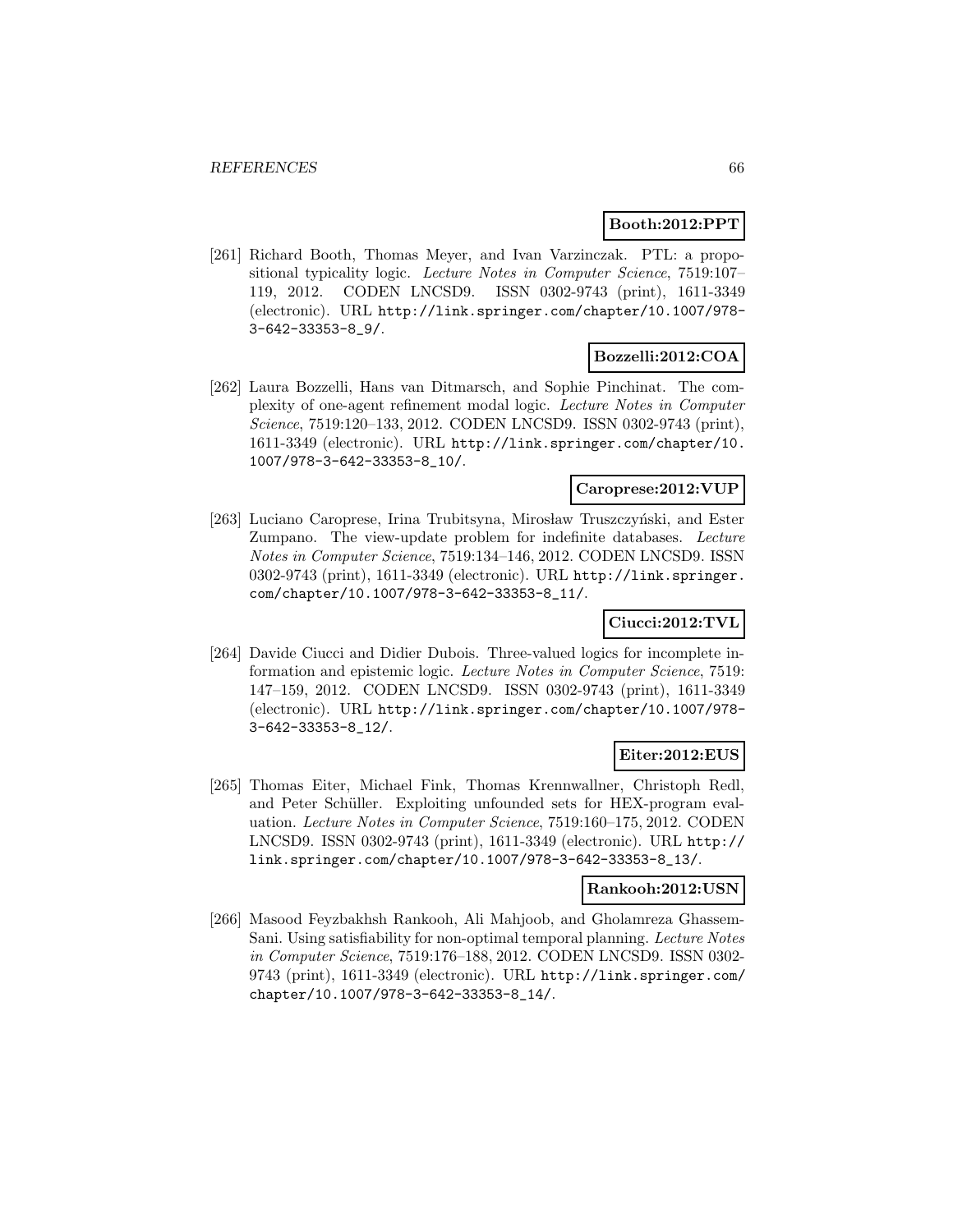#### **Finthammer:2012:HEP**

[267] Marc Finthammer and Christoph Beierle. How to exploit parametric uniformity for maximum entropy reasoning in a relational probabilistic logic. Lecture Notes in Computer Science, 7519:189–201, 2012. CODEN LNCSD9. ISSN 0302-9743 (print), 1611-3349 (electronic). URL http:// link.springer.com/chapter/10.1007/978-3-642-33353-8\_15/.

### **Franconi:2012:EQR**

[268] Enrico Franconi, Volha Kerhet, and Nhung Ngo. Exact query reformulation with first-order ontologies and databases. Lecture Notes in Computer Science, 7519:202–214, 2012. CODEN LNCSD9. ISSN 0302-9743 (print), 1611-3349 (electronic). URL http://link.springer.com/chapter/10. 1007/978-3-642-33353-8\_16/.

#### **Gabaldon:2012:SSL**

[269] Alfredo Gabaldon. A selective semantics for logic programs with preferences. Lecture Notes in Computer Science, 7519:215–227, 2012. CODEN LNCSD9. ISSN 0302-9743 (print), 1611-3349 (electronic). URL http:// link.springer.com/chapter/10.1007/978-3-642-33353-8\_17/.

#### **Giordano:2012:MMS**

[270] Laura Giordano, Valentina Gliozzi, Nicola Olivetti, and Gian Luca Pozzato. A minimal model semantics for nonmonotonic reasoning. Lecture Notes in Computer Science, 7519:228–241, 2012. CODEN LNCSD9. ISSN 0302-9743 (print), 1611-3349 (electronic). URL http://link.springer. com/chapter/10.1007/978-3-642-33353-8\_18/.

### **Godo:2012:ETD**

[271] Lluís Godo, Enrico Marchioni, and Pere Pardo. Extending a temporal defeasible argumentation framework with possibilistic weights. Lecture Notes in Computer Science, 7519:242–254, 2012. CODEN LNCSD9. ISSN 0302-9743 (print), 1611-3349 (electronic). URL http://link.springer. com/chapter/10.1007/978-3-642-33353-8\_19/.

#### **Golinska-Pilarek:2012:DLO**

[272] Joanna Golińska-Pilarek. On decidability of a logic for order of magnitude qualitative reasoning with bidirectional negligibility. Lecture Notes in Computer Science, 7519:255–266, 2012. CODEN LNCSD9. ISSN 0302- 9743 (print), 1611-3349 (electronic). URL http://link.springer.com/ chapter/10.1007/978-3-642-33353-8\_20/.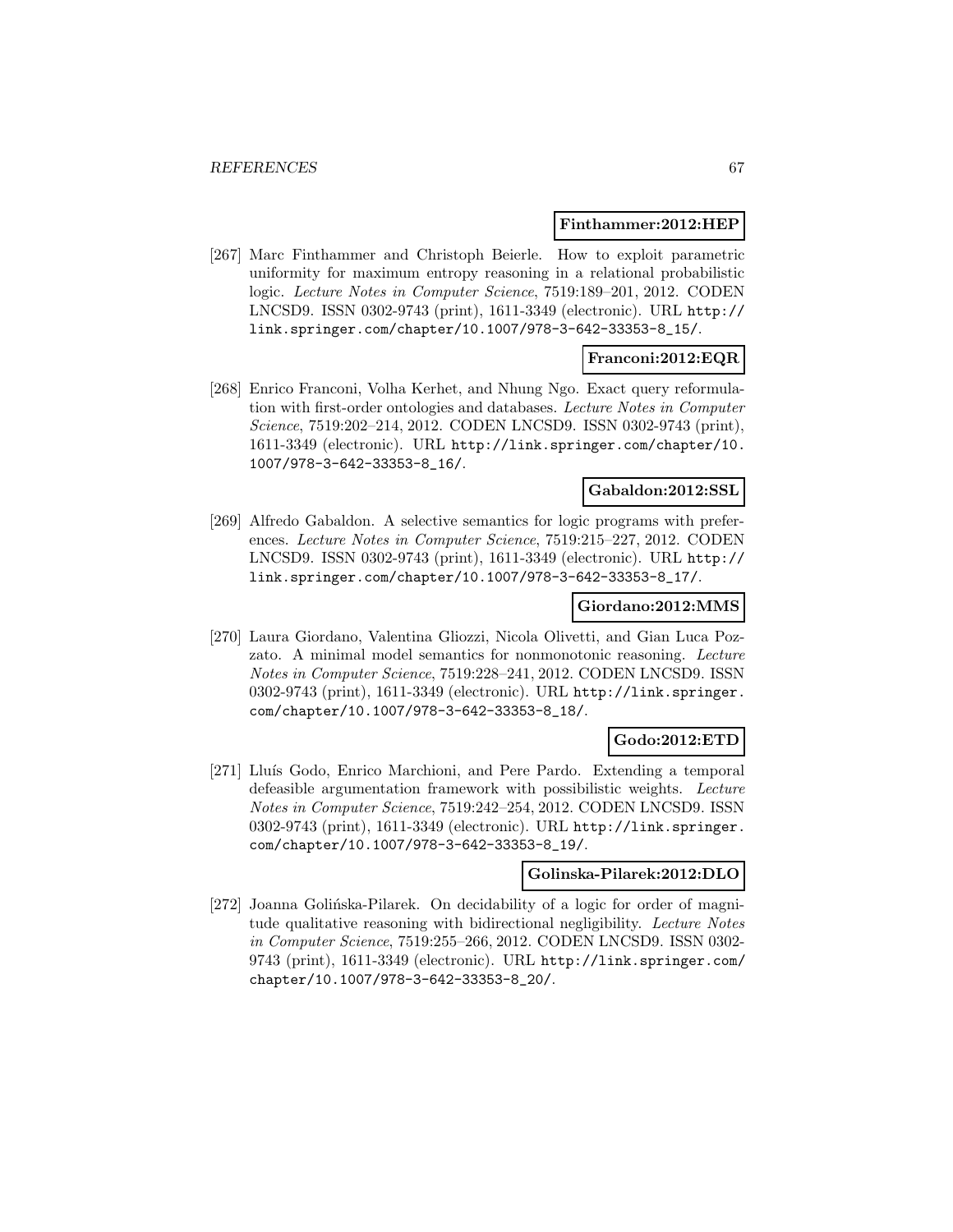#### **Anonymous:2012:FMm**

[273] Anonymous. Front matter. Lecture Notes in Computer Science, 7519: ??, 2012. CODEN LNCSD9. ISSN 0302-9743 (print), 1611-3349 (electronic). URL http://link.springer.com/content/pdf/bfm:978-3- 642-33353-8/1.

# **Dezfuli:2012:XSC**

[274] Mohammad G. Dezfuli and Mostafa S. Haghjoo. Xtream: a system for continuous querying over uncertain data streams. Lecture Notes in Computer Science, 7520:1–15, 2012. CODEN LNCSD9. ISSN 0302-9743 (print), 1611-3349 (electronic). URL http://link.springer.com/chapter/10. 1007/978-3-642-33362-0\_1/.

### **Urbanova:2012:AOR**

[275] Lucie Urbanova, Vilem Vychodil, and Lena Wiese. Applications of ordinal ranks to flexible query answering. Lecture Notes in Computer Science, 7520:16–29, 2012. CODEN LNCSD9. ISSN 0302-9743 (print), 1611-3349 (electronic). URL http://link.springer.com/chapter/10.1007/978- 3-642-33362-0\_2/.

#### **Cuzzocrea:2012:MUD**

[276] Alfredo Cuzzocrea, Rubén de Juan Marín, Hendrik Decker, and Francesc D. Muñoz-Escoí. Managing uncertainty in databases and scaling it up to concurrent transactions. Lecture Notes in Computer Science, 7520:30–43, 2012. CODEN LNCSD9. ISSN 0302-9743 (print), 1611-3349 (electronic). URL http://link.springer.com/chapter/10.1007/978- 3-642-33362-0\_3/.

### **Nouioua:2012:GNS**

[277] Farid Nouioua. Generalizing naive and stable semantics in argumentation frameworks with necessities and preferences. Lecture Notes in Computer Science, 7520:44-57, 2012. CODEN LNCSD9. ISSN 0302-9743 (print), 1611-3349 (electronic). URL http://link.springer.com/chapter/10. 1007/978-3-642-33362-0\_4/.

#### **Amgoud:2012:SSL**

[278] Leila Amgoud. Stable semantics in logic-based argumentation. Lecture Notes in Computer Science, 7520:58–71, 2012. CODEN LNCSD9. ISSN 0302-9743 (print), 1611-3349 (electronic). URL http://link.springer. com/chapter/10.1007/978-3-642-33362-0\_5/.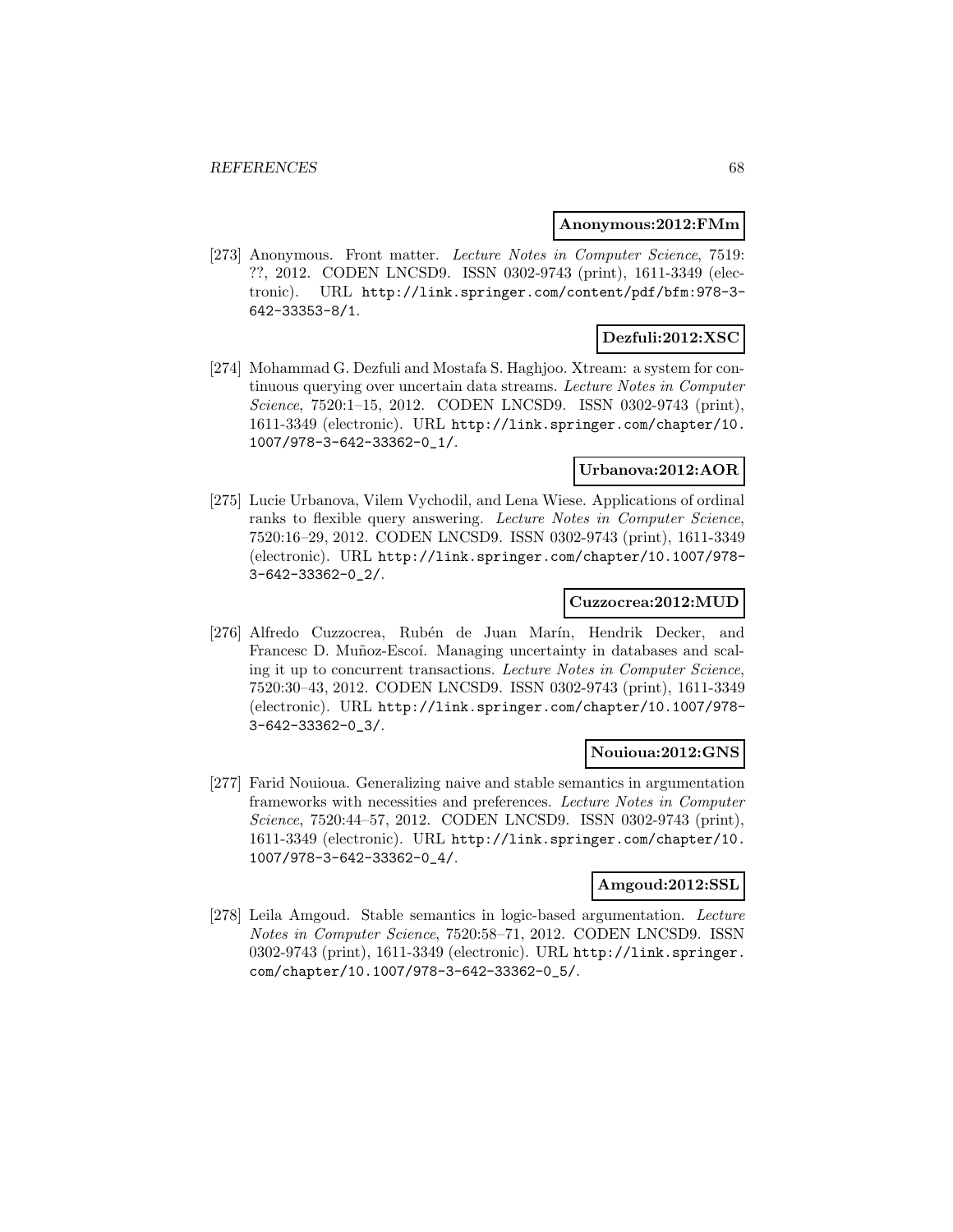#### **Amgoud:2012:OLB**

[279] Leila Amgoud. The outcomes of logic-based argumentation systems under preferred semantics. Lecture Notes in Computer Science, 7520: 72–84, 2012. CODEN LNCSD9. ISSN 0302-9743 (print), 1611-3349 (electronic). URL http://link.springer.com/chapter/10.1007/978- 3-642-33362-0\_6/.

### **Dvorak:2012:AAM**

[280] Wolfgang Dvořák, Stefan Szeider, and Stefan Woltran. Abstract argumentation via monadic second order logic. Lecture Notes in Computer Science, 7520:85–98, 2012. CODEN LNCSD9. ISSN 0302-9743 (print), 1611-3349 (electronic). URL http://link.springer.com/chapter/10. 1007/978-3-642-33362-0\_7/.

### **Budan:2012:AAC**

[281] Maximiliano C. D. Budán, Mauro Gómez Lucero, Carlos I. Chesñevar, and Guillermo R. Simari. An approach to argumentation considering attacks through time. Lecture Notes in Computer Science, 7520: 99–112, 2012. CODEN LNCSD9. ISSN 0302-9743 (print), 1611-3349 (electronic). URL http://link.springer.com/chapter/10.1007/978- 3-642-33362-0\_8/.

#### **Chammas:2012:DDC**

[282] Antoine Chammas, Moamar Sayed-Mouchaweh, Eric Duviella, and Stéphane Lecoeuche. Drift detection and characterization for fault diagnosis and prognosis of dynamical systems. Lecture Notes in Computer Science, 7520:113–126, 2012. CODEN LNCSD9. ISSN 0302-9743 (print), 1611-3349 (electronic). URL http://link.springer.com/chapter/10. 1007/978-3-642-33362-0\_9/.

#### **Trawinski:2012:AEG**

[283] Bogdan Trawiński, Tadeusz Lasota, Magdalena Smetek, and Grzegorz Trawiński. An attempt to employ genetic fuzzy systems to predict from a data stream of premises transactions. Lecture Notes in Computer Science, 7520:127–140, 2012. CODEN LNCSD9. ISSN 0302-9743 (print), 1611-3349 (electronic). URL http://link.springer.com/chapter/10. 1007/978-3-642-33362-0\_10/.

#### **Lughofer:2012:NII**

[284] Edwin Lughofer. Navigating interpretability issues in evolving fuzzy systems. Lecture Notes in Computer Science, 7520:141–153, 2012. CODEN LNCSD9. ISSN 0302-9743 (print), 1611-3349 (electronic). URL http:// link.springer.com/chapter/10.1007/978-3-642-33362-0\_11/.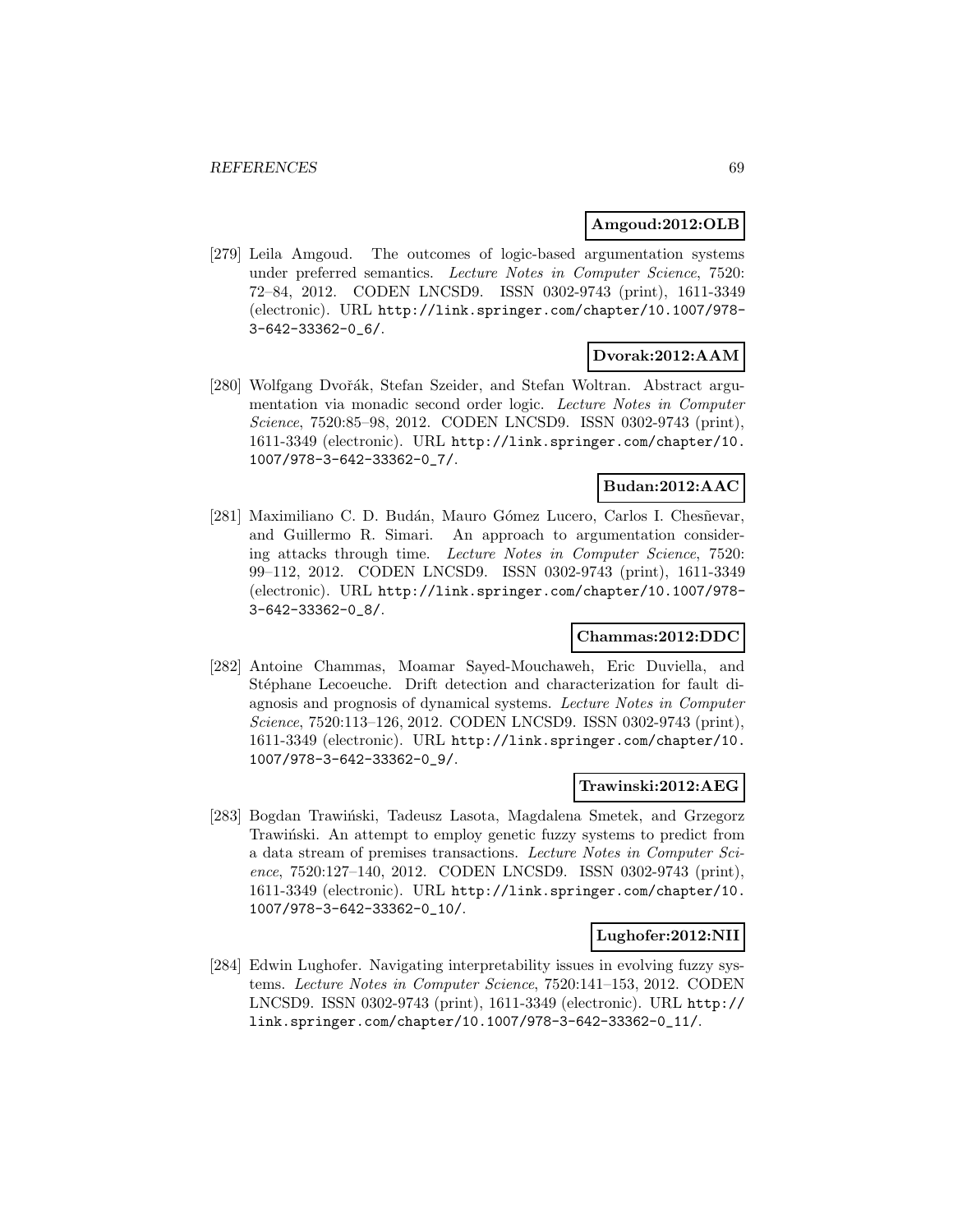#### **Decan:2012:CCQ**

[285] Alexandre Decan, Fabian Pijcke, and Jef Wijsen. Certain conjunctive query answering in SQL. Lecture Notes in Computer Science, 7520: 154–167, 2012. CODEN LNCSD9. ISSN 0302-9743 (print), 1611-3349 (electronic). URL http://link.springer.com/chapter/10.1007/978- 3-642-33362-0\_12/.

### **Caroprese:2012:RCP**

[286] Luciano Caroprese and Ester Zumpano. Restoring consistency in P2P deductive databases. Lecture Notes in Computer Science, 7520:168– 179, 2012. CODEN LNCSD9. ISSN 0302-9743 (print), 1611-3349 (electronic). URL http://link.springer.com/chapter/10.1007/978- 3-642-33362-0\_13/.

### **Gardezi:2012:TCC**

[287] Jaffer Gardezi and Leopoldo Bertossi. Tractable cases of clean query answering under entity resolution via matching dependencies. Lecture Notes in Computer Science, 7520:180–193, 2012. CODEN LNCSD9. ISSN 0302-9743 (print), 1611-3349 (electronic). URL http://link.springer. com/chapter/10.1007/978-3-642-33362-0\_14/.

### **Attiaoui:2012:DBC**

[288] Dorra Attiaoui, Pierre-Emmanuel Doré, Arnaud Martin, and Boutheina Ben Yaghlane. A distance between continuous belief functions. Lecture Notes in Computer Science, 7520:194–205, 2012. CODEN LNCSD9. ISSN 0302- 9743 (print), 1611-3349 (electronic). URL http://link.springer.com/ chapter/10.1007/978-3-642-33362-0\_15/.

#### **Laamari:2012:CGR**

[289] Wafa Laâmari, Boutheina Ben Yaghlane, and Christophe Simon. On the complexity of the graphical representation and the belief inference in the dynamic directed evidential networks with conditional belief functions. Lecture Notes in Computer Science, 7520:206–218, 2012. CODEN LNCSD9. ISSN 0302-9743 (print), 1611-3349 (electronic). URL http:// link.springer.com/chapter/10.1007/978-3-642-33362-0\_16/.

#### **Ma:2012:RPP**

[290] Jianbing Ma, Salem Benferhat, and Weiru Liu. Revision over partial preorders: a postulational study. Lecture Notes in Computer Science, 7520: 219–232, 2012. CODEN LNCSD9. ISSN 0302-9743 (print), 1611-3349 (electronic). URL http://link.springer.com/chapter/10.1007/978- 3-642-33362-0\_17/.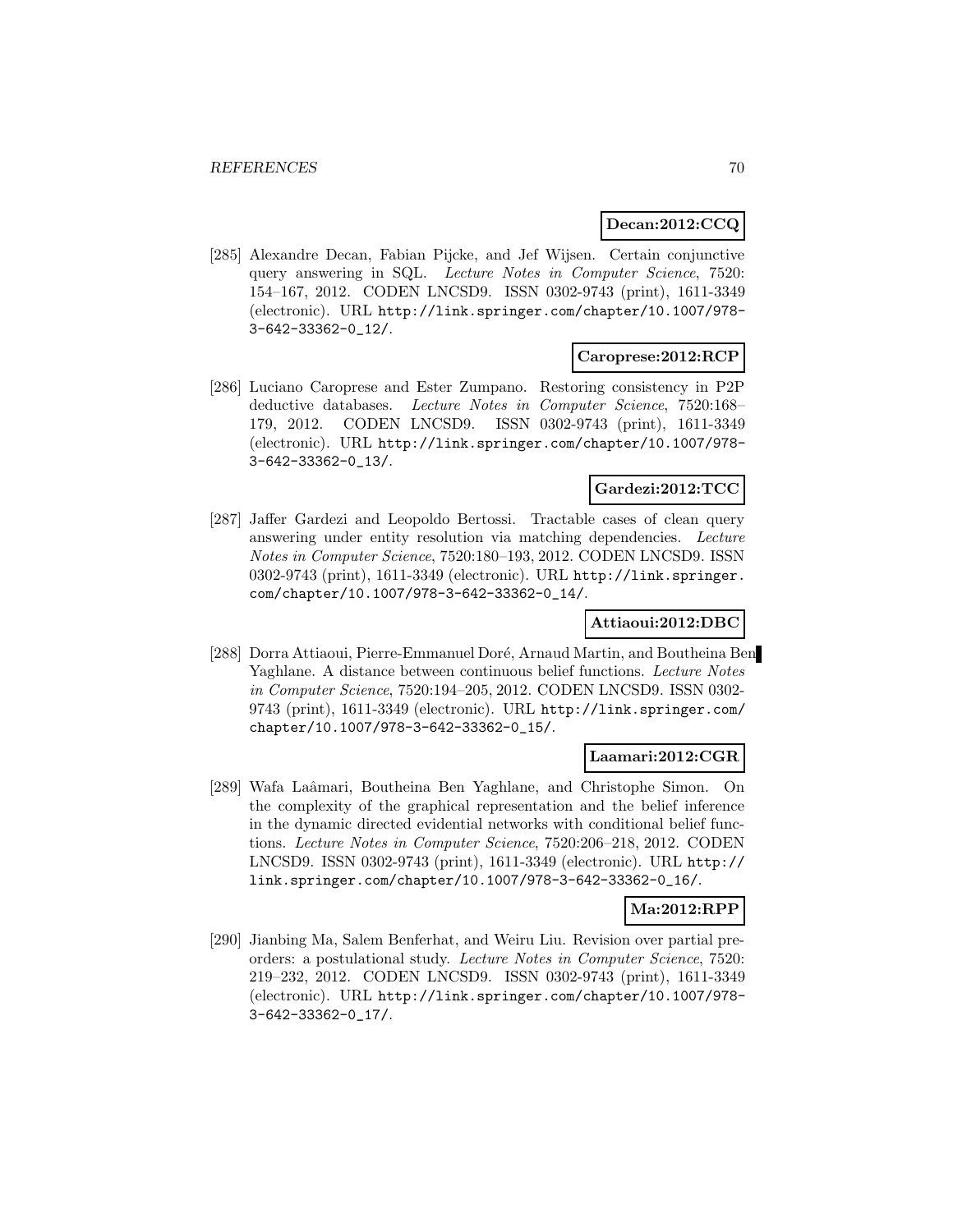#### **Hamed:2012:RUP**

[291] Mohammad Ghasemi Hamed, Mathieu Serrurier, and Nicolas Durand. Representing uncertainty by possibility distributions encoding confidence bands, tolerance and prediction intervals. Lecture Notes in Computer Science, 7520:233–246, 2012. CODEN LNCSD9. ISSN 0302-9743 (print), 1611-3349 (electronic). URL http://link.springer.com/chapter/10. 1007/978-3-642-33362-0\_18/.

#### **Kougioumtzoglou:2012:HWB**

[292] Ioannis A. Kougioumtzoglou and Pol D. Spanos. Harmonic wavelets based identification of nonlinear and time-variant systems. Lecture Notes in Computer Science, 7520:247–260, 2012. CODEN LNCSD9. ISSN 0302- 9743 (print), 1611-3349 (electronic). URL http://link.springer.com/ chapter/10.1007/978-3-642-33362-0\_19/.

### **Patelli:2012:UAU**

[293] Edoardo Patelli. An upscaling approach for uncertainty quantification of stochastic contaminant transport through fractured media. Lecture Notes in Computer Science, 7520:261–272, 2012. CODEN LNCSD9. ISSN 0302- 9743 (print), 1611-3349 (electronic). URL http://link.springer.com/ chapter/10.1007/978-3-642-33362-0\_20/.

#### **Anonymous:2012:FMn**

[294] Anonymous. Front matter. Lecture Notes in Computer Science, 7520: ??, 2012. CODEN LNCSD9. ISSN 0302-9743 (print), 1611-3349 (electronic). URL http://link.springer.com/content/pdf/bfm:978-3- 642-33362-0/1.

### **Akshay:2012:SBD**

[295] S. Akshay, Blaise Genest, and Loïc Hélouët. Symbolically bounding the drift in time-constrained MSC graphs. Lecture Notes in Computer Science, 7521:1–15, 2012. CODEN LNCSD9. ISSN 0302-9743 (print), 1611-3349 (electronic). URL http://link.springer.com/chapter/10.1007/978- 3-642-32943-2\_1/.

#### **DSouza:2012:CHM**

[296] Deepak D'Souza and Raj Mohan Matteplackel. A compositional hierarchical monitoring automaton construction for LTL. Lecture Notes in Computer Science, 7521:16–29, 2012. CODEN LNCSD9. ISSN 0302- 9743 (print), 1611-3349 (electronic). URL http://link.springer.com/ chapter/10.1007/978-3-642-32943-2\_2/.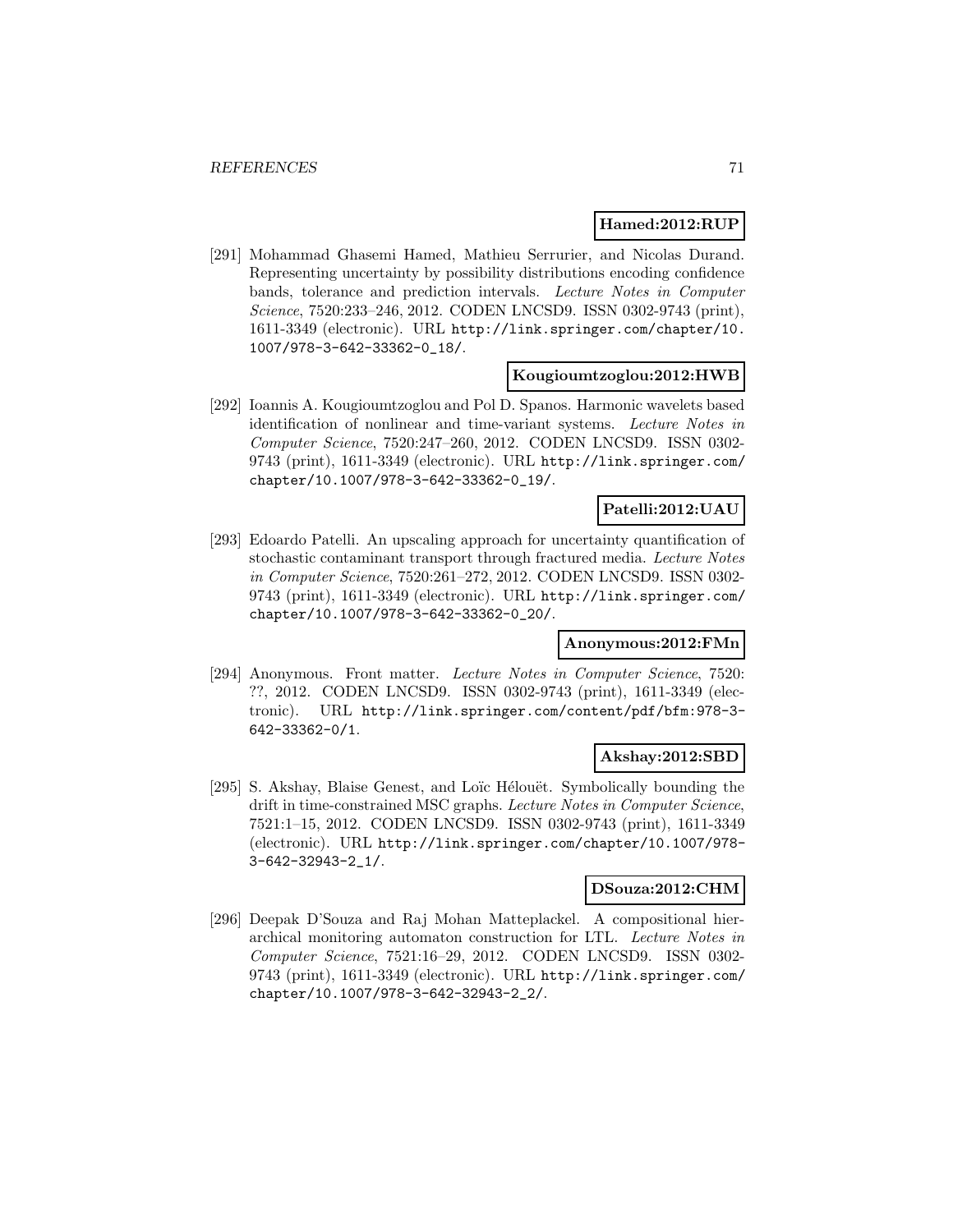#### **Sanchez:2012:HTE**

[297] César Sánchez and Julian Samborski-Forlese. How to translate efficiently extensions of temporal logics into alternating automata. Lecture Notes in Computer Science, 7521:30–45, 2012. CODEN LNCSD9. ISSN 0302- 9743 (print), 1611-3349 (electronic). URL http://link.springer.com/ chapter/10.1007/978-3-642-32943-2\_3/.

### **Foster:2012:COO**

[298] Simon Foster, Ondřej Rypáček, and Georg Struth. Correctness of object oriented models by extended type inference. Lecture Notes in Computer Science, 7521:46–60, 2012. CODEN LNCSD9. ISSN 0302-9743 (print), 1611-3349 (electronic). URL http://link.springer.com/chapter/10. 1007/978-3-642-32943-2\_4/.

# **Dai:2012:NTS**

[299] Liyun Dai and Bican Xia. Non-termination sets of simple linear loops. Lecture Notes in Computer Science, 7521:61–73, 2012. CODEN LNCSD9. ISSN 0302-9743 (print), 1611-3349 (electronic). URL http://link. springer.com/chapter/10.1007/978-3-642-32943-2\_5/.

### **Nikolic:2012:DEA**

[300] Đurica Nikolić and Fausto Spoto. Definite expression aliasing analysis for Java bytecode. Lecture Notes in Computer Science, 7521:74– 89, 2012. CODEN LNCSD9. ISSN 0302-9743 (print), 1611-3349 (electronic). URL http://link.springer.com/chapter/10.1007/978-3- 642-32943-2\_6/.

#### **Riesco:2012:USS**

[301] Adrián Riesco. Using semantics specified in Maude to generate test cases. Lecture Notes in Computer Science, 7521:90–104, 2012. CODEN LNCSD9. ISSN 0302-9743 (print), 1611-3349 (electronic). URL http:// link.springer.com/chapter/10.1007/978-3-642-32943-2\_7/.

#### **Sanchez-Gil:2012:LNR**

[302] Lidia Sánchez-Gil and Mercedes Hidalgo-Herrero. A locally nameless representation for a natural semantics for lazy evaluation. Lecture Notes in Computer Science, 7521:105–119, 2012. CODEN LNCSD9. ISSN 0302- 9743 (print), 1611-3349 (electronic). URL http://link.springer.com/ chapter/10.1007/978-3-642-32943-2\_8/.

#### **Benes:2012:MPR**

[303] Nikola Beneš and Jan Křetínský. Modal process rewrite systems. Lecture Notes in Computer Science, 7521:120–135, 2012. CODEN LNCSD9. ISSN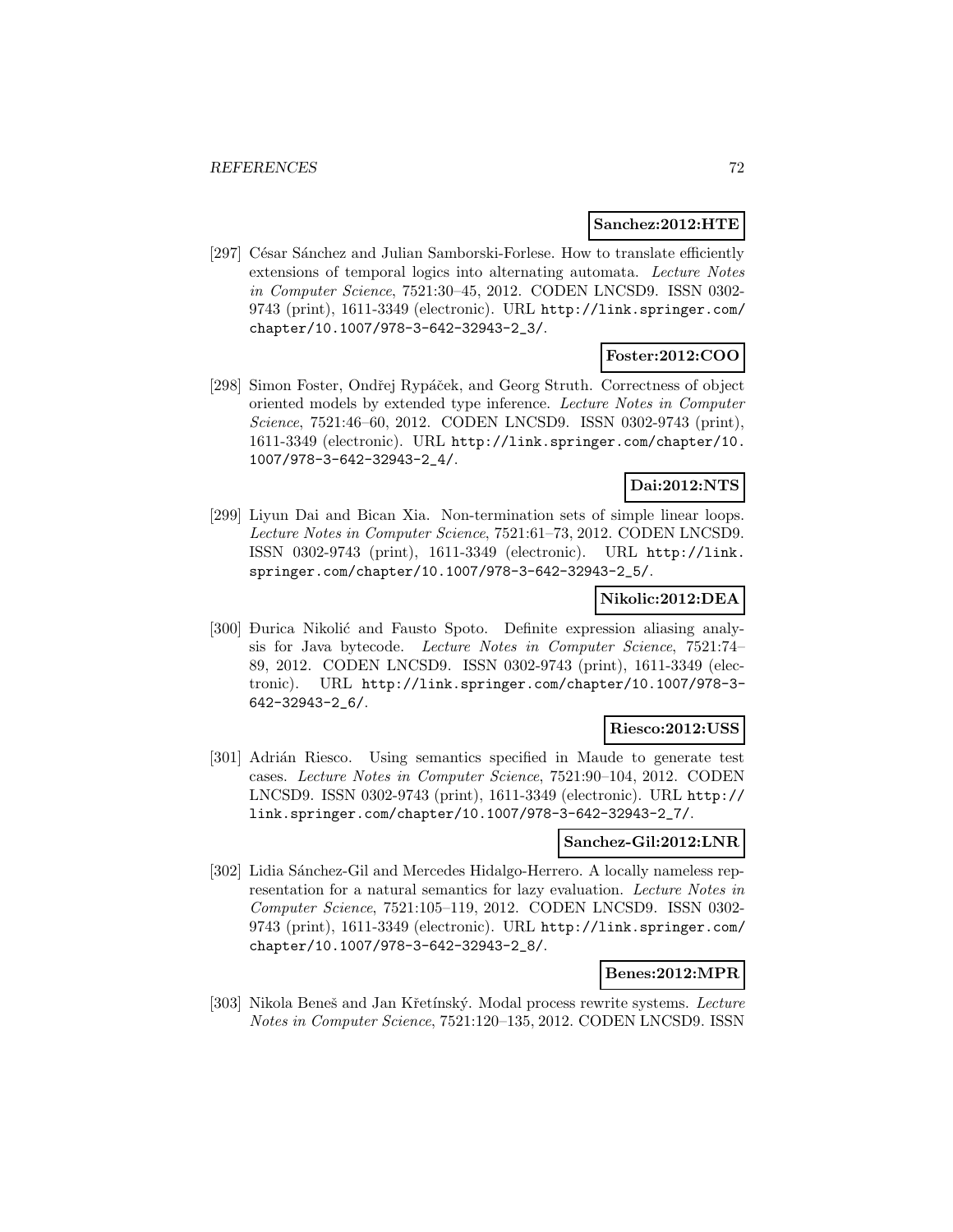0302-9743 (print), 1611-3349 (electronic). URL http://link.springer. com/chapter/10.1007/978-3-642-32943-2\_9/.

#### **Riesco:2012:NCS**

[304] Adrián Riesco and Juan Rodríguez-Hortalá. S-narrowing for constructor systems. Lecture Notes in Computer Science, 7521:136–150, 2012. CODEN LNCSD9. ISSN 0302-9743 (print), 1611-3349 (electronic). URL http://link.springer.com/chapter/10.1007/978-3- 642-32943-2\_10/.

### **Lodha:2012:DPU**

[305] Sachin Lodha, Nikhil Patwardhan, and Ashim Roy. Data privacy using MASKETEER<sup>TM</sup>. Lecture Notes in Computer Science, 7521:151-158, 2012. CODEN LNCSD9. ISSN 0302-9743 (print), 1611-3349 (electronic). URL http://link.springer.com/chapter/10.1007/978- 3-642-32943-2\_11/.

# **Roy:2012:CCT**

[306] Suman Roy and Sidharth Bihary. A conformance checker tool CSPConCheck. Lecture Notes in Computer Science, 7521:159–163, 2012. CODEN LNCSD9. ISSN 0302-9743 (print), 1611-3349 (electronic). URL http://link.springer.com/chapter/10.1007/978-3- 642-32943-2\_12/.

#### **Raviram:2012:STS**

[307] S. Raviram, P. Peranandam, and M. Satpathy. SmartTestGen+: a test suite booster for enhanced structural coverage. Lecture Notes in Computer Science, 7521:164–167, 2012. CODEN LNCSD9. ISSN 0302-9743 (print), 1611-3349 (electronic). URL http://link.springer.com/chapter/10. 1007/978-3-642-32943-2\_13/.

### **Williams:2012:MCU**

[308] David M. Williams and Joeri de Ruiter. Model checking under fairness in ProB and its application to fair exchange protocols. Lecture Notes in Computer Science, 7521:168–182, 2012. CODEN LNCSD9. ISSN 0302- 9743 (print), 1611-3349 (electronic). URL http://link.springer.com/ chapter/10.1007/978-3-642-32943-2\_14/.

#### **Yatake:2012:MCO**

[309] Kenro Yatake and Toshiaki Aoki. Model checking of OSEK/VDX OS design model based on environment modeling. Lecture Notes in Computer Science, 7521:183–197, 2012. CODEN LNCSD9. ISSN 0302-9743 (print), 1611-3349 (electronic). URL http://link.springer.com/chapter/10. 1007/978-3-642-32943-2\_15/.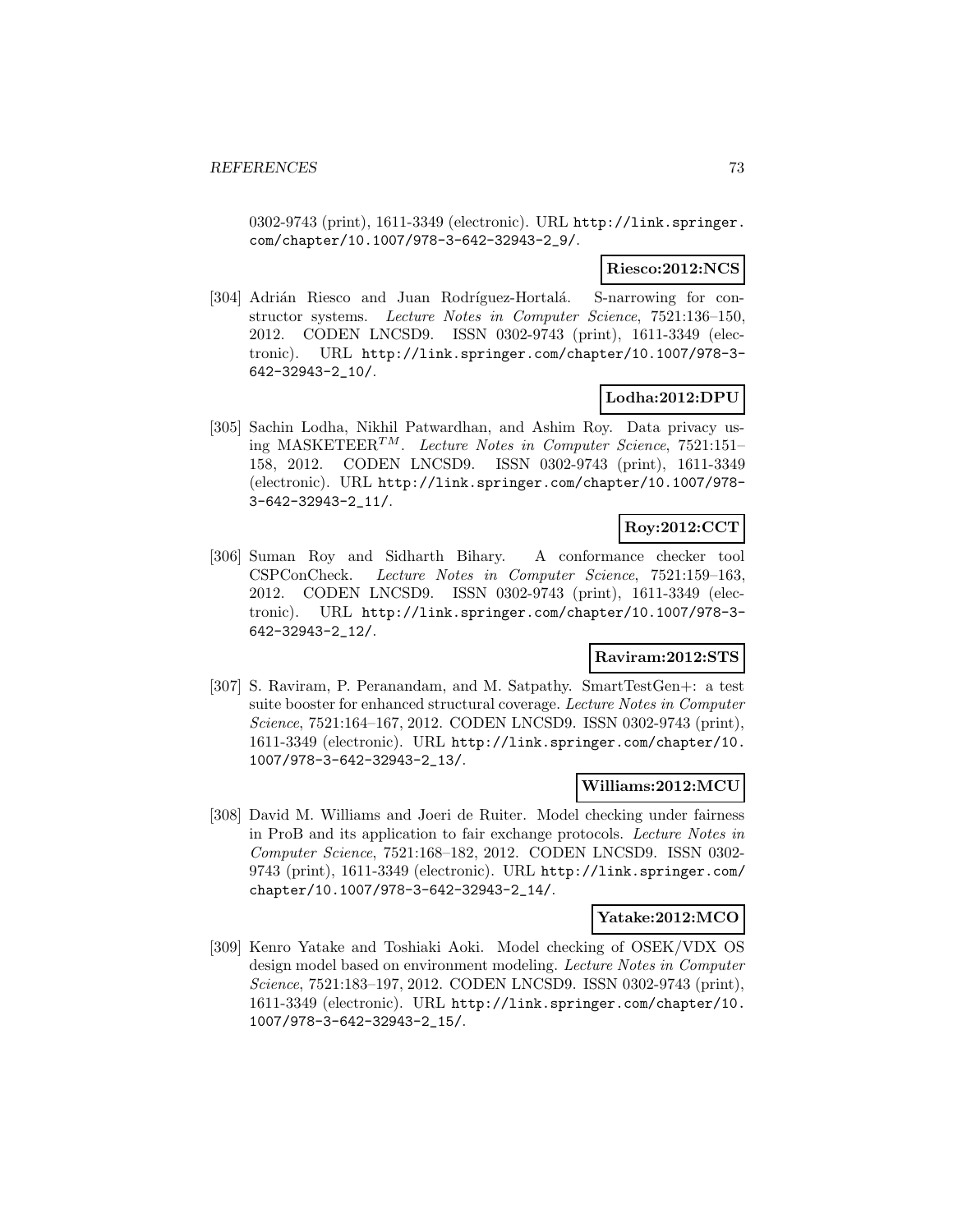#### **Cranen:2012:CSP**

[310] Sjoerd Cranen and Jeroen J. A. Keiren. A cure for stuttering parity games. Lecture Notes in Computer Science, 7521:198–212, 2012. CODEN LNCSD9. ISSN 0302-9743 (print), 1611-3349 (electronic). URL http:// link.springer.com/chapter/10.1007/978-3-642-32943-2\_16/.

### **Caillaud:2012:ERD**

[311] Benoît Caillaud and Jean-Baptiste Raclet. Ensuring reachability by design. Lecture Notes in Computer Science, 7521:213–227, 2012. CODEN LNCSD9. ISSN 0302-9743 (print), 1611-3349 (electronic). URL http:// link.springer.com/chapter/10.1007/978-3-642-32943-2\_17/.

#### **Peyronnet:2012:AVE**

[312] Sylvain Peyronnet and Michel De Rougemont. Approximate verification and enumeration problems. Lecture Notes in Computer Science, 7521: 228–242, 2012. CODEN LNCSD9. ISSN 0302-9743 (print), 1611-3349 (electronic). URL http://link.springer.com/chapter/10.1007/978- 3-642-32943-2\_18/.

## **Mari:2012:UQS**

[313] Federico Mari, Igor Melatti, and Ivano Salvo. Undecidability of quantized state feedback control for discrete time linear hybrid systems. Lecture Notes in Computer Science, 7521:243–258, 2012. CODEN LNCSD9. ISSN 0302-9743 (print), 1611-3349 (electronic). URL http://link.springer. com/chapter/10.1007/978-3-642-32943-2\_19/.

#### **Anonymous:2012:BMb**

[314] Anonymous. Back matter. Lecture Notes in Computer Science, 7521: ??, 2012. CODEN LNCSD9. ISSN 0302-9743 (print), 1611-3349 (electronic). URL http://link.springer.com/content/pdf/bbm:978-3- 642-32943-2/1.

#### **Anonymous:2012:FMo**

[315] Anonymous. Front matter. Lecture Notes in Computer Science, 7521: ??, 2012. CODEN LNCSD9. ISSN 0302-9743 (print), 1611-3349 (electronic). URL http://link.springer.com/content/pdf/bfm:978-3- 642-32943-2/1.

### **deLima:2012:SII**

[316] Edirlei Soares de Lima, Bruno Feijó, Cesar T. Pozzer, and Angelo E. M. Ciarlini. Social interaction for interactive storytelling. Lecture Notes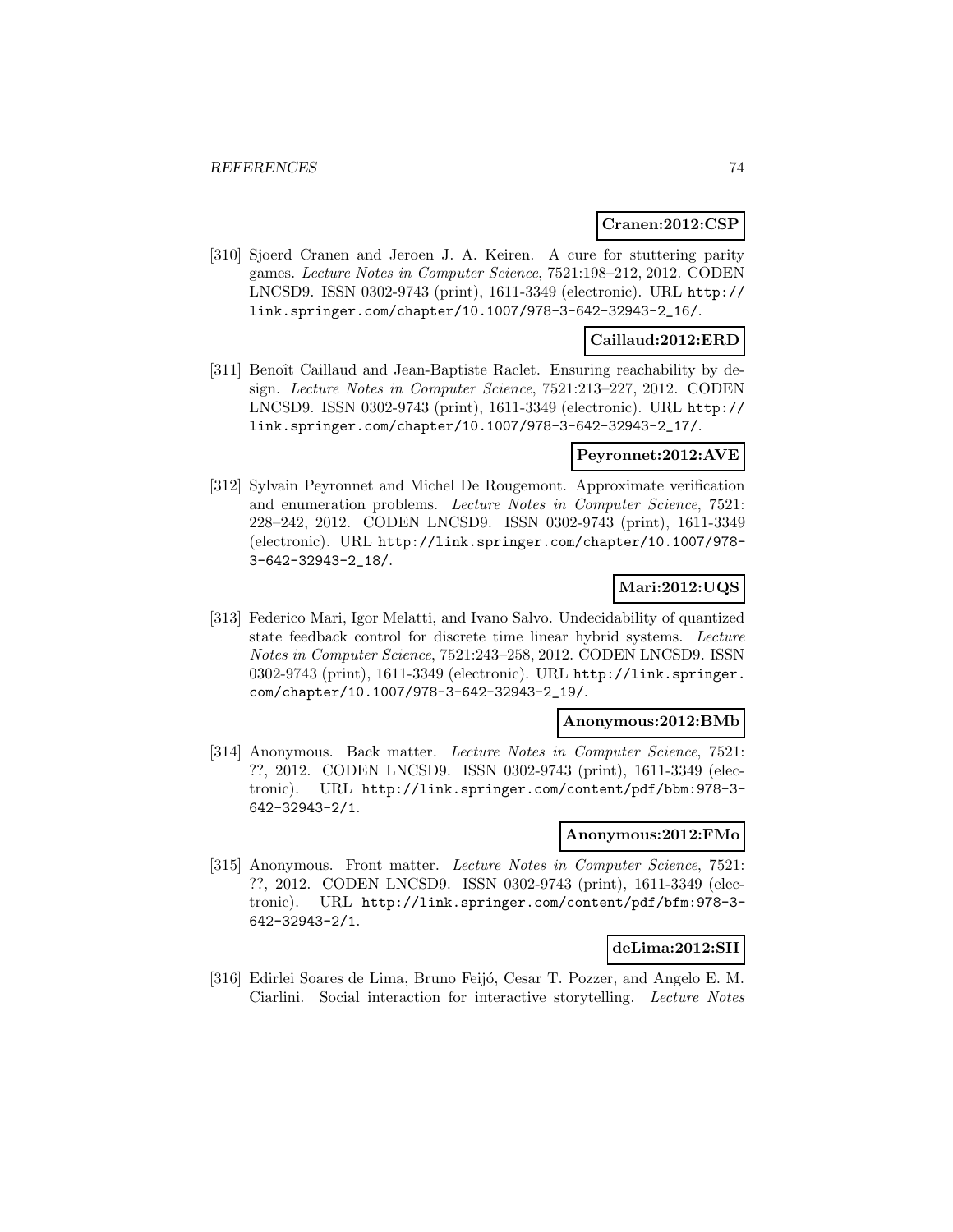in Computer Science, 7522:1–15, 2012. CODEN LNCSD9. ISSN 0302- 9743 (print), 1611-3349 (electronic). URL http://link.springer.com/ chapter/10.1007/978-3-642-33542-6\_1/.

### **Muller:2012:GAD**

[317] Ivana Müller, Petra Sundström, Martin Murer, and Manfred Tscheligi. Gaming after dark. Lecture Notes in Computer Science, 7522: 16–29, 2012. CODEN LNCSD9. ISSN 0302-9743 (print), 1611-3349 (electronic). URL http://link.springer.com/chapter/10.1007/978- 3-642-33542-6\_2/.

# **daSilva:2012:IGE**

[318] Fabio A. Guilherme da Silva, Antonio L. Furtado, and Angelo E. M. Ciarlini. Information-gathering events in story plots. Lecture Notes in Computer Science, 7522:30–44, 2012. CODEN LNCSD9. ISSN 0302- 9743 (print), 1611-3349 (electronic). URL http://link.springer.com/ chapter/10.1007/978-3-642-33542-6\_3/.

# **Apken:2012:DEP**

[319] Daniel Apken, Hendrik Landwehr, Marc Herrlich, Markus Krause, and Dennis Paul. Design and evaluation of parametrizable multi-genre game mechanics. Lecture Notes in Computer Science, 7522:45–52, 2012. CODEN LNCSD9. ISSN 0302-9743 (print), 1611-3349 (electronic). URL http://link.springer.com/chapter/10.1007/978-3- 642-33542-6\_4/.

#### **Kothgassner:2012:VTT**

[320] Oswald D. Kothgassner, Anna Felnhofer, Leon Beutl, Helmut Hlavacs, and Mario Lehenbauer. A virtual training tool for giving talks. Lecture Notes in Computer Science, 7522:53–66, 2012. CODEN LNCSD9. ISSN 0302-9743 (print), 1611-3349 (electronic). URL http://link.springer. com/chapter/10.1007/978-3-642-33542-6\_5/.

## **Sisler:2012:SHC**

[321] Vít Šisler, Cyril Brom, Jaroslav Cuhra, Kamil Činátl, and Jakub Gemrot. Stories from the history of Czechoslovakia, a serious game for teaching history of the Czech lands in the 20th century — notes on design concepts and design process. Lecture Notes in Computer Science, 7522: 67–74, 2012. CODEN LNCSD9. ISSN 0302-9743 (print), 1611-3349 (electronic). URL http://link.springer.com/chapter/10.1007/978- 3-642-33542-6\_6/.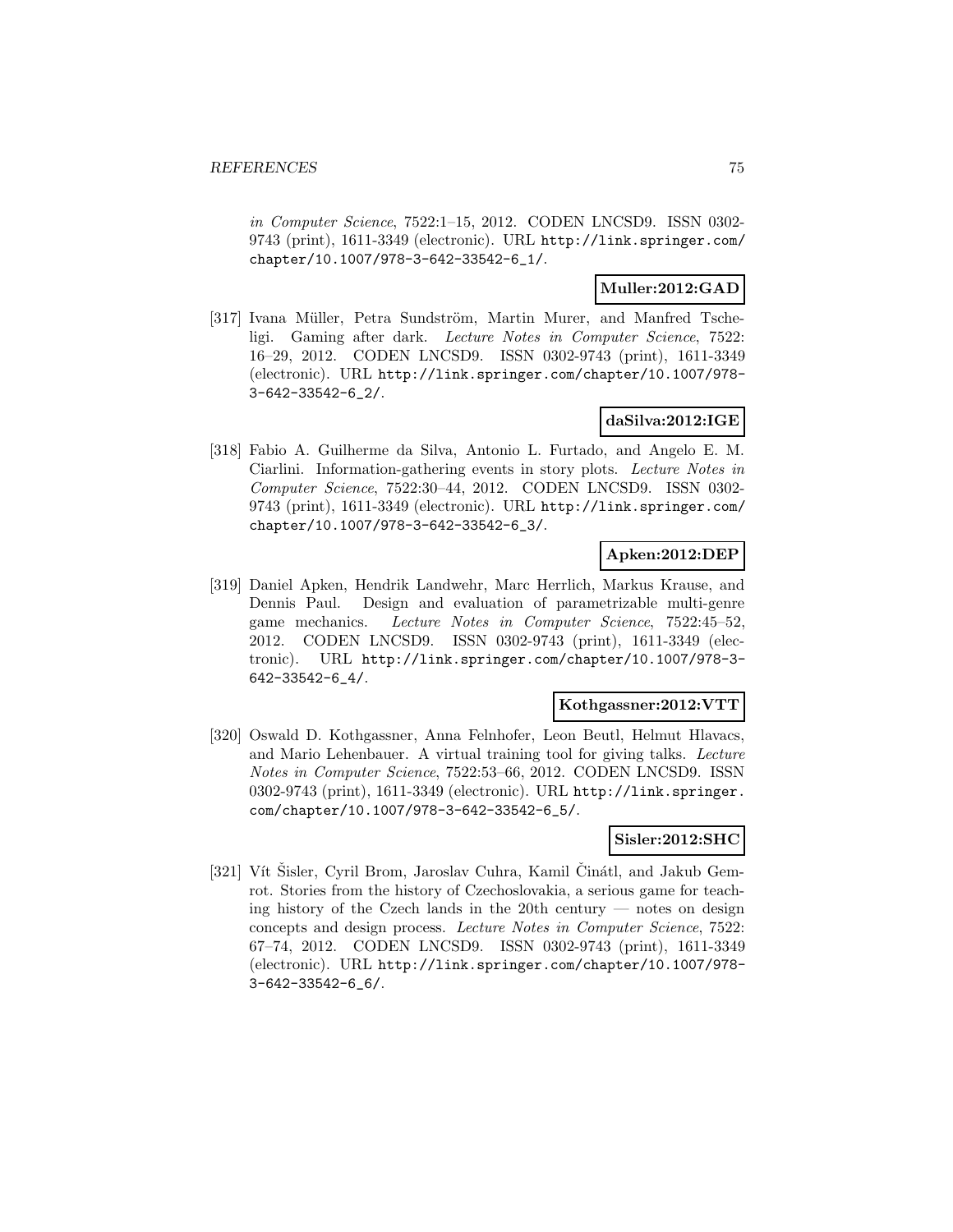#### **Blake:2012:CPI**

[322] Christopher Blake, Dorothée Hefner, Christian Roth, Christoph Klimmt, and Peter Vorderer. Cognitive processes involved in video game identification. Lecture Notes in Computer Science, 7522:75–84, 2012. CODEN LNCSD9. ISSN 0302-9743 (print), 1611-3349 (electronic). URL http:// link.springer.com/chapter/10.1007/978-3-642-33542-6\_7/.

### **Moreno:2012:ASS**

[323] Alejandro Moreno, Robby van Delden, Dennis Reidsma, Ronald Poppe, and Dirk Heylen. An annotation scheme for social interaction in digital playgrounds. Lecture Notes in Computer Science, 7522:85-99, 2012. CODEN LNCSD9. ISSN 0302-9743 (print), 1611-3349 (electronic). URL http://link.springer.com/chapter/10.1007/978-3- 642-33542-6\_8/.

### **Wang:2012:PME**

[324] Xuan Wang, Eng Tat Khoo, Sanath Siriwardana, Horathalge Iroshan, and Ryohei Nakatsu. Philosophy meets entertainment: Designing an interactive virtual philosopher. Lecture Notes in Computer Science, 7522: 100–113, 2012. CODEN LNCSD9. ISSN 0302-9743 (print), 1611-3349 (electronic). URL http://link.springer.com/chapter/10.1007/978- 3-642-33542-6\_9/.

#### **Conroy:2012:SDI**

[325] David Conroy, Peta Wyeth, and Daniel Johnson. Spotting the difference: Identifying player opponent preferences in FPS games. Lecture Notes in Computer Science, 7522:114–121, 2012. CODEN LNCSD9. ISSN 0302- 9743 (print), 1611-3349 (electronic). URL http://link.springer.com/ chapter/10.1007/978-3-642-33542-6\_10/.

# **Lee:2012:APF**

[326] Suwon Lee, Jinki Jung, Jihye Hong, J. B. Ryu, and Hyun S. Yang. AR paint: a fusion system of a paint tool and AR. Lecture Notes in Computer Science, 7522:122–129, 2012. CODEN LNCSD9. ISSN 0302-9743 (print), 1611-3349 (electronic). URL http://link.springer.com/chapter/10. 1007/978-3-642-33542-6\_11/.

### **Mazalek:2012:PED**

[327] Ali Mazalek, Michael Nitsche, Claudia Rébola, Paul Clifton, Andy Wu, and Nick Poirier. Pictures at an exhibition: Design of a hybrid puppetry performance piece. Lecture Notes in Computer Science, 7522: 130–143, 2012. CODEN LNCSD9. ISSN 0302-9743 (print), 1611-3349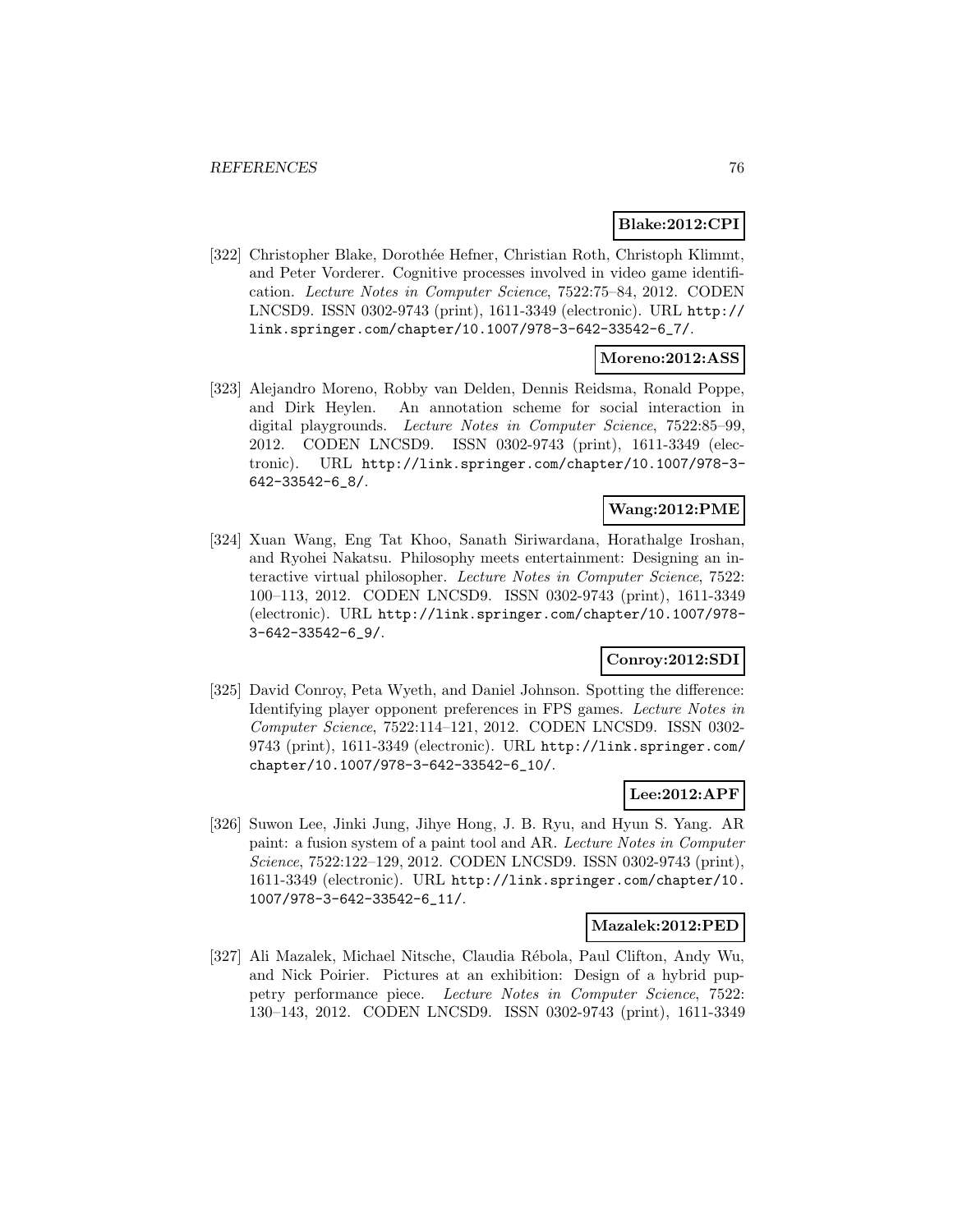(electronic). URL http://link.springer.com/chapter/10.1007/978- 3-642-33542-6\_12/.

#### **Minuto:2012:FGS**

[328] Andrea Minuto, Gijs Huisman, and Anton Nijholt. Follow the grass: a smart material interactive pervasive display. Lecture Notes in Computer Science, 7522:144–157, 2012. CODEN LNCSD9. ISSN 0302-9743 (print), 1611-3349 (electronic). URL http://link.springer.com/chapter/10. 1007/978-3-642-33542-6\_13/.

#### **Demeulemeester:2012:IVM**

[329] Aljosha Demeulemeester, Katriina Kilpi, Shirley A. Elprama, and Sammy Lievens. The ICOCOON virtual meeting room: a virtual environment as a support tool for multipoint teleconference systems. Lecture Notes in Computer Science, 7522:158–171, 2012. CODEN LNCSD9. ISSN 0302- 9743 (print), 1611-3349 (electronic). URL http://link.springer.com/ chapter/10.1007/978-3-642-33542-6\_14/.

# **Reis:2012:PW**

[330] Sofia Reis and Nuno Correia. Playing with the weather. Lecture Notes in Computer Science, 7522:172–184, 2012. CODEN LNCSD9. ISSN 0302- 9743 (print), 1611-3349 (electronic). URL http://link.springer.com/ chapter/10.1007/978-3-642-33542-6\_15/.

### **Gutierrez:2012:FPL**

[331] Lucio Gutierrez, Eleni Stroulia, and Ioanis Nikolaidis. fAARS: a platform for location-aware trans-reality games. Lecture Notes in Computer Science, 7522:185–192, 2012. CODEN LNCSD9. ISSN 0302-9743 (print), 1611-3349 (electronic). URL http://link.springer.com/chapter/10. 1007/978-3-642-33542-6\_16/.

#### **Mader:2012:HAT**

[332] Stéphanie Mader, Stéphane Natkin, and Guillaume Levieux. How to analyse therapeutic games: The player /game /therapy model. Lecture Notes in Computer Science, 7522:193–206, 2012. CODEN LNCSD9. ISSN 0302- 9743 (print), 1611-3349 (electronic). URL http://link.springer.com/ chapter/10.1007/978-3-642-33542-6\_17/.

#### **Matyas:2012:GBT**

[333] Sebastian Matyas, Daishi Kato, Takao Shime, Kazuo Kunieda, and Keiji Yamada. Game-based trust. Lecture Notes in Computer Science, 7522: 207–220, 2012. CODEN LNCSD9. ISSN 0302-9743 (print), 1611-3349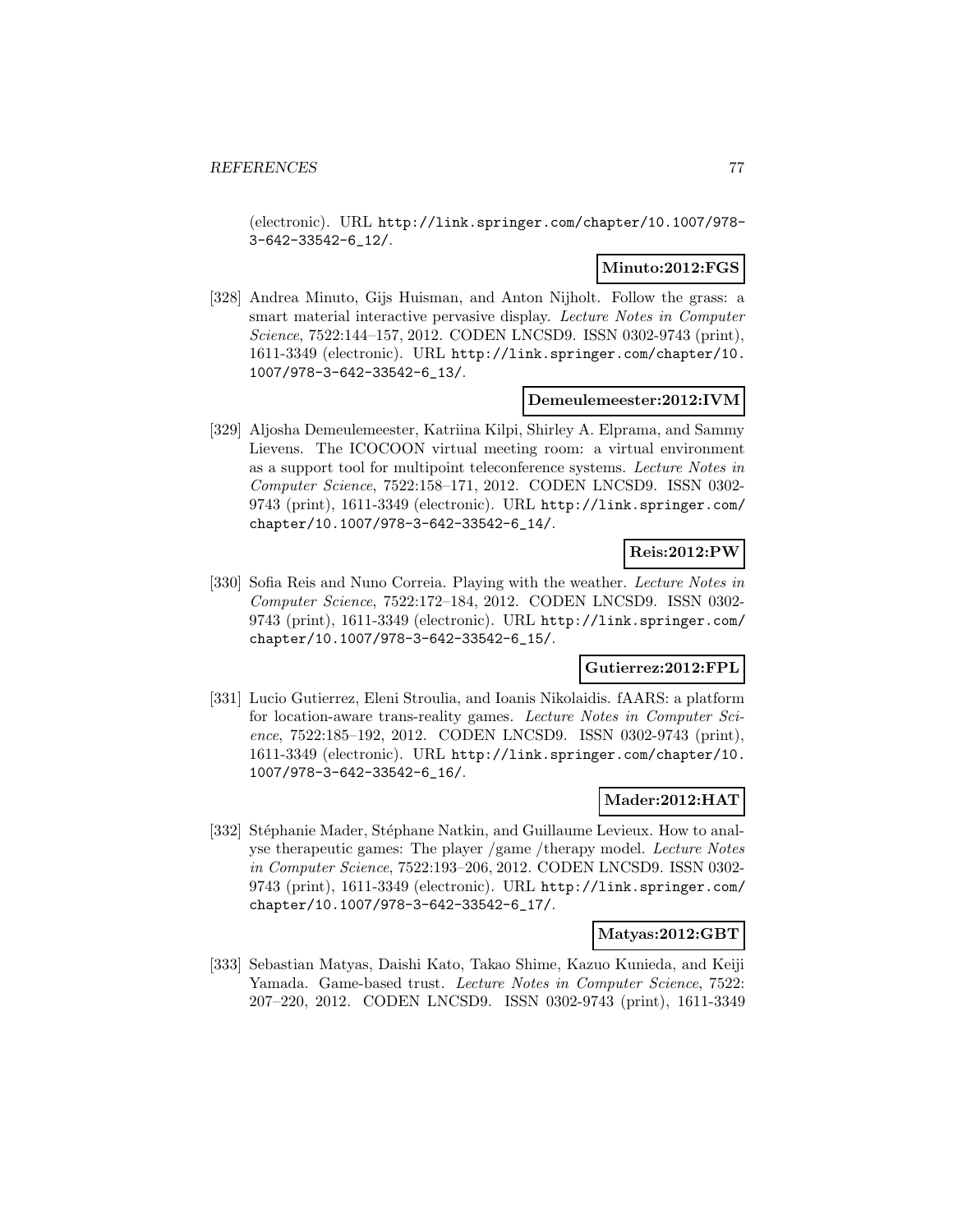(electronic). URL http://link.springer.com/chapter/10.1007/978- 3-642-33542-6\_18/.

### **vanDelden:2012:DTG**

[334] Robby van Delden, Pauline Aarts, and Betsy van Dijk. Design of tangible games for children undergoing occupational and physical therapy. Lecture Notes in Computer Science, 7522:221–234, 2012. CODEN LNCSD9. ISSN 0302-9743 (print), 1611-3349 (electronic). URL http://link.springer. com/chapter/10.1007/978-3-642-33542-6\_19/.

### **Gerling:2012:GDO**

[335] Kathrin Maria Gerling, Frank Paul Schulte, Jan Smeddinck, and Maic Masuch. Game design for older adults: Effects of age-related changes on structural elements of digital games. Lecture Notes in Computer Science, 7522:235–242, 2012. CODEN LNCSD9. ISSN 0302-9743 (print), 1611- 3349 (electronic). URL http://link.springer.com/chapter/10.1007/ 978-3-642-33542-6\_20/.

#### **Anonymous:2012:FMp**

[336] Anonymous. Front matter. Lecture Notes in Computer Science, 7522: ??, 2012. CODEN LNCSD9. ISSN 0302-9743 (print), 1611-3349 (electronic). URL http://link.springer.com/content/pdf/bfm:978-3- 642-33542-6/1.

# **Abbeel:2012:MLR**

[337] Pieter Abbeel. Machine learning for robotics. Lecture Notes in Computer Science, 7523:1, 2012. CODEN LNCSD9. ISSN 0302-9743 (print), 1611-3349 (electronic). URL http://link.springer.com/accesspage/ chapter/10.1007/978-3-642-33460-3\_1.

#### **DeRaedt:2012:DMM**

[338] Luc De Raedt. Declarative modeling for machine learning and data mining. Lecture Notes in Computer Science, 7523:2–3, 2012. CODEN LNCSD9. ISSN 0302-9743 (print), 1611-3349 (electronic). URL http://link.springer.com/accesspage/chapter/10.1007/978- 3-642-33460-3\_2.

#### **Eck:2012:MLM**

[339] Douglas Eck. Machine learning methods for music discovery and recommendation. Lecture Notes in Computer Science, 7523:4, 2012. CODEN LNCSD9. ISSN 0302-9743 (print), 1611-3349 (electronic). URL http://link.springer.com/accesspage/chapter/10.1007/978- 3-642-33460-3\_3.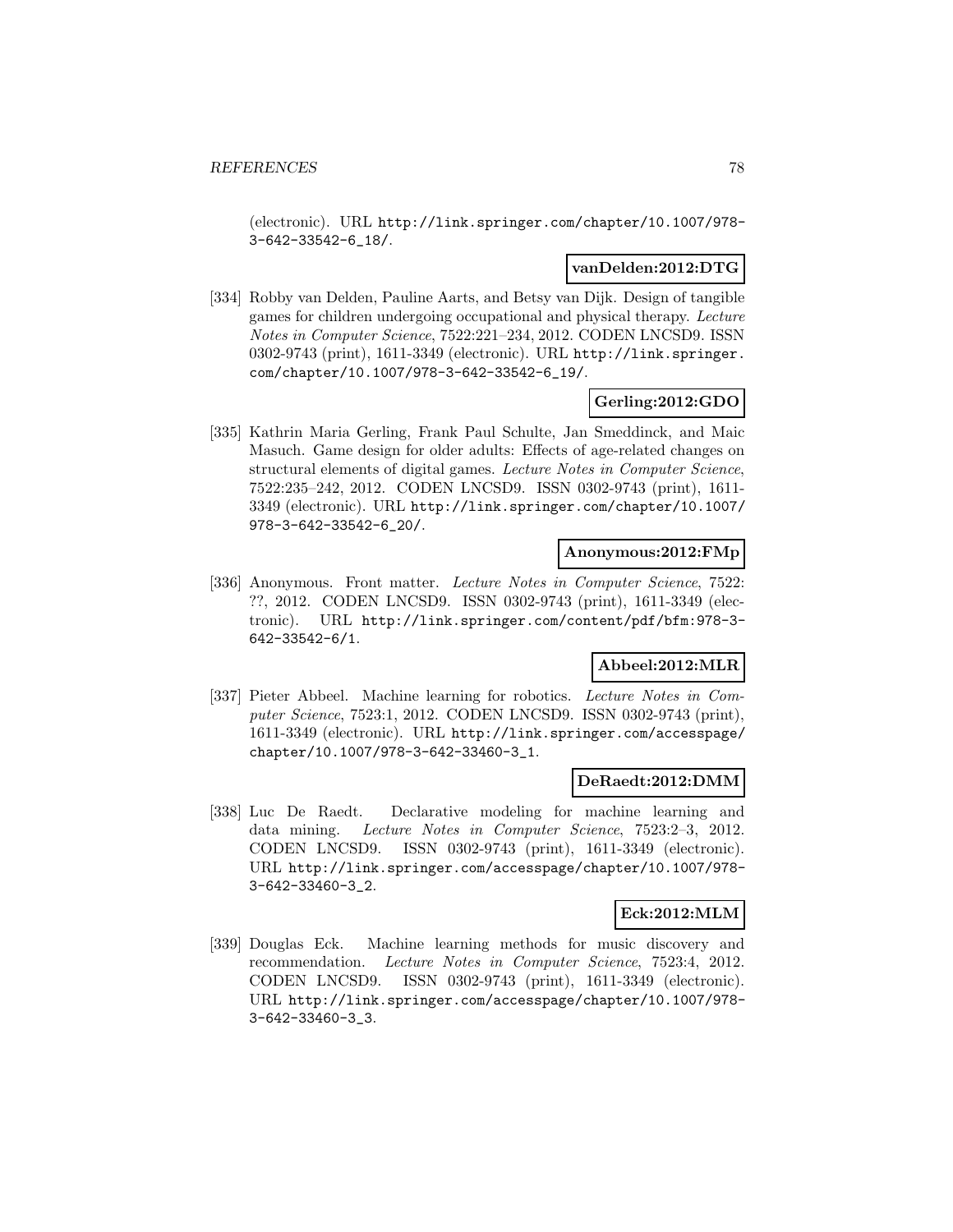#### **Keim:2012:SPV**

[340] Daniel Keim. Solving problems with visual analytics: Challenges and applications. Lecture Notes in Computer Science, 7523:5–6, 2012. CODEN LNCSD9. ISSN 0302-9743 (print), 1611-3349 (electronic). URL http://link.springer.com/accesspage/chapter/10.1007/978- 3-642-33460-3\_4.

### **Smyth:2012:ATS**

[341] Padhraic Smyth. Analyzing text and social network data with probabilistic models. Lecture Notes in Computer Science, 7523:7–8, 2012. CODEN LNCSD9. ISSN 0302-9743 (print), 1611-3349 (electronic). URL http://link.springer.com/accesspage/chapter/10.1007/978- 3-642-33460-3\_5.

### **Tatti:2012:DDT**

[342] Nikolaj Tatti and Jilles Vreeken. Discovering descriptive tile trees. Lecture Notes in Computer Science, 7523:9–24, 2012. CODEN LNCSD9. ISSN 0302-9743 (print), 1611-3349 (electronic). URL http://link.springer. com/chapter/10.1007/978-3-642-33460-3\_6/.

### **Riondato:2012:EDA**

[343] Matteo Riondato and Eli Upfal. Efficient discovery of association rules and frequent itemsets through sampling with tight performance guarantees. Lecture Notes in Computer Science, 7523:25–41, 2012. CODEN LNCSD9. ISSN 0302-9743 (print), 1611-3349 (electronic). URL http:// link.springer.com/chapter/10.1007/978-3-642-33460-3\_7/.

## **Siebes:2012:SCD**

[344] Arno Siebes and René Kersten. Smoothing categorical data. Lecture Notes in Computer Science, 7523:42–57, 2012. CODEN LNCSD9. ISSN 0302-9743 (print), 1611-3349 (electronic). URL http://link.springer. com/chapter/10.1007/978-3-642-33460-3\_8/.

#### **Gasse:2012:ECH**

[345] Maxime Gasse, Alex Aussem, and Haytham Elghazel. An experimental comparison of hybrid algorithms for Bayesian network structure learning. Lecture Notes in Computer Science, 7523:58–73, 2012. CODEN LNCSD9. ISSN 0302-9743 (print), 1611-3349 (electronic). URL http: //link.springer.com/chapter/10.1007/978-3-642-33460-3\_9/.

## **Tschiatschek:2012:BNC**

[346] Sebastian Tschiatschek, Peter Reinprecht, Manfred Mücke, and Franz Pernkopf. Bayesian network classifiers with reduced precision parame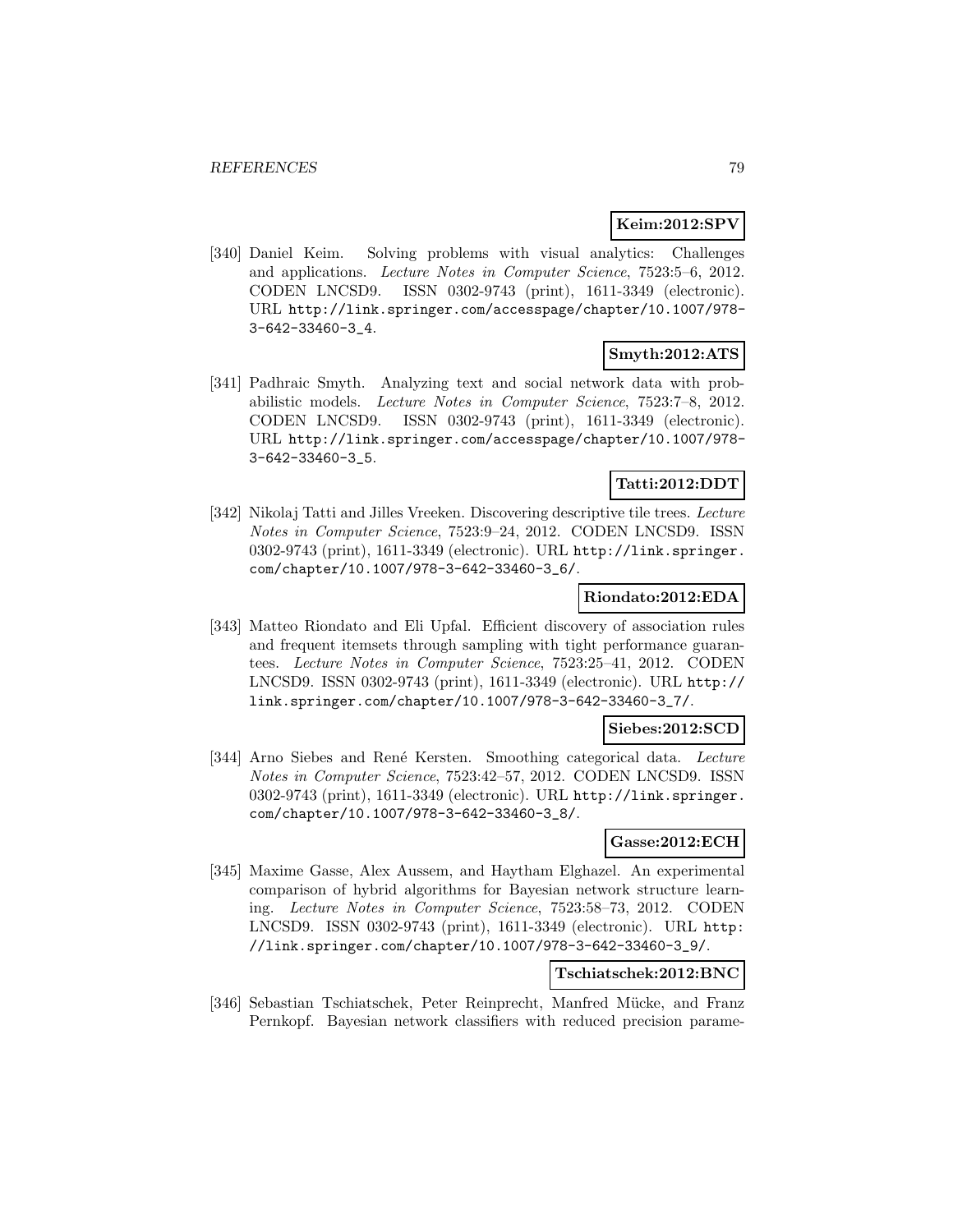ters. Lecture Notes in Computer Science, 7523:74–89, 2012. CODEN LNCSD9. ISSN 0302-9743 (print), 1611-3349 (electronic). URL http:// link.springer.com/chapter/10.1007/978-3-642-33460-3\_10/.

### **Papai:2012:CSP**

[347] Tivadar Pápai, Shalini Ghosh, and Henry Kautz. Combining subjective probabilities and data in training Markov logic networks. Lecture Notes in Computer Science, 7523:90–105, 2012. CODEN LNCSD9. ISSN 0302- 9743 (print), 1611-3349 (electronic). URL http://link.springer.com/ chapter/10.1007/978-3-642-33460-3\_11/.

### **Guo:2012:SBB**

[348] Shengbo Guo, Scott Sanner, Thore Graepel, and Wray Buntine. Scorebased Bayesian skill learning. Lecture Notes in Computer Science, 7523: 106–121, 2012. CODEN LNCSD9. ISSN 0302-9743 (print), 1611-3349 (electronic). URL http://link.springer.com/chapter/10.1007/978- 3-642-33460-3\_12/.

# **Dogan:2012:NEG**

[349] Urün Dogan, Tobias Glasmachers, and Christian Igel. A note on extending generalization bounds for binary large-margin classifiers to multiple classes. Lecture Notes in Computer Science, 7523:122–129, 2012. CODEN LNCSD9. ISSN 0302-9743 (print), 1611-3349 (electronic). URL http:// link.springer.com/chapter/10.1007/978-3-642-33460-3\_13/.

## **Mantrach:2012:ERC**

[350] Amin Mantrach and Jean-Michel Renders. Extension of the Rocchio classification method to multi-modal categorization of documents in social media. Lecture Notes in Computer Science, 7523:130–142, 2012. CODEN LNCSD9. ISSN 0302-9743 (print), 1611-3349 (electronic). URL http:// link.springer.com/chapter/10.1007/978-3-642-33460-3\_14/.

### **Bootkrajang:2012:LNR**

[351] Jakramate Bootkrajang and Ata Kabán. Label-noise robust logistic regression and its applications. Lecture Notes in Computer Science, 7523: 143–158, 2012. CODEN LNCSD9. ISSN 0302-9743 (print), 1611-3349 (electronic). URL http://link.springer.com/chapter/10.1007/978- 3-642-33460-3\_15/.

# **Bespalov:2012:SCS**

[352] Dmitriy Bespalov, Yanjun Qi, Bing Bai, and Ali Shokoufandeh. Sentiment classification with supervised sequence embedding. Lecture Notes in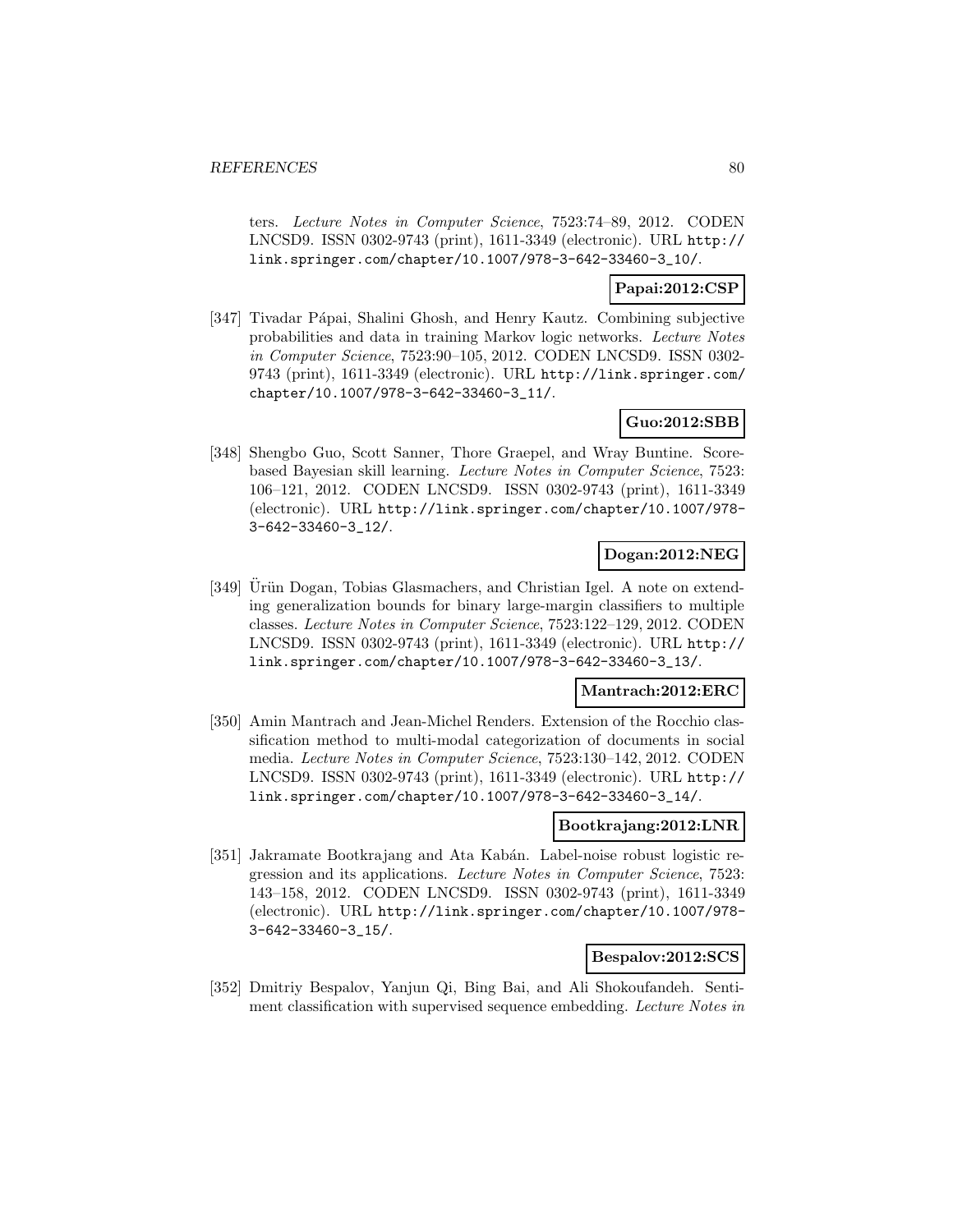Computer Science, 7523:159–174, 2012. CODEN LNCSD9. ISSN 0302- 9743 (print), 1611-3349 (electronic). URL http://link.springer.com/ chapter/10.1007/978-3-642-33460-3\_16/.

### **Edelkamp:2012:BMF**

[353] Stefan Edelkamp and Martin Stommel. The bitvector machine: a fast and robust machine learning algorithm for non-linear problems. Lecture Notes in Computer Science, 7523:175–190, 2012. CODEN LNCSD9. ISSN 0302-9743 (print), 1611-3349 (electronic). URL http://link.springer. com/chapter/10.1007/978-3-642-33460-3\_17/.

### **Maes:2012:EMC**

[354] Francis Maes, Pierre Geurts, and Louis Wehenkel. Embedding Monte Carlo search of features in tree-based ensemble methods. Lecture Notes in Computer Science, 7523:191–206, 2012. CODEN LNCSD9. ISSN 0302- 9743 (print), 1611-3349 (electronic). URL http://link.springer.com/ chapter/10.1007/978-3-642-33460-3\_18/.

### **Zhang:2012:HSS**

[355] Zhihong Zhang, Edwin R. Hancock, and Xiao Bai. Hypergraph spectra for semi-supervised feature selection. Lecture Notes in Computer Science, 7523:207–222, 2012. CODEN LNCSD9. ISSN 0302-9743 (print), 1611- 3349 (electronic). URL http://link.springer.com/chapter/10.1007/ 978-3-642-33460-3\_19/.

### **Wang:2012:LNM**

[356] Jun Wang, Adam Woznica, and Alexandros Kalousis. Learning neighborhoods for metric learning. Lecture Notes in Computer Science, 7523: 223–236, 2012. CODEN LNCSD9. ISSN 0302-9743 (print), 1611-3349 (electronic). URL http://link.springer.com/chapter/10.1007/978- 3-642-33460-3\_20/.

### **Anonymous:2012:FMq**

[357] Anonymous. Front matter. Lecture Notes in Computer Science, 7523: ??, 2012. CODEN LNCSD9. ISSN 0302-9743 (print), 1611-3349 (electronic). URL http://link.springer.com/content/pdf/bfm:978-3- 642-33460-3/1.

## **Liu:2012:AIF**

[358] Ruilin Liu, Hui (Wendy) Wang, Anna Monreale, Dino Pedreschi, Fosca Giannotti, and Wenge Guo. AUDIO: An integrity **Auditing framework** of Outlier-mining-as-a-service systems. Lecture Notes in Computer Science, 7524:1–18, 2012. CODEN LNCSD9. ISSN 0302-9743 (print), 1611-3349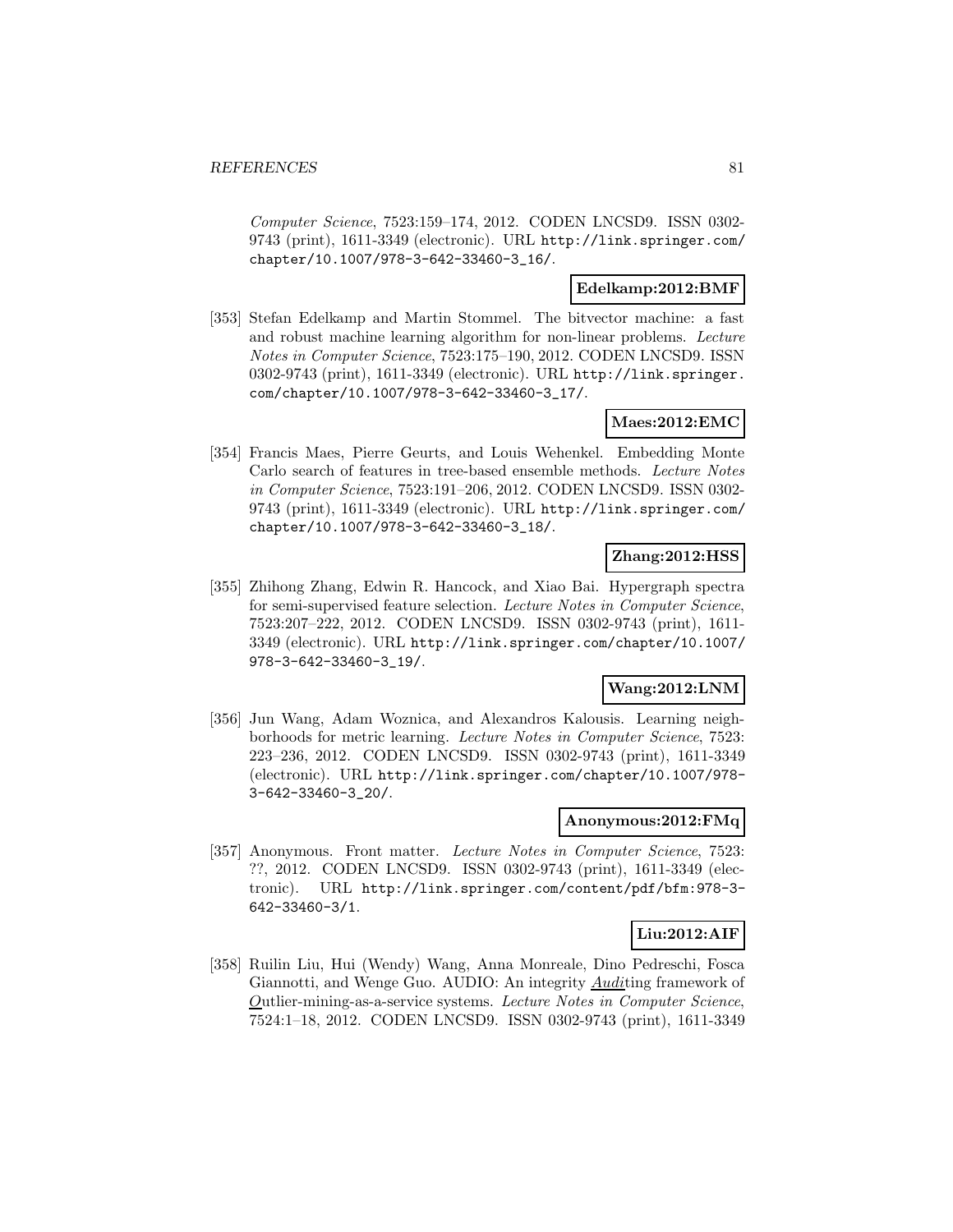(electronic). URL http://link.springer.com/chapter/10.1007/978- 3-642-33486-3\_1/.

## **Vinterbo:2012:DPP**

[359] Staal A. Vinterbo. Differentially private projected histograms: Construction and use for prediction. Lecture Notes in Computer Science, 7524: 19–34, 2012. CODEN LNCSD9. ISSN 0302-9743 (print), 1611-3349 (electronic). URL http://link.springer.com/chapter/10.1007/978- 3-642-33486-3\_2/.

### **Kamishima:2012:FAC**

[360] Toshihiro Kamishima, Shotaro Akaho, Hideki Asoh, and Jun Sakuma. Fairness-aware classifier with prejudice remover regularizer. Lecture Notes in Computer Science, 7524:35–50, 2012. CODEN LNCSD9. ISSN 0302- 9743 (print), 1611-3349 (electronic). URL http://link.springer.com/ chapter/10.1007/978-3-642-33486-3\_3/.

### **Kirshenbaum:2012:LCM**

[361] Evan Kirshenbaum, George Forman, and Michael Dugan. A live comparison of methods for personalized article recommendation at forbes.com. Lecture Notes in Computer Science, 7524:51–66, 2012. CODEN LNCSD9. ISSN 0302-9743 (print), 1611-3349 (electronic). URL http://link. springer.com/chapter/10.1007/978-3-642-33486-3\_4/.

## **Hidasi:2012:FBT**

[362] Balázs Hidasi and Domonkos Tikk. Fast ALS-based tensor factorization for context-aware recommendation from implicit feedback. Lecture Notes in Computer Science, 7524:67–82, 2012. CODEN LNCSD9. ISSN 0302- 9743 (print), 1611-3349 (electronic). URL http://link.springer.com/ chapter/10.1007/978-3-642-33486-3\_5/.

### **Cheng:2012:PEM**

[363] Weiwei Cheng and Eyke Hüllermeier. Probability estimation for multiclass classification based on label ranking. Lecture Notes in Computer Science, 7524:83–98, 2012. CODEN LNCSD9. ISSN 0302-9743 (print), 1611-3349 (electronic). URL http://link.springer.com/chapter/10. 1007/978-3-642-33486-3\_6/.

## **Ure:2012:APM**

[364] N. Kemal Ure, Alborz Geramifard, Girish Chowdhary, and Jonathan P. How. Adaptive planning for Markov decision processes with uncertain transition models via incremental feature dependency discovery. Lecture Notes in Computer Science, 7524:99–115, 2012. CODEN LNCSD9. ISSN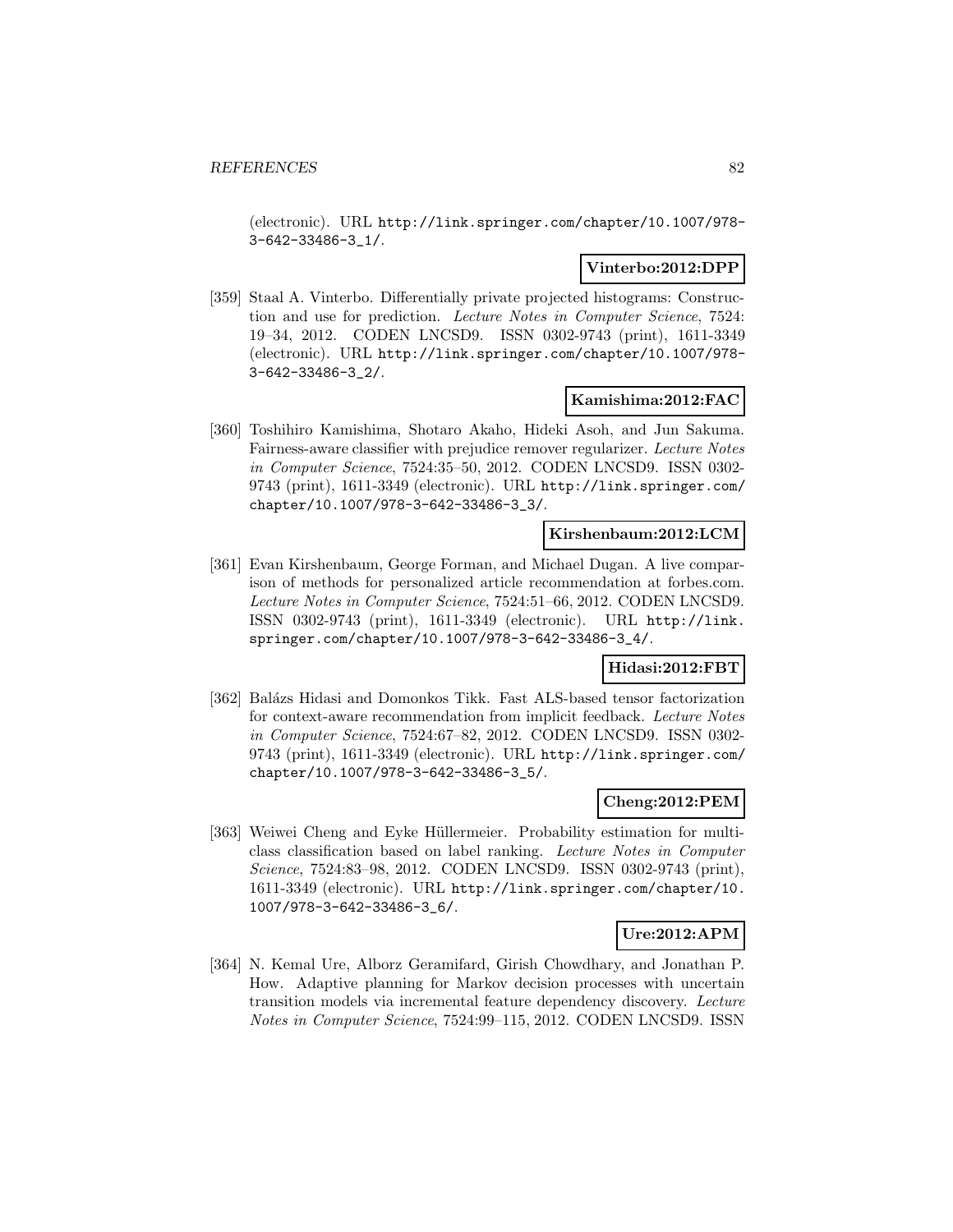0302-9743 (print), 1611-3349 (electronic). URL http://link.springer. com/chapter/10.1007/978-3-642-33486-3\_7/.

### **Akrour:2012:AAP**

[365] Riad Akrour, Marc Schoenauer, and Michèle Sebag. APRIL: Active preference learning-based reinforcement learning. Lecture Notes in Computer Science, 7524:116–131, 2012. CODEN LNCSD9. ISSN 0302-9743 (print), 1611-3349 (electronic). URL http://link.springer.com/chapter/10. 1007/978-3-642-33486-3\_8/.

### **Peters:2012:ADD**

[366] Markus Peters, Wolfgang Ketter, Maytal Saar-Tsechansky, and John Collins. Autonomous data-driven decision-making in smart electricity markets. Lecture Notes in Computer Science, 7524:132–147, 2012. CODEN LNCSD9. ISSN 0302-9743 (print), 1611-3349 (electronic). URL http://link.springer.com/chapter/10.1007/978-3- 642-33486-3\_9/.

# **Michini:2012:BNI**

[367] Bernard Michini and Jonathan P. How. Bayesian nonparametric inverse reinforcement learning. Lecture Notes in Computer Science, 7524: 148–163, 2012. CODEN LNCSD9. ISSN 0302-9743 (print), 1611-3349 (electronic). URL http://link.springer.com/chapter/10.1007/978- 3-642-33486-3\_10/.

#### **Nguyen:2012:BMC**

[368] Truong-Huy Dinh Nguyen, Wee-Sun Lee, and Tze-Yun Leong. Bootstrapping Monte Carlo tree search with an imperfect heuristic. Lecture Notes in Computer Science, 7524:164–179, 2012. CODEN LNCSD9. ISSN 0302- 9743 (print), 1611-3349 (electronic). URL http://link.springer.com/ chapter/10.1007/978-3-642-33486-3\_11/.

### **Dulac-Arnold:2012:FRL**

[369] Gabriel Dulac-Arnold, Ludovic Denoyer, Philippe Preux, and Patrick Gallinari. Fast reinforcement learning with large action sets using errorcorrecting output codes for MDP factorization. Lecture Notes in Computer Science, 7524:180–194, 2012. CODEN LNCSD9. ISSN 0302-9743 (print), 1611-3349 (electronic). URL http://link.springer.com/chapter/10. 1007/978-3-642-33486-3\_12/.

#### **Ermon:2012:LPB**

[370] Stefano Ermon, Yexiang Xue, Carla Gomes, and Bart Selman. Learning policies for battery usage optimization in electric vehicles. Lecture Notes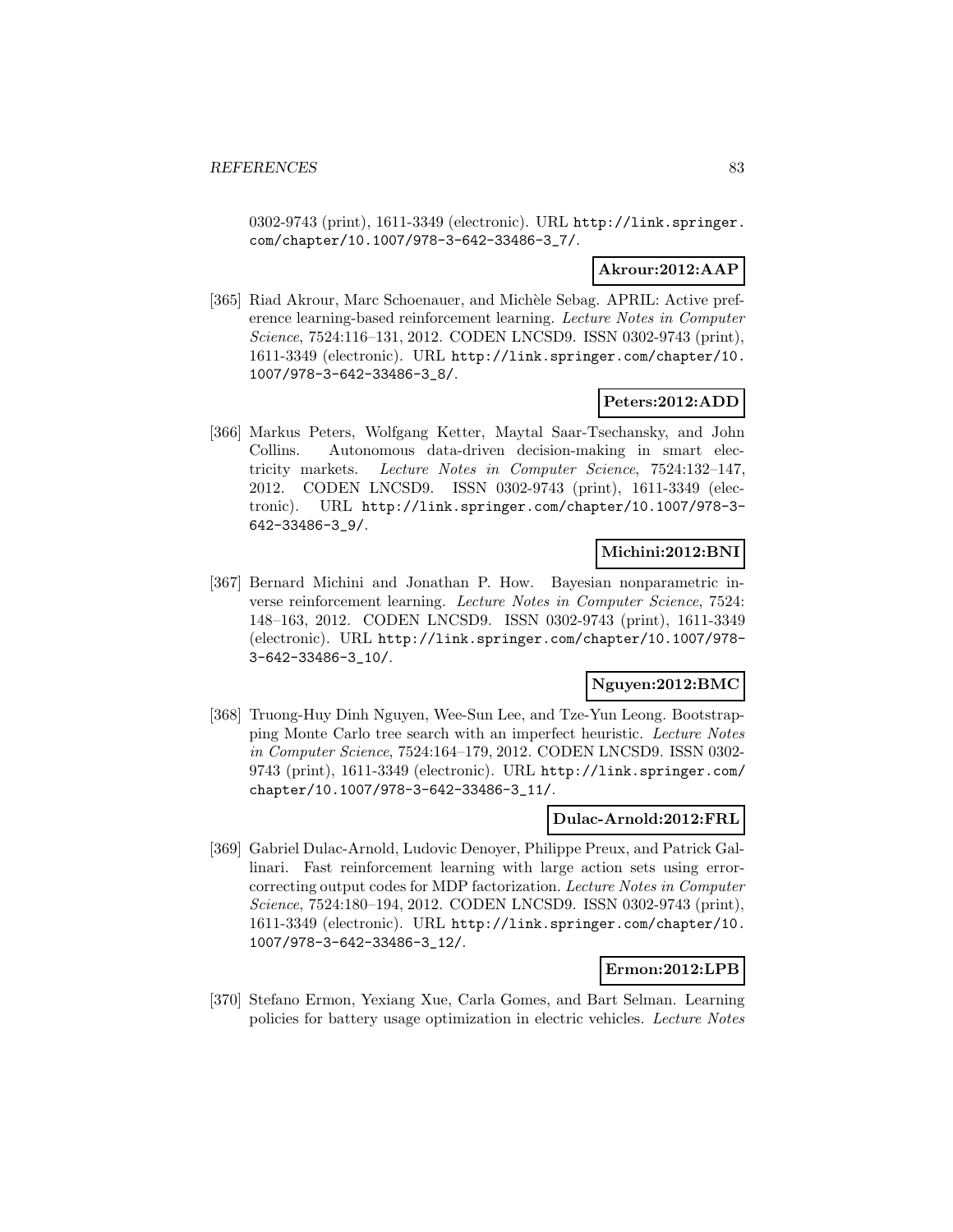in Computer Science, 7524:195–210, 2012. CODEN LNCSD9. ISSN 0302- 9743 (print), 1611-3349 (electronic). URL http://link.springer.com/ chapter/10.1007/978-3-642-33486-3\_13/.

### **Ramavajjala:2012:PIB**

[371] Vivek Ramavajjala and Charles Elkan. Policy iteration based on a learned transition model. Lecture Notes in Computer Science, 7524: 211–226, 2012. CODEN LNCSD9. ISSN 0302-9743 (print), 1611-3349 (electronic). URL http://link.springer.com/chapter/10.1007/978- 3-642-33486-3\_14/.

### **Boularias:2012:SAL**

[372] Abdeslam Boularias, Oliver Krömer, and Jan Peters. Structured apprenticeship learning. Lecture Notes in Computer Science, 7524:227– 242, 2012. CODEN LNCSD9. ISSN 0302-9743 (print), 1611-3349 (electronic). URL http://link.springer.com/chapter/10.1007/978- 3-642-33486-3\_15/.

# **Gay:2012:BAC**

[373] Dominique Gay and Marc Boullé. A Bayesian approach for classification rule mining in quantitative databases. Lecture Notes in Computer Science, 7524:243–259, 2012. CODEN LNCSD9. ISSN 0302-9743 (print), 1611- 3349 (electronic). URL http://link.springer.com/chapter/10.1007/ 978-3-642-33486-3\_16/.

### **Batal:2012:BST**

[374] Iyad Batal, Gregory Cooper, and Milos Hauskrecht. A Bayesian scoring technique for mining predictive and non-spurious rules. Lecture Notes in Computer Science, 7524:260–276, 2012. CODEN LNCSD9. ISSN 0302- 9743 (print), 1611-3349 (electronic). URL http://link.springer.com/ chapter/10.1007/978-3-642-33486-3\_17/.

## **Lemmerich:2012:GPT**

[375] Florian Lemmerich, Martin Becker, and Martin Atzmueller. Generic pattern trees for exhaustive exceptional model mining. Lecture Notes in Computer Science, 7524:277–292, 2012. CODEN LNCSD9. ISSN 0302- 9743 (print), 1611-3349 (electronic). URL http://link.springer.com/ chapter/10.1007/978-3-642-33486-3\_18/.

#### **Iwata:2012:BSS**

[376] Tomoharu Iwata and Kevin Duh. Bidirectional semi-supervised learning with graphs. Lecture Notes in Computer Science, 7524:293–306,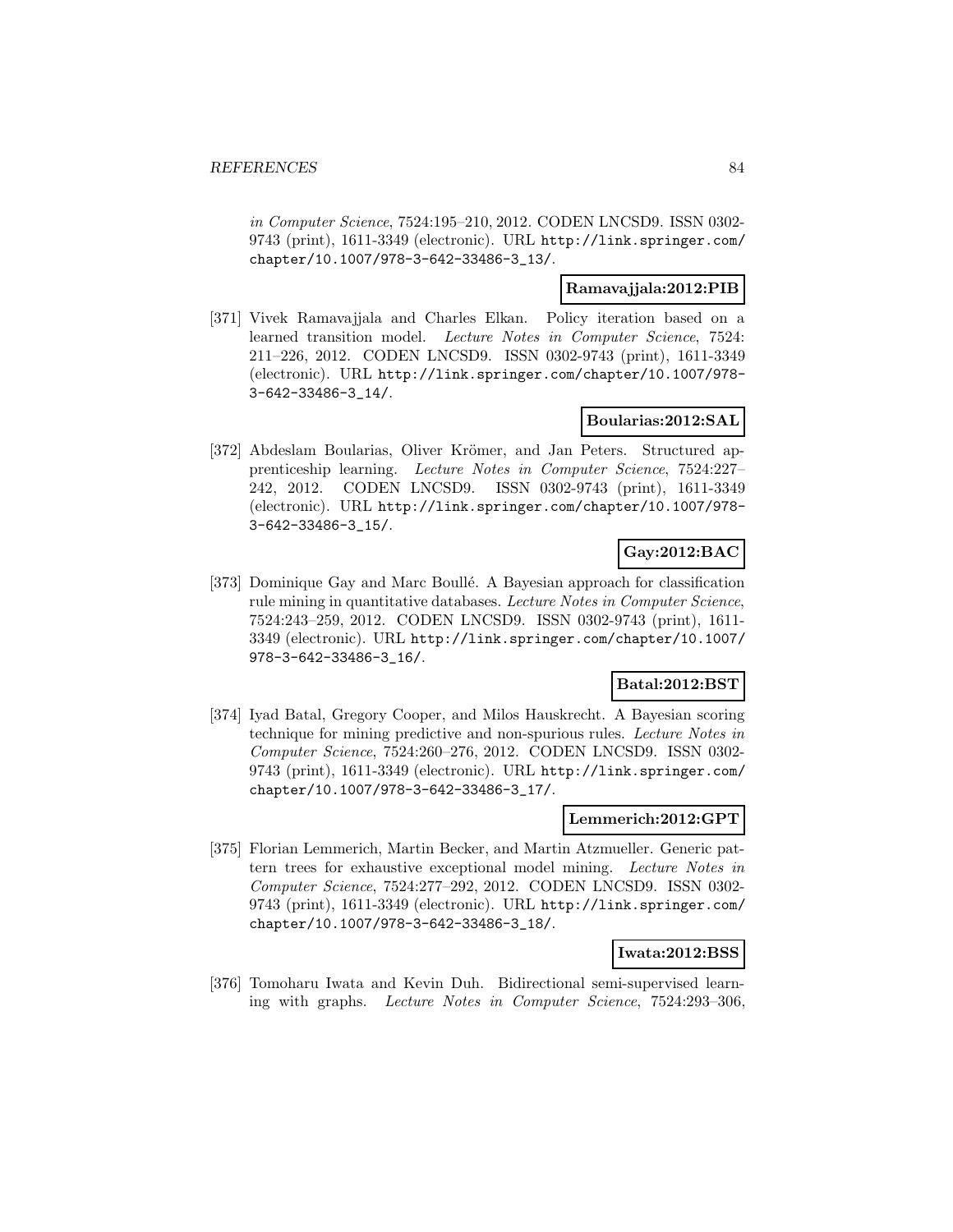2012. CODEN LNCSD9. ISSN 0302-9743 (print), 1611-3349 (electronic). URL http://link.springer.com/chapter/10.1007/978-3- 642-33486-3\_19/.

## **Verma:2012:CBS**

[377] Saurabh Verma and Estevam R. Hruschka, Jr. Coupled Bayesian sets algorithm for semi-supervised learning and information extraction. Lecture Notes in Computer Science, 7524:307–322, 2012. CODEN LNCSD9. ISSN 0302-9743 (print), 1611-3349 (electronic). URL http://link.springer. com/chapter/10.1007/978-3-642-33486-3\_20/.

### **Anonymous:2012:FMr**

[378] Anonymous. Front matter. Lecture Notes in Computer Science, 7524: ??, 2012. CODEN LNCSD9. ISSN 0302-9743 (print), 1611-3349 (electronic). URL http://link.springer.com/content/pdf/bfm:978-3- 642-33486-3/1.

#### **Armbrust:2012:VBN**

[379] Christopher Armbrust, Lisa Kiekbusch, Thorsten Ropertz, and Karsten Berns. Verification of behaviour networks using finite-state automata. Lecture Notes in Computer Science, 7526:1–12, 2012. CODEN LNCSD9. ISSN 0302-9743 (print), 1611-3349 (electronic). URL http://link. springer.com/chapter/10.1007/978-3-642-33347-7\_1/.

#### **Beckert:2012:FSM**

[380] Bernhard Beckert and Daniel Bruns. Formal semantics of model fields in annotation-based specifications. Lecture Notes in Computer Science, 7526:13–24, 2012. CODEN LNCSD9. ISSN 0302-9743 (print), 1611-3349 (electronic). URL http://link.springer.com/chapter/10.1007/978- 3-642-33347-7\_2/.

#### **Edelkamp:2012:SPB**

[381] Stefan Edelkamp, Tim Federholzner, and Peter Kissmann. Searching with partial belief states in general games with incomplete information. Lecture Notes in Computer Science, 7526:25–36, 2012. CODEN LNCSD9. ISSN 0302-9743 (print), 1611-3349 (electronic). URL http://link.springer. com/chapter/10.1007/978-3-642-33347-7\_3/.

#### **Federmann:2012:MLF**

[382] Christian Federmann. A machine-learning framework for hybrid machine translation. Lecture Notes in Computer Science, 7526:37–48, 2012. CODEN LNCSD9. ISSN 0302-9743 (print), 1611-3349 (electronic). URL http://link.springer.com/chapter/10.1007/978-3- 642-33347-7\_4/.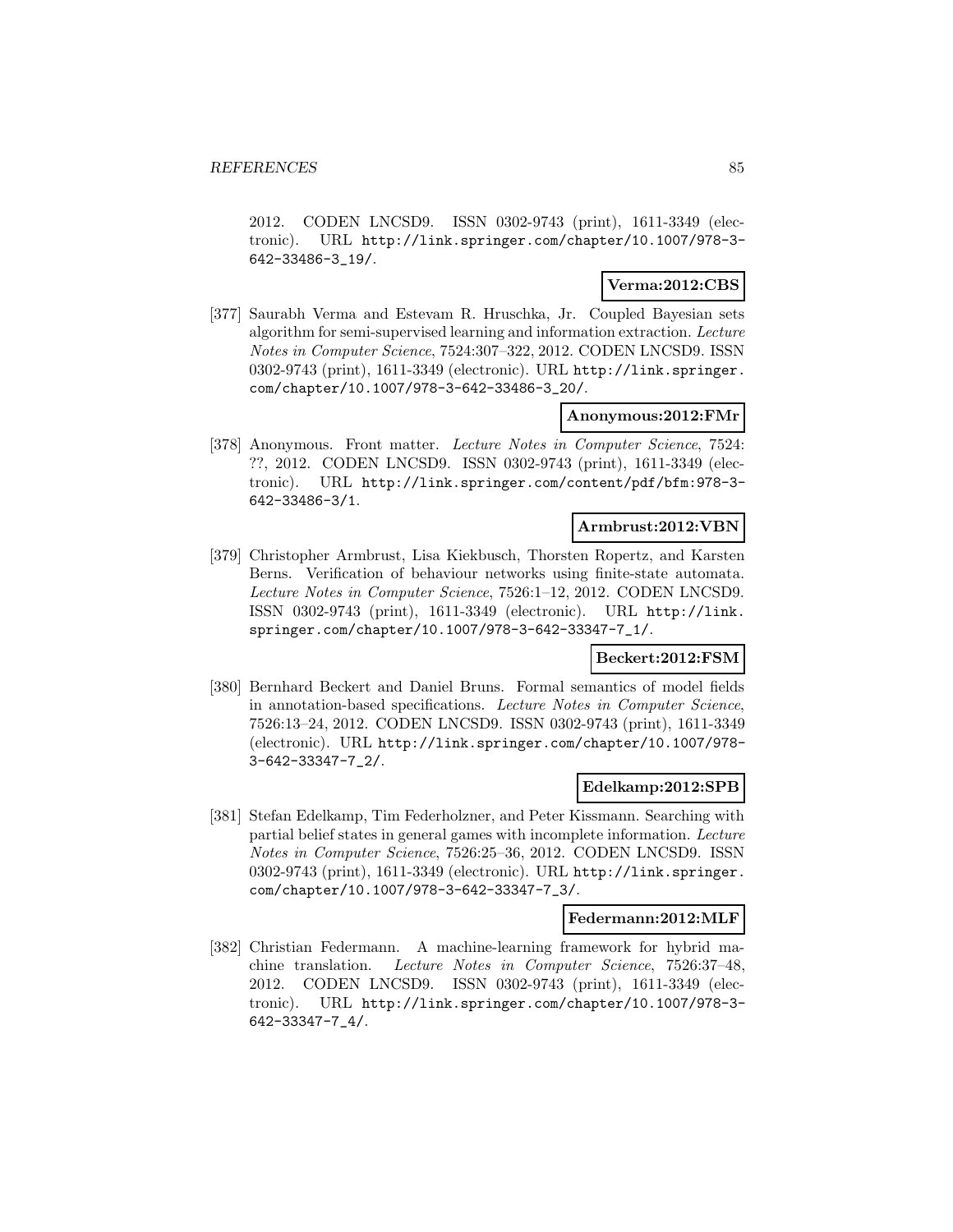#### **Finthammer:2012:UEW**

[383] Marc Finthammer and Christoph Beierle. Using equivalences of worlds for aggregation semantics of relational conditionals. Lecture Notes in Computer Science, 7526:49–60, 2012. CODEN LNCSD9. ISSN 0302- 9743 (print), 1611-3349 (electronic). URL http://link.springer.com/ chapter/10.1007/978-3-642-33347-7\_5/.

### **Hennig:2012:DMI**

[384] Ben Hennig and Norbert Reithinger. Developing of a multimodal interactive training system in therapeutic calisthenics for elderly people. Lecture Notes in Computer Science, 7526:61–72, 2012. CODEN LNCSD9. ISSN 0302-9743 (print), 1611-3349 (electronic). URL http://link.springer. com/chapter/10.1007/978-3-642-33347-7\_6/.

## **Jabbari:2012:PLG**

[385] Shahin Jabbari, Robert C. Holte, and Sandra Zilles. PAC-learning with general class noise models. Lecture Notes in Computer Science, 7526: 73–84, 2012. CODEN LNCSD9. ISSN 0302-9743 (print), 1611-3349 (electronic). URL http://link.springer.com/chapter/10.1007/978- 3-642-33347-7\_7/.

### **Kessler:2012:AMP**

[386] Jens Kessler, Jürgen Strobel, and Horst-Michael Gross. Avoiding moving persons by using simple trajectory prediction and spatio temporal planning. Lecture Notes in Computer Science, 7526:85–96, 2012. CODEN LNCSD9. ISSN 0302-9743 (print), 1611-3349 (electronic). URL http:// link.springer.com/chapter/10.1007/978-3-642-33347-7\_8/.

#### **Kramer:2012:UNN**

[387] Oliver Kramer. Unsupervised nearest neighbors with kernels. Lecture Notes in Computer Science, 7526:97–106, 2012. CODEN LNCSD9. ISSN 0302-9743 (print), 1611-3349 (electronic). URL http://link.springer. com/chapter/10.1007/978-3-642-33347-7\_9/.

### **Holldobler:2012:CEP**

[388] Steffen Hölldobler, Norbert Manthey, and Peter Steinke. A compact encoding of pseudo-Boolean constraints into SAT. Lecture Notes in Computer Science, 7526:107–118, 2012. CODEN LNCSD9. ISSN 0302- 9743 (print), 1611-3349 (electronic). URL http://link.springer.com/ chapter/10.1007/978-3-642-33347-7\_10/.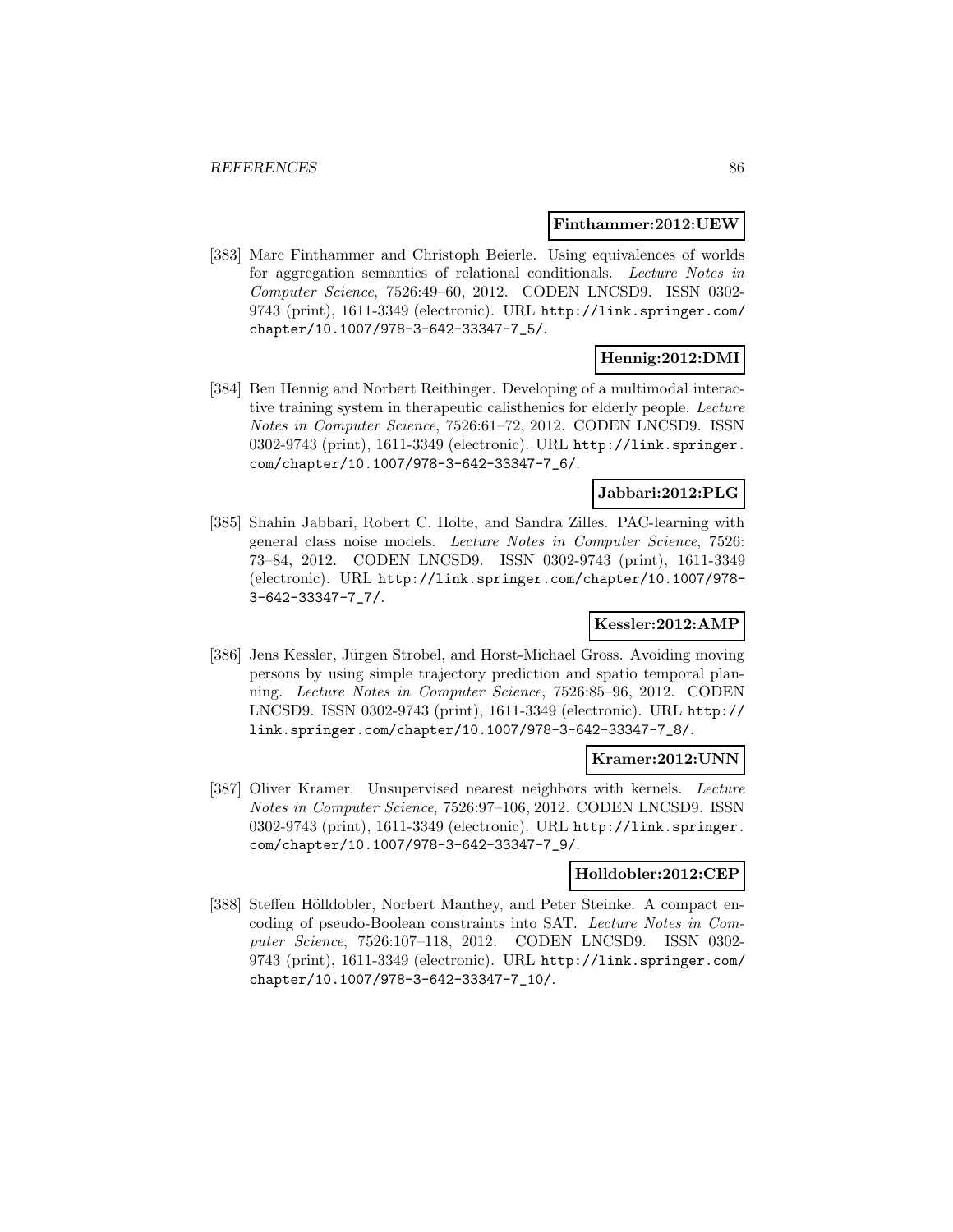#### **Mattar:2012:STM**

[389] Nikita Mattar and Ipke Wachsmuth. Small talk is more than chitchat. Lecture Notes in Computer Science, 7526:119–130, 2012. CODEN LNCSD9. ISSN 0302-9743 (print), 1611-3349 (electronic). URL http:// link.springer.com/chapter/10.1007/978-3-642-33347-7\_11/.

### **Peherstorfer:2012:CBD**

[390] Benjamin Peherstorfer, Dirk Pflüger, and Hans-Joachim Bungartz. Clustering based on density estimation with sparse grids. Lecture Notes in Computer Science, 7526:131–142, 2012. CODEN LNCSD9. ISSN 0302- 9743 (print), 1611-3349 (electronic). URL http://link.springer.com/ chapter/10.1007/978-3-642-33347-7\_12/.

#### **Schiller:2012:CBC**

[391] Marvin R. G. Schiller and Fernand R. Gobet. A comparison between cognitive and AI models of blackjack strategy learning. Lecture Notes in Computer Science, 7526:143–155, 2012. CODEN LNCSD9. ISSN 0302- 9743 (print), 1611-3349 (electronic). URL http://link.springer.com/ chapter/10.1007/978-3-642-33347-7\_13/.

#### **Schwering:2012:PRP**

[392] Christoph Schwering, Daniel Beck, Stefan Schiffer, and Gerhard Lakemeyer. Plan recognition by program execution in continuous temporal domains. Lecture Notes in Computer Science, 7526:156–167, 2012. CODEN LNCSD9. ISSN 0302-9743 (print), 1611-3349 (electronic). URL http:// link.springer.com/chapter/10.1007/978-3-642-33347-7\_14/.

#### **Vollmer:2012:MHM**

[393] Christian Vollmer, Julian P. Eggert, and Horst-Michael Gross. Modeling human motion trajectories by sparse activation of motion primitives learned from unpartitioned data. Lecture Notes in Computer Science, 7526:168–179, 2012. CODEN LNCSD9. ISSN 0302-9743 (print), 1611- 3349 (electronic). URL http://link.springer.com/chapter/10.1007/ 978-3-642-33347-7\_15/.

#### **Westphal:2012:NQC**

[394] Matthias Westphal and Julien Hué. Nogoods in qualitative constraintbased reasoning. Lecture Notes in Computer Science, 7526:180–192, 2012. CODEN LNCSD9. ISSN 0302-9743 (print), 1611-3349 (electronic). URL http://link.springer.com/chapter/10.1007/978-3- 642-33347-7\_16/.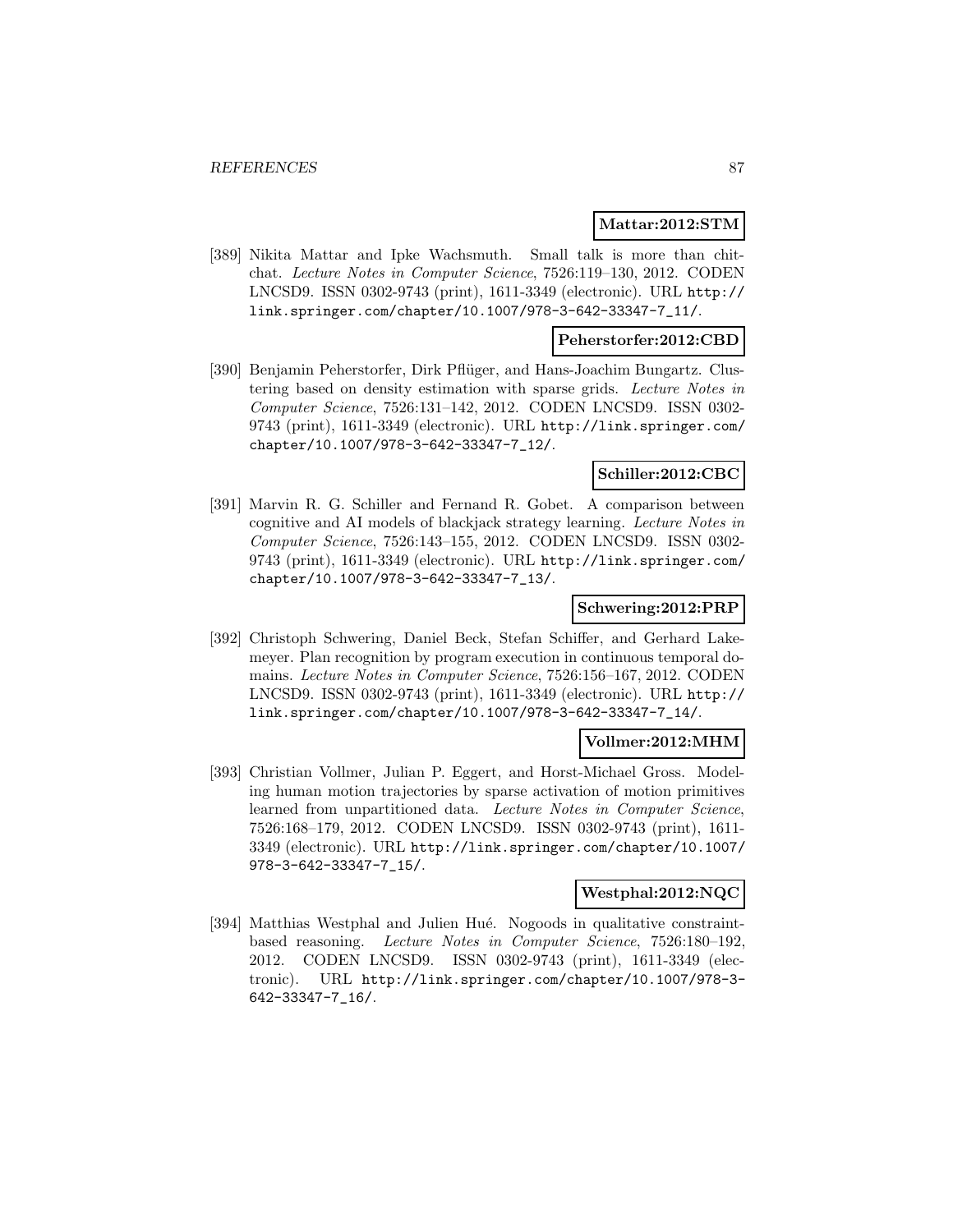#### **Zastrau:2012:SGD**

[395] David Zastrau and Stefan Edelkamp. Stochastic gradient descent with GPGPU. Lecture Notes in Computer Science, 7526:193–204, 2012. CODEN LNCSD9. ISSN 0302-9743 (print), 1611-3349 (electronic). URL http://link.springer.com/chapter/10.1007/978-3- 642-33347-7\_17/.

# **Zhang:2012:IQS**

[396] Xiaomin Zhang, Sandra Zilles, and Robert C. Holte. Improved query suggestion by query search. Lecture Notes in Computer Science, 7526: 205–216, 2012. CODEN LNCSD9. ISSN 0302-9743 (print), 1611-3349 (electronic). URL http://link.springer.com/chapter/10.1007/978- 3-642-33347-7\_18/.

## **Ozcep:2012:KBR**

[397] Ozgür Lütfü Ozcep. Knowledge-base revision using implications as hypotheses. Lecture Notes in Computer Science, 7526:217–228, 2012. CODEN LNCSD9. ISSN 0302-9743 (print), 1611-3349 (electronic). URL http://link.springer.com/chapter/10.1007/978-3- 642-33347-7\_19/.

# **Lee:2012:ICD**

[398] Sangkyun Lee. Improving confidence of dual averaging stochastic online learning via aggregation. Lecture Notes in Computer Science, 7526: 229–232, 2012. CODEN LNCSD9. ISSN 0302-9743 (print), 1611-3349 (electronic). URL http://link.springer.com/chapter/10.1007/978- 3-642-33347-7\_20/.

#### **Anonymous:2012:FMs**

[399] Anonymous. Front matter. Lecture Notes in Computer Science, 7526: ??, 2012. CODEN LNCSD9. ISSN 0302-9743 (print), 1611-3349 (electronic). URL http://link.springer.com/content/pdf/bfm:978-3- 642-33347-7/1.

# **Lilis:2012:IRE**

[400] Yannis Lilis and Anthony Savidis. Implementing reusable exception handling patterns with compile-time metaprogramming. Lecture Notes in Computer Science, 7527:1–15, 2012. CODEN LNCSD9. ISSN 0302- 9743 (print), 1611-3349 (electronic). URL http://link.springer.com/ chapter/10.1007/978-3-642-33176-3\_1/.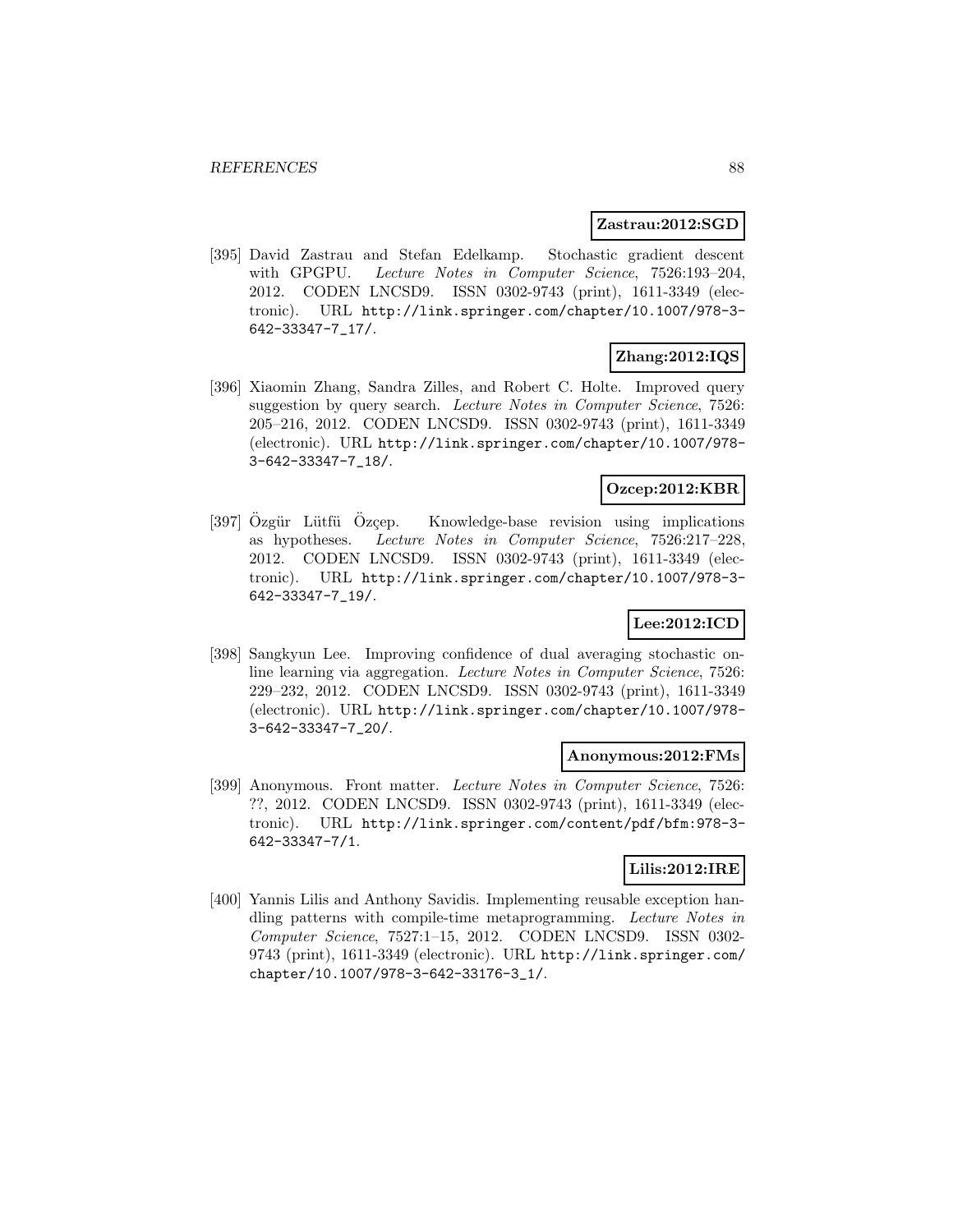#### **Pereverzeva:2012:CSF**

[401] Inna Pereverzeva, Elena Troubitsyna, and Linas Laibinis. A case study in formal development of a fault tolerant multi-robotic system. Lecture Notes in Computer Science, 7527:16–31, 2012. CODEN LNCSD9. ISSN 0302-9743 (print), 1611-3349 (electronic). URL http://link.springer. com/chapter/10.1007/978-3-642-33176-3\_2/.

# **Fayollas:2012:FTI**

[402] Camille Fayollas, Jean-Charles Fabre, David Navarre, Philippe Palanque, and Yannick Deleris. Fault-tolerant interactive cockpits for critical applications: Overall approach. Lecture Notes in Computer Science, 7527: 32–46, 2012. CODEN LNCSD9. ISSN 0302-9743 (print), 1611-3349 (electronic). URL http://link.springer.com/chapter/10.1007/978- 3-642-33176-3\_3/.

### **Prokhorova:2012:LME**

[403] Yuliya Prokhorova and Elena Troubitsyna. Linking modelling in event-B with safety cases. Lecture Notes in Computer Science, 7527:47–62, 2012. CODEN LNCSD9. ISSN 0302-9743 (print), 1611-3349 (electronic). URL http://link.springer.com/chapter/10.1007/978-3- 642-33176-3\_4/.

# **Hamid:2012:SLD**

[404] Brahim Hamid, Jacob Geisel, Adel Ziani, and David Gonzalez. Safety lifecycle development process modeling for embedded systems- example of railway domain. Lecture Notes in Computer Science, 7527:63– 75, 2012. CODEN LNCSD9. ISSN 0302-9743 (print), 1611-3349 (electronic). URL http://link.springer.com/chapter/10.1007/978-3- 642-33176-3\_5/.

### **Khan:2012:LER**

[405] Yasir Imtiaz Khan and Matteo Risoldi. Language enrichment for resilient MDE. Lecture Notes in Computer Science, 7527:76–90, 2012. CODEN LNCSD9. ISSN 0302-9743 (print), 1611-3349 (electronic). URL http:// link.springer.com/chapter/10.1007/978-3-642-33176-3\_6/.

#### **terBeek:2012:AGT**

[406] Maurice H. ter Beek, Henry Muccini, and Patrizio Pelliccione. Assumeguarantee testing of evolving software product line architectures. Lecture Notes in Computer Science, 7527:91–105, 2012. CODEN LNCSD9. ISSN 0302-9743 (print), 1611-3349 (electronic). URL http://link.springer. com/chapter/10.1007/978-3-642-33176-3\_7/.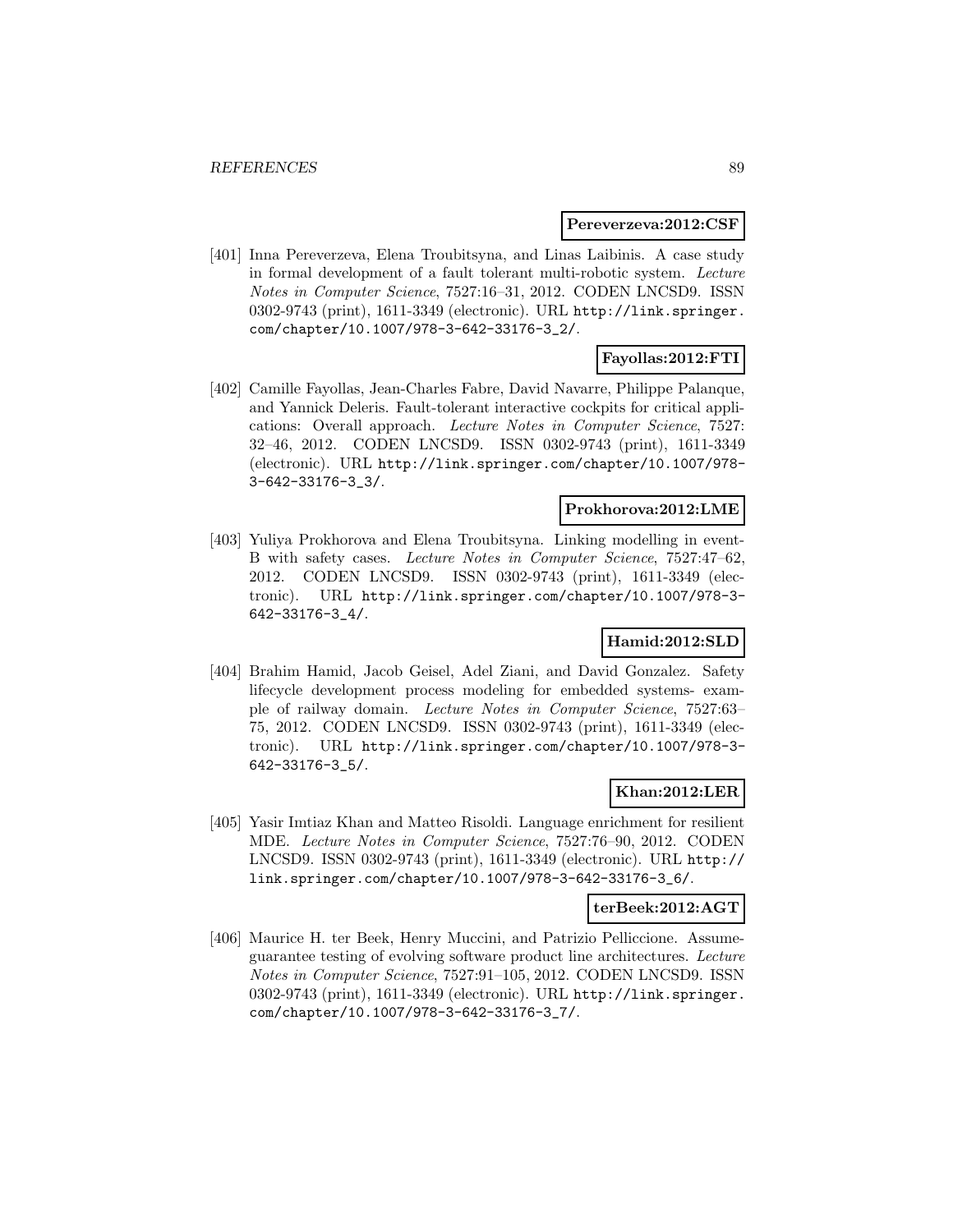### **Gulcu:2012:FIS**

[407] Koray Gülcü, Hasan Sözer, and Barış Aktemur. FAS: Introducing a service for avoiding faults in composite services. Lecture Notes in Computer Science, 7527:106–120, 2012. CODEN LNCSD9. ISSN 0302-9743 (print), 1611-3349 (electronic). URL http://link.springer.com/chapter/10. 1007/978-3-642-33176-3\_8/.

### **Gorbenko:2012:DSO**

[408] Anatoliy Gorbenko, Alexander Romanovsky, Vyacheslav Kharchenko, and Olga Tarasyuk. Dependability of service-oriented computing: Timeprobabilistic failure modelling. Lecture Notes in Computer Science, 7527: 121–133, 2012. CODEN LNCSD9. ISSN 0302-9743 (print), 1611-3349 (electronic). URL http://link.springer.com/chapter/10.1007/978- 3-642-33176-3\_9/.

#### **BenHamida:2012:MSC**

[409] Amira Ben Hamida, Antonia Bertolino, Antonello Calabrò, and Guglielmo De Angelis. Monitoring service choreographies from multiple sources. Lecture Notes in Computer Science, 7527:134–149, 2012. CODEN LNCSD9. ISSN 0302-9743 (print), 1611-3349 (electronic). URL http://link. springer.com/chapter/10.1007/978-3-642-33176-3\_10/.

# **Masci:2012:SFI**

[410] Paolo Masci, Dominic Furniss, Paul Curzon, Michael D. Harrison, and Ann Blandford. Supporting field investigators with PVS: a case study in the healthcare domain. Lecture Notes in Computer Science, 7527: 150–164, 2012. CODEN LNCSD9. ISSN 0302-9743 (print), 1611-3349 (electronic). URL http://link.springer.com/chapter/10.1007/978- 3-642-33176-3\_11/.

#### **Ferrari:2012:MBE**

[411] Alessio Ferrari, Massimiliano L. Itria, Silvano Chiaradonna, and Giorgio O. Spagnolo. Model-based evaluation of the availability of a CBTC system. Lecture Notes in Computer Science, 7527:165–179, 2012. CODEN LNCSD9. ISSN 0302-9743 (print), 1611-3349 (electronic). URL http:// link.springer.com/chapter/10.1007/978-3-642-33176-3\_12/.

#### **Anonymous:2012:BMc**

[412] Anonymous. Back matter. Lecture Notes in Computer Science, 7527: ??, 2012. CODEN LNCSD9. ISSN 0302-9743 (print), 1611-3349 (electronic). URL http://link.springer.com/content/pdf/bbm:978-3- 642-33176-3/1.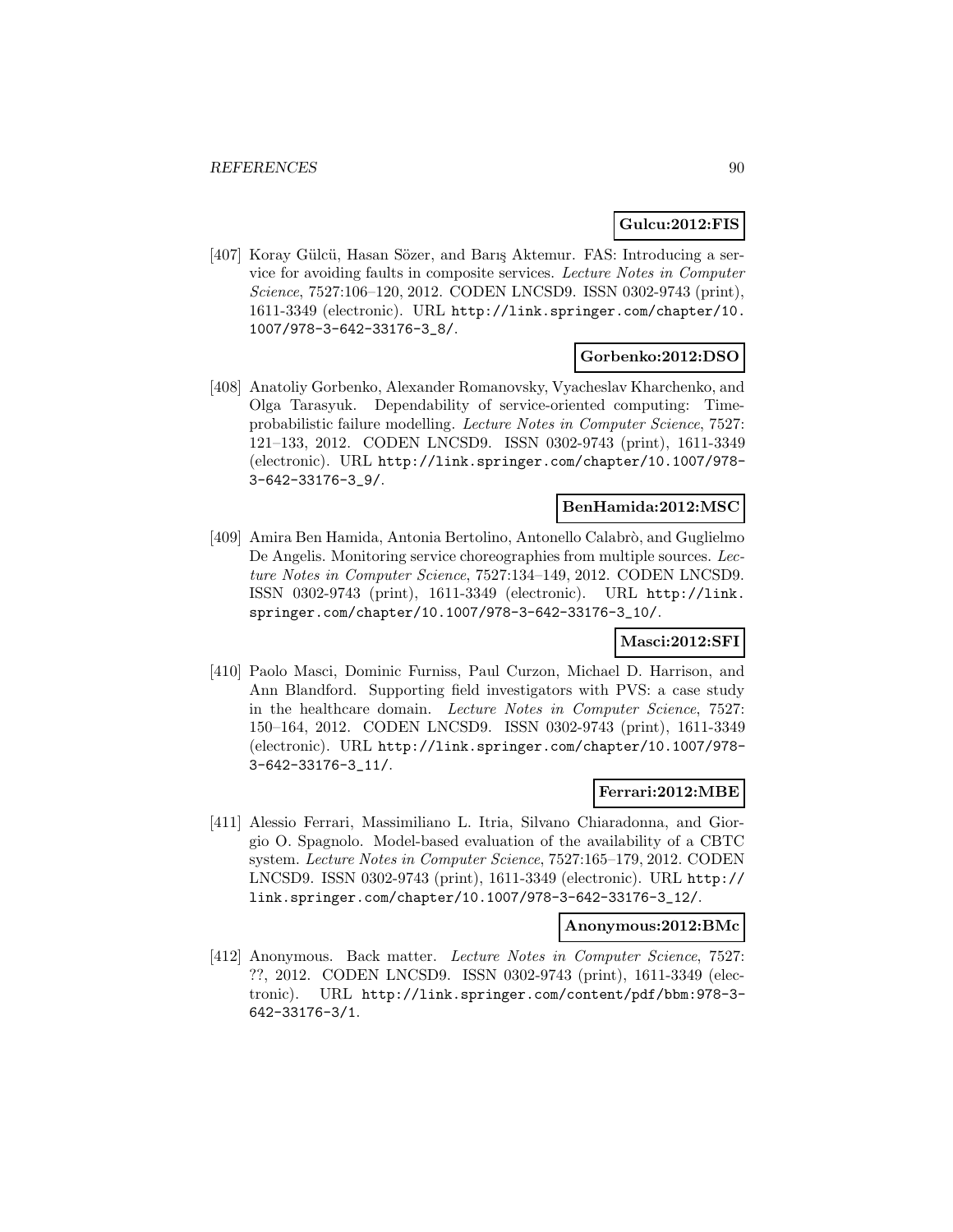#### **Anonymous:2012:FMt**

[413] Anonymous. Front matter. Lecture Notes in Computer Science, 7527: ??, 2012. CODEN LNCSD9. ISSN 0302-9743 (print), 1611-3349 (electronic). URL http://link.springer.com/content/pdf/bfm:978-3- 642-33176-3/1.

# **DiLoreto:2012:DPE**

[414] Ines Di Loreto, Simone Mora, and Monica Divitini. Don't panic: Enhancing soft skills for civil protection workers. Lecture Notes in Computer Science, 7528:1–12, 2012. CODEN LNCSD9. ISSN 0302-9743 (print), 1611-3349 (electronic). URL http://link.springer.com/chapter/10. 1007/978-3-642-33687-4\_1/.

# **Gekker:2012:HG**

[415] Alex Gekker. Health games. Lecture Notes in Computer Science, 7528: 13–30, 2012. CODEN LNCSD9. ISSN 0302-9743 (print), 1611-3349 (electronic). URL http://link.springer.com/chapter/10.1007/978- 3-642-33687-4\_2/.

### **Menelas:2012:SGT**

[416] Bob-Antoine J. Menelas and Martin J. D. Otis. A serious game for training balance control over different types of soil. Lecture Notes in Computer Science, 7528:31–42, 2012. CODEN LNCSD9. ISSN 0302-9743 (print), 1611-3349 (electronic). URL http://link.springer.com/chapter/10. 1007/978-3-642-33687-4\_3/.

# **Ma:2012:CLA**

[417] Minhua Ma, Kim Bale, and Paul Rea. Constructionist learning in anatomy education. Lecture Notes in Computer Science, 7528:43–58, 2012. CODEN LNCSD9. ISSN 0302-9743 (print), 1611-3349 (electronic). URL http:// link.springer.com/chapter/10.1007/978-3-642-33687-4\_4/.

### **Romero:2012:IIA**

[418] Margarida Romero, Mireia Usart, and Maria Popescu. Interdisciplinary and international adaption and personalization of the MetaVals serious games. Lecture Notes in Computer Science, 7528:59–73, 2012. CODEN LNCSD9. ISSN 0302-9743 (print), 1611-3349 (electronic). URL http:// link.springer.com/chapter/10.1007/978-3-642-33687-4\_5/.

#### **Azadegan:2012:SGA**

[419] Aida Azadegan and Johann C. K. H. Riedel. Serious games adoption in corporate training. Lecture Notes in Computer Science, 7528: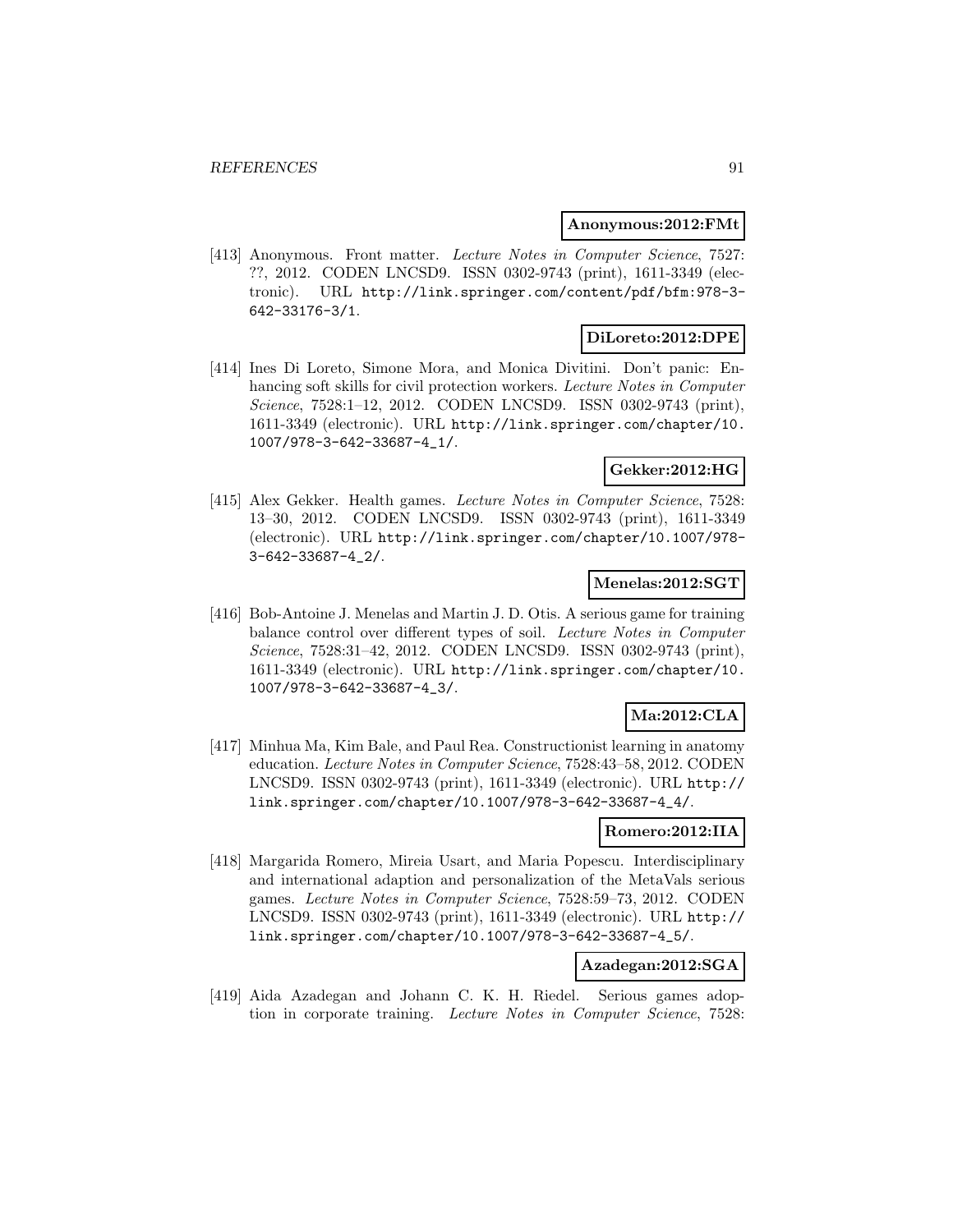74–85, 2012. CODEN LNCSD9. ISSN 0302-9743 (print), 1611-3349 (electronic). URL http://link.springer.com/chapter/10.1007/978- 3-642-33687-4\_6/.

### **ElMawas:2012:TPK**

[420] Nour El Mawas and Jean-Pierre Cahier. Towards participative and knowledge-intensive serious games. Lecture Notes in Computer Science, 7528:86–97, 2012. CODEN LNCSD9. ISSN 0302-9743 (print), 1611-3349 (electronic). URL http://link.springer.com/chapter/10.1007/978- 3-642-33687-4\_7/.

### **vanderSpek:2012:TDC**

[421] Erik D. van der Spek. Towards designing for competence and engagement in serious games. Lecture Notes in Computer Science, 7528: 98–109, 2012. CODEN LNCSD9. ISSN 0302-9743 (print), 1611-3349 (electronic). URL http://link.springer.com/chapter/10.1007/978- 3-642-33687-4\_8/.

### **Marsh:2012:BGG**

[422] Tim Marsh, Li Zhiqiang Nickole, and Eric Klopfer. Blended in-game and off-game learning: Assimilating serious games in the classroom and curriculum. Lecture Notes in Computer Science, 7528:110–122, 2012. CODEN LNCSD9. ISSN 0302-9743 (print), 1611-3349 (electronic). URL http://link.springer.com/chapter/10.1007/978-3- 642-33687-4\_9/.

### **Mathew:2012:CGB**

[423] Tintu Mathew, Jochen Zange, and Joern Rittweger. A computer game based motivation system for human physiology studies. Lecture Notes in Computer Science, 7528:123–134, 2012. CODEN LNCSD9. ISSN 0302- 9743 (print), 1611-3349 (electronic). URL http://link.springer.com/ chapter/10.1007/978-3-642-33687-4\_10/.

#### **Oliveira:2012:LLC**

[424] Manuel Fradinho Oliveira and Heiko Duin. Lessons learnt from contextualized interactive story driven development methodology. Lecture Notes in Computer Science, 7528:135–149, 2012. CODEN LNCSD9. ISSN 0302- 9743 (print), 1611-3349 (electronic). URL http://link.springer.com/ chapter/10.1007/978-3-642-33687-4\_11/.

#### **Sanchez:2012:VPS**

[425] Rosa García Sánchez and Alasdair G. Thin. Value propositions for serious games in health and well-being. Lecture Notes in Computer Science, 7528: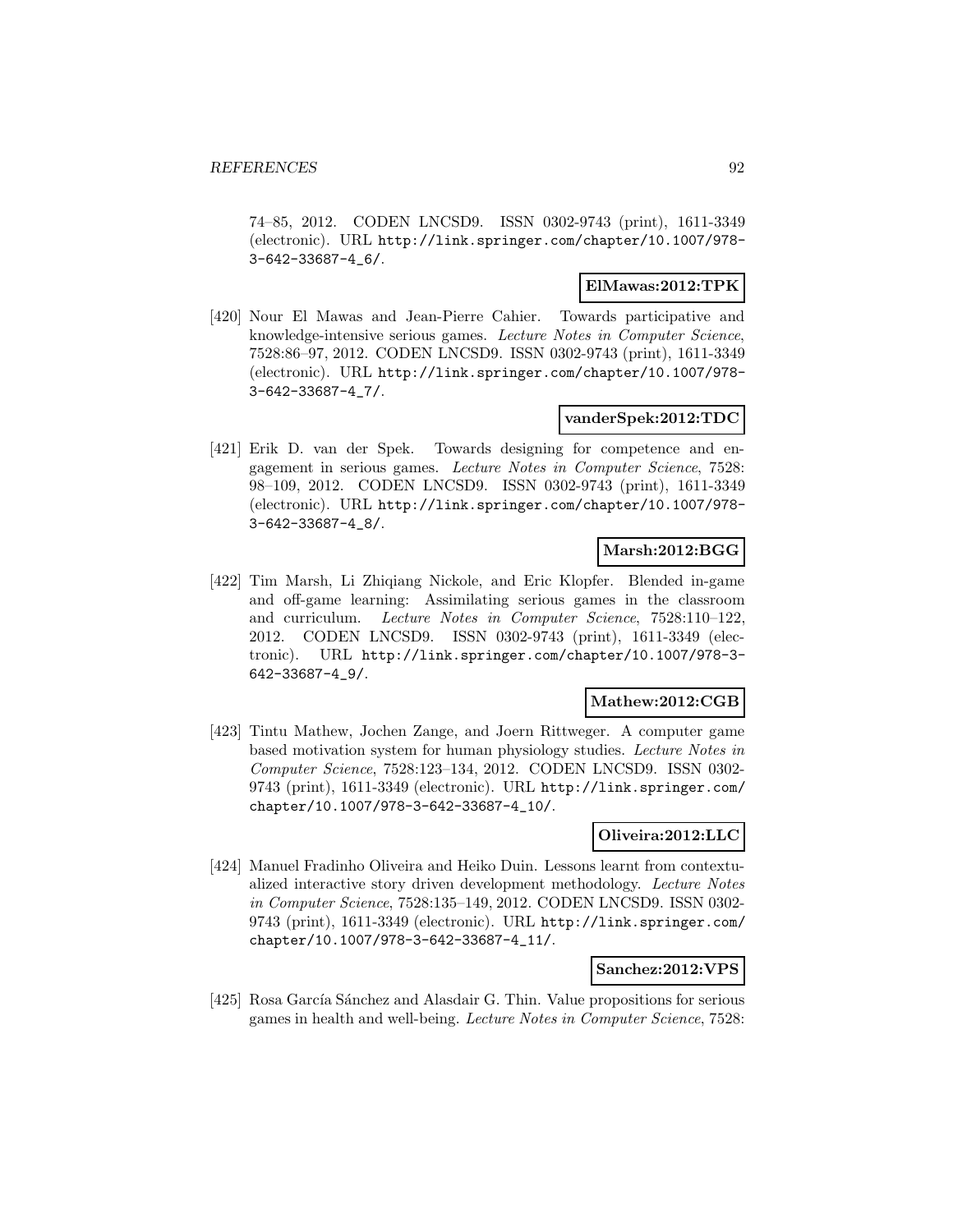150–157, 2012. CODEN LNCSD9. ISSN 0302-9743 (print), 1611-3349 (electronic). URL http://link.springer.com/chapter/10.1007/978- 3-642-33687-4\_12/.

### **Bocconi:2012:DTC**

[426] Stefano Bocconi and Yulia Bachvarova. Dealing with threshold concepts in serious games for competence development. Lecture Notes in Computer Science, 7528:158–169, 2012. CODEN LNCSD9. ISSN 0302-9743 (print), 1611-3349 (electronic). URL http://link.springer.com/chapter/10. 1007/978-3-642-33687-4\_13/.

# **Koplin:2012:BMP**

[427] Martin Koplin and Carl Skelton. Betaville — a massively participatory mirror world game. Lecture Notes in Computer Science, 7528: 170–173, 2012. CODEN LNCSD9. ISSN 0302-9743 (print), 1611-3349 (electronic). URL http://link.springer.com/chapter/10.1007/978- 3-642-33687-4\_14/.

### **Wahner:2012:LTP**

[428] Thorsten Wahner and Moritz Kartheuser. Logical thinking by play using the example of the game "Space Goats". Lecture Notes in Computer Science, 7528:174–182, 2012. CODEN LNCSD9. ISSN 0302-9743 (print), 1611-3349 (electronic). URL http://link.springer.com/chapter/10. 1007/978-3-642-33687-4\_15/.

# **Bry:2012:SSE**

[429] François Bry and Christoph Wieser. Squaring and scripting the ESP game: Trimming a GWAP to deep semantics. Lecture Notes in Computer Science, 7528:183–192, 2012. CODEN LNCSD9. ISSN 0302-9743 (print), 1611-3349 (electronic). URL http://link.springer.com/chapter/10. 1007/978-3-642-33687-4\_16/.

### **Cerinsek:2012:ACM**

[430] Gregor Cerinsek, Heiko Duin, and Fiorella Colombo. The application of the CISD<sup>2</sup> methodology for the definition of a serious game competencebased learning scenario in the domain of sustainable manufacturing. Lecture Notes in Computer Science, 7528:193–207, 2012. CODEN LNCSD9. ISSN 0302-9743 (print), 1611-3349 (electronic). URL http://link. springer.com/chapter/10.1007/978-3-642-33687-4\_17/.

### **Seitlinger:2012:EVN**

[431] Paul C. Seitlinger and Michael A. Bedek. Evaluating the validity of a noninvasive assessment procedure. Lecture Notes in Computer Science, 7528: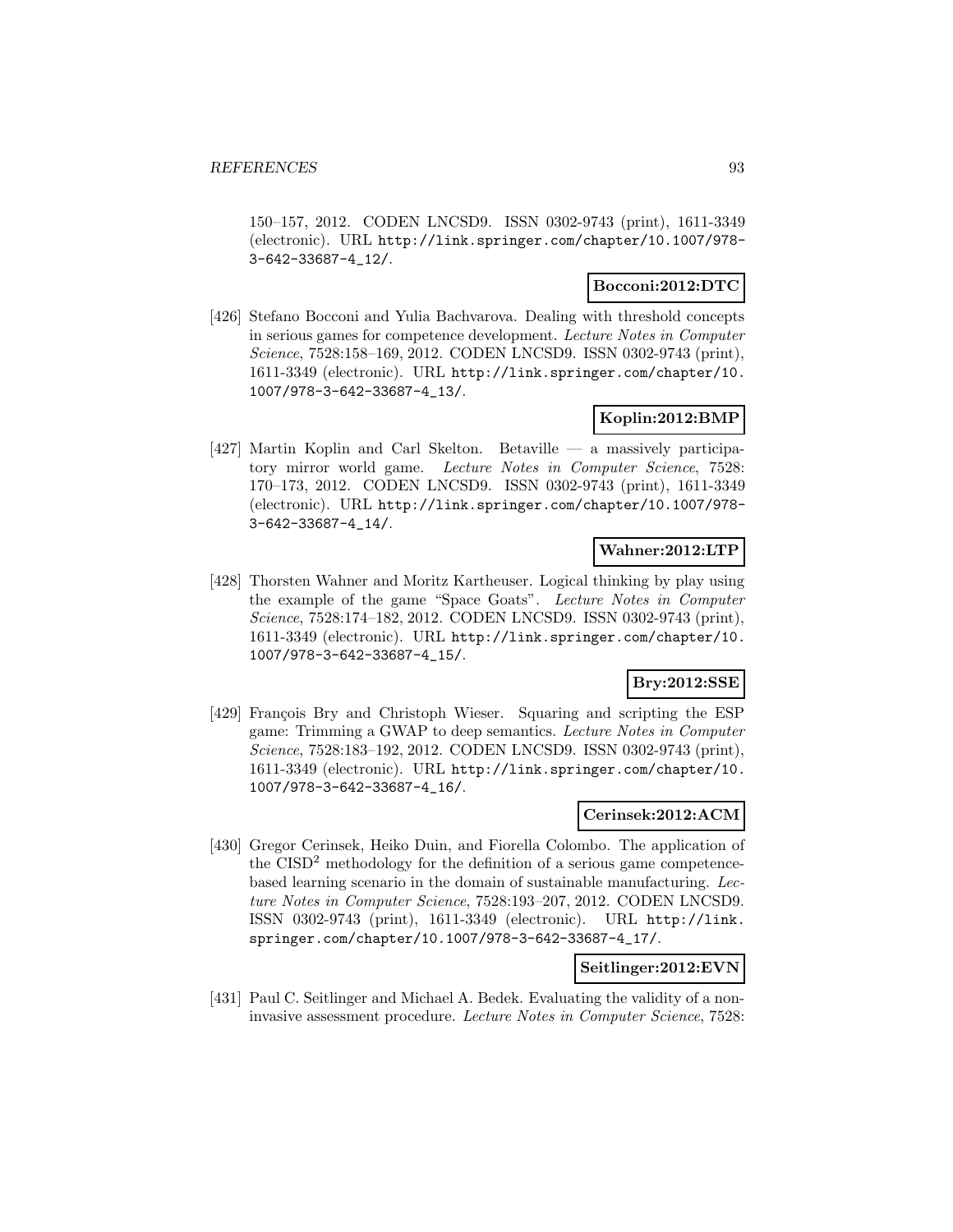208–218, 2012. CODEN LNCSD9. ISSN 0302-9743 (print), 1611-3349 (electronic). URL http://link.springer.com/chapter/10.1007/978- 3-642-33687-4\_18/.

### **Petersen:2012:COE**

[432] Sobah A. Petersen and Michael A. Bedek. Challenges and opportunities in evaluating learning in serious games: a look at behavioural aspects. Lecture Notes in Computer Science, 7528:219–230, 2012. CODEN LNCSD9. ISSN 0302-9743 (print), 1611-3349 (electronic). URL http:// link.springer.com/chapter/10.1007/978-3-642-33687-4\_19/.

### **Hyndman:2012:AEL**

[433] Jennifer Hyndman, Tom Lunney, and Paul Mc Kevitt. AmbiLearn: Enhancing the learning environment for primary school education. Lecture Notes in Computer Science, 7528:231–242, 2012. CODEN LNCSD9. ISSN 0302-9743 (print), 1611-3349 (electronic). URL http://link.springer. com/chapter/10.1007/978-3-642-33687-4\_20/.

#### **Anonymous:2012:FMu**

[434] Anonymous. Front matter. Lecture Notes in Computer Science, 7528: ??, 2012. CODEN LNCSD9. ISSN 0302-9743 (print), 1611-3349 (electronic). URL http://link.springer.com/content/pdf/bfm:978-3- 642-33687-4/1.

# **Mizutani:2012:ESP**

[435] Tetsuya Mizutani, Yuki Shinagawa, Naoki Murakami, and Shigeru Igarashi. Expressive secondo performances of a realtime personcomputer ensemble system. Lecture Notes in Computer Science, 7530: 1–8, 2012. CODEN LNCSD9. ISSN 0302-9743 (print), 1611-3349 (electronic). URL http://link.springer.com/chapter/10.1007/978- 3-642-33478-8\_1/.

## **Zhang:2012:DLS**

[436] Yunong Zhang, Huarong Wu, Zhijun Zhang, Senbo Fu, and Yonghua Yin. Different-level schemes' equivalence for self-motion planning of robot manipulators. Lecture Notes in Computer Science, 7530:9–16, 2012. CODEN LNCSD9. ISSN 0302-9743 (print), 1611-3349 (electronic). URL http:// link.springer.com/chapter/10.1007/978-3-642-33478-8\_2/.

### **Kong:2012:GIO**

[437] Lifang Kong, Ying Zhao, and Xinbin Liu. Grey incidence optimization model based on hybrid differential evolution algorithm. Lecture Notes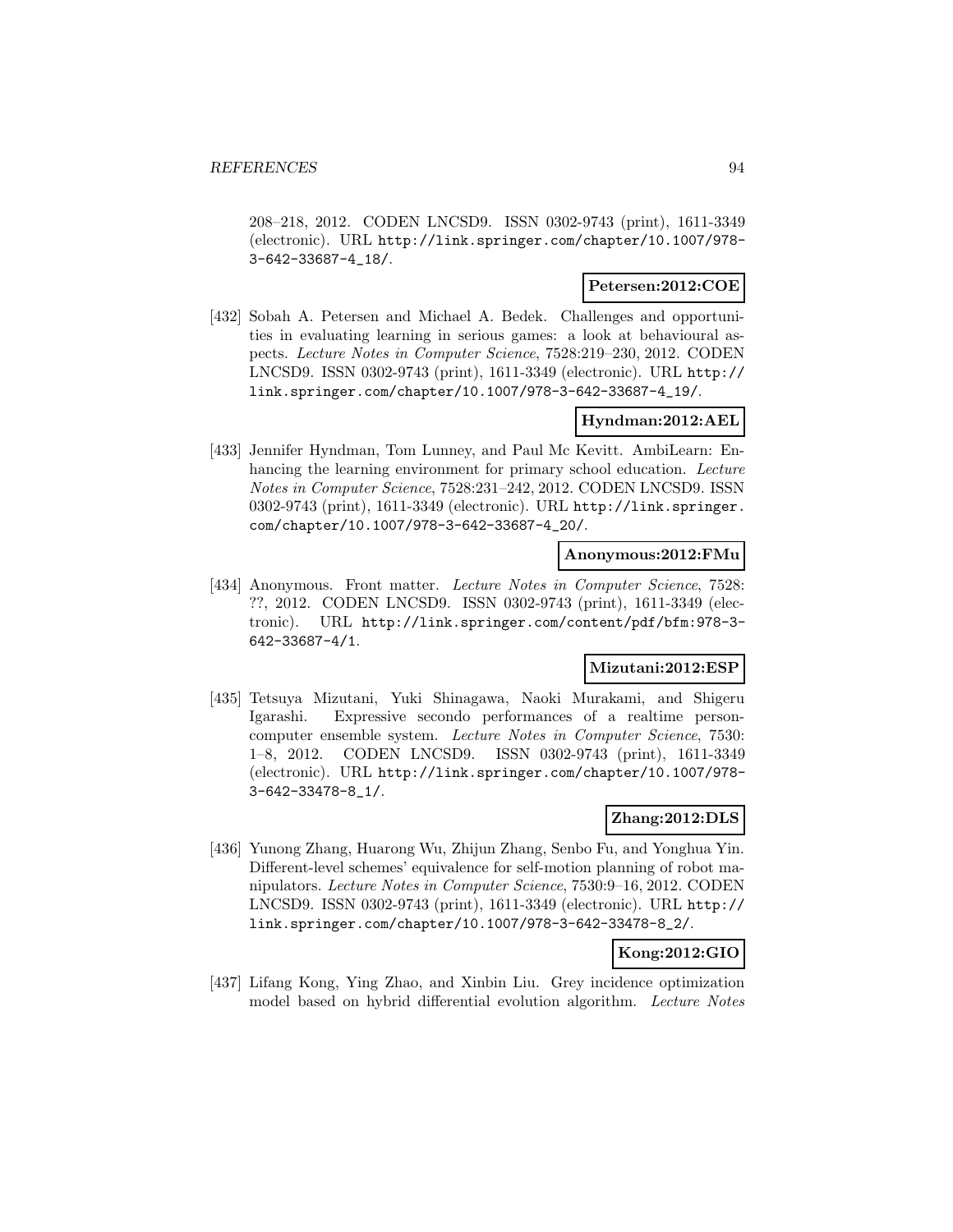in Computer Science, 7530:17–24, 2012. CODEN LNCSD9. ISSN 0302- 9743 (print), 1611-3349 (electronic). URL http://link.springer.com/ chapter/10.1007/978-3-642-33478-8\_3/.

# **Li:2012:DMB**

[438] Yongfeng Li and Liping Zhu. A data mining based approach to research the relationship between Kansei and usability: a case study of mobile phones. Lecture Notes in Computer Science, 7530:25–33, 2012. CODEN LNCSD9. ISSN 0302-9743 (print), 1611-3349 (electronic). URL http:// link.springer.com/chapter/10.1007/978-3-642-33478-8\_4/.

# **Qin:2012:MUB**

[439] Xiongpai Qin. Making use of the big data: Next generation of algorithm trading. Lecture Notes in Computer Science, 7530:34–41, 2012. CODEN LNCSD9. ISSN 0302-9743 (print), 1611-3349 (electronic). URL http:// link.springer.com/chapter/10.1007/978-3-642-33478-8\_5/.

# **Cao:2012:DCA**

[440] Rongrong Cao, Dongjuan Zhu, Qinqin Huang, Xunheng Wang, and Zongcai Ruan. Dynamic causality analysis on default mode network. Lecture Notes in Computer Science, 7530:42–49, 2012. CODEN LNCSD9. ISSN 0302-9743 (print), 1611-3349 (electronic). URL http://link.springer. com/chapter/10.1007/978-3-642-33478-8\_6/.

## **Ma:2012:CED**

[441] Xiaoju Ma, Bo Li, Ying Zhang, and Ming Yan. The canny edge detection and its improvement. Lecture Notes in Computer Science, 7530: 50–58, 2012. CODEN LNCSD9. ISSN 0302-9743 (print), 1611-3349 (electronic). URL http://link.springer.com/chapter/10.1007/978- 3-642-33478-8\_7/.

## **Tan:2012:MMM**

[442] Taizhe Tan, Hailing Liu, Yinwei Zhan, and Yuzhen Jin. Multimodality medical image registration based on improved I-alpha information (SNI) with gradient. Lecture Notes in Computer Science, 7530: 59–66, 2012. CODEN LNCSD9. ISSN 0302-9743 (print), 1611-3349 (electronic). URL http://link.springer.com/chapter/10.1007/978- 3-642-33478-8\_8/.

### **Li:2012:DSH**

[443] Lingling Li, Weicheng Xie, Ziyang He, Xin Xu, Changmin Chen, and Xiaorong Cui. Design of smart home control system based on ZigBee and embedded Web technology. Lecture Notes in Computer Science, 7530: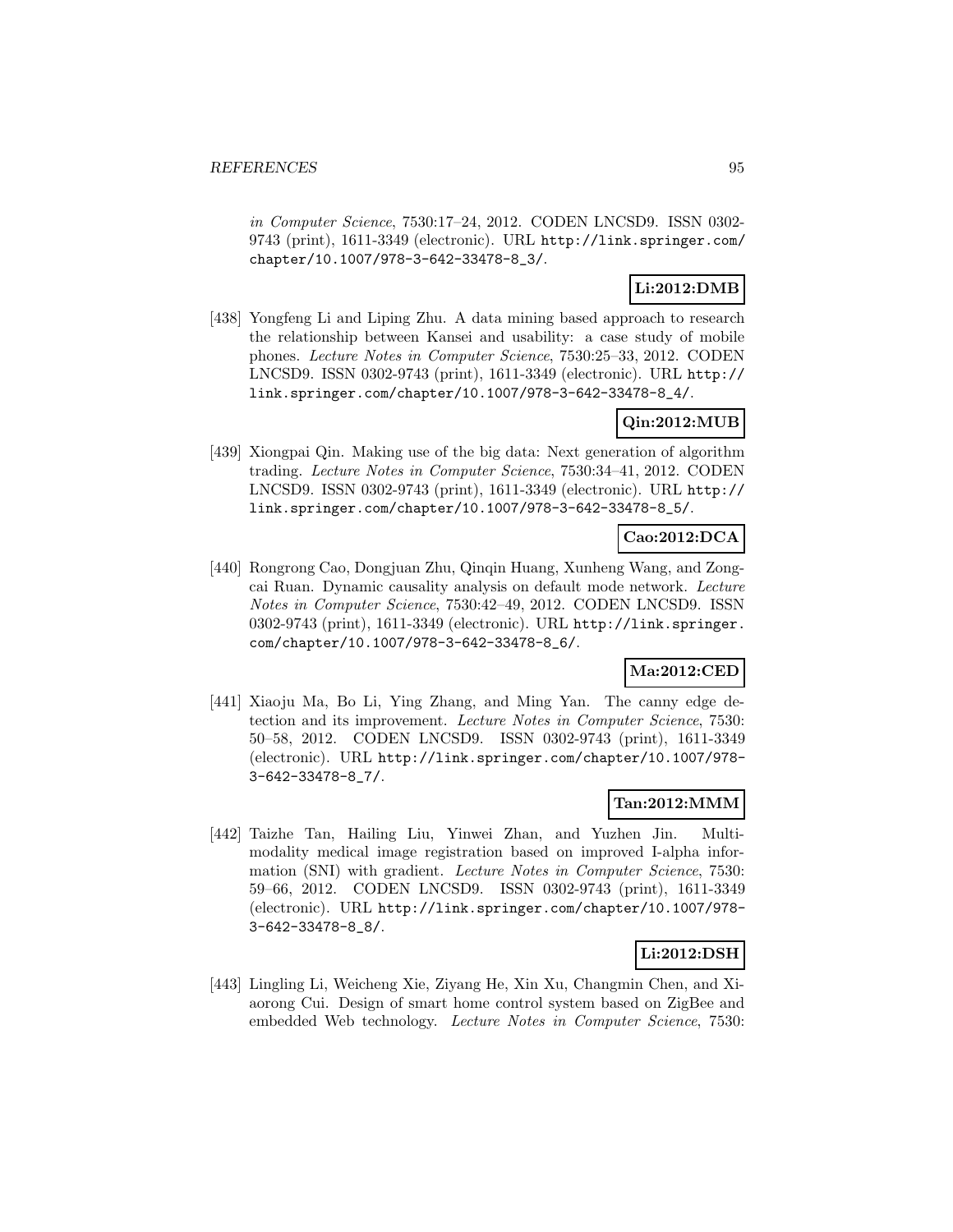67–74, 2012. CODEN LNCSD9. ISSN 0302-9743 (print), 1611-3349 (electronic). URL http://link.springer.com/chapter/10.1007/978- 3-642-33478-8\_9/.

### **Zhang:2012:UGP**

[444] Ye Zhang, Kang Cao, Kangrui Wu, and Tenglong Yu. Using Gaussian potential function for underdetermined blind sources separation based on DUET. Lecture Notes in Computer Science, 7530:75–81, 2012. CODEN LNCSD9. ISSN 0302-9743 (print), 1611-3349 (electronic). URL http:// link.springer.com/chapter/10.1007/978-3-642-33478-8\_10/.

### **Li:2012:NBT**

[445] Xiaochen Li, Xizhong Lou, Ting Peng, Jia Xu, Qian Zhou, and Daorong Wu. A new balancing type of wireless sensor network routing algorithm. Lecture Notes in Computer Science, 7530:82–89, 2012. CODEN LNCSD9. ISSN 0302-9743 (print), 1611-3349 (electronic). URL http:// link.springer.com/chapter/10.1007/978-3-642-33478-8\_11/.

# **Xu:2012:DPG**

[446] Juanjuan Xu and Jian Wu. Development of portable gait analysis system based on a DSP. Lecture Notes in Computer Science, 7530: 90–96, 2012. CODEN LNCSD9. ISSN 0302-9743 (print), 1611-3349 (electronic). URL http://link.springer.com/chapter/10.1007/978- 3-642-33478-8\_12/.

# **Tan:2012:INN**

[447] Dongjie Tan and An Zhang. Improved neural networks based method for infrared focal plane arrays nonuniformity correction. Lecture Notes in Computer Science, 7530:97–104, 2012. CODEN LNCSD9. ISSN 0302- 9743 (print), 1611-3349 (electronic). URL http://link.springer.com/ chapter/10.1007/978-3-642-33478-8\_13/.

### **Wang:2012:ICB**

[448] Kegang Wang, Liying Qi, and Guohua Geng. Images classifications based on color-texture feature. Lecture Notes in Computer Science, 7530: 105–112, 2012. CODEN LNCSD9. ISSN 0302-9743 (print), 1611-3349 (electronic). URL http://link.springer.com/chapter/10.1007/978- 3-642-33478-8\_14/.

### **Bai:2012:SSR**

[449] Yu Bai and Yanlong Liu. A synchronization strengthen RFID authentication protocol based on key array. Lecture Notes in Computer Science,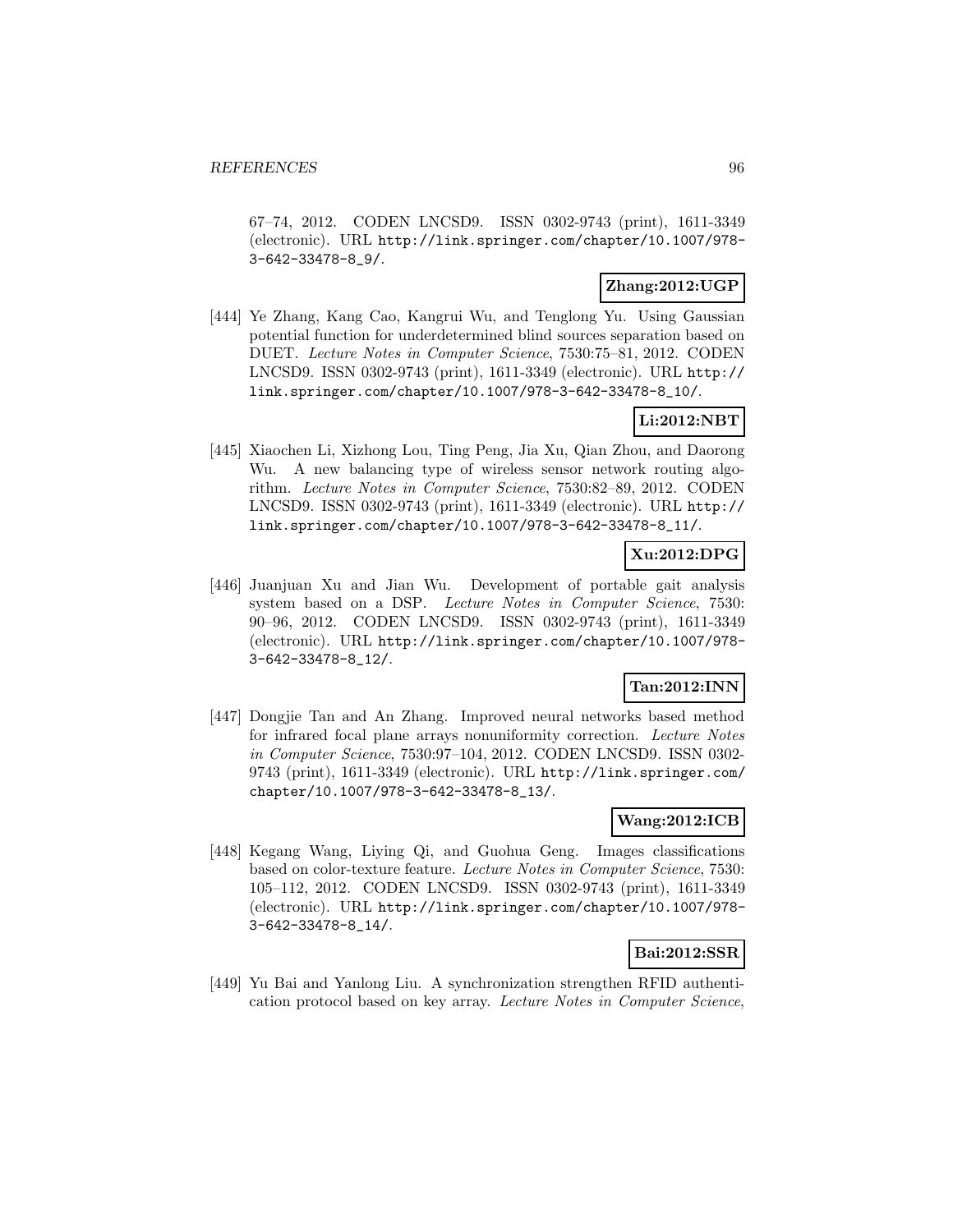7530:113–119, 2012. CODEN LNCSD9. ISSN 0302-9743 (print), 1611- 3349 (electronic). URL http://link.springer.com/chapter/10.1007/ 978-3-642-33478-8\_15/.

## **Yang:2012:SFC**

[450] Wenchuan Yang, Bei Jia, and Bowei Cao. Study of a fuzzy comprehensive evaluation problem in cloud computing. Lecture Notes in Computer Science, 7530:120–125, 2012. CODEN LNCSD9. ISSN 0302-9743 (print), 1611-3349 (electronic). URL http://link.springer.com/chapter/10. 1007/978-3-642-33478-8\_16/.

# **Wang:2012:KGC**

[451] Xiao Wang, Fusheng Yu, Huixin Zhang, and Yuming Liu. Knowledgeguided clustering of large-scale time series under wavelet transformation. Lecture Notes in Computer Science, 7530:126–133, 2012. CODEN LNCSD9. ISSN 0302-9743 (print), 1611-3349 (electronic). URL http:// link.springer.com/chapter/10.1007/978-3-642-33478-8\_17/.

### **Yan:2012:SDF**

[452] Leiming Yan, Jinwei Wang, Jin Han, and Yuxiang Wang. A significancedriven framework for characterizing and finding evolving patterns of news networks. Lecture Notes in Computer Science, 7530:134–141, 2012. CODEN LNCSD9. ISSN 0302-9743 (print), 1611-3349 (electronic). URL http://link.springer.com/chapter/10.1007/978-3- 642-33478-8\_18/.

## **Wang:2012:AAR**

[453] Dexing Wang, Qian Xie, Dongmei Huang, and Hongchun Yuan. Analysis of association rule mining on quantitative concept lattice. Lecture Notes in Computer Science, 7530:142–149, 2012. CODEN LNCSD9. ISSN 0302- 9743 (print), 1611-3349 (electronic). URL http://link.springer.com/ chapter/10.1007/978-3-642-33478-8\_19/.

### **Zhang:2012:CRS**

[454] Junbo Zhang, Tianrui Li, and Hongmei Chen. Composite rough sets. Lecture Notes in Computer Science, 7530:150–159, 2012. CODEN LNCSD9. ISSN 0302-9743 (print), 1611-3349 (electronic). URL http://link. springer.com/chapter/10.1007/978-3-642-33478-8\_20/.

#### **Anonymous:2012:FMv**

[455] Anonymous. Front matter. Lecture Notes in Computer Science, 7530: ??, 2012. CODEN LNCSD9. ISSN 0302-9743 (print), 1611-3349 (electronic). URL http://link.springer.com/content/pdf/bfm:978-3- 642-33478-8/1.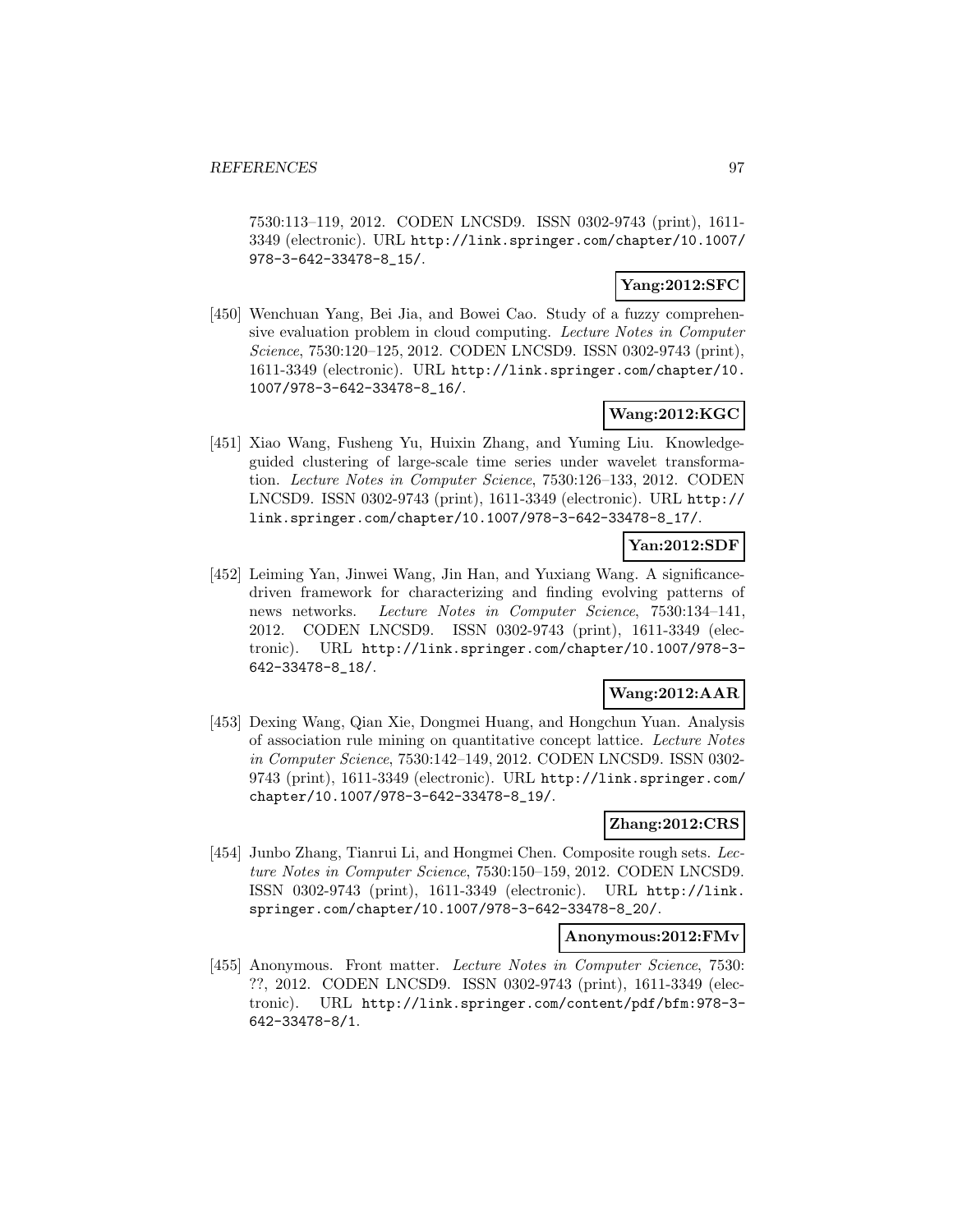#### **Livshits:2012:FMW**

[456] Benjamin Livshits. Finding malware on a Web scale. Lecture Notes in Computer Science, 7531:1–2, 2012. CODEN LNCSD9. ISSN 0302- 9743 (print), 1611-3349 (electronic). URL http://link.springer.com/ accesspage/chapter/10.1007/978-3-642-33704-8\_1.

### **Wang:2012:ESR**

[457] Zhaohui Wang, Ryan Johnson, Rahul Murmuria, and Angelos Stavrou. Exposing security risks for commercial mobile devices. Lecture Notes in Computer Science, 7531:3–21, 2012. CODEN LNCSD9. ISSN 0302- 9743 (print), 1611-3349 (electronic). URL http://link.springer.com/ chapter/10.1007/978-3-642-33704-8\_2/.

### **Martinelli:2012:QQE**

[458] Fabio Martinelli, Ilaria Matteucci, and Charles Morisset. From qualitative to quantitative enforcement of security policy. Lecture Notes in Computer Science, 7531:22–35, 2012. CODEN LNCSD9. ISSN 0302-9743 (print), 1611-3349 (electronic). URL http://link.springer.com/chapter/10. 1007/978-3-642-33704-8\_3/.

#### **Cadenhead:2012:DIC**

[459] Tyrone Cadenhead, Murat Kantarcioglu, Vaibhav Khadilkar, and Bhavani Thuraisingham. Design and implementation of a cloud-based assured information sharing system. Lecture Notes in Computer Science, 7531:36–50, 2012. CODEN LNCSD9. ISSN 0302-9743 (print), 1611-3349 (electronic). URL http://link.springer.com/chapter/10.1007/978- 3-642-33704-8\_4/.

#### **Yakovlev:2012:OKD**

[460] Victor Yakovlev, Valery Korzhik, Mihail Bakaev, and Guillermo Morales-Luna. Optimization of key distribution protocols based on extractors for noisy channels within active adversaries. Lecture Notes in Computer Science, 7531:51–64, 2012. CODEN LNCSD9. ISSN 0302-9743 (print), 1611-3349 (electronic). URL http://link.springer.com/chapter/10. 1007/978-3-642-33704-8\_5/.

#### **Tsay:2012:VUL**

[461] Joe-Kai Tsay and Stig F. Mjølsnes. A vulnerability in the UMTS and LTE authentication and key agreement protocols. Lecture Notes in Computer Science, 7531:65–76, 2012. CODEN LNCSD9. ISSN 0302-9743 (print), 1611-3349 (electronic). URL http://link.springer.com/chapter/10. 1007/978-3-642-33704-8\_6/.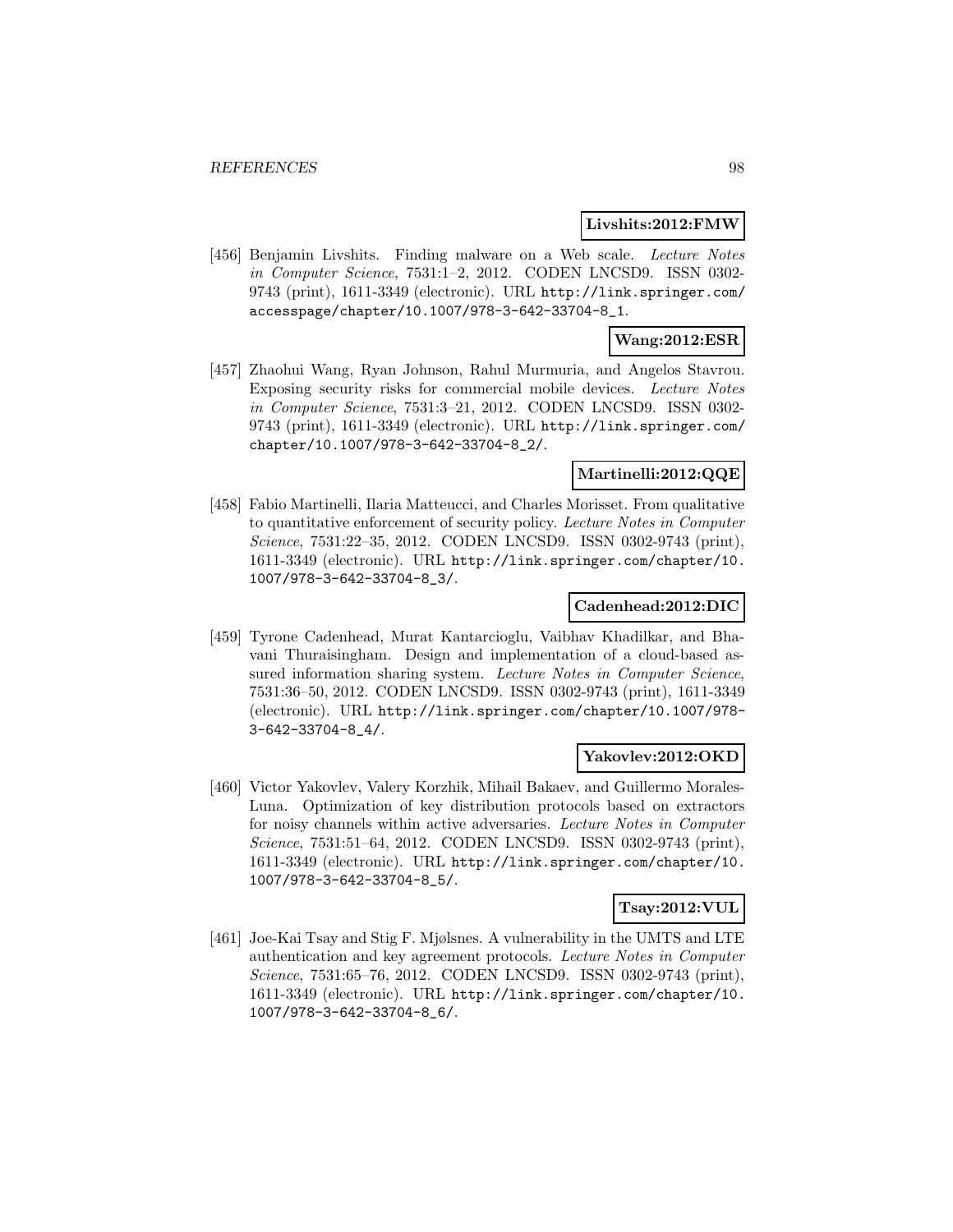#### **Moldovyan:2012:BBD**

[462] Alexandr Moldovyan, Nikolay Moldovyan, and Evgenia Novikova. Blind 384-bit digital signature scheme. Lecture Notes in Computer Science, 7531:77–83, 2012. CODEN LNCSD9. ISSN 0302-9743 (print), 1611-3349 (electronic). URL http://link.springer.com/chapter/10.1007/978- 3-642-33704-8\_7/.

# **Jin:2012:RRC**

[463] Xin Jin, Ravi Sandhu, and Ram Krishnan. RABAC: Role-centric attribute-based access control. Lecture Notes in Computer Science, 7531: 84–96, 2012. CODEN LNCSD9. ISSN 0302-9743 (print), 1611-3349 (electronic). URL http://link.springer.com/chapter/10.1007/978- 3-642-33704-8\_8/.

### **Oleshchuk:2012:TAR**

[464] Vladimir Oleshchuk. Trust-aware RBAC. Lecture Notes in Computer Science, 7531:97–107, 2012. CODEN LNCSD9. ISSN 0302-9743 (print), 1611-3349 (electronic). URL http://link.springer.com/chapter/10. 1007/978-3-642-33704-8\_9/.

#### **Grusho:2012:AMI**

[465] Alexander Grusho, Nick Grusho, and Elena Timonina. Alternative mechanisms for information security. Lecture Notes in Computer Science, 7531: 108–113, 2012. CODEN LNCSD9. ISSN 0302-9743 (print), 1611-3349 (electronic). URL http://link.springer.com/chapter/10.1007/978- 3-642-33704-8\_10/.

#### **Desharnais:2012:EIF**

[466] Josée Desharnais, Erwanne P. Kanyabwero, and Nadia Tawbi. Enforcing information flow policies by a three-valued analysis. Lecture Notes in Computer Science, 7531:114–129, 2012. CODEN LNCSD9. ISSN 0302- 9743 (print), 1611-3349 (electronic). URL http://link.springer.com/ chapter/10.1007/978-3-642-33704-8\_11/.

#### **Avanesov:2012:TOS**

[467] Tigran Avanesov, Yannick Chevalier, Michaël Rusinowitch, and Mathieu Turuani. Towards the orchestration of secured services under nondisclosure policies. Lecture Notes in Computer Science, 7531:130–145, 2012. CODEN LNCSD9. ISSN 0302-9743 (print), 1611-3349 (electronic). URL http://link.springer.com/chapter/10.1007/978-3- 642-33704-8\_12/.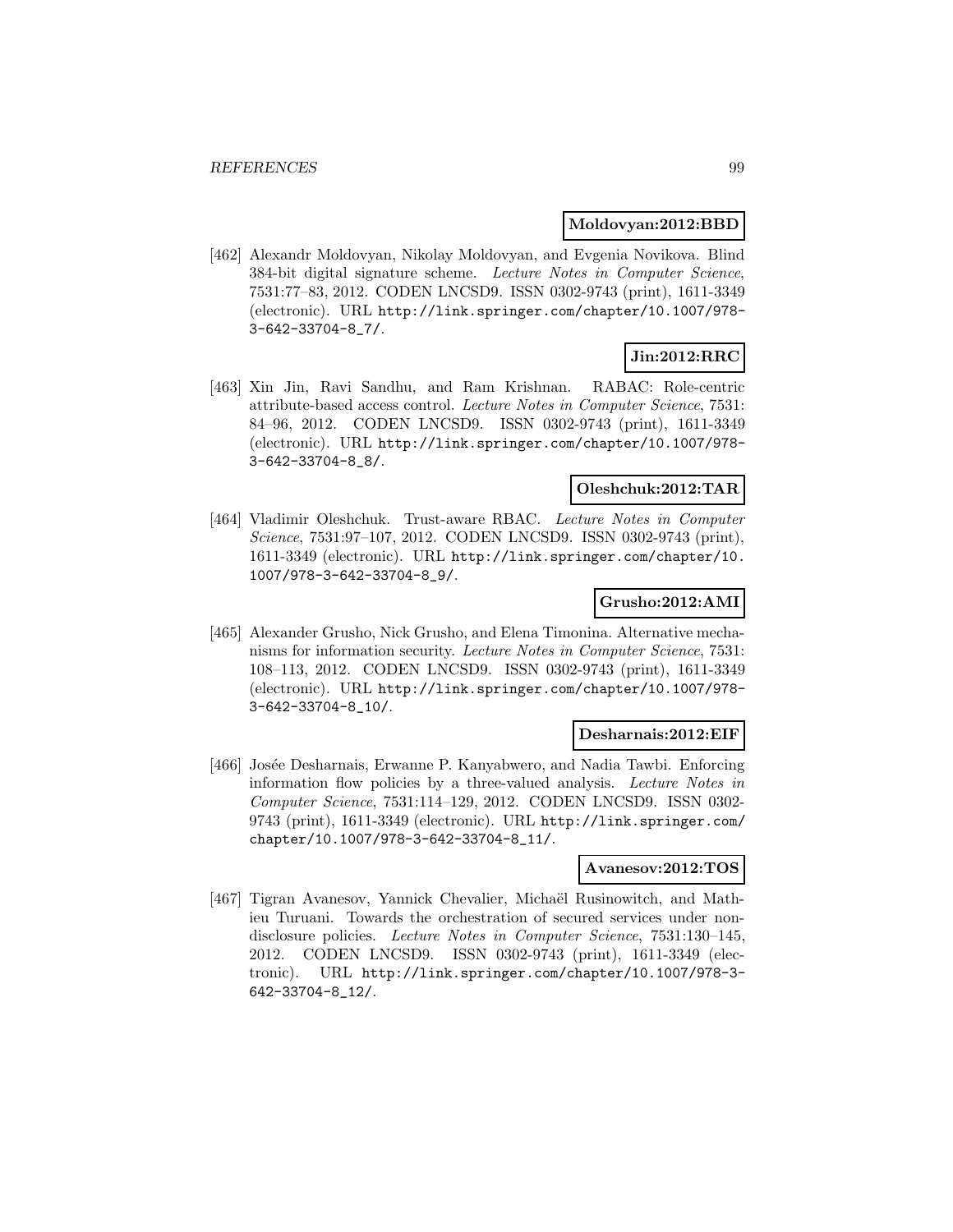#### **Chechulin:2012:ANI**

[468] Andrey Chechulin, Igor Kotenko, and Vasily Desnitsky. An approach for network information flow analysis for systems of embedded components. Lecture Notes in Computer Science, 7531:146–155, 2012. CODEN LNCSD9. ISSN 0302-9743 (print), 1611-3349 (electronic). URL http:// link.springer.com/chapter/10.1007/978-3-642-33704-8\_13/.

### **Granadillo:2012:ICS**

[469] Gustavo Gonzalez Granadillo, Hervé Débar, Grégoire Jacob, and Chrystel Gaber. Individual countermeasure selection based on the return on response investment index. Lecture Notes in Computer Science, 7531: 156–170, 2012. CODEN LNCSD9. ISSN 0302-9743 (print), 1611-3349 (electronic). URL http://link.springer.com/chapter/10.1007/978- 3-642-33704-8\_14/.

### **Rieke:2012:SRR**

[470] Roland Rieke, Luigi Coppolino, Andrew Hutchison, Elsa Prieto, and Chrystel Gaber. Security and reliability requirements for advanced security event management. Lecture Notes in Computer Science, 7531: 171–180, 2012. CODEN LNCSD9. ISSN 0302-9743 (print), 1611-3349 (electronic). URL http://link.springer.com/chapter/10.1007/978- 3-642-33704-8\_15/.

#### **Schutte:2012:MBS**

[471] Julian Schütte, Roland Rieke, and Timo Winkelvos. Model-based security event management. Lecture Notes in Computer Science, 7531: 181–190, 2012. CODEN LNCSD9. ISSN 0302-9743 (print), 1611-3349 (electronic). URL http://link.springer.com/chapter/10.1007/978- 3-642-33704-8\_16/.

#### **Dolgikh:2012:UBM**

[472] Andrey Dolgikh, Tomas Nykodym, Victor Skormin, and Zachary Birnbaum. Using behavioral modeling and customized normalcy profiles as protection against targeted cyber-attacks. Lecture Notes in Computer Science, 7531:191–202, 2012. CODEN LNCSD9. ISSN 0302-9743 (print), 1611-3349 (electronic). URL http://link.springer.com/chapter/10. 1007/978-3-642-33704-8\_17/.

#### **Mustapha:2012:LHH**

[473] Yosra Ben Mustapha, Hervé Débar, and Grégoire Jacob. Limitation of honeypot/honeynet databases to enhance alert correlation. Lecture Notes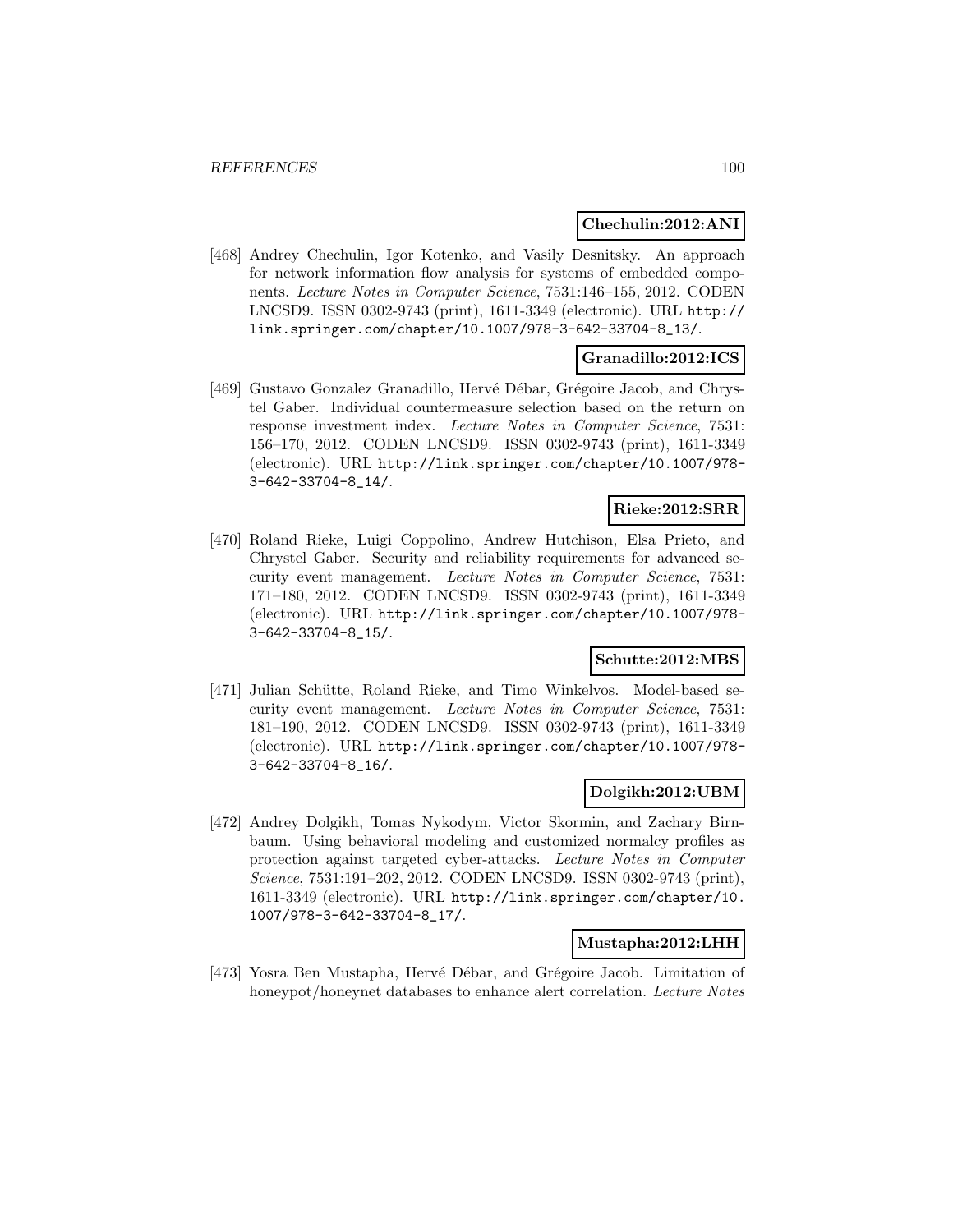in Computer Science, 7531:203–217, 2012. CODEN LNCSD9. ISSN 0302- 9743 (print), 1611-3349 (electronic). URL http://link.springer.com/ chapter/10.1007/978-3-642-33704-8\_18/.

### **Zegzhda:2012:SMI**

[474] Dmitry P. Zegzhda and Tatiana V. Stepanova. Stochastic model of interaction between botnets and distributed computer defense systems. Lecture Notes in Computer Science, 7531:218–225, 2012. CODEN LNCSD9. ISSN 0302-9743 (print), 1611-3349 (electronic). URL http://link.springer. com/chapter/10.1007/978-3-642-33704-8\_19/.

### **Yavvari:2012:MCU**

[475] Chaitanya Yavvari, Arnur Tokhtabayev, Huzefa Rangwala, and Angelos Stavrou. Malware characterization using behavioral components. Lecture Notes in Computer Science, 7531:226–239, 2012. CODEN LNCSD9. ISSN 0302-9743 (print), 1611-3349 (electronic). URL http://link.springer. com/chapter/10.1007/978-3-642-33704-8\_20/.

#### **Anonymous:2012:FMw**

[476] Anonymous. Front matter. Lecture Notes in Computer Science, 7531: ??, 2012. CODEN LNCSD9. ISSN 0302-9743 (print), 1611-3349 (electronic). URL http://link.springer.com/content/pdf/bfm:978-3- 642-33704-8/1.

# **Ceri:2012:MMB**

[477] Stefano Ceri, Emanuele Della Valle, Dino Pedreschi, and Roberto Trasarti. Mega-modeling for big data analytics. Lecture Notes in Computer Science, 7532:1–15, 2012. CODEN LNCSD9. ISSN 0302-9743 (print), 1611-3349 (electronic). URL http://link.springer.com/chapter/10.1007/978- 3-642-34002-4\_1/.

### **Cao:2012:SKQ**

[478] Xin Cao, Lisi Chen, Gao Cong, Christian S. Jensen, Qiang Qu, and Anders Skovsgaard. Spatial keyword querying. Lecture Notes in Computer Science, 7532:16–29, 2012. CODEN LNCSD9. ISSN 0302-9743 (print), 1611-3349 (electronic). URL http://link.springer.com/chapter/10. 1007/978-3-642-34002-4\_2/.

# **Dayal:2012:CDH**

[479] Umeshwar Dayal, Chetan Gupta, Malu Castellanos, Song Wang, and Manolo Garcia-Solaco. Of cubes, DAGs and hierarchical correlations: a novel conceptual model for analyzing social media data. Lecture Notes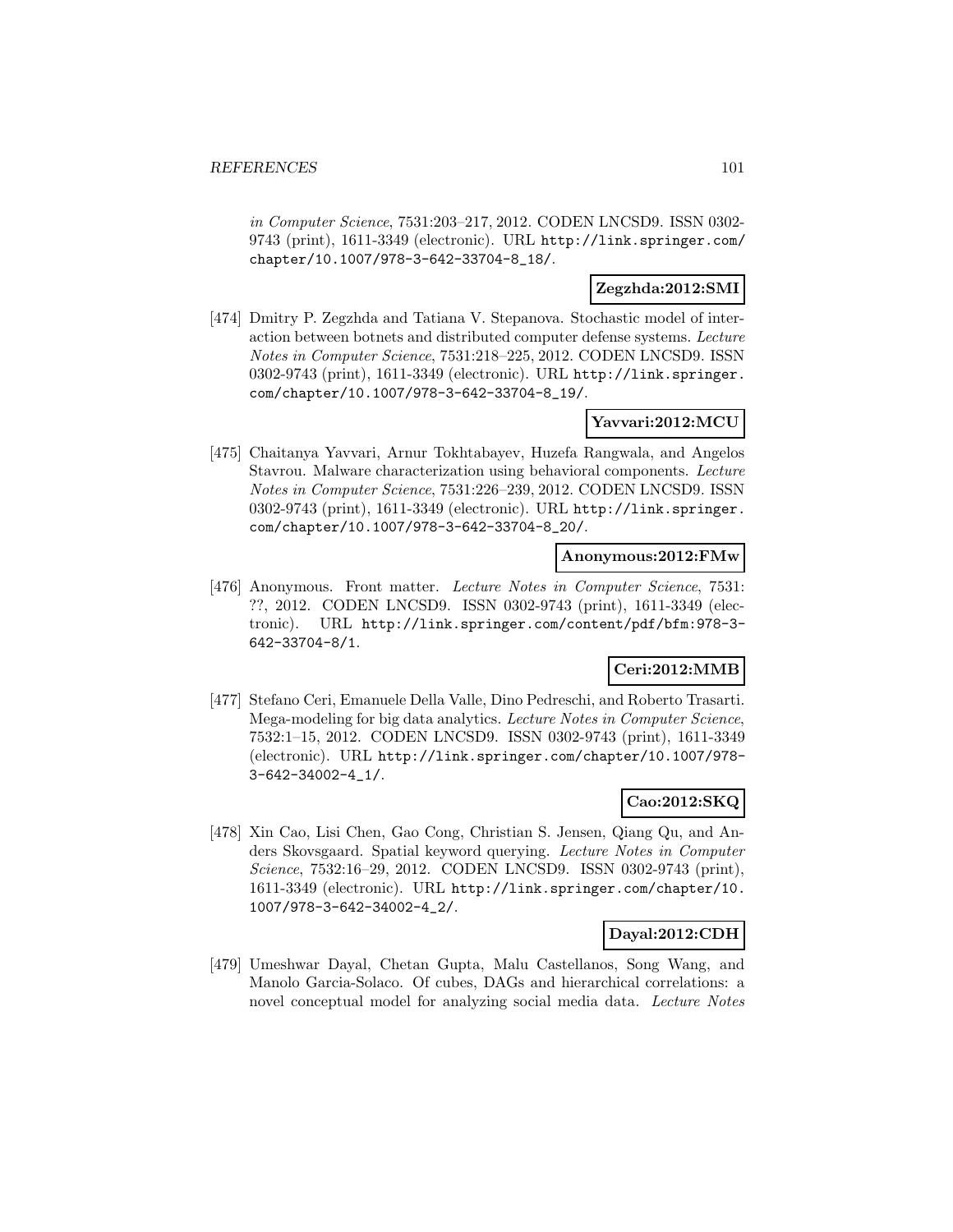in Computer Science, 7532:30–49, 2012. CODEN LNCSD9. ISSN 0302- 9743 (print), 1611-3349 (electronic). URL http://link.springer.com/ chapter/10.1007/978-3-642-34002-4\_3/.

## **Villegas:2012:UCE**

[480] Antonio Villegas, Antoni Olivé, and Maria-Ribera Sancho. Understanding constraint expressions in large conceptual schemas by automatic filtering. Lecture Notes in Computer Science, 7532:50–63, 2012. CODEN LNCSD9. ISSN 0302-9743 (print), 1611-3349 (electronic). URL http:// link.springer.com/chapter/10.1007/978-3-642-34002-4\_4/.

### **Houy:2012:UUC**

[481] Constantin Houy, Peter Fettke, and Peter Loos. Understanding understandability of conceptual models — what are we actually talking about? Lecture Notes in Computer Science, 7532:64–77, 2012. CODEN LNCSD9. ISSN 0302-9743 (print), 1611-3349 (electronic). URL http:// link.springer.com/chapter/10.1007/978-3-642-34002-4\_5/.

### **Stark:2012:RCC**

[482] Jeannette Stark and Werner Esswein. Rules from cognition for conceptual modelling. Lecture Notes in Computer Science, 7532:78–87, 2012. CODEN LNCSD9. ISSN 0302-9743 (print), 1611-3349 (electronic). URL http:// link.springer.com/chapter/10.1007/978-3-642-34002-4\_6/.

### **Anderlik:2012:UDO**

[483] Stefan Anderlik, Bernd Neumayr, and Michael Schrefl. Using domain ontologies as semantic dimensions in data warehouses. Lecture Notes in Computer Science, 7532:88–101, 2012. CODEN LNCSD9. ISSN 0302- 9743 (print), 1611-3349 (electronic). URL http://link.springer.com/ chapter/10.1007/978-3-642-34002-4\_7/.

### **Sekhavat:2012:SCS**

[484] Yoones A. Sekhavat and Jeffrey Parsons. Sliced column-store (SCS): Ontological foundations and practical implications. Lecture Notes in Computer Science, 7532:102–115, 2012. CODEN LNCSD9. ISSN 0302-9743 (print), 1611-3349 (electronic). URL http://link.springer.com/chapter/10. 1007/978-3-642-34002-4\_8/.

### **Albrecht:2012:SDL**

[485] Alexander Albrecht and Felix Naumann. Schema decryption for large extract-transform-load systems. Lecture Notes in Computer Science, 7532: 116–125, 2012. CODEN LNCSD9. ISSN 0302-9743 (print), 1611-3349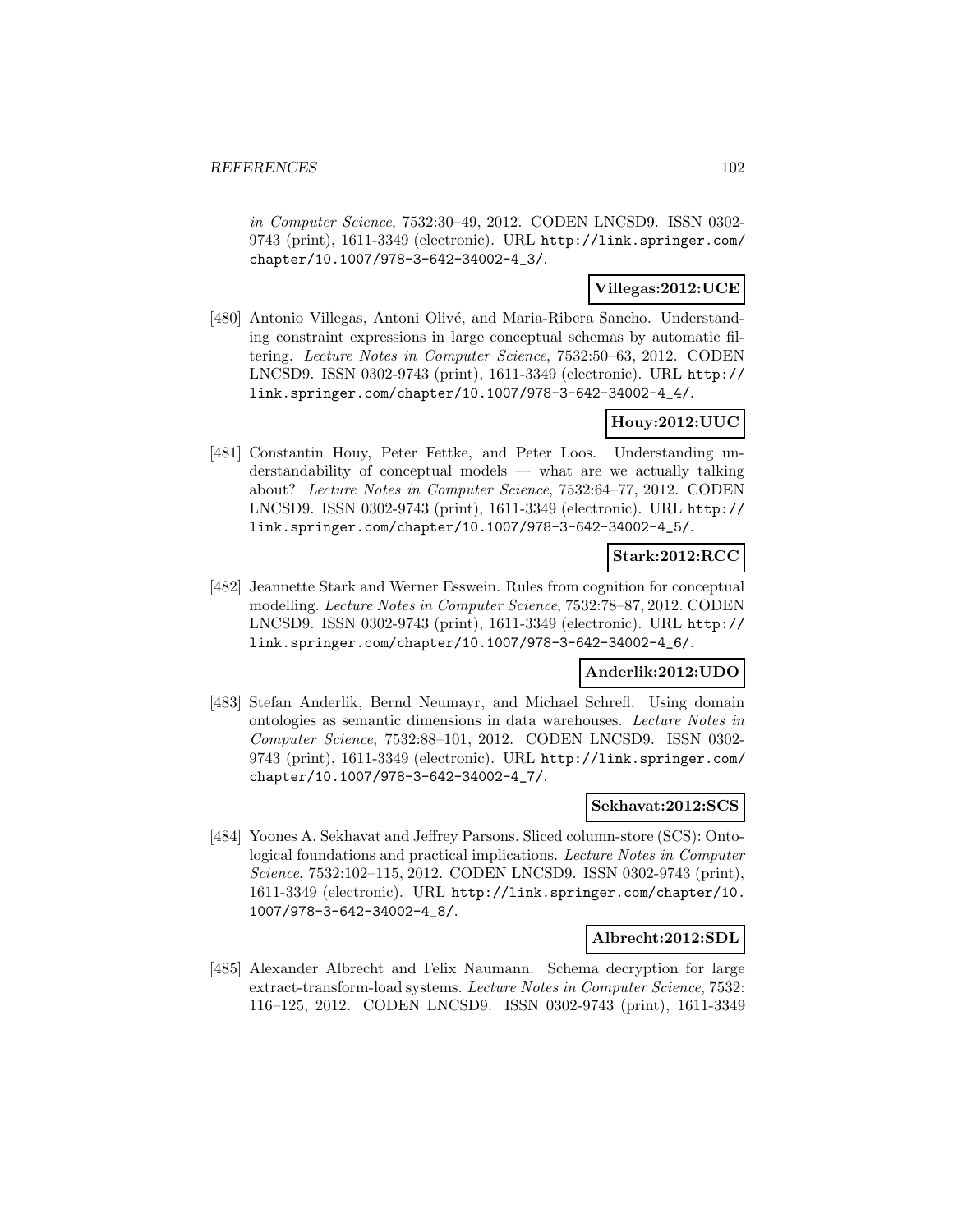(electronic). URL http://link.springer.com/chapter/10.1007/978- 3-642-34002-4\_9/.

### **Ntoutsi:2012:FGR**

[486] Eirini Ntoutsi, Kostas Stefanidis, Kjetil Nørvåg, and Hans-Peter Kriegel. Fast group recommendations by applying user clustering. Lecture Notes in Computer Science, 7532:126–140, 2012. CODEN LNCSD9. ISSN 0302- 9743 (print), 1611-3349 (electronic). URL http://link.springer.com/ chapter/10.1007/978-3-642-34002-4\_10/.

### **Wang:2012:UTW**

[487] Jingjing Wang, Haixun Wang, Zhongyuan Wang, and Kenny Q. Zhu. Understanding tables on the Web. Lecture Notes in Computer Science, 7532:141–155, 2012. CODEN LNCSD9. ISSN 0302-9743 (print), 1611- 3349 (electronic). URL http://link.springer.com/chapter/10.1007/ 978-3-642-34002-4\_11/.

# **Yogev:2012:BGT**

[488] Sivan Yogev and Haggai Roitman. Bridging the gaps towards advanced data discovery over semi-structured data. Lecture Notes in Computer Science, 7532:156–165, 2012. CODEN LNCSD9. ISSN 0302-9743 (print), 1611-3349 (electronic). URL http://link.springer.com/chapter/10. 1007/978-3-642-34002-4\_12/.

# **Hernandez:2012:TDC**

[489] Inma Hernández, Carlos R. Rivero, David Ruiz, and Rafael Corchuelo. Towards discovering conceptual models behind Web sites. Lecture Notes in Computer Science, 7532:166–175, 2012. CODEN LNCSD9. ISSN 0302- 9743 (print), 1611-3349 (electronic). URL http://link.springer.com/ chapter/10.1007/978-3-642-34002-4\_13/.

#### **Li:2012:DBS**

[490] Sheng Li, Junhu Wang, Kewen Wang, and Jiang Li. A distance-based spelling suggestion method for XML keyword search. Lecture Notes in Computer Science, 7532:176–189, 2012. CODEN LNCSD9. ISSN 0302- 9743 (print), 1611-3349 (electronic). URL http://link.springer.com/ chapter/10.1007/978-3-642-34002-4\_14/.

#### **Embley:2012:CLH**

[491] David W. Embley, Stephen W. Liddle, Deryle W. Lonsdale, Joseph S. Park, and Byung-Joo Shin. Cross-language hybrid keyword and semantic search. Lecture Notes in Computer Science, 7532:190–203, 2012. CODEN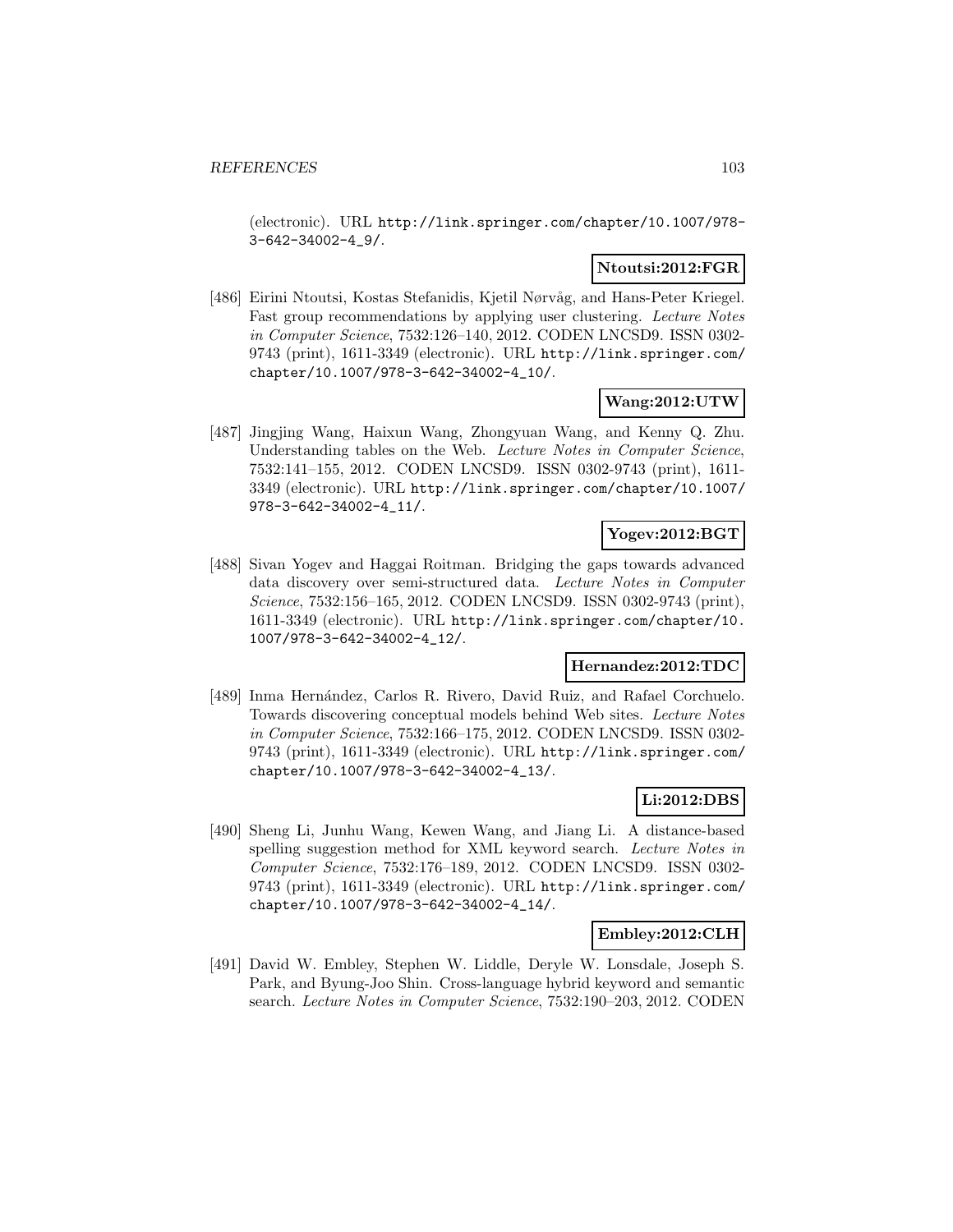LNCSD9. ISSN 0302-9743 (print), 1611-3349 (electronic). URL http:// link.springer.com/chapter/10.1007/978-3-642-34002-4\_15/.

#### **Britell:2012:MSW**

[492] Scott Britell and Lois M. L. Delcambre. Mapping semantic widgets to Web-based, domain-specific collections. Lecture Notes in Computer Science, 7532:204–213, 2012. CODEN LNCSD9. ISSN 0302-9743 (print), 1611-3349 (electronic). URL http://link.springer.com/chapter/10. 1007/978-3-642-34002-4\_16/.

#### **Guentert:2012:EMS**

[493] Markus Guentert, Matthias Kunze, and Mathias Weske. Evaluation measures for similarity search results in process model repositories. Lecture Notes in Computer Science, 7532:214–227, 2012. CODEN LNCSD9. ISSN 0302-9743 (print), 1611-3349 (electronic). URL http://link.springer. com/chapter/10.1007/978-3-642-34002-4\_17/.

# **Cervera:2012:MAP**

[494] Mario Cervera, Manoli Albert, Victoria Torres, and Vicente Pelechano. The MOSKitt4ME approach: Providing process support in a method engineering context. Lecture Notes in Computer Science, 7532:228–241, 2012. CODEN LNCSD9. ISSN 0302-9743 (print), 1611-3349 (electronic). URL http://link.springer.com/chapter/10.1007/978-3- 642-34002-4\_18/.

## **Lumineau:2012:ECD**

[495] Nicolas Lumineau, Frédérique Laforest, Yann Gripay, and Jean-Marc Petit. Extending conceptual data model for dynamic environment. Lecture Notes in Computer Science, 7532:242–251, 2012. CODEN LNCSD9. ISSN 0302-9743 (print), 1611-3349 (electronic). URL http://link.springer. com/chapter/10.1007/978-3-642-34002-4\_19/.

## **Le:2012:CGR**

[496] Lam-Son Lê and Aditya Ghose. Contracts  $+$  goals  $=$  roles? Lecture Notes in Computer Science, 7532:252–266, 2012. CODEN LNCSD9. ISSN 0302- 9743 (print), 1611-3349 (electronic). URL http://link.springer.com/ chapter/10.1007/978-3-642-34002-4\_20/.

#### **Anonymous:2012:FMx**

[497] Anonymous. Front matter. Lecture Notes in Computer Science, 7532: ??, 2012. CODEN LNCSD9. ISSN 0302-9743 (print), 1611-3349 (electronic). URL http://link.springer.com/content/pdf/bfm:978-3- 642-34002-4/1.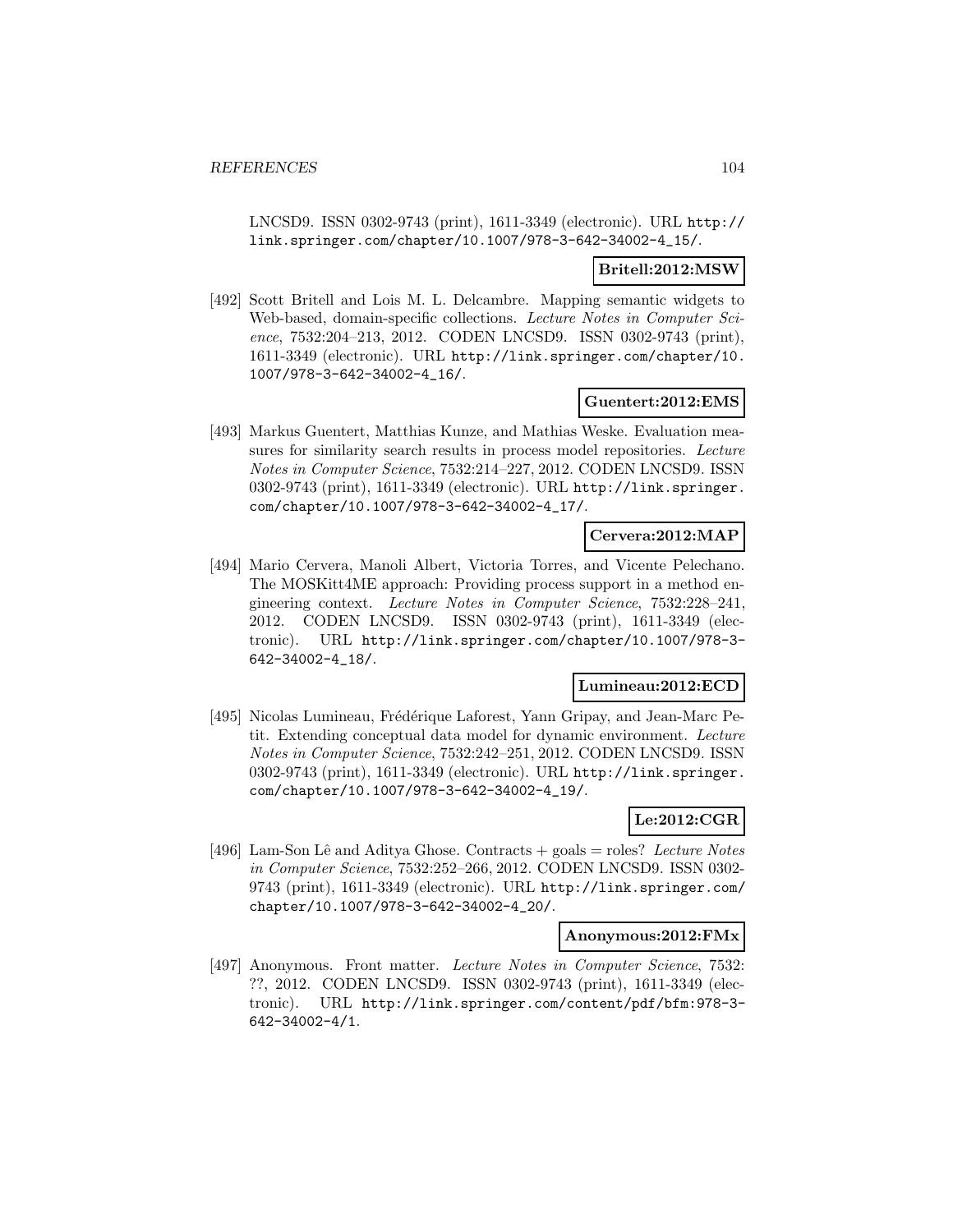#### **Fouque:2012:IHB**

[498] Pierre-Alain Fouque and Mehdi Tibouchi. Indifferentiable hashing to Barreto–Naehrig curves. Lecture Notes in Computer Science, 7533:1– 17, 2012. CODEN LNCSD9. ISSN 0302-9743 (print), 1611-3349 (electronic). URL http://link.springer.com/chapter/10.1007/978-3- 642-33481-8\_1/.

### **Mesnager:2012:SBF**

[499] Sihem Mesnager. Semi-bent functions with multiple trace terms and hyperelliptic curves. Lecture Notes in Computer Science, 7533:18-36, 2012. CODEN LNCSD9. ISSN 0302-9743 (print), 1611-3349 (electronic). URL http://link.springer.com/chapter/10.1007/978-3- 642-33481-8\_2/.

# **Abarzua:2012:CAB**

[500] Rodrigo Abarzúa and Nicolas Thériault. Complete atomic blocks for elliptic curves in Jacobian coordinates over prime fields. Lecture Notes in Computer Science, 7533:37–55, 2012. CODEN LNCSD9. ISSN 0302- 9743 (print), 1611-3349 (electronic). URL http://link.springer.com/ chapter/10.1007/978-3-642-33481-8\_3/.

### **Phan:2012:MBT**

[501] Duong Hieu Phan, David Pointcheval, and Mario Strefler. Message-based traitor tracing with optimal ciphertext rate. Lecture Notes in Computer Science, 7533:56–77, 2012. CODEN LNCSD9. ISSN 0302-9743 (print), 1611-3349 (electronic). URL http://link.springer.com/chapter/10. 1007/978-3-642-33481-8\_4/.

#### **Abdalla:2012:LRS**

[502] Michel Abdalla and Jill-Jênn Vie. Leakage-resilient spatial encryption. Lecture Notes in Computer Science, 7533:78–99, 2012. CODEN LNCSD9. ISSN 0302-9743 (print), 1611-3349 (electronic). URL http://link. springer.com/chapter/10.1007/978-3-642-33481-8\_5/.

# **Boureanu:2012:PFA**

[503] Ioana Boureanu, Aikaterini Mitrokotsa, and Serge Vaudenay. On the pseudorandom function assumption in (secure) distance-bounding protocols. Lecture Notes in Computer Science, 7533:100–120, 2012. CODEN LNCSD9. ISSN 0302-9743 (print), 1611-3349 (electronic). URL http:// link.springer.com/chapter/10.1007/978-3-642-33481-8\_6/.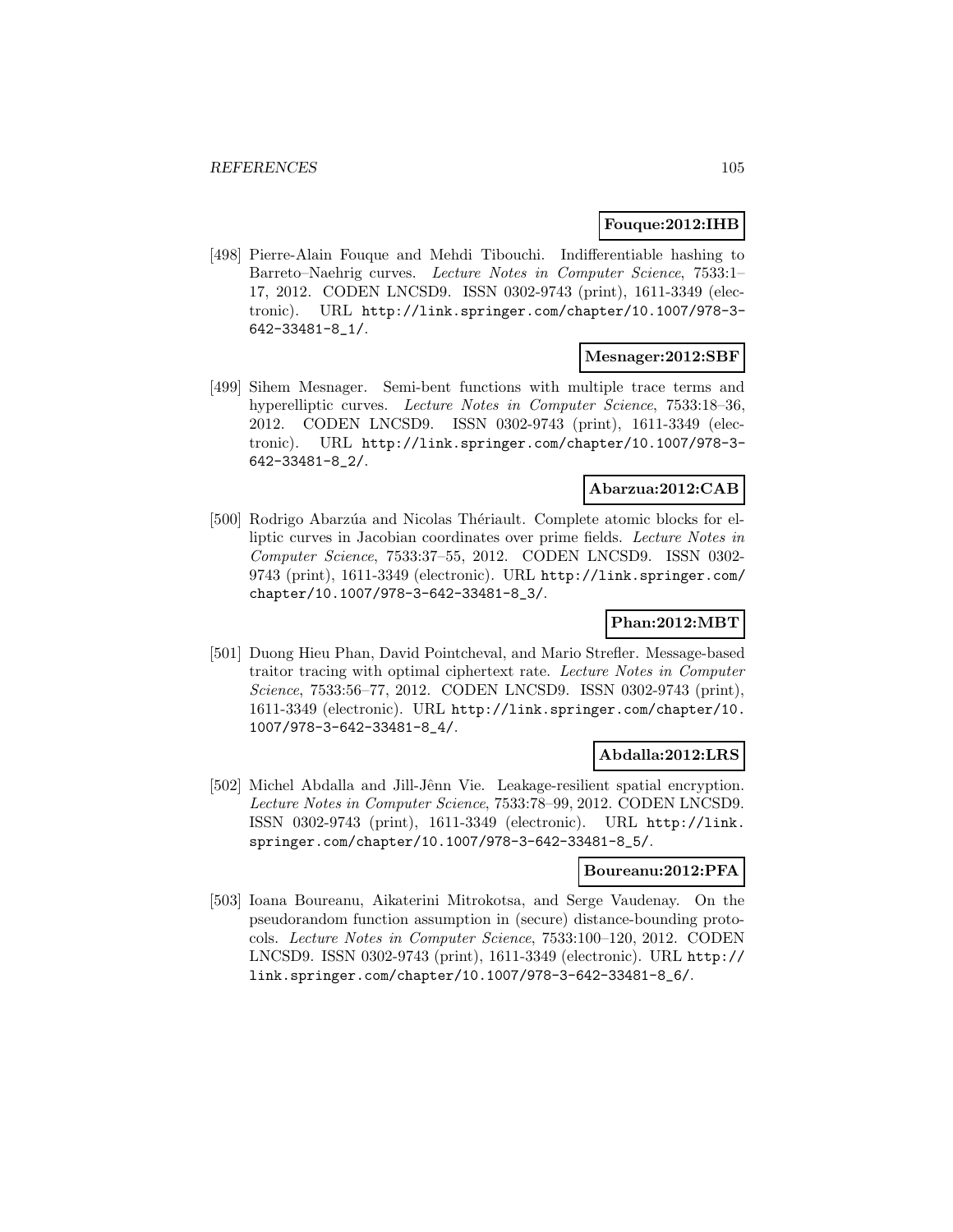### **Abdalla:2012:LBH**

[504] Michel Abdalla, Angelo De Caro, and Karina Mochetti. Lattice-based hierarchical inner product encryption. Lecture Notes in Computer Science, 7533:121–138, 2012. CODEN LNCSD9. ISSN 0302-9743 (print), 1611- 3349 (electronic). URL http://link.springer.com/chapter/10.1007/ 978-3-642-33481-8\_7/.

### **Poppelmann:2012:TEA**

[505] Thomas Pöppelmann and Tim Güneysu. Towards efficient arithmetic for lattice-based cryptography on reconfigurable hardware. Lecture Notes in Computer Science, 7533:139–158, 2012. CODEN LNCSD9. ISSN 0302- 9743 (print), 1611-3349 (electronic). URL http://link.springer.com/ chapter/10.1007/978-3-642-33481-8\_8/.

#### **Bernstein:2012:SIN**

[506] Daniel J. Bernstein, Tanja Lange, and Peter Schwabe. The security impact of a new cryptographic library. Lecture Notes in Computer Science, 7533: 159–176, 2012. CODEN LNCSD9. ISSN 0302-9743 (print), 1611-3349 (electronic). URL http://link.springer.com/chapter/10.1007/978- 3-642-33481-8\_9/.

### **Aranha:2012:FIS**

[507] Diego F. Aranha, Armando Faz-Hernández, Julio López, and Francisco Rodríguez-Henríquez. Faster implementation of scalar multiplication on Koblitz curves. Lecture Notes in Computer Science, 7533: 177–193, 2012. CODEN LNCSD9. ISSN 0302-9743 (print), 1611-3349 (electronic). URL http://link.springer.com/chapter/10.1007/978- 3-642-33481-8\_10/.

# **Nachef:2012:ZKM**

[508] Valérie Nachef, Jacques Patarin, and Emmanuel Volte. Zero-knowledge for multivariate polynomials. Lecture Notes in Computer Science, 7533: 194–213, 2012. CODEN LNCSD9. ISSN 0302-9743 (print), 1611-3349 (electronic). URL http://link.springer.com/chapter/10.1007/978- 3-642-33481-8\_11/.

# **Dixon:2012:IEK**

[509] Vanessa Dixon, Michael J. Jacobson Jr., and Renate Scheidler. Improved exponentiation and key agreement in the infrastructure of a real quadratic field. Lecture Notes in Computer Science, 7533:214–233, 2012. CODEN LNCSD9. ISSN 0302-9743 (print), 1611-3349 (electronic). URL http:// link.springer.com/chapter/10.1007/978-3-642-33481-8\_12/.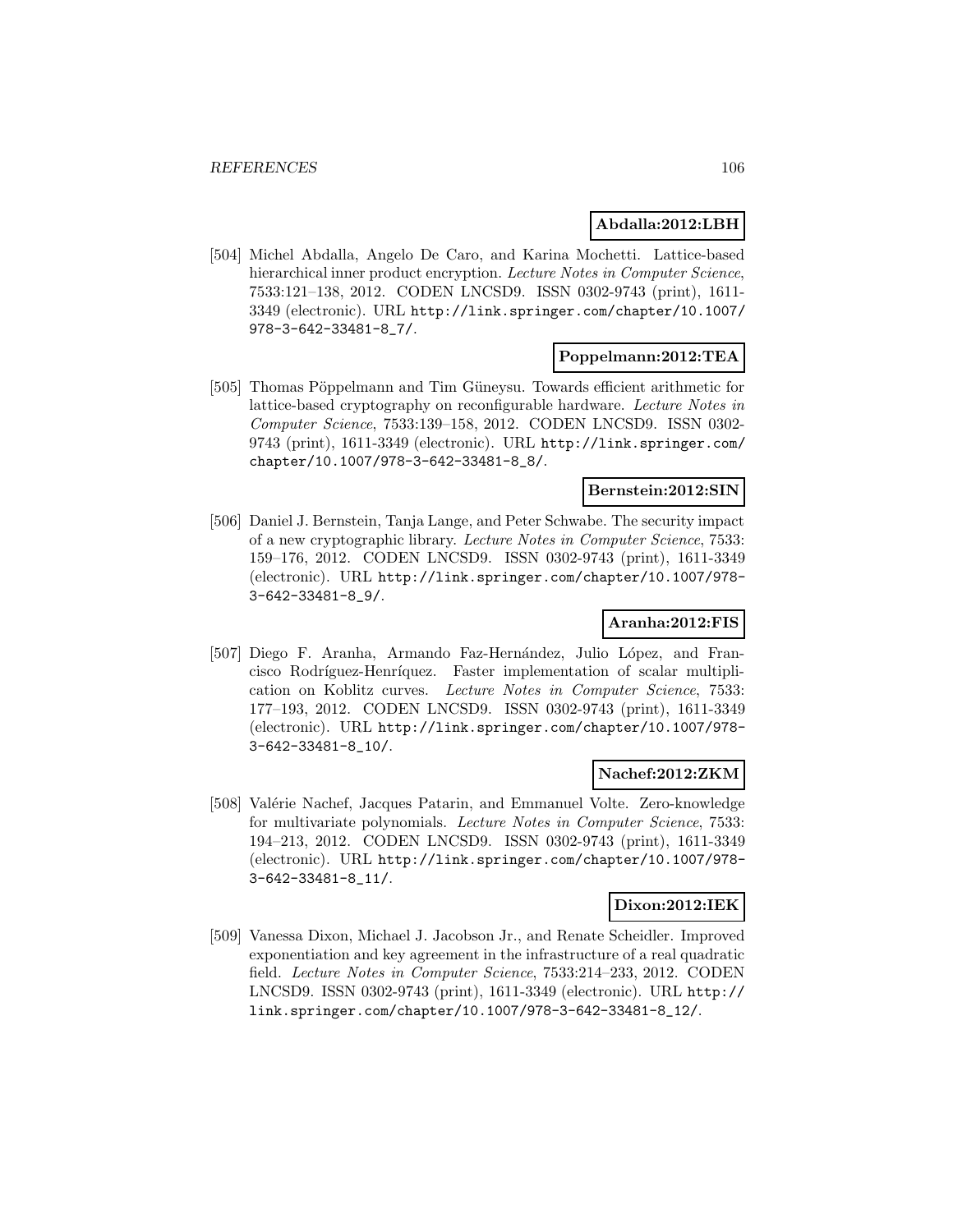### **Barhum:2012:UOT**

[510] Kfir Barhum and Ueli Maurer. UOWHFs from OWFs: Trading regularity for efficiency. Lecture Notes in Computer Science, 7533:234– 253, 2012. CODEN LNCSD9. ISSN 0302-9743 (print), 1611-3349 (electronic). URL http://link.springer.com/chapter/10.1007/978- 3-642-33481-8\_13/.

# **MacFie:2012:RMR**

[511] Andrew MacFie and Daniel Panario. Random mappings with restricted preimages. Lecture Notes in Computer Science, 7533:254–270, 2012. CODEN LNCSD9. ISSN 0302-9743 (print), 1611-3349 (electronic). URL http://link.springer.com/chapter/10.1007/978-3- 642-33481-8\_14/.

## **Kircanski:2012:SRK**

[512] Aleksandar Kircanski and Amr M. Youssef. On the Sosemanuk related key-IV sets. Lecture Notes in Computer Science, 7533:271–287, 2012. CODEN LNCSD9. ISSN 0302-9743 (print), 1611-3349 (electronic). URL http://link.springer.com/chapter/10.1007/978-3- 642-33481-8\_15/.

### **Gouvea:2012:HSI**

[513] Conrado P. L. Gouvêa and Julio López. High speed implementation of authenticated encryption for the MSP430X microcontroller. Lecture Notes in Computer Science, 7533:288–304, 2012. CODEN LNCSD9. ISSN 0302- 9743 (print), 1611-3349 (electronic). URL http://link.springer.com/ chapter/10.1007/978-3-642-33481-8\_16/.

#### **Gierlichs:2012:ICD**

[514] Benedikt Gierlichs, Jörn-Marc Schmidt, and Michael Tunstall. Infective computation and dummy rounds: Fault protection for block ciphers without check-before-output. Lecture Notes in Computer Science, 7533: 305–321, 2012. CODEN LNCSD9. ISSN 0302-9743 (print), 1611-3349 (electronic). URL http://link.springer.com/chapter/10.1007/978- 3-642-33481-8\_17/.

#### **Anonymous:2012:BMd**

[515] Anonymous. Back matter. Lecture Notes in Computer Science, 7533: ??, 2012. CODEN LNCSD9. ISSN 0302-9743 (print), 1611-3349 (electronic). URL http://link.springer.com/content/pdf/bbm:978-3- 642-33481-8/1.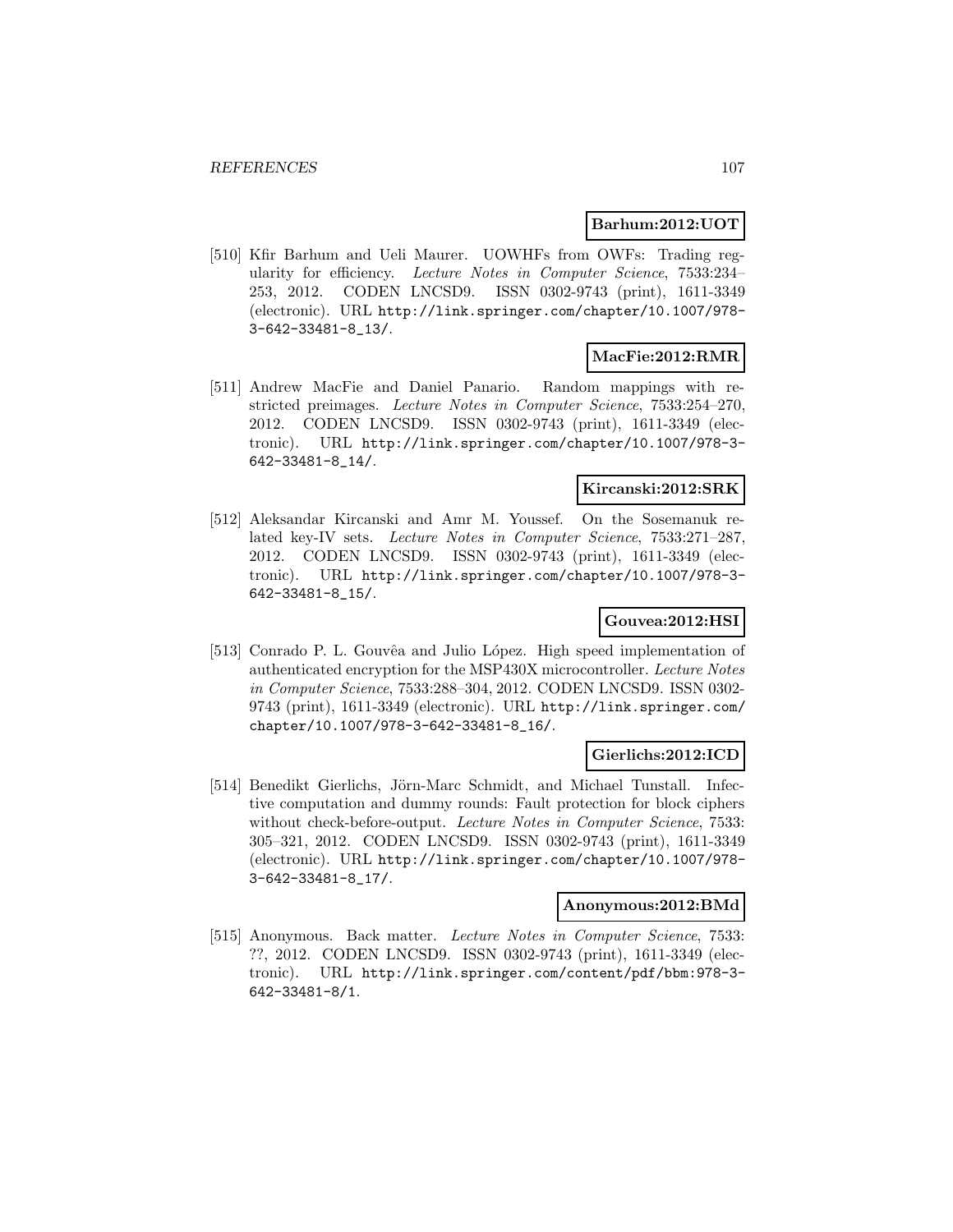#### **Anonymous:2012:FMy**

[516] Anonymous. Front matter. Lecture Notes in Computer Science, 7533: ??, 2012. CODEN LNCSD9. ISSN 0302-9743 (print), 1611-3349 (electronic). URL http://link.springer.com/content/pdf/bfm:978-3- 642-33481-8/1.

# **Bernt:2012:PIP**

[517] Matthias Bernt, Kun-Mao Chao, and Jyun-Wei Kao. Preserving inversion phylogeny reconstruction. Lecture Notes in Computer Science, 7534:1–13, 2012. CODEN LNCSD9. ISSN 0302-9743 (print), 1611-3349 (electronic). URL http://link.springer.com/chapter/10.1007/978- 3-642-33122-0\_1/.

### **Brown:2012:FPT**

[518] Daniel G. Brown and Jakub Truszkowski. Fast phylogenetic tree reconstruction using locality-sensitive hashing. Lecture Notes in Computer Science, 7534:14–29, 2012. CODEN LNCSD9. ISSN 0302-9743 (print), 1611- 3349 (electronic). URL http://link.springer.com/chapter/10.1007/ 978-3-642-33122-0\_2/.

#### **Tsirogiannis:2012:ECP**

[519] Constantinos Tsirogiannis, Brody Sandel, and Dimitris Cheliotis. Efficient computation of popular phylogenetic tree measures. Lecture Notes in Computer Science, 7534:30–43, 2012. CODEN LNCSD9. ISSN 0302- 9743 (print), 1611-3349 (electronic). URL http://link.springer.com/ chapter/10.1007/978-3-642-33122-0\_3/.

### **Brown:2012:SFH**

[520] Daniel G. Brown and Daniel Dexter. SibJoin: a fast heuristic for half-sibling reconstruction. Lecture Notes in Computer Science, 7534: 44–56, 2012. CODEN LNCSD9. ISSN 0302-9743 (print), 1611-3349 (electronic). URL http://link.springer.com/chapter/10.1007/978- 3-642-33122-0\_4/.

### **Zhu:2012:REM**

[521] Yun Zhu and Luay Nakhleh. Reconstructing the evolution of molecular interaction networks under the DMC and link dynamics models. Lecture Notes in Computer Science, 7534:57–68, 2012. CODEN LNCSD9. ISSN 0302-9743 (print), 1611-3349 (electronic). URL http://link.springer. com/chapter/10.1007/978-3-642-33122-0\_5/.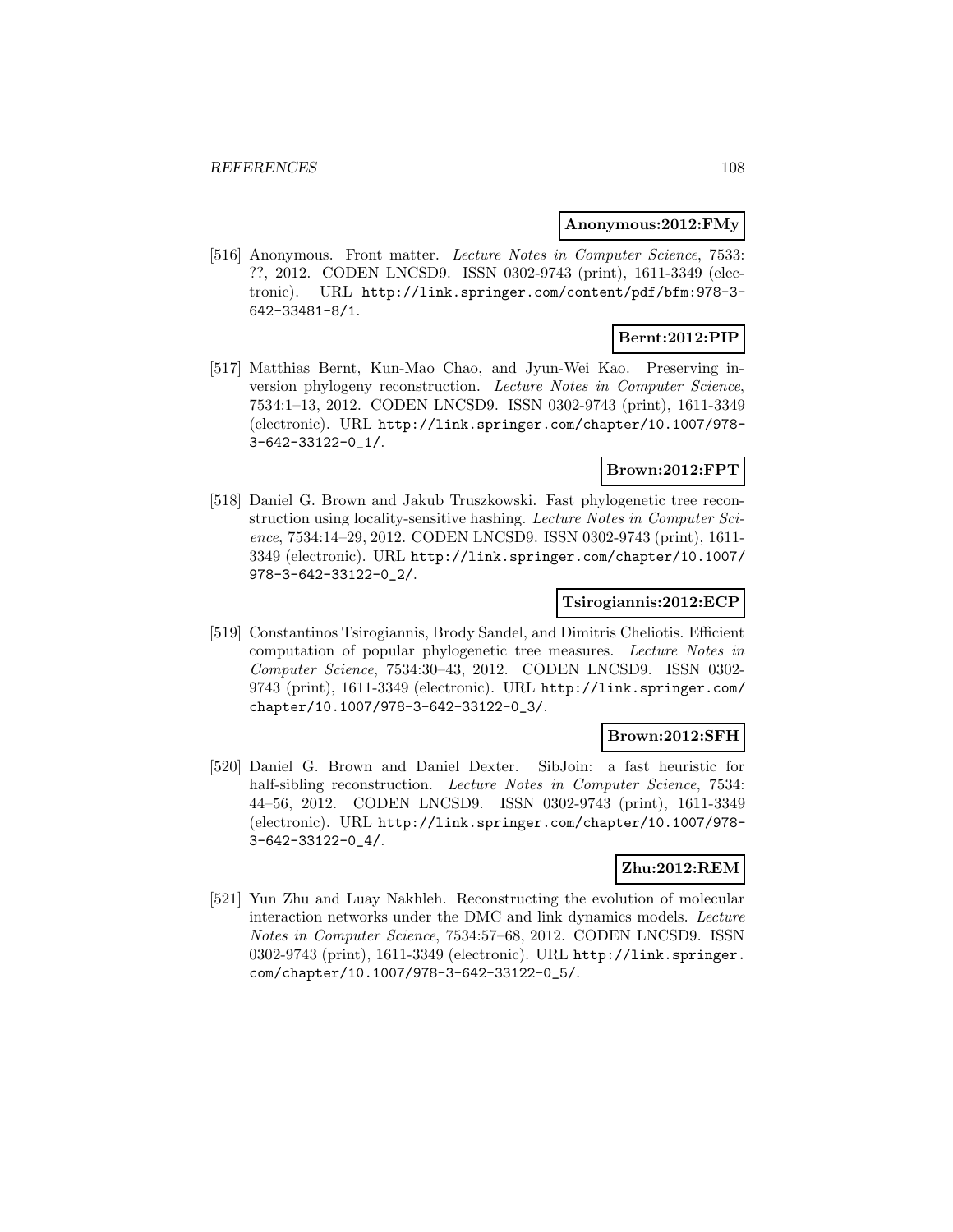#### **Halldorsson:2012:EPS**

[522] Bjarni V. Halldórsson, Dima Blokh, and Roded Sharan. Estimating population size via line graph reconstruction. Lecture Notes in Computer Science, 7534:69–80, 2012. CODEN LNCSD9. ISSN 0302-9743 (print), 1611-3349 (electronic). URL http://link.springer.com/chapter/10. 1007/978-3-642-33122-0\_6/.

## **Deepak:2012:ECF**

[523] Akshay Deepak, David Fernández-Baca, and Michelle M. McMahon. Extracting conflict-free information from multi-labeled trees. Lecture Notes in Computer Science, 7534:81–92, 2012. CODEN LNCSD9. ISSN 0302- 9743 (print), 1611-3349 (electronic). URL http://link.springer.com/ chapter/10.1007/978-3-642-33122-0\_7/.

## **Gysel:2012:RPU**

[524] Rob Gysel, Kristian Stevens, and Dan Gusfield. Reducing problems in unrooted tree compatibility to restricted triangulations of intersection graphs. Lecture Notes in Computer Science, 7534:93–105, 2012. CODEN LNCSD9. ISSN 0302-9743 (print), 1611-3349 (electronic). URL http:// link.springer.com/chapter/10.1007/978-3-642-33122-0\_8/.

## **Lafond:2012:ORA**

[525] Manuel Lafond, Krister M. Swenson, and Nadia El-Mabrouk. An optimal reconciliation algorithm for gene trees with polytomies. Lecture Notes in Computer Science, 7534:106–122, 2012. CODEN LNCSD9. ISSN 0302- 9743 (print), 1611-3349 (electronic). URL http://link.springer.com/ chapter/10.1007/978-3-642-33122-0\_9/.

## **Nguyen:2012:AGT**

[526] Thi Hau Nguyen, Jean-Philippe Doyon, and Stéphanie Pointet. Accounting for gene tree uncertainties improves gene trees and reconciliation inference. Lecture Notes in Computer Science, 7534:123–134, 2012. CODEN LNCSD9. ISSN 0302-9743 (print), 1611-3349 (electronic). URL http:// link.springer.com/chapter/10.1007/978-3-642-33122-0\_10/.

### **Milo:2012:RTC**

[527] Nimrod Milo, Shay Zakov, Erez Katzenelson, and Eitan Bachmat. RNA tree comparisons via unrooted unordered alignments. Lecture Notes in Computer Science, 7534:135–148, 2012. CODEN LNCSD9. ISSN 0302- 9743 (print), 1611-3349 (electronic). URL http://link.springer.com/ chapter/10.1007/978-3-642-33122-0\_11/.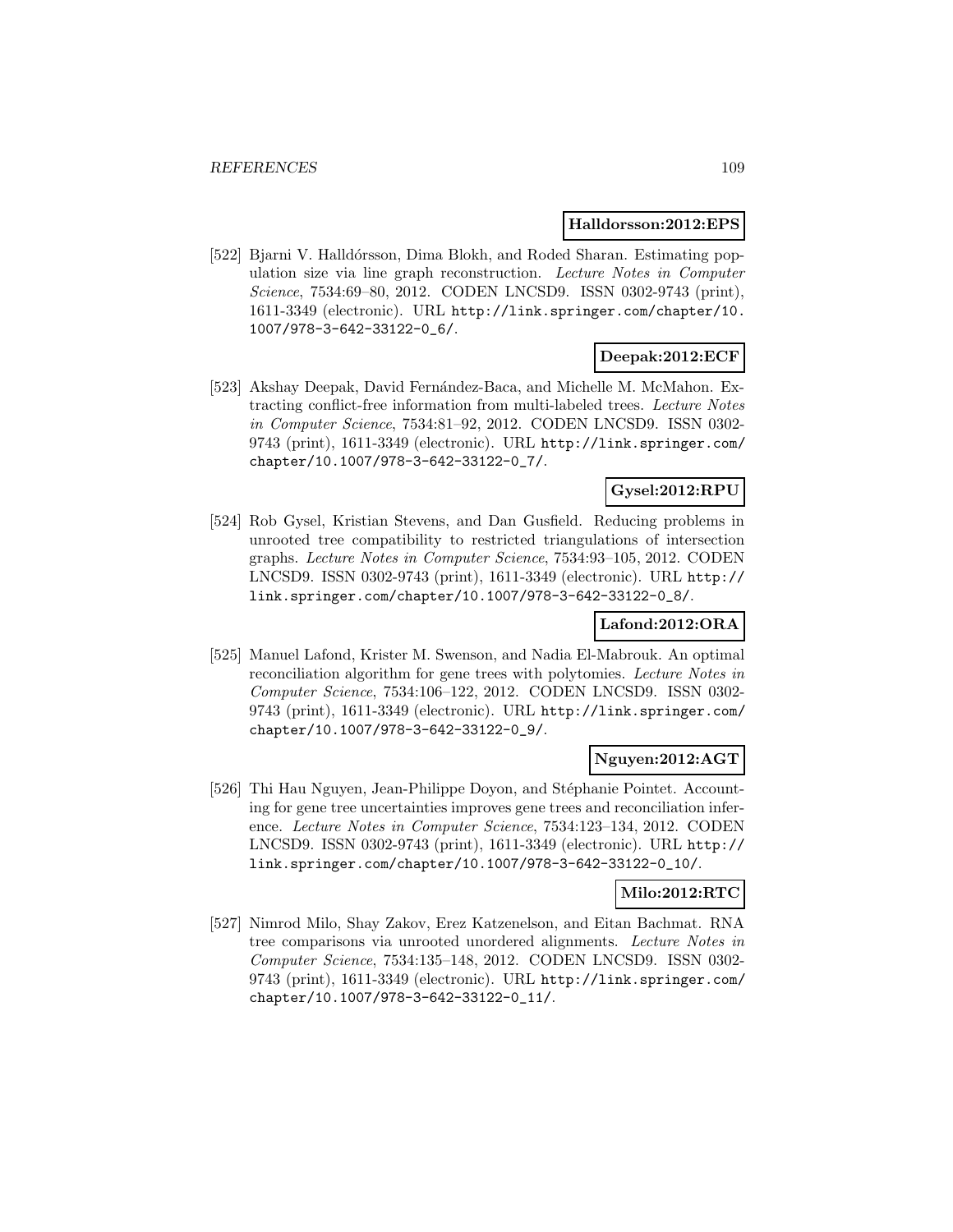### **Rinaudo:2012:TDP**

[528] Philippe Rinaudo, Yann Ponty, Dominique Barth, and Alain Denise. Tree decomposition and parameterized algorithms for RNA structure-sequence alignment including tertiary interactions and pseudoknots. Lecture Notes in Computer Science, 7534:149–164, 2012. CODEN LNCSD9. ISSN 0302- 9743 (print), 1611-3349 (electronic). URL http://link.springer.com/ chapter/10.1007/978-3-642-33122-0\_12/.

## **Bhar:2012:TET**

[529] Anirban Bhar, Martin Haubrock, and Anirban Mukhopadhyay. δ-TRIMAX: Extracting triclusters and analysing coregulation in time series gene expression data. Lecture Notes in Computer Science, 7534: 165–177, 2012. CODEN LNCSD9. ISSN 0302-9743 (print), 1611-3349 (electronic). URL http://link.springer.com/chapter/10.1007/978- 3-642-33122-0\_13/.

## **Lin:2012:CAC**

[530] Yen-Yi Lin, Phuong Dao, Faraz Hach, Marzieh Bakhshi, and Fan Mo. CLIIQ: Accurate comparative detection and quantification of expressed isoforms in a population. Lecture Notes in Computer Science, 7534: 178–189, 2012. CODEN LNCSD9. ISSN 0302-9743 (print), 1611-3349 (electronic). URL http://link.springer.com/chapter/10.1007/978- 3-642-33122-0\_14/.

## **Shutters:2012:ILB**

[531] Brad Shutters, Sudheer Vakati, and David Fernández-Baca. Improved lower bounds on the compatibility of quartets, triplets, and multistate characters. Lecture Notes in Computer Science, 7534:190–200, 2012. CODEN LNCSD9. ISSN 0302-9743 (print), 1611-3349 (electronic). URL http://link.springer.com/chapter/10.1007/978-3- 642-33122-0\_15/.

## **Tabei:2012:SMT**

[532] Yasuo Tabei. Succinct multibit tree: Compact representation of multibit trees by using succinct data structures in chemical fingerprint searches. Lecture Notes in Computer Science, 7534:201–213, 2012. CODEN LNCSD9. ISSN 0302-9743 (print), 1611-3349 (electronic). URL http: //link.springer.com/chapter/10.1007/978-3-642-33122-0\_16/.

### **Cox:2012:CDS**

[533] Anthony J. Cox, Tobias Jakobi, and Giovanna Rosone. Comparing DNA sequence collections by direct comparison of compressed text indexes. Lecture Notes in Computer Science, 7534:214–224, 2012. CODEN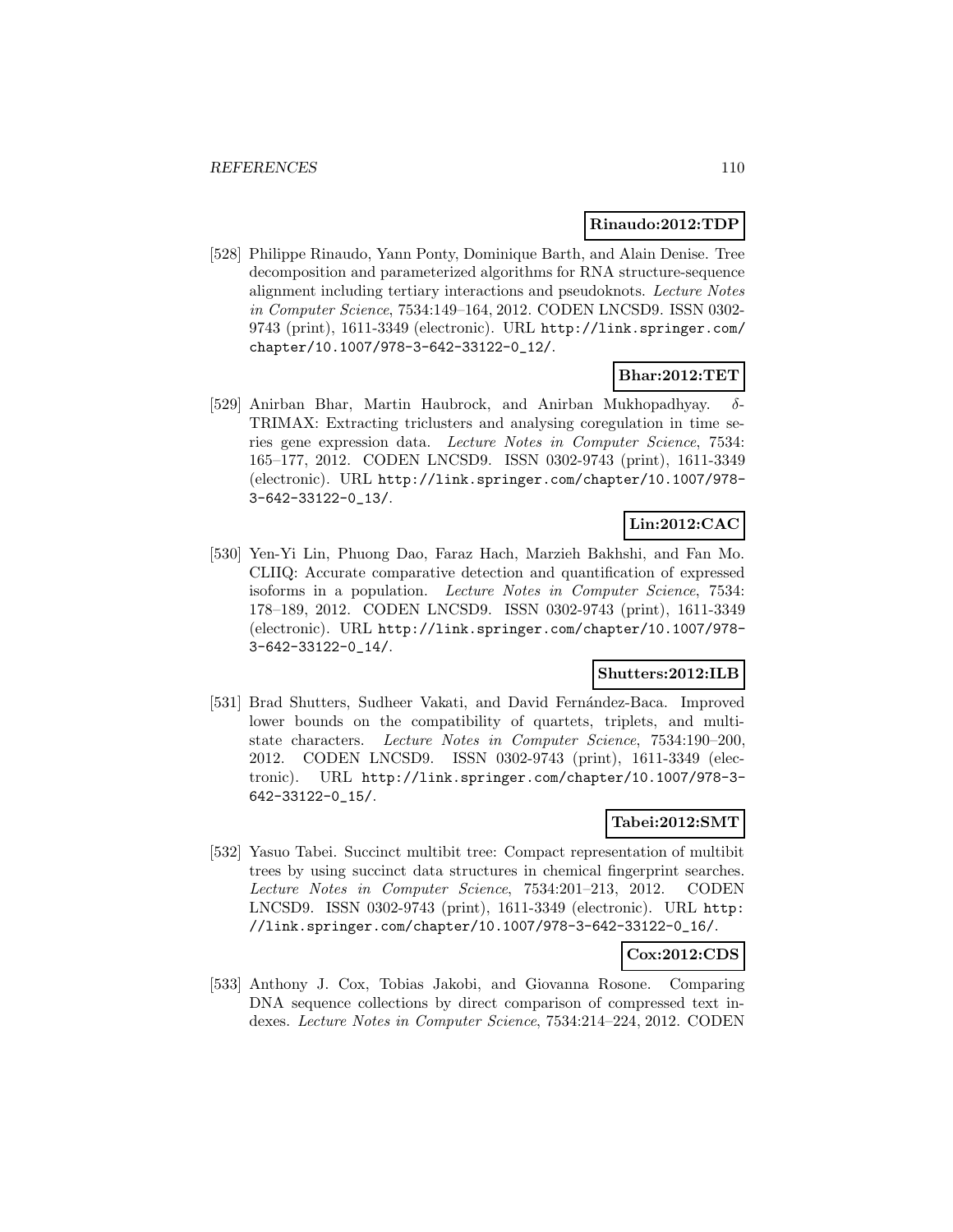LNCSD9. ISSN 0302-9743 (print), 1611-3349 (electronic). URL http:// link.springer.com/chapter/10.1007/978-3-642-33122-0\_17/.

### **Bowe:2012:SBG**

[534] Alexander Bowe, Taku Onodera, and Kunihiko Sadakane. Succinct de Bruijn graphs. Lecture Notes in Computer Science, 7534:225–235, 2012. CODEN LNCSD9. ISSN 0302-9743 (print), 1611-3349 (electronic). URL http://link.springer.com/chapter/10.1007/978-3- 642-33122-0\_18/.

### **Chikhi:2012:SEE**

[535] Rayan Chikhi and Guillaume Rizk. Space-efficient and exact de Bruijn graph representation based on a Bloom filter. Lecture Notes in Computer Science, 7534:236–248, 2012. CODEN LNCSD9. ISSN 0302-9743 (print), 1611-3349 (electronic). URL http://link.springer.com/chapter/10. 1007/978-3-642-33122-0\_19/.

### **Vyahhi:2012:BGR**

[536] Nikolay Vyahhi, Alex Pyshkin, Son Pham, and Pavel A. Pevzner. From de Bruijn graphs to rectangle graphs for genome assembly. Lecture Notes in Computer Science, 7534:249–261, 2012. CODEN LNCSD9. ISSN 0302- 9743 (print), 1611-3349 (electronic). URL http://link.springer.com/ chapter/10.1007/978-3-642-33122-0\_20/.

### **Anonymous:2012:FMz**

[537] Anonymous. Front matter. Lecture Notes in Computer Science, 7534: ??, 2012. CODEN LNCSD9. ISSN 0302-9743 (print), 1611-3349 (electronic). URL http://link.springer.com/content/pdf/bfm:978-3- 642-33122-0/1.

### **Bjorklund:2012:PTP**

[538] Andreas Björklund. The path taken for k-path. Lecture Notes in Computer Science, 7535:1, 2012. CODEN LNCSD9. ISSN 0302-9743 (print), 1611-3349 (electronic). URL http://link.springer.com/accesspage/ chapter/10.1007/978-3-642-33293-7\_1.

## **Marx:2012:RTP**

[539] Dániel Marx. Randomized techniques for parameterized algorithms. Lecture Notes in Computer Science, 7535:2, 2012. CODEN LNCSD9. ISSN 0302-9743 (print), 1611-3349 (electronic). URL http://link.springer. com/accesspage/chapter/10.1007/978-3-642-33293-7\_2.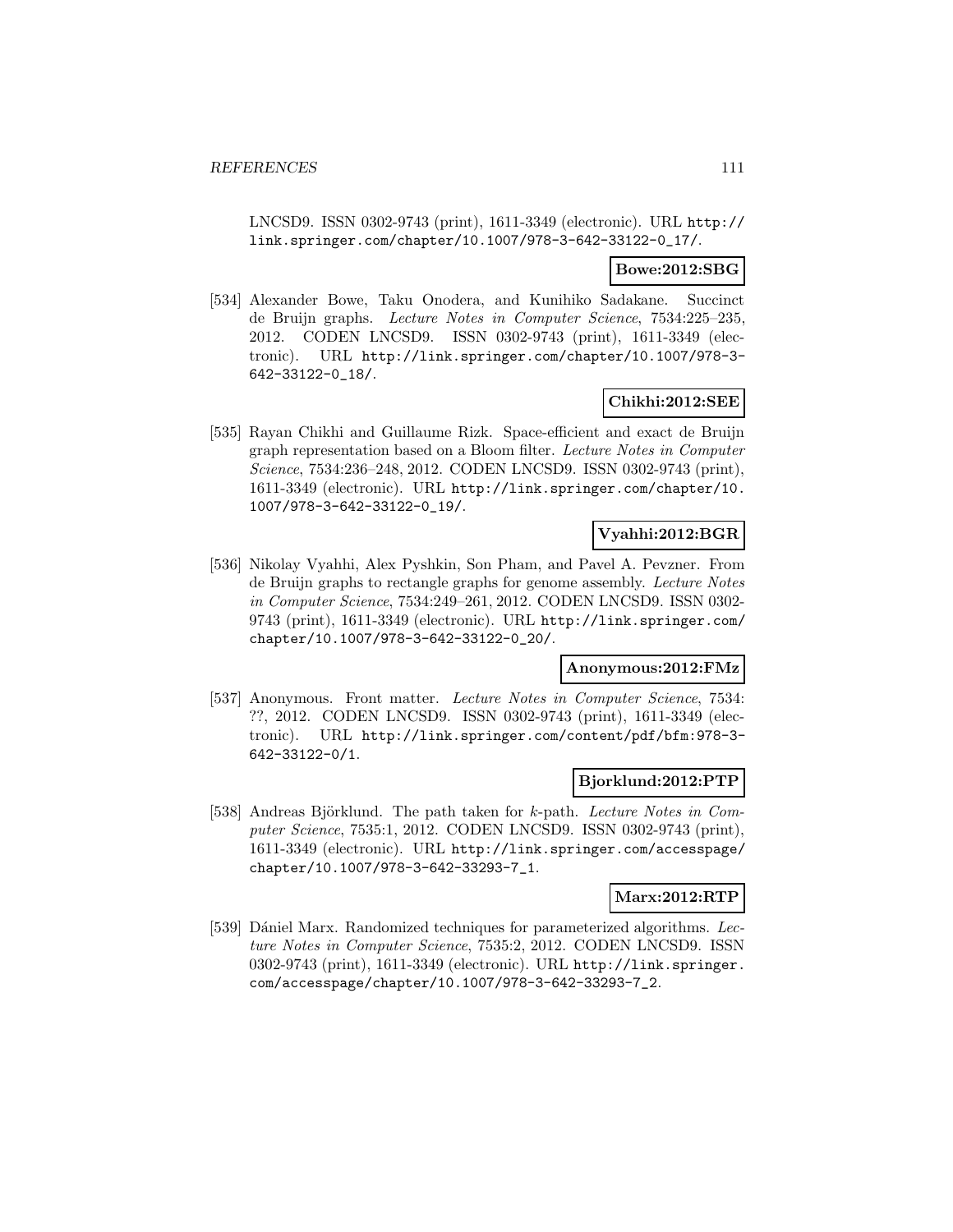### **Pilipczuk:2012:FMI**

[540] Marcin Pilipczuk and Michał Pilipczuk. Finding a maximum induced degenerate subgraph faster than  $2^n$ . Lecture Notes in Computer Science, 7535:3–12, 2012. CODEN LNCSD9. ISSN 0302-9743 (print), 1611-3349 (electronic). URL http://link.springer.com/chapter/10.1007/978- 3-642-33293-7\_3/.

## **Chen:2012:ETH**

[541] Yijia Chen, Kord Eickmeyer, and Jörg Flum. The exponential time hypothesis and the parameterized clique problem. Lecture Notes in Computer Science, 7535:13–24, 2012. CODEN LNCSD9. ISSN 0302- 9743 (print), 1611-3349 (electronic). URL http://link.springer.com/ chapter/10.1007/978-3-642-33293-7\_4/.

### **Escoffier:2012:NRP**

[542] Bruno Escoffier, Jérôme Monnot, and Vangelis Th. Paschos. New results on polynomial inapproximability and fixed parameter approximability of edge dominating set. Lecture Notes in Computer Science, 7535: 25–36, 2012. CODEN LNCSD9. ISSN 0302-9743 (print), 1611-3349 (electronic). URL http://link.springer.com/chapter/10.1007/978- 3-642-33293-7\_5/.

## **Bliznets:2012:NAP**

[543] Ivan Bliznets and Alexander Golovnev. A new algorithm for parameterized MAX-SAT. Lecture Notes in Computer Science, 7535:37–48, 2012. CODEN LNCSD9. ISSN 0302-9743 (print), 1611-3349 (electronic). URL http://link.springer.com/chapter/10.1007/978-3- 642-33293-7\_6/.

### **Bonizzoni:2012:RSC**

[544] Paola Bonizzoni, Riccardo Dondi, and Giancarlo Mauri. Restricted and swap common superstring: a parameterized view. Lecture Notes in Computer Science, 7535:49–60, 2012. CODEN LNCSD9. ISSN 0302- 9743 (print), 1611-3349 (electronic). URL http://link.springer.com/ chapter/10.1007/978-3-642-33293-7\_7/.

### **Kowalik:2012:NHM**

[545] Lukasz Kowalik. Nonblocker in H-minor free graphs: Kernelization meets discharging. Lecture Notes in Computer Science, 7535:61–72, 2012. CODEN LNCSD9. ISSN 0302-9743 (print), 1611-3349 (electronic). URL http://link.springer.com/chapter/10.1007/978-3- 642-33293-7\_8/.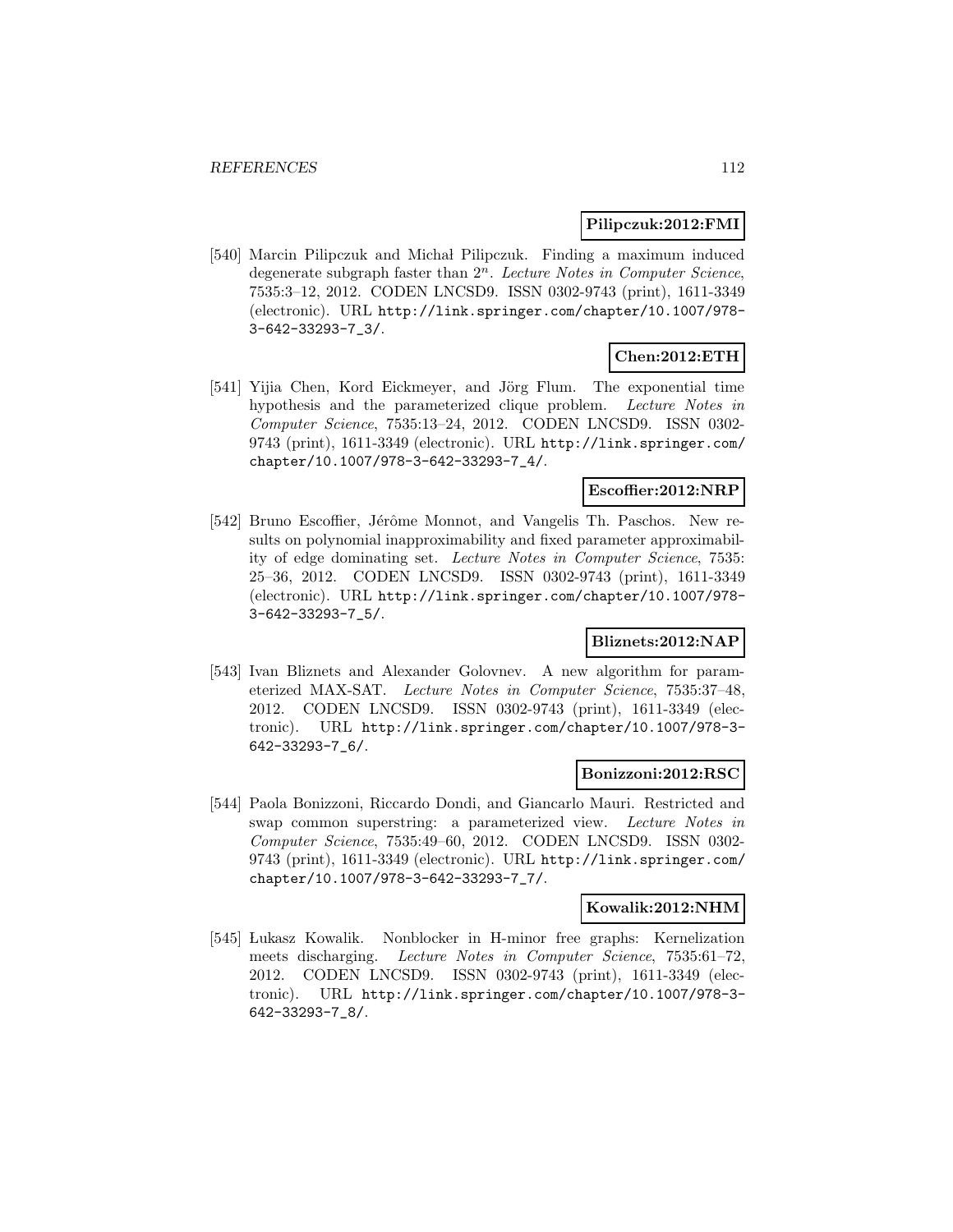#### **Flum:2012:SDS**

[546] Jörg Flum and Moritz Müller. Some definitorial suggestions for parameterized proof complexity. Lecture Notes in Computer Science, 7535: 73–84, 2012. CODEN LNCSD9. ISSN 0302-9743 (print), 1611-3349 (electronic). URL http://link.springer.com/chapter/10.1007/978- 3-642-33293-7\_9/.

### **Golovach:2012:EAS**

[547] Petr A. Golovach, Pinar Heggernes, and Dieter Kratsch. An exact algorithm for subset feedback vertex set on chordal graphs. Lecture Notes in Computer Science, 7535:85–96, 2012. CODEN LNCSD9. ISSN 0302- 9743 (print), 1611-3349 (electronic). URL http://link.springer.com/ chapter/10.1007/978-3-642-33293-7\_10/.

### **Fomin:2012:PSM**

[548] Fedor V. Fomin, Bart M. P. Jansen, and Michał Pilipczuk. Preprocessing subgraph and minor problems: When does a small vertex cover help? Lecture Notes in Computer Science, 7535:97-108, 2012. CODEN LNCSD9. ISSN 0302-9743 (print), 1611-3349 (electronic). URL http:// link.springer.com/chapter/10.1007/978-3-642-33293-7\_11/.

### **Bentz:2012:PTA**

[549] Cédric Bentz. A polynomial-time algorithm for planar multicuts with few source-sink pairs. Lecture Notes in Computer Science, 7535:109– 119, 2012. CODEN LNCSD9. ISSN 0302-9743 (print), 1611-3349 (electronic). URL http://link.springer.com/chapter/10.1007/978- 3-642-33293-7\_12/.

### **Chakraborty:2012:ICP**

[550] Chiranjit Chakraborty and Rahul Santhanam. Instance compression for the polynomial hierarchy and beyond. Lecture Notes in Computer Science, 7535:120–134, 2012. CODEN LNCSD9. ISSN 0302-9743 (print), 1611- 3349 (electronic). URL http://link.springer.com/chapter/10.1007/ 978-3-642-33293-7\_13/.

## **Adiga:2012:PTP**

[551] Abhijin Adiga, Jasine Babu, and L. Sunil Chandran. Polynomial time and parameterized approximation algorithms for boxicity. Lecture Notes in Computer Science, 7535:135–146, 2012. CODEN LNCSD9. ISSN 0302- 9743 (print), 1611-3349 (electronic). URL http://link.springer.com/ chapter/10.1007/978-3-642-33293-7\_14/.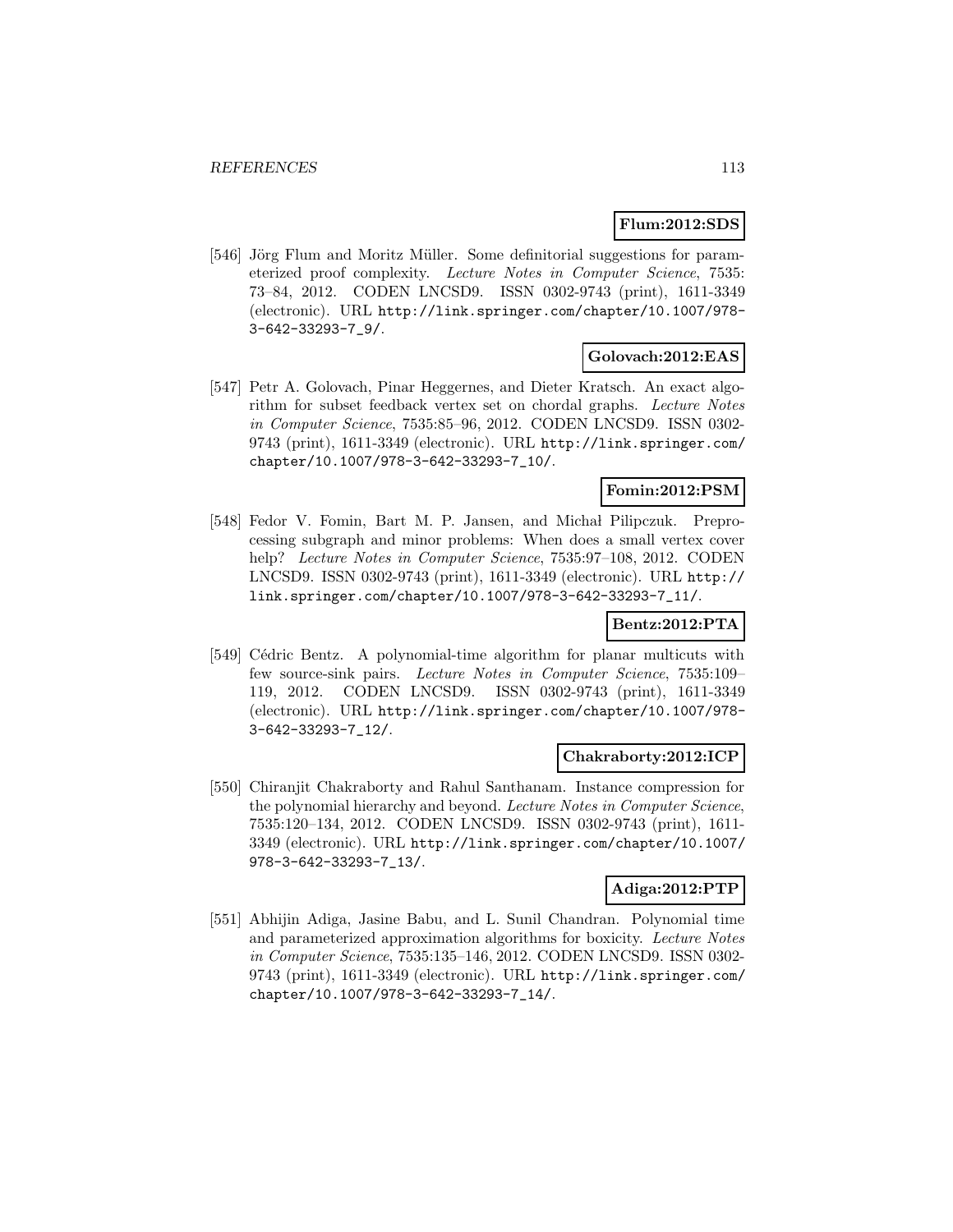## **Kaski:2012:HHS**

[552] Petteri Kaski, Mikko Koivisto, and Jesper Nederlof. Homomorphic hashing for sparse coefficient extraction. Lecture Notes in Computer Science, 7535:147–158, 2012. CODEN LNCSD9. ISSN 0302-9743 (print), 1611- 3349 (electronic). URL http://link.springer.com/chapter/10.1007/ 978-3-642-33293-7\_15/.

## **Kaski:2012:FMS**

[553] Petteri Kaski, Mikko Koivisto, and Janne H. Korhonen. Fast monotone summation over disjoint sets. Lecture Notes in Computer Science, 7535: 159–170, 2012. CODEN LNCSD9. ISSN 0302-9743 (print), 1611-3349 (electronic). URL http://link.springer.com/chapter/10.1007/978- 3-642-33293-7\_16/.

## **Blaser:2012:WCM**

[554] Markus Bläser and Radu Curticapean. Weighted counting of  $k$ -matchings is  $#W[1]$ -hard. Lecture Notes in Computer Science, 7535:171-181, 2012. CODEN LNCSD9. ISSN 0302-9743 (print), 1611-3349 (electronic). URL http://link.springer.com/chapter/10.1007/978-3- 642-33293-7\_17/.

## **Kitsunai:2012:CDP**

[555] Kenta Kitsunai, Yasuaki Kobayashi, and Keita Komuro. Computing directed pathwidth in  $O(1.89^n)$  time. Lecture Notes in Computer Science, 7535:182–193, 2012. CODEN LNCSD9. ISSN 0302-9743 (print), 1611- 3349 (electronic). URL http://link.springer.com/chapter/10.1007/ 978-3-642-33293-7\_18/.

## **Abello:2012:MRC**

[556] James Abello, Pavel Klavík, and Jan Kratochvíl. MSOL restricted contractibility to planar graphs. Lecture Notes in Computer Science, 7535: 194–205, 2012. CODEN LNCSD9. ISSN 0302-9743 (print), 1611-3349 (electronic). URL http://link.springer.com/chapter/10.1007/978- 3-642-33293-7\_19/.

### **Elberfeld:2012:SCP**

[557] Michael Elberfeld, Christoph Stockhusen, and Till Tantau. On the space complexity of parameterized problems. Lecture Notes in Computer Science, 7535:206–217, 2012. CODEN LNCSD9. ISSN 0302-9743 (print), 1611-3349 (electronic). URL http://link.springer.com/chapter/10. 1007/978-3-642-33293-7\_20/.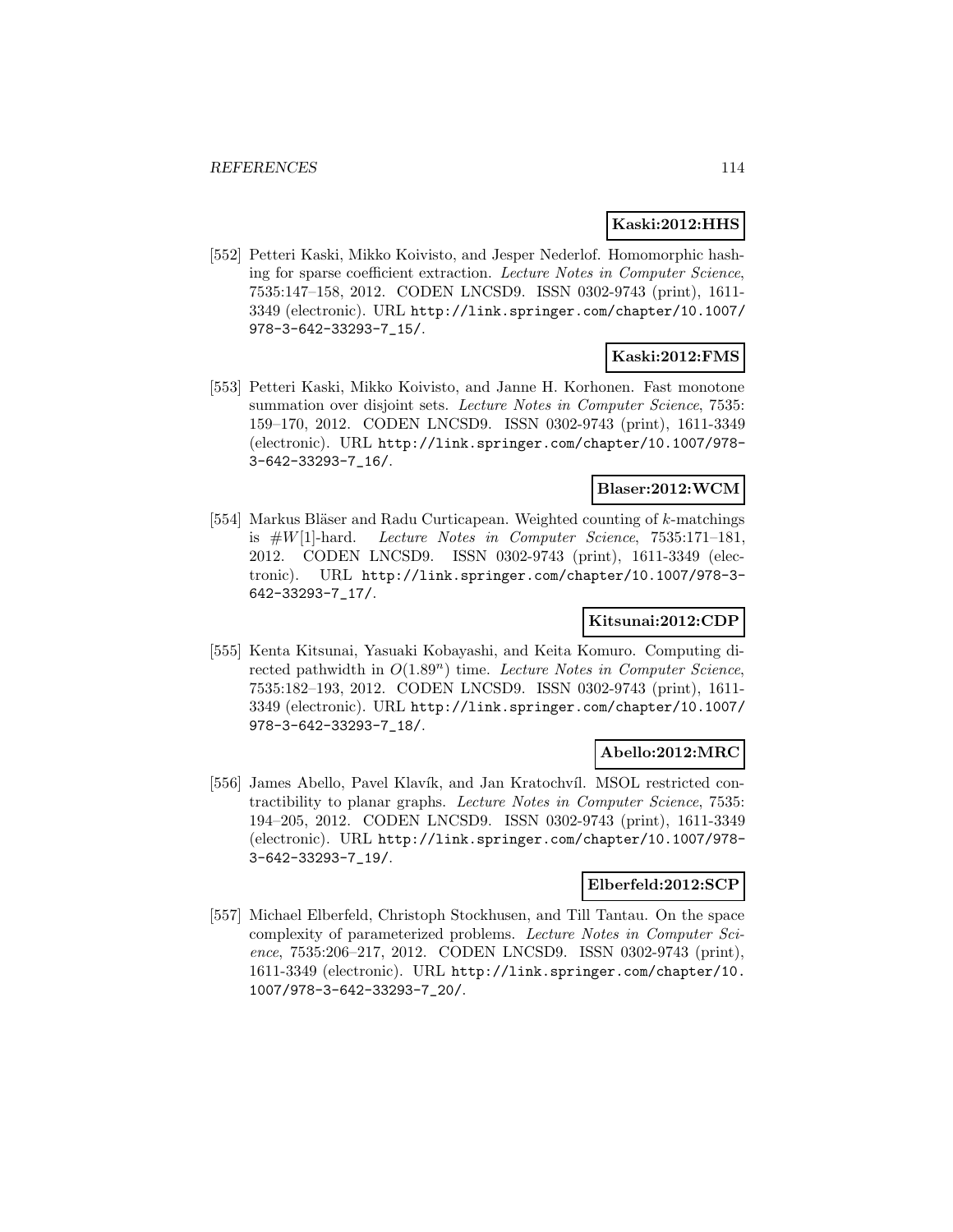#### **Anonymous:2012:FMba**

[558] Anonymous. Front matter. Lecture Notes in Computer Science, 7535: ??, 2012. CODEN LNCSD9. ISSN 0302-9743 (print), 1611-3349 (electronic). URL http://link.springer.com/content/pdf/bfm:978-3- 642-33293-7/1.

## **Blanco:2012:WDR**

[559] Lorenzo Blanco, Valter Crescenzi, Paolo Merialdo, and Paolo Papotti. Web data reconciliation: Models and experiences. Lecture Notes in Computer Science, 7538:1–15, 2012. CODEN LNCSD9. ISSN 0302- 9743 (print), 1611-3349 (electronic). URL http://link.springer.com/ chapter/10.1007/978-3-642-34213-4\_1/.

### **Mulwad:2012:DIF**

[560] Varish Mulwad, Tim Finin, and Anupam Joshi. A domain independent framework for extracting linked semantic data from tables. Lecture Notes in Computer Science, 7538:16–33, 2012. CODEN LNCSD9. ISSN 0302- 9743 (print), 1611-3349 (electronic). URL http://link.springer.com/ chapter/10.1007/978-3-642-34213-4\_2/.

### **Unbehauen:2012:KES**

[561] Jörg Unbehauen, Sebastian Hellmann, Sören Auer, and Claus Stadler. Knowledge extraction from structured sources. Lecture Notes in Computer Science, 7538:34–52, 2012. CODEN LNCSD9. ISSN 0302-9743 (print), 1611-3349 (electronic). URL http://link.springer.com/chapter/10. 1007/978-3-642-34213-4\_3/.

### **Brambilla:2012:EIG**

[562] Marco Brambilla, Stefano Ceri, Nicola Cinefra, Anish Das Sarma, and Fabio Forghieri. Extracting information from Google Fusion Tables. Lecture Notes in Computer Science, 7538:53–67, 2012. CODEN LNCSD9. ISSN 0302-9743 (print), 1611-3349 (electronic). URL http://link. springer.com/chapter/10.1007/978-3-642-34213-4\_4/.

## **Bozzon:2012:MWD**

[563] Alessandro Bozzon, Stefano Ceri, and Srdan Zagorac. Materialization of Web data sources. Lecture Notes in Computer Science, 7538: 68–81, 2012. CODEN LNCSD9. ISSN 0302-9743 (print), 1611-3349 (electronic). URL http://link.springer.com/chapter/10.1007/978- 3-642-34213-4\_5/.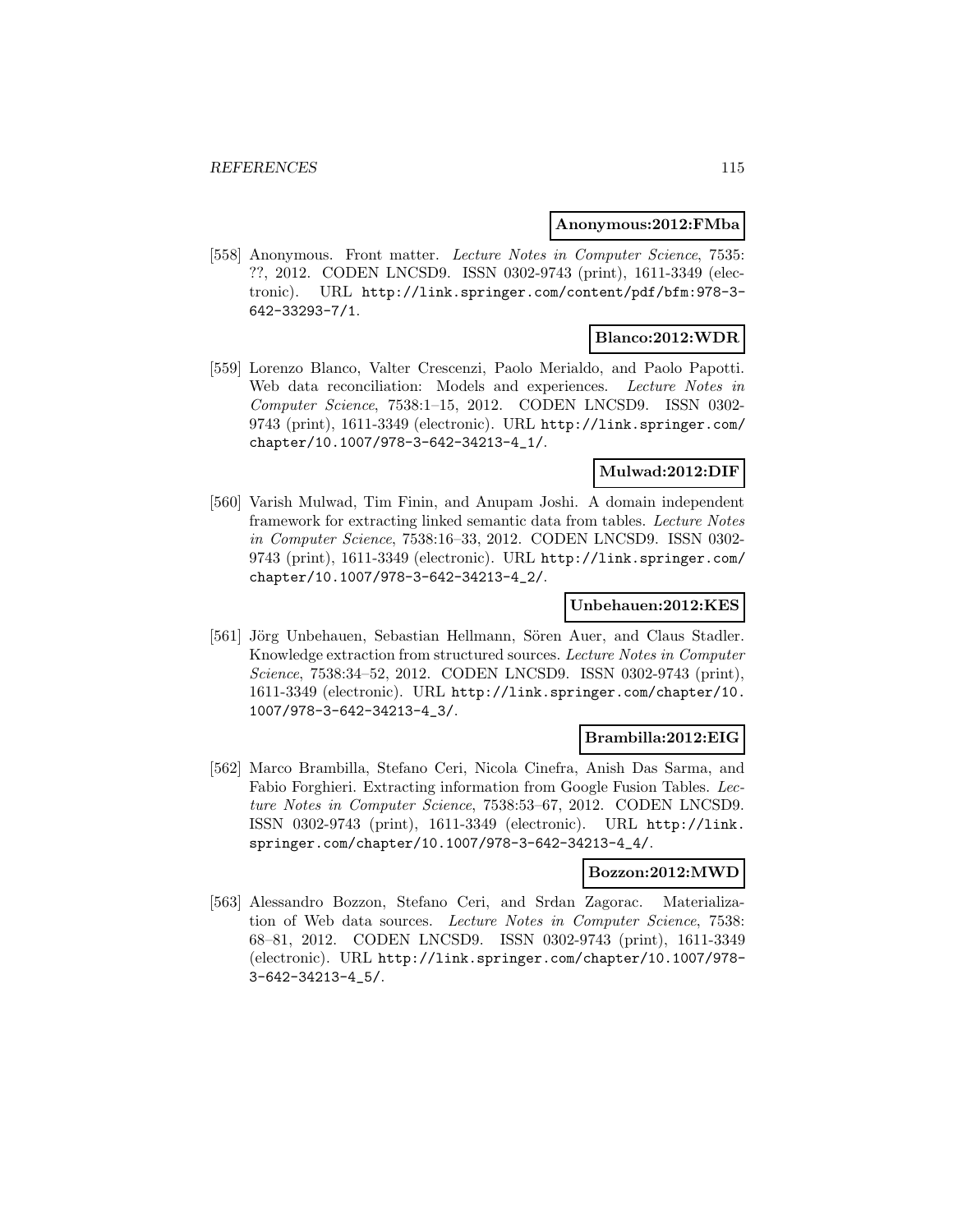### **Guerrisi:2012:NLI**

[564] Vincenzo Guerrisi, Pietro La Torre, and Silvia Quarteroni. Natural language interfaces to data services. Lecture Notes in Computer Science, 7538:82–97, 2012. CODEN LNCSD9. ISSN 0302-9743 (print), 1611-3349 (electronic). URL http://link.springer.com/chapter/10.1007/978- 3-642-34213-4\_6/.

# **Aral:2012:MMD**

[565] Atakan Aral, Ilker Zafer Akin, and Marco Brambilla. Mobile multi-domain search over structured Web data. Lecture Notes in Computer Science, 7538:98–110, 2012. CODEN LNCSD9. ISSN 0302-9743 (print), 1611-3349 (electronic). URL http://link.springer.com/chapter/10.1007/978- 3-642-34213-4\_7/.

## **Brambilla:2012:CLM**

[566] Marco Brambilla and Massimiliano Zanoni. Clustering and labeling of multi-dimensional mixed structured data. Lecture Notes in Computer Science, 7538:111–126, 2012. CODEN LNCSD9. ISSN 0302-9743 (print), 1611-3349 (electronic). URL http://link.springer.com/chapter/10. 1007/978-3-642-34213-4\_8/.

### **Morales-Chaparro:2012:VSR**

[567] Rober Morales-Chaparro, Juan Carlos Preciado, and Fernando Sánchez-Figueroa. Visualizing search results: Engineering visual patterns development for the Web. Lecture Notes in Computer Science, 7538: 127–142, 2012. CODEN LNCSD9. ISSN 0302-9743 (print), 1611-3349 (electronic). URL http://link.springer.com/chapter/10.1007/978- 3-642-34213-4\_9/.

## **Bozzon:2012:ESA**

[568] Alessandro Bozzon, Emanuele Della Valle, and Sara Magliacane. Extending SPARQL algebra to support efficient evaluation of top-K SPARQL queries. Lecture Notes in Computer Science, 7538:143–156, 2012. CODEN LNCSD9. ISSN 0302-9743 (print), 1611-3349 (electronic). URL http:// link.springer.com/chapter/10.1007/978-3-642-34213-4\_10/.

#### **Castano:2012:TCE**

[569] Silvana Castano, Alfio Ferrara, and Stefano Montanelli. Thematic clustering and exploration of linked data. Lecture Notes in Computer Science, 7538:157–175, 2012. CODEN LNCSD9. ISSN 0302-9743 (print), 1611-3349 (electronic). URL http://link.springer.com/chapter/10. 1007/978-3-642-34213-4\_11/.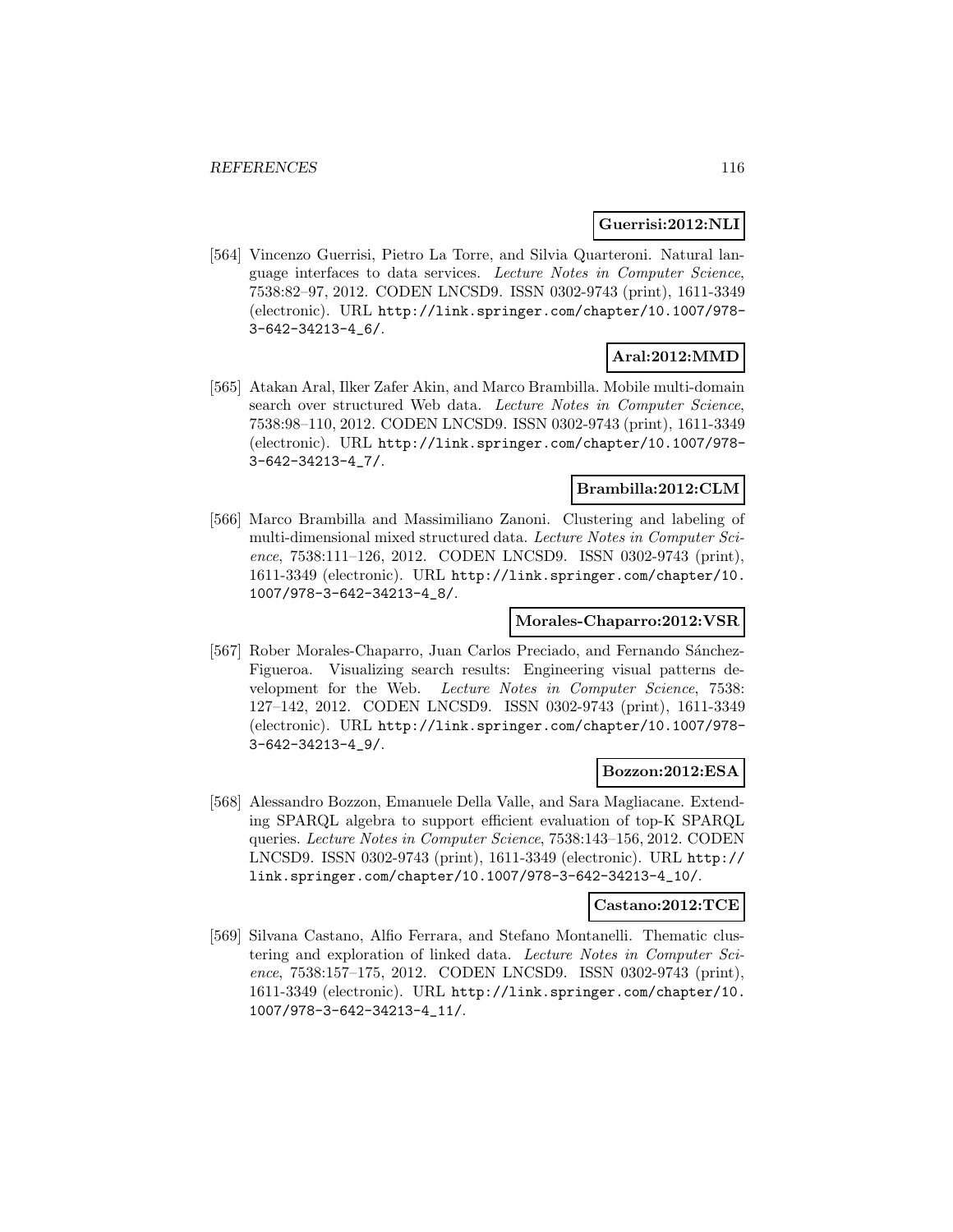#### **Cohen:2012:SRE**

[570] Marcelo Cohen and Daniel Schwabe. Support for reusable explorations of linked data in the semantic Web. Lecture Notes in Computer Science, 7538:176–190, 2012. CODEN LNCSD9. ISSN 0302-9743 (print), 1611- 3349 (electronic). URL http://link.springer.com/chapter/10.1007/ 978-3-642-34213-4\_12/.

## **Cohen:2012:SPM**

[571] Sara Cohen, Benny Kimelfeld, and Georgia Koutrika. A survey on proximity measures for social networks. Lecture Notes in Computer Science, 7538:191–206, 2012. CODEN LNCSD9. ISSN 0302-9743 (print), 1611- 3349 (electronic). URL http://link.springer.com/chapter/10.1007/ 978-3-642-34213-4\_13/.

## **Bozzon:2012:ESC**

[572] Alessandro Bozzon, Marco Brambilla, Stefano Ceri, and Andrea Mauri. Extending search to crowds: a model-driven approach. Lecture Notes in Computer Science, 7538:207–222, 2012. CODEN LNCSD9. ISSN 0302- 9743 (print), 1611-3349 (electronic). URL http://link.springer.com/ chapter/10.1007/978-3-642-34213-4\_14/.

## **Hees:2012:BCA**

[573] Jörn Hees, Thomas Roth-Berghofer, Ralf Biedert, Benjamin Adrian, and Andreas Dengel. BetterRelations: Collecting association strengths for linked data triples with a game. Lecture Notes in Computer Science, 7538:223–239, 2012. CODEN LNCSD9. ISSN 0302-9743 (print), 1611- 3349 (electronic). URL http://link.springer.com/chapter/10.1007/ 978-3-642-34213-4\_15/.

### **Brambilla:2012:ICR**

[574] Marco Brambilla, Sofia Ceppi, Nicola Gatti, and Enrico H. Gerding. An incentive–compatible revenue–sharing mechanism for the economic sustainability of multi–domain search based on advertising. Lecture Notes in Computer Science, 7538:240–254, 2012. CODEN LNCSD9. ISSN 0302- 9743 (print), 1611-3349 (electronic). URL http://link.springer.com/ chapter/10.1007/978-3-642-34213-4\_16/.

### **Anonymous:2012:BMe**

[575] Anonymous. Back matter. Lecture Notes in Computer Science, 7538: ??, 2012. CODEN LNCSD9. ISSN 0302-9743 (print), 1611-3349 (electronic). URL http://link.springer.com/content/pdf/bbm:978-3- 642-34213-4/1.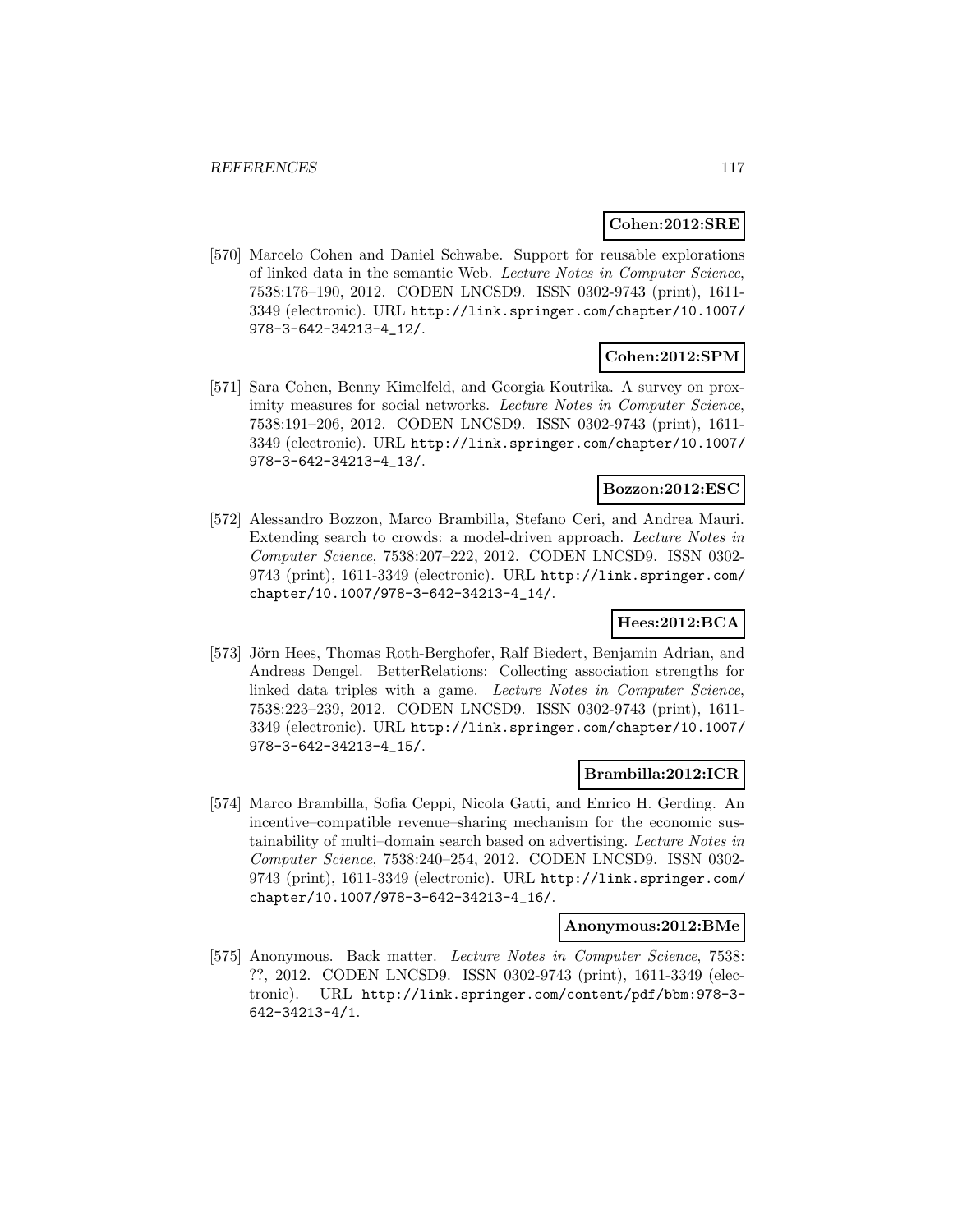#### **Anonymous:2012:FMbb**

[576] Anonymous. Front matter. Lecture Notes in Computer Science, 7538: ??, 2012. CODEN LNCSD9. ISSN 0302-9743 (print), 1611-3349 (electronic). URL http://link.springer.com/content/pdf/bfm:978-3- 642-34213-4/1.

# **Broy:2012:CPS**

[577] Manfred Broy, María Victoria Cengarle, and Eva Geisberger. Cyberphysical systems: Imminent challenges. Lecture Notes in Computer Science, 7539:1–28, 2012. CODEN LNCSD9. ISSN 0302-9743 (print), 1611- 3349 (electronic). URL http://link.springer.com/chapter/10.1007/ 978-3-642-34059-8\_1/.

## **Cliff:2012:GFM**

[578] Dave Cliff and Linda Northrop. The global financial markets: An ultralarge-scale systems perspective. Lecture Notes in Computer Science, 7539: 29–70, 2012. CODEN LNCSD9. ISSN 0302-9743 (print), 1611-3349 (electronic). URL http://link.springer.com/chapter/10.1007/978- 3-642-34059-8\_2/.

## **Keen:2012:WCP**

[579] Justin Keen. What is a care pathway? Lecture Notes in Computer Science, 7539:71–80, 2012. CODEN LNCSD9. ISSN 0302-9743 (print), 1611-3349 (electronic). URL http://link.springer.com/chapter/10.1007/978- 3-642-34059-8\_3/.

## **Lange:2012:CCT**

[580] Douglas S. Lange, Phillip Verbancsics, Robert S. Gutzwiller, John Reeder, and Cullen Sarles. Command and control of teams of autonomous systems. Lecture Notes in Computer Science, 7539:81–93, 2012. CODEN LNCSD9. ISSN 0302-9743 (print), 1611-3349 (electronic). URL http:// link.springer.com/chapter/10.1007/978-3-642-34059-8\_4/.

## **McDermid:2012:RLO**

[581] John A. McDermid. The risks of LSCITS: The odds are stacked against us. Lecture Notes in Computer Science, 7539:94–117, 2012. CODEN LNCSD9. ISSN 0302-9743 (print), 1611-3349 (electronic). URL http:// link.springer.com/chapter/10.1007/978-3-642-34059-8\_5/.

## **Autili:2012:IAS**

[582] Marco Autili, Vittorio Cortellessa, Davide Di Ruscio, and Paola Inverardi. Integration architecture synthesis for taming uncertainty in the digital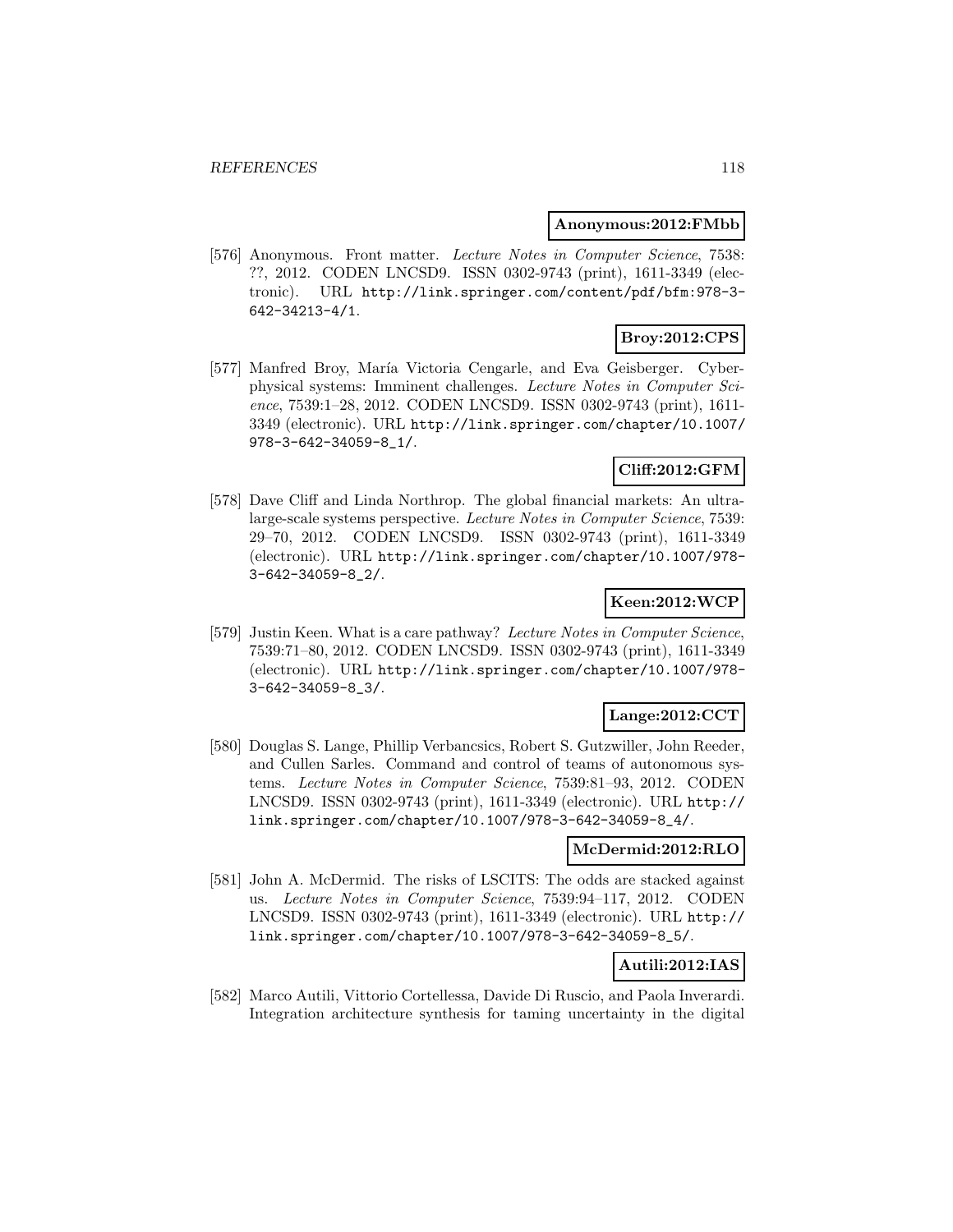space. Lecture Notes in Computer Science, 7539:118–131, 2012. CODEN LNCSD9. ISSN 0302-9743 (print), 1611-3349 (electronic). URL http:// link.springer.com/chapter/10.1007/978-3-642-34059-8\_6/.

### **Chen:2012:SNI**

[583] Bangdao Chen and A. W. Roscoe. Social networks for importing and exporting security. Lecture Notes in Computer Science, 7539:132–147, 2012. CODEN LNCSD9. ISSN 0302-9743 (print), 1611-3349 (electronic). URL http://link.springer.com/chapter/10.1007/978-3- 642-34059-8\_7/.

## **Faleiro:2012:CPM**

[584] Jose Faleiro, Sriram Rajamani, Kaushik Rajan, G. Ramalingam, and Kapil Vaswani. CScale — a programming model for scalable and reliable distributed applications. Lecture Notes in Computer Science, 7539: 148–156, 2012. CODEN LNCSD9. ISSN 0302-9743 (print), 1611-3349 (electronic). URL http://link.springer.com/chapter/10.1007/978- 3-642-34059-8\_8/.

## **Garlan:2012:FTE**

[585] David Garlan, Vishal Dwivedi, Ivan Ruchkin, and Bradley Schmerl. Foundations and tools for end-user architecting. Lecture Notes in Computer Science, 7539:157–182, 2012. CODEN LNCSD9. ISSN 0302-9743 (print), 1611-3349 (electronic). URL http://link.springer.com/chapter/10. 1007/978-3-642-34059-8\_9/.

### **Haber:2012:EDO**

[586] Arne Haber, Holger Rendel, Bernhard Rumpe, and Ina Schaefer. Evolving delta-oriented software product line architectures. Lecture Notes in Computer Science, 7539:183–208, 2012. CODEN LNCSD9. ISSN 0302- 9743 (print), 1611-3349 (electronic). URL http://link.springer.com/ chapter/10.1007/978-3-642-34059-8\_10/.

#### **vonHanxleden:2012:MVM**

[587] Reinhard von Hanxleden, Edward A. Lee, Christian Motika, and Hauke Fuhrmann. Multi-view modeling and pragmatics in 2020. Lecture Notes in Computer Science, 7539:209–223, 2012. CODEN LNCSD9. ISSN 0302- 9743 (print), 1611-3349 (electronic). URL http://link.springer.com/ chapter/10.1007/978-3-642-34059-8\_11/.

### **Hennicker:2012:VBD**

[588] Rolf Hennicker and Matthias Ludwig. View-based development of a simulation framework for multi-disciplinary environmental modelling. Lecture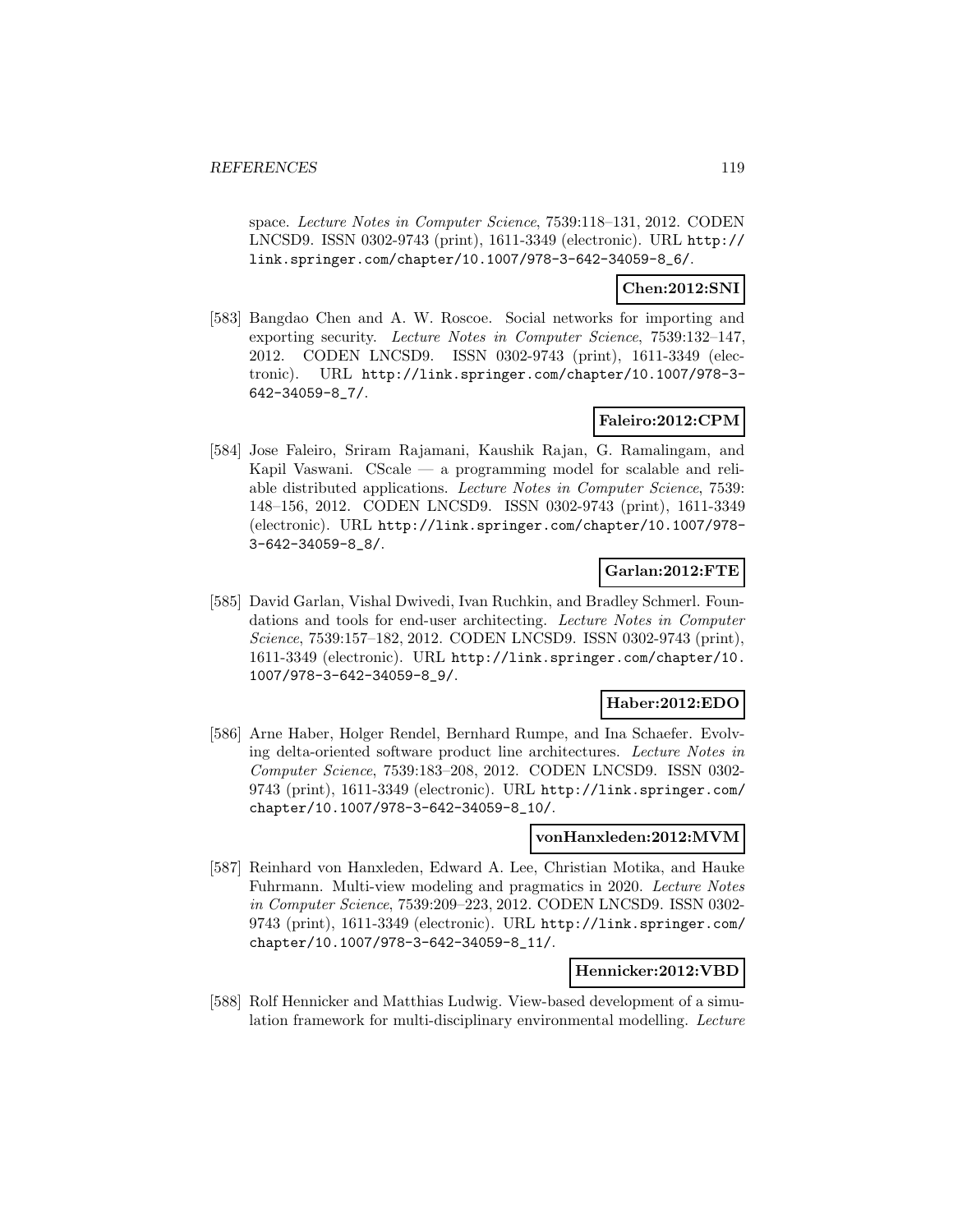Notes in Computer Science, 7539:224–250, 2012. CODEN LNCSD9. ISSN 0302-9743 (print), 1611-3349 (electronic). URL http://link.springer. com/chapter/10.1007/978-3-642-34059-8\_12/.

## **Paige:2012:RCT**

[589] Richard F. Paige, Phillip J. Brooke, Xiaocheng Ge, and Christopher D. S. Power. Revealing complexity through domain-specific modelling and analysis. Lecture Notes in Computer Science, 7539:251–265, 2012. CODEN LNCSD9. ISSN 0302-9743 (print), 1611-3349 (electronic). URL http:// link.springer.com/chapter/10.1007/978-3-642-34059-8\_13/.

### **Sommerville:2012:IRE**

[590] Ian Sommerville, Russell Lock, and Tim Storer. Information requirements for enterprise systems. Lecture Notes in Computer Science, 7539: 266–282, 2012. CODEN LNCSD9. ISSN 0302-9743 (print), 1611-3349 (electronic). URL http://link.springer.com/chapter/10.1007/978- 3-642-34059-8\_14/.

## **Andre:2012:CBI**

[591] Étienne André, Kais Klai, Hanen Ochi, and Laure Petrucci. A counterexample-based incremental and modular verification approach. Lecture Notes in Computer Science, 7539:283–302, 2012. CODEN LNCSD9. ISSN 0302-9743 (print), 1611-3349 (electronic). URL http: //link.springer.com/chapter/10.1007/978-3-642-34059-8\_15/.

## **Calinescu:2012:CRP**

[592] Radu Calinescu, Shinji Kikuchi, and Kenneth Johnson. Compositional reverification of probabilistic safety properties for large-scale complex IT systems. Lecture Notes in Computer Science, 7539:303–329, 2012. CODEN LNCSD9. ISSN 0302-9743 (print), 1611-3349 (electronic). URL http://link.springer.com/chapter/10.1007/978-3- 642-34059-8\_16/.

#### **Colange:2012:ESC**

[593] Maximilien Colange, Lom-Messan Hillah, Fabrice Kordon, and Pierre Parutto. Extreme symmetries in complex distributed systems: The bag-oriented approach. Lecture Notes in Computer Science, 7539:330– 352, 2012. CODEN LNCSD9. ISSN 0302-9743 (print), 1611-3349 (electronic). URL http://link.springer.com/chapter/10.1007/978- 3-642-34059-8\_17/.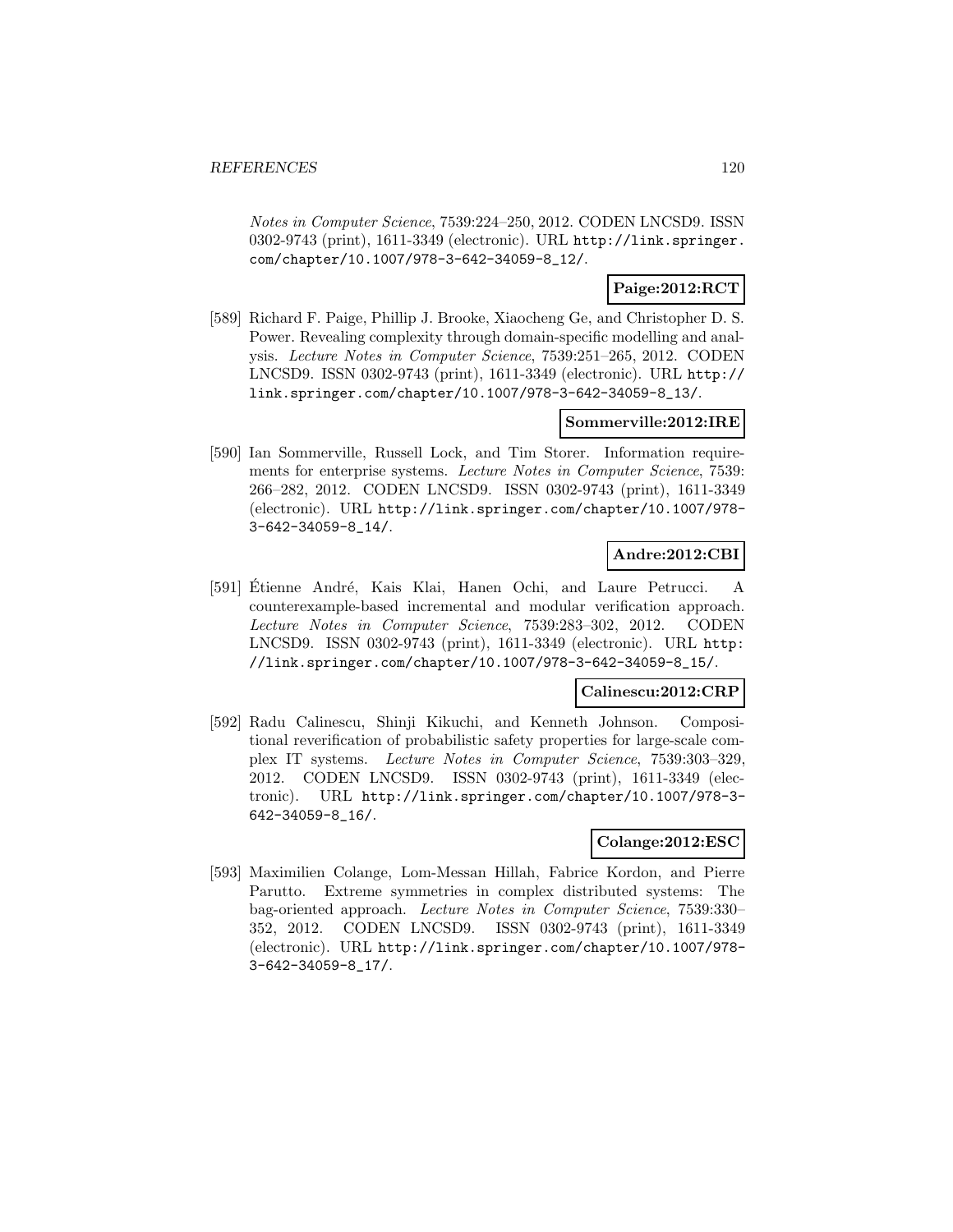### **Drager:2012:TCB**

[594] Klaus Dräger and Marta Kwiatkowska. Towards communication-based steering of complex distributed systems. Lecture Notes in Computer Science, 7539:353–368, 2012. CODEN LNCSD9. ISSN 0302-9743 (print), 1611-3349 (electronic). URL http://link.springer.com/chapter/10. 1007/978-3-642-34059-8\_18/.

## **Ghezzi:2012:EAQ**

[595] Carlo Ghezzi. Evolution, adaptation, and the quest for incrementality. Lecture Notes in Computer Science, 7539:369–379, 2012. CODEN LNCSD9. ISSN 0302-9743 (print), 1611-3349 (electronic). URL http:// link.springer.com/chapter/10.1007/978-3-642-34059-8\_19/.

### **Henzinger:2012:IIV**

[596] Thomas A. Henzinger and Dejan Ničković. Independent implementability of viewpoints. Lecture Notes in Computer Science, 7539:380–395, 2012. CODEN LNCSD9. ISSN 0302-9743 (print), 1611-3349 (electronic). URL http://link.springer.com/chapter/10.1007/978-3- 642-34059-8\_20/.

#### **Anonymous:2012:BMf**

[597] Anonymous. Back matter. Lecture Notes in Computer Science, 7539: ??, 2012. CODEN LNCSD9. ISSN 0302-9743 (print), 1611-3349 (electronic). URL http://link.springer.com/content/pdf/bbm:978-3- 642-34059-8/1.

## **Anonymous:2012:FMbc**

[598] Anonymous. Front matter. Lecture Notes in Computer Science, 7539: ??, 2012. CODEN LNCSD9. ISSN 0302-9743 (print), 1611-3349 (electronic). URL http://link.springer.com/content/pdf/bfm:978-3- 642-34059-8/1.

#### **Ammar:2012:RLT**

[599] Haitham Bou Ammar, Matthew E. Taylor, Karl Tuyls, and Gerhard Weiss. Reinforcement learning transfer using a sparse coded inter-task mapping. Lecture Notes in Computer Science, 7541:1–16, 2012. CODEN LNCSD9. ISSN 0302-9743 (print), 1611-3349 (electronic). URL http:// link.springer.com/chapter/10.1007/978-3-642-34799-3\_1/.

## **An:2012:GTS**

[600] Bo An and Milind Tambe. Game theory for security: An important challenge for multiagent systems. Lecture Notes in Computer Science,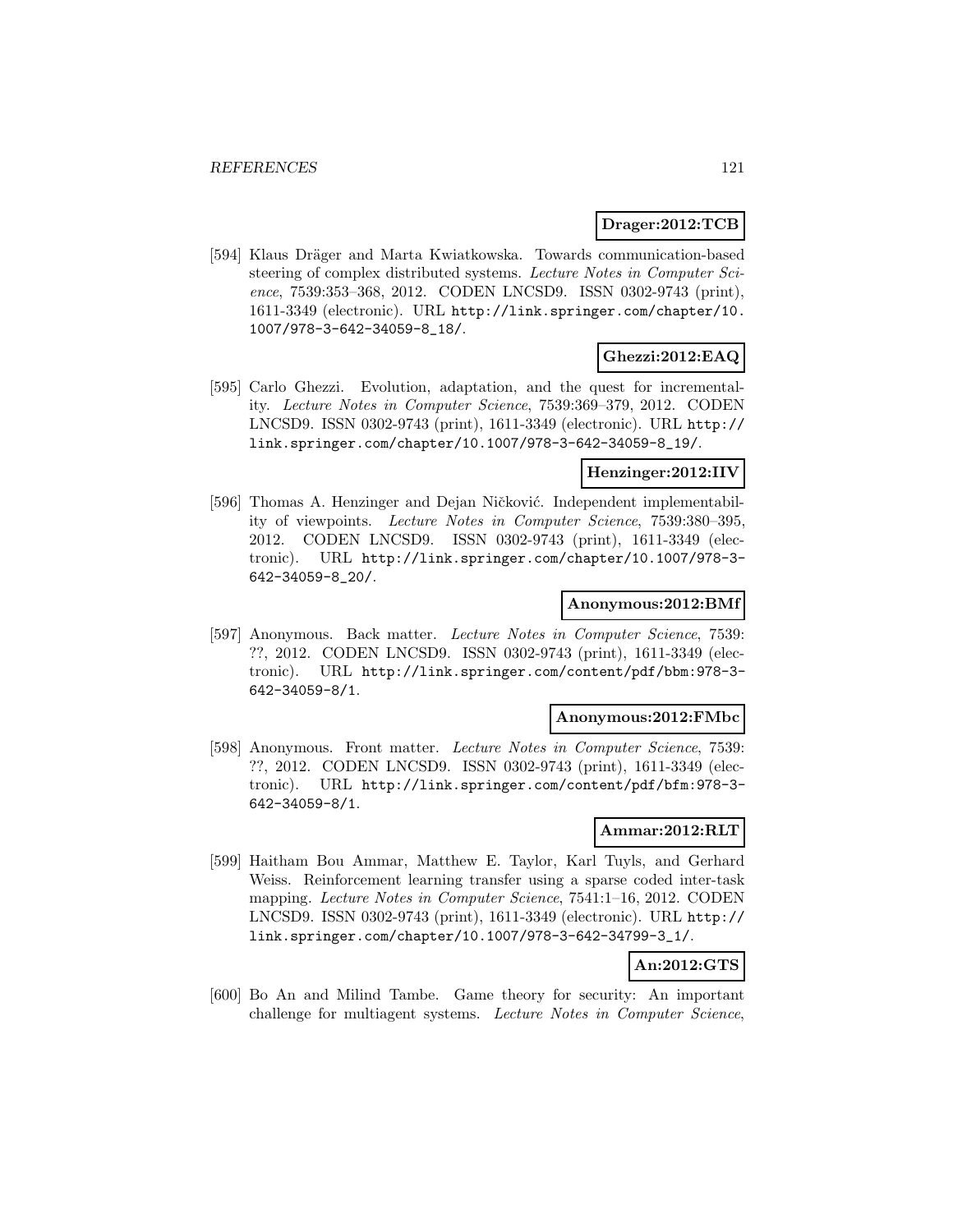7541:17–30, 2012. CODEN LNCSD9. ISSN 0302-9743 (print), 1611-3349 (electronic). URL http://link.springer.com/chapter/10.1007/978- 3-642-34799-3\_2/.

# **Brys:2012:LCO**

[601] Tim Brys, Yann-Michaël De Hauwere, Ann Nowé, and Peter Vrancx. Local coordination in online distributed constraint optimization problems. Lecture Notes in Computer Science, 7541:31–47, 2012. CODEN LNCSD9. ISSN 0302-9743 (print), 1611-3349 (electronic). URL http:// link.springer.com/chapter/10.1007/978-3-642-34799-3\_3/.

### **Carrera:2012:IDA**

[602] Alvaro Carrera and Carlos A. Iglesias. Improving diagnosis agents with ´ hybrid hypotheses confirmation reasoning techniques. Lecture Notes in Computer Science, 7541:48–62, 2012. CODEN LNCSD9. ISSN 0302- 9743 (print), 1611-3349 (electronic). URL http://link.springer.com/ chapter/10.1007/978-3-642-34799-3\_4/.

#### **Cossentino:2012:TDP**

[603] Massimo Cossentino, Carmelo Lodato, Salvatore Lopes, Patrizia Ribino, and Valeria Seidita. Towards a design process for modeling MAS organizations. Lecture Notes in Computer Science, 7541:63–79, 2012. CODEN LNCSD9. ISSN 0302-9743 (print), 1611-3349 (electronic). URL http:// link.springer.com/chapter/10.1007/978-3-642-34799-3\_5/.

# **Emele:2012:AST**

[604] Chukwuemeka David Emele, Timothy J. Norman, and Simon Parsons. Argumentation strategies for task delegation. Lecture Notes in Computer Science, 7541:80–96, 2012. CODEN LNCSD9. ISSN 0302-9743 (print), 1611-3349 (electronic). URL http://link.springer.com/chapter/10. 1007/978-3-642-34799-3\_6/.

## **Fornara:2012:UOD**

[605] Nicoletta Fornara, Daniel Okouya, and Marco Colombetti. Using OWL 2 DL for expressing ACL content and semantics. Lecture Notes in Computer Science, 7541:97–113, 2012. CODEN LNCSD9. ISSN 0302-9743 (print), 1611-3349 (electronic). URL http://link.springer.com/chapter/10. 1007/978-3-642-34799-3\_7/.

### **Gleizes:2012:SAC**

[606] Marie-Pierre Gleizes. Self-adaptive complex systems. Lecture Notes in Computer Science, 7541:114–128, 2012. CODEN LNCSD9. ISSN 0302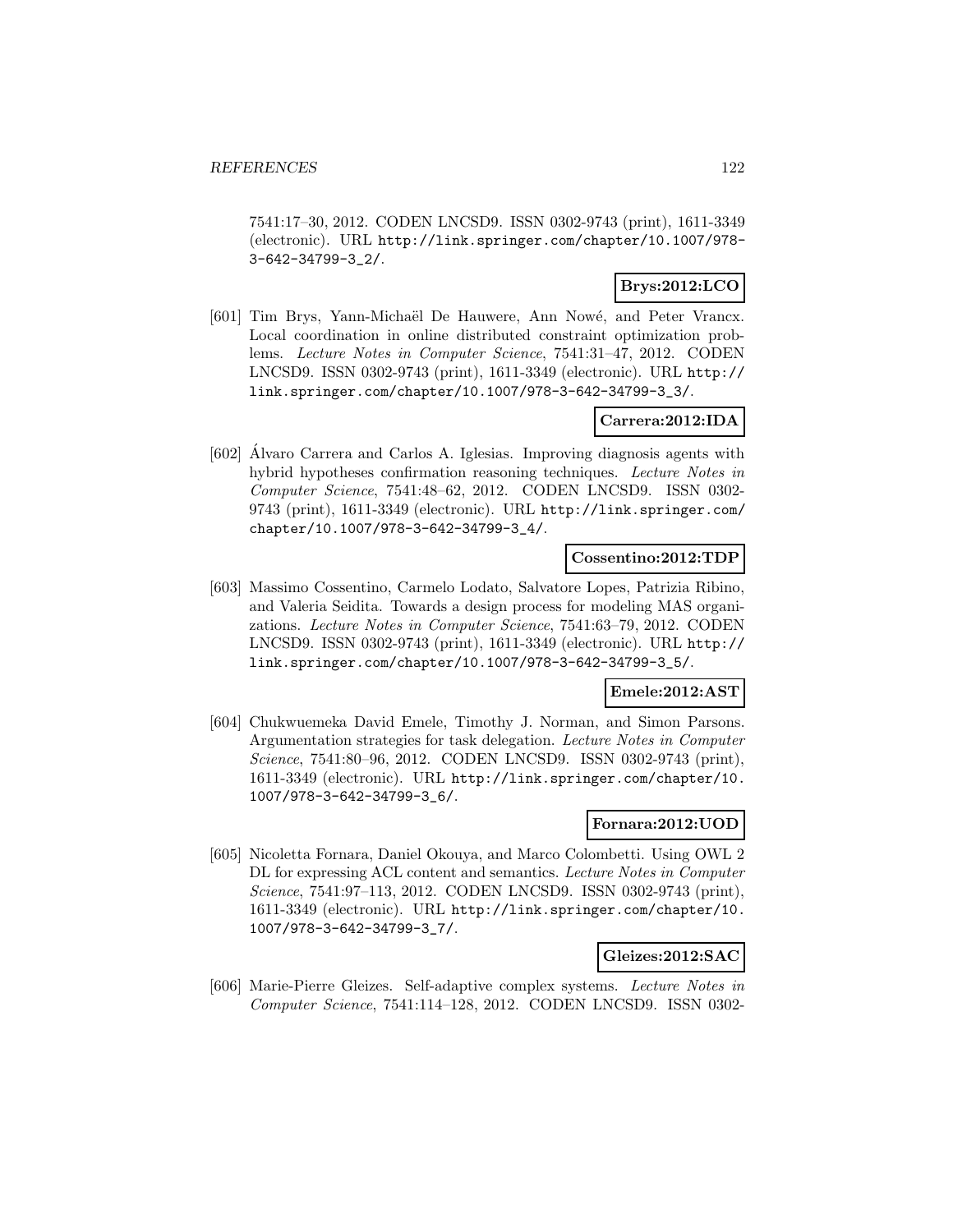9743 (print), 1611-3349 (electronic). URL http://link.springer.com/ chapter/10.1007/978-3-642-34799-3\_8/.

## **Gratie:2012:ASA**

[607] Cristian Gratie and Adina Magda Florea. Argumentation semantics for agents. Lecture Notes in Computer Science, 7541:129–144, 2012. CODEN LNCSD9. ISSN 0302-9743 (print), 1611-3349 (electronic). URL http:// link.springer.com/chapter/10.1007/978-3-642-34799-3\_9/.

### **Kaisers:2012:MAL**

[608] Michael Kaisers, Daan Bloembergen, and Karl Tuyls. Multi-agent learning and the reinforcement gradient. Lecture Notes in Computer Science, 7541: 145–159, 2012. CODEN LNCSD9. ISSN 0302-9743 (print), 1611-3349 (electronic). URL http://link.springer.com/chapter/10.1007/978- 3-642-34799-3\_10/.

## **Kok:2012:MGM**

[609] Eric M. Kok, John-Jules Ch. Meyer, Herre van Oostendorp, and Henry Prakken. A methodology for the generation of multi-agent argumentation dialogue scenarios. Lecture Notes in Computer Science, 7541: 160–174, 2012. CODEN LNCSD9. ISSN 0302-9743 (print), 1611-3349 (electronic). URL http://link.springer.com/chapter/10.1007/978- 3-642-34799-3\_11/.

## **McBurney:2012:WM**

[610] Peter McBurney. What are models for? Lecture Notes in Computer Science, 7541:175–188, 2012. CODEN LNCSD9. ISSN 0302-9743 (print), 1611-3349 (electronic). URL http://link.springer.com/chapter/10. 1007/978-3-642-34799-3\_12/.

## **Melo:2012:QPB**

[611] Francisco S. Melo, Matthijs T. J. Spaan, and Stefan J. Witwicki. Query-POMDP: POMDP-based communication in multiagent systems. Lecture Notes in Computer Science, 7541:189–204, 2012. CODEN LNCSD9. ISSN 0302-9743 (print), 1611-3349 (electronic). URL http://link.springer. com/chapter/10.1007/978-3-642-34799-3\_13/.

### **Persson:2012:MAB**

[612] Camille Persson, Gauthier Picard, Fano Ramparany, and Olivier Boissier. A multi-agent based governance of machine-to-machine systems. Lecture Notes in Computer Science, 7541:205–220, 2012. CODEN LNCSD9. ISSN 0302-9743 (print), 1611-3349 (electronic). URL http://link.springer. com/chapter/10.1007/978-3-642-34799-3\_14/.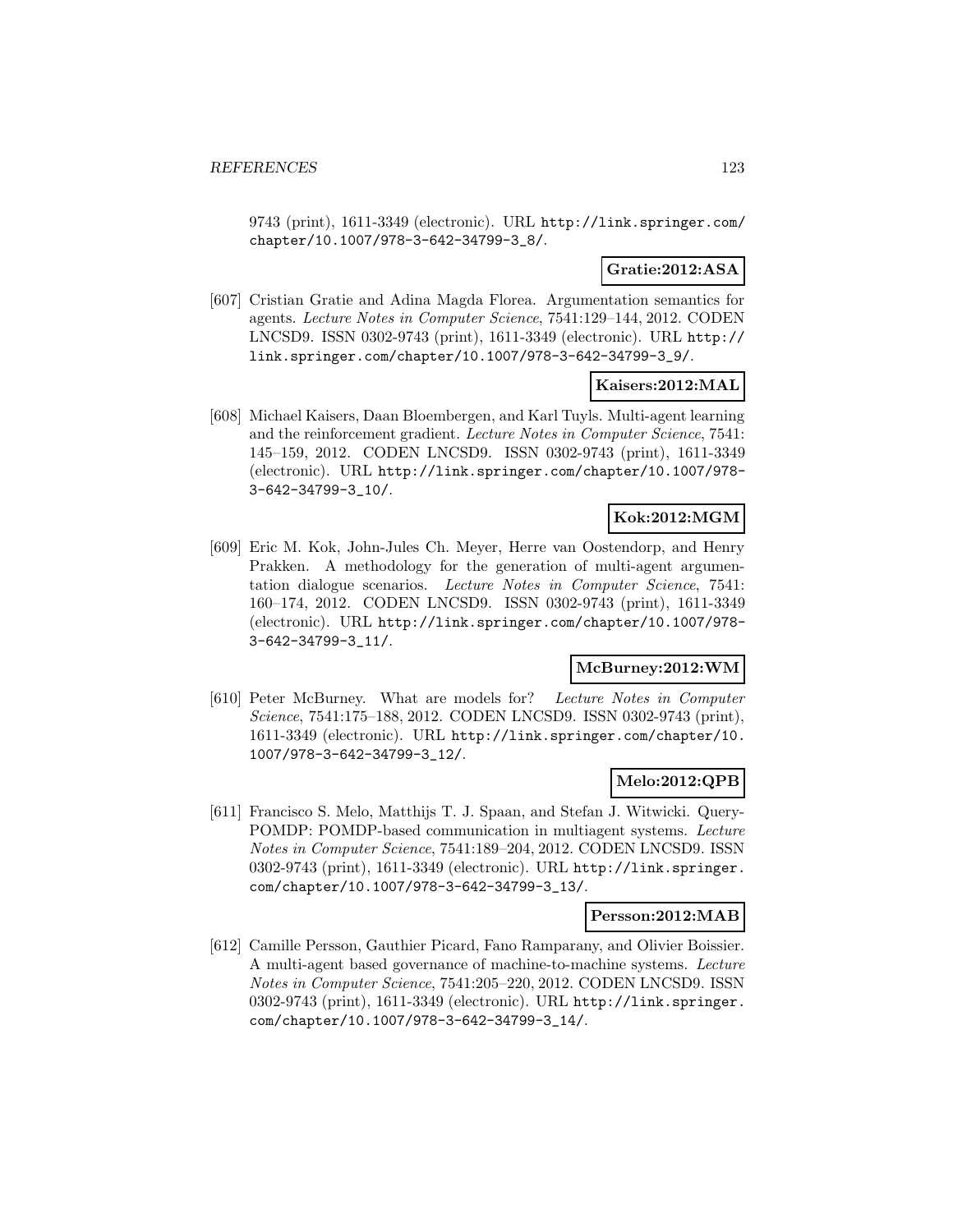### **Seidita:2012:PPF**

[613] Valeria Seidita, Massimo Cossentino, and Antonio Chella. A proposal of process fragment definition and documentation. Lecture Notes in Computer Science, 7541:221–237, 2012. CODEN LNCSD9. ISSN 0302- 9743 (print), 1611-3349 (electronic). URL http://link.springer.com/ chapter/10.1007/978-3-642-34799-3\_15/.

## **Perotto:2012:RIS**

[614] Filipo Studzinski Perotto. Recognizing internal states of other agents to anticipate and coordinate interactions. Lecture Notes in Computer Science, 7541:238–258, 2012. CODEN LNCSD9. ISSN 0302-9743 (print), 1611-3349 (electronic). URL http://link.springer.com/chapter/10. 1007/978-3-642-34799-3\_16/.

## **Anonymous:2012:BMg**

[615] Anonymous. Back matter. Lecture Notes in Computer Science, 7541: ??, 2012. CODEN LNCSD9. ISSN 0302-9743 (print), 1611-3349 (electronic). URL http://link.springer.com/content/pdf/bbm:978-3- 642-34799-3/1.

### **Anonymous:2012:FMbd**

[616] Anonymous. Front matter. Lecture Notes in Computer Science, 7541: ??, 2012. CODEN LNCSD9. ISSN 0302-9743 (print), 1611-3349 (electronic). URL http://link.springer.com/content/pdf/bfm:978-3- 642-34799-3/1.

## **Gratie:2012:FLA**

[617] Cristian Gratie and Adina Magda Florea. Fuzzy labeling for argumentation frameworks. Lecture Notes in Computer Science, 7543:1–8, 2012. CODEN LNCSD9. ISSN 0302-9743 (print), 1611-3349 (electronic). URL http://link.springer.com/chapter/10.1007/978-3- 642-33152-7\_1/.

#### **Kakas:2012:AAB**

[618] A. Kakas, L. Amgoud, G. Kern-Isberner, N. Maudet, and P. Moraitis. ABA: Argumentation based agents. Lecture Notes in Computer Science, 7543:9–27, 2012. CODEN LNCSD9. ISSN 0302-9743 (print), 1611-3349 (electronic). URL http://link.springer.com/chapter/10.1007/978- 3-642-33152-7\_2/.

## **Kido:2012:PAS**

[619] Hiroyuki Kido. Practical argumentation semantics for Pareto optimality and its relationships with values. Lecture Notes in Computer Science,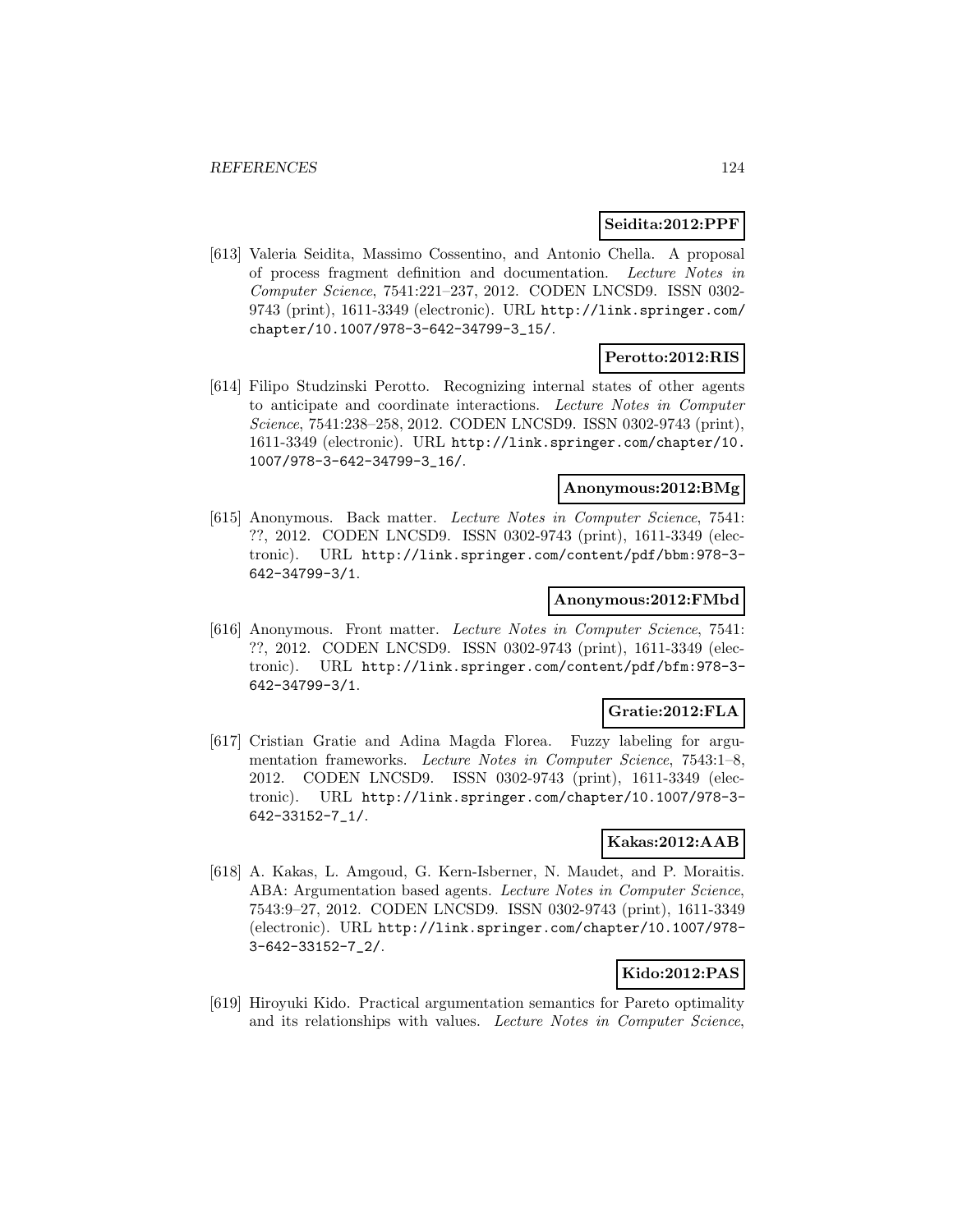7543:28–45, 2012. CODEN LNCSD9. ISSN 0302-9743 (print), 1611-3349 (electronic). URL http://link.springer.com/chapter/10.1007/978- 3-642-33152-7\_3/.

### **Maruyama:2012:SAM**

[620] Yoshifumi Maruyama, Taichi Hasegawa, Takeshi Hagiwara, and Hajime Sawamura. Syncretic argumentation for multi-agents by lattice homomorphism, fusion and sum. Lecture Notes in Computer Science, 7543: 46–65, 2012. CODEN LNCSD9. ISSN 0302-9743 (print), 1611-3349 (electronic). URL http://link.springer.com/chapter/10.1007/978- 3-642-33152-7\_4/.

### **Takahashi:2012:SDA**

[621] Kazuko Takahashi and Yu Nambu. A semantics for dynamic argumentation frameworks. Lecture Notes in Computer Science, 7543:66– 85, 2012. CODEN LNCSD9. ISSN 0302-9743 (print), 1611-3349 (electronic). URL http://link.springer.com/chapter/10.1007/978-3- 642-33152-7\_5/.

### **Bonzon:2012:OMP**

[622] Elise Bonzon and Nicolas Maudet. On the outcomes of multiparty persuasion. Lecture Notes in Computer Science, 7543:86–101, 2012. CODEN LNCSD9. ISSN 0302-9743 (print), 1611-3349 (electronic). URL http:// link.springer.com/chapter/10.1007/978-3-642-33152-7\_6/.

### **Letia:2012:AJB**

[623] Ioan Alfred Letia and Adrian Groza. Arguing with justifications between collaborating agents. Lecture Notes in Computer Science, 7543: 102–116, 2012. CODEN LNCSD9. ISSN 0302-9743 (print), 1611-3349 (electronic). URL http://link.springer.com/chapter/10.1007/978- 3-642-33152-7\_7/.

### **vanderWeide:2012:RAD**

[624] T. L. van der Weide and F. Dignum. Reasoning about and discussing preferences between arguments. Lecture Notes in Computer Science, 7543: 117–135, 2012. CODEN LNCSD9. ISSN 0302-9743 (print), 1611-3349 (electronic). URL http://link.springer.com/chapter/10.1007/978- 3-642-33152-7\_8/.

### **vanderWeide:2012:MCA**

[625] T. L. van der Weide, F. Dignum, J.-J. Ch. Meyer, H. Prakken, and G. A. W. Vreeswijk. Multi-criteria argument selection in persuasion dialogues. Lecture Notes in Computer Science, 7543:136–153, 2012. CODEN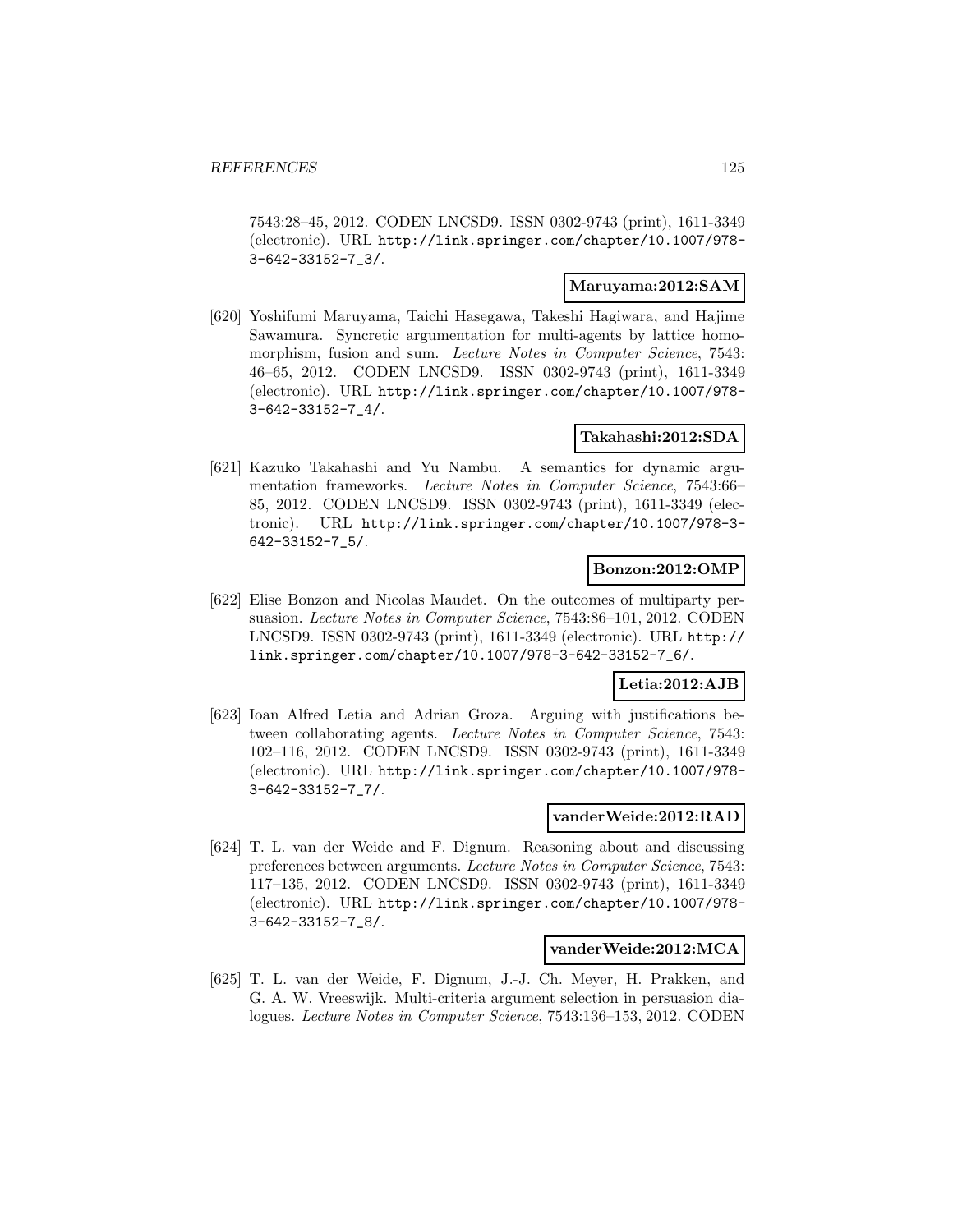LNCSD9. ISSN 0302-9743 (print), 1611-3349 (electronic). URL http:// link.springer.com/chapter/10.1007/978-3-642-33152-7\_9/.

### **Emele:2012:ASC**

[626] Chukwuemeka David Emele, Timothy J. Norman, and Simon Parsons. Argumentation strategies for collaborative plan resourcing. Lecture Notes in Computer Science, 7543:154–173, 2012. CODEN LNCSD9. ISSN 0302- 9743 (print), 1611-3349 (electronic). URL http://link.springer.com/ chapter/10.1007/978-3-642-33152-7\_10/.

### **Pardo:2012:CDD**

[627] Pere Pardo, Sergio Pajares Ferrando, Eva Onaindia, Lluís Godo, and Pilar Dellunde. Cooperative dialogues for defeasible argumentation-based planning. Lecture Notes in Computer Science, 7543:174–193, 2012. CODEN LNCSD9. ISSN 0302-9743 (print), 1611-3349 (electronic). URL http:// link.springer.com/chapter/10.1007/978-3-642-33152-7\_11/.

## **Parsons:2012:UAR**

[628] Simon Parsons, Elizabeth Sklar, and Peter McBurney. Using argumentation to reason with and about trust. Lecture Notes in Computer Science, 7543:194–212, 2012. CODEN LNCSD9. ISSN 0302-9743 (print), 1611-3349 (electronic). URL http://link.springer.com/chapter/10. 1007/978-3-642-33152-7\_12/.

### **Sklar:2012:TAA**

[629] Elizabeth Sklar and M. Q. Azhar. Toward the application of argumentation to interactive learning systems. Lecture Notes in Computer Science, 7543:213–230, 2012. CODEN LNCSD9. ISSN 0302-9743 (print), 1611-3349 (electronic). URL http://link.springer.com/chapter/10. 1007/978-3-642-33152-7\_13/.

#### **Anonymous:2012:BMh**

[630] Anonymous. Back matter. Lecture Notes in Computer Science, 7543: ??, 2012. CODEN LNCSD9. ISSN 0302-9743 (print), 1611-3349 (electronic). URL http://link.springer.com/content/pdf/bbm:978-3- 642-33152-7/1.

#### **Anonymous:2012:FMbe**

[631] Anonymous. Front matter. Lecture Notes in Computer Science, 7543: ??, 2012. CODEN LNCSD9. ISSN 0302-9743 (print), 1611-3349 (electronic). URL http://link.springer.com/content/pdf/bfm:978-3- 642-33152-7/1.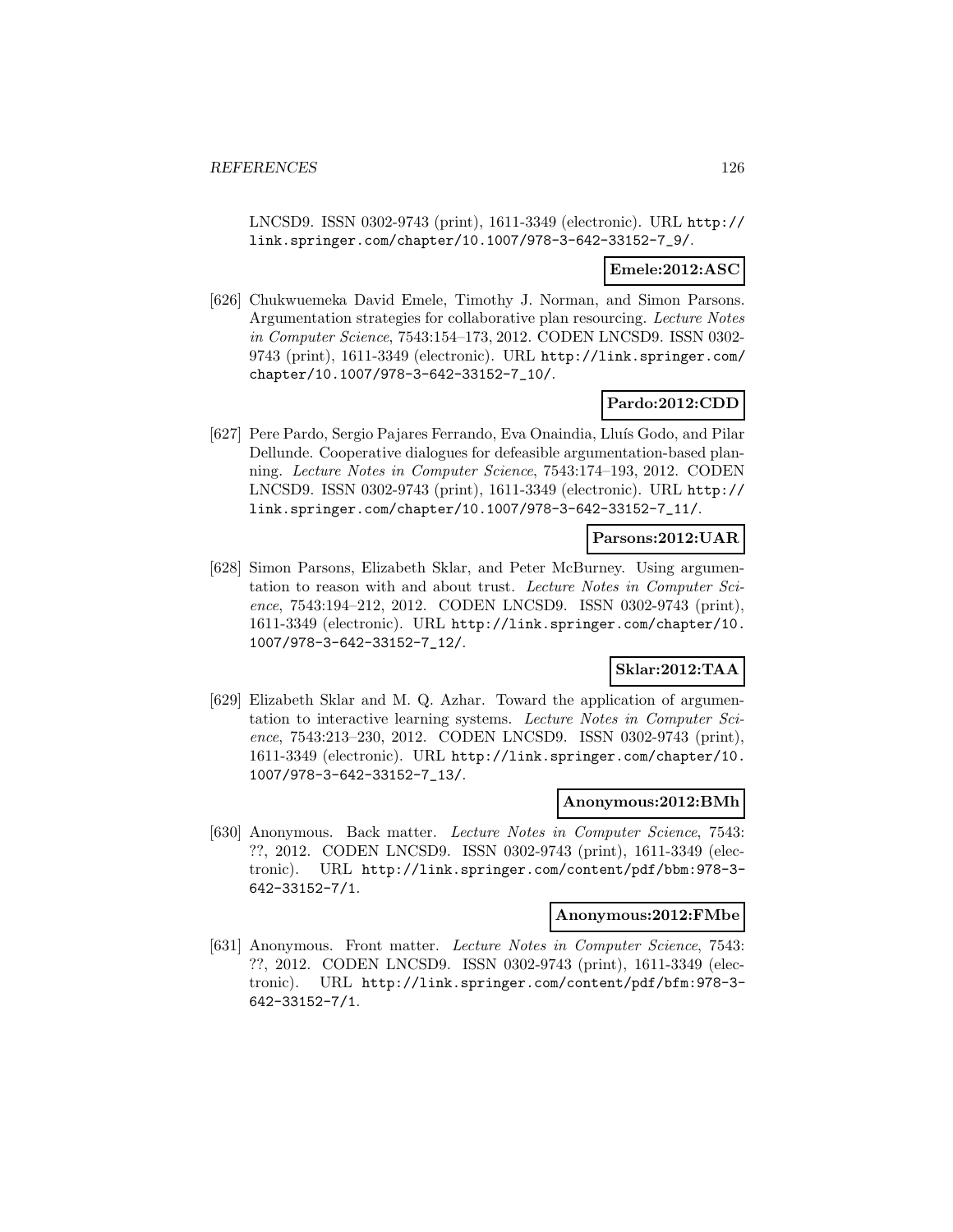### **Ficarra:2012:LTC**

[632] Francisco V. Cipolla Ficarra. Local tourism and cultural heritage internalization: Myths and realities from software. Lecture Notes in Computer Science, 7546:1-14, 2012. CODEN LNCSD9. ISSN 0302-9743 (print), 1611-3349 (electronic). URL http://link.springer.com/chapter/10. 1007/978-3-642-33944-8\_1/.

## **Herrera:2012:ECC**

[633] Susana I. Herrera and Silvia del V. Zuaín. Emotion and communicability in e-culture applications. Lecture Notes in Computer Science, 7546: 15–24, 2012. CODEN LNCSD9. ISSN 0302-9743 (print), 1611-3349 (electronic). URL http://link.springer.com/chapter/10.1007/978- 3-642-33944-8\_2/.

## **Ficarra:2012:EEC**

[634] Francisco V. Cipolla Ficarra. The expansion era of the communicability: First nations for the local and global promotion of cultural and natural heritage. Lecture Notes in Computer Science, 7546:25–37, 2012. CODEN LNCSD9. ISSN 0302-9743 (print), 1611-3349 (electronic). URL http:// link.springer.com/chapter/10.1007/978-3-642-33944-8\_3/.

## **Digion:2012:CIU**

[635] Leda B. Digión and Mabel Sosa. Conceptual integration of usability and communicability for the interface maintenance of E-learning type collaborative systems. Lecture Notes in Computer Science, 7546: 38–48, 2012. CODEN LNCSD9. ISSN 0302-9743 (print), 1611-3349 (electronic). URL http://link.springer.com/chapter/10.1007/978- 3-642-33944-8\_4/.

### **Ficarra:2012:TAC**

[636] Francisco V. Cipolla Ficarra. Trichotomic analysis: Communicability, distance learning and hypermedia systems off-line. Lecture Notes in Computer Science, 7546:49–63, 2012. CODEN LNCSD9. ISSN 0302- 9743 (print), 1611-3349 (electronic). URL http://link.springer.com/ chapter/10.1007/978-3-642-33944-8\_5/.

### **Trejo:2012:FOW**

[637] Natalia Trejo, Sandra Casas, and Karim Hallar. A feature-oriented WSDL extension for describing grid services. Lecture Notes in Computer Science, 7546:64–72, 2012. CODEN LNCSD9. ISSN 0302-9743 (print), 1611-3349 (electronic). URL http://link.springer.com/chapter/10.1007/978- 3-642-33944-8\_6/.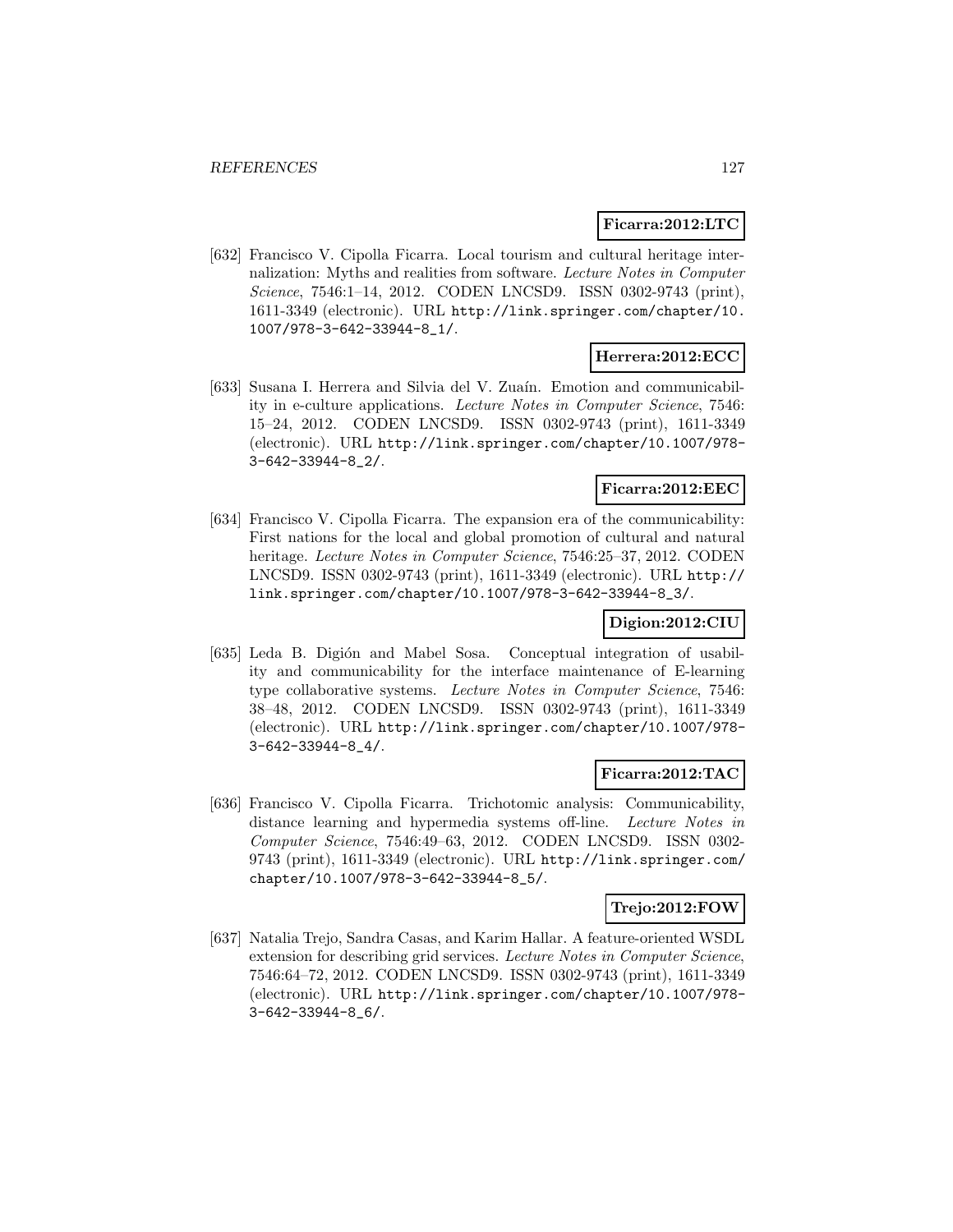### **Ficarra:2012:DPG**

[638] Francisco V. Cipolla Ficarra. Digital photography and geographical information in the Web 2.0: a quality evaluation of the contents. Lecture Notes in Computer Science, 7546:73–88, 2012. CODEN LNCSD9. ISSN 0302-9743 (print), 1611-3349 (electronic). URL http://link.springer. com/chapter/10.1007/978-3-642-33944-8\_7/.

# **Kratky:2012:PNS**

[639] Andreas Kratky. Playing nature — a short history of our mediated relationship to nature. Lecture Notes in Computer Science, 7546:89– 98, 2012. CODEN LNCSD9. ISSN 0302-9743 (print), 1611-3349 (electronic). URL http://link.springer.com/chapter/10.1007/978-3- 642-33944-8\_8/.

### **Sanchez:2012:VRW**

[640] Gonzalo Martín Sánchez. Virtual reconstruction of the wall and alcazar of Molina de Segura. Lecture Notes in Computer Science, 7546: 99–112, 2012. CODEN LNCSD9. ISSN 0302-9743 (print), 1611-3349 (electronic). URL http://link.springer.com/chapter/10.1007/978- 3-642-33944-8\_9/.

## **deAbajo:2012:ERD**

[641] Beatriz Sainz de Abajo and Lucas D. P. Mendes. eGovernment: Real democracy in digital society. Lecture Notes in Computer Science, 7546: 113–123, 2012. CODEN LNCSD9. ISSN 0302-9743 (print), 1611-3349 (electronic). URL http://link.springer.com/chapter/10.1007/978- 3-642-33944-8\_10/.

### **Jimenez:2012:RNS**

[642] Mauricio Pérez Jiménez. Reviews on the narrative status of video games. Lecture Notes in Computer Science, 7546:124–132, 2012. CODEN LNCSD9. ISSN 0302-9743 (print), 1611-3349 (electronic). URL http:// link.springer.com/chapter/10.1007/978-3-642-33944-8\_11/.

## **Ridwan:2012:SOB**

[643] Sohaila Binte Ridwan and Hasan Shahid Ferdous. The state of Open-StreetMap in Bangladesh. Lecture Notes in Computer Science, 7546: 133–143, 2012. CODEN LNCSD9. ISSN 0302-9743 (print), 1611-3349 (electronic). URL http://link.springer.com/chapter/10.1007/978- 3-642-33944-8\_12/.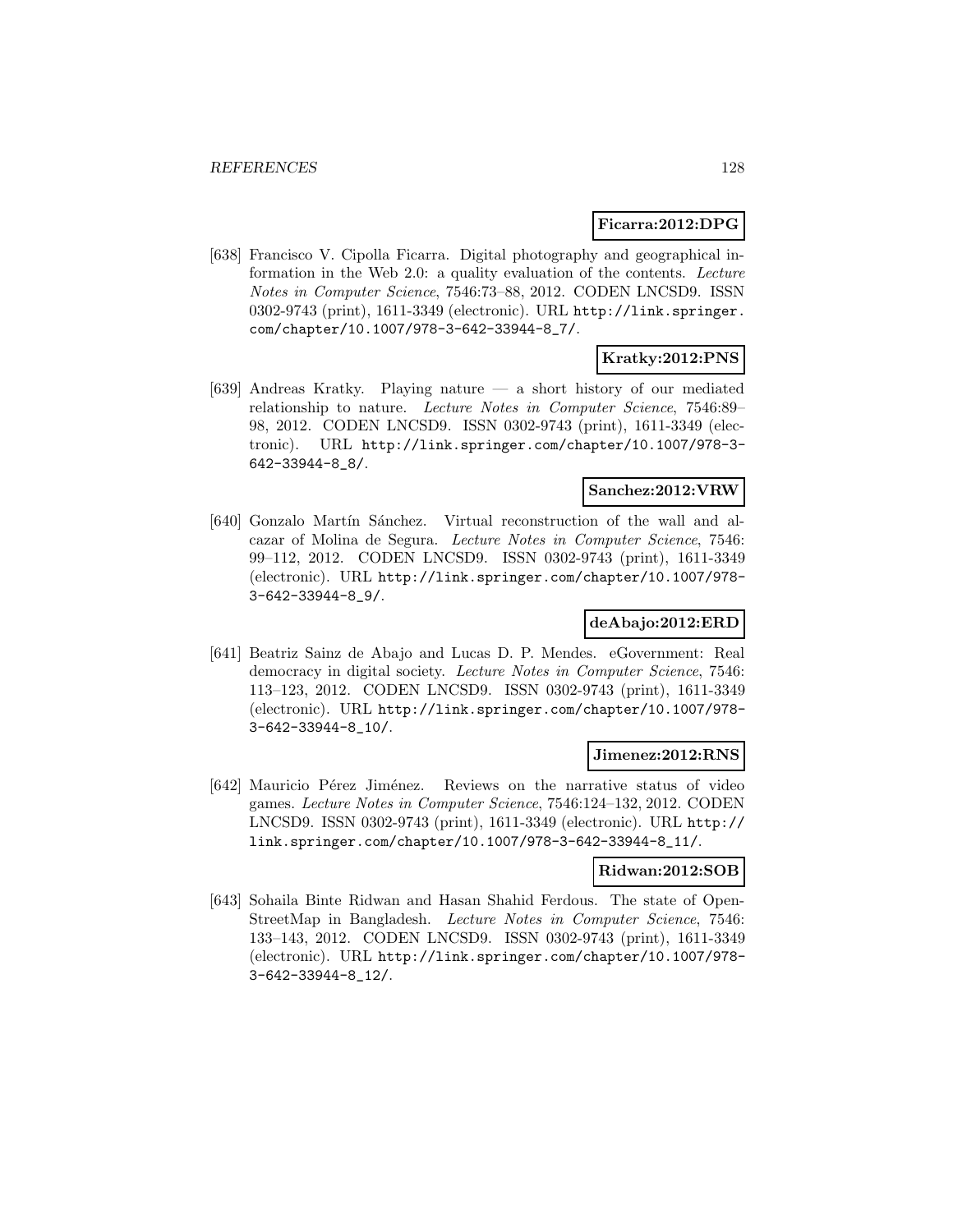### **Benotti:2012:BVG**

[644] Luciana Benotti and Alexandre Denis. Building virtual guides for virtual worlds. Lecture Notes in Computer Science, 7546:144–153, 2012. CODEN LNCSD9. ISSN 0302-9743 (print), 1611-3349 (electronic). URL http:// link.springer.com/chapter/10.1007/978-3-642-33944-8\_13/.

### **Cerratto-Pargman:2012:UCD**

[645] T. Cerratto-Pargman and O. Knutsson. User centered development of automatic E-mail answering for the public sector. Lecture Notes in Computer Science, 7546:154–156, 2012. CODEN LNCSD9. ISSN 0302-9743 (print), 1611-3349 (electronic). URL http://link.springer.com/chapter/10. 1007/978-3-642-33944-8\_14/.

### **Anonymous:2012:BMi**

[646] Anonymous. Back matter. Lecture Notes in Computer Science, 7546: ??, 2012. CODEN LNCSD9. ISSN 0302-9743 (print), 1611-3349 (electronic). URL http://link.springer.com/content/pdf/bbm:978-3- 642-33944-8/1.

#### **Anonymous:2012:FMbf**

[647] Anonymous. Front matter. Lecture Notes in Computer Science, 7546: ??, 2012. CODEN LNCSD9. ISSN 0302-9743 (print), 1611-3349 (electronic). URL http://link.springer.com/content/pdf/bfm:978-3- 642-33944-8/1.

## **Ficarra:2012:AUC**

[648] Francisco V. Cipolla Ficarra. The argentinization of the user centered design. Lecture Notes in Computer Science, 7547:1–14, 2012. CODEN LNCSD9. ISSN 0302-9743 (print), 1611-3349 (electronic). URL http:// link.springer.com/chapter/10.1007/978-3-642-34010-9\_1/.

### **Clusella:2012:ISC**

[649] María M. Clusella and María G. Mitre. Integrated synergy for cultural contents recursivity in e-culture system. Lecture Notes in Computer Science, 7547:15–25, 2012. CODEN LNCSD9. ISSN 0302-9743 (print), 1611-3349 (electronic). URL http://link.springer.com/chapter/10.1007/978- 3-642-34010-9\_2/.

### **Buzzi:2012:FSA**

[650] M. Claudia Buzzi and Francesco Donini. Federation and security aspects for the management of the EHR in Italy. Lecture Notes in Computer Science, 7547:26–37, 2012. CODEN LNCSD9. ISSN 0302-9743 (print),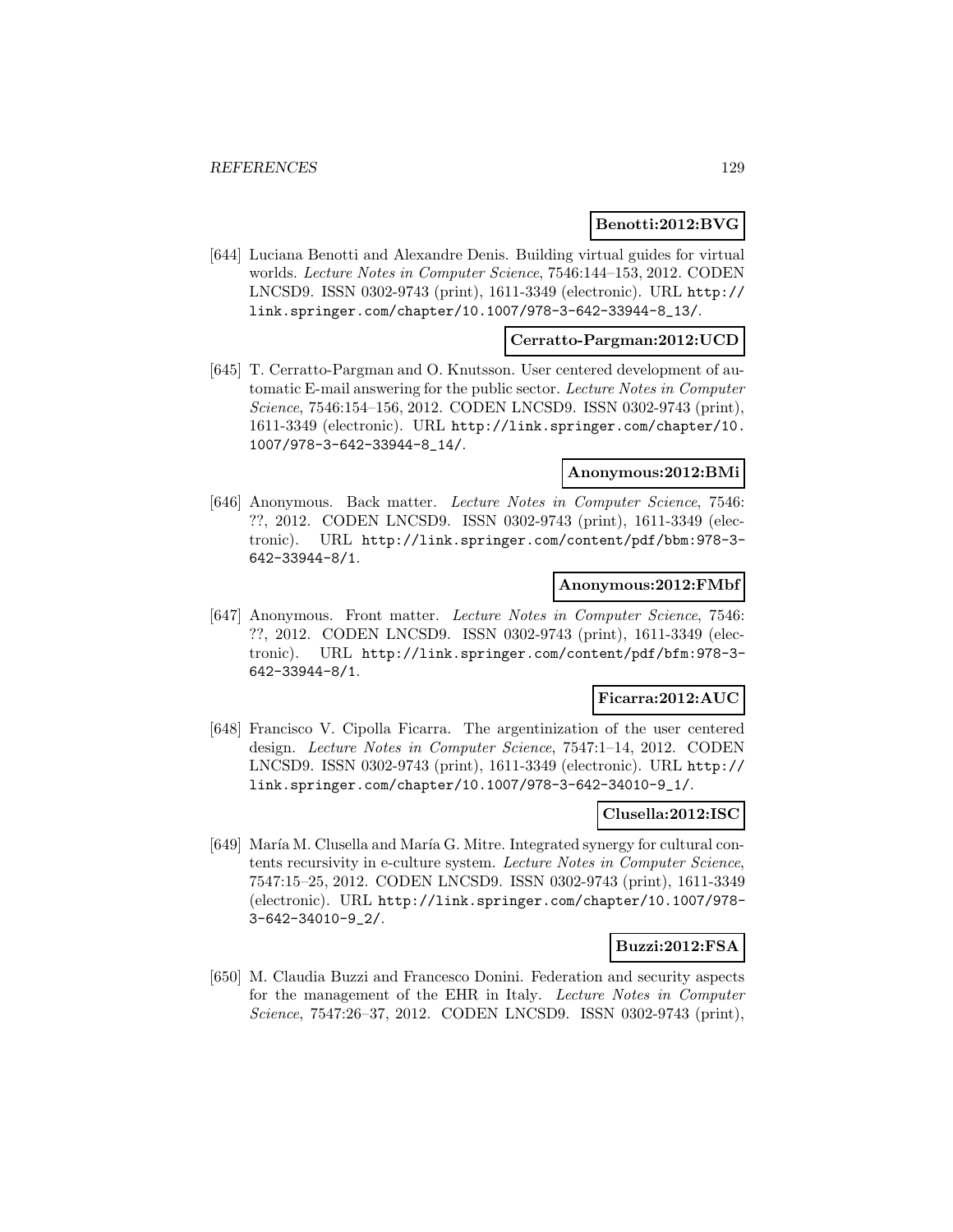1611-3349 (electronic). URL http://link.springer.com/chapter/10. 1007/978-3-642-34010-9\_3/.

#### **Rodriguez:2012:SRU**

[651] Juan Manuel Rodríguez and Cristian Mateos. Are Smartphones really useful for scientific computing? Lecture Notes in Computer Science, 7547:38–47, 2012. CODEN LNCSD9. ISSN 0302-9743 (print), 1611-3349 (electronic). URL http://link.springer.com/chapter/10.1007/978- 3-642-34010-9\_4/.

### **Podgorelec:2012:ORB**

[652] Vili Podgorelec. Ontology and rule based inferring on project teams. Lecture Notes in Computer Science, 7547:48–57, 2012. CODEN LNCSD9. ISSN 0302-9743 (print), 1611-3349 (electronic). URL http://link. springer.com/chapter/10.1007/978-3-642-34010-9\_5/.

## **Pacini:2012:SCC**

[653] Elina Pacini, Melisa Ribero, and Cristian Mateos. Simulation on cloud computing infrastructures of parametric studies of nonlinear solids problems. Lecture Notes in Computer Science, 7547:58–70, 2012. CODEN LNCSD9. ISSN 0302-9743 (print), 1611-3349 (electronic). URL http:// link.springer.com/chapter/10.1007/978-3-642-34010-9\_6/.

#### **Ficarra:2012:NTI**

[654] Francisco V. Cipolla Ficarra. New technologies of the information and communication: Analysis of the constructors and destructors of the European educational system. Lecture Notes in Computer Science, 7547: 71–84, 2012. CODEN LNCSD9. ISSN 0302-9743 (print), 1611-3349 (electronic). URL http://link.springer.com/chapter/10.1007/978- 3-642-34010-9\_7/.

#### **Fares:2012:MAM**

[655] Rubén Fares and Rosanna Costaguta. A multi-agent model that promotes team-role balance in computer supported collaborative learning. Lecture Notes in Computer Science, 7547:85–91, 2012. CODEN LNCSD9. ISSN 0302-9743 (print), 1611-3349 (electronic). URL http://link.springer. com/chapter/10.1007/978-3-642-34010-9\_8/.

### **Yannibelli:2012:MAC**

[656] Virginia Yannibelli and Analía Amandi. A memetic algorithm for collaborative learning team formation in the context of software engineering courses. Lecture Notes in Computer Science, 7547:92–103, 2012. CODEN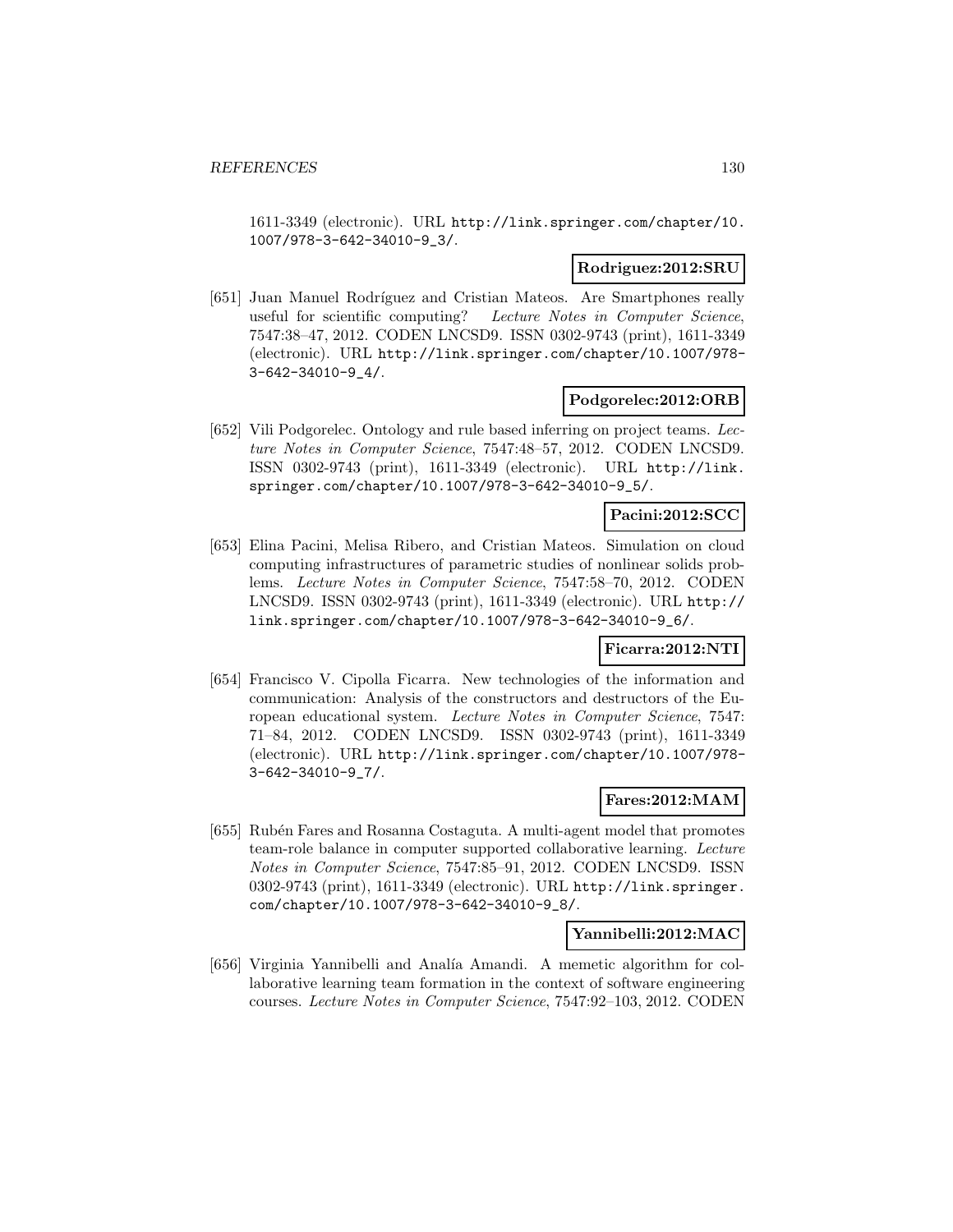LNCSD9. ISSN 0302-9743 (print), 1611-3349 (electronic). URL http:// link.springer.com/chapter/10.1007/978-3-642-34010-9\_9/.

### **Alharbi:2012:EDG**

[657] Saad Alharbi. Empirically derived guidelines for audio-visual Email browsing. Lecture Notes in Computer Science, 7547:104–113, 2012. CODEN LNCSD9. ISSN 0302-9743 (print), 1611-3349 (electronic). URL http://link.springer.com/chapter/10.1007/978-3- 642-34010-9\_10/.

### **Corbellini:2012:IAU**

[658] Alejandro Corbellini and Silvia Schiaffino. Intelligent analysis of user interactions in a collaborative software engineering context. Lecture Notes in Computer Science, 7547:114–123, 2012. CODEN LNCSD9. ISSN 0302- 9743 (print), 1611-3349 (electronic). URL http://link.springer.com/ chapter/10.1007/978-3-642-34010-9\_11/.

#### **Ficarra:2012:MNG**

[659] Francisco V. Cipolla Ficarra. Motivation for next generation of users versus parochialism in software engineering. Lecture Notes in Computer Science, 7547:124–133, 2012. CODEN LNCSD9. ISSN 0302-9743 (print), 1611-3349 (electronic). URL http://link.springer.com/chapter/10. 1007/978-3-642-34010-9\_12/.

### **Costaguta:2012:GSP**

[660] Rosanna Costaguta and Elena Durán. Group and students profiles to support collaborative learning in a multiagent model. Lecture Notes in Computer Science, 7547:134–139, 2012. CODEN LNCSD9. ISSN 0302- 9743 (print), 1611-3349 (electronic). URL http://link.springer.com/ chapter/10.1007/978-3-642-34010-9\_13/.

#### **Rodriguez:2012:TSS**

[661] Guillermo Rodríguez and Alvaro Soria. Teaching Scrum to software engineering students with virtual reality support. Lecture Notes in Computer Science, 7547:140–150, 2012. CODEN LNCSD9. ISSN 0302-9743 (print), 1611-3349 (electronic). URL http://link.springer.com/chapter/10. 1007/978-3-642-34010-9\_14/.

### **Ficarra:2012:SAI**

[662] Francisco V. Cipolla Ficarra and Andreas Kratky. Security of the automatic information on-line: a study of the controls forbid. Lecture Notes in Computer Science, 7547:151–164, 2012. CODEN LNCSD9. ISSN 0302- 9743 (print), 1611-3349 (electronic). URL http://link.springer.com/ chapter/10.1007/978-3-642-34010-9\_15/.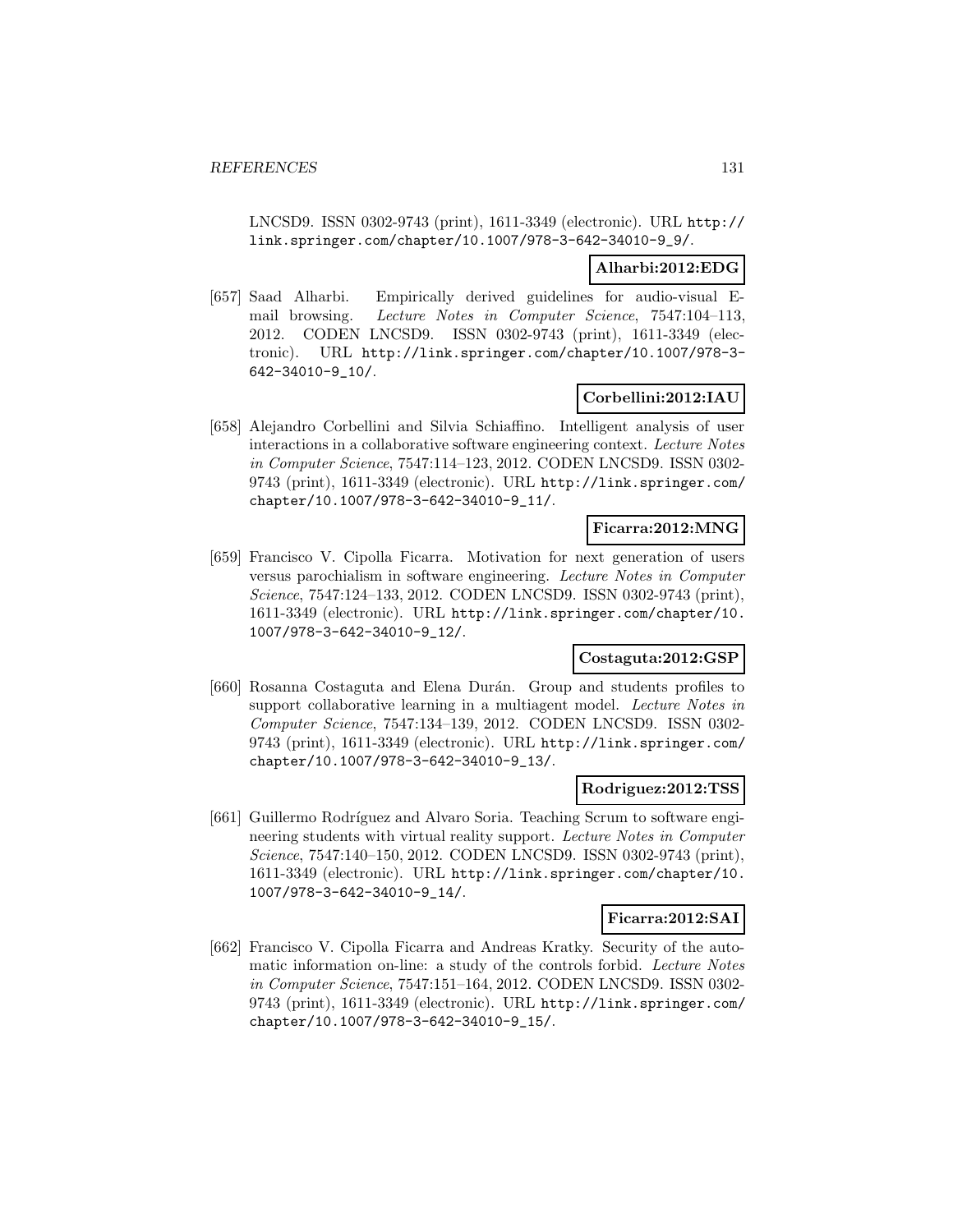### **Digion:2012:CUI**

[663] Leda B. Digión and Mabel Sosa. Communicability and usability for the interface in e-learning. Lecture Notes in Computer Science, 7547: 165–175, 2012. CODEN LNCSD9. ISSN 0302-9743 (print), 1611-3349 (electronic). URL http://link.springer.com/chapter/10.1007/978- 3-642-34010-9\_16/.

## **Nicoletti:2012:TSA**

[664] Matías Nicoletti and J. Andrés Diaz-Pace. Towards software architecture documents matching stakeholders' interests. Lecture Notes in Computer Science, 7547:176–185, 2012. CODEN LNCSD9. ISSN 0302-9743 (print), 1611-3349 (electronic). URL http://link.springer.com/chapter/10. 1007/978-3-642-34010-9\_17/.

### **Salinas:2012:ARB**

[665] Sergio Ariel Salinas and Carlos García Garino. An architecture for resource behavior prediction to improve scheduling systems performance on enterprise desktop grids. Lecture Notes in Computer Science, 7547: 186–196, 2012. CODEN LNCSD9. ISSN 0302-9743 (print), 1611-3349 (electronic). URL http://link.springer.com/chapter/10.1007/978- 3-642-34010-9\_18/.

## **Logrono:2012:DSA**

[666] Juan Francisco Silva Logroño and Luis Berdún. Discrete sequences analysis for detecting software design patterns. Lecture Notes in Computer Science, 7547:197–207, 2012. CODEN LNCSD9. ISSN 0302-9743 (print), 1611-3349 (electronic). URL http://link.springer.com/chapter/10. 1007/978-3-642-34010-9\_19/.

### **Crasso:2012:PMS**

[667] Marco Crasso and Cristian Mateos. A programming model for the semantic Web. Lecture Notes in Computer Science, 7547:208–218, 2012. CODEN LNCSD9. ISSN 0302-9743 (print), 1611-3349 (electronic). URL http:// link.springer.com/chapter/10.1007/978-3-642-34010-9\_20/.

#### **Anonymous:2012:FMbg**

[668] Anonymous. Front matter. Lecture Notes in Computer Science, 7547: ??, 2012. CODEN LNCSD9. ISSN 0302-9743 (print), 1611-3349 (electronic). URL http://link.springer.com/content/pdf/bfm:978-3- 642-34010-9/1.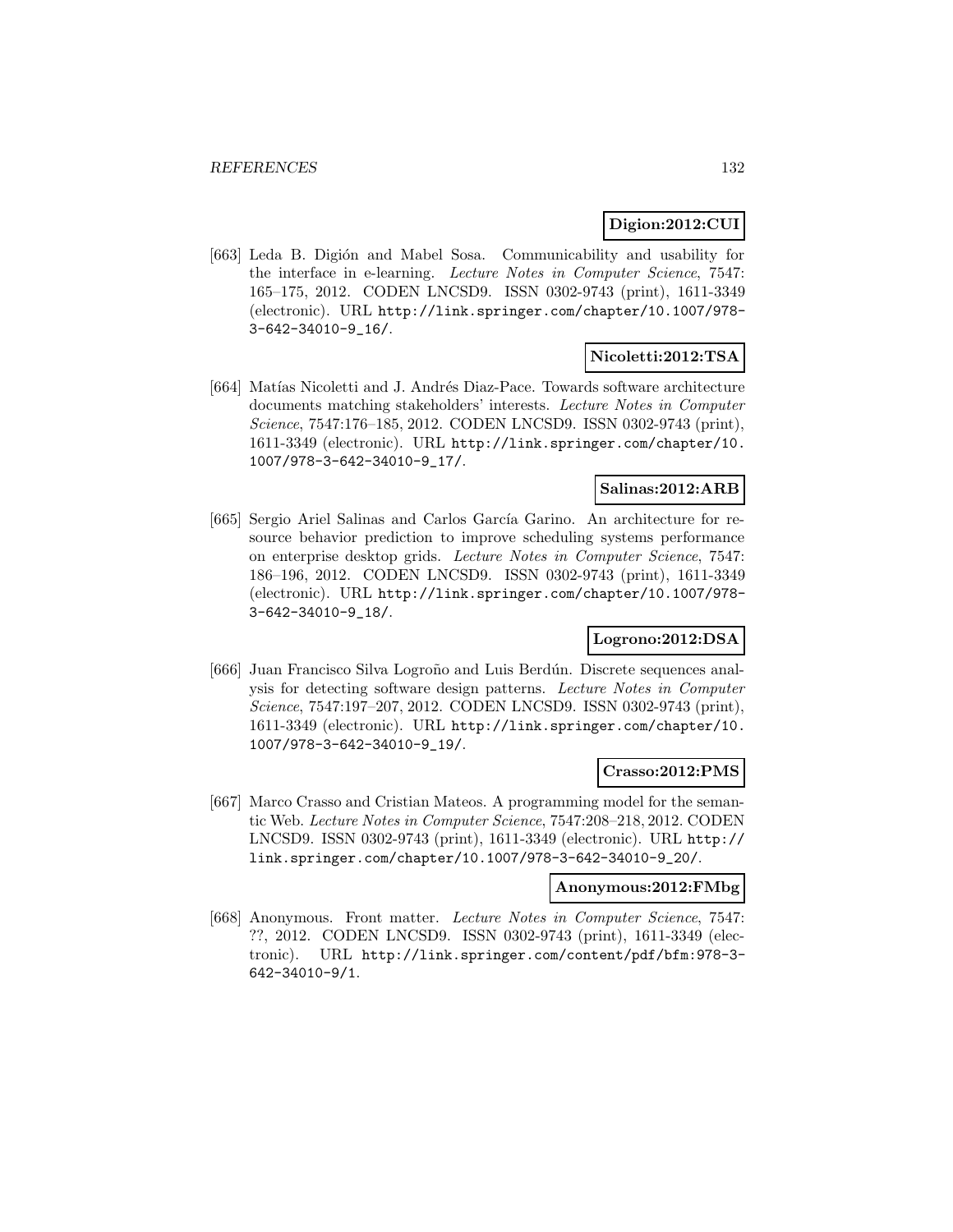### **Kasabov:2012:MEG**

[669] Nikola Kasabov, Stefan Schliebs, and Ammar Mohemmed. Modelling the effect of genes on the dynamics of probabilistic spiking neural networks for computational neurogenetic modelling. Lecture Notes in Computer Science, 7548:1–9, 2012. CODEN LNCSD9. ISSN 0302-9743 (print), 1611- 3349 (electronic). URL http://link.springer.com/chapter/10.1007/ 978-3-642-35686-5\_1/.

## **DiSerio:2012:BMB**

[670] Clelia Di Serio, Danilo Pellin, Alessandro Ambrosi, Ingrid Glad, and Arnoldo Frigessi. Biostatistics meets bioinformatics in integrating information from highdimensional heterogeneous genomic data: Two examples from rare genetic diseases and infectious diseases. Lecture Notes in Computer Science, 7548:10–20, 2012. CODEN LNCSD9. ISSN 0302- 9743 (print), 1611-3349 (electronic). URL http://link.springer.com/ chapter/10.1007/978-3-642-35686-5\_2/.

### **Angelini:2012:BMM**

[671] Claudia Angelini, Daniela De Canditiis, Marianna Pensky, and Naomi Brownstein. Bayesian models for the multi-sample time-course microarray experiments. Lecture Notes in Computer Science, 7548:21–35, 2012. CODEN LNCSD9. ISSN 0302-9743 (print), 1611-3349 (electronic). URL http://link.springer.com/chapter/10.1007/978-3- 642-35686-5\_3/.

## **Barla:2012:MLP**

[672] Annalisa Barla, Giuseppe Jurman, Roberto Visintainer, and Margherita Squillario. A machine learning pipeline for discriminant pathways identification. Lecture Notes in Computer Science, 7548:36–48, 2012. CODEN LNCSD9. ISSN 0302-9743 (print), 1611-3349 (electronic). URL http:// link.springer.com/chapter/10.1007/978-3-642-35686-5\_4/.

### **Lisboa:2012:DHP**

[673] Paulo J. G. Lisboa, Ian H. Jarman, Terence A. Etchells, and Simon J. Chambers. Discovering hidden pathways in bioinformatics. Lecture Notes in Computer Science, 7548:49–60, 2012. CODEN LNCSD9. ISSN 0302- 9743 (print), 1611-3349 (electronic). URL http://link.springer.com/ chapter/10.1007/978-3-642-35686-5\_5/.

### **Bassani:2012:RMM**

[674] Niccolò Bassani, Federico Ambrogi, Cristina Battaglia, and Elia Biganzoli. Reliability of miRNA microarray platforms: An approach based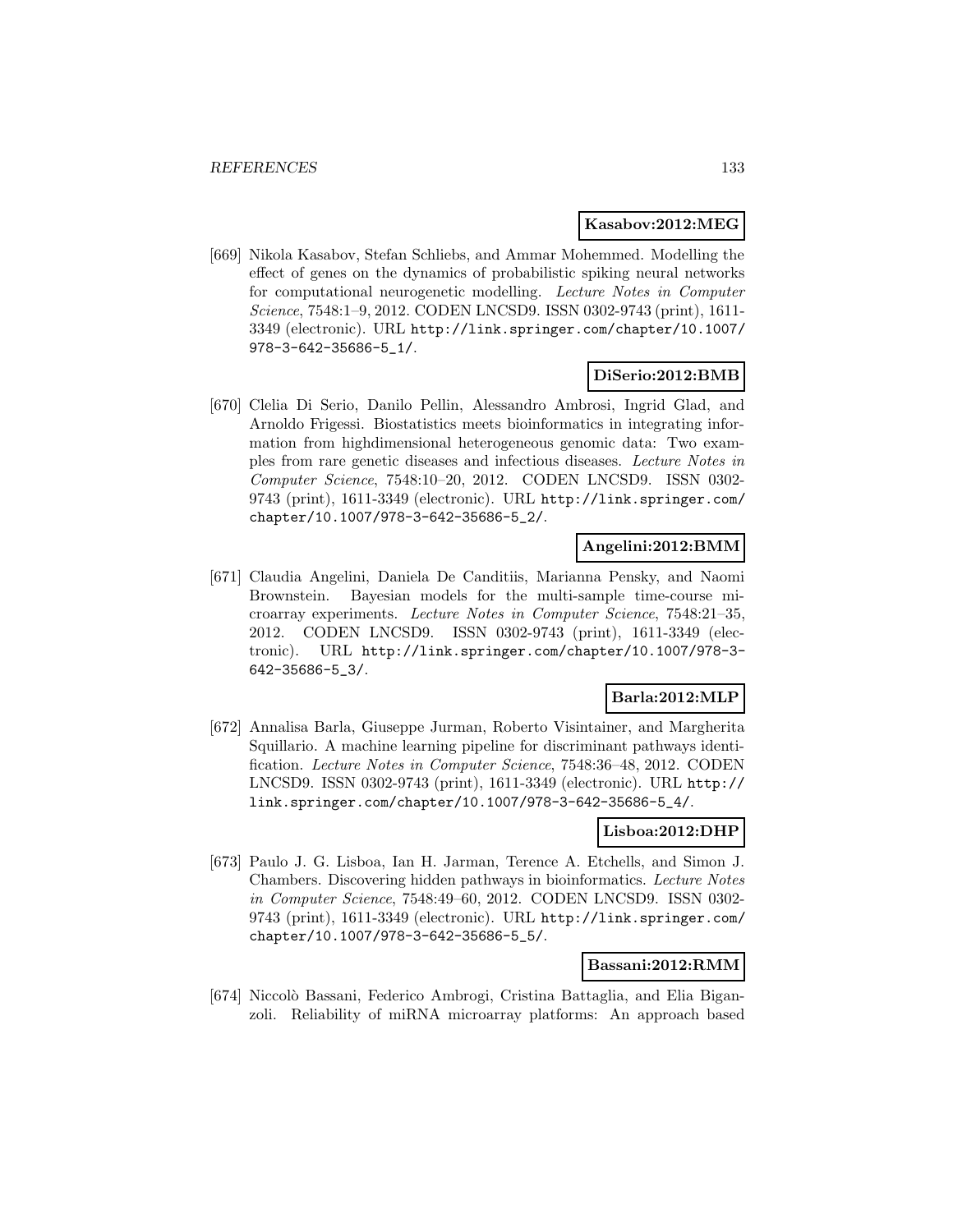on random effects linear models. Lecture Notes in Computer Science, 7548:61–72, 2012. CODEN LNCSD9. ISSN 0302-9743 (print), 1611-3349 (electronic). URL http://link.springer.com/chapter/10.1007/978- 3-642-35686-5\_6/.

## **Spinelli:2012:BPI**

[675] Roberta Spinelli, Rocco Piazza, Alessandra Pirola, Simona Valletta, and Roberta Rostagno. A bioinformatics procedure to identify and annotate somatic mutations in whole-exome sequencing data. Lecture Notes in Computer Science, 7548:73–82, 2012. CODEN LNCSD9. ISSN 0302- 9743 (print), 1611-3349 (electronic). URL http://link.springer.com/ chapter/10.1007/978-3-642-35686-5\_7/.

### **Gonzalez-Navarro:2012:FSP**

[676] Félix Fernando González-Navarro and Lluís A. Belanche-Muñoz. Feature selection for the prediction and visualization of brain tumor types using proton magnetic resonance spectroscopy data. Lecture Notes in Computer Science, 7548:83–97, 2012. CODEN LNCSD9. ISSN 0302-9743 (print), 1611-3349 (electronic). URL http://link.springer.com/chapter/10. 1007/978-3-642-35686-5\_8/.

## **Ribas:2012:UGM**

[677] Vicent J. Ribas, Jesús Caballero López, Anna Sáez de Tejada, and Juan Carlos Ruiz-Rodríguez. On the use of graphical models to study ICU outcome prediction in septic patients treated with statins. Lecture Notes in Computer Science, 7548:98–111, 2012. CODEN LNCSD9. ISSN 0302-9743 (print), 1611-3349 (electronic). URL http://link.springer. com/chapter/10.1007/978-3-642-35686-5\_9/.

## **Canakoglu:2012:IBI**

[678] Arif Canakoglu, Giorgio Ghisalberti, and Marco Masseroli. Integration of biomolecular interaction data in a genomic and proteomic data warehouse to support biomedical knowledge discovery. Lecture Notes in Computer Science, 7548:112–126, 2012. CODEN LNCSD9. ISSN 0302-9743 (print), 1611-3349 (electronic). URL http://link.springer.com/chapter/10. 1007/978-3-642-35686-5\_10/.

## **Savojardo:2012:MLM**

[679] Castrense Savojardo, Piero Fariselli, Damiano Piovesan, and Pier Luigi Martelli. Machine-learning methods to predict protein interaction sites in folded proteins. Lecture Notes in Computer Science, 7548:127–135, 2012. CODEN LNCSD9. ISSN 0302-9743 (print), 1611-3349 (electronic). URL http://link.springer.com/chapter/10.1007/978-3- 642-35686-5\_11/.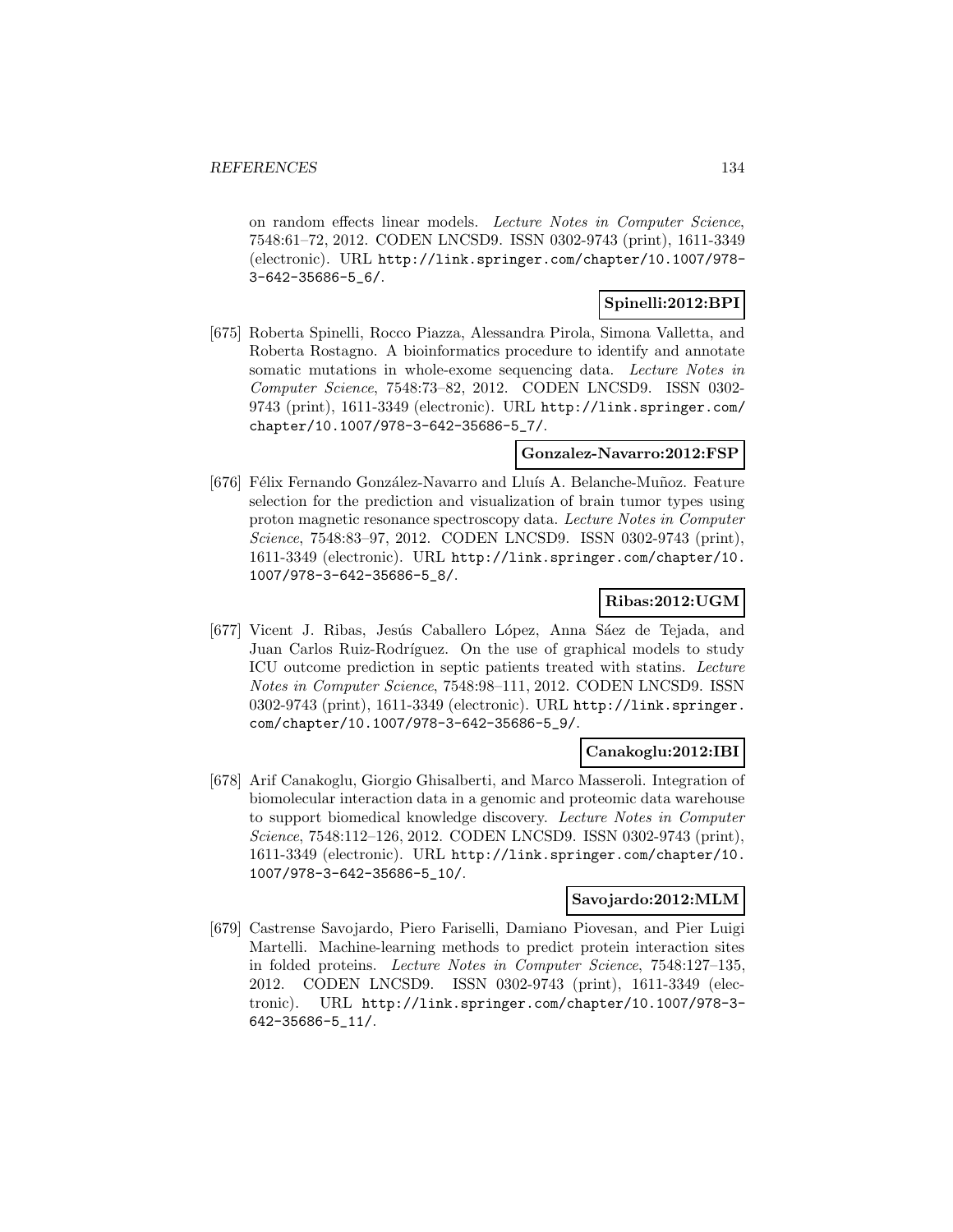#### **Cardenas:2012:CKB**

[680] Martha Ivón Cárdenas, Alfredo Vellido, Iván Olier, Xavier Rovira, and Jesús Giraldo. Complementing kernel-based visualization of protein sequences with their phylogenetic tree. Lecture Notes in Computer Science, 7548:136–149, 2012. CODEN LNCSD9. ISSN 0302-9743 (print), 1611- 3349 (electronic). URL http://link.springer.com/chapter/10.1007/ 978-3-642-35686-5\_12/.

### **Jancura:2012:DSF**

[681] Pavol Jancura, Dimitrios Mavroeidis, and Elena Marchiori. DEEN: a simple and fast algorithm for network community detection. Lecture Notes in Computer Science, 7548:150–163, 2012. CODEN LNCSD9. ISSN 0302- 9743 (print), 1611-3349 (electronic). URL http://link.springer.com/ chapter/10.1007/978-3-642-35686-5\_13/.

### **Castiglioni:2012:SSP**

[682] Paolo Castiglioni. Self-similarity in physiological time series: New perspectives from the temporal spectrum of scale exponents. Lecture Notes in Computer Science, 7548:164–175, 2012. CODEN LNCSD9. ISSN 0302- 9743 (print), 1611-3349 (electronic). URL http://link.springer.com/ chapter/10.1007/978-3-642-35686-5\_14/.

### **Eleuteri:2012:SVM**

[683] Antonio Eleuteri and Azzam F. G. Taktak. Support vector machines for survival regression. Lecture Notes in Computer Science, 7548:176– 189, 2012. CODEN LNCSD9. ISSN 0302-9743 (print), 1611-3349 (electronic). URL http://link.springer.com/chapter/10.1007/978- 3-642-35686-5\_15/.

### **Floares:2012:BCT**

[684] Alexandru George Floares, Irina Luludachi, Colin Dinney, and Liana Adam. Boosted C5 trees i-biomarkers panel for invasive bladder cancer progression prediction. Lecture Notes in Computer Science, 7548: 190–200, 2012. CODEN LNCSD9. ISSN 0302-9743 (print), 1611-3349 (electronic). URL http://link.springer.com/chapter/10.1007/978- 3-642-35686-5\_16/.

### **Zambelli:2012:FAM**

[685] Federico Zambelli and Giulio Pavesi. A faster algorithm for motif finding in sequences from ChIP-Seq data. Lecture Notes in Computer Science, 7548: 201–212, 2012. CODEN LNCSD9. ISSN 0302-9743 (print), 1611-3349 (electronic). URL http://link.springer.com/chapter/10.1007/978- 3-642-35686-5\_17/.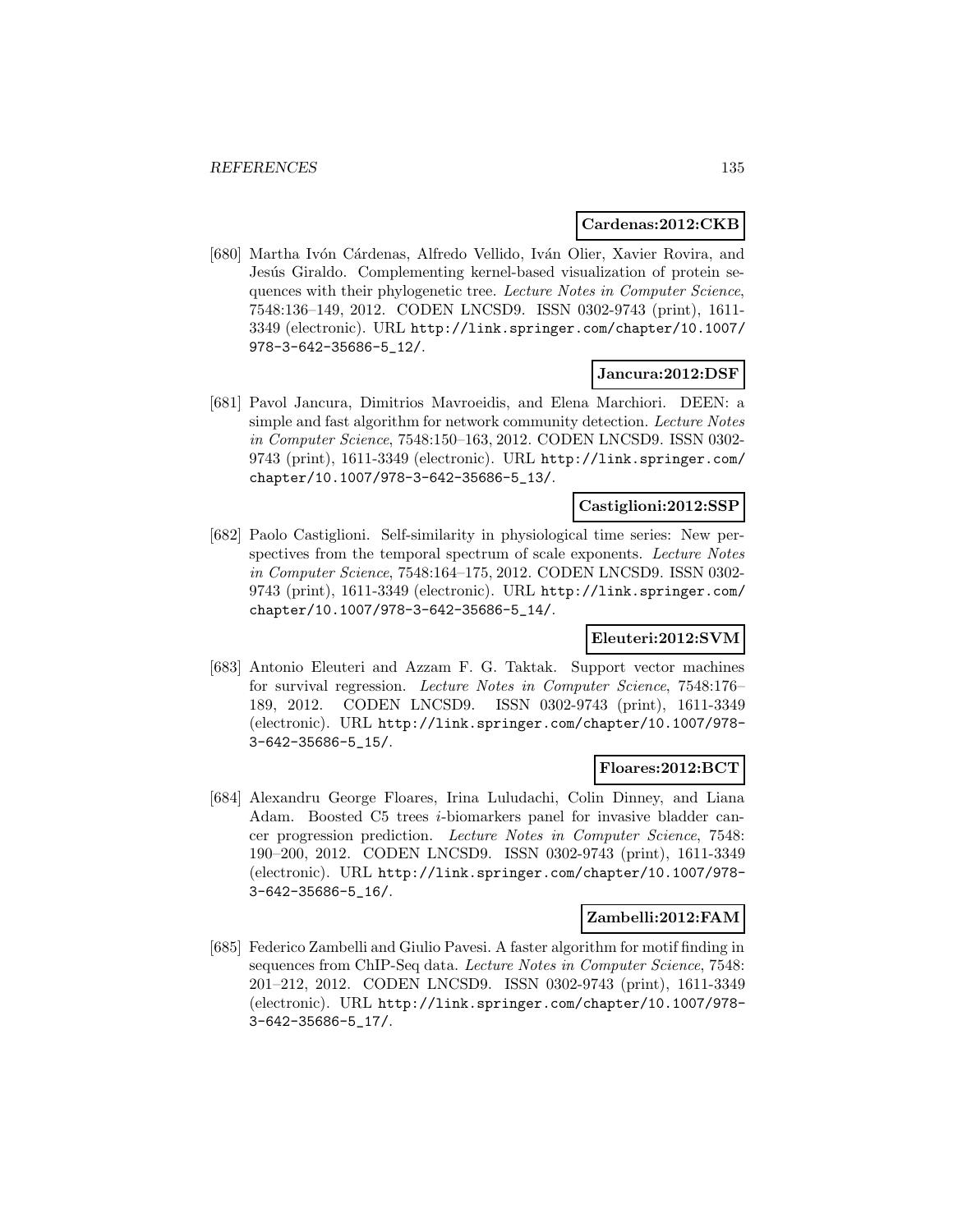## **Colas:2012:CCP**

[686] Fabrice Colas and Jeanine J. Houwing-Duistermaat. Case/control prediction from Illumina Methylation Microarray's  $\beta$  and two-color channels in the presence of batch effects. Lecture Notes in Computer Science, 7548: 213–225, 2012. CODEN LNCSD9. ISSN 0302-9743 (print), 1611-3349 (electronic). URL http://link.springer.com/chapter/10.1007/978- 3-642-35686-5\_18/.

### **Napolitano:2012:SDC**

[687] Francesco Napolitano and Roberto Tagliaferri. Supporting the design, communication and management of bioinformatic protocols through the leaf tool. Lecture Notes in Computer Science, 7548:226–237, 2012. CODEN LNCSD9. ISSN 0302-9743 (print), 1611-3349 (electronic). URL http://link.springer.com/chapter/10.1007/978-3- 642-35686-5\_19/.

### **Chicco:2012:GAP**

[688] Davide Chicco, Marco Tagliasacchi, and Marco Masseroli. Genomic annotation prediction based on integrated information. Lecture Notes in Computer Science, 7548:238–252, 2012. CODEN LNCSD9. ISSN 0302- 9743 (print), 1611-3349 (electronic). URL http://link.springer.com/ chapter/10.1007/978-3-642-35686-5\_20/.

### **Anonymous:2012:BMj**

[689] Anonymous. Back matter. Lecture Notes in Computer Science, 7548: ??, 2012. CODEN LNCSD9. ISSN 0302-9743 (print), 1611-3349 (electronic). URL http://link.springer.com/content/pdf/bbm:978-3- 642-35686-5/1.

### **Anonymous:2012:FMbh**

[690] Anonymous. Front matter. Lecture Notes in Computer Science, 7548: ??, 2012. CODEN LNCSD9. ISSN 0302-9743 (print), 1611-3349 (electronic). URL http://link.springer.com/content/pdf/bfm:978-3- 642-35686-5/1.

### **Nyberg:2012:PSA**

[691] Kaisa Nyberg. "provable" security against differential and linear cryptanalysis. Lecture Notes in Computer Science, 7549:1–8, 2012. CODEN LNCSD9. ISSN 0302-9743 (print), 1611-3349 (electronic). URL http:// link.springer.com/chapter/10.1007/978-3-642-34047-5\_1/.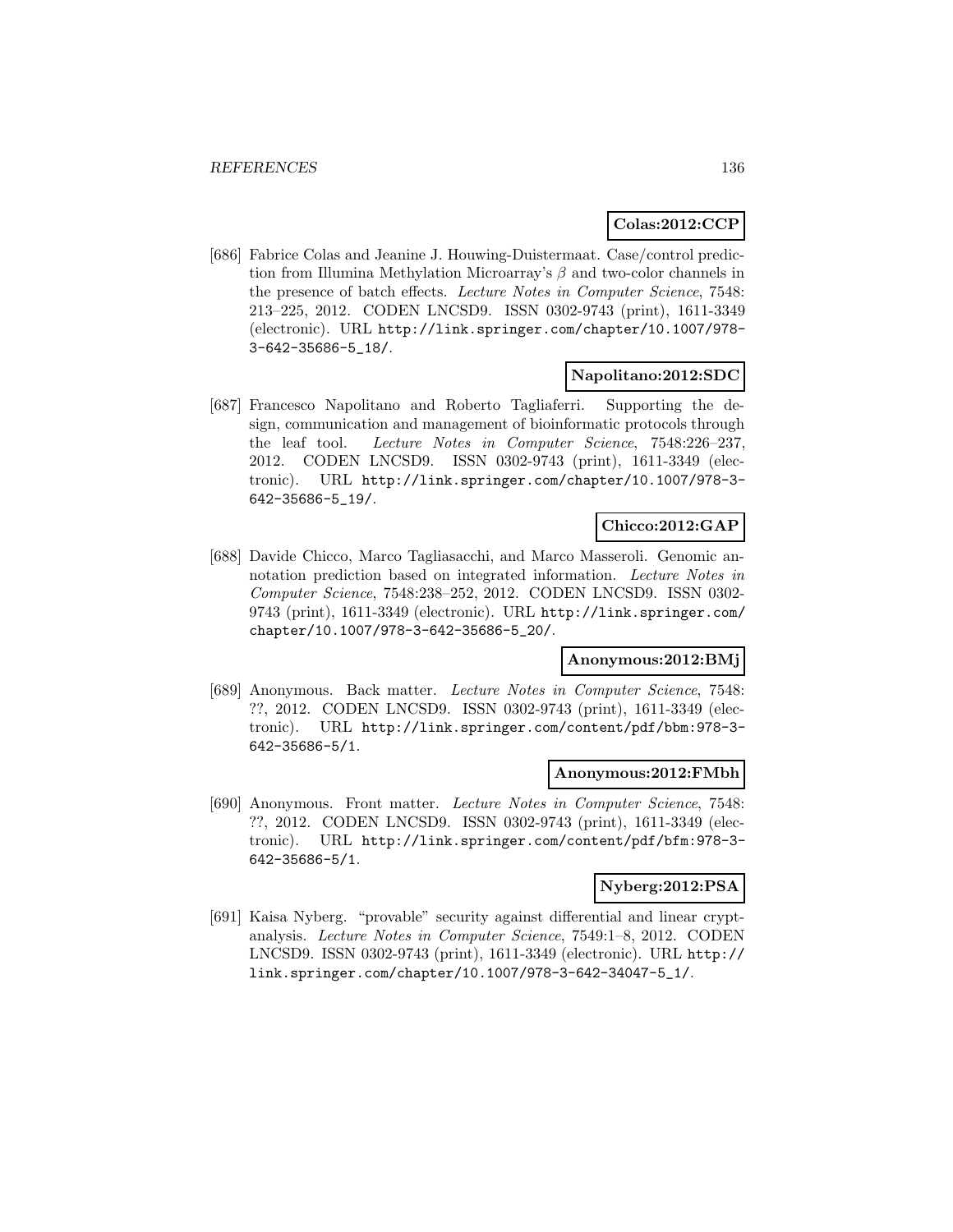### **Dinur:2012:IAF**

[692] Itai Dinur, Orr Dunkelman, and Adi Shamir. Improved attacks on full GOST. Lecture Notes in Computer Science, 7549:9–28, 2012. CODEN LNCSD9. ISSN 0302-9743 (print), 1611-3349 (electronic). URL http:// link.springer.com/chapter/10.1007/978-3-642-34047-5\_2/.

### **Bogdanov:2012:ZCL**

[693] Andrey Bogdanov and Meiqin Wang. Zero correlation linear cryptanalysis with reduced data complexity. Lecture Notes in Computer Science, 7549:29–48, 2012. CODEN LNCSD9. ISSN 0302-9743 (print), 1611-3349 (electronic). URL http://link.springer.com/chapter/10.1007/978- 3-642-34047-5\_3/.

### **Wang:2012:MSA**

[694] Meiqin Wang, Yue Sun, Elmar Tischhauser, and Bart Preneel. A model for structure attacks, with applications to PRESENT and Serpent. Lecture Notes in Computer Science, 7549:49–68, 2012. CODEN LNCSD9. ISSN 0302-9743 (print), 1611-3349 (electronic). URL http://link.springer. com/chapter/10.1007/978-3-642-34047-5\_4/.

## **Lu:2012:MDL**

[695] Jiqiang Lu. A methodology for differential-linear cryptanalysis and its applications. Lecture Notes in Computer Science, 7549:69–89, 2012. CODEN LNCSD9. ISSN 0302-9743 (print), 1611-3349 (electronic). URL http:// link.springer.com/chapter/10.1007/978-3-642-34047-5\_5/.

## **Liu:2012:NOI**

[696] Ya Liu, Leibo Li, Dawu Gu, Xiaoyun Wang, Zhiqiang Liu, Jiazhe Chen, and Wei Li. New observations on impossible differential cryptanalysis of reduced-round Camellia. Lecture Notes in Computer Science, 7549: 90–109, 2012. CODEN LNCSD9. ISSN 0302-9743 (print), 1611-3349 (electronic). URL http://link.springer.com/chapter/10.1007/978- 3-642-34047-5\_6/.

## **Jean:2012:IRA**

[697] Jérémy Jean, María Naya-Plasencia, and Thomas Peyrin. Improved rebound attack on the finalist Grøstl. Lecture Notes in Computer Science, 7549:110–126, 2012. CODEN LNCSD9. ISSN 0302-9743 (print), 1611- 3349 (electronic). URL http://link.springer.com/chapter/10.1007/ 978-3-642-34047-5\_7/.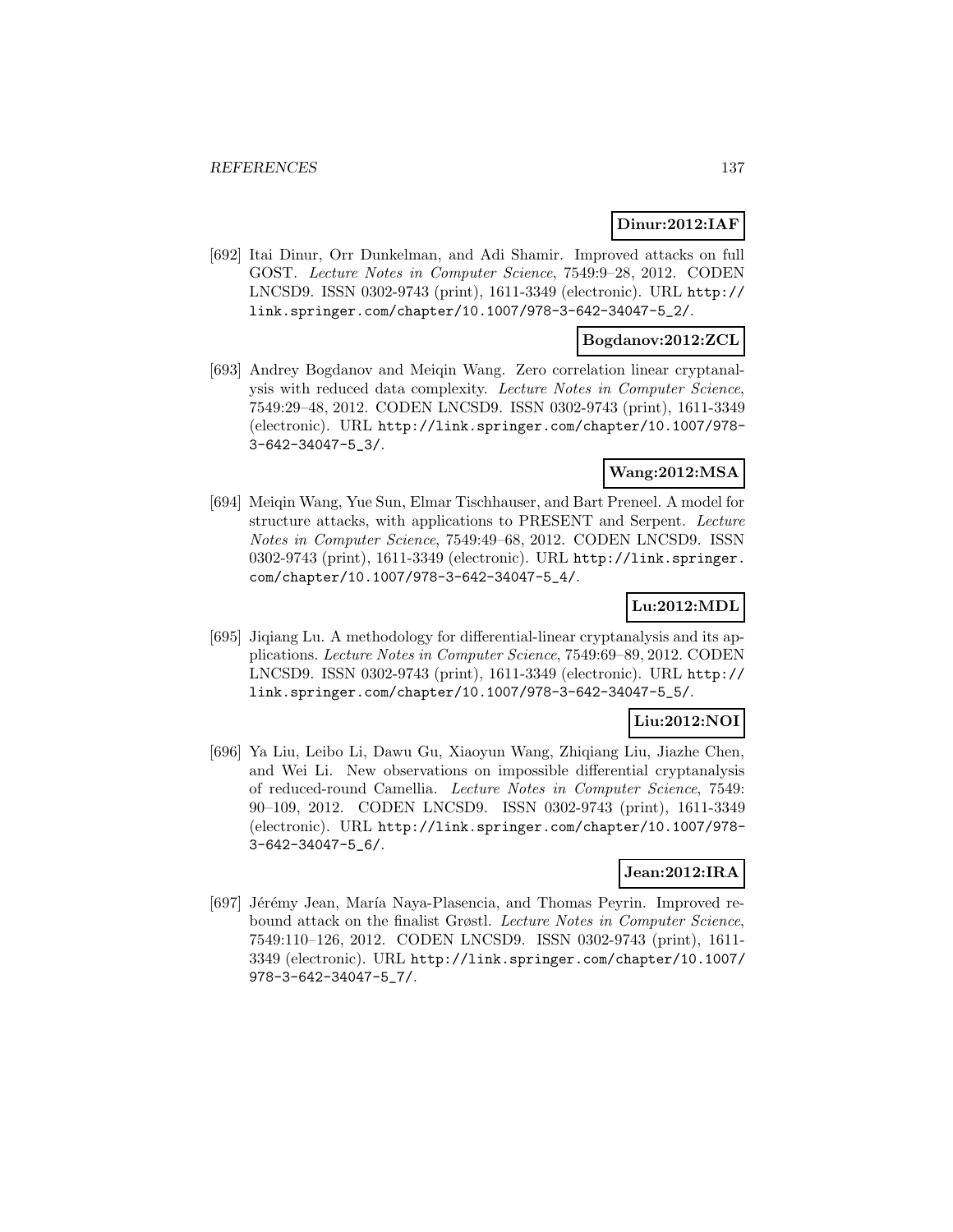# **Wu:2012:PPA**

[698] Shuang Wu, Dengguo Feng, Wenling Wu, Jian Guo, Le Dong, and Jian Zou. (pseudo) preimage attack on round-reduced Grøstl hash function and others. Lecture Notes in Computer Science, 7549:127–145, 2012. CODEN LNCSD9. ISSN 0302-9743 (print), 1611-3349 (electronic). URL http:// link.springer.com/chapter/10.1007/978-3-642-34047-5\_8/.

### **Naya-Plasencia:2012:PCA**

[699] Mar´ıa Naya-Plasencia and Thomas Peyrin. Practical cryptanalysis of ARMADILLO2. Lecture Notes in Computer Science, 7549:146–162, 2012. CODEN LNCSD9. ISSN 0302-9743 (print), 1611-3349 (electronic). URL http://link.springer.com/chapter/10.1007/978-3- 642-34047-5\_9/.

### **Wei:2012:SIV**

[700] Lei Wei, Thomas Peyrin, Przemysław Sokołowski, San Ling, Josef Pieprzyk, and Huaxiong Wang. On the (in)security of IDEA in various hashing modes. Lecture Notes in Computer Science, 7549:163–179, 2012. CODEN LNCSD9. ISSN 0302-9743 (print), 1611-3349 (electronic). URL http://link.springer.com/chapter/10.1007/978-3- 642-34047-5\_10/.

# **Rogaway:2012:SCS**

[701] Phillip Rogaway, Mark Wooding, and Haibin Zhang. The security of ciphertext stealing. Lecture Notes in Computer Science, 7549:180–195, 2012. CODEN LNCSD9. ISSN 0302-9743 (print), 1611-3349 (electronic). URL http://link.springer.com/chapter/10.1007/978-3- 642-34047-5\_11/.

### **Fleischmann:2012:MFA**

[702] Ewan Fleischmann, Christian Forler, and Stefan Lucks. McOE: a family of almost foolproof on-line authenticated encryption schemes. Lecture Notes in Computer Science, 7549:196–215, 2012. CODEN LNCSD9. ISSN 0302- 9743 (print), 1611-3349 (electronic). URL http://link.springer.com/ chapter/10.1007/978-3-642-34047-5\_12/.

### **Saarinen:2012:CAG**

[703] Markku-Juhani Olavi Saarinen. Cycling attacks on GCM, GHASH and other polynomial MACs and hashes. Lecture Notes in Computer Science, 7549:216–225, 2012. CODEN LNCSD9. ISSN 0302-9743 (print), 1611- 3349 (electronic). URL http://link.springer.com/chapter/10.1007/ 978-3-642-34047-5\_13/.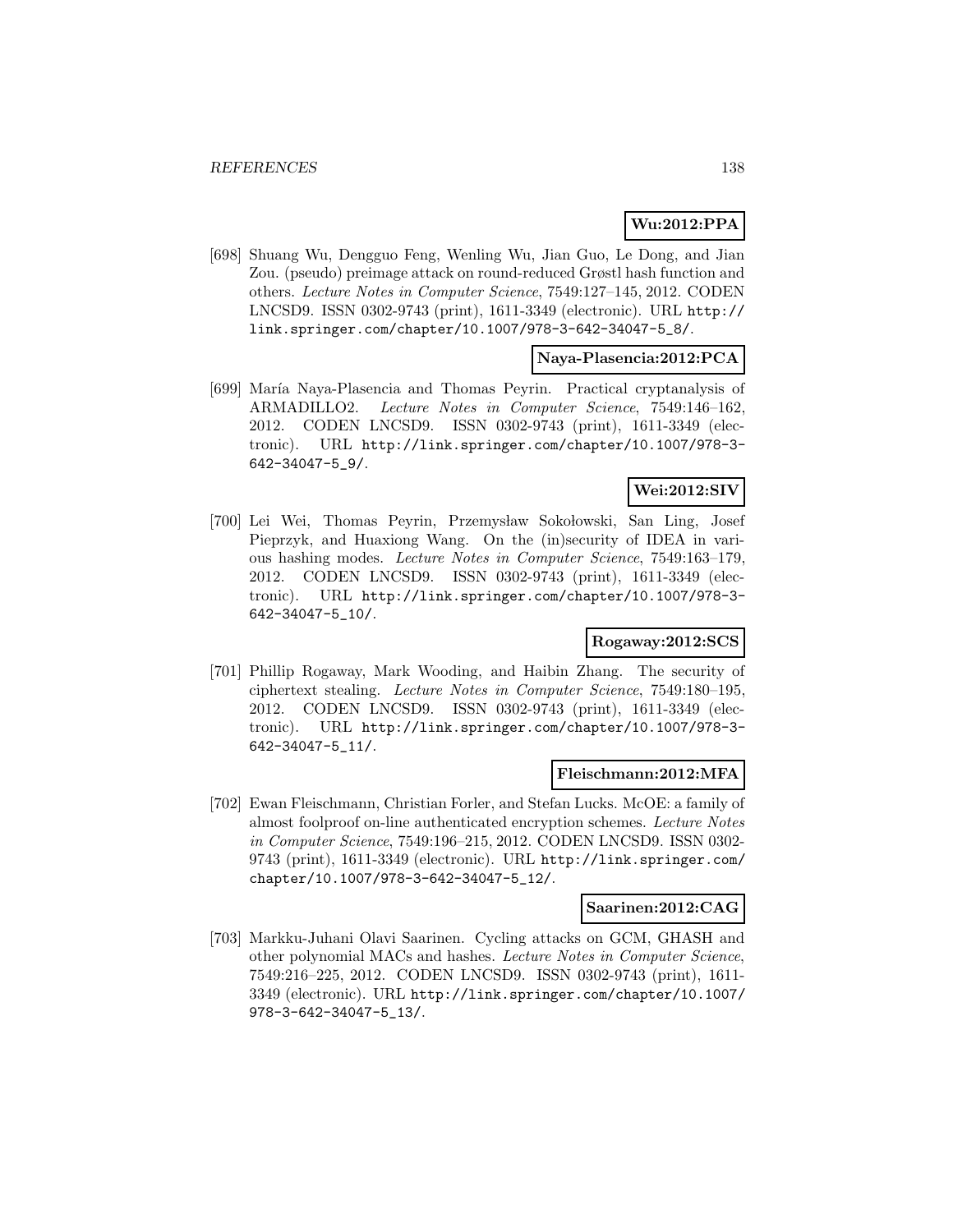### **Mendel:2012:CAR**

[704] Florian Mendel, Tomislav Nad, and Martin Schl¨affer. Collision attacks on the reduced dual-stream hash function RIPEMD-128. Lecture Notes in Computer Science, 7549:226–243, 2012. CODEN LNCSD9. ISSN 0302- 9743 (print), 1611-3349 (electronic). URL http://link.springer.com/ chapter/10.1007/978-3-642-34047-5\_14/.

## **Khovratovich:2012:BPA**

[705] Dmitry Khovratovich, Christian Rechberger, and Alexandra Savelieva. Bicliques for preimages: Attacks on Skein-512 and the SHA-2 family. Lecture Notes in Computer Science, 7549:244–263, 2012. CODEN LNCSD9. ISSN 0302-9743 (print), 1611-3349 (electronic). URL http://link.springer. com/chapter/10.1007/978-3-642-34047-5\_15/.

## **Li:2012:CMM**

[706] Ji Li, Takanori Isobe, and Kyoji Shibutani. Converting meet-in-themiddle preimage attack into pseudo collision attack: Application to SHA-2. Lecture Notes in Computer Science, 7549:264–286, 2012. CODEN LNCSD9. ISSN 0302-9743 (print), 1611-3349 (electronic). URL http:// link.springer.com/chapter/10.1007/978-3-642-34047-5\_16/.

## **Velichkov:2012:USS**

[707] Vesselin Velichkov, Nicky Mouha, Christophe De Cannière, and Bart Preneel. UNAF: a special set of additive differences with application to the differential analysis of ARX. Lecture Notes in Computer Science, 7549: 287–305, 2012. CODEN LNCSD9. ISSN 0302-9743 (print), 1611-3349 (electronic). URL http://link.springer.com/chapter/10.1007/978- 3-642-34047-5\_17/.

## **Courtois:2012:EAR**

[708] Nicolas T. Courtois, Pouyan Sepehrdad, Petr Sušil, and Serge Vaudenay. ElimLin algorithm revisited. Lecture Notes in Computer Science, 7549: 306–325, 2012. CODEN LNCSD9. ISSN 0302-9743 (print), 1611-3349 (electronic). URL http://link.springer.com/chapter/10.1007/978- 3-642-34047-5\_18/.

### **Nguyen:2012:SOU**

[709] Long Hoang Nguyen and A. W. Roscoe. Short-output universal hash functions and their use in fast and secure data authentication. Lecture Notes in Computer Science, 7549:326–345, 2012. CODEN LNCSD9. ISSN 0302-9743 (print), 1611-3349 (electronic). URL http://link.springer. com/chapter/10.1007/978-3-642-34047-5\_19/.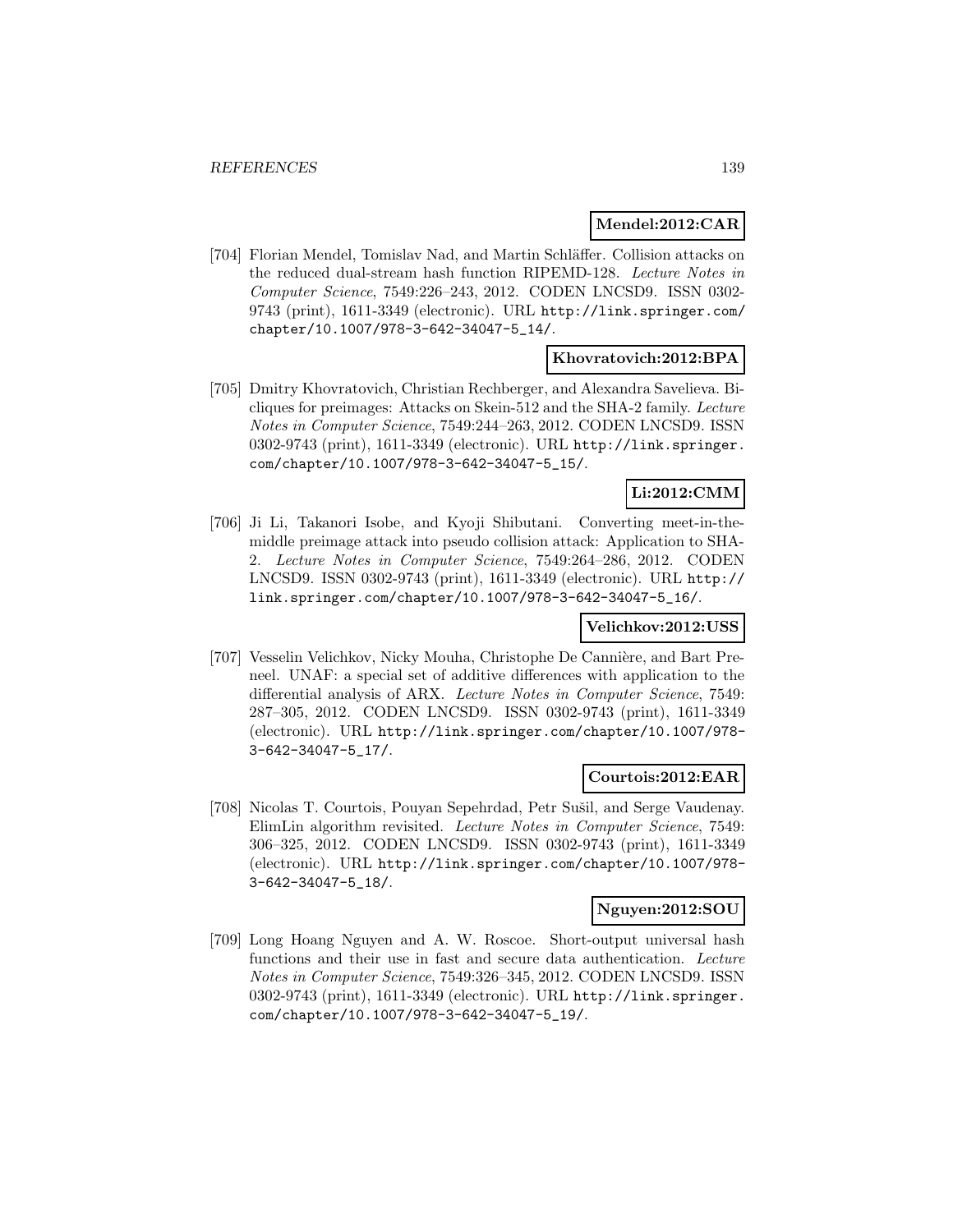### **Heyse:2012:LEA**

[710] Stefan Heyse, Eike Kiltz, Vadim Lyubashevsky, Christof Paar, and Krzysztof Pietrzak. Lapin: An efficient authentication protocol based on ring-LPN. Lecture Notes in Computer Science, 7549:346–365, 2012. CODEN LNCSD9. ISSN 0302-9743 (print), 1611-3349 (electronic). URL http://link.springer.com/chapter/10.1007/978-3- 642-34047-5\_20/.

#### **Anonymous:2012:FMbi**

[711] Anonymous. Front matter. Lecture Notes in Computer Science, 7549: ??, 2012. CODEN LNCSD9. ISSN 0302-9743 (print), 1611-3349 (electronic). URL http://link.springer.com/content/pdf/bfm:978-3- 642-34047-5/1.

## **Nakano:2012:IVA**

[712] Yukiko Nakano, Michael Neff, Ana Paiva, and Marilyn Walker, editors. Intelligent Virtual Agents: 12th International Conference, IVA 2012, Santa Cruz, CA, USA, September, 12–14, 2012. Proceedings, volume 7502 of Lecture Notes in Computer Science. Springer-Verlag Inc., New York, NY, USA, 2012. CODEN LNCSD9. ISBN 3-642-33196-3 (print), 3-642-33197- 1 (e-book). ISSN 0302-9743 (print), 1611-3349 (electronic). LCCN ???? URL http://www.springerlink.com/content/978-3-642-33197-8.

### **Morzy:2012:ADI**

[713] Tadeusz Morzy, Theo Härder, and Robert Wrembel, editors. Advances in Databases and Information Systems: 16th East European Conference, ADBIS 2012, Poznań, Poland, September 18-21, 2012. Proceedings, volume 7503 of Lecture Notes in Computer Science. Springer-Verlag Inc., New York, NY, USA, 2012. CODEN LNCSD9. ISBN 3-642-33073-8 (print), 3-642-33074-6 (e-book). ISSN 0302-9743 (print), 1611-3349 (electronic). LCCN ???? URL http://www.springerlink.com/content/978-3-642- 33074-2.

## **Su:2012:IRA**

[714] Chun-Yi Su, Subhash Rakheja, and Honghai Liu, editors. *Intelligent* Robotics and Applications: 5th International Conference, ICIRA 2012, Montreal, Canada, October 3–5, 2012, Proceedings, Part II, volume 7507 of Lecture Notes in Computer Science. Springer-Verlag Inc., New York, NY, USA, 2012. CODEN LNCSD9. ISBN 3-642-33514-4 (print), 3- 642-33515-2 (e-book). ISSN 0302-9743 (print), 1611-3349 (electronic). LCCN ???? URL http://www.springerlink.com/content/978-3-642- 33515-0.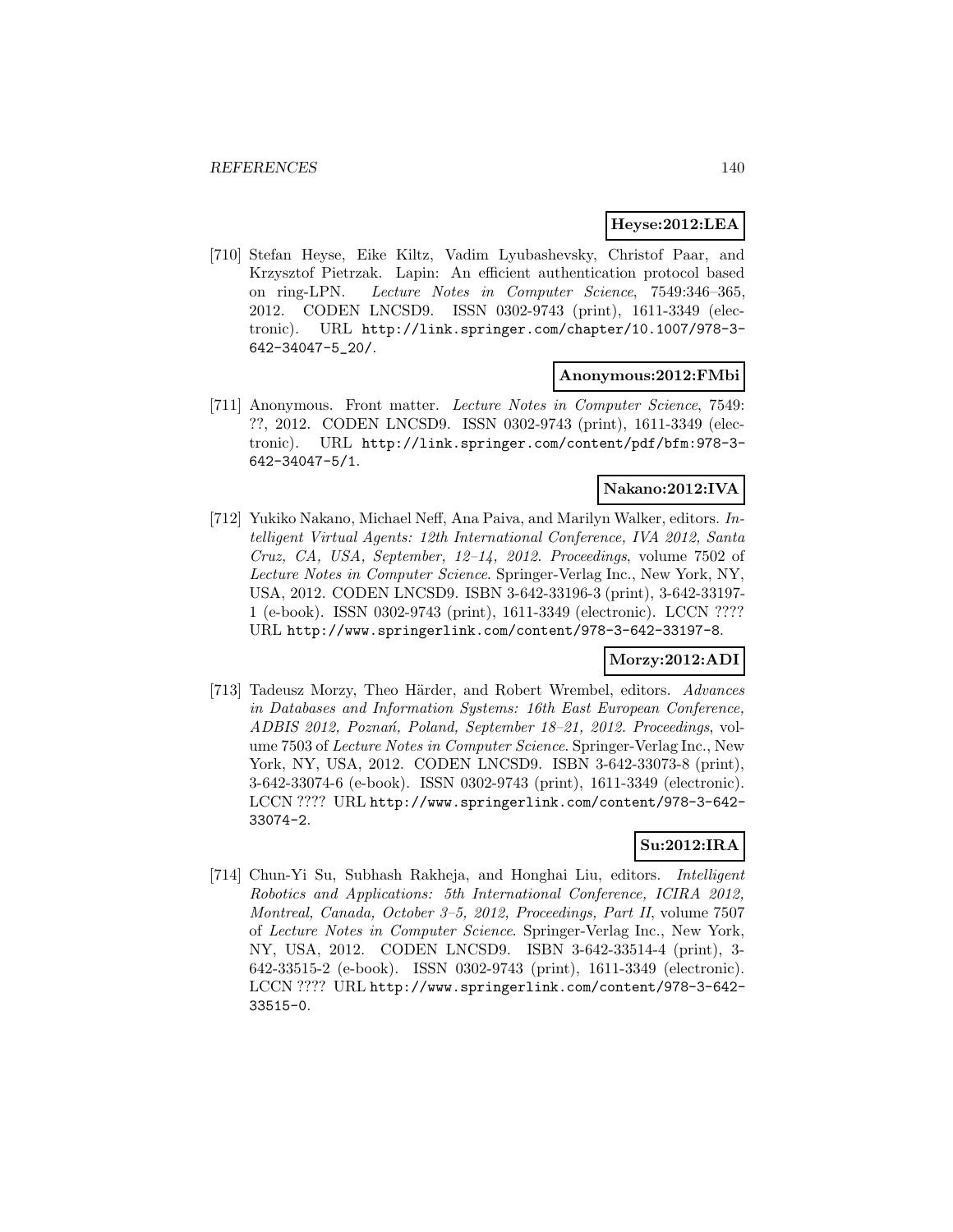# **Yap:2012:MBI**

[715] Pew-Thian Yap, Tianming Liu, Dinggang Shen, Carl-Fredrik Westin, and Li Shen, editors. Multimodal Brain Image Analysis: Second International Workshop, MBIA 2012, Held in Conjunction with MICCAI 2012, Nice, France, October 1–5, 2012. Proceedings, volume 7509 of Lecture Notes in Computer Science. Springer-Verlag Inc., New York, NY, USA, 2012. CODEN LNCSD9. ISBN 3-642-33529-2 (print), 3-642-33530-6 (e-book). ISSN 0302-9743 (print), 1611-3349 (electronic). LCCN ???? URL http: //www.springerlink.com/content/978-3-642-33530-3.

## **Ayache:2012:MICa**

[716] Nicholas Ayache, Hervé Delingette, Polina Golland, and Kensaku Mori, editors. Medical Image Computing and Computer-Assisted Intervention — MICCAI 2012: 15th International Conference, Nice, France, October 1–5, 2012, Proceedings, Part I, volume 7510 of Lecture Notes in Computer Science. Springer-Verlag Inc., New York, NY, USA, 2012. CODEN LNCSD9. ISBN 3-642-33414-8 (print), 3-642-33415-6 (e-book). ISSN 0302-9743 (print), 1611-3349 (electronic). LCCN ???? URL http:// www.springerlink.com/content/978-3-642-33415-3.

### **Ayache:2012:MICb**

[717] Nicholas Ayache, Hervé Delingette, Polina Golland, and Kensaku Mori, editors. Medical Image Computing and Computer-Assisted Intervention — MICCAI 2012: 15th International Conference, Nice, France, October 1–5, 2012, Proceedings, Part II, volume 7511 of Lecture Notes in Computer Science. Springer-Verlag Inc., New York, NY, USA, 2012. CODEN LNCSD9. ISBN 3-642-33417-2 (print), 3-642-33418-0 (e-book). ISSN 0302-9743 (print), 1611-3349 (electronic). LCCN ???? URL http:// www.springerlink.com/content/978-3-642-33418-4.

### **Ayache:2012:MICc**

[718] Nicholas Ayache, Hervé Delingette, Polina Golland, and Kensaku Mori, editors. Medical Image Computing and Computer-Assisted Intervention — MICCAI 2012: 15th International Conference, Nice, France, October 1–5, 2012, Proceedings, Part III, volume 7512 of Lecture Notes in Computer Science. Springer-Verlag Inc., New York, NY, USA, 2012. CO-DEN LNCSD9. ISBN 3-642-33453-9 (print), 3-642-33454-7 (e-book). ISSN 0302-9743 (print), 1611-3349 (electronic). LCCN ???? URL http://www. springerlink.com/content/978-3-642-33454-2.

## **Park:2012:NPC**

[719] James J. Park, Albert Zomaya, Sang-Soo Yeo, and Sartaj Sahni, editors. Network and Parallel Computing: 9th IFIP International Confer-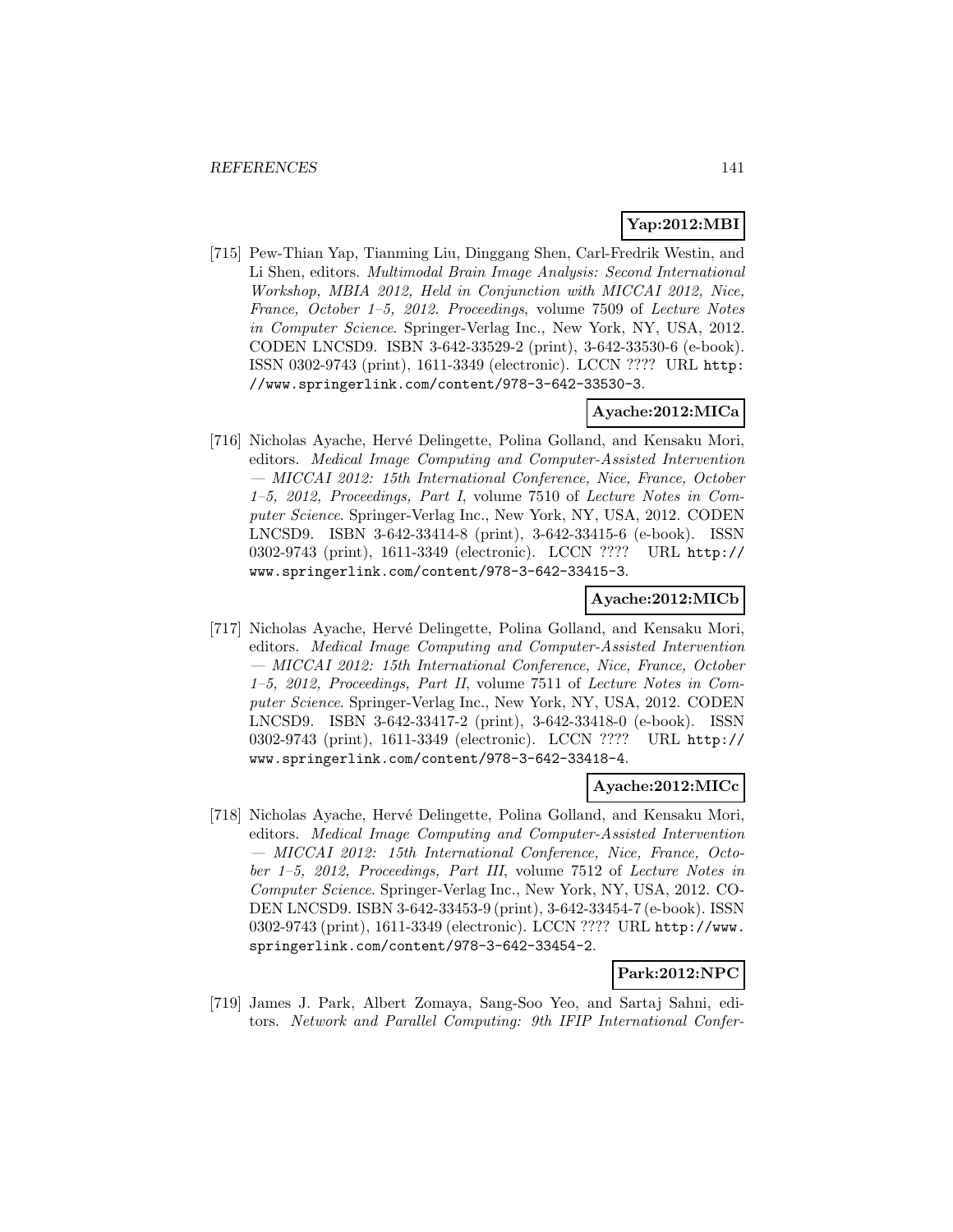ence, NPC 2012, Gwangju, Korea, September 6–8, 2012. Proceedings, volume 7513 of Lecture Notes in Computer Science. Springer-Verlag Inc., New York, NY, USA, 2012. CODEN LNCSD9. ISBN 3-642-35605-2 (print), 3-642-35606-0 (e-book). ISSN 0302-9743 (print), 1611-3349 (electronic). LCCN ???? URL http://www.springerlink.com/content/978-3-642- 35606-3.

## **Fraser:2012:SBS**

[720] Gordon Fraser and Jerffeson Teixeira de Souza, editors. Search Based Software Engineering: 4th International Symposium, SSBSE 2012, Riva del Garda, Italy, September 28–30, 2012. Proceedings, volume 7515 of Lecture Notes in Computer Science. Springer-Verlag Inc., New York, NY, USA, 2012. CODEN LNCSD9. ISBN 3-642-33118-1 (print), 3-642-33119- X (e-book). ISSN 0302-9743 (print), 1611-3349 (electronic). LCCN ???? URL http://www.springerlink.com/content/978-3-642-33119-0.

## **Gobel:2012:LGT**

[721] Stefan Göbel, Wolfgang Müller, Bodo Urban, and Josef Wiemeyer, editors. E-Learning and Games for Training, Education, Health and Sports: 7th International Conference, Edutainment 2012 and 3rd International Conference, GameDays 2012, Darmstadt, Germany, September 18–20, 2012. Proceedings, volume 7516 of Lecture Notes in Computer Science. Springer-Verlag Inc., New York, NY, USA, 2012. CODEN LNCSD9. ISBN 3-642-33465-2 (print), 3-642-33466-0 (e-book). ISSN 0302-9743 (print), 1611-3349 (electronic). LCCN ???? URL http://www.springerlink. com/content/978-3-642-33466-5.

## **Blanc-Talon:2012:ACI**

[722] Jacques Blanc-Talon, Wilfried Philips, Dan Popescu, Paul Scheunders, and Pavel Zemčík, editors. Advanced Concepts for Intelligent Vision Systems: 14th International Conference, ACIVS 2012, Brno, Czech Republic, September 4–7, 2012. Proceedings, volume 7517 of Lecture Notes in Computer Science. Springer-Verlag Inc., New York, NY, USA, 2012. CO-DEN LNCSD9. ISBN 3-642-33139-4 (print), 3-642-33140-8 (e-book). ISSN 0302-9743 (print), 1611-3349 (electronic). LCCN ???? URL http://www. springerlink.com/content/978-3-642-33140-4.

### **Castano:2012:ACM**

[723] Silvana Castano, Panos Vassiliadis, Laks V. Lakshmanan, and Mong Li Lee, editors. Advances in Conceptual Modeling: ER 2012 Workshops CMS, ECDM-NoCoDA, MoDIC, MORE-BI, RIGiM, SeCoGIS, WISM, Florence, Italy, October 15–18, 2012. Proceedings, volume 7518 of Lecture Notes in Computer Science. Springer-Verlag Inc., New York, NY, USA,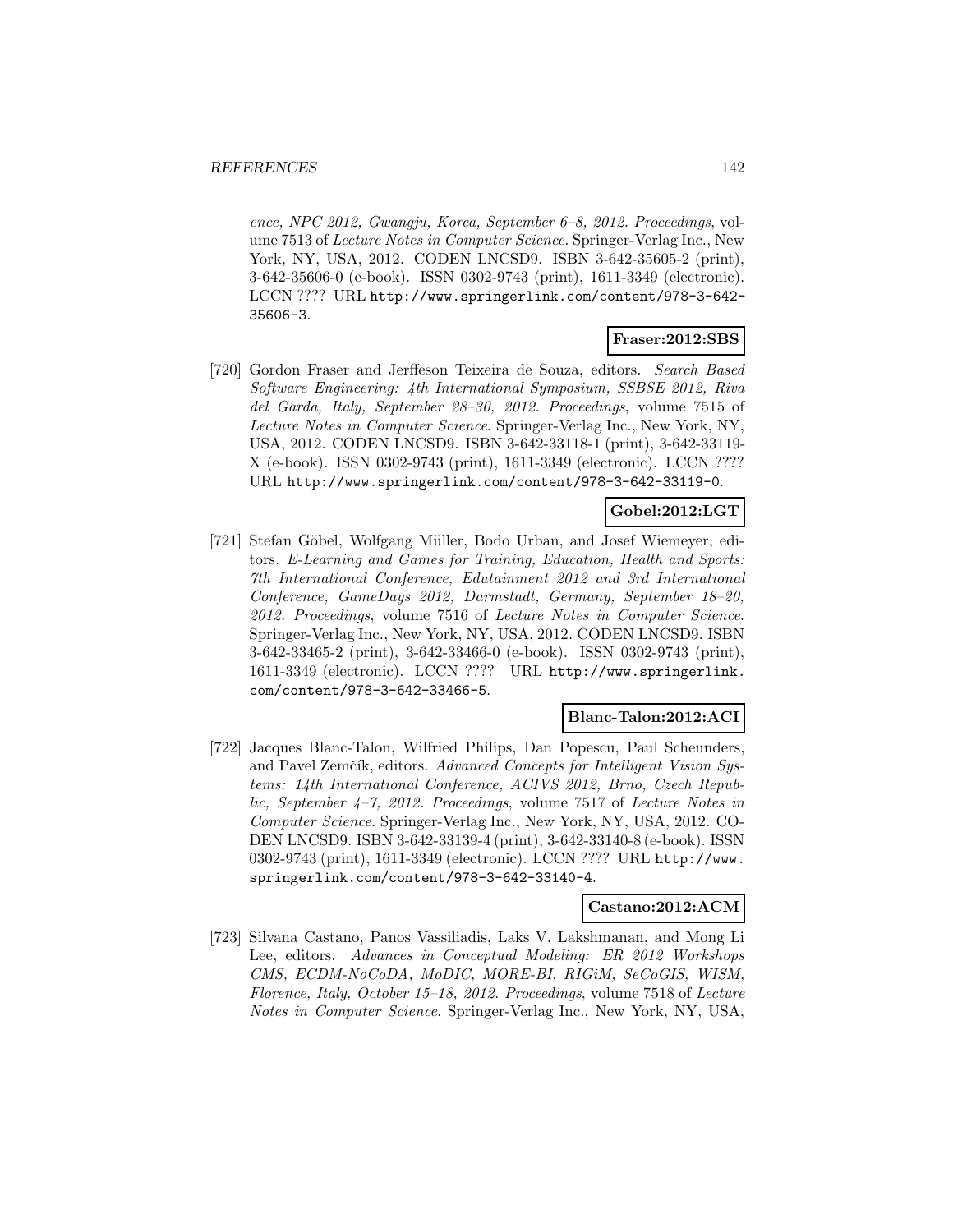2012. CODEN LNCSD9. ISBN 3-642-33998-0 (print), 3-642-33999-9 (ebook). ISSN 0302-9743 (print), 1611-3349 (electronic). LCCN ???? URL http://www.springerlink.com/content/978-3-642-33999-8.

### **delCerro:2012:LAI**

[724] Luis Fariñas del Cerro, Andreas Herzig, and Jérôme Mengin, editors. Logics in Artificial Intelligence: 13th European Conference, JELIA 2012, Toulouse, France, September 26–28, 2012. Proceedings, volume 7519 of Lecture Notes in Computer Science. Springer-Verlag Inc., New York, NY, USA, 2012. CODEN LNCSD9. ISBN 3-642-33352-4 (print), 3-642-33353- 2 (e-book). ISSN 0302-9743 (print), 1611-3349 (electronic). LCCN ???? URL http://www.springerlink.com/content/978-3-642-33353-8.

### **Hullermeier:2012:SUM**

[725] Eyke Hüllermeier, Sebastian Link, Thomas Fober, and Bernhard Seeger, editors. Scalable Uncertainty Management: 6th International Conference, SUM 2012, Marburg, Germany, September 17–19, 2012. Proceedings, volume 7520 of Lecture Notes in Computer Science. Springer-Verlag Inc., New York, NY, USA, 2012. CODEN LNCSD9. ISBN 3-642-33361-3 (print), 3-642-33362-1 (e-book). ISSN 0302-9743 (print), 1611-3349 (electronic). LCCN ???? URL http://www.springerlink.com/content/978-3-642- 33362-0.

## **Roychoudhury:2012:TAC**

[726] Abhik Roychoudhury and Meenakshi D'Souza, editors. Theoretical Aspects of Computing — ICTAC 2012: 9th International Colloquium, Bangalore, India, September 24–27, 2012. Proceedings, volume 7521 of Lecture Notes in Computer Science. Springer-Verlag Inc., New York, NY, USA, 2012. CODEN LNCSD9. ISBN 3-642-32942-X (print), 3-642-32943-8 (ebook). ISSN 0302-9743 (print), 1611-3349 (electronic). LCCN ???? URL http://www.springerlink.com/content/978-3-642-32943-2.

### **Herrlich:2012:ECI**

[727] Marc Herrlich, Rainer Malaka, and Maic Masuch, editors. Entertainment Computing — ICEC 2012: 11th International Conference, ICEC 2012, Bremen, Germany, September 26–29, 2012. Proceedings, volume 7522 of Lecture Notes in Computer Science. Springer-Verlag Inc., New York, NY, USA, 2012. CODEN LNCSD9. ISBN 3-642-33541-1 (print), 3-642-33542- X (e-book). ISSN 0302-9743 (print), 1611-3349 (electronic). LCCN ???? URL http://www.springerlink.com/content/978-3-642-33542-6.

## **Flach:2012:MLKa**

[728] Peter A. Flach, Tijl De Bie, and Nello Cristianini, editors. Machine Learning and Knowledge Discovery in Databases: European Conference, ECML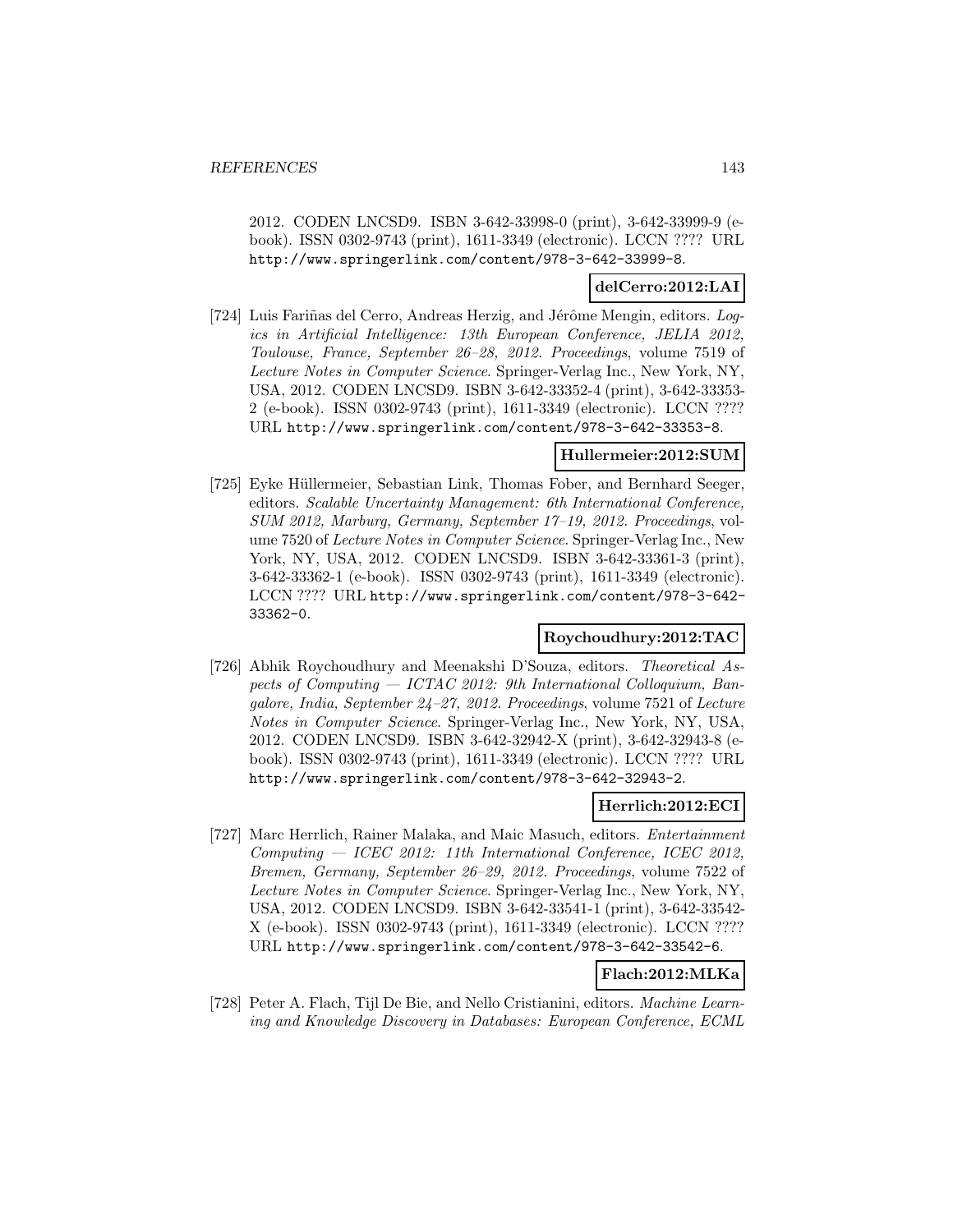PKDD 2012, Bristol, UK, September 24–28, 2012. Proceedings, Part I, volume 7523 of Lecture Notes in Computer Science. Springer-Verlag Inc., New York, NY, USA, 2012. CODEN LNCSD9. ISBN 3-642-33459-8 (print), 3-642-33460-1 (e-book). ISSN 0302-9743 (print), 1611-3349 (electronic). LCCN ???? URL http://www.springerlink.com/content/ 978-3-642-33460-3.

## **Flach:2012:MLKb**

[729] Peter A. Flach, Tijl De Bie, and Nello Cristianini, editors. Machine Learning and Knowledge Discovery in Databases: European Conference, ECML PKDD 2012, Bristol, UK, September 24–28, 2012. Proceedings, Part II, volume 7524 of Lecture Notes in Computer Science. Springer-Verlag Inc., New York, NY, USA, 2012. CODEN LNCSD9. ISBN 3-642-33485-7 (print), 3-642-33486-5 (e-book). ISSN 0302-9743 (print), 1611-3349 (electronic). LCCN ???? URL http://www.springerlink.com/content/ 978-3-642-33486-3.

## **Glimm:2012:KAA**

[730] Birte Glimm and Antonio Krüger, editors. KI 2012: Advances in Artificial Intelligence: 35th Annual German Conference on AI, Saarbrücken, Germany, September 24–27, 2012. Proceedings, volume 7526 of Lecture Notes in Computer Science. Springer-Verlag Inc., New York, NY, USA, 2012. CODEN LNCSD9. ISBN 3-642-33346-X (print), 3-642-33347-8 (ebook). ISSN 0302-9743 (print), 1611-3349 (electronic). LCCN ???? URL http://www.springerlink.com/content/978-3-642-33347-7.

## **Avgeriou:2012:SER**

[731] Paris Avgeriou, editor. Software Engineering for Resilient Systems: 4th International Workshop, SERENE 2012, Pisa, Italy, September 27–28, 2012. Proceedings, volume 7527 of Lecture Notes in Computer Science. Springer-Verlag Inc., New York, NY, USA, 2012. CODEN LNCSD9. ISBN 3-642-33175-0 (print), 3-642-33176-9 (e-book). ISSN 0302-9743 (print), 1611-3349 (electronic). LCCN ???? URL http://www.springerlink. com/content/978-3-642-33176-3.

## **Ma:2012:SGD**

[732] Minhua Ma, Manuel Fradinho Oliveira, Jannicke Baalsrud Hauge, Heiko Duin, and Klaus-Dieter Thoben, editors. Serious Games Development and Applications: Third International Conference, SGDA 2012, Bremen, Germany, September 26–29, 2012. Proceedings, volume 7528 of Lecture Notes in Computer Science. Springer-Verlag Inc., New York, NY, USA, 2012. CODEN LNCSD9. ISBN 3-642-33686-8 (print), 3-642-33687-6 (ebook). ISSN 0302-9743 (print), 1611-3349 (electronic). LCCN ???? URL http://www.springerlink.com/content/978-3-642-33687-4.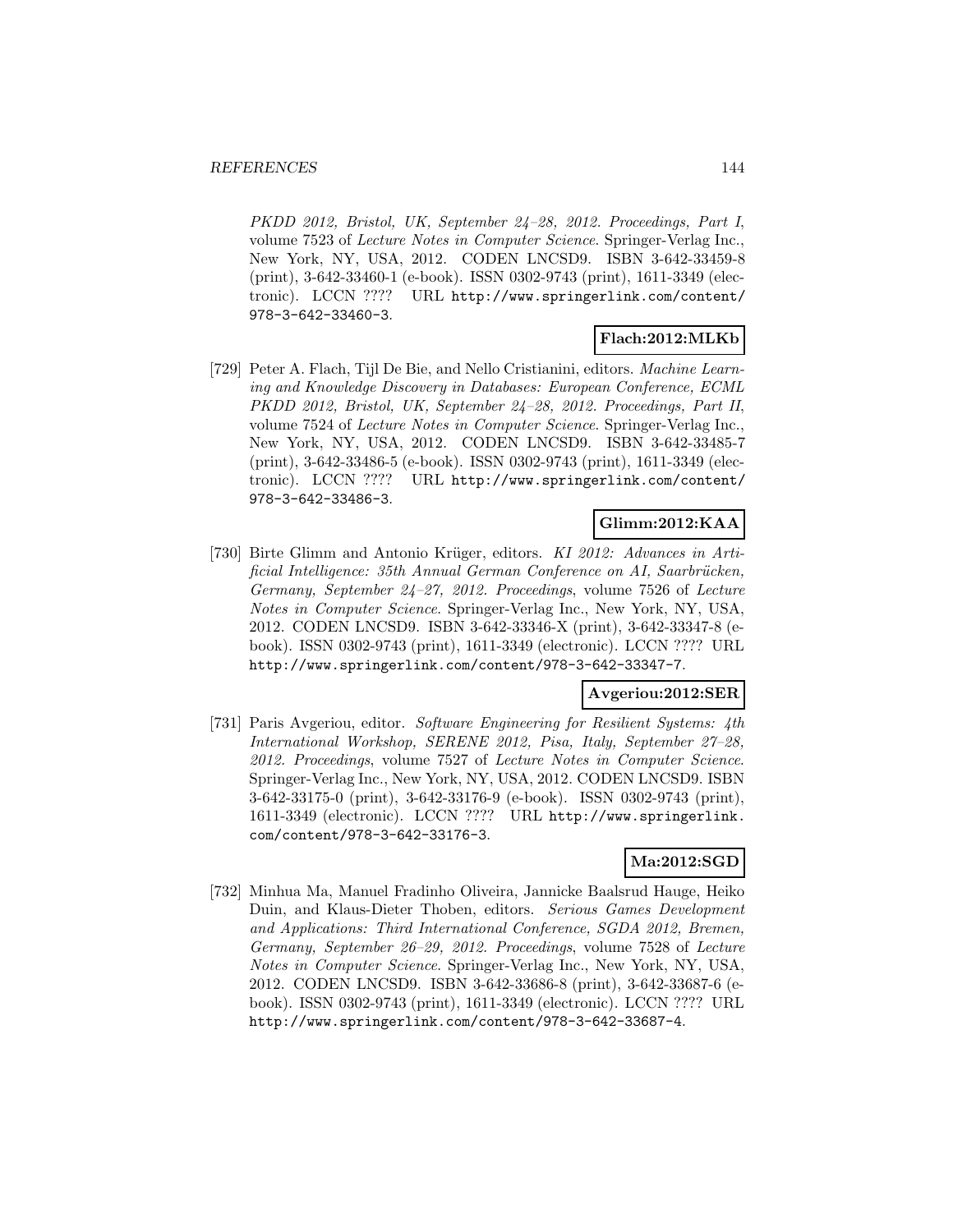# **Lei:2012:AIC**

[733] Jingsheng Lei, Fu Lee Wang, Hepu Deng, and Duoqian Miao, editors. Artificial Intelligence and Computational Intelligence: 4th International Conference, AICI 2012, Chengdu, China, October 26–28, 2012. Proceedings, volume 7530 of Lecture Notes in Computer Science. Springer-Verlag Inc., New York, NY, USA, 2012. CODEN LNCSD9. ISBN 3-642-33477-6 (print), 3-642-33478-4 (e-book). ISSN 0302-9743 (print), 1611-3349 (electronic). LCCN ???? URL http://www.springerlink.com/content/ 978-3-642-33478-8.

# **Kotenko:2012:CNS**

[734] Igor Kotenko and Victor Skormin, editors. Computer Network Security: 6th International Conference on Mathematical Methods, Models and Architectures for Computer Network Security, MMM-ACNS 2012, St. Petersburg, Russia, October 17–19, 2012. Proceedings, volume 7531 of Lecture Notes in Computer Science. Springer-Verlag Inc., New York, NY, USA, 2012. CODEN LNCSD9. ISBN 3-642-33703-1 (print), 3-642-33704- X (e-book). ISSN 0302-9743 (print), 1611-3349 (electronic). LCCN ???? URL http://www.springerlink.com/content/978-3-642-33704-8.

## **Atzeni:2012:CMI**

[735] Paolo Atzeni, David Cheung, and Sudha Ram, editors. Conceptual Modeling: 31st International Conference ER 2012, Florence, Italy, October 15– 18, 2012. Proceedings, volume 7532 of Lecture Notes in Computer Science. Springer-Verlag Inc., New York, NY, USA, 2012. CODEN LNCSD9. ISBN 3-642-34001-6 (print), 3-642-34002-4 (e-book). ISSN 0302-9743 (print), 1611-3349 (electronic). LCCN ???? URL http://www.springerlink. com/content/978-3-642-34002-4.

# **Hevia:2012:PCL**

[736] Alejandro Hevia and Gregory Neven, editors. Progress in Cryptology LATINCRYPT 2012: 2nd International Conference on Cryptology and Information Security in Latin America, Santiago, Chile, October 7–10, 2012. Proceedings, volume 7533 of Lecture Notes in Computer Science. Springer-Verlag Inc., New York, NY, USA, 2012. CODEN LNCSD9. ISBN 3-642-33480-6 (print), 3-642-33481-4 (e-book). ISSN 0302-9743 (print), 1611-3349 (electronic). LCCN ???? URL http://www.springerlink. com/content/978-3-642-33481-8.

### **Raphael:2012:ABI**

[737] Ben Raphael and Jijun Tang, editors. Algorithms in Bioinformatics: 12th International Workshop, WABI 2012, Ljubljana, Slovenia, September 10– 12, 2012. Proceedings, volume 7534 of Lecture Notes in Computer Science.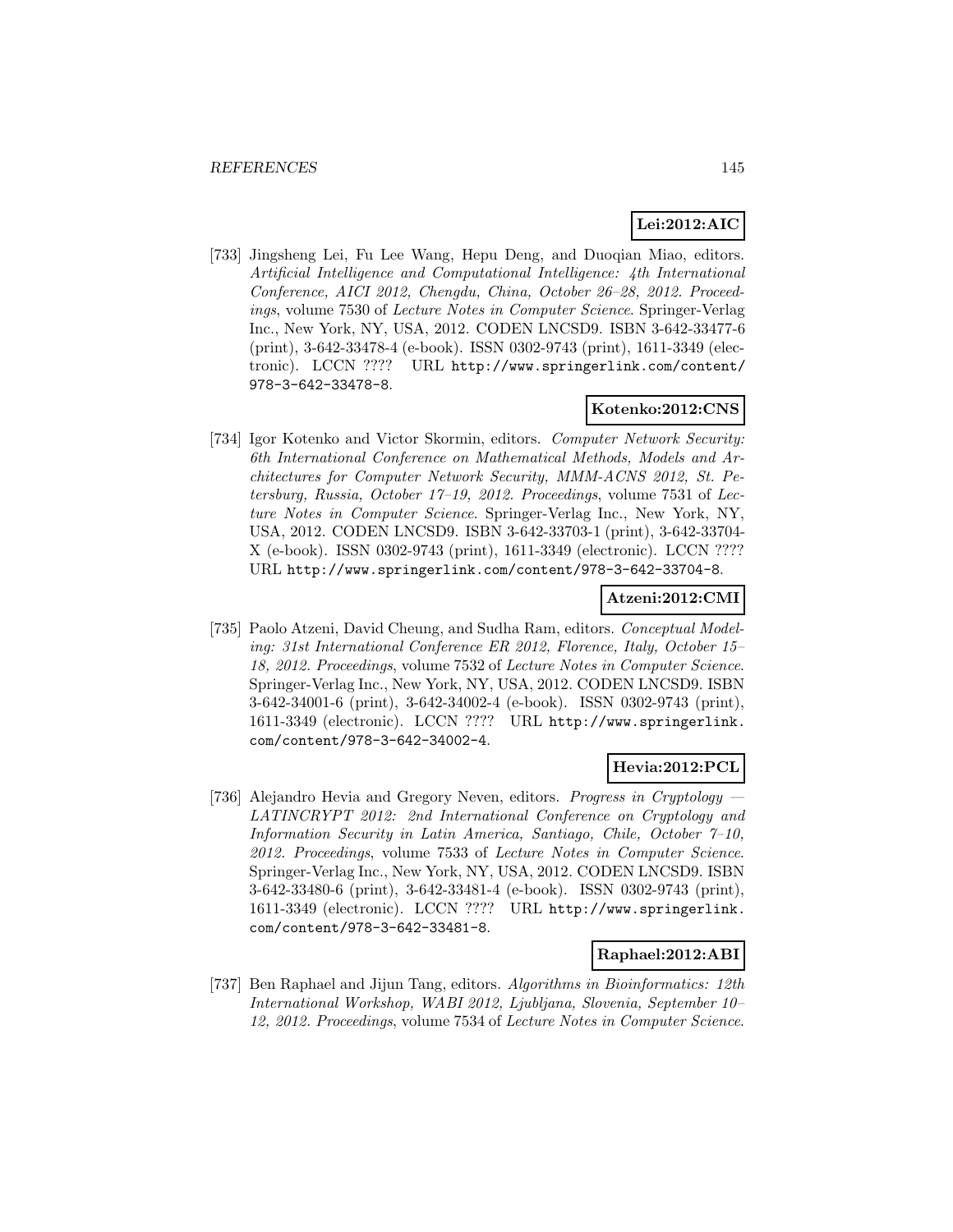Springer-Verlag Inc., New York, NY, USA, 2012. CODEN LNCSD9. ISBN 3-642-33121-1 (print), 3-642-33122-X (e-book). ISSN 0302-9743 (print), 1611-3349 (electronic). LCCN ???? URL http://www.springerlink. com/content/978-3-642-33122-0.

## **Thilikos:2012:PEC**

[738] Dimitrios M. Thilikos and Gerhard J. Woeginger, editors. Parameterized and Exact Computation: 7th International Symposium, IPEC 2012, Ljubljana, Slovenia, September 12–14, 2012. Proceedings, volume 7535 of Lecture Notes in Computer Science. Springer-Verlag Inc., New York, NY, USA, 2012. CODEN LNCSD9. ISBN 3-642-33292-7 (print), 3-642-33293- 5 (e-book). ISSN 0302-9743 (print), 1611-3349 (electronic). LCCN ???? URL http://www.springerlink.com/content/978-3-642-33293-7.

## **Ceri:2012:SCB**

[739] Stefano Ceri and Marco Brambilla, editors. Search Computing: Broadening Web Search, volume 7538 of Lecture Notes in Computer Science. Springer-Verlag Inc., New York, NY, USA, 2012. CODEN LNCSD9. ISBN 3-642-34212-4 (print), 3-642-34213-2 (e-book). ISSN 0302-9743 (print), 1611-3349 (electronic). LCCN ???? URL http://www.springerlink. com/content/978-3-642-34213-4.

## **Calinescu:2012:LSC**

[740] Radu Calinescu and David Garlan, editors. Large-Scale Complex IT Systems. Development, Operation and Management: 17th Monterey Workshop 2012, Oxford, UK, March 19–21, 2012, Revised Selected Papers, volume 7539 of Lecture Notes in Computer Science. Springer-Verlag Inc., New York, NY, USA, 2012. CODEN LNCSD9. ISBN 3-642-34058-X (print), 3-642-34059-8 (e-book). ISSN 0302-9743 (print), 1611-3349 (electronic). LCCN ???? URL http://www.springerlink.com/content/978-3-642- 34059-8.

### **Cossentino:2012:MAS**

[741] Massimo Cossentino, Michael Kaisers, Karl Tuyls, and Gerhard Weiss, editors. Multi-Agent Systems: 9th European Workshop, EUMAS 2011, Maastricht, The Netherlands, November 14–15, 2011. Revised Selected Papers, volume 7541 of Lecture Notes in Computer Science. Springer-Verlag Inc., New York, NY, USA, 2012. CODEN LNCSD9. ISBN 3-642- 34798-3 (print), 3-642-34799-1 (e-book). ISSN 0302-9743 (print), 1611- 3349 (electronic). LCCN ???? URL http://www.springerlink.com/ content/978-3-642-34799-3.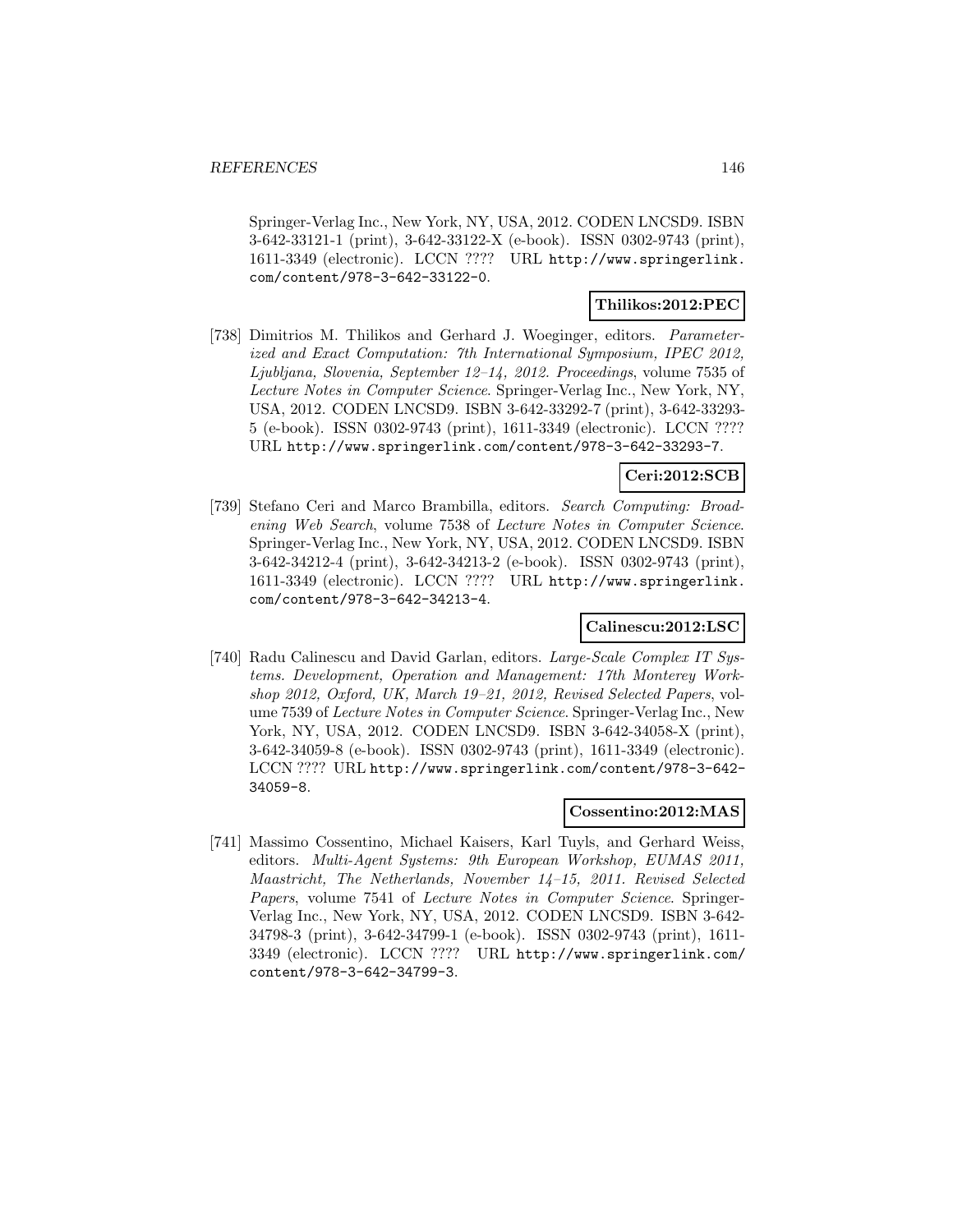#### **McBurney:2012:AMA**

[742] Peter McBurney, Simon Parsons, and Iyad Rahwan, editors. Argumentation in Multi-Agent Systems: 8th International Workshop, ArgMAS 2011, Taipei, Taiwan, May 3, 2011, Revised Selected Papers, volume 7543 of Lecture Notes in Computer Science. Springer-Verlag Inc., New York, NY, USA, 2012. CODEN LNCSD9. ISBN 3-642-33151-3 (print), 3-642-33152- 1 (e-book). ISSN 0302-9743 (print), 1611-3349 (electronic). LCCN ???? URL http://www.springerlink.com/content/978-3-642-33152-7.

### **Cipolla-Ficarra:2012:HCI**

[743] Francisco Cipolla-Ficarra, Kim Veltman, Huang Chih-Fang, Miguel Cipolla-Ficarra, and Andreas Kratky, editors. Human-Computer Interaction, Tourism and Cultural Heritage: Second International Workshop, HCITOCH 2011, Córdoba, Argentina, September 14-15, 2011, Revised Selected Papers, volume 7546 of Lecture Notes in Computer Science. Springer-Verlag Inc., New York, NY, USA, 2012. CODEN LNCSD9. ISBN 3-642-33943-3 (print), 3-642-33944-1 (e-book). ISSN 0302-9743 (print), 1611-3349 (electronic). LCCN ???? URL http://www.springerlink. com/content/978-3-642-33944-8.

### **Cipolla-Ficarra:2012:ANT**

[744] Francisco Cipolla-Ficarra, Kim Veltman, Domen Verber, Miguel Cipolla-Ficarra, and Florian Kammüller, editors. Advances in New Technologies, Interactive Interfaces and Communicability: Second International Conference, ADNTIIC 2011, Huerta Grande, Argentina, December 5–7, 2011, Revised Selected Papers, volume 7547 of Lecture Notes in Computer Science. Springer-Verlag Inc., New York, NY, USA, 2012. CODEN LNCSD9. ISBN 3-642-34009-1 (print), 3-642-34010-5 (e-book). ISSN 0302-9743 (print), 1611-3349 (electronic). LCCN ???? URL http:// www.springerlink.com/content/978-3-642-34010-9.

### **Biganzoli:2012:CIM**

[745] Elia Biganzoli, Alfredo Vellido, Federico Ambrogi, and Roberto Tagliaferri, editors. Computational Intelligence Methods for Bioinformatics and Biostatistics: 8th International Meeting, CIBB 2011, Gargnano del Garda, Italy, June 30–July 2, 2011, Revised Selected Papers, volume 7548 of Lecture Notes in Computer Science. Springer-Verlag Inc., New York, NY, USA, 2012. CODEN LNCSD9. ISBN 3-642-35685-0 (print), 3-642-35686-9 (e-book). ISSN 0302-9743 (print), 1611-3349 (electronic). LCCN ???? URL http://www.springerlink.com/content/978-3-642- 35686-5.